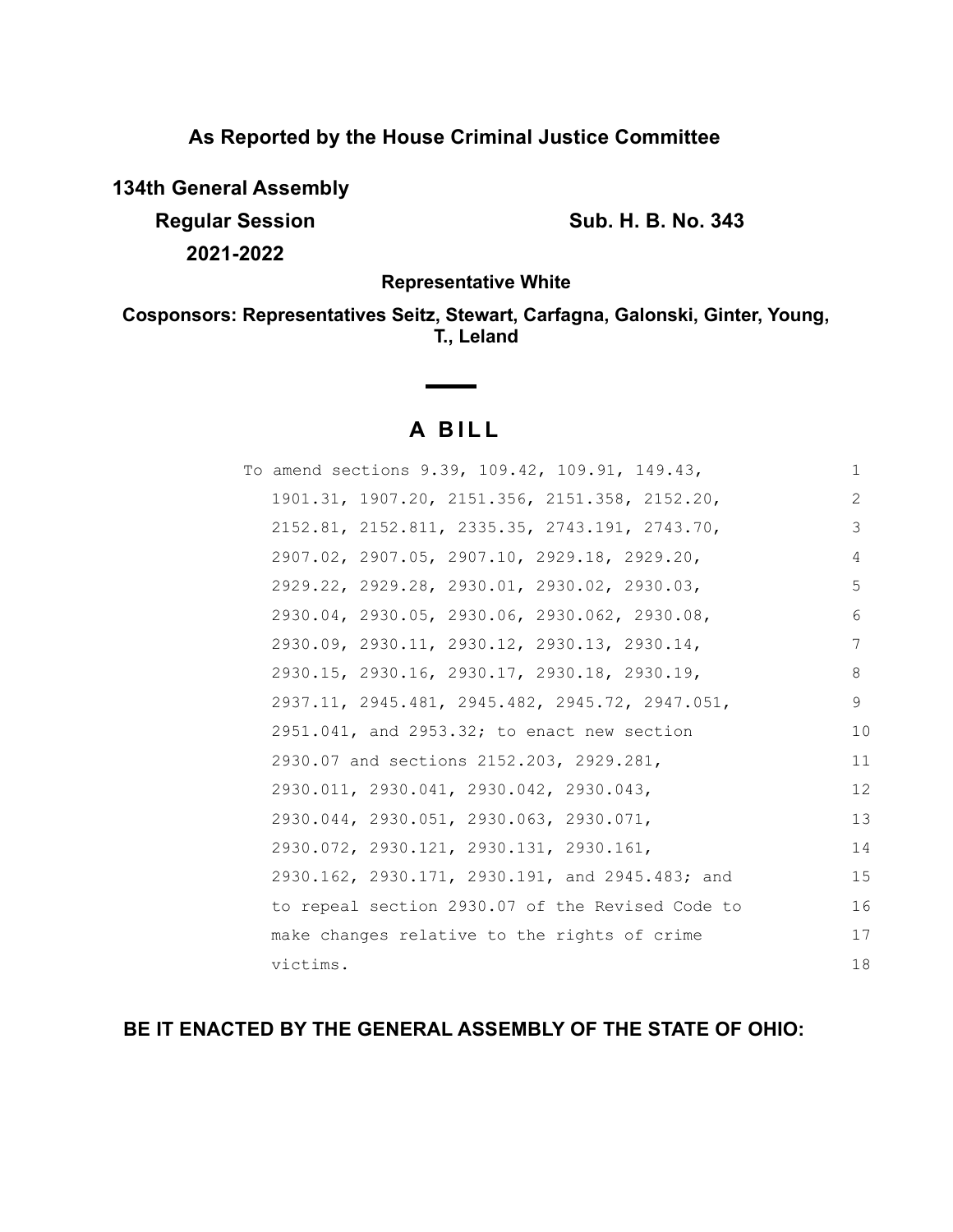#### **Sub. H. B. No. 343** Page 2 **As Reported by the House Criminal Justice Committee**

**Section 1.** That sections 9.39, 109.42, 109.91, 149.43, 1901.31, 1907.20, 2151.356, 2151.358, 2152.20, 2152.81, 2152.811, 2335.35, 2743.191, 2743.70, 2907.02, 2907.05, 2907.10, 2929.18, 2929.20, 2929.22, 2929.28, 2930.01, 2930.02, 2930.03, 2930.04, 2930.05, 2930.06, 2930.062, 2930.08, 2930.09, 2930.11, 2930.12, 2930.13, 2930.14, 2930.15, 2930.16, 2930.17, 2930.18, 2930.19, 2937.11, 2945.481, 2945.482, 2945.72, 2947.051, 2951.041, and 2953.32 be amended and new section 2930.07 and sections 2152.203, 2929.281, 2930.011, 2930.041, 2930.042, 2930.043, 2930.044, 2930.051, 2930.063, 2930.071, 2930.072, 2930.121, 2930.131, 2930.161, 2930.162, 2930.171, 2930.191, and 2945.483 of the Revised Code be enacted to read as follows: 19 20 21 22 23 24 25 26 27 28 29 30

**Sec. 9.39.** All public officials are liable for all public money received or collected by them or by their subordinates under color of office. All money received or collected by a public official under color of office and not otherwise paid out according to law shall be paid into the treasury of the public office with which-he the public official is connected to the credit of a trust fund and shall be retained there until claimed by its lawful owner. If not claimed within a period of five years, the money shall revert to the general fund of the public office, except for the unclaimed money in the reparations fund created under section 2743.191 of the Revised Code. 31 32 33 34 35 36 37 38 39 40 41

**Sec. 109.42.** (A) The attorney general shall prepare and have printed a pamphlet that contains a compilation of all constitutional provisions and statutes relative to victim's rights in which the attorney general lists and explains the constitutional provisions and statutes in the form of a victim's bill of rights. The attorney general shall distribute make the pamphlet available to all sheriffs, marshals, municipal corporation and township police departments, constables, and 42 43 44 45 46 47 48 49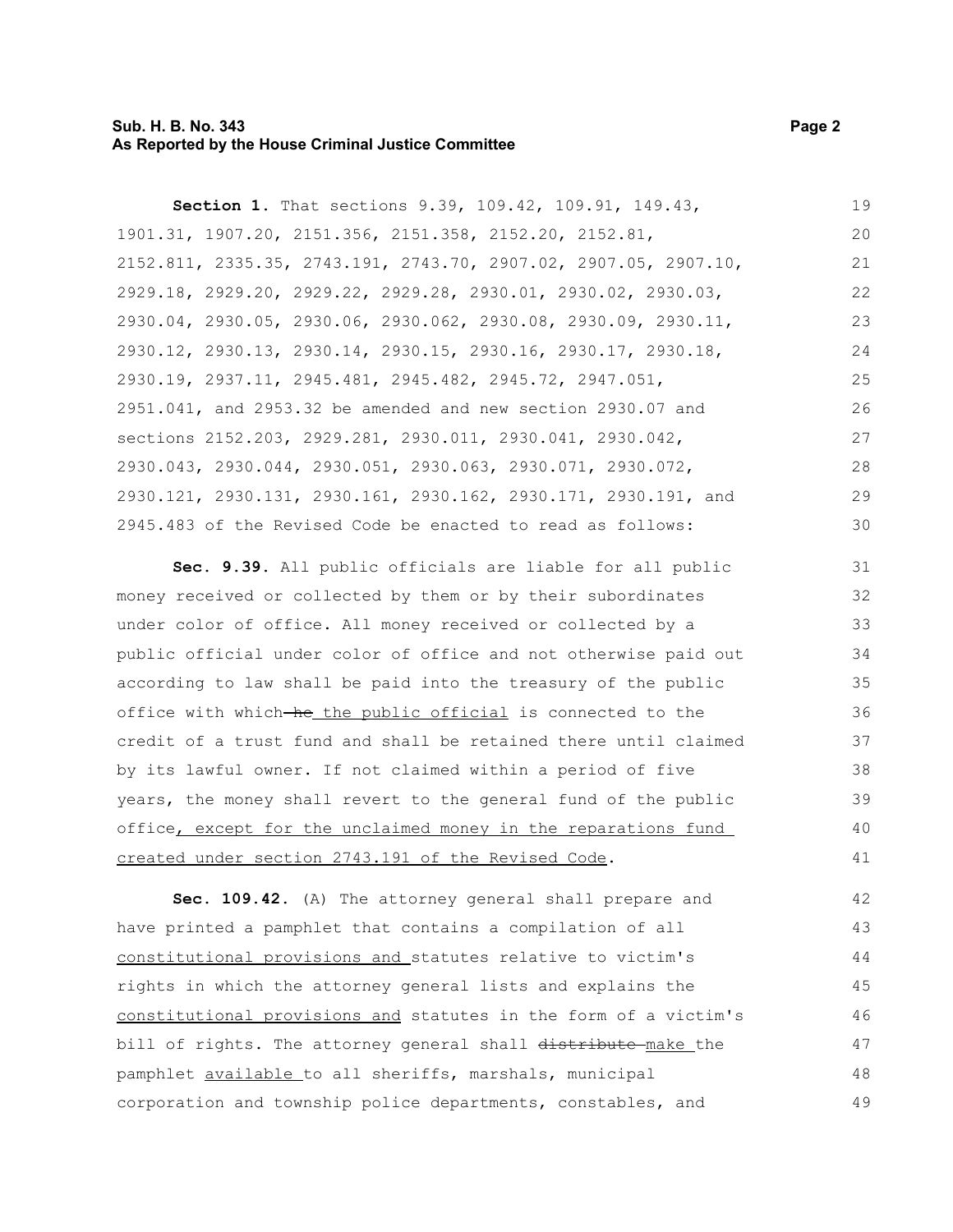#### **Sub. H. B. No. 343 Page 3 As Reported by the House Criminal Justice Committee**

other law enforcement agencies, to all prosecuting attorneys, city directors of law, village solicitors, and other similar chief legal officers of municipal corporations, and to organizations that represent or provide services for victims of crime. The victim's bill of rights set forth in the pamphlet shall contain a description of all of the rights of victims that are provided for in the Ohio Constitution, or in Chapter 2930. or in any other section of the Revised Code and shall include, but not be limited to, all of the following: 50 51 52 53 54 55 56 57 58

(1) The right of a victim  $er$ -and a victim's representative, if applicable, to attend a proceeding before a grand jury, in a juvenile delinquency case, or in a criminal case pursuant to a subpoena-without being discharged from the victim's or victim's representative's employment, having the victim's or victim's representative's employment terminated, having the victim's or victim's representative's pay decreased or withheld, or otherwise being punished, penalized, or threatened as a result of time lost from regular employment because of the victim's or victim's representative's attendance at the proceeding-pursuant to the subpoena, as set forth in section 2151.211, 2930.18, 2939.121, or 2945.451 of the Revised Code; 59 60 61 62 63 64 65 66 67 68 69 70 71

(2) The potential availability pursuant to section 2151.359 or 2152.61 of the Revised Code of a forfeited recognizance to pay damages caused by a child when the delinquency of the child or child's violation of probation or community control is found to be proximately caused by the failure of the child's parent or guardian to subject the child to reasonable parental authority or to faithfully discharge the conditions of probation or community control; 72 73 74 75 76 77 78 79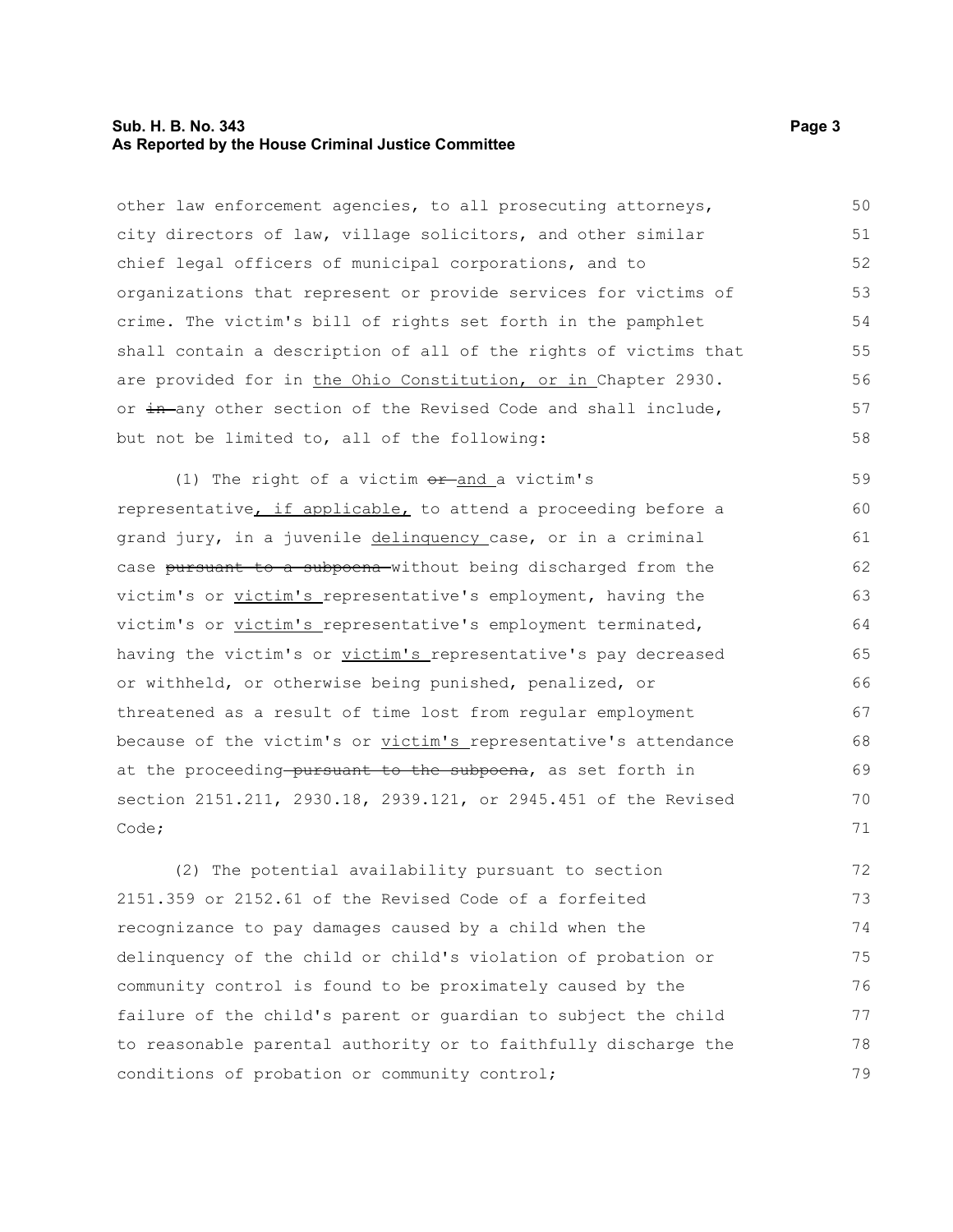## **Sub. H. B. No. 343 Page 4 As Reported by the House Criminal Justice Committee**

| (3) The availability of awards of reparations pursuant to        | 80  |
|------------------------------------------------------------------|-----|
| sections 2743.51 to 2743.72 of the Revised Code for injuries     | 81  |
| caused by criminal offenses;                                     | 82  |
| (4) The right of the victim in certain criminal or-              | 83  |
| juvenile cases or a victim's representative to receive, pursuant | 84  |
| to section 2930.06 of the Revised Code, notice of the date,      | 85  |
| time, and place of the trial or delinquency proceeding in the-   | 86  |
| ease or, if there will not be a trial or delinquency proceeding, | 87  |
| information from the prosecutor, as defined in section 2930.01   | 88  |
| of the Revised Code, regarding the disposition of the case;      | 89  |
| (5) The right of the victim in certain criminal or-              | 90  |
| juvenile cases or a victim's representative to receive, pursuant | 91  |
| to section 2930.04, 2930.05, or 2930.06 of the Revised Code,     | 92  |
| notice of the name of the person charged with the violation, the | 93  |
| ease or docket number assigned to the charge, and a telephone-   | 94  |
| number or numbers that can be called to obtain information about | 95  |
| the disposition of the case;                                     | 96  |
| (6) The right of the victim in certain criminal or-              | 97  |
| juvenile cases or of the victim's representative pursuant to     | 98  |
| section 2930.13 or 2930.14 of the Revised Code, subject to any   | 99  |
| reasonable terms set by the court as authorized under section-   | 100 |
| 2930.14 of the Revised Code, to make a statement about the       | 101 |
| victimization and, if applicable, a statement relative to the    | 102 |
| sentencing or disposition of the offender;                       | 103 |
| $(7)$ -The opportunity to obtain a court order, pursuant to      | 104 |
| section 2945.04 of the Revised Code, to prevent or stop the      | 105 |
| commission of the offense of intimidation of a crime victim or   | 106 |
| witness or an offense against the person or property of the      | 107 |
| complainant, or of the complainant's ward or child;              | 108 |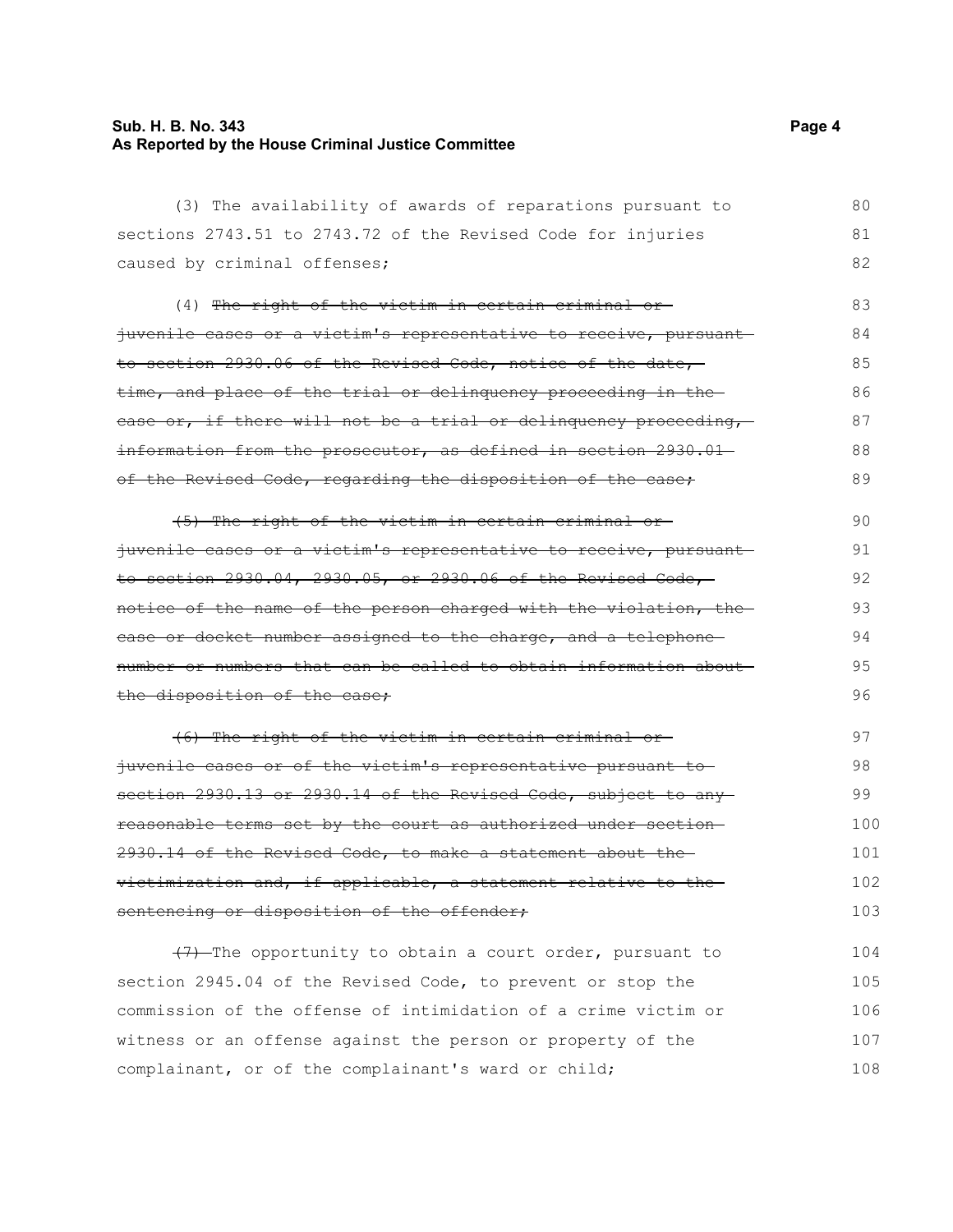#### **Sub. H. B. No. 343** Page 5 **As Reported by the House Criminal Justice Committee**

 $(8)$  (5) The right of the victim in certain criminal orituvenile cases or a and the victim's representative pursuant to the Ohio Constitution and sections 2151.38, 2929.20, 2930.10, 2930.16, and 2930.17 of the Revised Code to receive notice of a pending motion for judicial release, release pursuant to section 2967.19 of the Revised Code, or other early release of the person who committed the offense against the victim, to make anoral or written a statement orally, in writing, or both at the court hearing on the motion, and to be notified of the court's decision on the motion; 109 110 111 112 113 114 115 116 117 118

(9) (6) The right of the victim in certain criminal or juvenile cases or a-and the victim's representative, if applicable, pursuant to the Ohio Constitution and section 2930.16, 2967.12, 2967.26, 2967.271, or 5139.56 of the Revised Code to receive notice of any pending commutation, pardon, parole, transitional control, discharge, other form of authorized release, post-release control, or supervised release for the person who committed the offense against the victim or any application for release of that person and to send a written statement relative to the victimization and the pending action to the adult parole authority or the release authority of the department of youth services; 119 120 121 122 123 124 125 126 127 128 129 130

 $(10)$   $(7)$  The right of the victim to bring a civil action pursuant to sections 2969.01 to 2969.06 of the Revised Code to obtain money from the offender's profit fund; 131 132 133

 $(11)$  (8) The right, pursuant to section 3109.09 of the Revised Code, to maintain a civil action to recover compensatory damages not exceeding ten thousand dollars and costs from the parent of a minor who willfully damages property through the commission of an act that would be a theft offense, as defined 134 135 136 137 138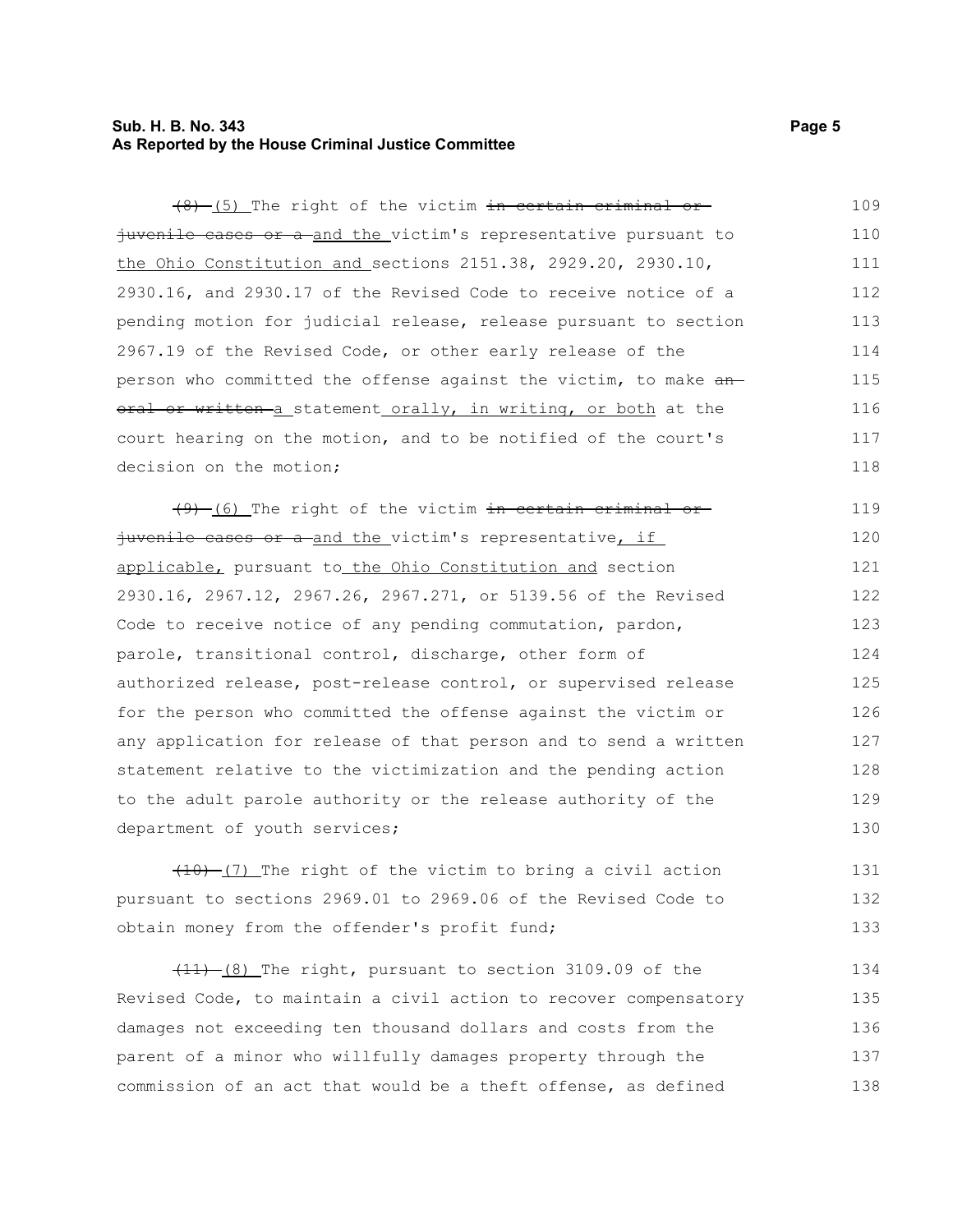#### **Sub. H. B. No. 343** Page 6 **As Reported by the House Criminal Justice Committee**

in section 2913.01 of the Revised Code, if committed by an adult;  $(12)$  (9) The right, pursuant to section 3109.10 of the Revised Code, to maintain a civil action to recover compensatory damages not exceeding ten thousand dollars and costs from the parent of a minor who willfully and maliciously assaults a person; (13) (10) The possibility of receiving right of the victim, pursuant to section 2152.20, 2152.203, 2929.18, 2929.28, or 2929.281 of the Revised Code, to receive restitution from an offender or a delinquent child pursuant to section 2152.20, 2929.18, or 2929.28 of the Revised Code; (14) The right of the victim in certain criminal or juvenile cases or a victim's representative, pursuant to section 2930.16 of the Revised Code, to receive notice of the escape from confinement or custody of the person who committed the offense, to receive that notice from the custodial agency of the person at the victim's last address or telephone number provided to the custodial agency, and to receive notice that, if either the victim's address or telephone number changes, it is in the victim's interest to provide the new address or telephone number to the custodial agency; 139 140 141 142 143 144 145 146 147 148 149 150 151 152 153 154 155 156 157 158 159 160

 $(15)$  (11) The right of a victim of domestic violence, including domestic violence in a dating relationship as defined in section 3113.31 of the Revised Code, to seek the issuance of a civil protection order pursuant to that section, the right of a victim of a violation of section 2903.14, 2909.06, 2909.07, 2911.12, 2911.211, or 2919.22 of the Revised Code, a violation of a substantially similar municipal ordinance, or an offense of violence who is a family or household member of the offender at 161 162 163 164 165 166 167 168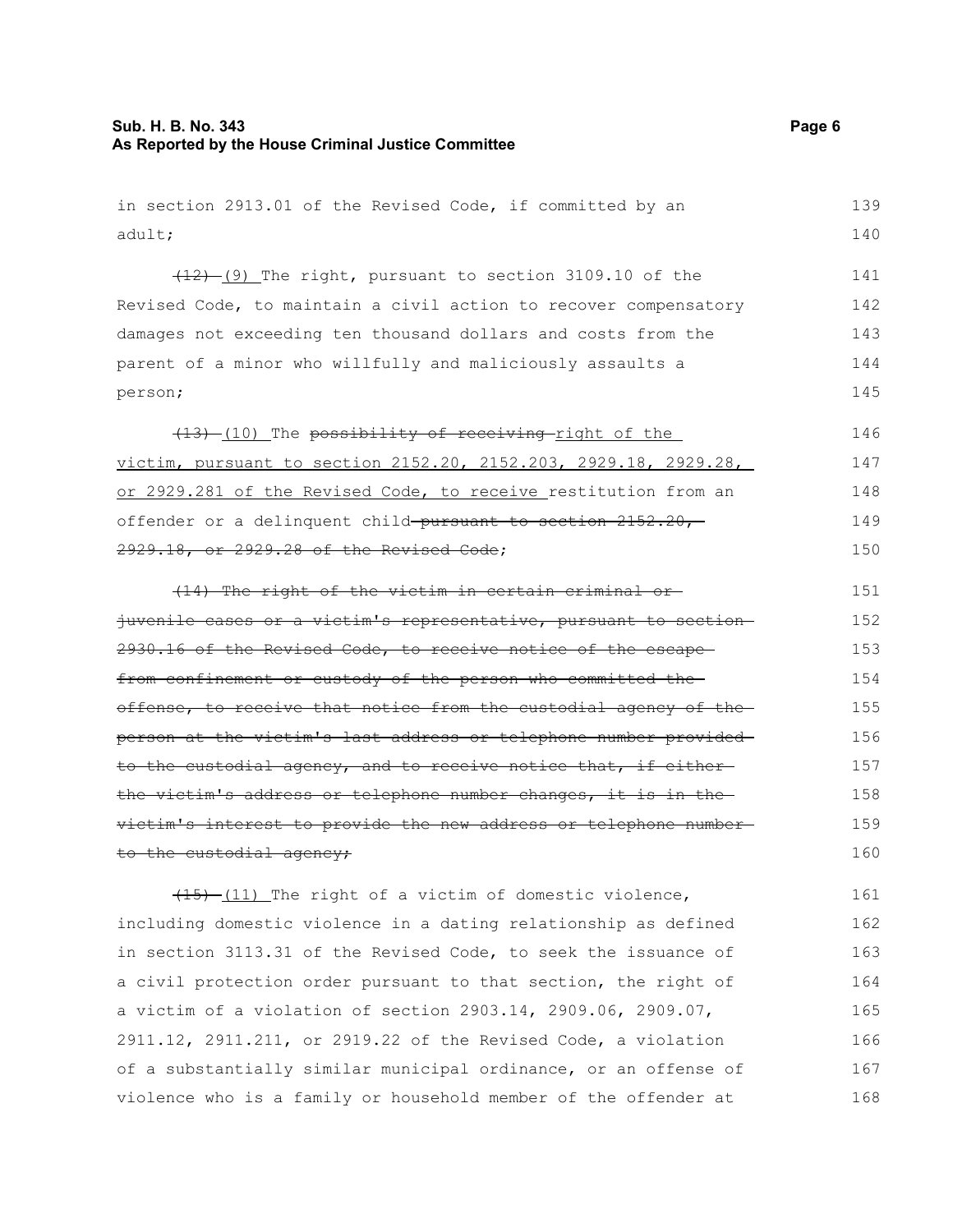#### **Sub. H. B. No. 343** Page 7 **As Reported by the House Criminal Justice Committee**

the time of the offense to seek the issuance of a temporary protection order pursuant to section 2919.26 of the Revised Code, and the right of both types of victims to be accompanied by a victim advocate during court proceedings; 169 170 171 172

(16) (12) The right of a victim of a sexually oriented offense or of a child-victim oriented offense that is committed by a person who is convicted of, pleads guilty to, or is adjudicated a delinquent child for committing the offense and who is in a category specified in division (B) of section 2950.10 of the Revised Code to receive, pursuant to that section, notice that the person has registered with a sheriff under section 2950.04, 2950.041, or 2950.05 of the Revised Code and notice of the person's name, the person's residence that is registered, and the offender's school, institution of higher education, or place of employment address or addresses that are registered, the person's photograph, and a summary of the manner in which the victim must make a request to receive the notice. As used in this division, "sexually oriented offense" and "child-victim oriented offense" have the same meanings as in section 2950.01 of the Revised Code. 173 174 175 176 177 178 179 180 181 182 183 184 185 186 187 188

 $(17)$   $(13)$  The right of a victim of certain sexually violent offenses committed by an offender who also is convicted of or pleads guilty to a sexually violent predator specification and who is sentenced to a prison term pursuant to division (A) (3) of section 2971.03 of the Revised Code, of a victim of a violation of division (A)(1)(b) of section 2907.02 of the Revised Code committed on or after January 2, 2007, by an offender who is sentenced for the violation pursuant to division  $(B)$ (1)(a),  $(b)$ , or (c) of section 2971.03 of the Revised Code, of a victim of an attempted rape committed on or after January 2, 2007, by an offender who also is convicted of or pleads 189 190 191 192 193 194 195 196 197 198 199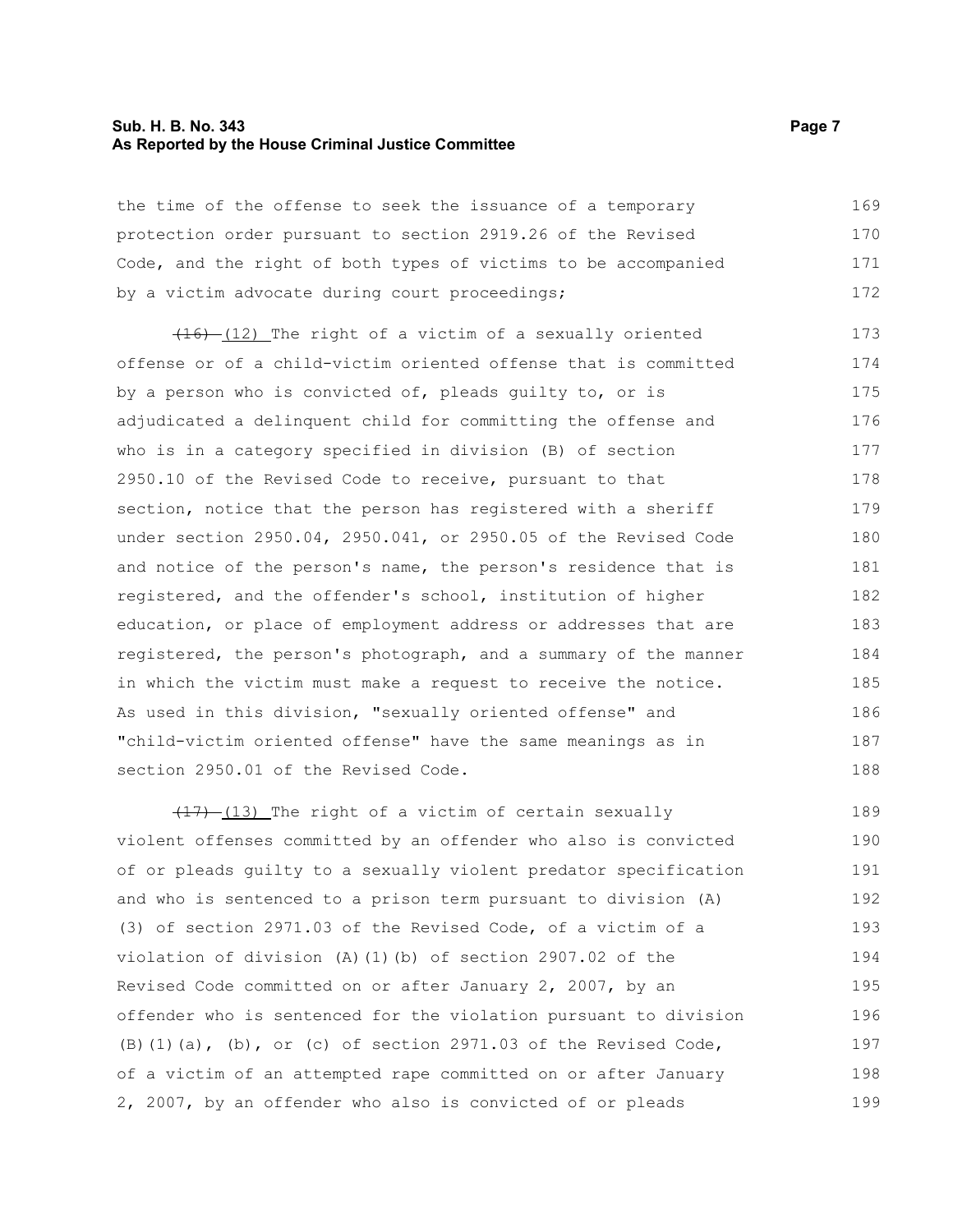#### **Sub. H. B. No. 343** Page 8 **As Reported by the House Criminal Justice Committee**

guilty to a specification of the type described in section 2941.1418, 2941.1419, or 2941.1420 of the Revised Code and is sentenced for the violation pursuant to division  $(B)$   $(2)$   $(a)$ ,  $(b)$ , or (c) of section 2971.03 of the Revised Code, and of a victim of an offense that is described in division  $(B)(3)(a)$ ,  $(b)$ ,  $(c)$ , or (d) of section 2971.03 of the Revised Code and is committed by an offender who is sentenced pursuant to one of those divisions to receive, pursuant to section 2930.16 of the Revised Code, notice of a hearing to determine whether to modify the requirement that the offender serve the entire prison term in a state correctional facility, whether to continue, revise, or revoke any existing modification of that requirement, or whether to terminate the prison term. As used in this division, "sexually violent offense" and "sexually violent predator specification" have the same meanings as in section 2971.01 of the Revised Code. 200 201 202 203 204 205 206 207 208 209 210 211 212 213 214 215

(B)(1)(a) Subject to division  $(B)$  (1)(c) of this section, a A prosecuting attorney, assistant prosecuting attorney, city director of law, assistant city director of law, village solicitor, assistant village solicitor, or similar chief legal officer of a municipal corporation or an assistant of any of those officers who prosecutes an offense committed in this state, upon first contact with the victim of the offense, the victim's family, or the victim's dependents, shall give the victim, the victim's family, or the victim's dependents a copy of the victim's rights request form created under section 2930.04 of the Revised Code, or a similar form that, at a minimum, contains all the required information listed in that section, and the pamphlet prepared pursuant to division (A) of this section and explain, upon request, the information in the form and pamphlet to the victim, the victim's family, or the 216 217 218 219 220 221 222 223 224 225 226 227 228 229 230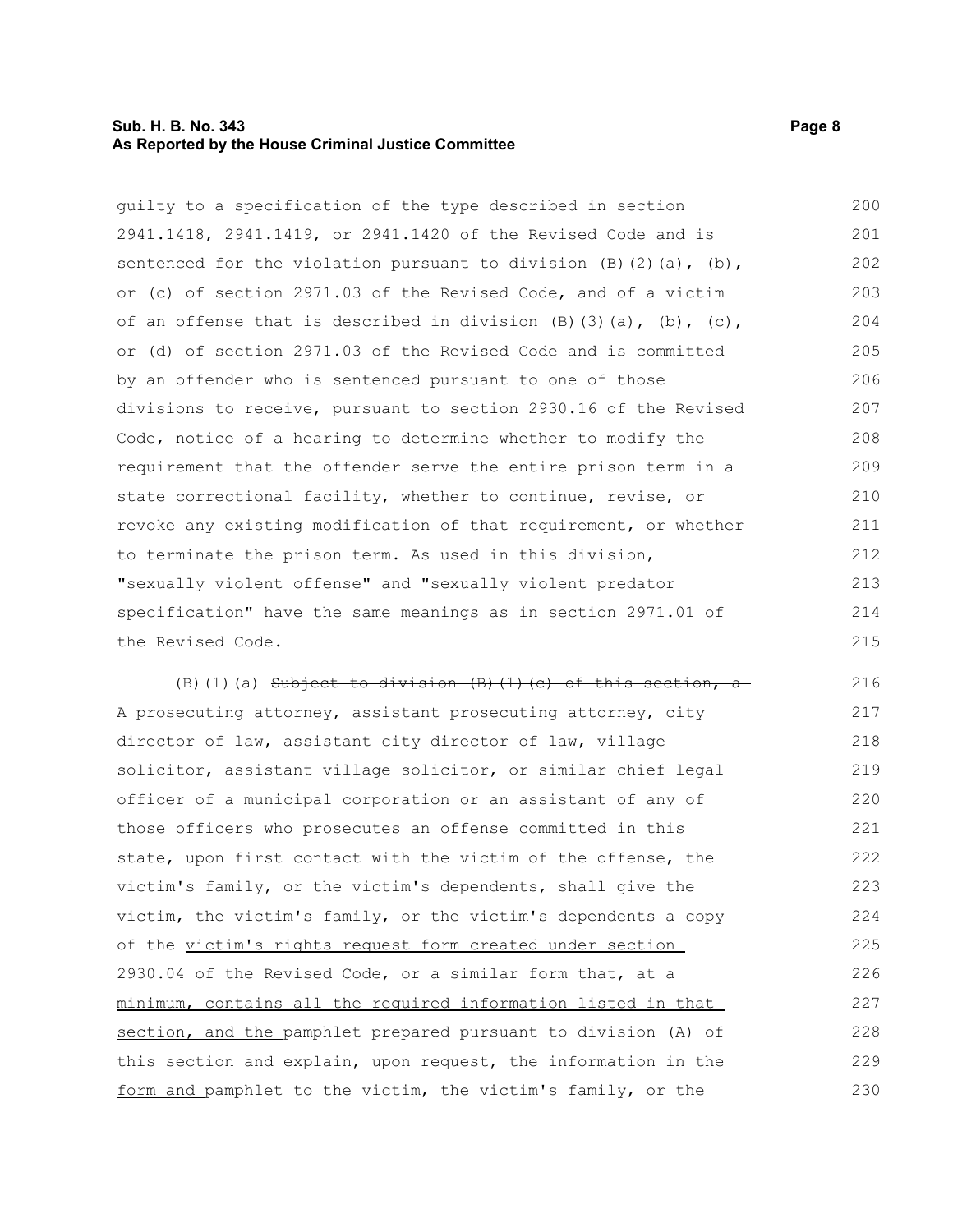#### **Sub. H. B. No. 343** Page 9 **As Reported by the House Criminal Justice Committee**

victim's dependents. The victim may receive either through the

online version of the pamphlet published to the attorney

order copies directly from the attorney general and to law

enforcement agencies and prosecutors to provide to victims who do not have internet access or who would prefer a paper copy. The attorney general shall create a page within the attorney general's web site that is easy to access and navigate that

contains the entire content of the victim's rights pamphlet and

general's web site, or as a paper copy, upon request.

| (b) Subject to division (B) $(1)$ (c) of this section, a A law   | 234 |
|------------------------------------------------------------------|-----|
| enforcement agency that investigates an a criminal offense or    | 235 |
| delinquent act committed in this state shall give the victim of  | 236 |
| the criminal offense or delinquent act, the victim's family, or  | 237 |
| the victim's dependents a copy of the form and pamphlet prepared | 238 |
| pursuant to division (A) of this section at one of the following | 239 |
| times:                                                           | 240 |
| (i) Upon first contact with the victim, the victim's             | 241 |
| family, or the victim's dependents+, a peace officer from the    | 242 |
| law enforcement agency investigating the criminal offense or     | 243 |
| delinquent act against the victim shall determine whether the    | 244 |
| victim has access to the internet and whether the victim would   | 245 |
| prefer to access the victim's rights pamphlet online or if the   | 246 |
| victim requires a paper copy. The peace officer may give the     | 247 |
| victim a paper copy upon first contact, if requested, or the     | 248 |
| peace officer may provide the victim with the attorney general's | 249 |
| telephone number to access the pamphlet at a later time. The     | 250 |
| attorney general shall provide a web site address at which a     | 251 |
| printable version of the victim's rights pamphlet that can be    | 252 |
| downloaded and printed locally may be found. The attorney        | 253 |
| general shall provide limited paper copies of the victim's       | 254 |
| rights pamphlets upon request to law enforcement agencies that   | 255 |

231 232 233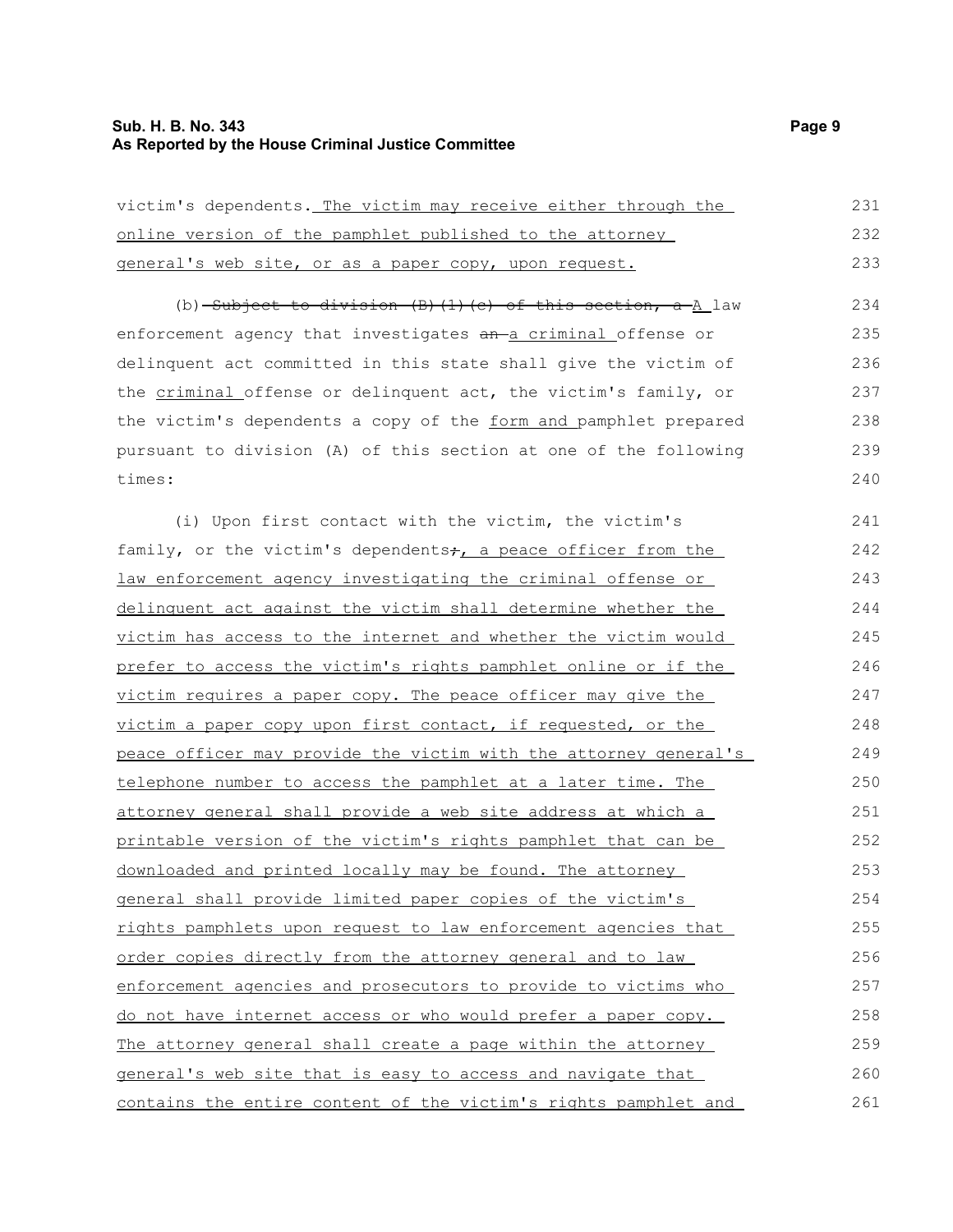## **Sub. H. B. No. 343** Page 10 **As Reported by the House Criminal Justice Committee**

| a link to the web site address at which a printable version of   | 262 |
|------------------------------------------------------------------|-----|
| the victim's rights pamphlet may be found.                       | 263 |
| (ii) If the offense or delinguent act is an offense of           | 264 |
| violence, if the circumstances of the criminal offense or        | 265 |
| delinquent act and the condition of the victim, the victim's     | 266 |
| family, or the victim's dependents indicate that the victim, the | 267 |
| victim's family, or the victim's dependents will not be able to  | 268 |
| understand the significance of the form and pamphlet upon first  | 269 |
| contact with the agency, and if the agency anticipates that it   | 270 |
| will have an additional contact with the victim, the victim's    | 271 |
| family, or the victim's dependents, upon the agency's second     | 272 |
| contact with the victim, the victim's family, or the victim's    | 273 |
| dependents.                                                      | 274 |
| If the agency does not give the victim, the victim's             | 275 |
| family, or the victim's dependents a copy of the form and        | 276 |
| pamphlet upon first contact with them and does not have a second | 277 |
| contact with the victim, the victim's family, or the victim's    | 278 |
| dependents, the agency shall mail a copy of the form and         | 279 |
| pamphlet to the victim, the victim's family, or the victim's     | 280 |
| dependents at their last known address.                          | 281 |
| (c)(i) The attorney general shall create an information          | 282 |
| card which contains all of the following:                        | 283 |
| An outline list of victim's rights contained in the<br>(I)       | 284 |
| Ohio Constitution and Revised Code;                              | 285 |
| (II) A reference to the victim's rights request form;            | 286 |
| (III) The attorney general's crime victim's services             | 287 |
| office telephone number, electronic mailing address, web site    | 288 |
| address, and contact address, and a description of how to access | 289 |
| victim's rights information;                                     | 290 |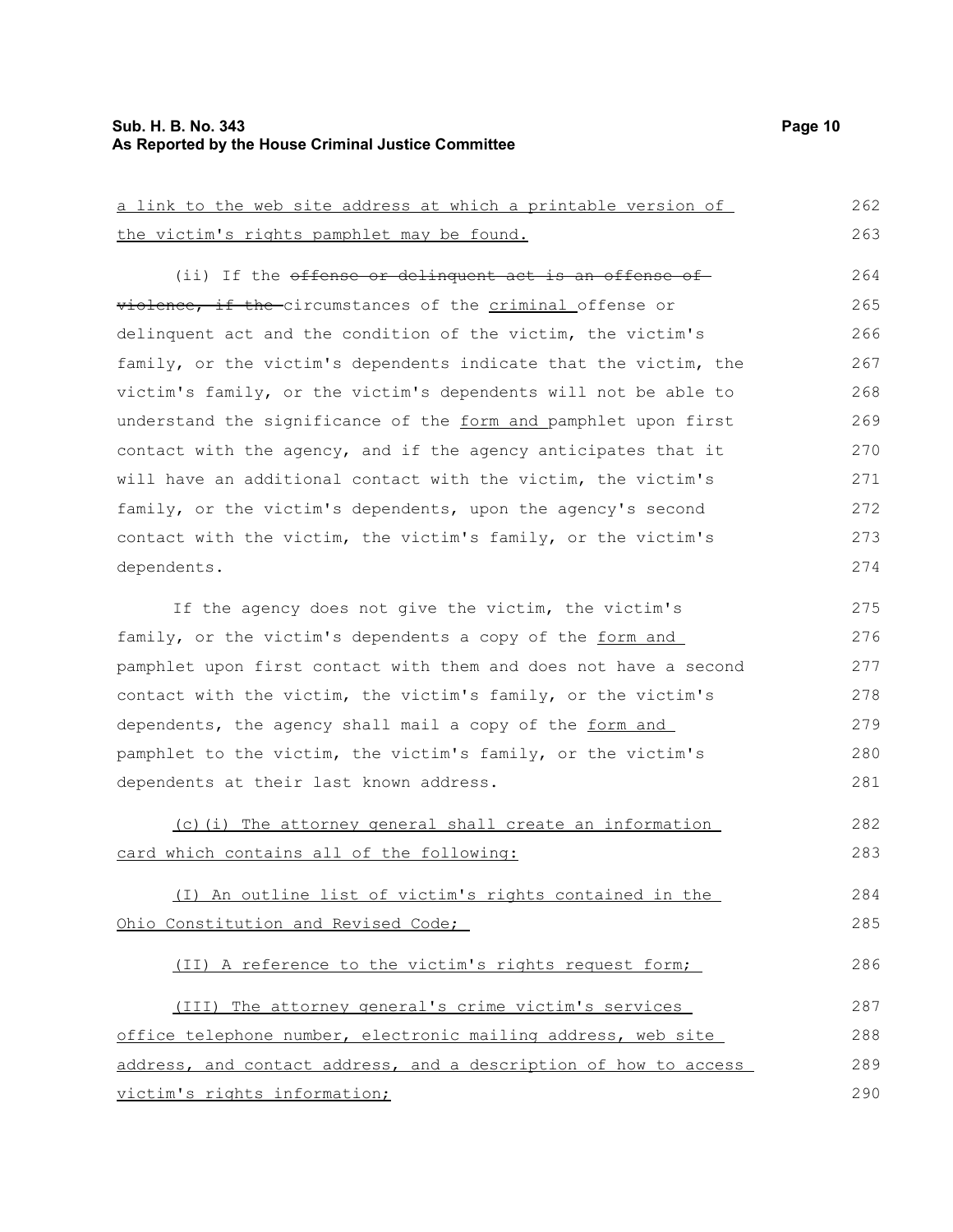## **Sub. H. B. No. 343** Page 11 **As Reported by the House Criminal Justice Committee**

| (IV) The Ohio crime victim's justice center's telephone                 | 291 |
|-------------------------------------------------------------------------|-----|
| number, electronic mailing address, and contact address, and the        | 292 |
| web site address for accessing the center's victim's rights             | 293 |
| toolkit.                                                                | 294 |
| (ii) Upon first contact with the victim, the law                        | 295 |
| enforcement agency shall provide the victim with the information        | 296 |
| <u>card.</u>                                                            | 297 |
| (c) In complying on and after December 9, 1994, with the                | 298 |
| duties imposed by division (B)(1)(a) or (b) of this section, an-        | 299 |
| official or a law enforcement agency shall use copies of the            | 300 |
| pamphlet that are in the official's or agency's possession on-          | 301 |
| December 9, 1994, until the official or agency has distributed          | 302 |
| all of those copies. After the official or agency has-                  | 303 |
| distributed all of those copies, the official or agency shall           | 304 |
| use only copies of the pamphlet that contain at least the-              | 305 |
| $\frac{1}{1}$ information described in divisions (A)(1) to (17) of this | 306 |
| section.                                                                | 307 |
| (2) The failure of a law enforcement agency or of a                     | 308 |
| prosecuting attorney, assistant prosecuting attorney, city              | 309 |
| director of law, assistant city director of law, village-               | 310 |
| solicitor, assistant village solicitor, or similar chief legal-         | 311 |
| officer of a municipal corporation or an assistant to any of            | 312 |
| those officers to give, as required by division (B) (1) of this-        | 313 |
| section, the victim of an offense or delinquent act, the-               | 314 |
| victim's family, or the victim's dependents a copy of the               | 315 |
| pamphlet prepared pursuant to division (A) of this section does-        | 316 |
| not give the victim, the victim's family, the victim's                  | 317 |
| dependents, or a victim's representative any rights under-              | 318 |
| section 2743.51 to 2743.72, 2945.04, 2967.12, 2969.01 to                | 319 |
| 2969.06, 3109.09, or 3109.10 of the Revised Code or under any           | 320 |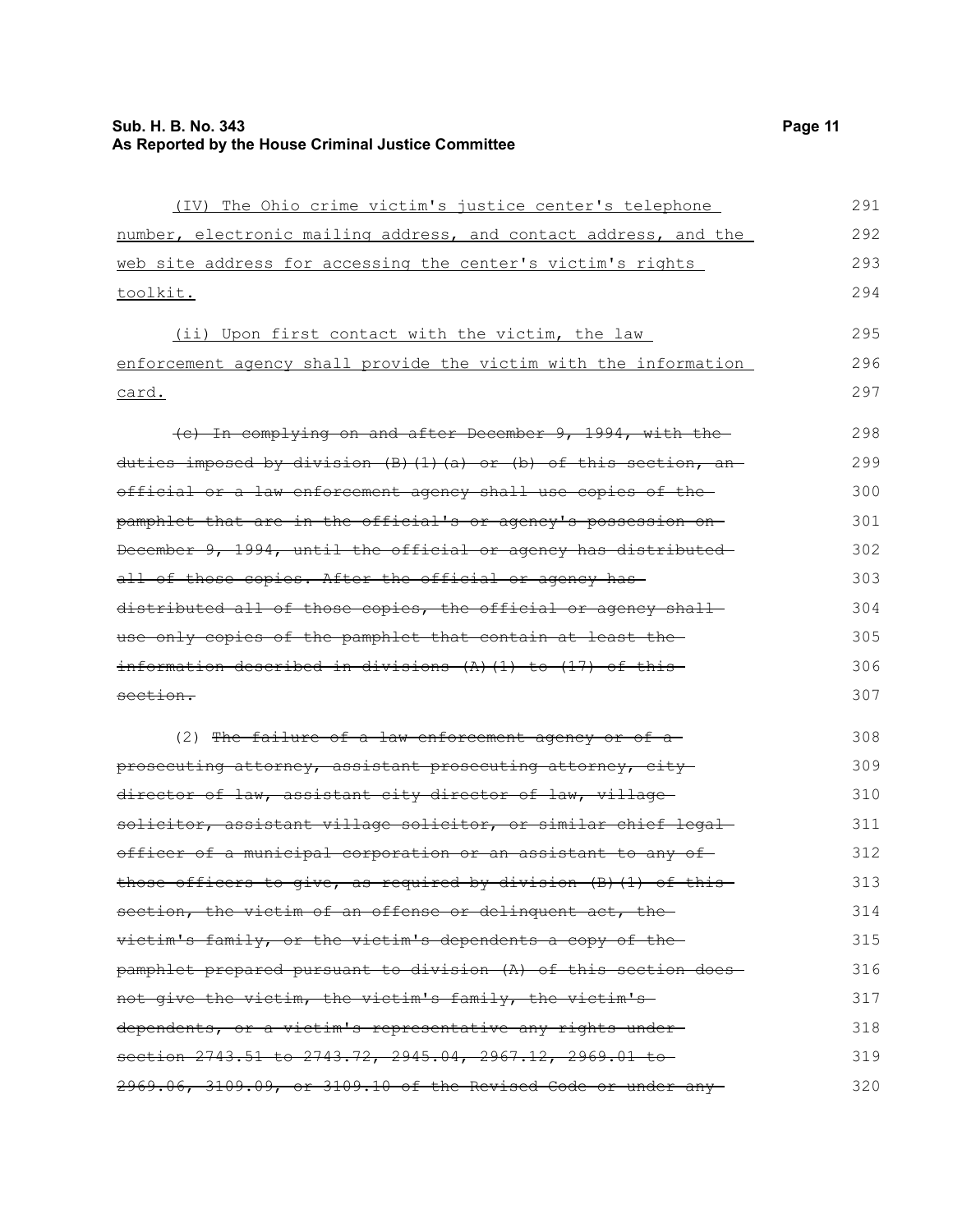## **Sub. H. B. No. 343** Page 12 **As Reported by the House Criminal Justice Committee**

| other provision of the Revised Code and does not affect any            | 321 |
|------------------------------------------------------------------------|-----|
| right under those sections.                                            | 322 |
| $(3)$ -A law enforcement agency, a prosecuting attorney or             | 323 |
| assistant prosecuting attorney, or a city director of law,             | 324 |
| assistant city director of law, village solicitor, assistant           | 325 |
| village solicitor, or similar chief legal officer of a municipal       | 326 |
| corporation that distributes a copy of the form and pamphlet           | 327 |
| prepared pursuant to division (A) of this section shall not be         | 328 |
| required to distribute a copy of an information card or other          | 329 |
| printed material provided by the clerk of the court of claims          | 330 |
| pursuant to section 2743.71 of the Revised Code.                       | 331 |
| (C) The cost of printing and distributing the form and                 | 332 |
| pamphlet prepared pursuant to division (A) of this section shall       | 333 |
| be paid out of the reparations fund, created pursuant to section       | 334 |
| 2743.191 of the Revised Code, in accordance with division (D) of       | 335 |
| that section.                                                          | 336 |
| (D) As used in this section:                                           | 337 |
| (1) "Victim's-"Criminal offense," "delinquent act," and                | 338 |
| <u>"victim's</u> representative" has have the same meaning meanings as | 339 |
| in section 2930.01 of the Revised Code;                                | 340 |
| (2) "Victim advocate" has the same meaning as in section               | 341 |
| 2919.26 of the Revised Code.                                           | 342 |
| Sec. 109.91. (A) There is hereby established within the                | 343 |
| office of the attorney general the crime victims assistance            | 344 |
| office.                                                                | 345 |
| (B) There is hereby established the state victims                      | 346 |
| assistance advisory council. The council shall consist of a            | 347 |
| chairperson, to be appointed by the attorney general, three ex         | 348 |
| officio members, and seventeen-twenty-one members to be                | 349 |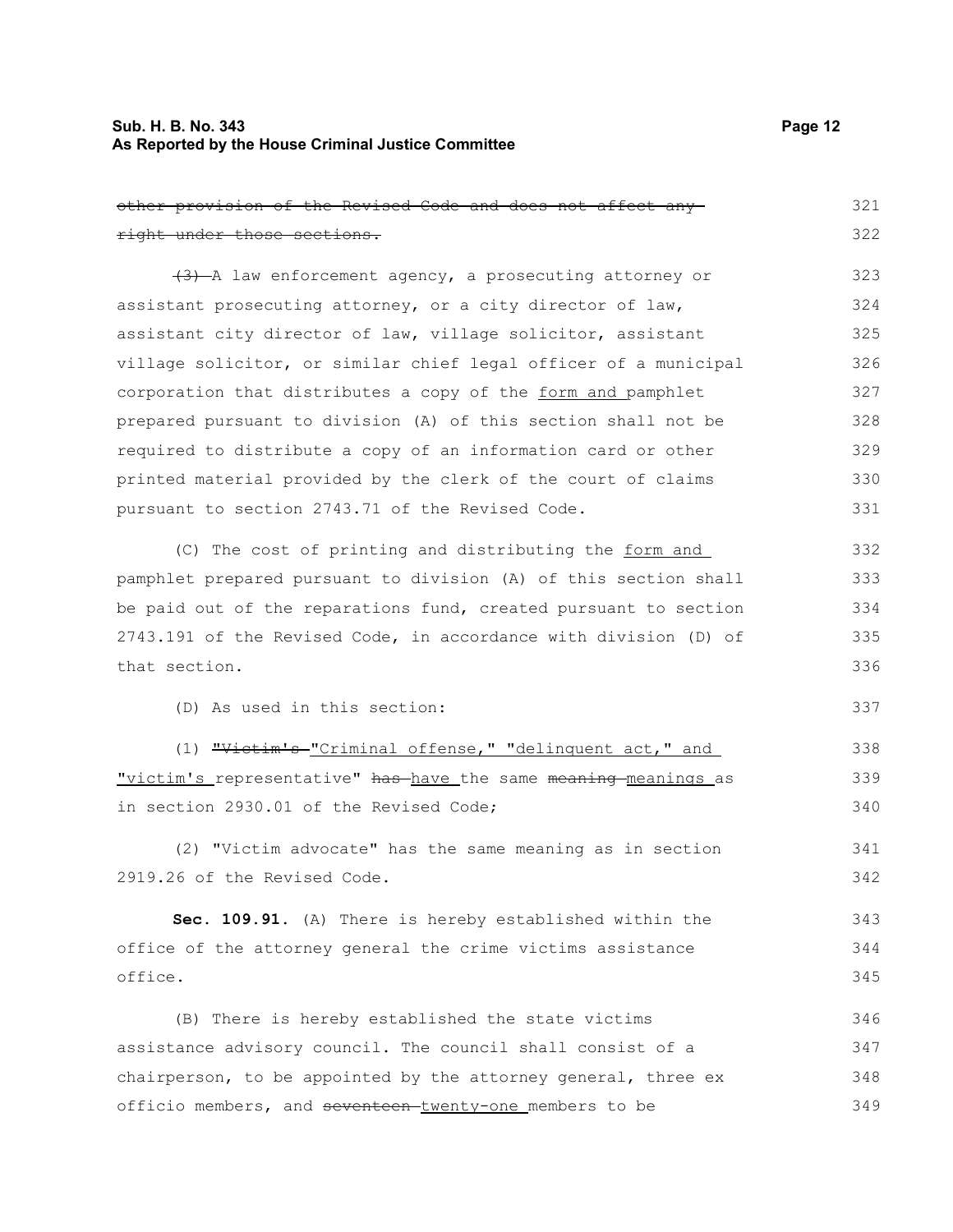#### **Sub. H. B. No. 343 Page 13 As Reported by the House Criminal Justice Committee**

appointed by the attorney general as follows: one member who represents the Ohio victim-witness association; three members who represent local victim assistance programs, including one from a municipally operated program and one from a countyoperated program; one member who represents the interests of elderly victims; one member who represents the interests of individuals with mental illness; one member who is a board member of any statewide or local organization that exists primarily to aid victims of domestic violence or who is an employee of, or counselor for, such an organization; one member who is a board member of any statewide or local organization that exists primarily to aid victims of sexual violence or who is an employee of or a counselor for an organization that exists primarily to aid victims of sexual violence; <u>one member who is a</u> board member or employee of any statewide organization that exists primarily to provide no cost legal representation to crime victims to seek enforcement of crime victims' rights during criminal proceedings; one member who is an employee of an agency that provides services to individuals with developmental or intellectual disabilities; one member of a victim service disability agency; one employee from a statewide forensic nursing organization; one member who is an employee or officer of a county probation department or a probation department operated by the department of rehabilitation and correction; one member who is a county prosecuting attorney; one member who is a city law director; one member who is a county sheriff; one member who is a member or officer of a township or municipal police department; one member who is a court of common pleas judge; one member who is a municipal court judge or county court judge; and two members who are private citizens and are not government employees. 350 351 352 353 354 355 356 357 358 359 360 361 362 363 364 365 366 367 368 369 370 371 372 373 374 375 376 377 378 379 380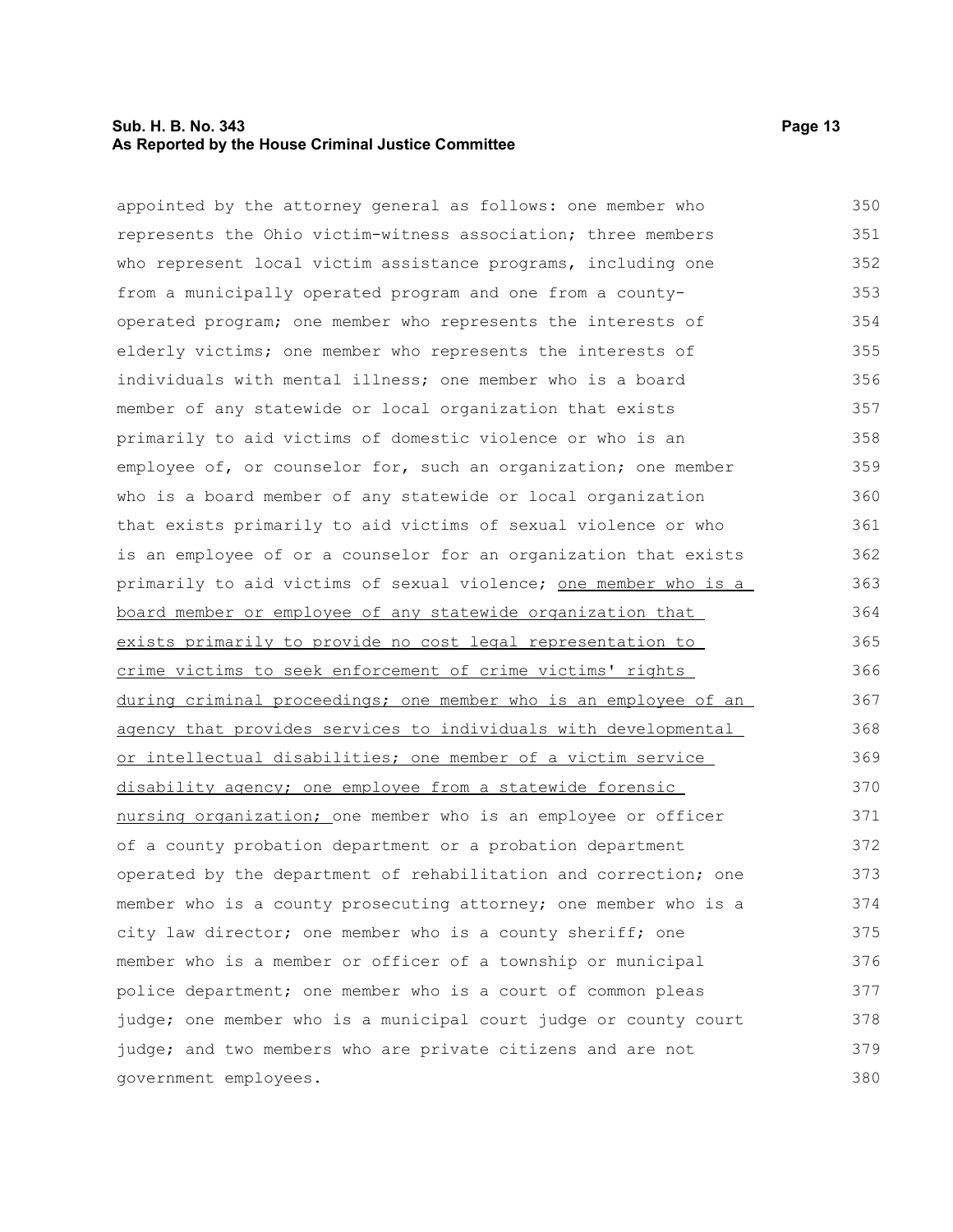#### **Sub. H. B. No. 343 Page 14 As Reported by the House Criminal Justice Committee**

The council shall include the following ex officio, nonvoting members: the attorney general, one member of the senate to be designated by the president of the senate, and one member of the house of representatives to be designated by the speaker of the house. 381 382 383 384 385

Members of the council shall serve without compensation, but shall be reimbursed for travel and other necessary expenses that are incurred in the conduct of their official duties as members of the council. The chairperson and members of the council appointed by the attorney general shall serve at the pleasure of the attorney general. The attorney general shall serve on the council until the end of the term of office that qualified the attorney general for membership on the council. The member of the senate and the member of the house of representatives shall serve at the pleasure of the president of the senate and the speaker of the house of representatives, respectively. 386 387 388 389 390 391 392 393 394 395 396 397

(C) The victims assistance advisory council shall perform all of the following duties:

(1) Advise the crime victims assistance office in determining crime and delinquency victim service needs, determining crime and delinquency victim policies for the state, and improving and exercising leadership in the quality of crime and delinquency victim programs in the state; 400 401 402 403 404

(2) Review and recommend to the crime victims assistance office the victim assistance programs that should be considered for the receipt of state financial assistance pursuant to section 109.92 of the Revised Code. The financial assistance allocation recommendations of the council shall be based on the following priorities: 405 406 407 408 409 410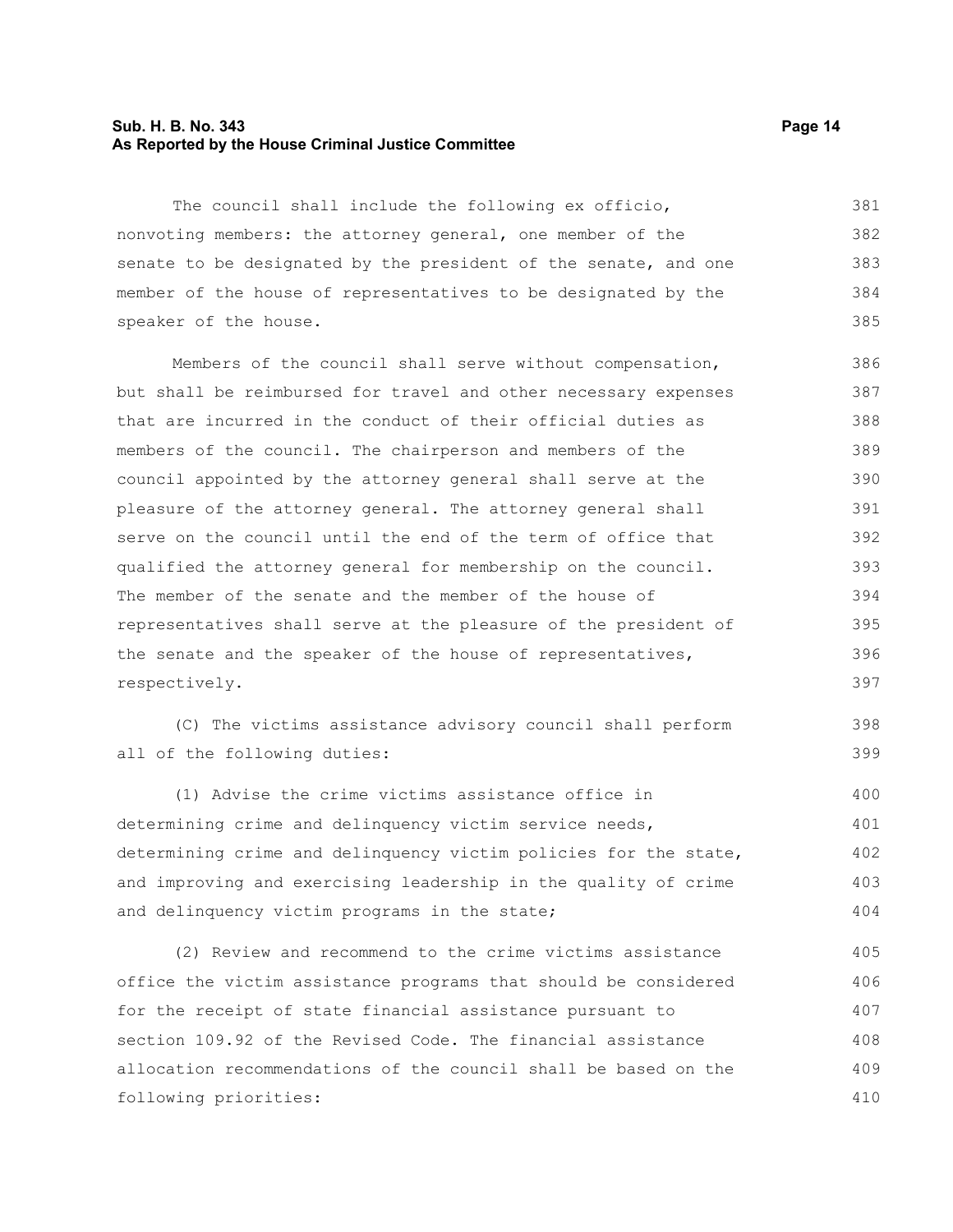## **Sub. H. B. No. 343** Page 15 **As Reported by the House Criminal Justice Committee**

| (a) Programs in existence on July 1, 1985, shall be given        | 411 |
|------------------------------------------------------------------|-----|
| first priority;                                                  | 412 |
| (b) Programs offering or proposing to offer the broadest         | 413 |
| range of services and referrals to the community served,         | 414 |
| including medical, psychological, financial, educational,        | 415 |
| vocational, and legal services that were not in existence on     | 416 |
| July 1, 1985, shall be given second priority;                    | 417 |
| (c) Other qualified programs shall be given last priority.       | 418 |
| (3) Provide advice and counsel to the attorney general in        | 419 |
| determining the needs of victims of domestic violence and        | 420 |
| developing a policy for the attorney general in the              | 421 |
| administration of the domestic violence program fund created     | 422 |
| under section 109.46 of the Revised Code;                        | 423 |
| (4) Make recommendations to the attorney general in the          | 424 |
| distribution of domestic violence program funds under section    | 425 |
| 109.46 of the Revised Code.                                      | 426 |
| (D) As used in this section and section 109.92 of the            | 427 |
| Revised Code, "victim assistance program" includes, but is not   | 428 |
| limited to a program that provides at least one of the           | 429 |
| following:                                                       | 430 |
| (1) Services to victims of any offense of violence or            | 431 |
| delinquent act that would be an offense of violence if committed | 432 |
| by an adult;                                                     | 433 |
| (2) Financial assistance or property repair services to          | 434 |
| victims of crime or delinquent acts;                             | 435 |
| (3) Assistance to victims of crime or delinquent acts in         | 436 |
| judicial proceedings;                                            | 437 |
| (4) Assistance to victims of crime or delinquent acts            | 438 |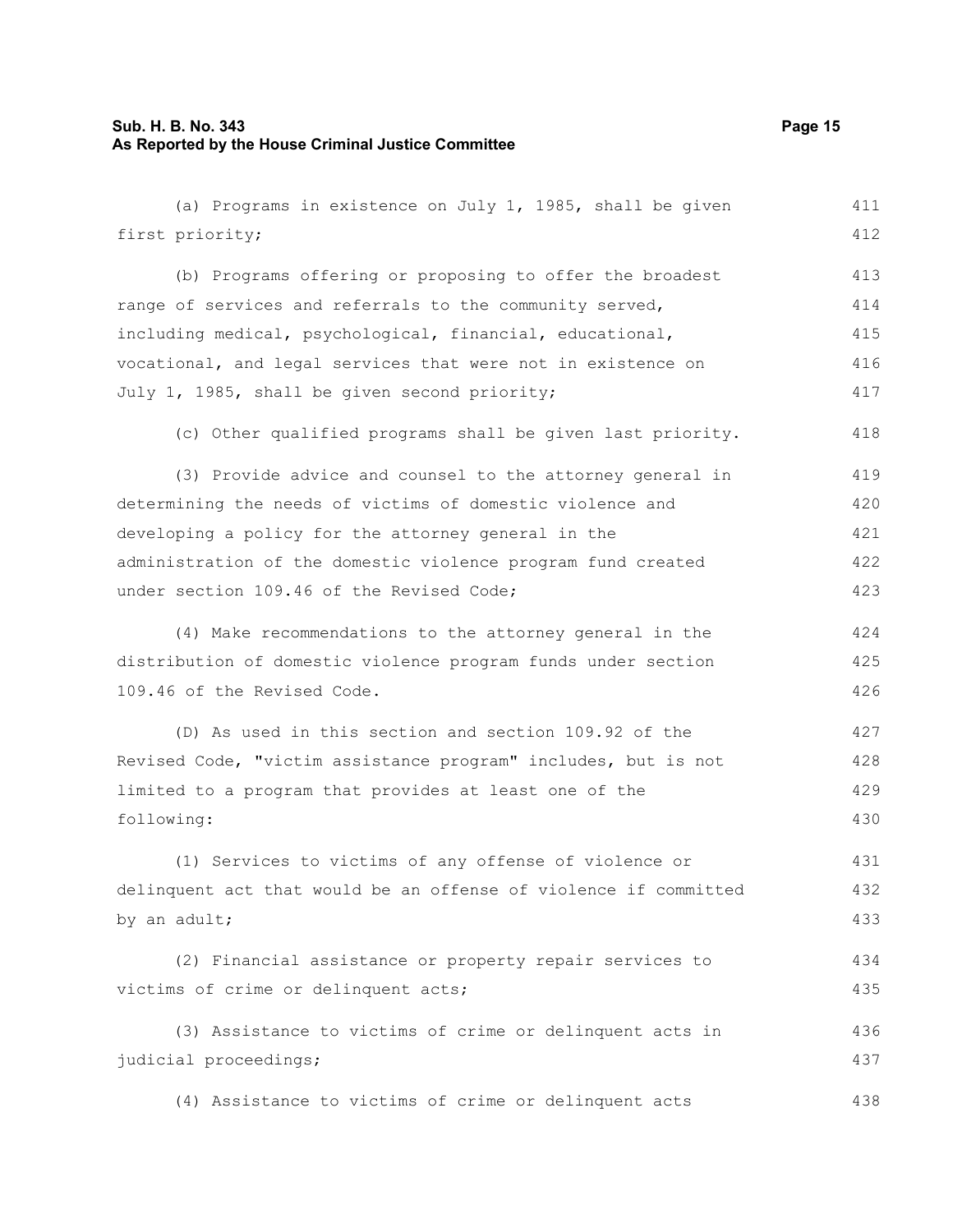## **Sub. H. B. No. 343 Page 16 As Reported by the House Criminal Justice Committee**

| under the operation of any political subdivision of the state or         | 439 |
|--------------------------------------------------------------------------|-----|
| a branch of the criminal justice system set forth in division            | 440 |
| $(B)$ (1) (a), (b), or (c) of section 5502.61 of the Revised Code;       | 441 |
| (5) Technical assistance to persons or organizations that                | 442 |
| provide services to victims of crime or delinquent acts under            | 443 |
| the operation of a branch of the criminal justice system set             | 444 |
| forth in division $(B) (1) (a)$ , $(b)$ , or $(c)$ of section 5502.61 of | 445 |
| the Revised Code.                                                        | 446 |
| A victim assistance program does not include the program                 | 447 |
| for the reparation of crime victims established pursuant to              | 448 |
| Chapter 2743. of the Revised Code.                                       | 449 |
| Sec. 149.43. (A) As used in this section:                                | 450 |
| (1) "Public record" means records kept by any public                     | 451 |
| office, including, but not limited to, state, county, city,              | 452 |
| village, township, and school district units, and records                | 453 |
| pertaining to the delivery of educational services by an                 | 454 |
| alternative school in this state kept by the nonprofit or for-           | 455 |
| profit entity operating the alternative school pursuant to               | 456 |
| section 3313.533 of the Revised Code. "Public record" does not           | 457 |
| mean any of the following:                                               | 458 |
| (a) Medical records;                                                     | 459 |
| (b) Records pertaining to probation and parole                           | 460 |
| proceedings, to proceedings related to the imposition of                 | 461 |
| community control sanctions and post-release control sanctions,          | 462 |
| or to proceedings related to determinations under section                | 463 |
| 2967.271 of the Revised Code regarding the release or maintained         | 464 |
| incarceration of an offender to whom that section applies;               | 465 |
| (c) Records pertaining to actions under section 2151.85                  | 466 |
| and division (C) of section 2919.121 of the Revised Code and to          | 467 |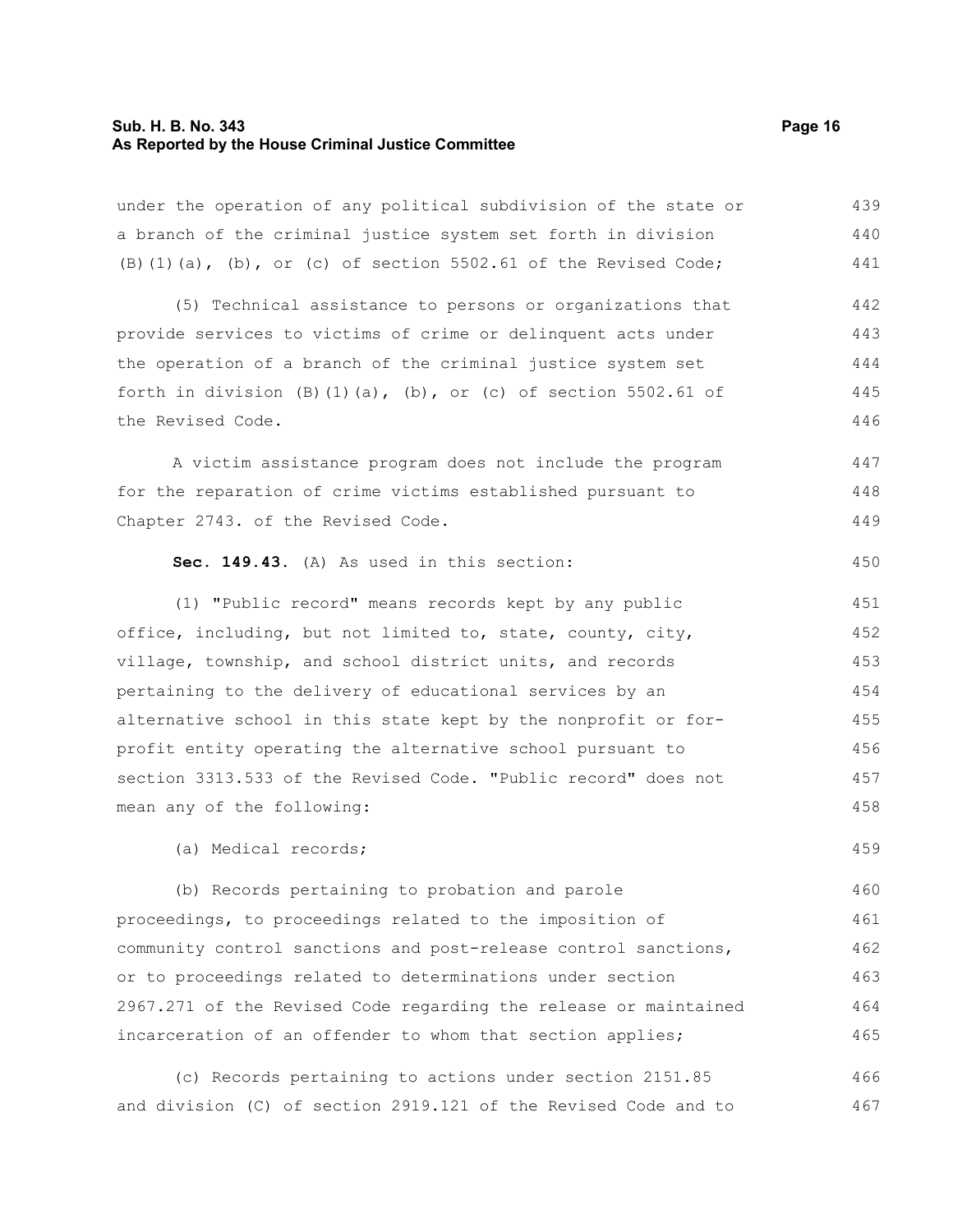#### **Sub. H. B. No. 343 Page 17 As Reported by the House Criminal Justice Committee**

appeals of actions arising under those sections; (d) Records pertaining to adoption proceedings, including the contents of an adoption file maintained by the department of health under sections 3705.12 to 3705.124 of the Revised Code; (e) Information in a record contained in the putative father registry established by section 3107.062 of the Revised Code, regardless of whether the information is held by the department of job and family services or, pursuant to section 3111.69 of the Revised Code, the office of child support in the department or a child support enforcement agency; (f) Records specified in division (A) of section 3107.52 of the Revised Code; (g) Trial preparation records; (h) Confidential law enforcement investigatory records; (i) Records containing information that is confidential under section 2710.03 or 4112.05 of the Revised Code; (j) DNA records stored in the DNA database pursuant to section 109.573 of the Revised Code; (k) Inmate records released by the department of rehabilitation and correction to the department of youth services or a court of record pursuant to division (E) of section 5120.21 of the Revised Code; (l) Records maintained by the department of youth services pertaining to children in its custody released by the department of youth services to the department of rehabilitation and 468 469 470 471 472 473 474 475 476 477 478 479 480 481 482 483 484 485 486 487 488 489 490 491 492

(m) Intellectual property records;

correction pursuant to section 5139.05 of the Revised Code;

494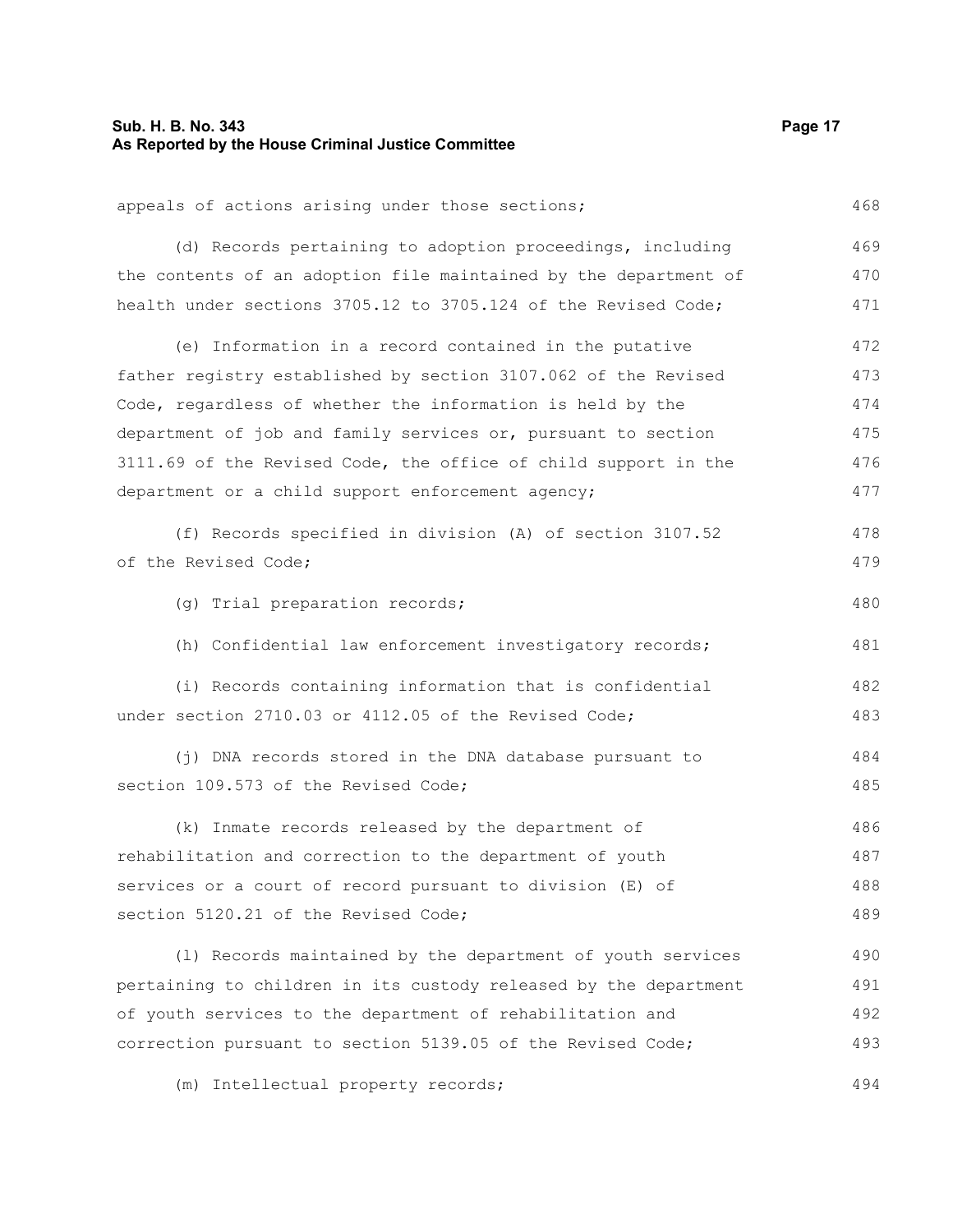#### **Sub. H. B. No. 343 Page 18 As Reported by the House Criminal Justice Committee**

(n) Donor profile records;

(o) Records maintained by the department of job and family services pursuant to section 3121.894 of the Revised Code; 496 497

(p) Designated public service worker residential and familial information; 498 499

(q) In the case of a county hospital operated pursuant to Chapter 339. of the Revised Code or a municipal hospital operated pursuant to Chapter 749. of the Revised Code, information that constitutes a trade secret, as defined in section 1333.61 of the Revised Code: 500 501 502 503 504

(r) Information pertaining to the recreational activities of a person under the age of eighteen;

(s) In the case of a child fatality review board acting under sections 307.621 to 307.629 of the Revised Code or a review conducted pursuant to guidelines established by the director of health under section 3701.70 of the Revised Code, records provided to the board or director, statements made by board members during meetings of the board or by persons participating in the director's review, and all work products of the board or director, and in the case of a child fatality review board, child fatality review data submitted by the board to the department of health or a national child death review database, other than the report prepared pursuant to division (A) of section 307.626 of the Revised Code; 507 508 509 510 511 512 513 514 515 516 517 518

(t) Records provided to and statements made by the executive director of a public children services agency or a prosecuting attorney acting pursuant to section 5153.171 of the Revised Code other than the information released under that section; 519 520 521 522 523

495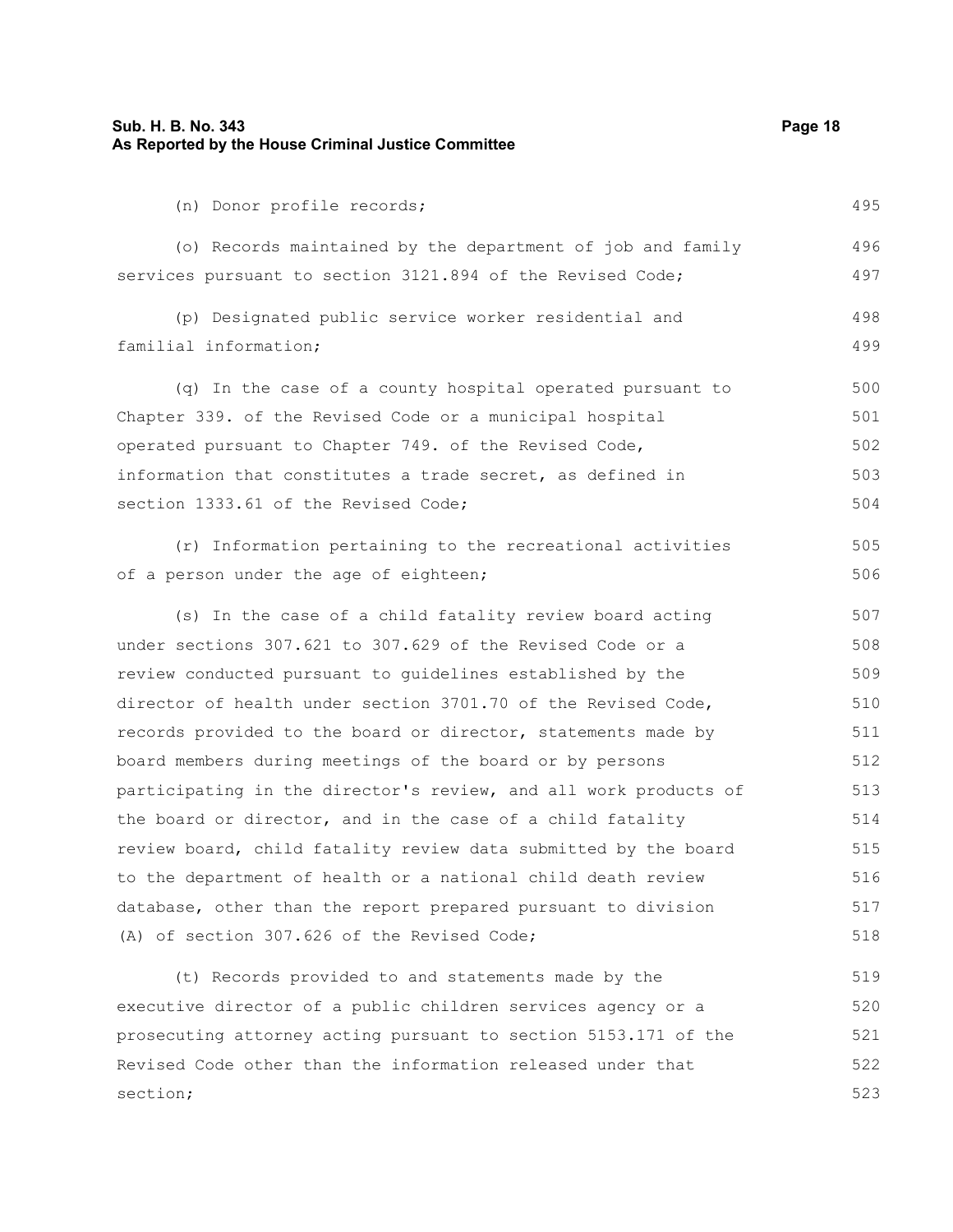#### **Sub. H. B. No. 343 Page 19 As Reported by the House Criminal Justice Committee**

(u) Test materials, examinations, or evaluation tools used in an examination for licensure as a nursing home administrator that the board of executives of long-term services and supports administers under section 4751.15 of the Revised Code or contracts under that section with a private or government entity to administer; 524 525 526 527 528 529

(v) Records the release of which is prohibited by state or federal law;

(w) Proprietary information of or relating to any person that is submitted to or compiled by the Ohio venture capital authority created under section 150.01 of the Revised Code; 532 533 534

(x) Financial statements and data any person submits for any purpose to the Ohio housing finance agency or the controlling board in connection with applying for, receiving, or accounting for financial assistance from the agency, and information that identifies any individual who benefits directly or indirectly from financial assistance from the agency; 535 536 537 538 539 540

(y) Records listed in section 5101.29 of the Revised Code; 541

(z) Discharges recorded with a county recorder under section 317.24 of the Revised Code, as specified in division (B) (2) of that section; 542 543 544

(aa) Usage information including names and addresses of specific residential and commercial customers of a municipally owned or operated public utility; 545 546 547

(bb) Records described in division (C) of section 187.04 of the Revised Code that are not designated to be made available to the public as provided in that division; 548 549 550

(cc) Information and records that are made confidential, 551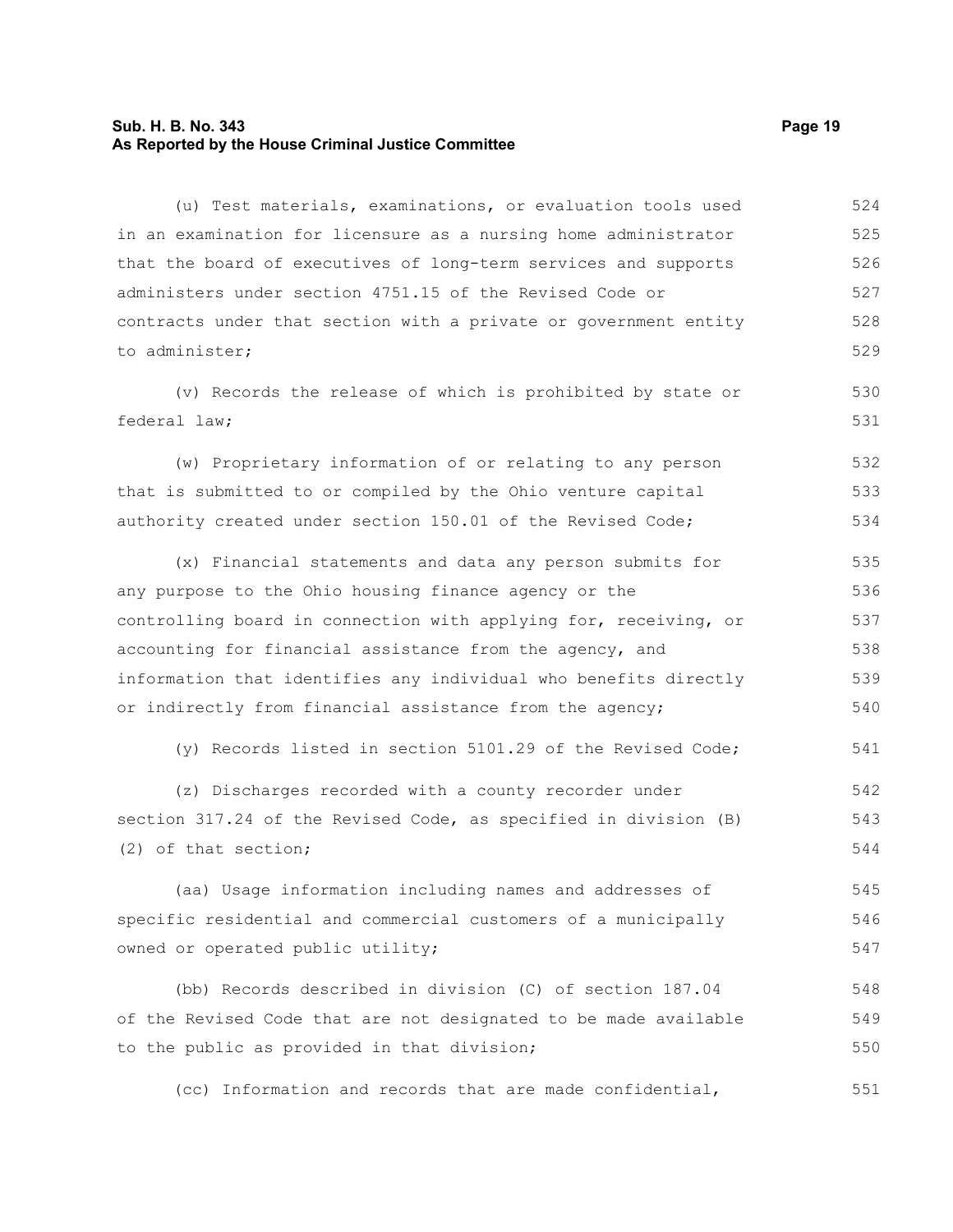#### **Sub. H. B. No. 343 Page 20 As Reported by the House Criminal Justice Committee**

privileged, and not subject to disclosure under divisions (B) and (C) of section 2949.221 of the Revised Code; (dd) Personal information, as defined in section 149.45 of the Revised Code; (ee) The confidential name, address, and other personally identifiable information of a program participant in the address confidentiality program established under sections 111.41 to 111.47 of the Revised Code, including the contents of any application for absent voter's ballots, absent voter's ballot identification envelope statement of voter, or provisional ballot affirmation completed by a program participant who has a confidential voter registration record; records or portions of records pertaining to that program that identify the number of program participants that reside within a precinct, ward, township, municipal corporation, county, or any other geographic area smaller than the state; and any real property confidentiality notice filed under section 111.431 of the Revised Code and the information described in division (C) of that section. As used in this division, "confidential address" and "program participant" have the meaning defined in section 111.41 of the Revised Code. 552 553 554 555 556 557 558 559 560 561 562 563 564 565 566 567 568 569 570 571 572

(ff) Orders for active military service of an individual serving or with previous service in the armed forces of the United States, including a reserve component, or the Ohio organized militia, except that, such order becomes a public record on the day that is fifteen years after the published date or effective date of the call to order; 573 574 575 576 577 578

(gg) The name, address, contact information, or other personal information of an individual who is less than eighteen years of age that is included in any record related to a traffic 579 580 581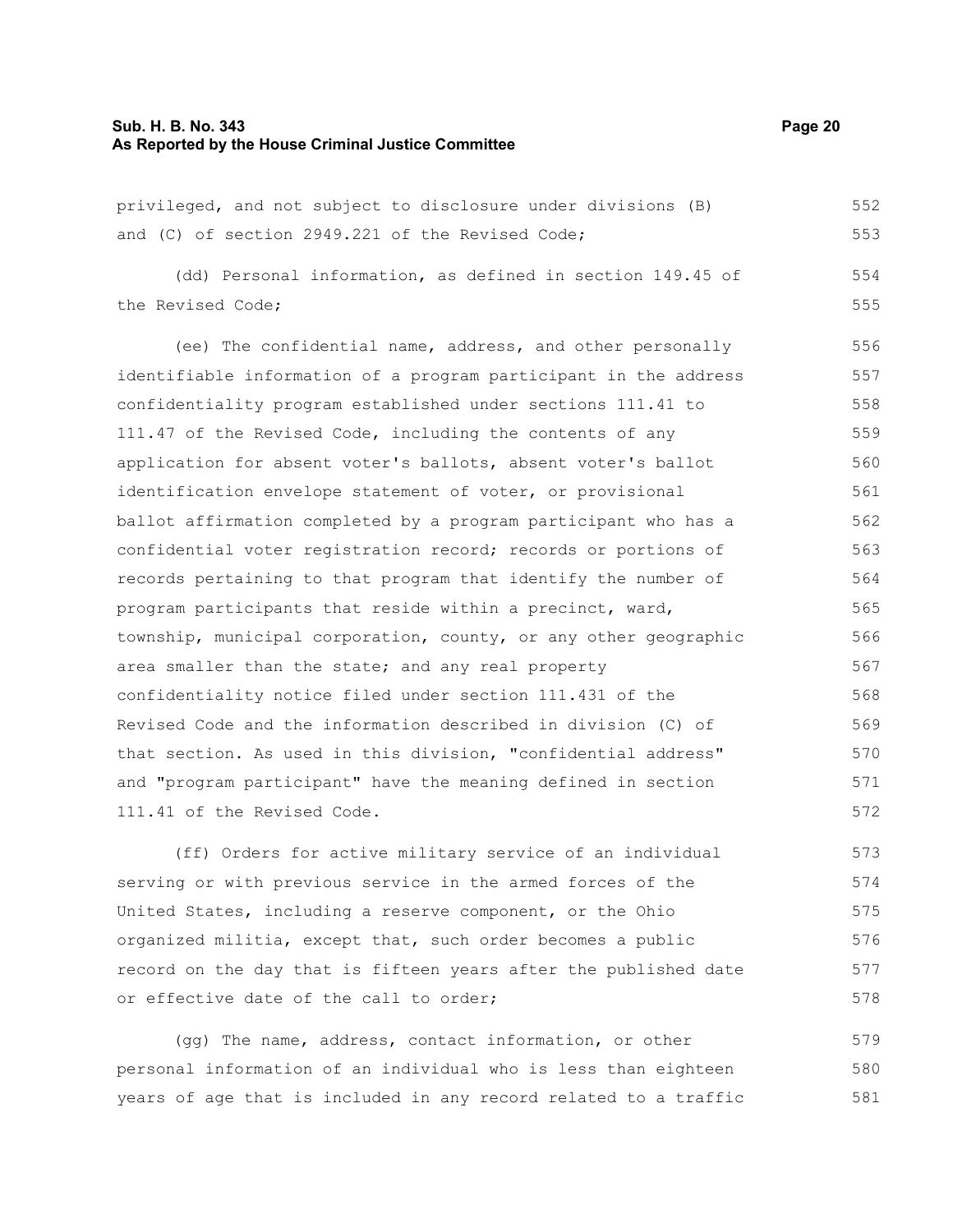## **Sub. H. B. No. 343 Page 21 As Reported by the House Criminal Justice Committee**

| accident involving a school vehicle in which the individual was  | 582 |
|------------------------------------------------------------------|-----|
| an occupant at the time of the accident;                         | 583 |
| (hh) Protected health information, as defined in 45 C.F.R.       | 584 |
| 160.103, that is in a claim for payment for a health care        | 585 |
| product, service, or procedure, as well as any other health      | 586 |
| claims data in another document that reveals the identity of an  | 587 |
| individual who is the subject of the data or could be used to    | 588 |
| reveal that individual's identity;                               | 589 |
| (ii) Any depiction by photograph, film, videotape, or            | 590 |
| printed or digital image under either of the following           | 591 |
| circumstances:                                                   | 592 |
| (i) The depiction is that of a victim of an offense the          | 593 |
| release of which would be, to a reasonable person of ordinary    | 594 |
| sensibilities, an offensive and objectionable intrusion into the | 595 |
| victim's expectation of bodily privacy and integrity.            | 596 |
| (ii) The depiction captures or depicts the victim of a           | 597 |
| sexually oriented offense, as defined in section 2950.01 of the  | 598 |
| Revised Code, at the actual occurrence of that offense.          | 599 |
| (jj) Restricted portions of a body-worn camera or                | 600 |
| dashboard camera recording;                                      | 601 |
| (kk) In the case of a fetal-infant mortality review board        | 602 |
| acting under sections 3707.70 to 3707.77 of the Revised Code,    | 603 |
| records, documents, reports, or other information presented to   | 604 |
| the board or a person abstracting such materials on the board's  | 605 |
| behalf, statements made by review board members during board     | 606 |
| meetings, all work products of the board, and data submitted by  | 607 |
| the board to the department of health or a national infant death | 608 |
| review database, other than the report prepared pursuant to      | 609 |
| section 3707.77 of the Revised Code.                             | 610 |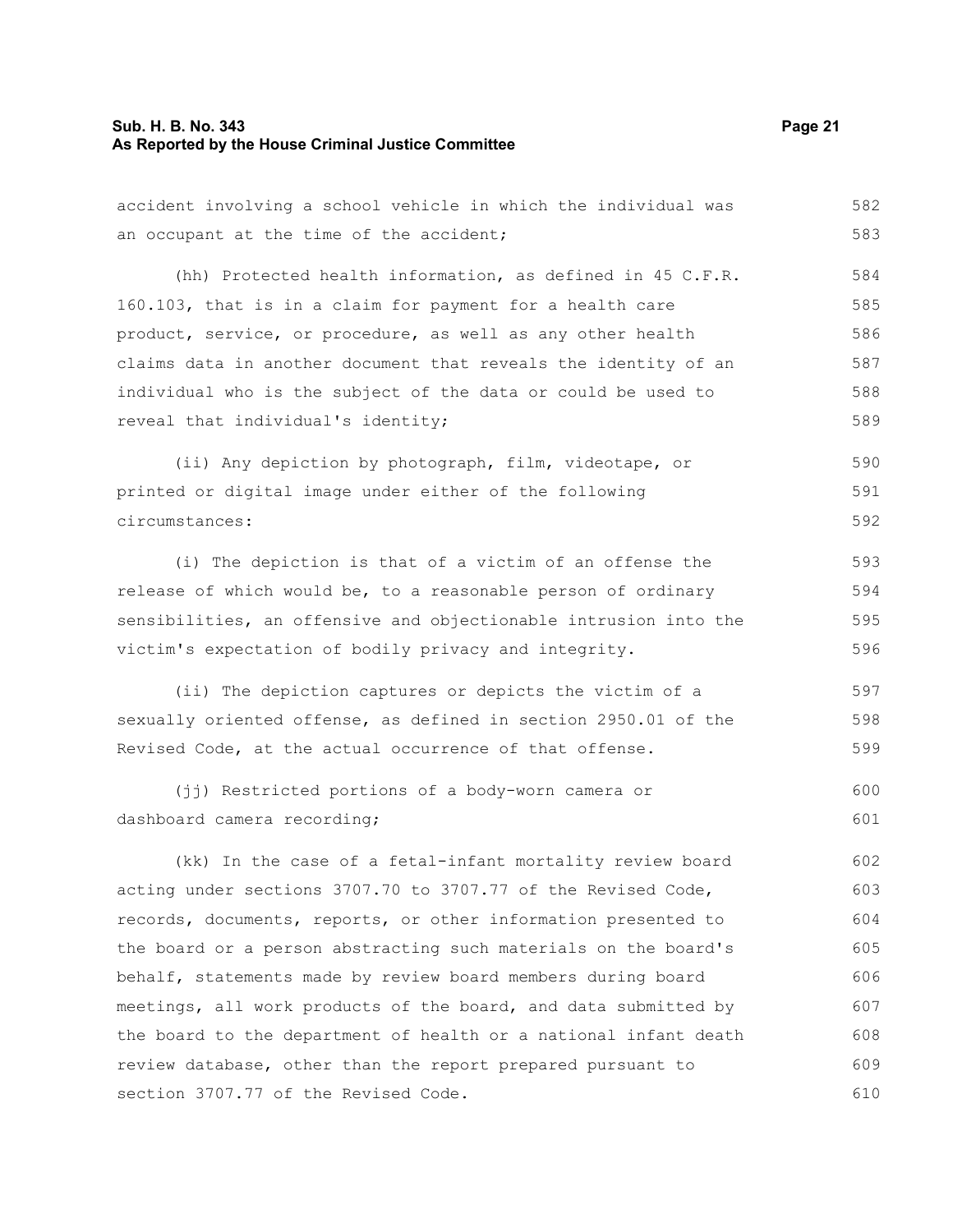#### **Sub. H. B. No. 343 Page 22 As Reported by the House Criminal Justice Committee**

(ll) Records, documents, reports, or other information presented to the pregnancy-associated mortality review board established under section 3738.01 of the Revised Code, statements made by board members during board meetings, all work products of the board, and data submitted by the board to the department of health, other than the biennial reports prepared under section 3738.08 of the Revised Code; 611 612 613 614 615 616 617

(mm) Except as otherwise provided in division (A)(1)(oo) of this section, telephone numbers for a victim, as defined in section 2930.01 of the Revised Code or a witness to a crime that are listed on any law enforcement record or report. 618 619 620 621

(nn) A preneed funeral contract, as defined in section 4717.01 of the Revised Code, and contract terms and personally identifying information of a preneed funeral contract, that is contained in a report submitted by or for a funeral home to the board of embalmers and funeral directors under division (C) of section 4717.13, division (J) of section 4717.31, or section 4717.41 of the Revised Code. 622 623 624 625 626 627 628

(oo) Telephone numbers for a party to a motor vehicle accident subject to the requirements of section 5502.11 of the Revised Code that are listed on any law enforcement record or report, except that the telephone numbers described in this division are not excluded from the definition of "public record" under this division on and after the thirtieth day after the occurrence of the motor vehicle accident. 629 630 631 632 633 634 635

(pp) Records, documents, and information the release of which is prohibited under sections 2930.04 and 2930.07 of the Revised Code. 636 637 638

A record that is not a public record under division (A)(1)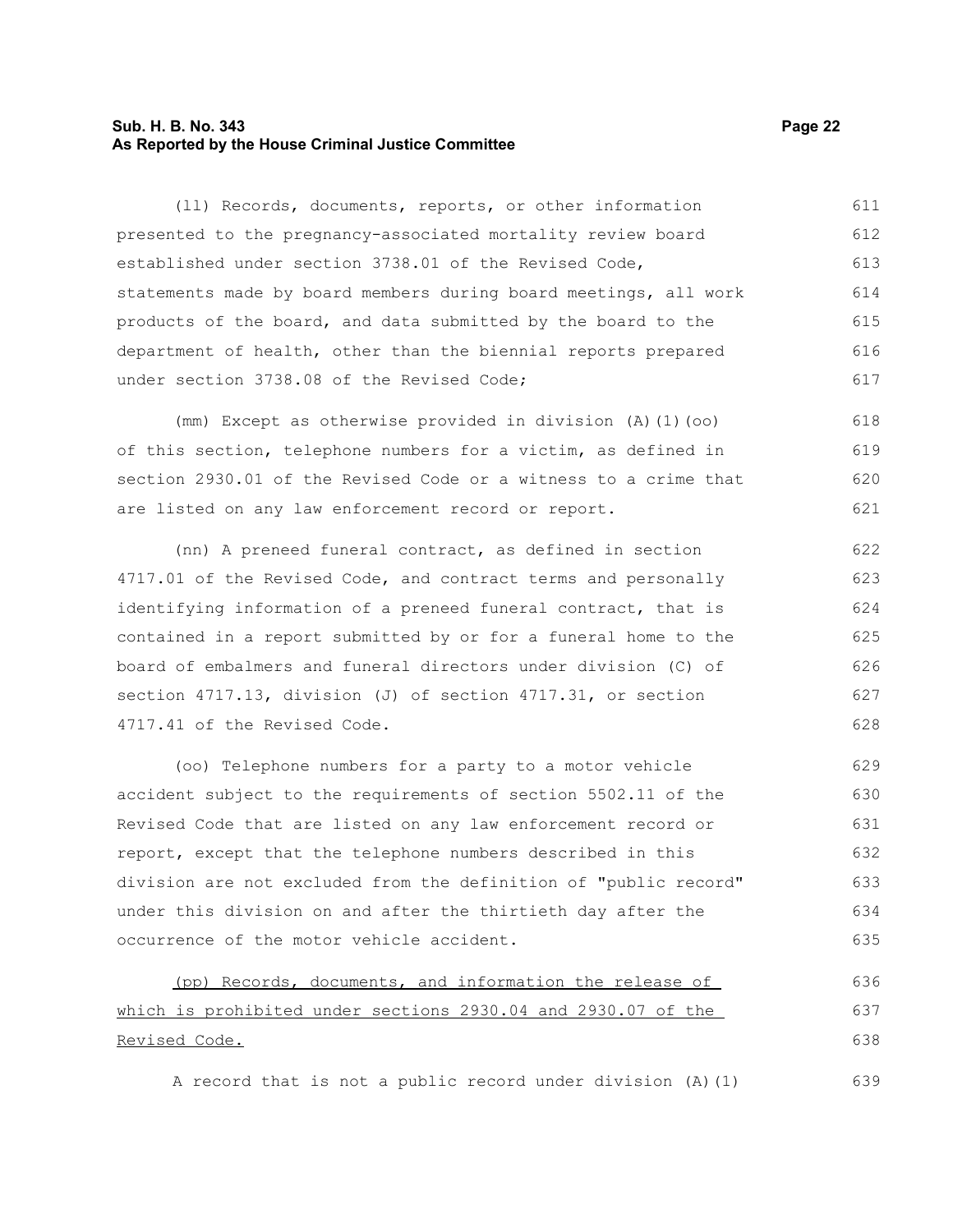#### **Sub. H. B. No. 343 Page 23 As Reported by the House Criminal Justice Committee**

of this section and that, under law, is permanently retained becomes a public record on the day that is seventy-five years after the day on which the record was created, except for any record protected by the attorney-client privilege, a trial preparation record as defined in this section, a statement prohibiting the release of identifying information signed under section 3107.083 of the Revised Code, a denial of release form filed pursuant to section 3107.46 of the Revised Code, or any record that is exempt from release or disclosure under section 149.433 of the Revised Code. If the record is a birth certificate and a biological parent's name redaction request form has been accepted under section 3107.391 of the Revised Code, the name of that parent shall be redacted from the birth certificate before it is released under this paragraph. If any other section of the Revised Code establishes a time period for disclosure of a record that conflicts with the time period specified in this section, the time period in the other section prevails. 640 641 642 643 644 645 646 647 648 649 650 651 652 653 654 655 656 657

(2) "Confidential law enforcement investigatory record" means any record that pertains to a law enforcement matter of a criminal, quasi-criminal, civil, or administrative nature, but only to the extent that the release of the record would create a high probability of disclosure of any of the following: 658 659 660 661 662

(a) The identity of a suspect who has not been charged with the offense to which the record pertains, or of an information source or witness to whom confidentiality has been reasonably promised; 663 664 665 666

(b) Information provided by an information source or witness to whom confidentiality has been reasonably promised, which information would reasonably tend to disclose the source's 667 668 669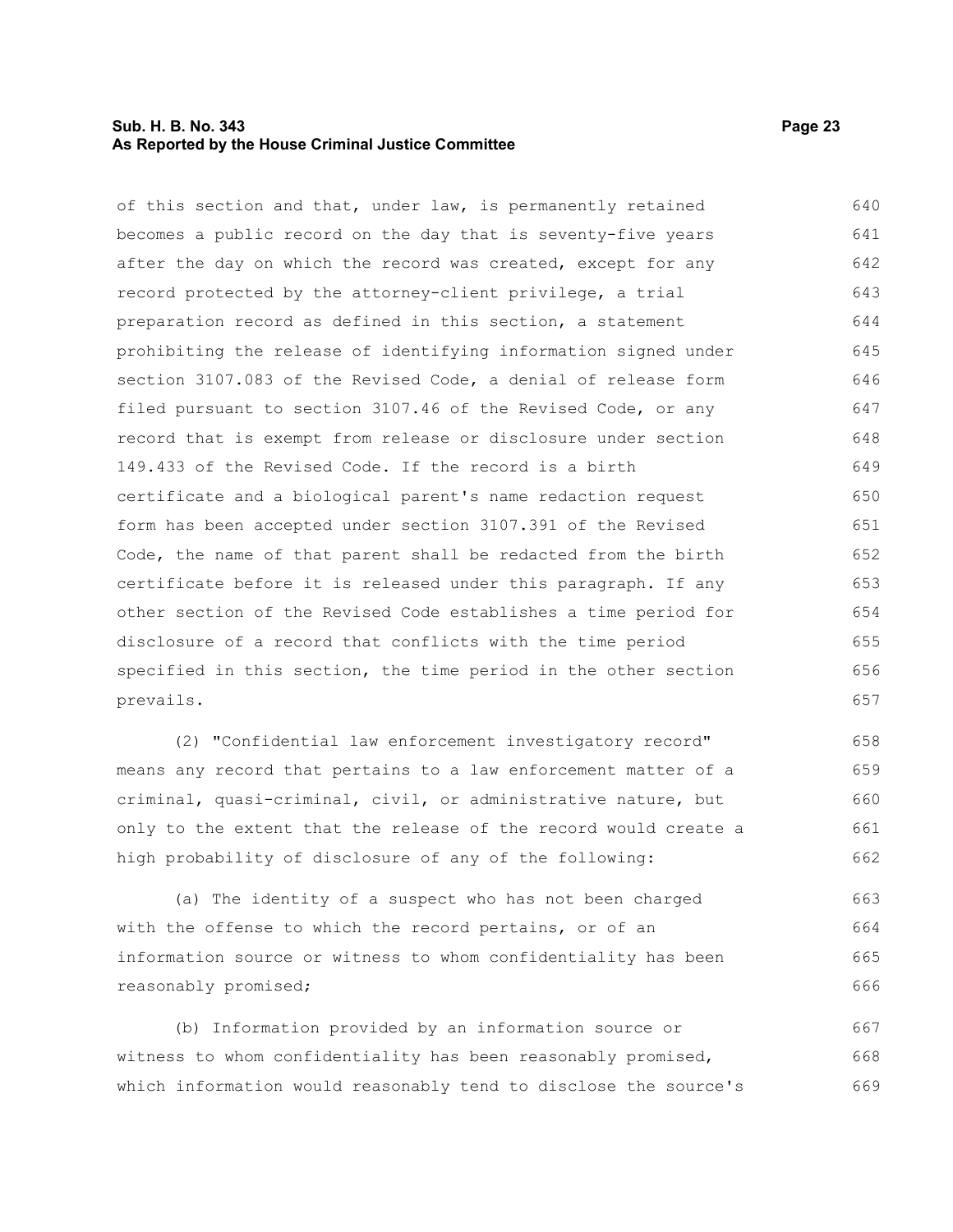#### **Sub. H. B. No. 343 Page 24 As Reported by the House Criminal Justice Committee**

(c) Specific confidential investigatory techniques or procedures or specific investigatory work product; (d) Information that would endanger the life or physical safety of law enforcement personnel, a crime victim, a witness, or a confidential information source. (3) "Medical record" means any document or combination of documents, except births, deaths, and the fact of admission to or discharge from a hospital, that pertains to the medical history, diagnosis, prognosis, or medical condition of a patient and that is generated and maintained in the process of medical treatment. 673 674 675 676 677 678 679 680 681

(4) "Trial preparation record" means any record that contains information that is specifically compiled in reasonable anticipation of, or in defense of, a civil or criminal action or proceeding, including the independent thought processes and personal trial preparation of an attorney. 682 683 684 685 686

(5) "Intellectual property record" means a record, other than a financial or administrative record, that is produced or collected by or for faculty or staff of a state institution of higher learning in the conduct of or as a result of study or research on an educational, commercial, scientific, artistic, technical, or scholarly issue, regardless of whether the study or research was sponsored by the institution alone or in conjunction with a governmental body or private concern, and that has not been publicly released, published, or patented. 687 688 689 690 691 692 693 694 695

(6) "Donor profile record" means all records about donors or potential donors to a public institution of higher education except the names and reported addresses of the actual donors and 696 697 698

670

or witness's identity;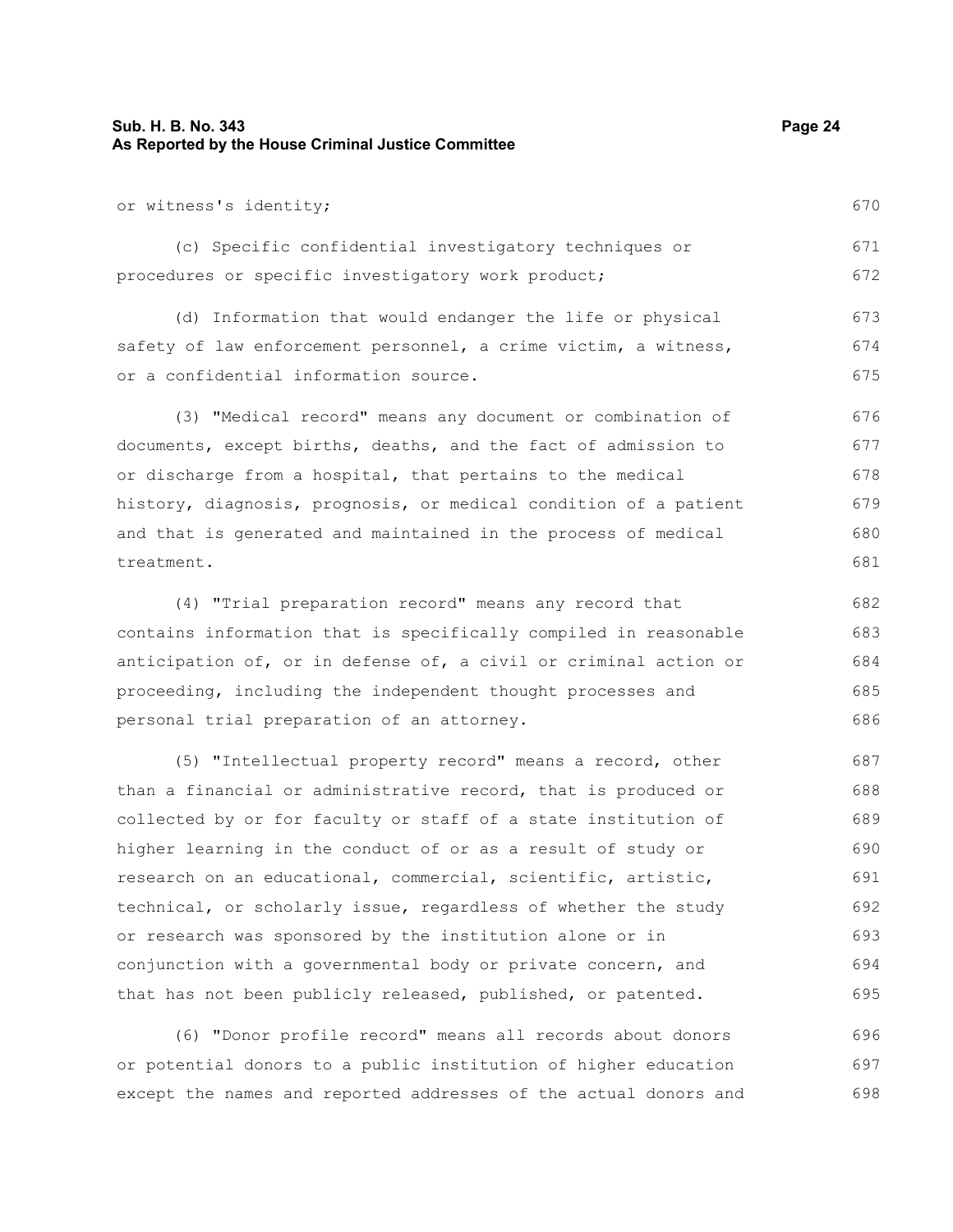## **Sub. H. B. No. 343 Page 25 As Reported by the House Criminal Justice Committee**

the date, amount, and conditions of the actual donation.

(7) "Designated public service worker" means a peace

699

| officer, parole officer, probation officer, bailiff, prosecuting | 701 |
|------------------------------------------------------------------|-----|
| attorney, assistant prosecuting attorney, correctional employee, | 702 |
| county or multicounty corrections officer, community-based       | 703 |
| correctional facility employee, designated Ohio national guard   | 704 |
| member, protective services worker, youth services employee,     | 705 |
| firefighter, EMT, medical director or member of a cooperating    | 706 |
| physician advisory board of an emergency medical service         | 707 |
| organization, state board of pharmacy employee, investigator of  | 708 |
| the bureau of criminal identification and investigation,         | 709 |
| emergency service telecommunicator, forensic mental health       | 710 |
| provider, mental health evaluation provider, regional            | 711 |
| psychiatric hospital employee, judge, magistrate, or federal law | 712 |
| enforcement officer.                                             | 713 |
| (8) "Designated public service worker residential and            | 714 |
| familial information" means any information that discloses any   | 715 |
| of the following about a designated public service worker:       | 716 |
| (a) The address of the actual personal residence of a            | 717 |
| designated public service worker, except for the following       | 718 |
| information:                                                     | 719 |
| (i) The address of the actual personal residence of a            | 720 |
| prosecuting attorney or judge; and                               | 721 |
| (ii) The state or political subdivision in which a               | 722 |
| designated public service worker resides.                        | 723 |
| (b) Information compiled from referral to or participation       | 724 |
| in an employee assistance program;                               | 725 |
| (c) The social security number, the residential telephone        | 726 |
| number, any bank account, debit card, charge card, or credit     | 727 |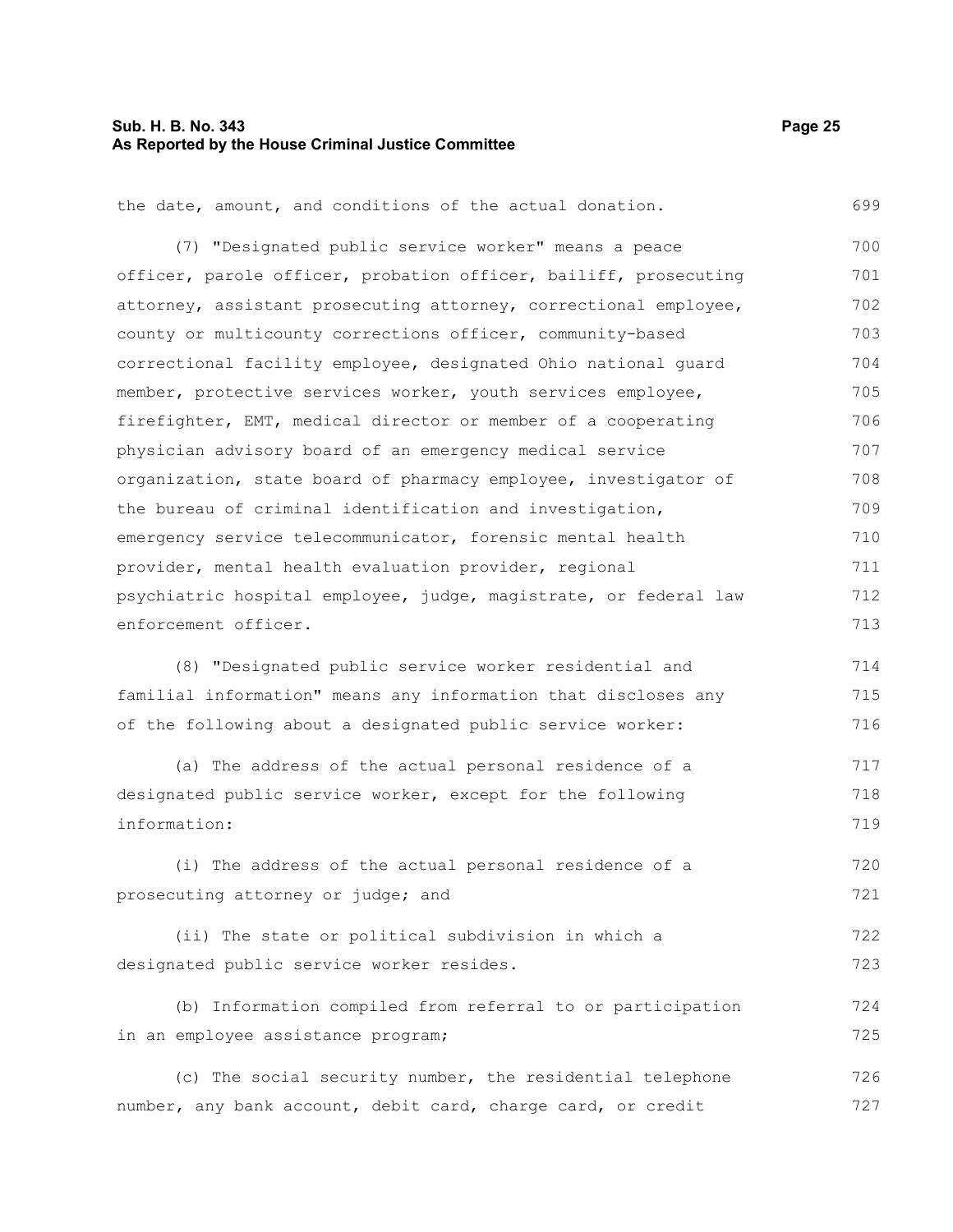#### **Sub. H. B. No. 343 Page 26 As Reported by the House Criminal Justice Committee**

card number, or the emergency telephone number of, or any medical information pertaining to, a designated public service worker; 729 730

(d) The name of any beneficiary of employment benefits, including, but not limited to, life insurance benefits, provided to a designated public service worker by the designated public service worker's employer; 731 732 733 734

(e) The identity and amount of any charitable or employment benefit deduction made by the designated public service worker's employer from the designated public service worker's compensation, unless the amount of the deduction is required by state or federal law; 735 736 737 738 739

(f) The name, the residential address, the name of the employer, the address of the employer, the social security number, the residential telephone number, any bank account, debit card, charge card, or credit card number, or the emergency telephone number of the spouse, a former spouse, or any child of a designated public service worker; 740 741 742 743 744 745

(g) A photograph of a peace officer who holds a position or has an assignment that may include undercover or plain clothes positions or assignments as determined by the peace officer's appointing authority. 746 747 748 749

(9) As used in divisions (A)(7) and (15) to (17) of this section: 750 751

"Peace officer" has the meaning defined in section 109.71 of the Revised Code and also includes the superintendent and troopers of the state highway patrol; it does not include the sheriff of a county or a supervisory employee who, in the absence of the sheriff, is authorized to stand in for, exercise 752 753 754 755 756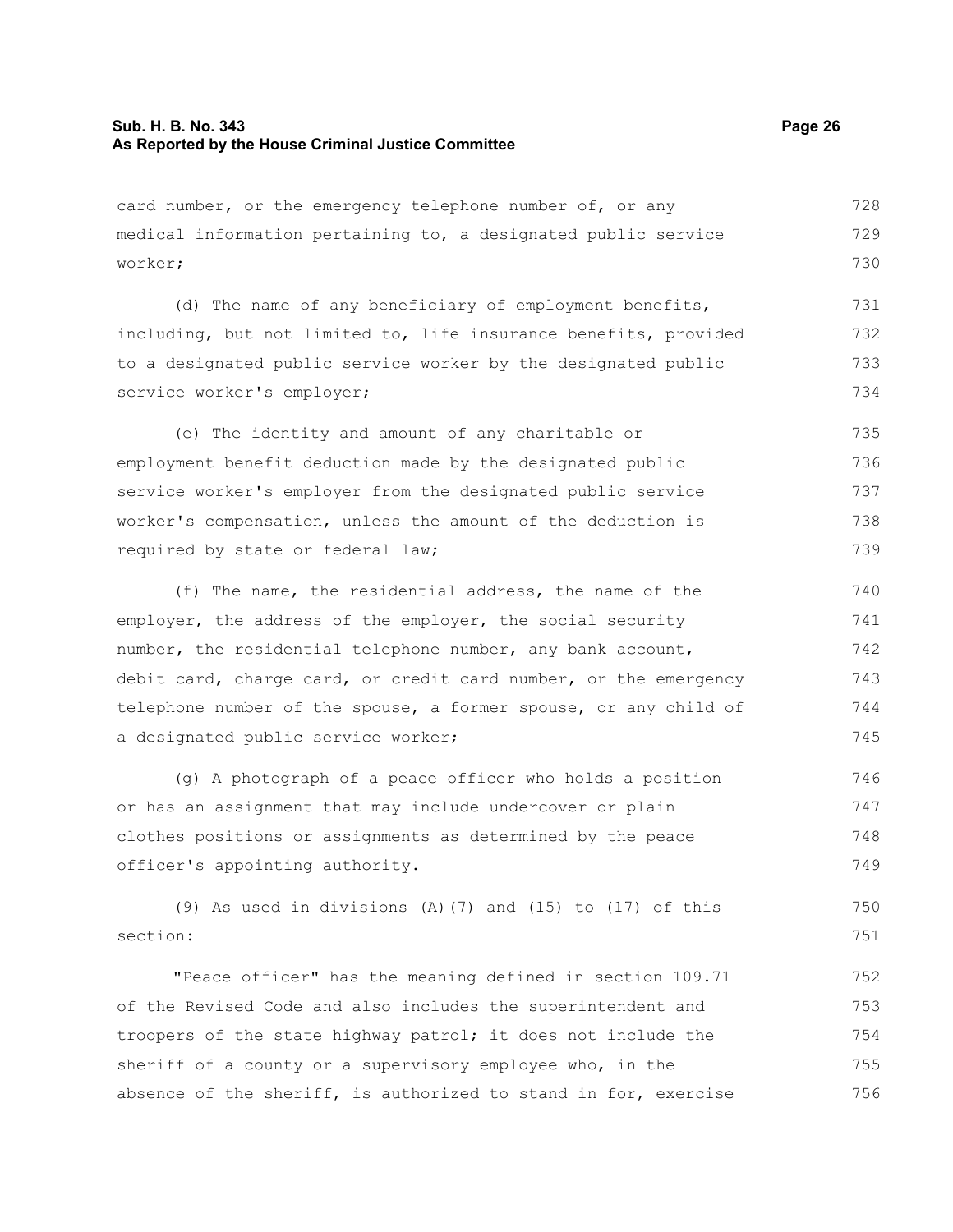#### **Sub. H. B. No. 343 Page 27 As Reported by the House Criminal Justice Committee**

the authority of, and perform the duties of the sheriff. 757

"Correctional employee" means any employee of the department of rehabilitation and correction who in the course of performing the employee's job duties has or has had contact with inmates and persons under supervision. 758 759 760 761

"County or multicounty corrections officer" means any corrections officer employed by any county or multicounty correctional facility. 762 763 764

"Designated Ohio national guard member" means a member of the Ohio national guard who is participating in duties related to remotely piloted aircraft, including, but not limited to, pilots, sensor operators, and mission intelligence personnel, duties related to special forces operations, or duties related to cybersecurity, and is designated by the adjutant general as a designated public service worker for those purposes. 765 766 767 768 769 770 771

"Protective services worker" means any employee of a county agency who is responsible for child protective services, child support services, or adult protective services. 772 773 774

"Youth services employee" means any employee of the department of youth services who in the course of performing the employee's job duties has or has had contact with children committed to the custody of the department of youth services. 775 776 777 778

"Firefighter" means any regular, paid or volunteer, member of a lawfully constituted fire department of a municipal corporation, township, fire district, or village. 779 780 781

"EMT" means EMTs-basic, EMTs-I, and paramedics that provide emergency medical services for a public emergency medical service organization. "Emergency medical service organization," "EMT-basic," "EMT-I," and "paramedic" have the 782 783 784 785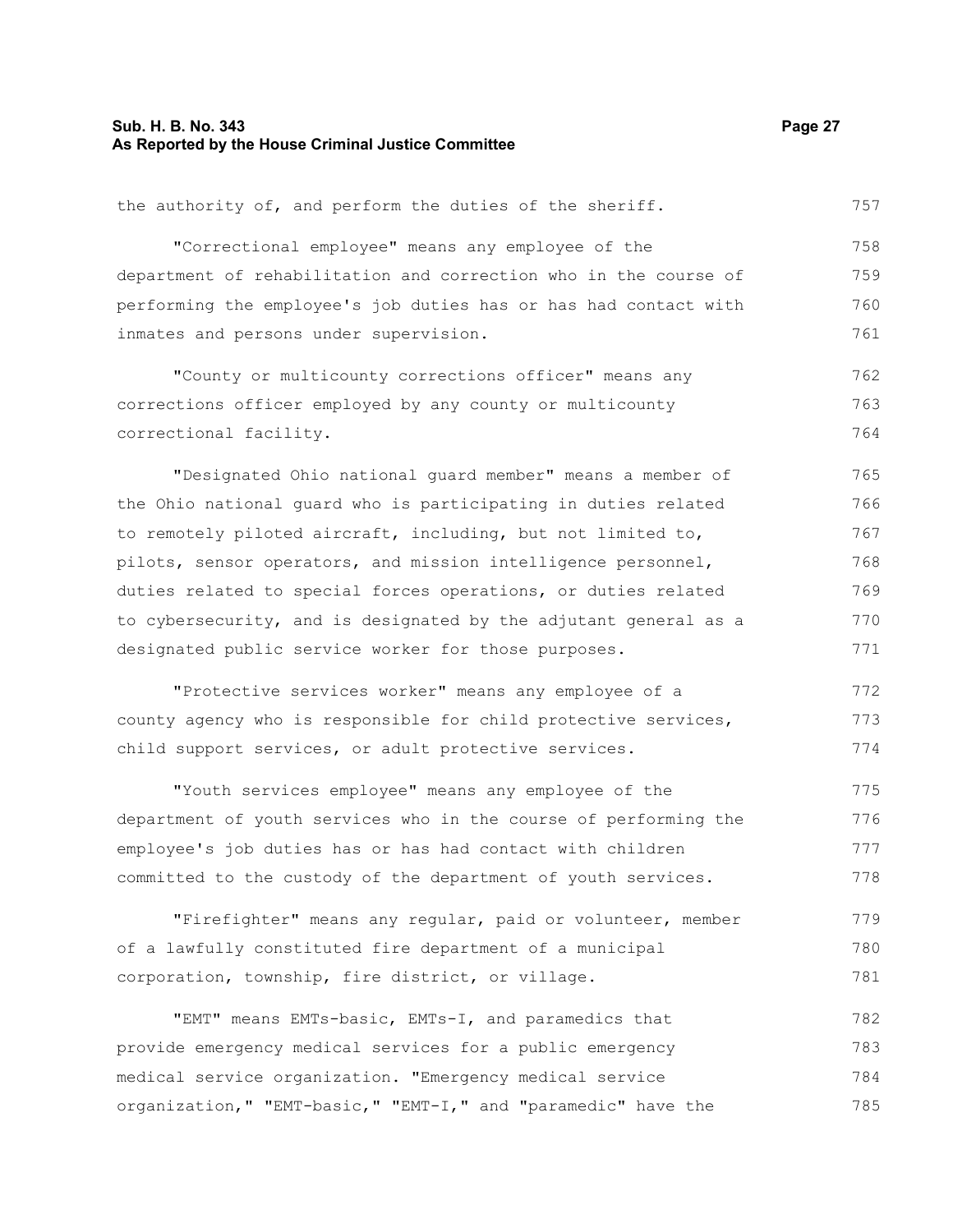## **Sub. H. B. No. 343 Page 28 As Reported by the House Criminal Justice Committee**

| meanings defined in section 4765.01 of the Revised Code.         | 786 |
|------------------------------------------------------------------|-----|
| "Investigator of the bureau of criminal identification and       | 787 |
| investigation" has the meaning defined in section 2903.11 of the | 788 |
| Revised Code.                                                    | 789 |
| "Emergency service telecommunicator" has the meaning             | 790 |
| defined in section 4742.01 of the Revised Code.                  | 791 |
| "Forensic mental health provider" means any employee of a        | 792 |
| community mental health service provider or local alcohol, drug  | 793 |
| addiction, and mental health services board who, in the course   | 794 |
| of the employee's duties, has contact with persons committed to  | 795 |
| a local alcohol, drug addiction, and mental health services      | 796 |
| board by a court order pursuant to section 2945.38, 2945.39,     | 797 |
| 2945.40, or 2945.402 of the Revised Code.                        | 798 |
| "Mental health evaluation provider" means an individual          | 799 |
| who, under Chapter 5122. of the Revised Code, examines a         | 800 |
| respondent who is alleged to be a mentally ill person subject to | 801 |
| court order, as defined in section 5122.01 of the Revised Code,  | 802 |
| and reports to the probate court the respondent's mental         | 803 |
| condition.                                                       | 804 |
| "Regional psychiatric hospital employee" means any               | 805 |
| employee of the department of mental health and addiction        | 806 |
| services who, in the course of performing the employee's duties, | 807 |
| has contact with patients committed to the department of mental  | 808 |
| health and addiction services by a court order pursuant to       | 809 |
| section 2945.38, 2945.39, 2945.40, or 2945.402 of the Revised    | 810 |
| Code.                                                            | 811 |
| "Federal law enforcement officer" has the meaning defined        | 812 |
| in section 9.88 of the Revised Code.                             | 813 |

(10) "Information pertaining to the recreational 814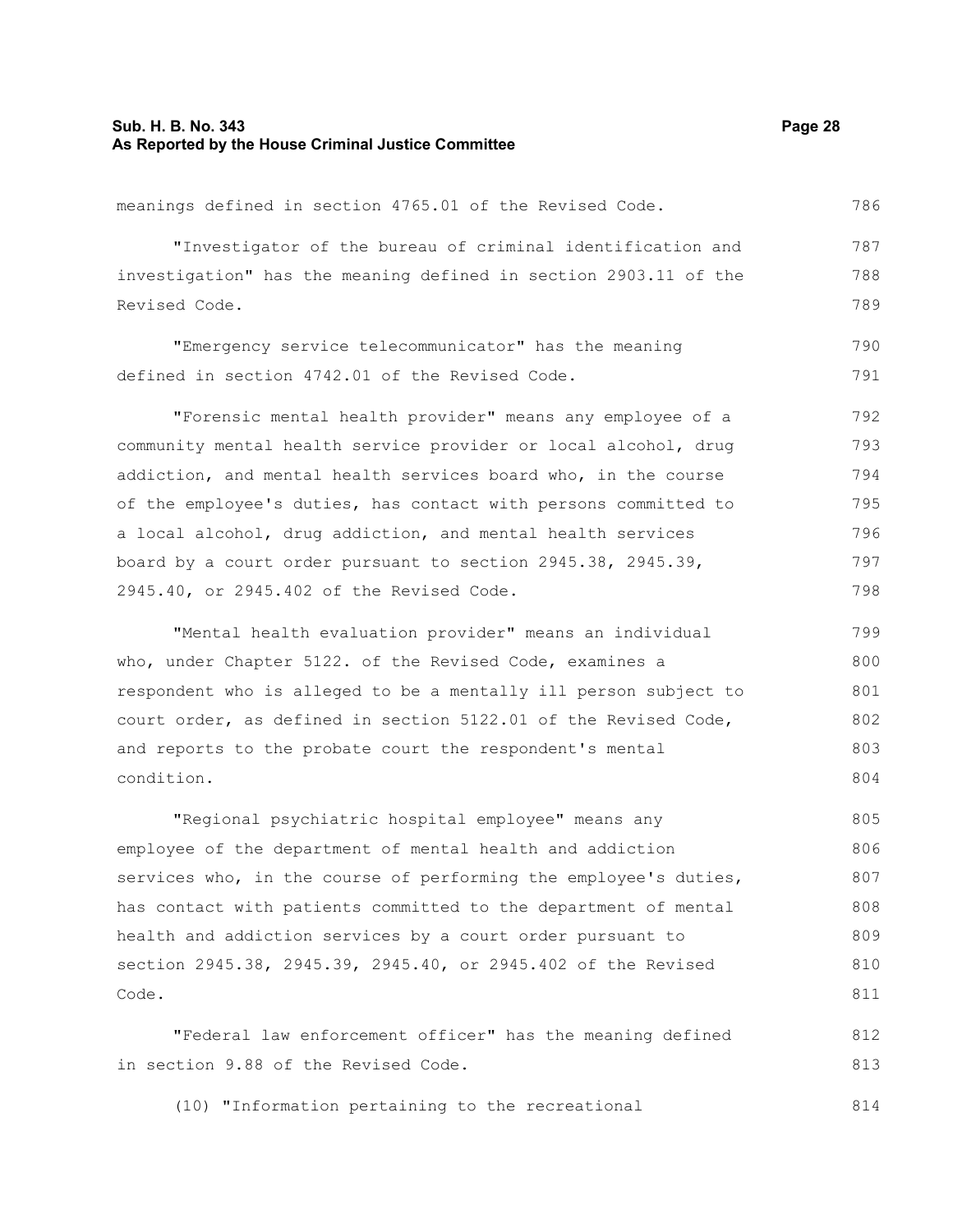#### **Sub. H. B. No. 343 Page 29 As Reported by the House Criminal Justice Committee**

activities of a person under the age of eighteen" means information that is kept in the ordinary course of business by a public office, that pertains to the recreational activities of a person under the age of eighteen years, and that discloses any of the following: 815 816 817 818 819

(a) The address or telephone number of a person under the age of eighteen or the address or telephone number of that person's parent, guardian, custodian, or emergency contact person; 820 821 822 823

(b) The social security number, birth date, or photographic image of a person under the age of eighteen; 824 825

(c) Any medical record, history, or information pertaining to a person under the age of eighteen; 826 827

(d) Any additional information sought or required about a person under the age of eighteen for the purpose of allowing that person to participate in any recreational activity conducted or sponsored by a public office or to use or obtain admission privileges to any recreational facility owned or operated by a public office. 828 829 830 831 832 833

(11) "Community control sanction" has the meaning defined in section 2929.01 of the Revised Code. 834 835

(12) "Post-release control sanction" has the meaning defined in section 2967.01 of the Revised Code. 836 837

(13) "Redaction" means obscuring or deleting any information that is exempt from the duty to permit public inspection or copying from an item that otherwise meets the definition of a "record" in section 149.011 of the Revised Code. 838 839 840 841

(14) "Designee," "elected official," and "future official" 842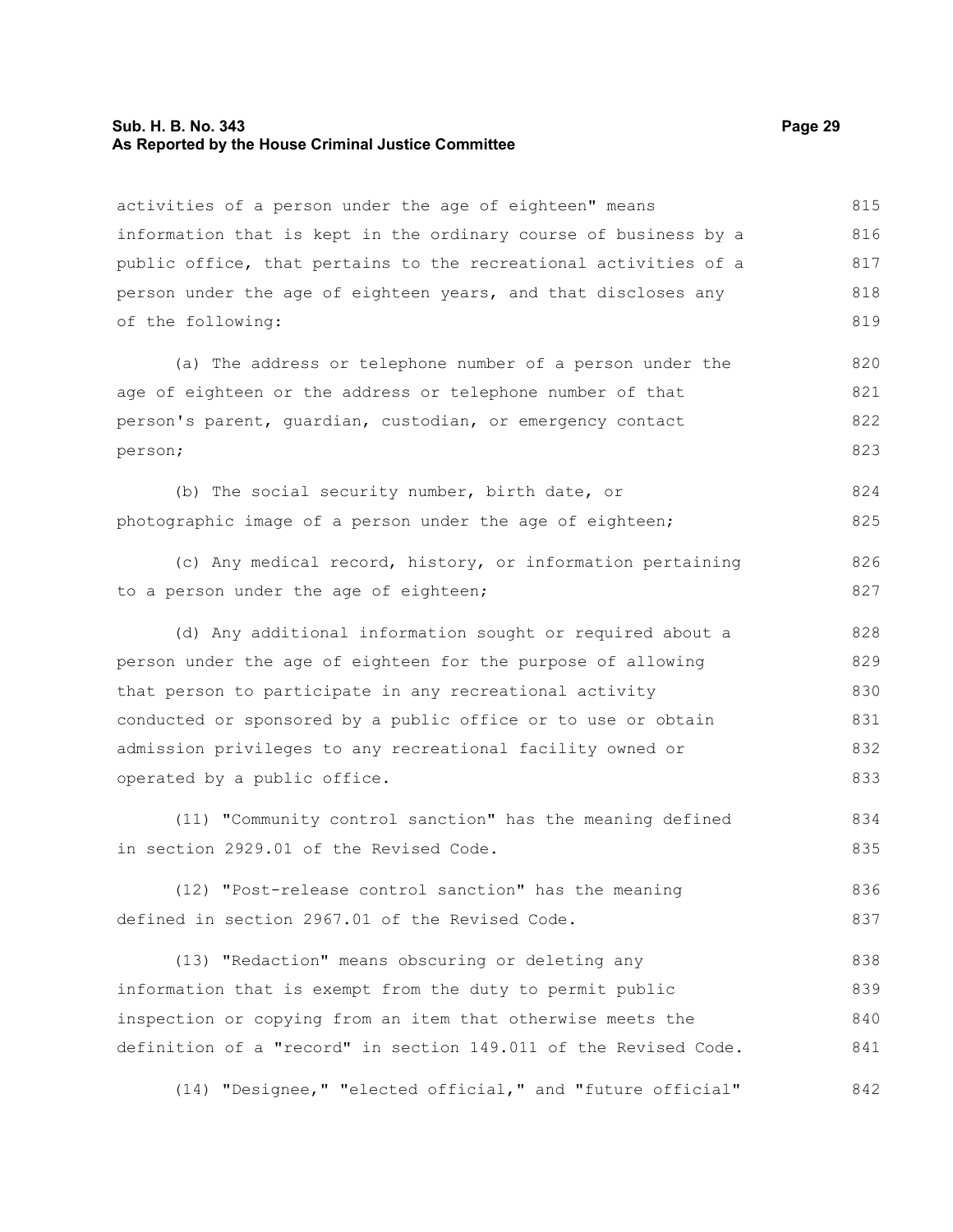#### **Sub. H. B. No. 343 Page 30 As Reported by the House Criminal Justice Committee**

have the meanings defined in section 109.43 of the Revised Code. (15) "Body-worn camera" means a visual and audio recording device worn on the person of a peace officer while the peace

officer is engaged in the performance of the peace officer's duties. 846 847

(16) "Dashboard camera" means a visual and audio recording device mounted on a peace officer's vehicle or vessel that is used while the peace officer is engaged in the performance of the peace officer's duties. 848 849 850 851

(17) "Restricted portions of a body-worn camera or dashboard camera recording" means any visual or audio portion of a body-worn camera or dashboard camera recording that shows, communicates, or discloses any of the following: 852 853 854 855

(a) The image or identity of a child or information that could lead to the identification of a child who is a primary subject of the recording when the law enforcement agency knows or has reason to know the person is a child based on the law enforcement agency's records or the content of the recording; 856 857 858 859 860

(b) The death of a person or a deceased person's body, unless the death was caused by a peace officer or, subject to division (H)(1) of this section, the consent of the decedent's executor or administrator has been obtained; 861 862 863 864

(c) The death of a peace officer, firefighter, paramedic, or other first responder, occurring while the decedent was engaged in the performance of official duties, unless, subject to division (H)(1) of this section, the consent of the decedent's executor or administrator has been obtained; 865 866 867 868 869

(d) Grievous bodily harm, unless the injury was effected by a peace officer or, subject to division (H)(1) of this 870 871

843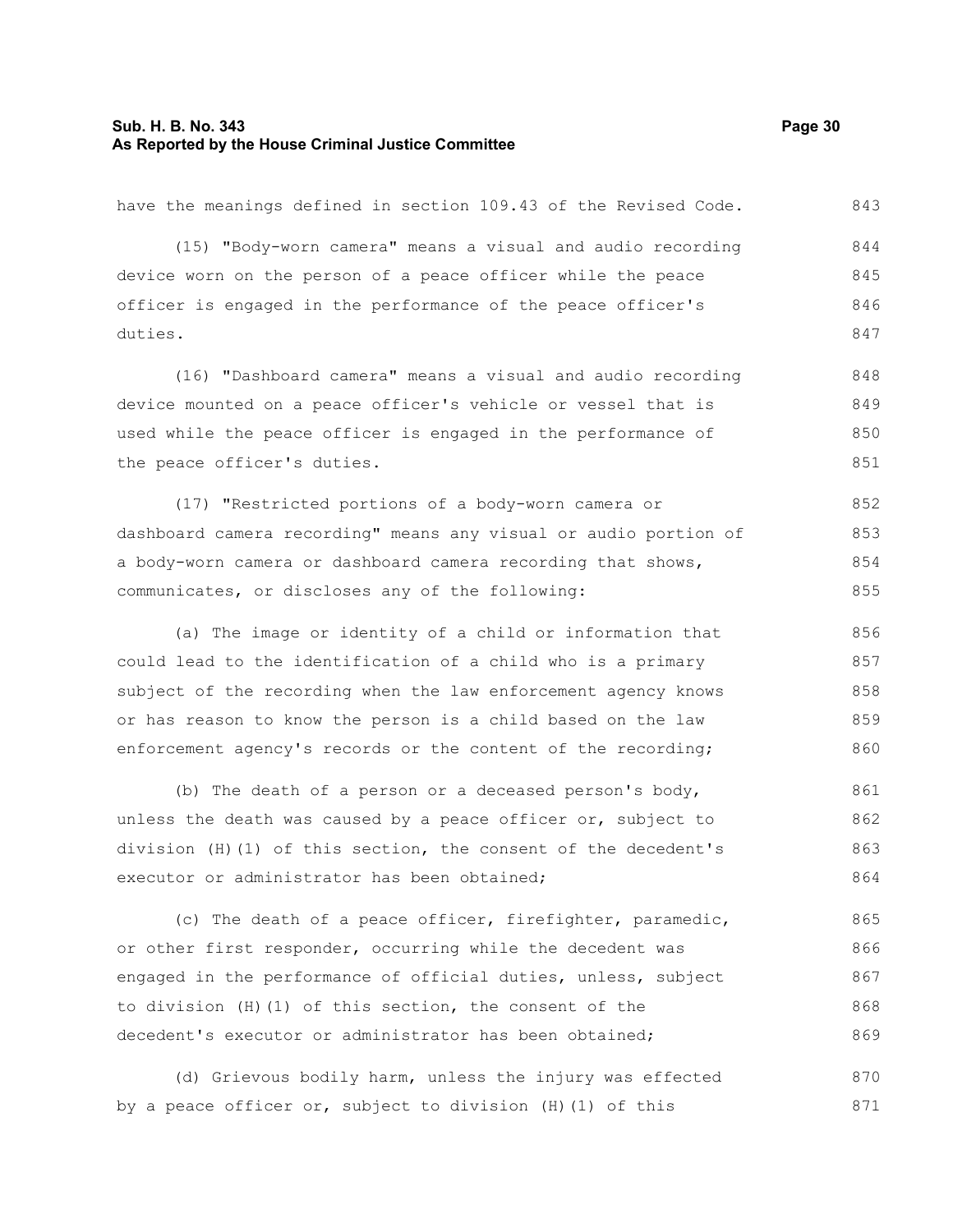#### **Sub. H. B. No. 343 Page 31 As Reported by the House Criminal Justice Committee**

section, the consent of the injured person or the injured person's guardian has been obtained; 872 873

(e) An act of severe violence against a person that results in serious physical harm to the person, unless the act and injury was effected by a peace officer or, subject to division (H)(1) of this section, the consent of the injured person or the injured person's guardian has been obtained; 874 875 876 877 878

(f) Grievous bodily harm to a peace officer, firefighter, paramedic, or other first responder, occurring while the injured person was engaged in the performance of official duties, unless, subject to division (H)(1) of this section, the consent of the injured person or the injured person's guardian has been obtained; 879 880 881 882 883 884

(g) An act of severe violence resulting in serious physical harm against a peace officer, firefighter, paramedic, or other first responder, occurring while the injured person was engaged in the performance of official duties, unless, subject to division (H)(1) of this section, the consent of the injured person or the injured person's guardian has been obtained; 885 886 887 888 889 890

(h) A person's nude body, unless, subject to division (H) (1) of this section, the person's consent has been obtained; 891 892

(i) Protected health information, the identity of a person in a health care facility who is not the subject of a law enforcement encounter, or any other information in a health care facility that could identify a person who is not the subject of a law enforcement encounter; 893 894 895 896 897

(j) Information that could identify the alleged victim of a sex offense, menacing by stalking, or domestic violence; 898 899

(k) Information, that does not constitute a confidential 900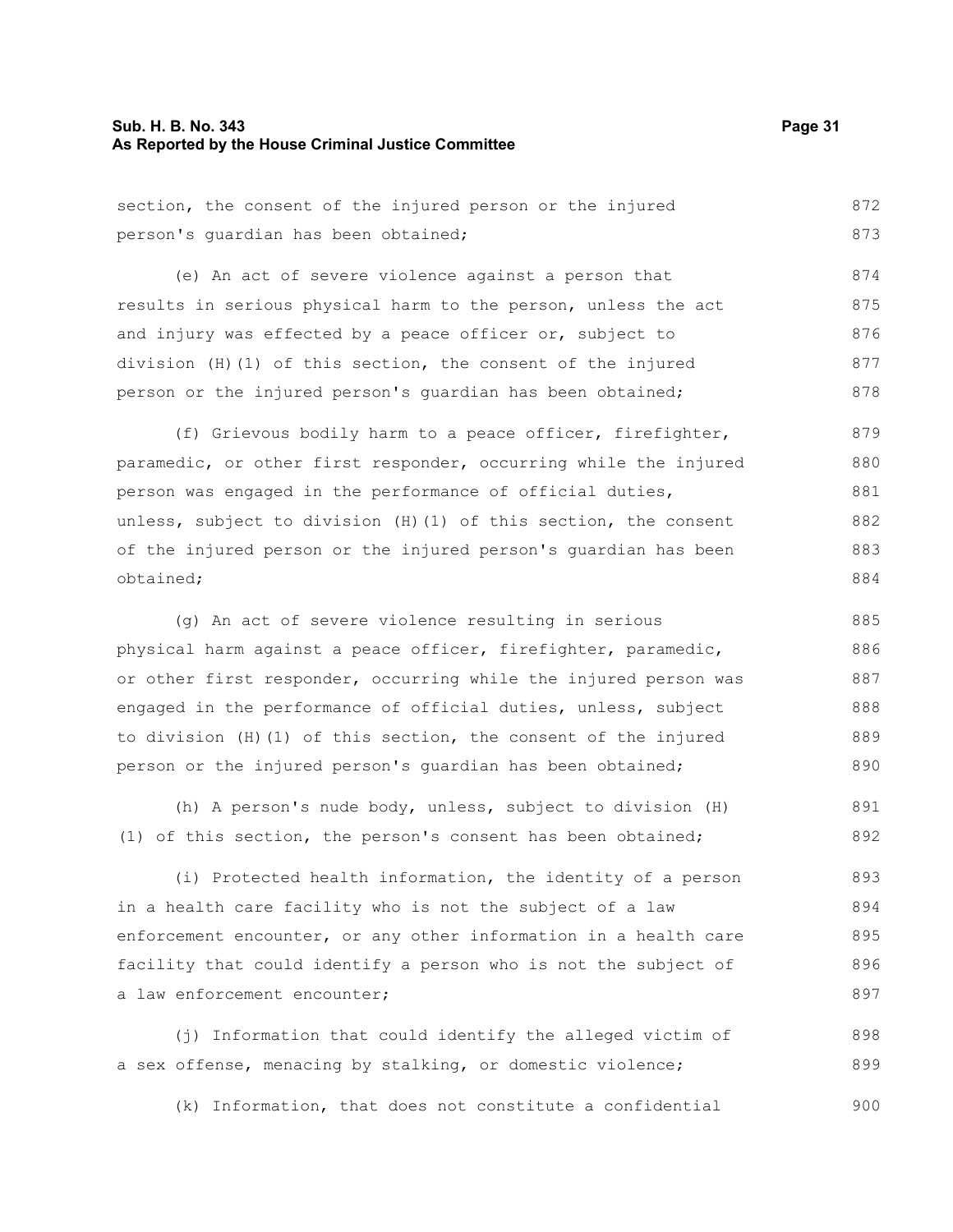#### **Sub. H. B. No. 343 Page 32 As Reported by the House Criminal Justice Committee**

law enforcement investigatory record, that could identify a person who provides sensitive or confidential information to a law enforcement agency when the disclosure of the person's identity or the information provided could reasonably be expected to threaten or endanger the safety or property of the person or another person; 901 902 903 904 905 906

(l) Personal information of a person who is not arrested, cited, charged, or issued a written warning by a peace officer; 907 908

(m) Proprietary police contingency plans or tactics that are intended to prevent crime and maintain public order and safety; 909 910 911

(n) A personal conversation unrelated to work between peace officers or between a peace officer and an employee of a law enforcement agency; 912 913 914

(o) A conversation between a peace officer and a member of the public that does not concern law enforcement activities;

(p) The interior of a residence, unless the interior of a residence is the location of an adversarial encounter with, or a use of force by, a peace officer; 917 918 919

(q) Any portion of the interior of a private business that is not open to the public, unless an adversarial encounter with, or a use of force by, a peace officer occurs in that location. 920 921 922

As used in division (A)(17) of this section:

"Grievous bodily harm" has the same meaning as in section 5924.120 of the Revised Code. 924 925

"Health care facility" has the same meaning as in section 1337.11 of the Revised Code. 926 927

915 916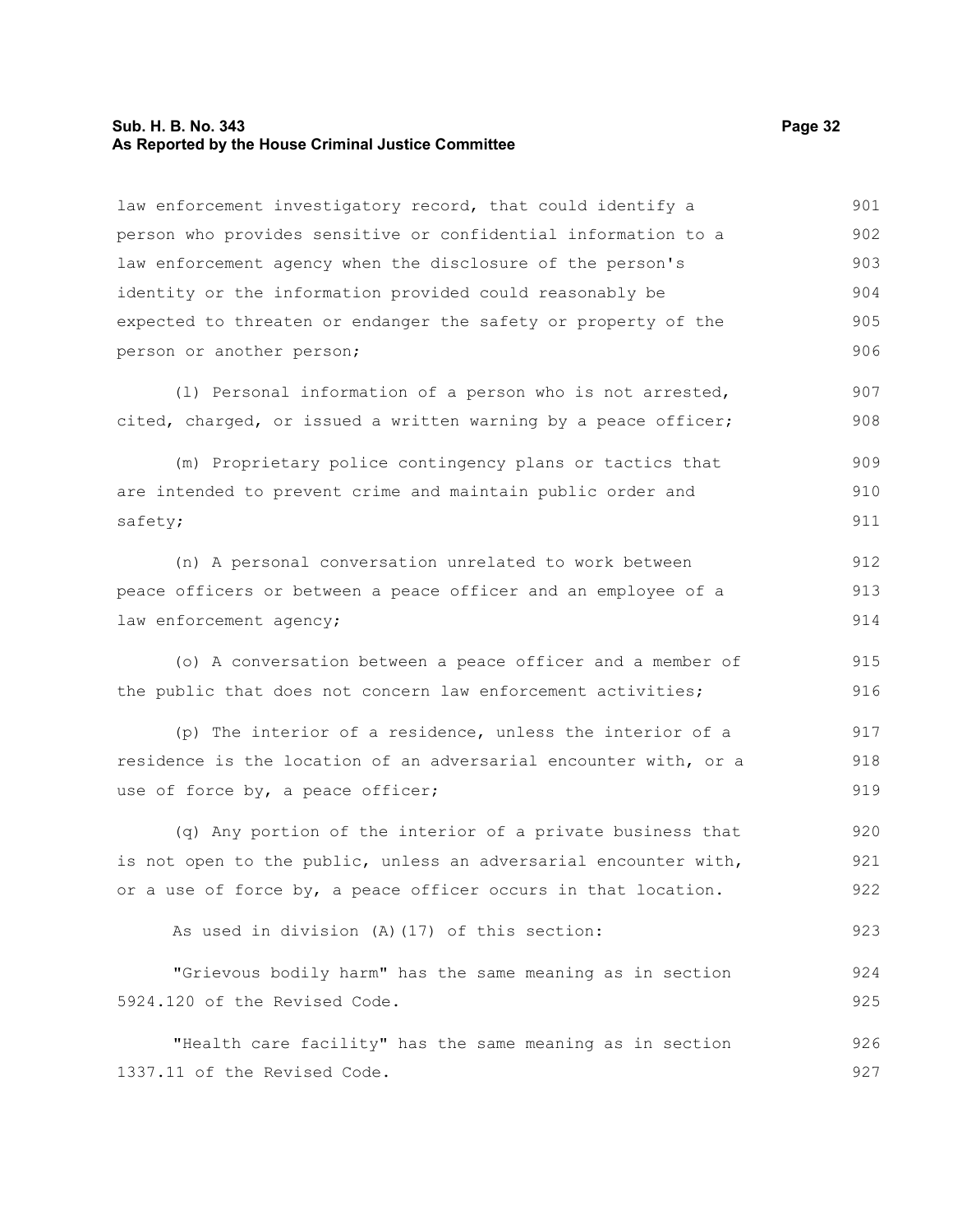#### **Sub. H. B. No. 343 Page 33 As Reported by the House Criminal Justice Committee**

"Protected health information" has the same meaning as in 45 C.F.R. 160.103. "Law enforcement agency" has the same meaning as in section 2925.61 of the Revised Code. "Personal information" means any government-issued identification number, date of birth, address, financial information, or criminal justice information from the law enforcement automated data system or similar databases. "Sex offense" has the same meaning as in section 2907.10 of the Revised Code. "Firefighter," "paramedic," and "first responder" have the same meanings as in section 4765.01 of the Revised Code. (B)(1) Upon request by any person and subject to division (B)(8) of this section, all public records responsive to the request shall be promptly prepared and made available for inspection to the requester at all reasonable times during regular business hours. Subject to division (B)(8) of this section, upon request by any person, a public office or person responsible for public records shall make copies of the requested public record available to the requester at cost and within a reasonable period of time. If a public record contains information that is exempt from the duty to permit public inspection or to copy the public record, the public office or the person responsible for the public record shall make available all of the information within the public record that is not exempt. When making that public record available for public inspection or copying that public record, the public office or the person responsible for the public record shall 928 929 930 931 932 933 934 935 936 937 938 939 940 941 942 943 944 945 946 947 948 949 950 951 952 953 954 955

notify the requester of any redaction or make the redaction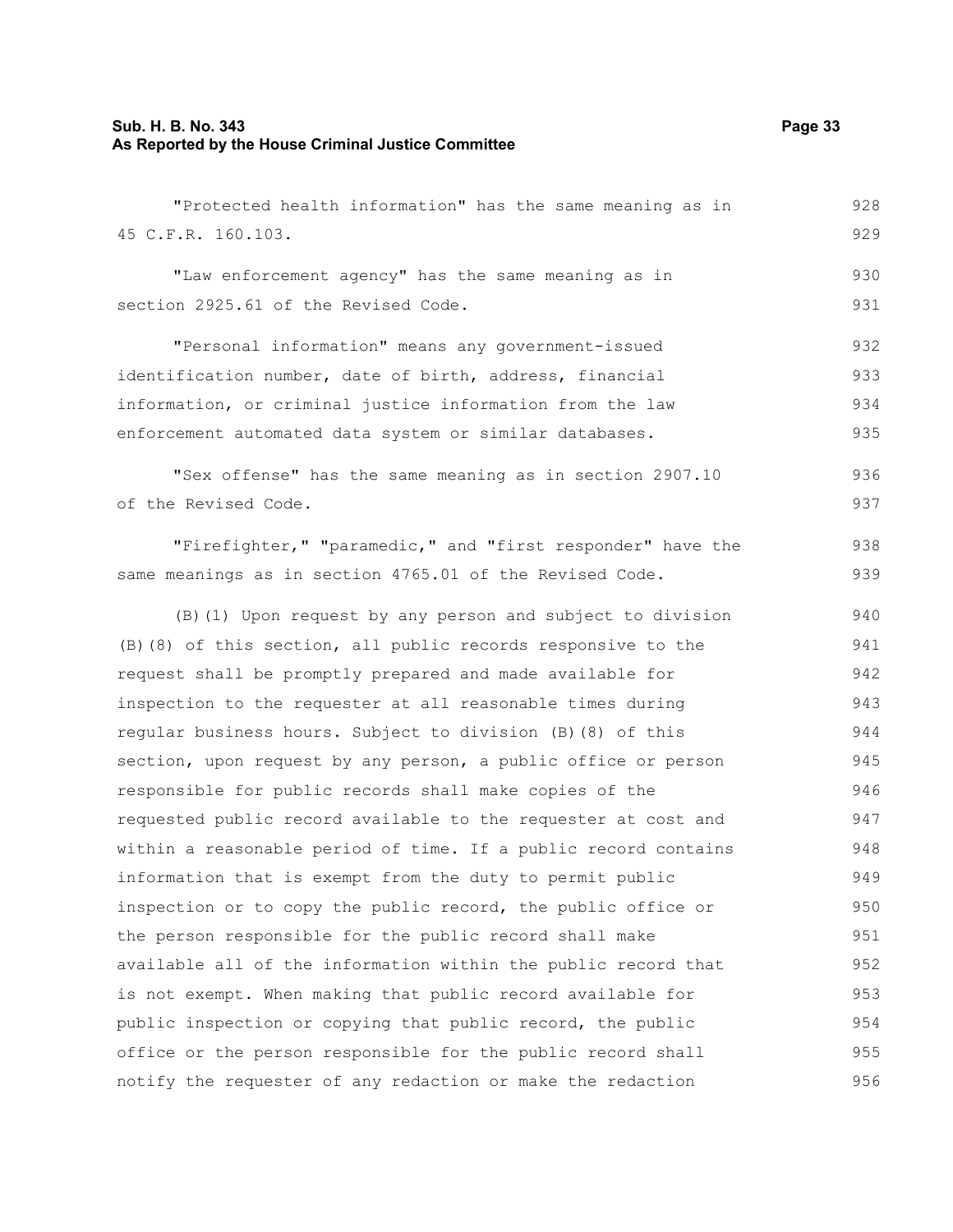#### **Sub. H. B. No. 343 Page 34 As Reported by the House Criminal Justice Committee**

plainly visible. A redaction shall be deemed a denial of a request to inspect or copy the redacted information, except if federal or state law authorizes or requires a public office to make the redaction. 957 958 959 960

(2) To facilitate broader access to public records, a public office or the person responsible for public records shall organize and maintain public records in a manner that they can be made available for inspection or copying in accordance with division (B) of this section. A public office also shall have available a copy of its current records retention schedule at a location readily available to the public. If a requester makes an ambiguous or overly broad request or has difficulty in making a request for copies or inspection of public records under this section such that the public office or the person responsible for the requested public record cannot reasonably identify what public records are being requested, the public office or the person responsible for the requested public record may deny the request but shall provide the requester with an opportunity to revise the request by informing the requester of the manner in which records are maintained by the public office and accessed in the ordinary course of the public office's or person's duties. 961 962 963 964 965 966 967 968 969 970 971 972 973 974 975 976 977 978

(3) If a request is ultimately denied, in part or in whole, the public office or the person responsible for the requested public record shall provide the requester with an explanation, including legal authority, setting forth why the request was denied. If the initial request was provided in writing, the explanation also shall be provided to the requester in writing. The explanation shall not preclude the public office or the person responsible for the requested public record from relying upon additional reasons or legal authority in defending 979 980 981 982 983 984 985 986 987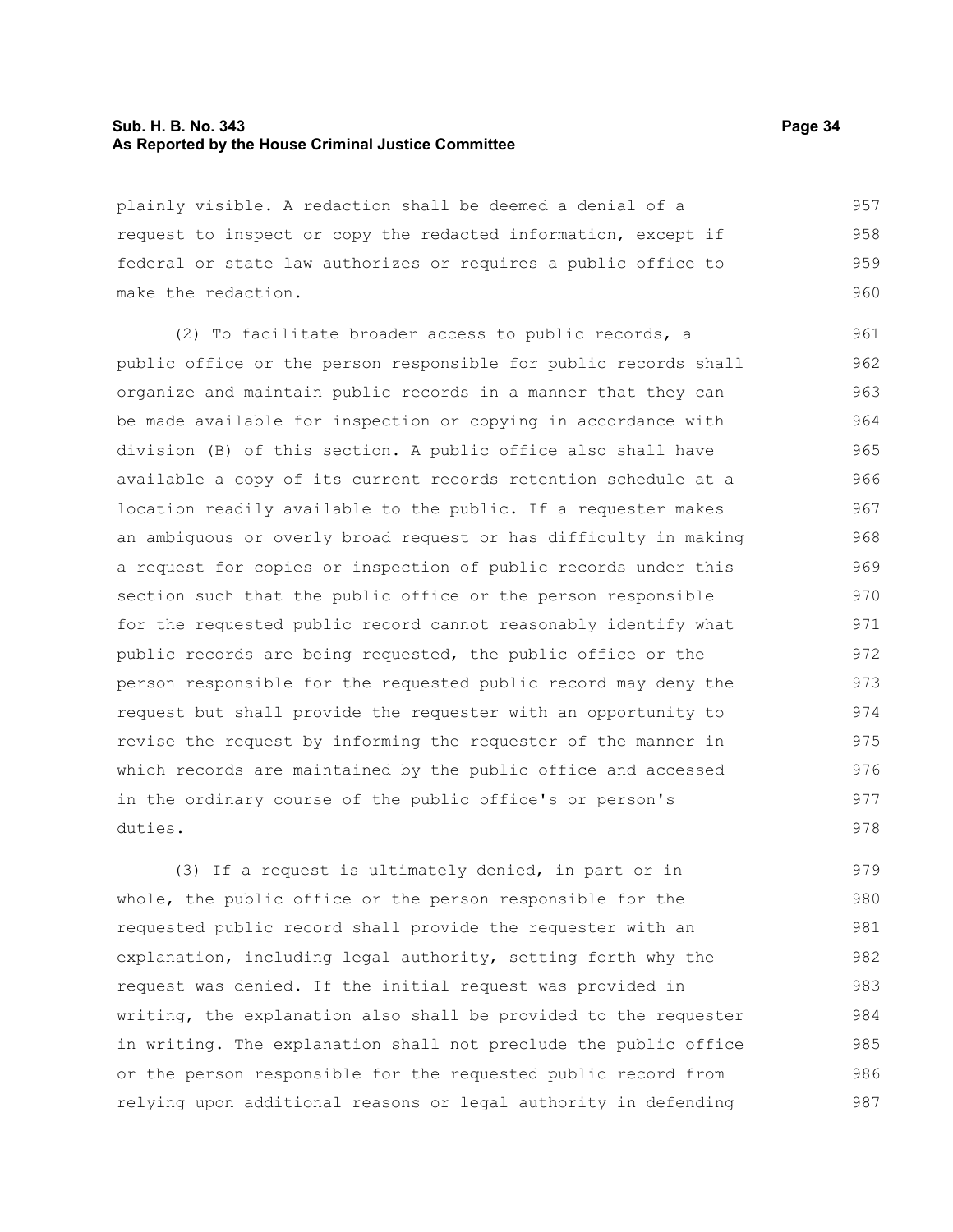#### **Sub. H. B. No. 343 Page 35 As Reported by the House Criminal Justice Committee**

988

an action commenced under division (C) of this section.

(4) Unless specifically required or authorized by state or federal law or in accordance with division (B) of this section, no public office or person responsible for public records may limit or condition the availability of public records by requiring disclosure of the requester's identity or the intended use of the requested public record. Any requirement that the requester disclose the requester's identity or the intended use of the requested public record constitutes a denial of the request. 989 990 991 992 993 994 995 996 997

(5) A public office or person responsible for public records may ask a requester to make the request in writing, may ask for the requester's identity, and may inquire about the intended use of the information requested, but may do so only after disclosing to the requester that a written request is not mandatory, that the requester may decline to reveal the requester's identity or the intended use, and when a written request or disclosure of the identity or intended use would benefit the requester by enhancing the ability of the public office or person responsible for public records to identify, locate, or deliver the public records sought by the requester. 998 999 1000 1001 1002 1003 1004 1005 1006 1007 1008

(6) If any person requests a copy of a public record in accordance with division (B) of this section, the public office or person responsible for the public record may require the requester to pay in advance the cost involved in providing the copy of the public record in accordance with the choice made by the requester under this division. The public office or the person responsible for the public record shall permit the requester to choose to have the public record duplicated upon paper, upon the same medium upon which the public office or 1009 1010 1011 1012 1013 1014 1015 1016 1017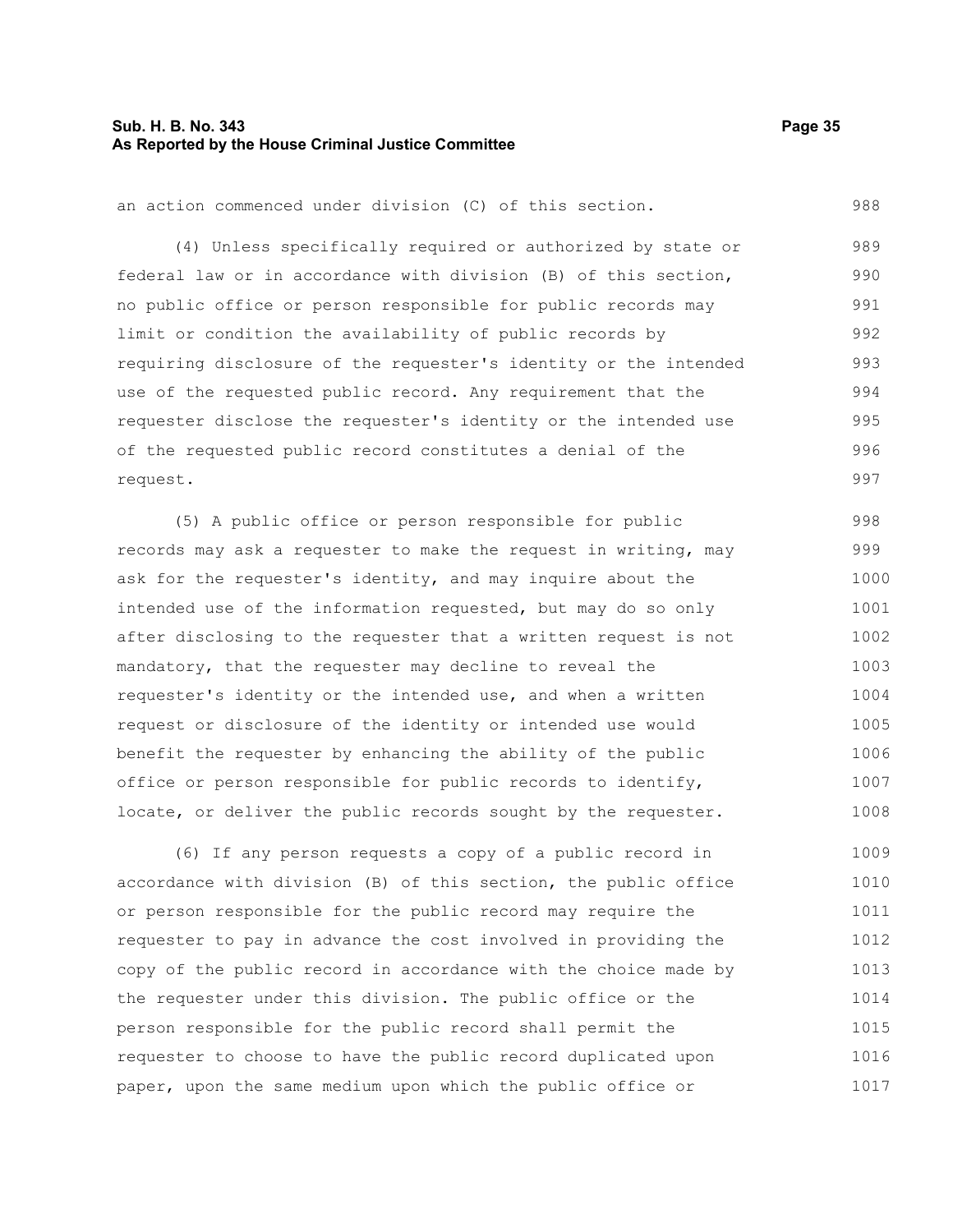#### **Sub. H. B. No. 343 Page 36 As Reported by the House Criminal Justice Committee**

person responsible for the public record keeps it, or upon any other medium upon which the public office or person responsible for the public record determines that it reasonably can be duplicated as an integral part of the normal operations of the public office or person responsible for the public record. When the requester makes a choice under this division, the public office or person responsible for the public record shall provide a copy of it in accordance with the choice made by the requester. Nothing in this section requires a public office or person responsible for the public record to allow the requester of a copy of the public record to make the copies of the public record. 1018 1019 1020 1021 1022 1023 1024 1025 1026 1027 1028 1029

(7)(a) Upon a request made in accordance with division (B) of this section and subject to division (B)(6) of this section, a public office or person responsible for public records shall transmit a copy of a public record to any person by United States mail or by any other means of delivery or transmission within a reasonable period of time after receiving the request for the copy. The public office or person responsible for the public record may require the person making the request to pay in advance the cost of postage if the copy is transmitted by United States mail or the cost of delivery if the copy is transmitted other than by United States mail, and to pay in advance the costs incurred for other supplies used in the mailing, delivery, or transmission. 1030 1031 1032 1033 1034 1035 1036 1037 1038 1039 1040 1041 1042

(b) Any public office may adopt a policy and procedures that it will follow in transmitting, within a reasonable period of time after receiving a request, copies of public records by United States mail or by any other means of delivery or transmission pursuant to division (B)(7) of this section. A public office that adopts a policy and procedures under division 1043 1044 1045 1046 1047 1048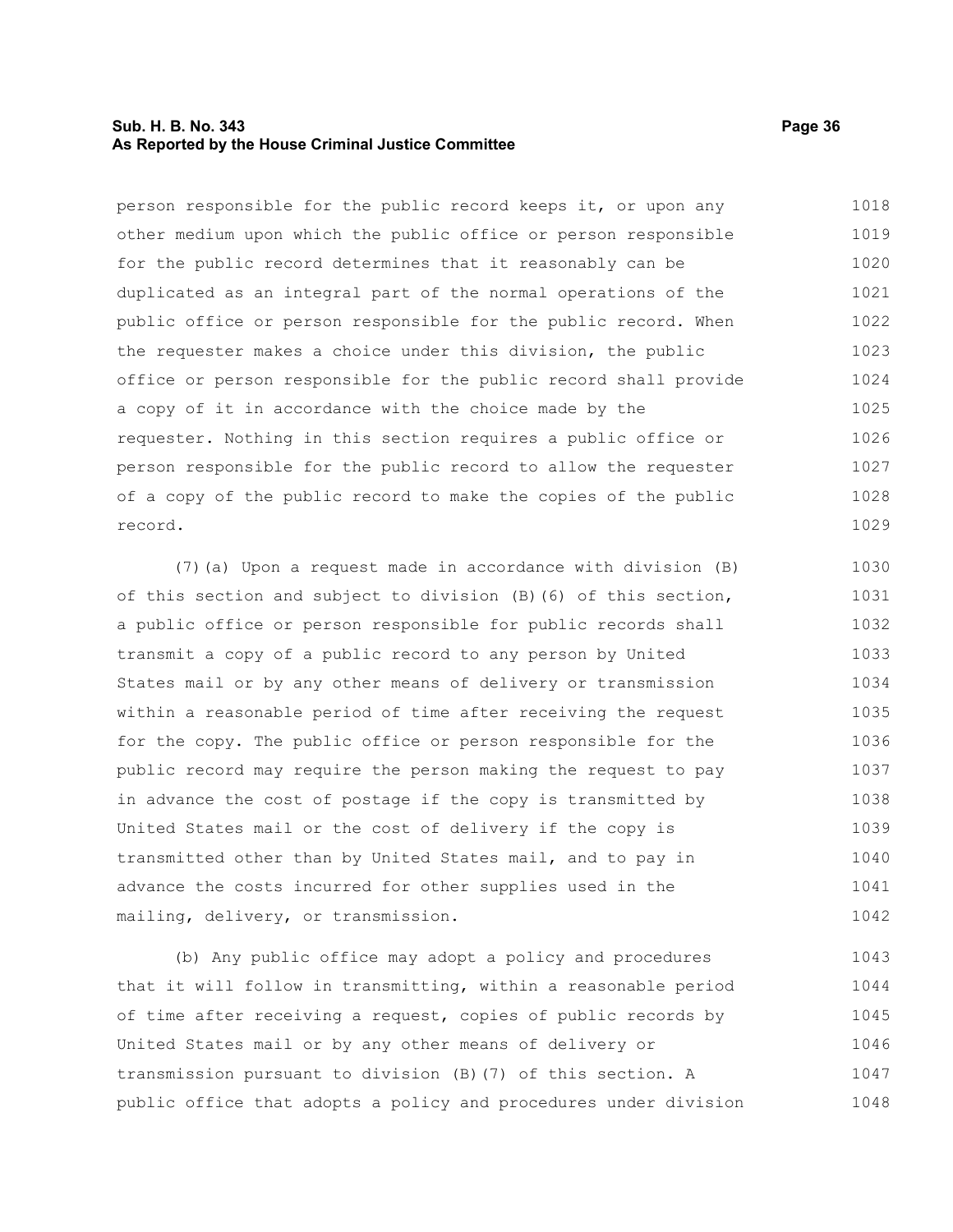(B)(7) of this section shall comply with them in performing its duties under that division. (c) In any policy and procedures adopted under division (B)(7) of this section: (i) A public office may limit the number of records requested by a person that the office will physically deliver by United States mail or by another delivery service to ten per month, unless the person certifies to the office in writing that the person does not intend to use or forward the requested records, or the information contained in them, for commercial purposes; 1049 1050 1051 1052 1053 1054 1055 1056 1057 1058 1059

(ii) A public office that chooses to provide some or all of its public records on a web site that is fully accessible to and searchable by members of the public at all times, other than during acts of God outside the public office's control or maintenance, and that charges no fee to search, access, download, or otherwise receive records provided on the web site, may limit to ten per month the number of records requested by a person that the office will deliver in a digital format, unless the requested records are not provided on the web site and unless the person certifies to the office in writing that the person does not intend to use or forward the requested records, or the information contained in them, for commercial purposes. 1060 1061 1062 1063 1064 1065 1066 1067 1068 1069 1070 1071

(iii) For purposes of division (B)(7) of this section, "commercial" shall be narrowly construed and does not include reporting or gathering news, reporting or gathering information to assist citizen oversight or understanding of the operation or activities of government, or nonprofit educational research. 1072 1073 1074 1075 1076

(8) A public office or person responsible for public 1077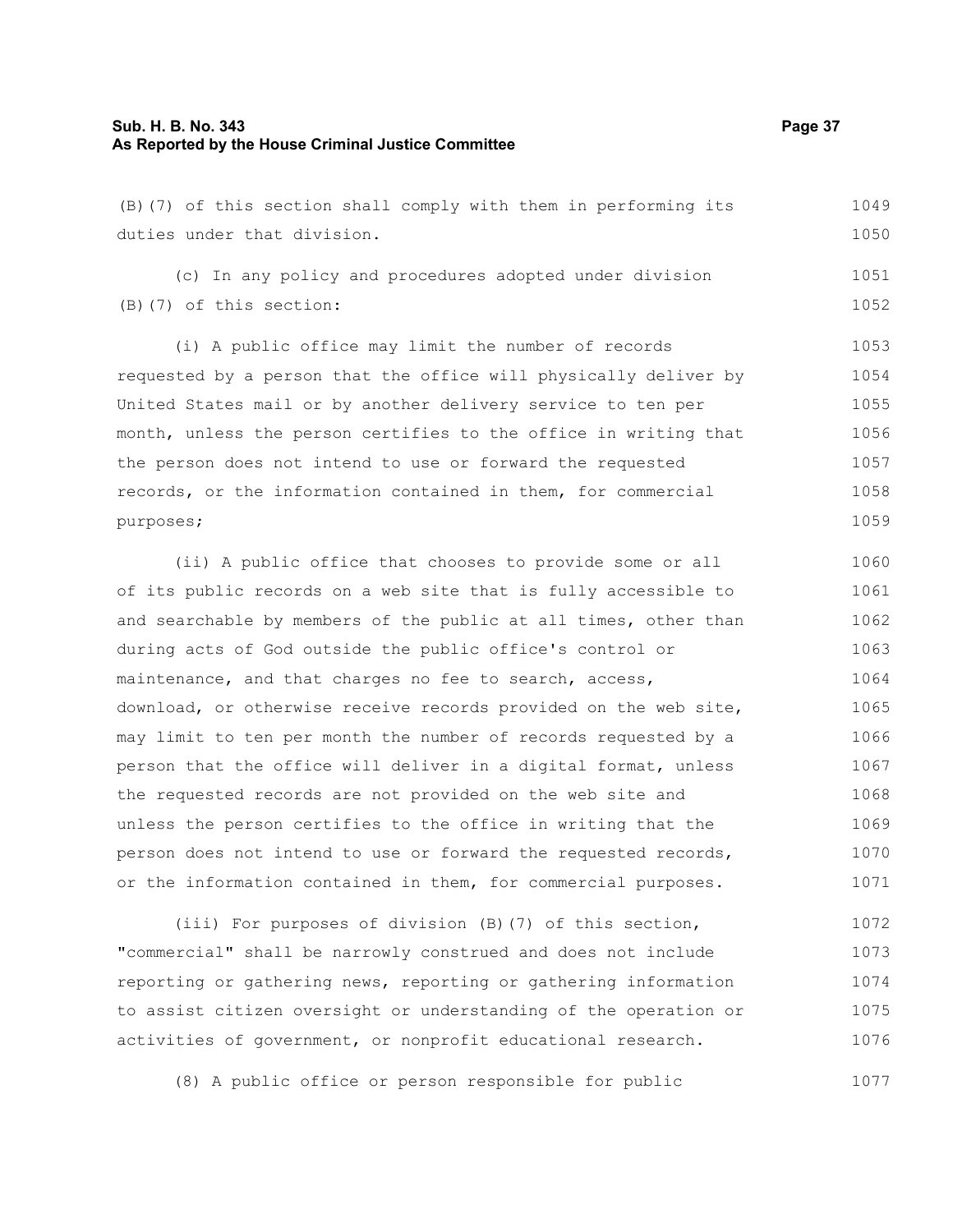## **Sub. H. B. No. 343 Page 38 As Reported by the House Criminal Justice Committee**

records is not required to permit a person who is incarcerated pursuant to a criminal conviction or a juvenile adjudication to inspect or to obtain a copy of any public record concerning a criminal investigation or prosecution or concerning what would be a criminal investigation or prosecution if the subject of the investigation or prosecution were an adult, unless the request to inspect or to obtain a copy of the record is for the purpose of acquiring information that is subject to release as a public record under this section and the judge who imposed the sentence or made the adjudication with respect to the person, or the judge's successor in office, finds that the information sought in the public record is necessary to support what appears to be a justiciable claim of the person. 1078 1079 1080 1081 1082 1083 1084 1085 1086 1087 1088 1089 1090

(9)(a) Upon written request made and signed by a journalist, a public office, or person responsible for public records, having custody of the records of the agency employing a specified designated public service worker shall disclose to the journalist the address of the actual personal residence of the designated public service worker and, if the designated public service worker's spouse, former spouse, or child is employed by a public office, the name and address of the employer of the designated public service worker's spouse, former spouse, or child. The request shall include the journalist's name and title and the name and address of the journalist's employer and shall state that disclosure of the information sought would be in the public interest. 1091 1092 1093 1094 1095 1096 1097 1098 1099 1100 1101 1102 1103

(b) Division (B)(9)(a) of this section also applies to journalist requests for: 1104 1105

(i) Customer information maintained by a municipally owned or operated public utility, other than social security numbers 1106 1107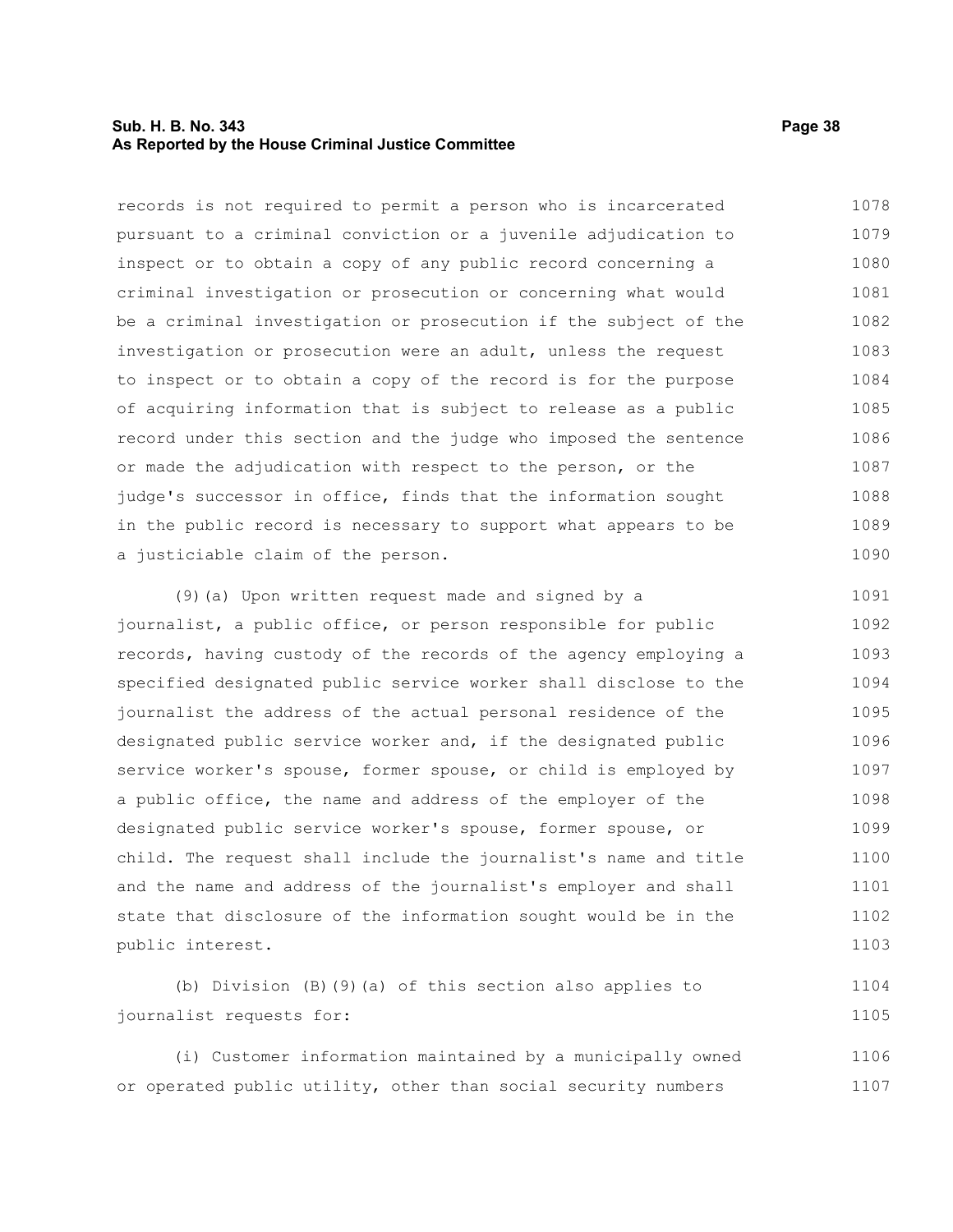## **Sub. H. B. No. 343 Page 39 As Reported by the House Criminal Justice Committee**

not both:

and any private financial information such as credit reports,

payment methods, credit card numbers, and bank account information; (ii) Information about minors involved in a school vehicle accident as provided in division  $(A)$   $(1)$  (gg) of this section, other than personal information as defined in section 149.45 of the Revised Code. (c) As used in division (B)(9) of this section, "journalist" means a person engaged in, connected with, or employed by any news medium, including a newspaper, magazine, press association, news agency, or wire service, a radio or television station, or a similar medium, for the purpose of gathering, processing, transmitting, compiling, editing, or disseminating information for the general public. (10) Upon a request made by a victim, victim's attorney, or victim's representative, as that term is used in section 2930.02 of the Revised Code, a public office or person responsible for public records shall transmit a copy of a depiction of the victim as described in division (A)(1)(ii) of this section to the victim, victim's attorney, or victim's representative. (C)(1) If a person allegedly is aggrieved by the failure of a public office or the person responsible for public records to promptly prepare a public record and to make it available to the person for inspection in accordance with division (B) of this section or by any other failure of a public office or the person responsible for public records to comply with an obligation in accordance with division (B) of this section, the person allegedly aggrieved may do only one of the following, and 1109 1110 1111 1112 1113 1114 1115 1116 1117 1118 1119 1120 1121 1122 1123 1124 1125 1126 1127 1128 1129 1130 1131 1132 1133 1134 1135 1136

1108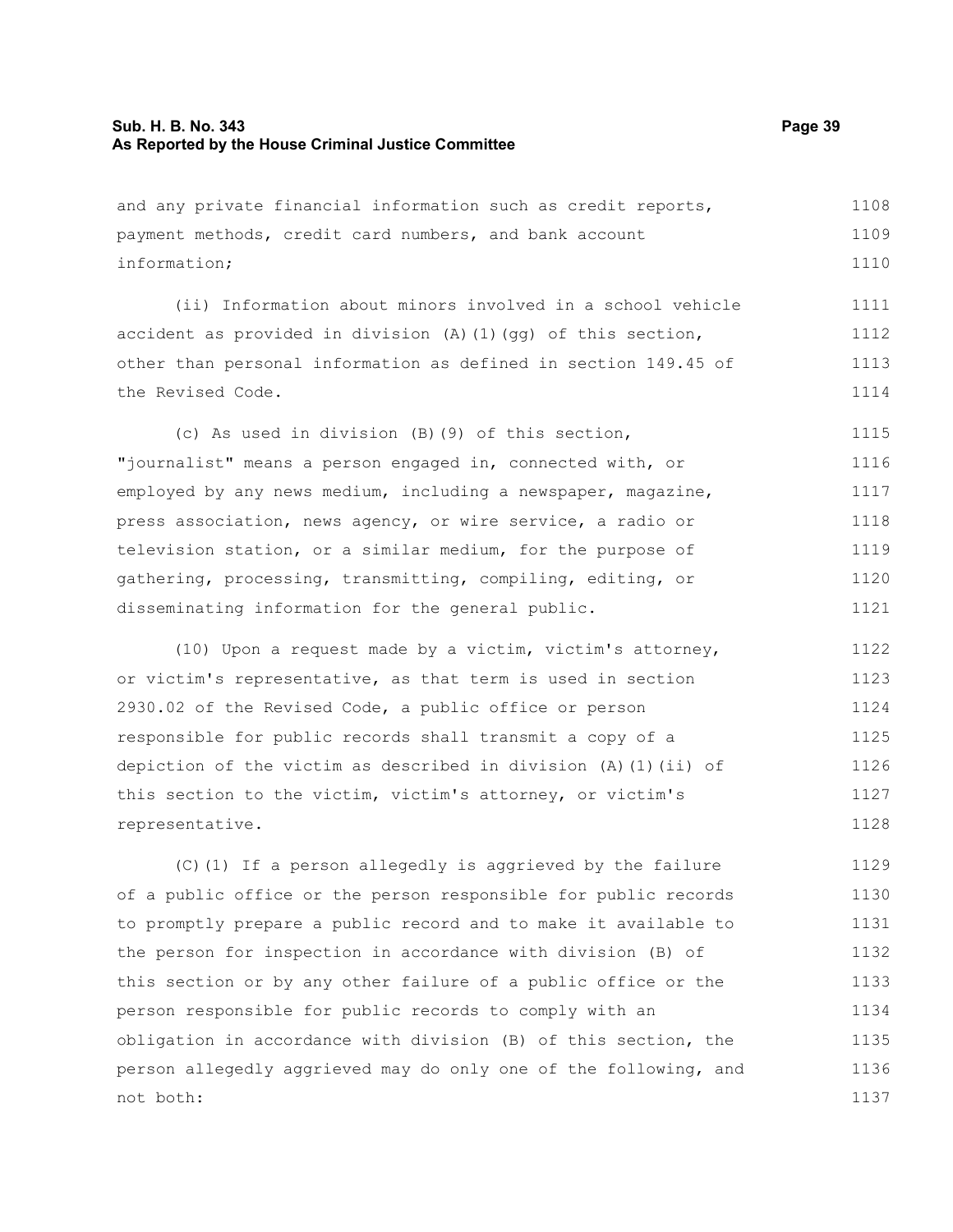# **Sub. H. B. No. 343 Page 40 As Reported by the House Criminal Justice Committee**

(a) File a complaint with the clerk of the court of claims or the clerk of the court of common pleas under section 2743.75 of the Revised Code; 1138 1139 1140

(b) Commence a mandamus action to obtain a judgment that orders the public office or the person responsible for the public record to comply with division (B) of this section, that awards court costs and reasonable attorney's fees to the person that instituted the mandamus action, and, if applicable, that includes an order fixing statutory damages under division (C)(2) of this section. The mandamus action may be commenced in the court of common pleas of the county in which division (B) of this section allegedly was not complied with, in the supreme court pursuant to its original jurisdiction under Section 2 of Article IV, Ohio Constitution, or in the court of appeals for the appellate district in which division (B) of this section allegedly was not complied with pursuant to its original jurisdiction under Section 3 of Article IV, Ohio Constitution. 1141 1142 1143 1144 1145 1146 1147 1148 1149 1150 1151 1152 1153 1154

(2) If a requester transmits a written request by hand delivery, electronic submission, or certified mail to inspect or receive copies of any public record in a manner that fairly describes the public record or class of public records to the public office or person responsible for the requested public records, except as otherwise provided in this section, the requester shall be entitled to recover the amount of statutory damages set forth in this division if a court determines that the public office or the person responsible for public records failed to comply with an obligation in accordance with division (B) of this section. 1155 1156 1157 1158 1159 1160 1161 1162 1163 1164 1165

The amount of statutory damages shall be fixed at one hundred dollars for each business day during which the public 1166 1167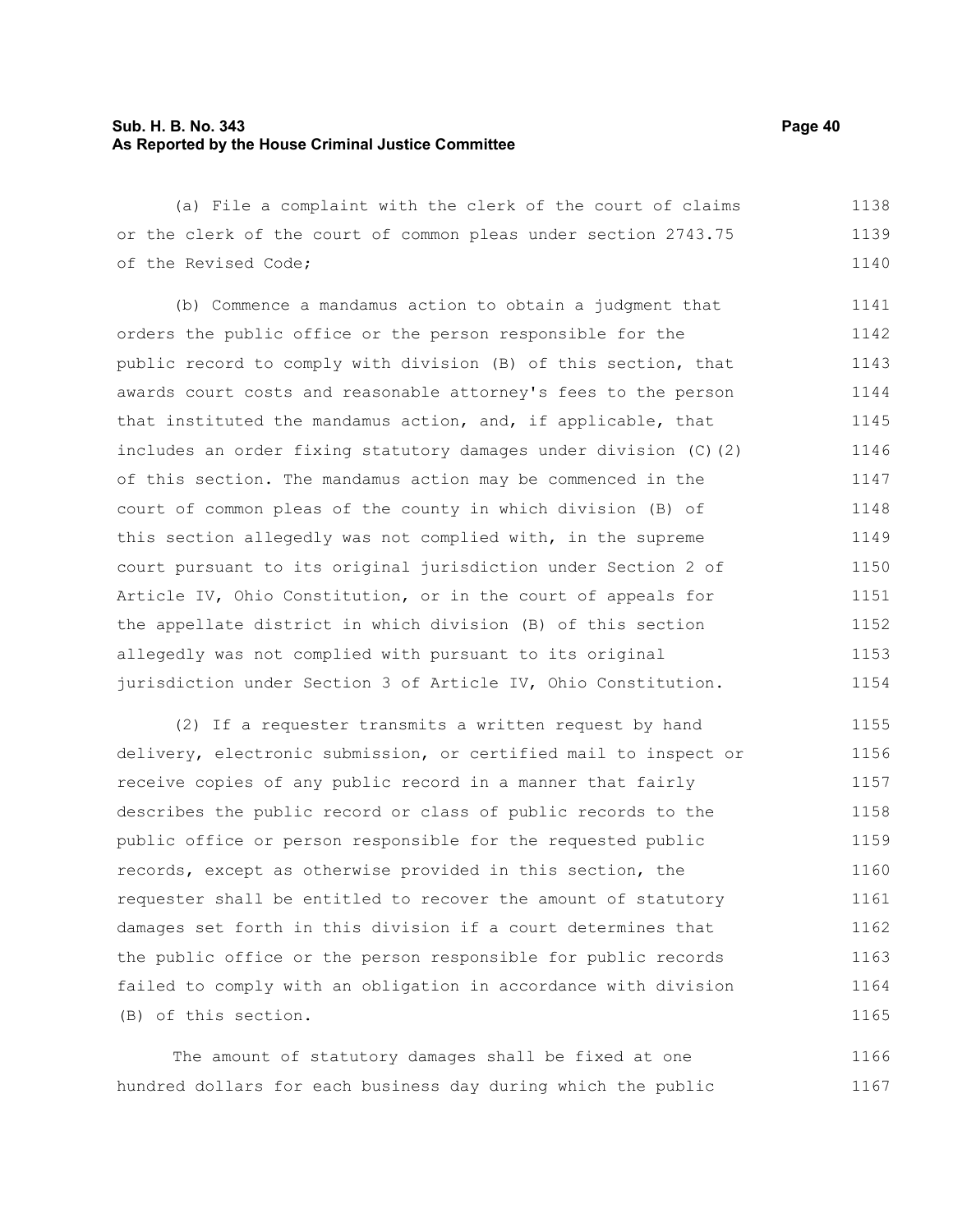## **Sub. H. B. No. 343 Page 41 As Reported by the House Criminal Justice Committee**

office or person responsible for the requested public records failed to comply with an obligation in accordance with division (B) of this section, beginning with the day on which the requester files a mandamus action to recover statutory damages, up to a maximum of one thousand dollars. The award of statutory damages shall not be construed as a penalty, but as compensation for injury arising from lost use of the requested information. The existence of this injury shall be conclusively presumed. The award of statutory damages shall be in addition to all other remedies authorized by this section. 1168 1169 1170 1171 1172 1173 1174 1175 1176 1177

The court may reduce an award of statutory damages or not award statutory damages if the court determines both of the following: 1178 1179 1180

(a) That, based on the ordinary application of statutory law and case law as it existed at the time of the conduct or threatened conduct of the public office or person responsible for the requested public records that allegedly constitutes a failure to comply with an obligation in accordance with division (B) of this section and that was the basis of the mandamus action, a well-informed public office or person responsible for the requested public records reasonably would believe that the conduct or threatened conduct of the public office or person responsible for the requested public records did not constitute a failure to comply with an obligation in accordance with division (B) of this section; 1181 1182 1183 1184 1185 1186 1187 1188 1189 1190 1191 1192

(b) That a well-informed public office or person responsible for the requested public records reasonably would believe that the conduct or threatened conduct of the public office or person responsible for the requested public records would serve the public policy that underlies the authority that 1193 1194 1195 1196 1197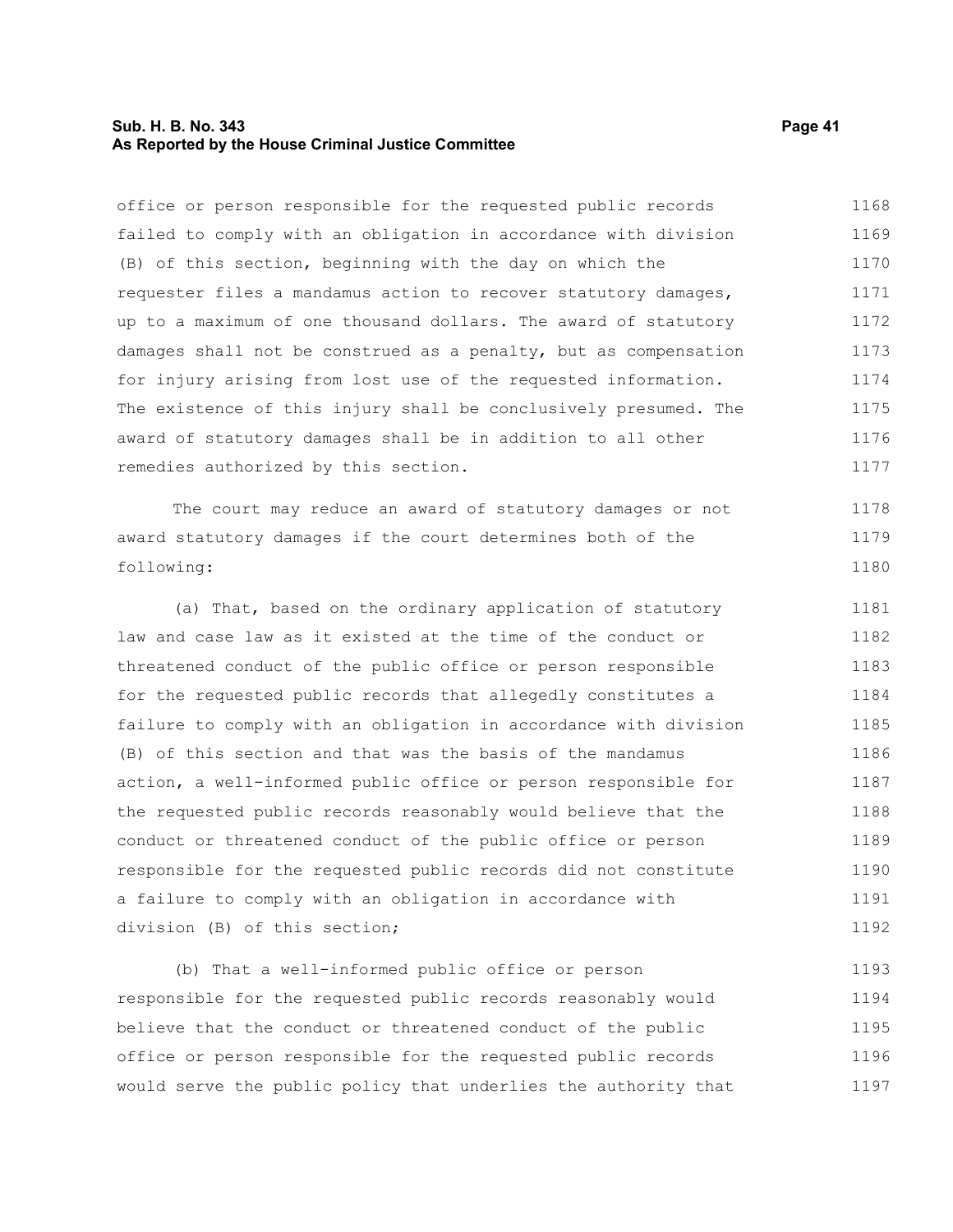## **Sub. H. B. No. 343 Page 42 As Reported by the House Criminal Justice Committee**

is asserted as permitting that conduct or threatened conduct. (3) In a mandamus action filed under division (C)(1) of this section, the following apply: (a)(i) If the court orders the public office or the person

responsible for the public record to comply with division (B) of this section, the court shall determine and award to the relator all court costs, which shall be construed as remedial and not punitive. 1202 1203 1204 1205

(ii) If the court makes a determination described in division (C)(3)(b)(iii) of this section, the court shall determine and award to the relator all court costs, which shall be construed as remedial and not punitive. 1206 1207 1208 1209

(b) If the court renders a judgment that orders the public office or the person responsible for the public record to comply with division (B) of this section or if the court determines any of the following, the court may award reasonable attorney's fees to the relator, subject to division (C)(4) of this section: 1210 1211 1212 1213 1214

(i) The public office or the person responsible for the public records failed to respond affirmatively or negatively to the public records request in accordance with the time allowed under division (B) of this section. 1215 1216 1217 1218

(ii) The public office or the person responsible for the public records promised to permit the relator to inspect or receive copies of the public records requested within a specified period of time but failed to fulfill that promise within that specified period of time. 1219 1220 1221 1222 1223

(iii) The public office or the person responsible for the public records acted in bad faith when the office or person voluntarily made the public records available to the relator for 1224 1225 1226

1198

1199 1200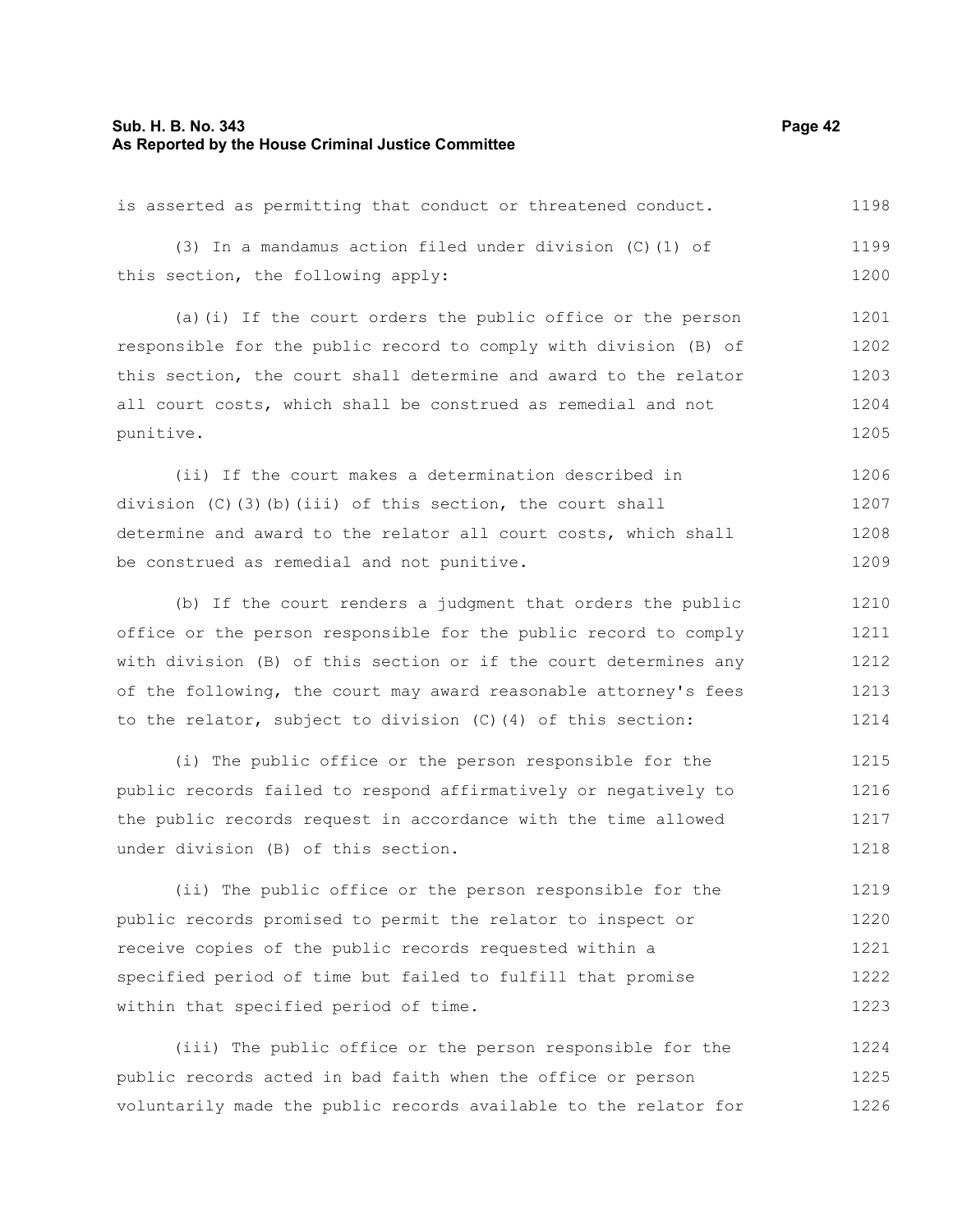## **Sub. H. B. No. 343 Page 43 As Reported by the House Criminal Justice Committee**

the first time after the relator commenced the mandamus action, but before the court issued any order concluding whether or not the public office or person was required to comply with division (B) of this section. No discovery may be conducted on the issue of the alleged bad faith of the public office or person responsible for the public records. This division shall not be construed as creating a presumption that the public office or the person responsible for the public records acted in bad faith when the office or person voluntarily made the public records available to the relator for the first time after the relator commenced the mandamus action, but before the court issued any order described in this division. 1227 1228 1229 1230 1231 1232 1233 1234 1235 1236 1237 1238

(c) The court shall not award attorney's fees to the relator if the court determines both of the following: 1239 1240

(i) That, based on the ordinary application of statutory law and case law as it existed at the time of the conduct or threatened conduct of the public office or person responsible for the requested public records that allegedly constitutes a failure to comply with an obligation in accordance with division (B) of this section and that was the basis of the mandamus action, a well-informed public office or person responsible for the requested public records reasonably would believe that the conduct or threatened conduct of the public office or person responsible for the requested public records did not constitute a failure to comply with an obligation in accordance with division (B) of this section; 1241 1242 1243 1244 1245 1246 1247 1248 1249 1250 1251 1252

(ii) That a well-informed public office or person responsible for the requested public records reasonably would believe that the conduct or threatened conduct of the public office or person responsible for the requested public records 1253 1254 1255 1256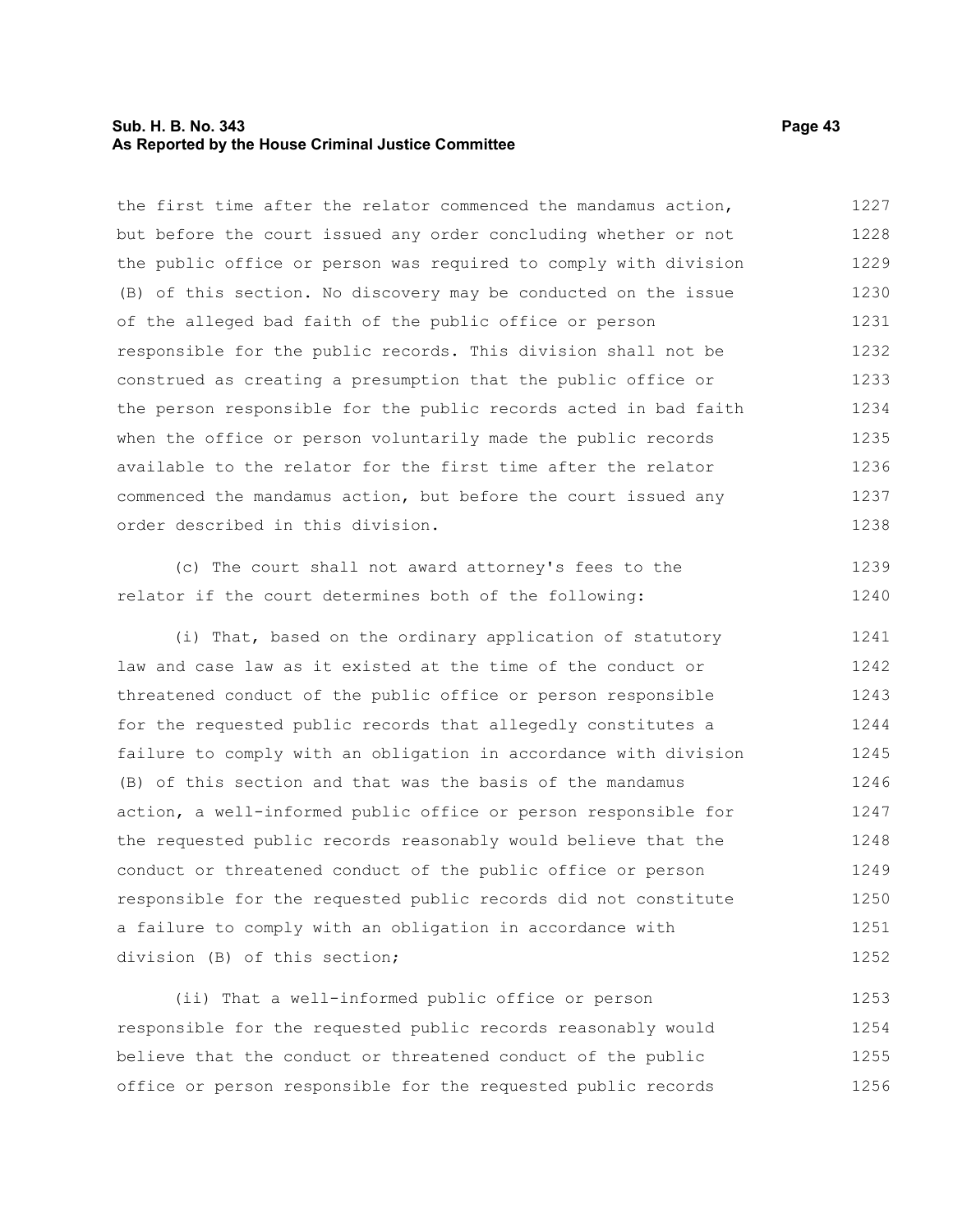### **Sub. H. B. No. 343 Page 44 As Reported by the House Criminal Justice Committee**

would serve the public policy that underlies the authority that is asserted as permitting that conduct or threatened conduct. 1257 1258

(4) All of the following apply to any award of reasonable attorney's fees awarded under division (C)(3)(b) of this section: 1259 1260 1261

(a) The fees shall be construed as remedial and not punitive. 1262 1263

(b) The fees awarded shall not exceed the total of the reasonable attorney's fees incurred before the public record was made available to the relator and the fees described in division (C)(4)(c) of this section. 1264 1265 1266 1267

(c) Reasonable attorney's fees shall include reasonable fees incurred to produce proof of the reasonableness and amount of the fees and to otherwise litigate entitlement to the fees. 1268 1269 1270

(d) The court may reduce the amount of fees awarded if the court determines that, given the factual circumstances involved with the specific public records request, an alternative means should have been pursued to more effectively and efficiently resolve the dispute that was subject to the mandamus action filed under division (C)(1) of this section. 1271 1272 1273 1274 1275 1276

(5) If the court does not issue a writ of mandamus under division (C) of this section and the court determines at that time that the bringing of the mandamus action was frivolous conduct as defined in division (A) of section 2323.51 of the Revised Code, the court may award to the public office all court costs, expenses, and reasonable attorney's fees, as determined by the court. 1277 1278 1279 1280 1281 1282 1283

(D) Chapter 1347. of the Revised Code does not limit the provisions of this section. 1284 1285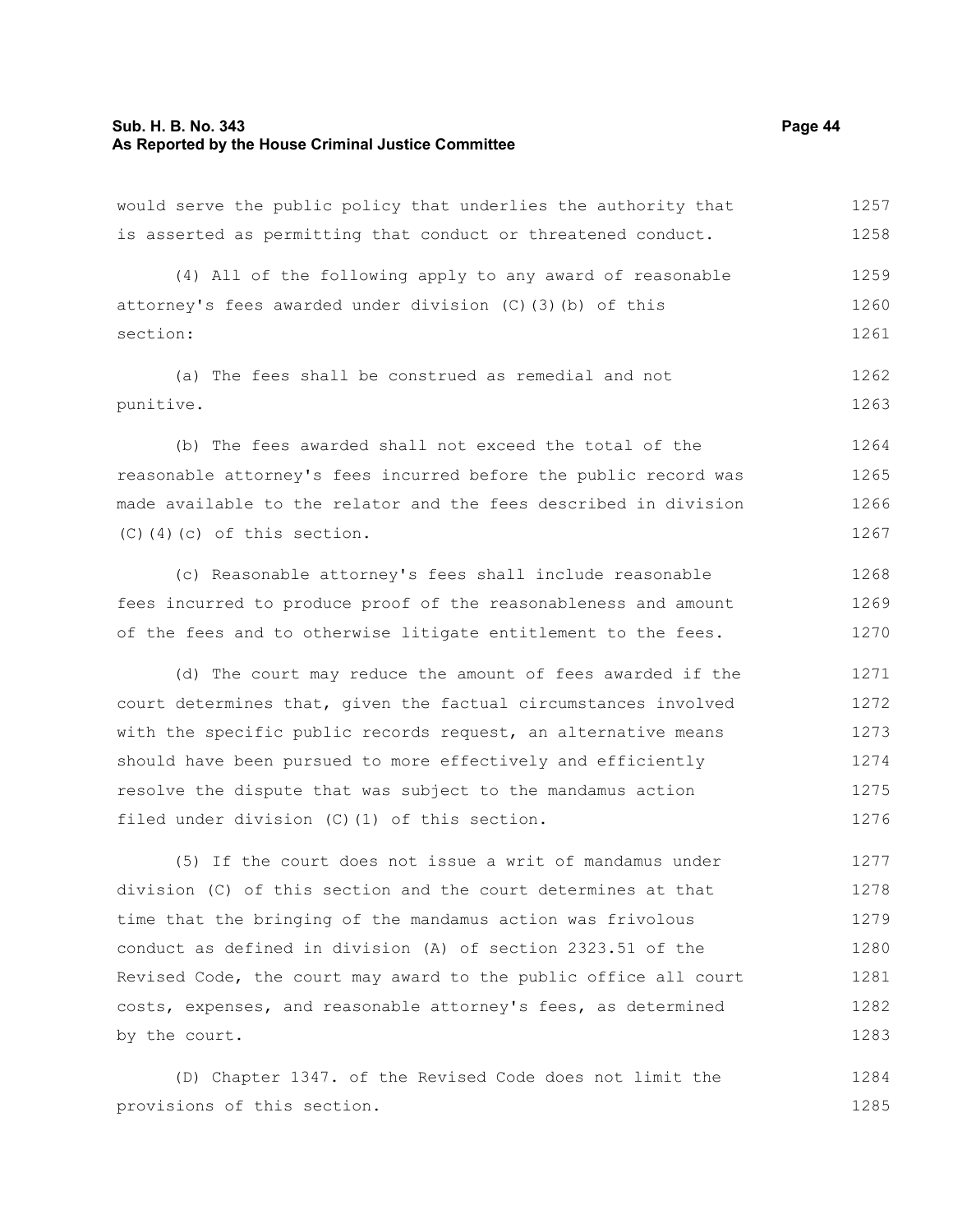## **Sub. H. B. No. 343 Page 45 As Reported by the House Criminal Justice Committee**

(E)(1) To ensure that all employees of public offices are appropriately educated about a public office's obligations under division (B) of this section, all elected officials or their appropriate designees shall attend training approved by the attorney general as provided in section 109.43 of the Revised Code. A future official may satisfy the requirements of this division by attending the training before taking office, provided that the future official may not send a designee in the future official's place. 1286 1287 1288 1289 1290 1291 1292 1293 1294

(2) All public offices shall adopt a public records policy in compliance with this section for responding to public records requests. In adopting a public records policy under this division, a public office may obtain guidance from the model public records policy developed and provided to the public office by the attorney general under section 109.43 of the Revised Code. Except as otherwise provided in this section, the policy may not limit the number of public records that the public office will make available to a single person, may not limit the number of public records that it will make available during a fixed period of time, and may not establish a fixed period of time before it will respond to a request for inspection or copying of public records, unless that period is less than eight hours. 1295 1296 1297 1298 1299 1300 1301 1302 1303 1304 1305 1306 1307 1308

The public office shall distribute the public records policy adopted by the public office under this division to the employee of the public office who is the records custodian or records manager or otherwise has custody of the records of that office. The public office shall require that employee to acknowledge receipt of the copy of the public records policy. The public office shall create a poster that describes its public records policy and shall post the poster in a conspicuous 1309 1310 1311 1312 1313 1314 1315 1316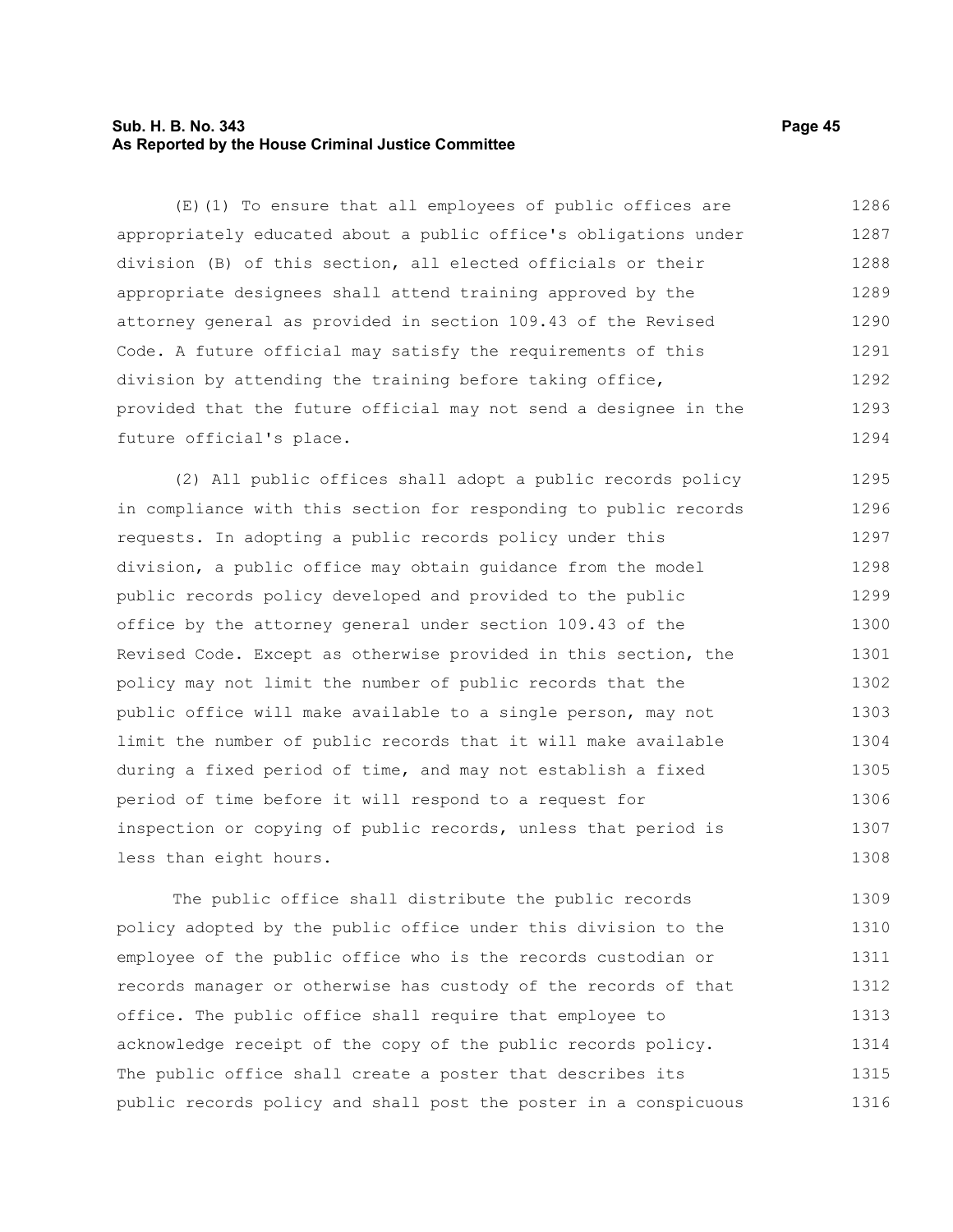### **Sub. H. B. No. 343 Page 46 As Reported by the House Criminal Justice Committee**

place in the public office and in all locations where the public office has branch offices. The public office may post its public records policy on the internet web site of the public office if the public office maintains an internet web site. A public office that has established a manual or handbook of its general policies and procedures for all employees of the public office shall include the public records policy of the public office in the manual or handbook. 1317 1318 1319 1320 1321 1322 1323 1324

(F)(1) The bureau of motor vehicles may adopt rules pursuant to Chapter 119. of the Revised Code to reasonably limit the number of bulk commercial special extraction requests made by a person for the same records or for updated records during a calendar year. The rules may include provisions for charges to be made for bulk commercial special extraction requests for the actual cost of the bureau, plus special extraction costs, plus ten per cent. The bureau may charge for expenses for redacting information, the release of which is prohibited by law. 1325 1326 1327 1328 1329 1330 1331 1332 1333

(2) As used in division (F)(1) of this section:

(a) "Actual cost" means the cost of depleted supplies, records storage media costs, actual mailing and alternative delivery costs, or other transmitting costs, and any direct equipment operating and maintenance costs, including actual costs paid to private contractors for copying services. 1335 1336 1337 1338 1339

(b) "Bulk commercial special extraction request" means a request for copies of a record for information in a format other than the format already available, or information that cannot be extracted without examination of all items in a records series, class of records, or database by a person who intends to use or forward the copies for surveys, marketing, solicitation, or resale for commercial purposes. "Bulk commercial special 1340 1341 1342 1343 1344 1345 1346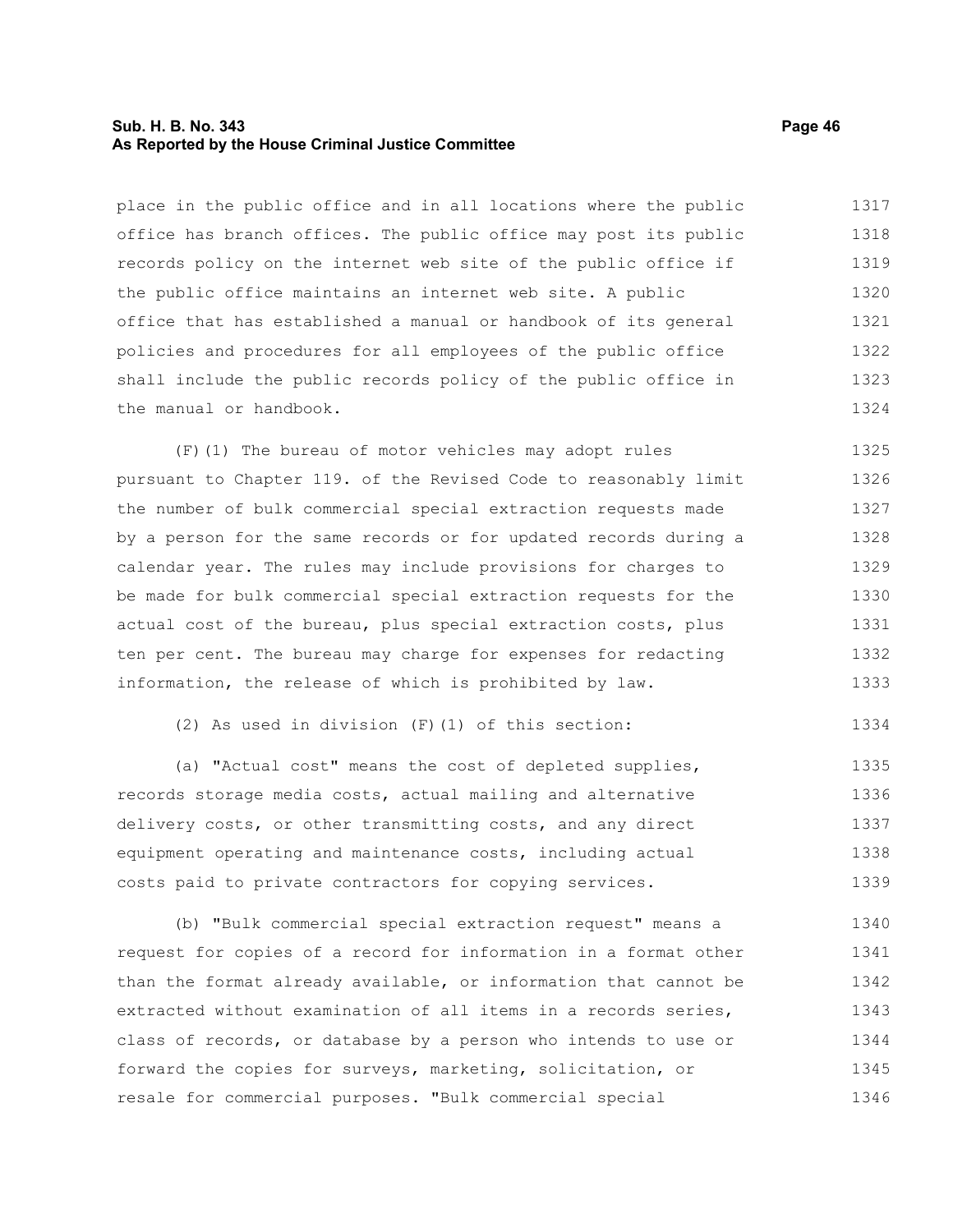### **Sub. H. B. No. 343 Page 47 As Reported by the House Criminal Justice Committee**

extraction request" does not include a request by a person who gives assurance to the bureau that the person making the request does not intend to use or forward the requested copies for surveys, marketing, solicitation, or resale for commercial purposes. 1347 1348 1349 1350 1351

(c) "Commercial" means profit-seeking production, buying, or selling of any good, service, or other product. 1352 1353

(d) "Special extraction costs" means the cost of the time spent by the lowest paid employee competent to perform the task, the actual amount paid to outside private contractors employed by the bureau, or the actual cost incurred to create computer programs to make the special extraction. "Special extraction costs" include any charges paid to a public agency for computer or records services. 1354 1355 1356 1357 1358 1359 1360

(3) For purposes of divisions (F)(1) and (2) of this section, "surveys, marketing, solicitation, or resale for commercial purposes" shall be narrowly construed and does not include reporting or gathering news, reporting or gathering information to assist citizen oversight or understanding of the operation or activities of government, or nonprofit educational research. 1361 1362 1363 1364 1365 1366 1367

(G) A request by a defendant, counsel of a defendant, or any agent of a defendant in a criminal action that public records related to that action be made available under this section shall be considered a demand for discovery pursuant to the Criminal Rules, except to the extent that the Criminal Rules plainly indicate a contrary intent. The defendant, counsel of the defendant, or agent of the defendant making a request under this division shall serve a copy of the request on the prosecuting attorney, director of law, or other chief legal 1368 1369 1370 1371 1372 1373 1374 1375 1376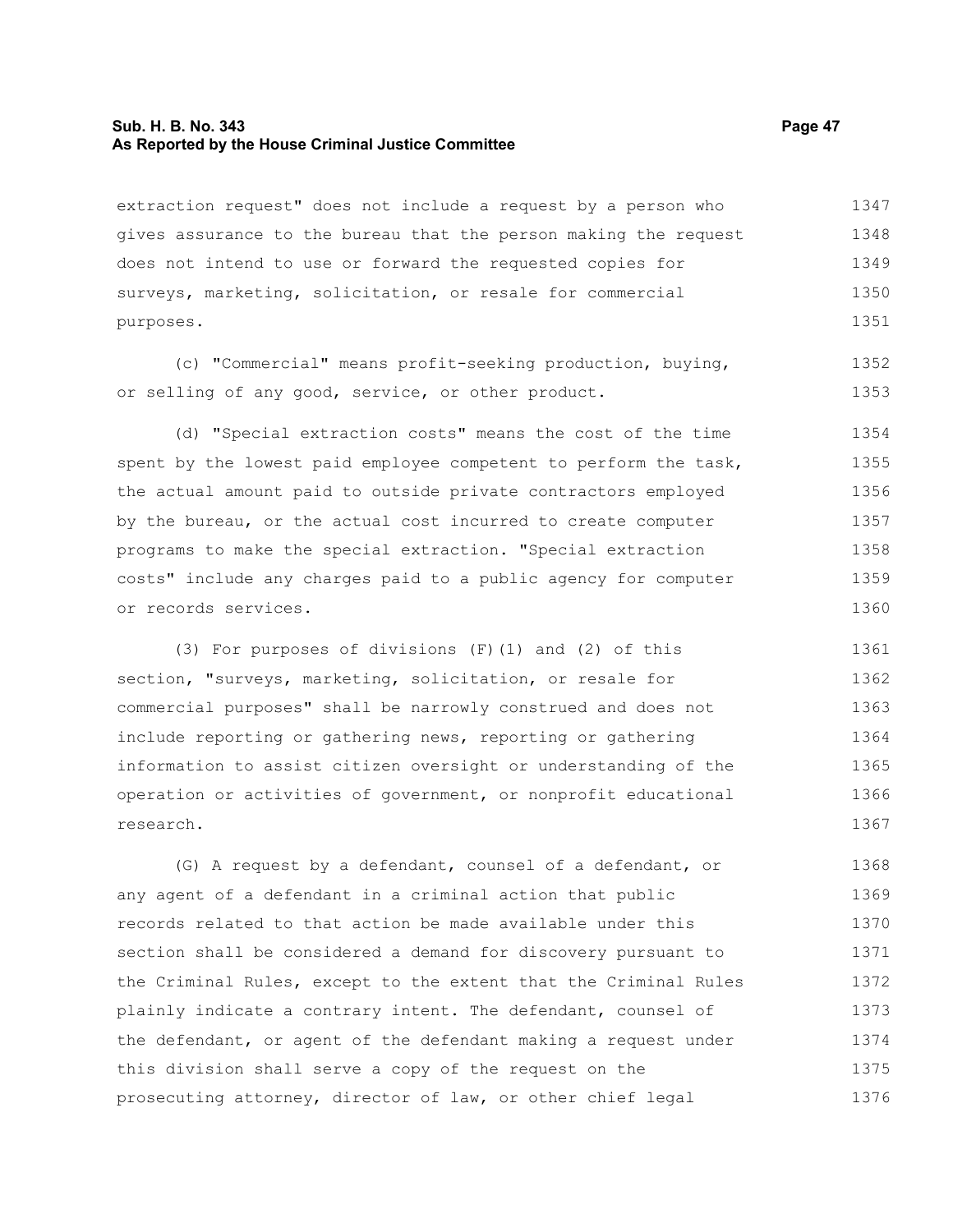## **Sub. H. B. No. 343 Page 48 As Reported by the House Criminal Justice Committee**

# officer responsible for prosecuting the action.

(H)(1) Any portion of a body-worn camera or dashboard camera recording described in divisions (A)(17)(b) to (h) of this section may be released by consent of the subject of the recording or a representative of that person, as specified in those divisions, only if either of the following applies: 1378 1379 1380 1381 1382

(a) The recording will not be used in connection with any probable or pending criminal proceedings;

(b) The recording has been used in connection with a criminal proceeding that was dismissed or for which a judgment has been entered pursuant to Rule 32 of the Rules of Criminal Procedure, and will not be used again in connection with any probable or pending criminal proceedings. 1385 1386 1387 1388 1389

(2) If a public office denies a request to release a restricted portion of a body-worn camera or dashboard camera recording, as defined in division  $(A)$  (17) of this section, any person may file a mandamus action pursuant to this section or a complaint with the clerk of the court of claims pursuant to section 2743.75 of the Revised Code, requesting the court to order the release of all or portions of the recording. If the court considering the request determines that the filing articulates by clear and convincing evidence that the public interest in the recording substantially outweighs privacy interests and other interests asserted to deny release, the court shall order the public office to release the recording. 1390 1391 1392 1393 1394 1395 1396 1397 1398 1399 1400 1401

**Sec. 1901.31.** The clerk and deputy clerks of a municipal court shall be selected, be compensated, give bond, and have powers and duties as follows: 1402 1403 1404

(A) There shall be a clerk of the court who is appointed 1405

1377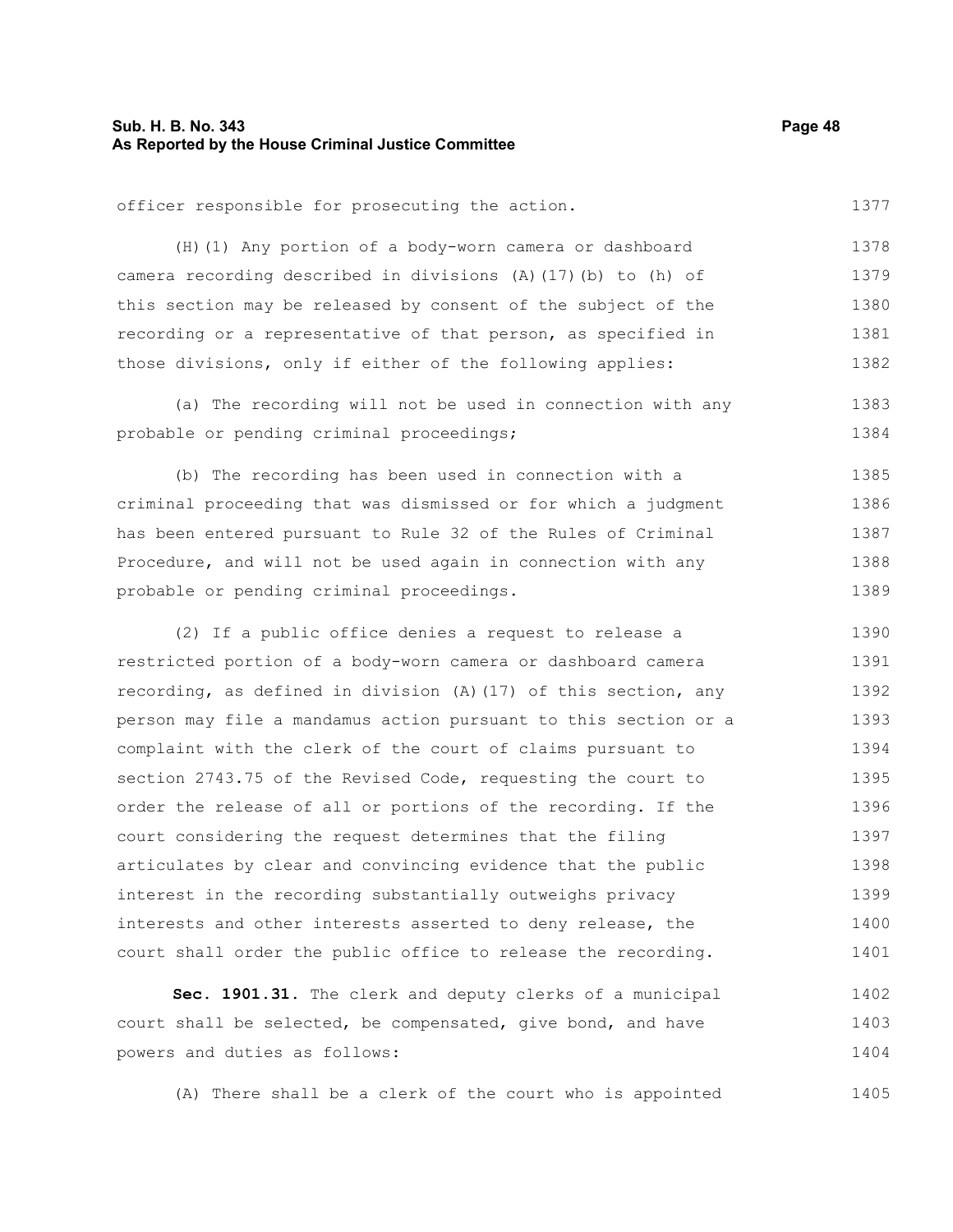## **Sub. H. B. No. 343 Page 49 As Reported by the House Criminal Justice Committee**

or elected as follows:

(1)(a) Except in the Akron, Barberton, Toledo, Hamilton county, Miami county, Montgomery county, Portage county, and Wayne county municipal courts and through December 31, 2008, the Cuyahoga Falls municipal court, if the population of the territory equals or exceeds one hundred thousand at the regular municipal election immediately preceding the expiration of the term of the present clerk, the clerk shall be nominated and elected by the qualified electors of the territory in the manner that is provided for the nomination and election of judges in section 1901.07 of the Revised Code. 1407 1408 1409 1410 1411 1412 1413 1414 1415 1416

The clerk so elected shall hold office for a term of six years, which term shall commence on the first day of January following the clerk's election and continue until the clerk's successor is elected and qualified. 1417 1418 1419 1420

(b) In the Hamilton county municipal court, the clerk of courts of Hamilton county shall be the clerk of the municipal court and may appoint an assistant clerk who shall receive the compensation, payable out of the treasury of Hamilton county in semimonthly installments, that the board of county commissioners prescribes. The clerk of courts of Hamilton county, acting as the clerk of the Hamilton county municipal court and assuming the duties of that office, shall receive compensation at onefourth the rate that is prescribed for the clerks of courts of common pleas as determined in accordance with the population of the county and the rates set forth in sections 325.08 and 325.18 of the Revised Code. This compensation shall be paid from the county treasury in semimonthly installments and is in addition to the annual compensation that is received for the performance of the duties of the clerk of courts of Hamilton county, as 1421 1422 1423 1424 1425 1426 1427 1428 1429 1430 1431 1432 1433 1434 1435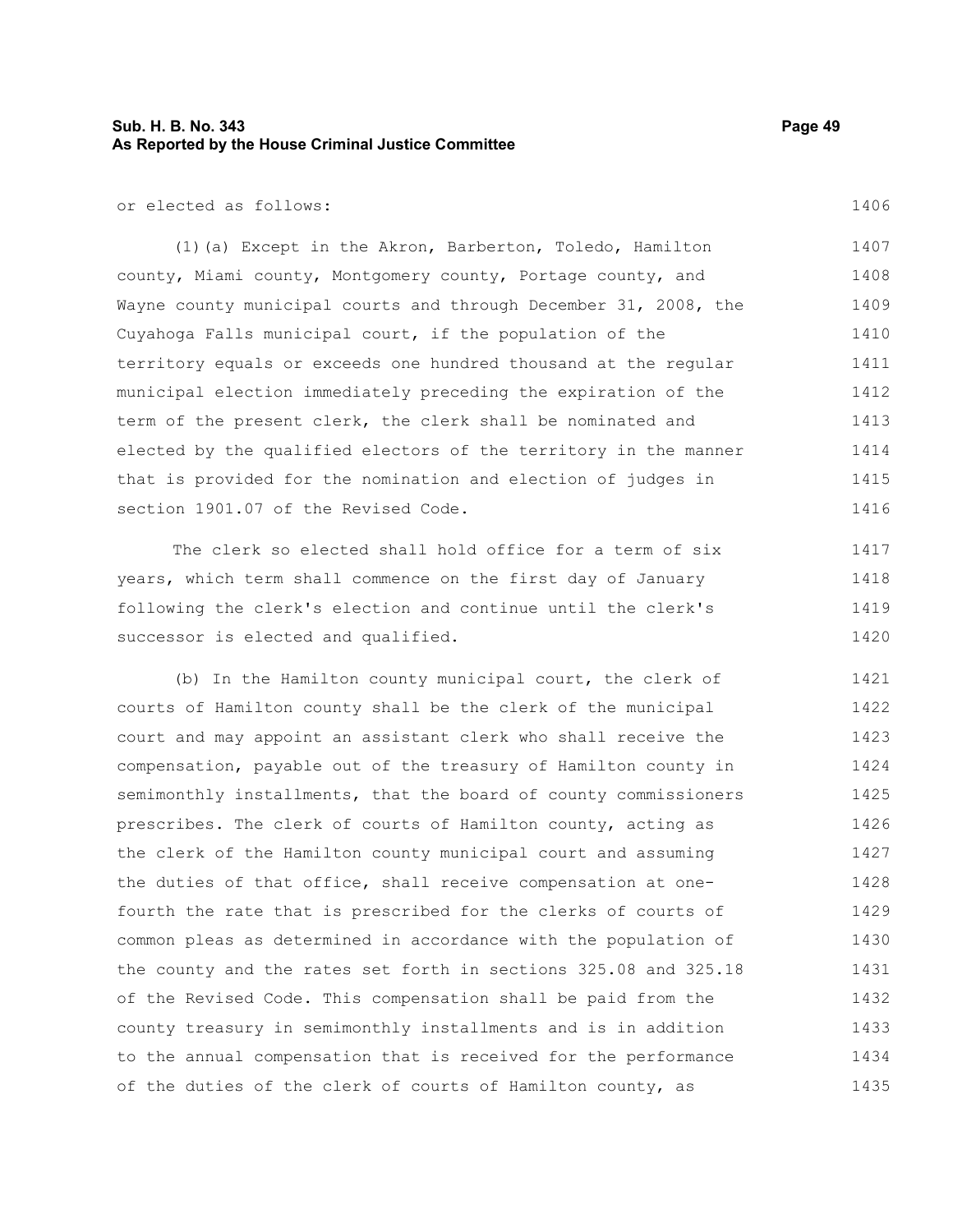# **Sub. H. B. No. 343 Page 50 As Reported by the House Criminal Justice Committee**

| provided in sections 325.08 and 325.18 of the Revised Code.      | 1436 |
|------------------------------------------------------------------|------|
| (c) In the Portage county and Wayne county municipal             | 1437 |
| courts, the clerks of courts of Portage county and Wayne county  | 1438 |
| shall be the clerks, respectively, of the Portage county and     | 1439 |
| Wayne county municipal courts and may appoint a chief deputy     | 1440 |
| clerk for each branch that is established pursuant to section    | 1441 |
| 1901.311 of the Revised Code and assistant clerks as the judges  | 1442 |
| of the municipal court determine are necessary, all of whom      | 1443 |
| shall receive the compensation that the legislative authority    | 1444 |
| prescribes. The clerks of courts of Portage county and Wayne     | 1445 |
| county, acting as the clerks of the Portage county and Wayne     | 1446 |
| county municipal courts and assuming the duties of these         | 1447 |
| offices, shall receive compensation payable from the county      | 1448 |
| treasury in semimonthly installments at one-fourth the rate that | 1449 |
| is prescribed for the clerks of courts of common pleas as        | 1450 |
| determined in accordance with the population of the county and   | 1451 |
| the rates set forth in sections 325.08 and 325.18 of the Revised | 1452 |
| Code.                                                            | 1453 |
| (d) In the Montgomery county and Miami county municipal          | 1454 |

courts, the clerks of courts of Montgomery county and Miami county shall be the clerks, respectively, of the Montgomery county and Miami county municipal courts. The clerks of courts of Montgomery county and Miami county, acting as the clerks of the Montgomery county and Miami county municipal courts and assuming the duties of these offices, shall receive compensation at one-fourth the rate that is prescribed for the clerks of courts of common pleas as determined in accordance with the population of the county and the rates set forth in sections 325.08 and 325.18 of the Revised Code. This compensation shall be paid from the county treasury in semimonthly installments and is in addition to the annual compensation that is received for 1455 1456 1457 1458 1459 1460 1461 1462 1463 1464 1465 1466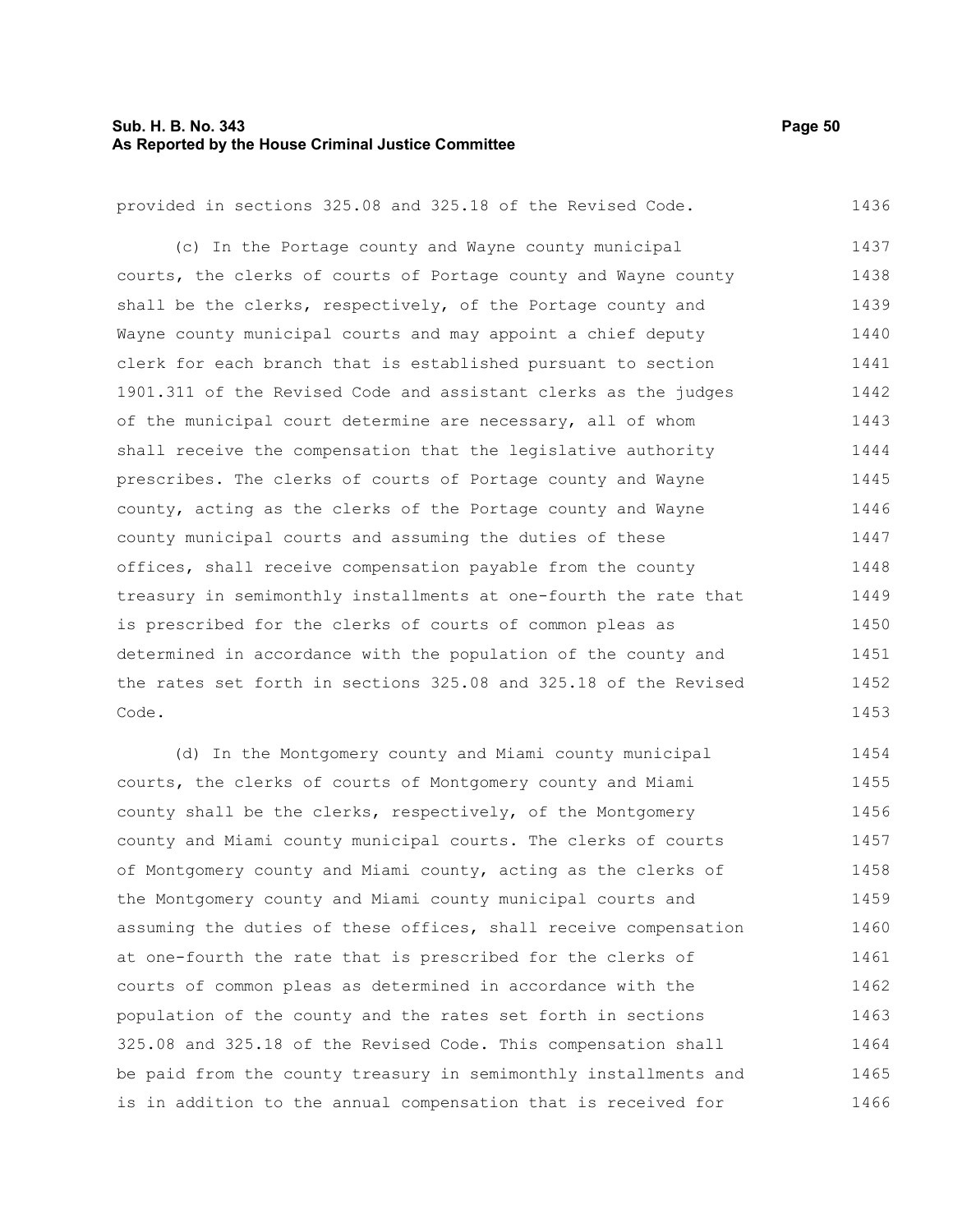## **Sub. H. B. No. 343 Page 51 As Reported by the House Criminal Justice Committee**

the performance of the duties of the clerks of courts of Montgomery county and Miami county, as provided in sections 325.08 and 325.18 of the Revised Code. 1467 1468 1469

(e) Except as otherwise provided in division (A)(1)(e) of this section, in the Akron municipal court, candidates for election to the office of clerk of the court shall be nominated by primary election. The primary election shall be held on the day specified in the charter of the city of Akron for the nomination of municipal officers. Notwithstanding any contrary provision of section 3513.05 or 3513.257 of the Revised Code, the declarations of candidacy and petitions of partisan candidates and the nominating petitions of independent candidates for the office of clerk of the Akron municipal court shall be signed by at least fifty qualified electors of the territory of the court. 1470 1471 1472 1473 1474 1475 1476 1477 1478 1479 1480 1481

The candidates shall file a declaration of candidacy and petition, or a nominating petition, whichever is applicable, not later than four p.m. of the ninetieth day before the day of the primary election, in the form prescribed by section 3513.07 or 3513.261 of the Revised Code. The declaration of candidacy and petition, or the nominating petition, shall conform to the applicable requirements of section 3513.05 or 3513.257 of the Revised Code. 1482 1483 1484 1485 1486 1487 1488 1489

If no valid declaration of candidacy and petition is filed by any person for nomination as a candidate of a particular political party for election to the office of clerk of the Akron municipal court, a primary election shall not be held for the purpose of nominating a candidate of that party for election to that office. If only one person files a valid declaration of candidacy and petition for nomination as a candidate of a 1490 1491 1492 1493 1494 1495 1496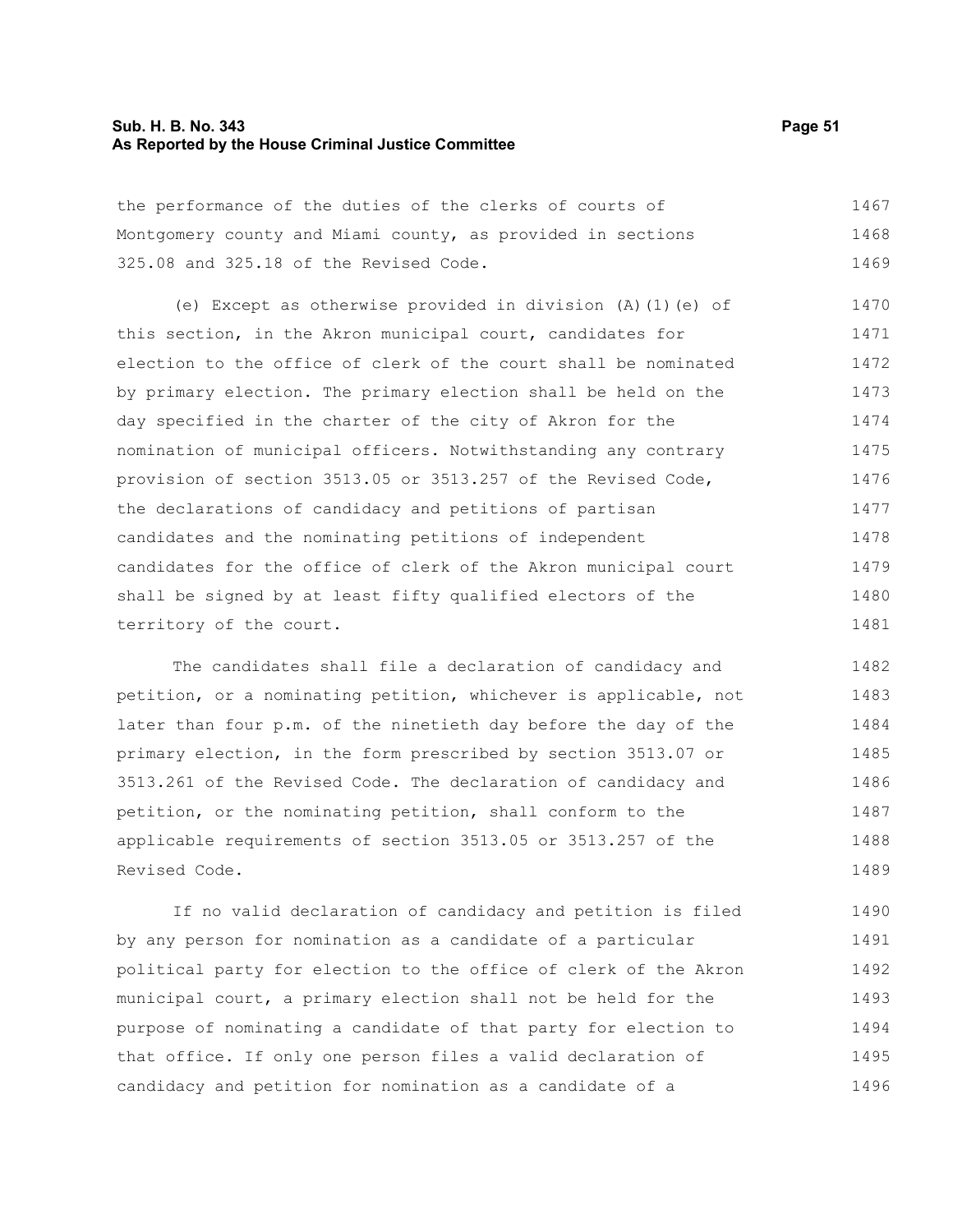#### **Sub. H. B. No. 343 Page 52 As Reported by the House Criminal Justice Committee**

particular political party for election to that office, a primary election shall not be held for the purpose of nominating a candidate of that party for election to that office, and the candidate shall be issued a certificate of nomination in the manner set forth in section 3513.02 of the Revised Code. 1497 1498 1499 1500 1501

Declarations of candidacy and petitions, nominating petitions, and certificates of nomination for the office of clerk of the Akron municipal court shall contain a designation of the term for which the candidate seeks election. At the following regular municipal election, all candidates for the office shall be submitted to the qualified electors of the territory of the court in the manner that is provided in section 1901.07 of the Revised Code for the election of the judges of the court. The clerk so elected shall hold office for a term of six years, which term shall commence on the first day of January following the clerk's election and continue until the clerk's successor is elected and qualified. 1502 1503 1504 1505 1506 1507 1508 1509 1510 1511 1512 1513

(f) Except as otherwise provided in division (A)(1)(f) of this section, in the Barberton municipal court, candidates for election to the office of clerk of the court shall be nominated by primary election. The primary election shall be held on the day specified in the charter of the city of Barberton for the nomination of municipal officers. Notwithstanding any contrary provision of section 3513.05 or 3513.257 of the Revised Code, the declarations of candidacy and petitions of partisan candidates and the nominating petitions of independent candidates for the office of clerk of the Barberton municipal court shall be signed by at least fifty qualified electors of the territory of the court. 1514 1515 1516 1517 1518 1519 1520 1521 1522 1523 1524 1525

The candidates shall file a declaration of candidacy and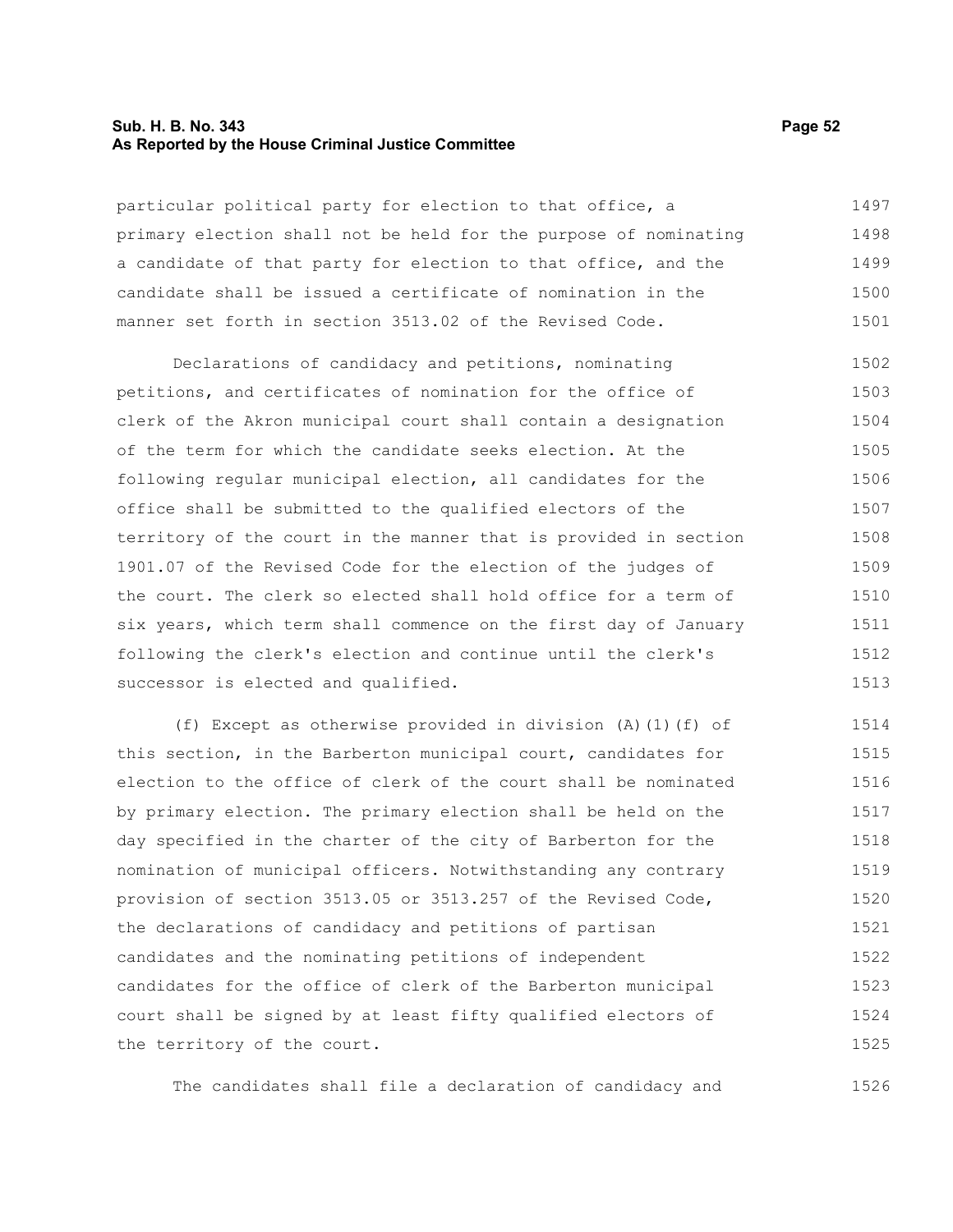### **Sub. H. B. No. 343 Page 53 As Reported by the House Criminal Justice Committee**

petition, or a nominating petition, whichever is applicable, not later than four p.m. of the ninetieth day before the day of the primary election, in the form prescribed by section 3513.07 or 3513.261 of the Revised Code. The declaration of candidacy and petition, or the nominating petition, shall conform to the applicable requirements of section 3513.05 or 3513.257 of the Revised Code. 1527 1528 1529 1530 1531 1532 1533

If no valid declaration of candidacy and petition is filed by any person for nomination as a candidate of a particular political party for election to the office of clerk of the Barberton municipal court, a primary election shall not be held for the purpose of nominating a candidate of that party for election to that office. If only one person files a valid declaration of candidacy and petition for nomination as a candidate of a particular political party for election to that office, a primary election shall not be held for the purpose of nominating a candidate of that party for election to that office, and the candidate shall be issued a certificate of nomination in the manner set forth in section 3513.02 of the Revised Code. 1534 1535 1536 1537 1538 1539 1540 1541 1542 1543 1544 1545 1546

Declarations of candidacy and petitions, nominating petitions, and certificates of nomination for the office of clerk of the Barberton municipal court shall contain a designation of the term for which the candidate seeks election. At the following regular municipal election, all candidates for the office shall be submitted to the qualified electors of the territory of the court in the manner that is provided in section 1901.07 of the Revised Code for the election of the judges of the court. The clerk so elected shall hold office for a term of six years, which term shall commence on the first day of January following the clerk's election and continue until the clerk's 1547 1548 1549 1550 1551 1552 1553 1554 1555 1556 1557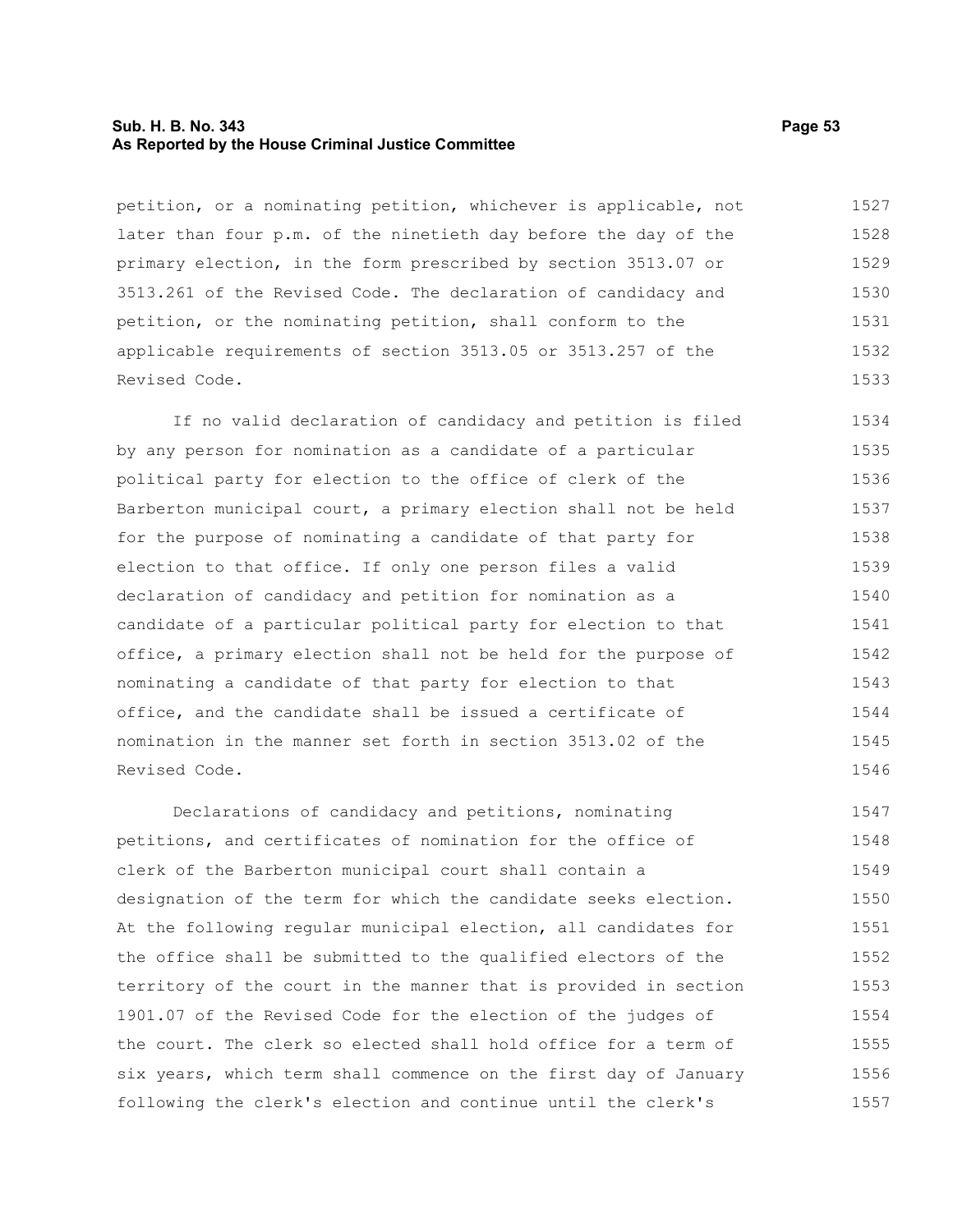## **Sub. H. B. No. 343 Page 54 As Reported by the House Criminal Justice Committee**

successor is elected and qualified.

(g)(i) Through December 31, 2008, except as otherwise provided in division (A)(1)(g)(i) of this section, in the Cuyahoga Falls municipal court, candidates for election to the office of clerk of the court shall be nominated by primary election. The primary election shall be held on the day specified in the charter of the city of Cuyahoga Falls for the nomination of municipal officers. Notwithstanding any contrary provision of section 3513.05 or 3513.257 of the Revised Code, the declarations of candidacy and petitions of partisan candidates and the nominating petitions of independent candidates for the office of clerk of the Cuyahoga Falls municipal court shall be signed by at least fifty qualified electors of the territory of the court. 1559 1560 1561 1562 1563 1564 1565 1566 1567 1568 1569 1570 1571

The candidates shall file a declaration of candidacy and petition, or a nominating petition, whichever is applicable, not later than four p.m. of the ninetieth day before the day of the primary election, in the form prescribed by section 3513.07 or 3513.261 of the Revised Code. The declaration of candidacy and petition, or the nominating petition, shall conform to the applicable requirements of section 3513.05 or 3513.257 of the Revised Code. 1572 1573 1574 1575 1576 1577 1578 1579

If no valid declaration of candidacy and petition is filed by any person for nomination as a candidate of a particular political party for election to the office of clerk of the Cuyahoga Falls municipal court, a primary election shall not be held for the purpose of nominating a candidate of that party for election to that office. If only one person files a valid declaration of candidacy and petition for nomination as a candidate of a particular political party for election to that 1580 1581 1582 1583 1584 1585 1586 1587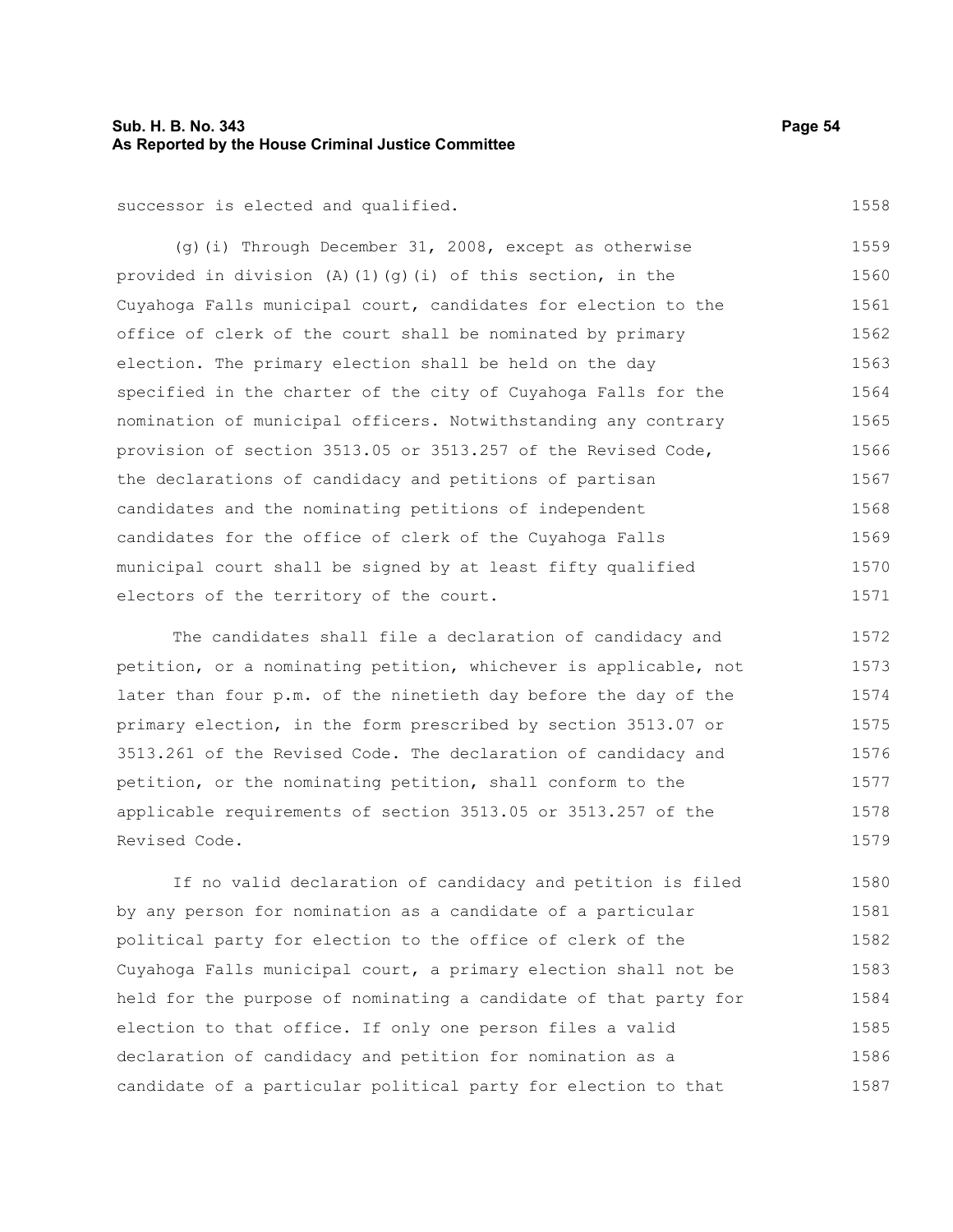### **Sub. H. B. No. 343 Page 55 As Reported by the House Criminal Justice Committee**

office, a primary election shall not be held for the purpose of nominating a candidate of that party for election to that office, and the candidate shall be issued a certificate of nomination in the manner set forth in section 3513.02 of the Revised Code. 1588 1589 1590 1591 1592

Declarations of candidacy and petitions, nominating petitions, and certificates of nomination for the office of clerk of the Cuyahoga Falls municipal court shall contain a designation of the term for which the candidate seeks election. At the following regular municipal election, all candidates for the office shall be submitted to the qualified electors of the territory of the court in the manner that is provided in section 1901.07 of the Revised Code for the election of the judges of the court. The clerk so elected shall hold office for a term of six years, which term shall commence on the first day of January following the clerk's election and continue until the clerk's successor is elected and qualified. 1593 1594 1595 1596 1597 1598 1599 1600 1601 1602 1603 1604

(ii) Division (A)(1)(g)(i) of this section shall have no effect after December 31, 2008. 1605 1606

(h) Except as otherwise provided in division (A)(1)(h) of this section, in the Toledo municipal court, candidates for election to the office of clerk of the court shall be nominated by primary election. The primary election shall be held on the day specified in the charter of the city of Toledo for the nomination of municipal officers. Notwithstanding any contrary provision of section 3513.05 or 3513.257 of the Revised Code, the declarations of candidacy and petitions of partisan candidates and the nominating petitions of independent candidates for the office of clerk of the Toledo municipal court shall be signed by at least fifty qualified electors of the 1607 1608 1609 1610 1611 1612 1613 1614 1615 1616 1617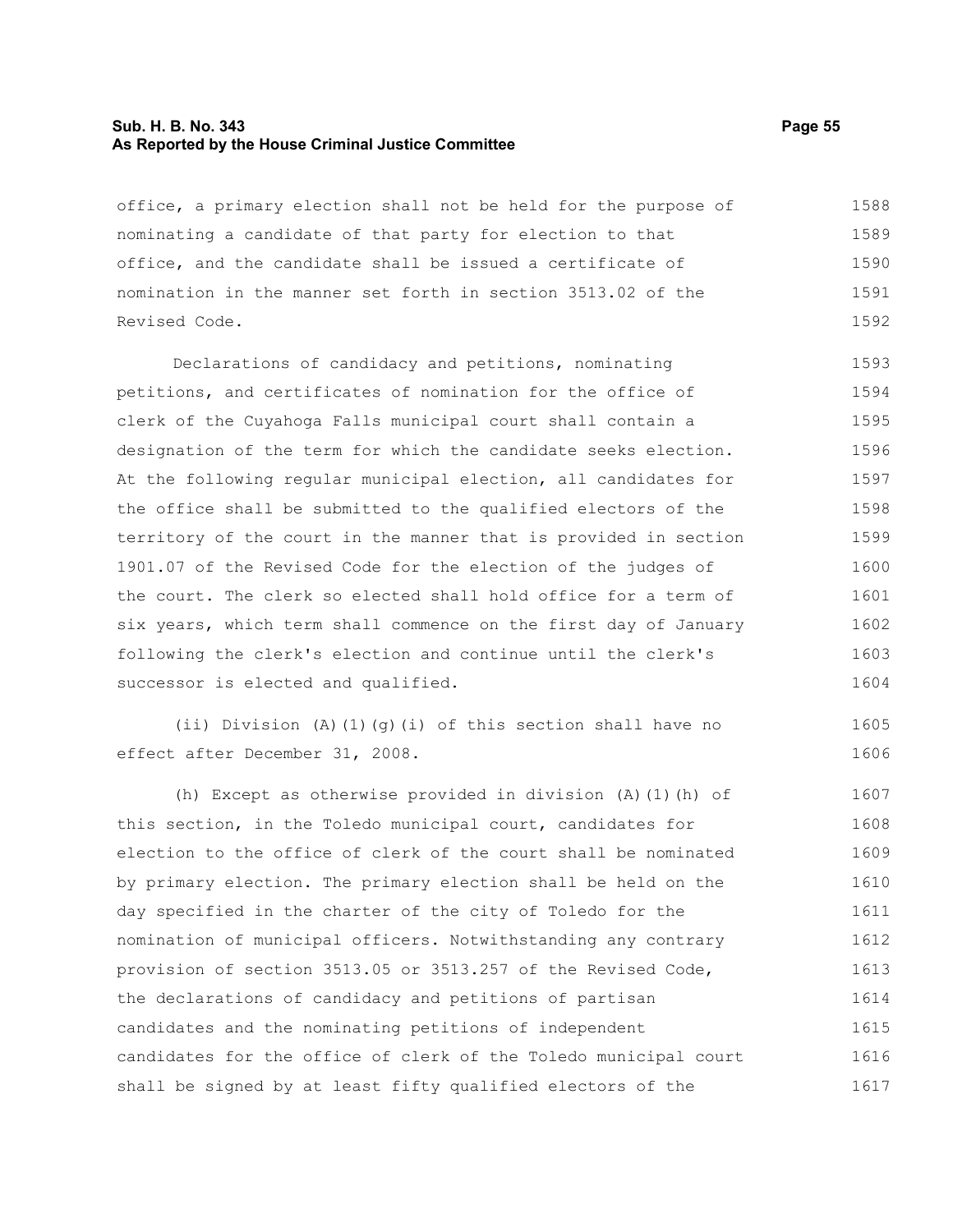## **Sub. H. B. No. 343 Page 56 As Reported by the House Criminal Justice Committee**

territory of the court.

The candidates shall file a declaration of candidacy and petition, or a nominating petition, whichever is applicable, not later than four p.m. of the ninetieth day before the day of the primary election, in the form prescribed by section 3513.07 or 3513.261 of the Revised Code. The declaration of candidacy and petition, or the nominating petition, shall conform to the applicable requirements of section 3513.05 or 3513.257 of the Revised Code. 1619 1620 1621 1622 1623 1624 1625 1626

If no valid declaration of candidacy and petition is filed by any person for nomination as a candidate of a particular political party for election to the office of clerk of the Toledo municipal court, a primary election shall not be held for the purpose of nominating a candidate of that party for election to that office. If only one person files a valid declaration of candidacy and petition for nomination as a candidate of a particular political party for election to that office, a primary election shall not be held for the purpose of nominating a candidate of that party for election to that office, and the candidate shall be issued a certificate of nomination in the manner set forth in section 3513.02 of the Revised Code. 1627 1628 1629 1630 1631 1632 1633 1634 1635 1636 1637 1638

Declarations of candidacy and petitions, nominating petitions, and certificates of nomination for the office of clerk of the Toledo municipal court shall contain a designation of the term for which the candidate seeks election. At the following regular municipal election, all candidates for the office shall be submitted to the qualified electors of the territory of the court in the manner that is provided in section 1901.07 of the Revised Code for the election of the judges of the court. The clerk so elected shall hold office for a term of 1639 1640 1641 1642 1643 1644 1645 1646 1647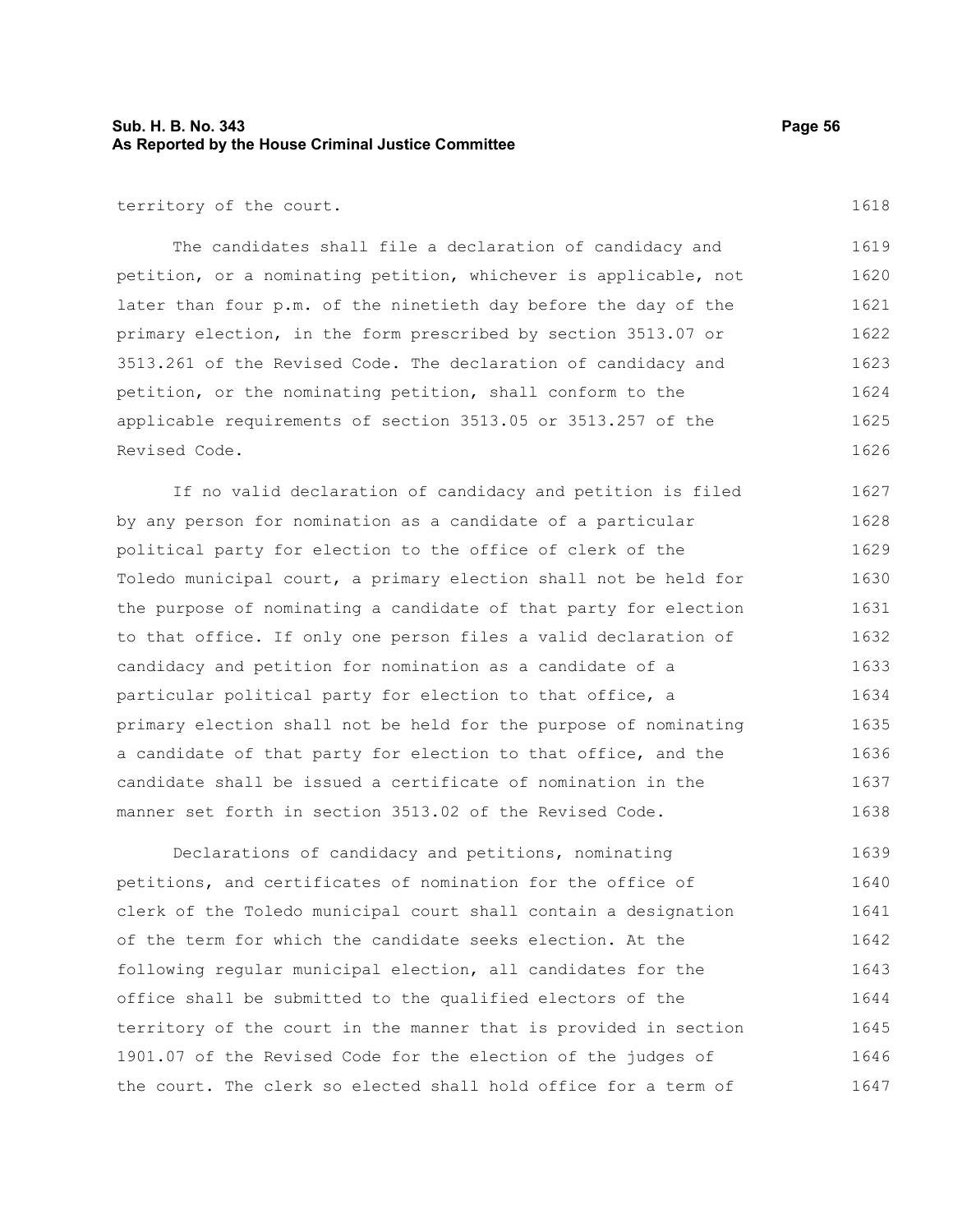## **Sub. H. B. No. 343 Page 57 As Reported by the House Criminal Justice Committee**

six years, which term shall commence on the first day of January following the clerk's election and continue until the clerk's successor is elected and qualified. 1648 1649 1650

(2)(a) Except for the Alliance, Auglaize county, Brown county, Columbiana county, Holmes county, Perry county, Putnam county, Sandusky county, Lima, Lorain, Massillon, and Youngstown municipal courts, in a municipal court for which the population of the territory is less than one hundred thousand, the clerk shall be appointed by the court, and the clerk shall hold office until the clerk's successor is appointed and qualified. 1651 1652 1653 1654 1655 1656 1657

(b) In the Alliance, Lima, Lorain, Massillon, and Youngstown municipal courts, the clerk shall be elected for a term of office as described in division (A)(1)(a) of this section. 1658 1659 1660 1661

(c) In the Auglaize county, Brown county, Holmes county, Perry county, Putnam county, and Sandusky county municipal courts, the clerks of courts of Auglaize county, Brown county, Holmes county, Perry county, Putnam county, and Sandusky county shall be the clerks, respectively, of the Auglaize county, Brown county, Holmes county, Perry county, Putnam county, and Sandusky county municipal courts and may appoint a chief deputy clerk for each branch office that is established pursuant to section 1901.311 of the Revised Code, and assistant clerks as the judge of the court determines are necessary, all of whom shall receive the compensation that the legislative authority prescribes. The clerks of courts of Auglaize county, Brown county, Holmes county, Perry county, Putnam county, and Sandusky county, acting as the clerks of the Auglaize county, Brown county, Holmes county, Perry county, Putnam county, and Sandusky county municipal courts and assuming the duties of these offices, shall 1662 1663 1664 1665 1666 1667 1668 1669 1670 1671 1672 1673 1674 1675 1676 1677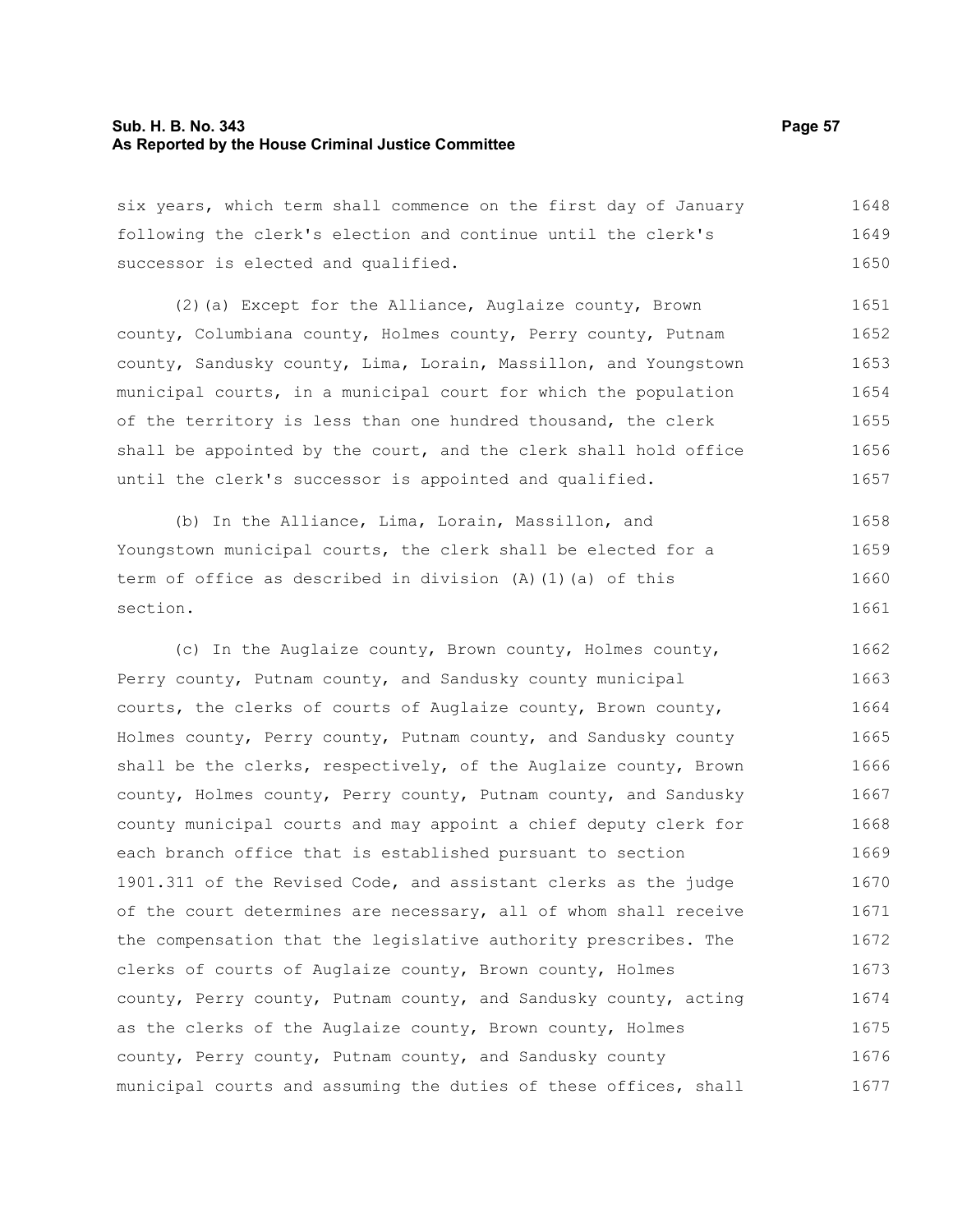### **Sub. H. B. No. 343 Page 58 As Reported by the House Criminal Justice Committee**

receive compensation payable from the county treasury in semimonthly installments at one-fourth the rate that is prescribed for the clerks of courts of common pleas as determined in accordance with the population of the county and the rates set forth in sections 325.08 and 325.18 of the Revised Code. 1678 1679 1680 1681 1682 1683

(d) In the Columbiana county municipal court, the clerk of courts of Columbiana county shall be the clerk of the municipal court, may appoint a chief deputy clerk for each branch office that is established pursuant to section 1901.311 of the Revised Code, and may appoint any assistant clerks that the judges of the court determine are necessary. All of the chief deputy clerks and assistant clerks shall receive the compensation that the legislative authority prescribes. The clerk of courts of Columbiana county, acting as the clerk of the Columbiana county municipal court and assuming the duties of that office, shall receive in either biweekly installments or semimonthly installments, as determined by the payroll administrator, compensation payable from the county treasury at one-fourth the rate that is prescribed for the clerks of courts of common pleas as determined in accordance with the population of the county and the rates set forth in sections 325.08 and 325.18 of the Revised Code. 1684 1685 1686 1687 1688 1689 1690 1691 1692 1693 1694 1695 1696 1697 1698 1699 1700

(3) During the temporary absence of the clerk due to illness, vacation, or other proper cause, the court may appoint a temporary clerk, who shall be paid the same compensation, have the same authority, and perform the same duties as the clerk. 1701 1702 1703 1704

(B) Except in the Hamilton county, Montgomery county, Miami county, Portage county, and Wayne county municipal courts, if a vacancy occurs in the office of the clerk of the Alliance, 1705 1706 1707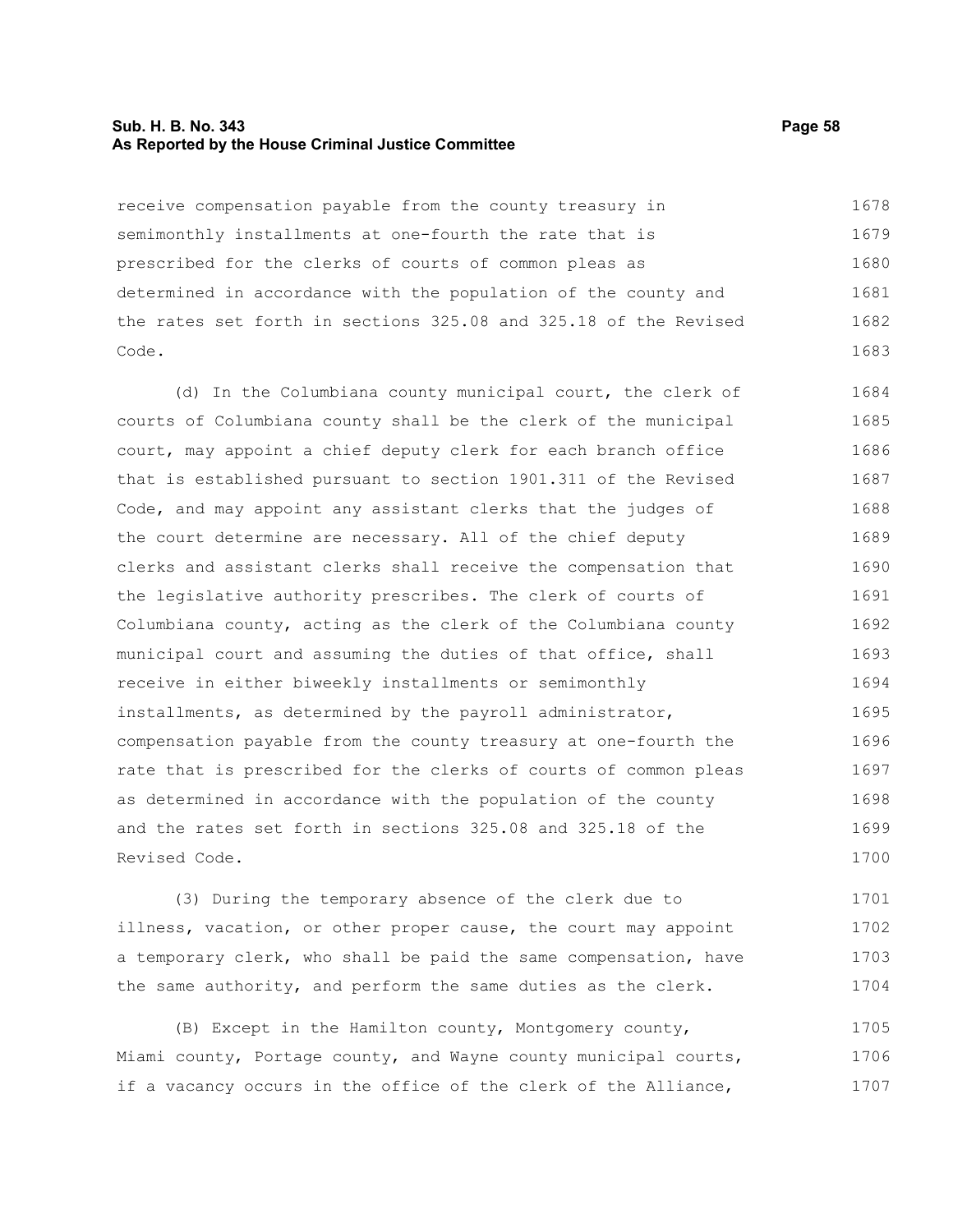## **Sub. H. B. No. 343 Page 59 As Reported by the House Criminal Justice Committee**

Lima, Lorain, Massillon, or Youngstown municipal court or occurs in the office of the clerk of a municipal court for which the population of the territory equals or exceeds one hundred thousand because the clerk ceases to hold the office before the end of the clerk's term or because a clerk-elect fails to take office, the vacancy shall be filled, until a successor is elected and qualified, by a person chosen by the residents of the territory of the court who are members of the county central committee of the political party by which the last occupant of that office or the clerk-elect was nominated. Not less than five nor more than fifteen days after a vacancy occurs, those members of that county central committee shall meet to make an appointment to fill the vacancy. At least four days before the date of the meeting, the chairperson or a secretary of the county central committee shall notify each such member of that county central committee by first class mail of the date, time, and place of the meeting and its purpose. A majority of all such members of that county central committee constitutes a quorum, and a majority of the quorum is required to make the appointment. If the office so vacated was occupied or was to be occupied by a person not nominated at a primary election, or if the appointment was not made by the committee members in accordance with this division, the court shall make an appointment to fill the vacancy. A successor shall be elected to fill the office for the unexpired term at the first municipal election that is held more than one hundred thirty-five days after the vacancy occurred. 1708 1709 1710 1711 1712 1713 1714 1715 1716 1717 1718 1719 1720 1721 1722 1723 1724 1725 1726 1727 1728 1729 1730 1731 1732 1733 1734

(C)(1) In a municipal court, other than the Auglaize county, the Brown county, the Columbiana county, the Holmes county, the Perry county, the Putnam county, the Sandusky county, and the Lorain municipal courts, for which the 1735 1736 1737 1738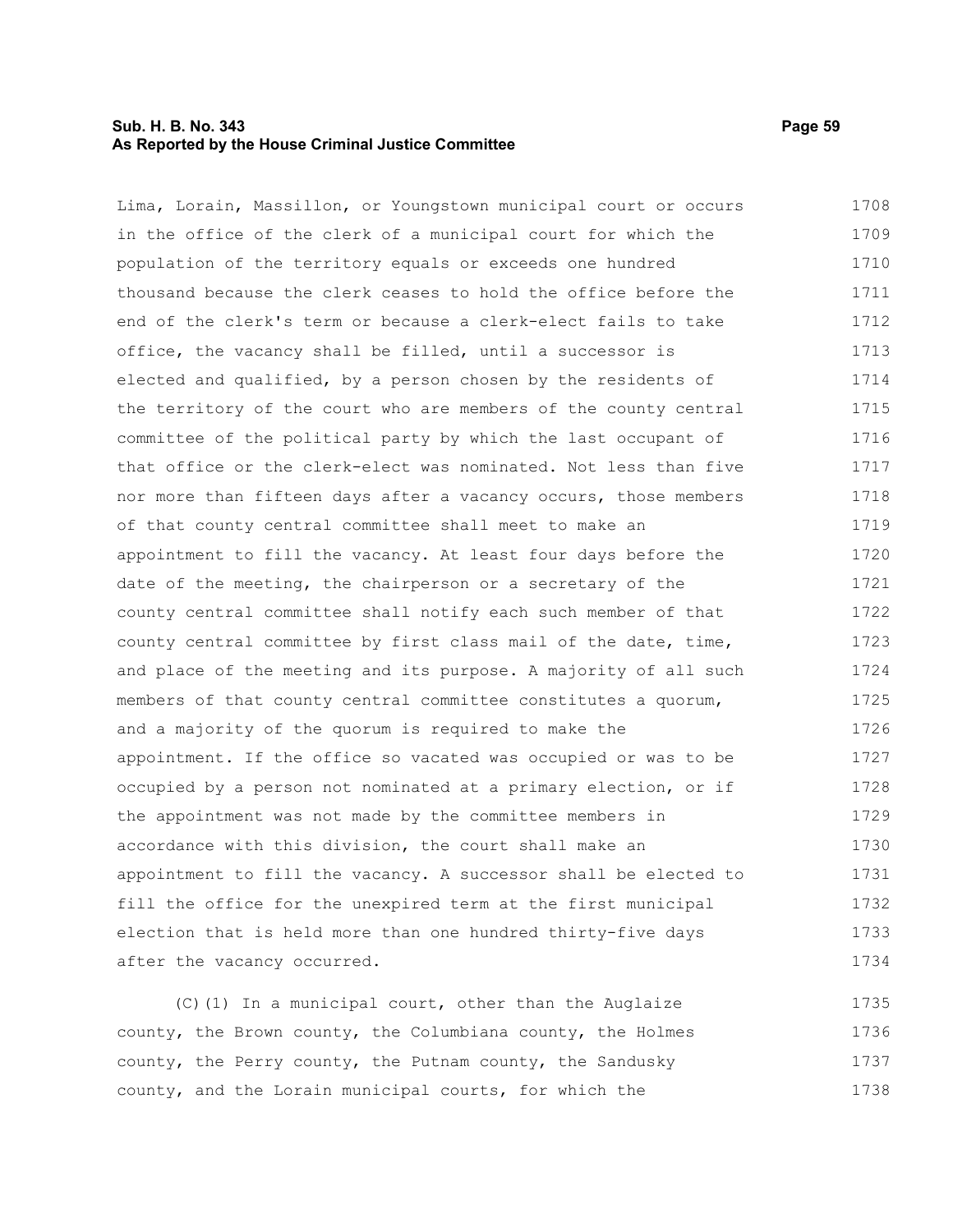## **Sub. H. B. No. 343 Page 60 As Reported by the House Criminal Justice Committee**

population of the territory is less than one hundred thousand, the clerk of the municipal court shall receive the annual compensation that the presiding judge of the court prescribes, if the revenue of the court for the preceding calendar year, as certified by the auditor or chief fiscal officer of the municipal corporation in which the court is located or, in the case of a county-operated municipal court, the county auditor, is equal to or greater than the expenditures, including any debt charges, for the operation of the court payable under this chapter from the city treasury or, in the case of a countyoperated municipal court, the county treasury for that calendar year, as also certified by the auditor or chief fiscal officer. If the revenue of a municipal court, other than the Auglaize county, the Brown county, the Columbiana county, the Perry county, the Putnam county, the Sandusky county, and the Lorain municipal courts, for which the population of the territory is less than one hundred thousand for the preceding calendar year as so certified is not equal to or greater than those expenditures for the operation of the court for that calendar year as so certified, the clerk of a municipal court shall receive the annual compensation that the legislative authority prescribes. As used in this division, "revenue" means the total of all costs and fees that are collected and paid to the city treasury or, in a county-operated municipal court, the county treasury by the clerk of the municipal court under division (F) of this section and all interest received and paid to the city treasury or, in a county-operated municipal court, the county treasury in relation to the costs and fees under division (G) of this section. 1739 1740 1741 1742 1743 1744 1745 1746 1747 1748 1749 1750 1751 1752 1753 1754 1755 1756 1757 1758 1759 1760 1761 1762 1763 1764 1765 1766 1767

(2) In a municipal court, other than the Hamilton county, Montgomery county, Miami county, Portage county, and Wayne 1768 1769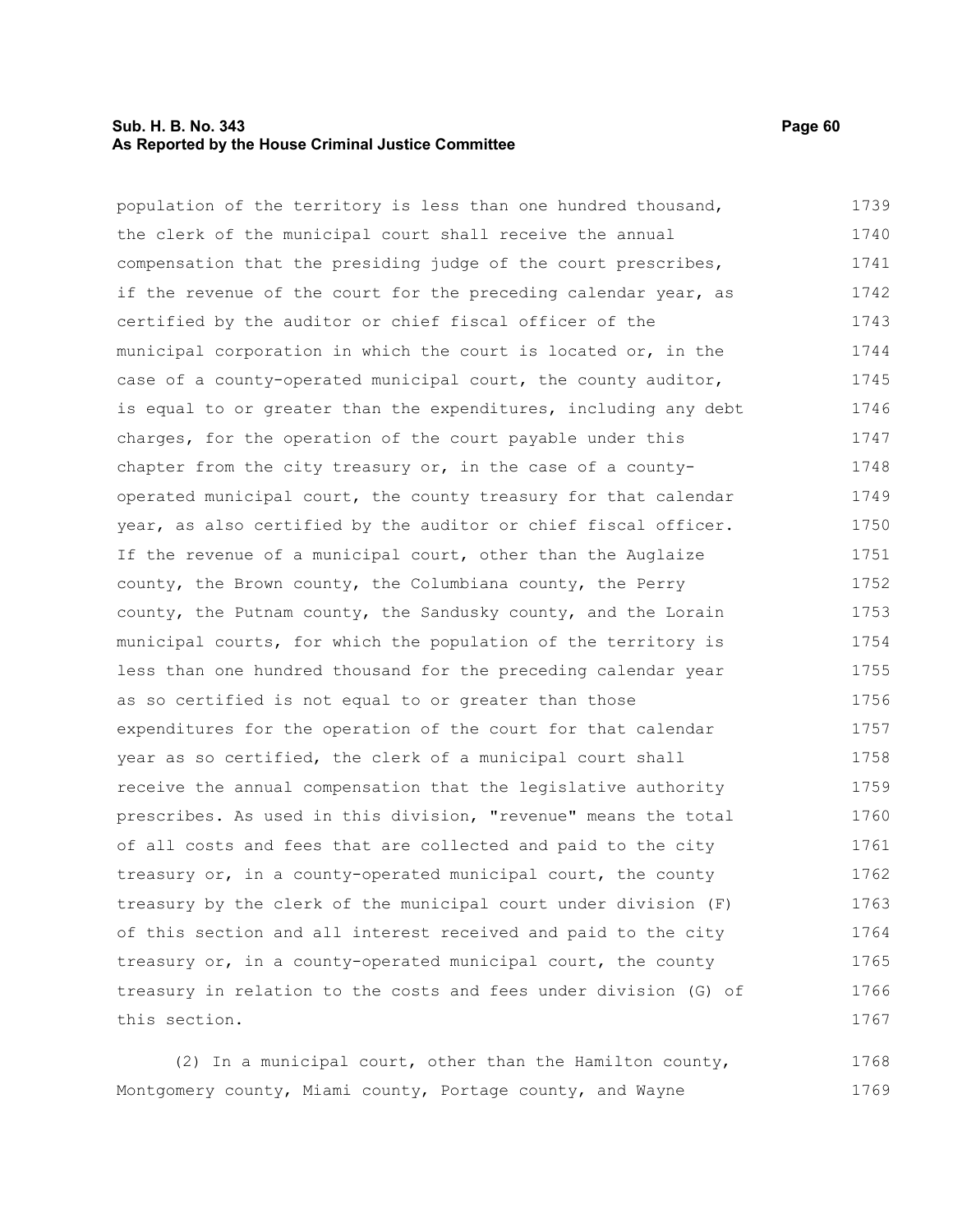### **Sub. H. B. No. 343 Page 61 As Reported by the House Criminal Justice Committee**

county municipal courts, for which the population of the territory is one hundred thousand or more, and in the Lorain municipal court, the clerk of the municipal court shall receive annual compensation in a sum equal to eighty-five per cent of the salary of a judge of the court. 1770 1771 1772 1773 1774

(3) The compensation of a clerk described in division (C) (1) or (2) of this section and of the clerk of the Columbiana county municipal court is payable in either semimonthly installments or biweekly installments, as determined by the payroll administrator, from the same sources and in the same manner as provided in section 1901.11 of the Revised Code, except that the compensation of the clerk of the Carroll county municipal court is payable in biweekly installments. 1775 1776 1777 1778 1779 1780 1781 1782

(D) Before entering upon the duties of the clerk's office, the clerk of a municipal court shall give bond of not less than six thousand dollars to be determined by the judges of the court, conditioned upon the faithful performance of the clerk's duties. 1783 1784 1785 1786 1787

(E) The clerk of a municipal court may do all of the following: administer oaths, take affidavits, and issue executions upon any judgment rendered in the court, including a judgment for unpaid costs; issue, sign, and attach the seal of the court to all writs, process, subpoenas, and papers issuing out of the court; and approve all bonds, sureties, recognizances, and undertakings fixed by any judge of the court or by law. The clerk may refuse to accept for filing any pleading or paper submitted for filing by a person who has been found to be a vexatious litigator under section 2323.52 of the Revised Code and who has failed to obtain leave to proceed under that section. The clerk shall do all of the following: file and 1788 1789 1790 1791 1792 1793 1794 1795 1796 1797 1798 1799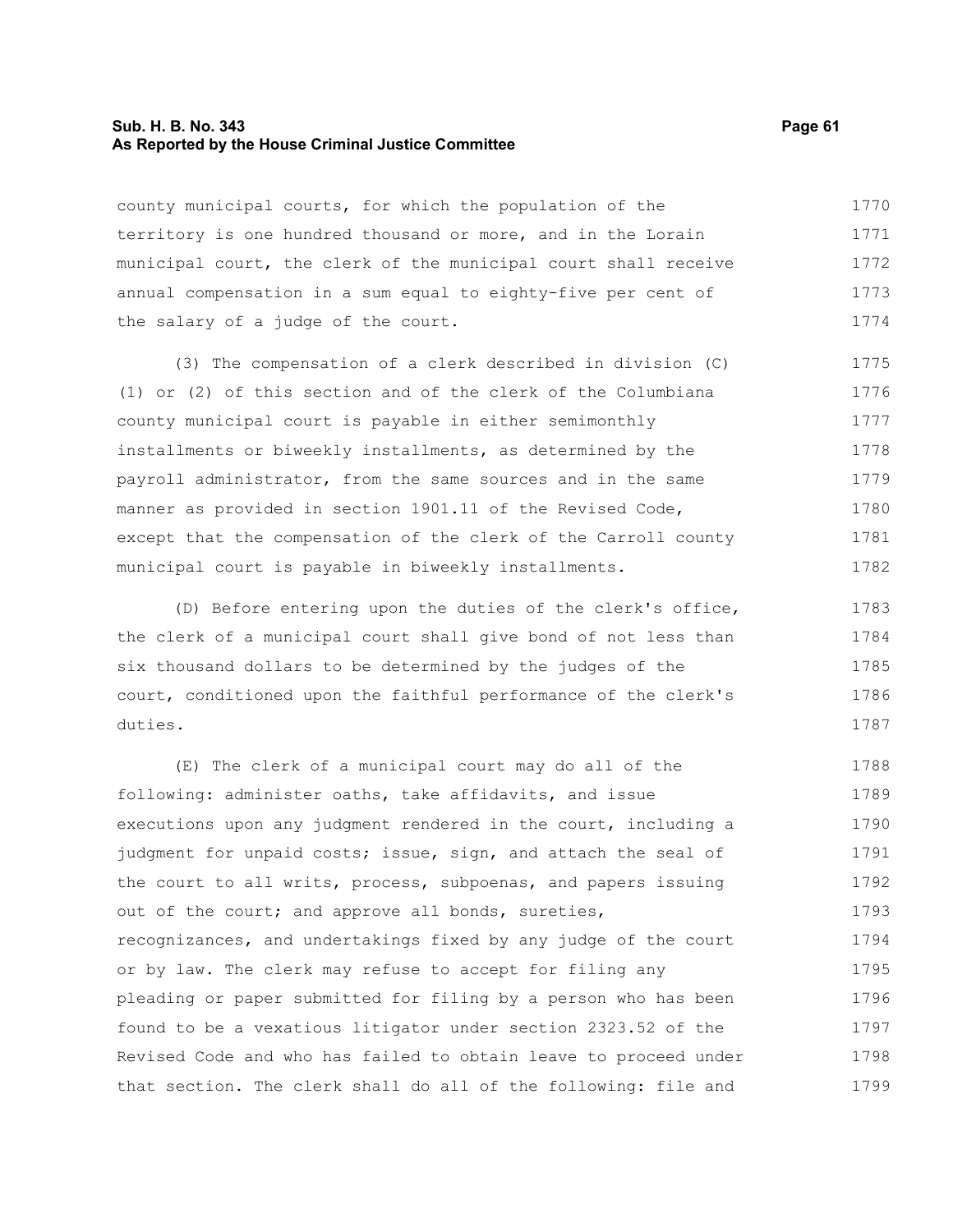### **Sub. H. B. No. 343 Page 62 As Reported by the House Criminal Justice Committee**

safely keep all journals, records, books, and papers belonging or appertaining to the court; record the proceedings of the court; perform all other duties that the judges of the court may prescribe; and keep a book showing all receipts and disbursements, which book shall be open for public inspection at all times. 1800 1801 1802 1803 1804 1805

The clerk shall prepare and maintain a general index, a docket, and other records that the court, by rule, requires, all of which shall be the public records of the court. In the docket, the clerk shall enter, at the time of the commencement of an action, the names of the parties in full, the names of the counsel, and the nature of the proceedings. Under proper dates, the clerk shall note the filing of the complaint, issuing of summons or other process, returns, and any subsequent pleadings. The clerk also shall enter all reports, verdicts, orders, judgments, and proceedings of the court, clearly specifying the relief granted or orders made in each action. The court may order an extended record of any of the above to be made and entered, under the proper action heading, upon the docket at the request of any party to the case, the expense of which record may be taxed as costs in the case or may be required to be prepaid by the party demanding the record, upon order of the court. 1806 1807 1808 1809 1810 1811 1812 1813 1814 1815 1816 1817 1818 1819 1820 1821 1822

(F) The clerk of a municipal court shall receive, collect, and issue receipts for all costs, fees, fines, bail, and other moneys payable to the office or to any officer of the court. The clerk shall on or before the twentieth day of the month following the month in which they are collected disburse to the proper persons or officers, and take receipts for, all costs, fees, fines, bail, and other moneys that the clerk collects. Subject to sections 307.515 and 4511.193 of the Revised Code and 1823 1824 1825 1826 1827 1828 1829 1830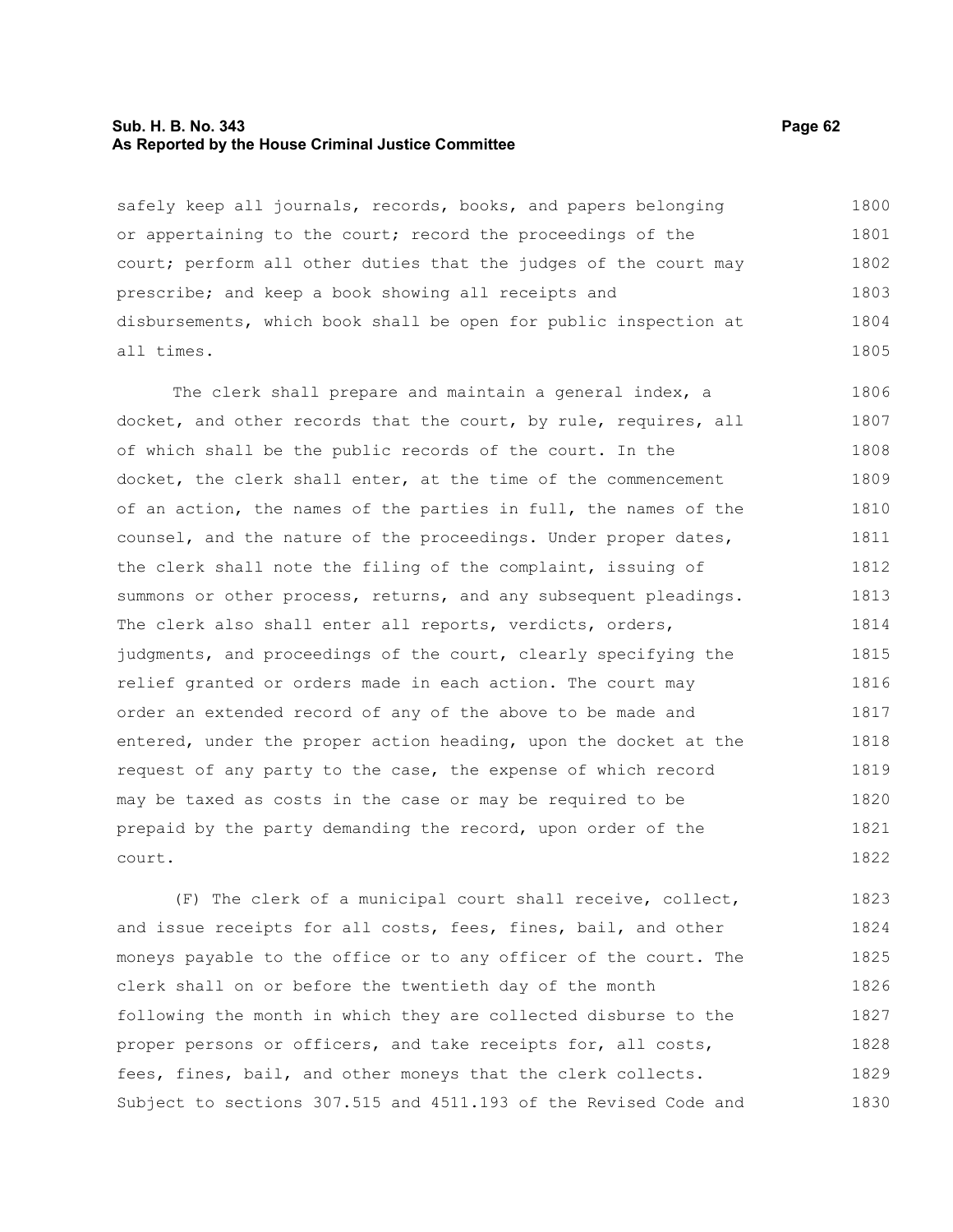## **Sub. H. B. No. 343 Page 63 As Reported by the House Criminal Justice Committee**

to any other section of the Revised Code that requires a specific manner of disbursement of any moneys received by a municipal court and except for the Hamilton county, Lawrence county, and Ottawa county municipal courts, the clerk shall pay all fines received for violation of municipal ordinances into the treasury of the municipal corporation the ordinance of which was violated and shall pay all fines received for violation of township resolutions adopted pursuant to section 503.52 or 503.53 or Chapter 504. of the Revised Code into the treasury of the township the resolution of which was violated. Subject to sections 1901.024 and 4511.193 of the Revised Code, in the Hamilton county, Lawrence county, and Ottawa county municipal courts, the clerk shall pay fifty per cent of the fines received for violation of municipal ordinances and fifty per cent of the fines received for violation of township resolutions adopted pursuant to section 503.52 or 503.53 or Chapter 504. of the Revised Code into the treasury of the county. Subject to sections 307.515, 4511.19, and 5503.04 of the Revised Code and to any other section of the Revised Code that requires a specific manner of disbursement of any moneys received by a municipal court, the clerk shall pay all fines collected for the violation of state laws into the county treasury. Except in a county-operated municipal court, the clerk shall pay all costs and fees the disbursement of which is not otherwise provided for in the Revised Code into the city treasury. The clerk of a county-operated municipal court shall pay the costs and fees the disbursement of which is not otherwise provided for in the Revised Code into the county treasury. Moneys deposited as security for costs shall be retained pending the litigation. The clerk shall keep a separate account of all receipts and disbursements in civil and criminal cases, which shall be a permanent public record of the office. On the expiration of the 1831 1832 1833 1834 1835 1836 1837 1838 1839 1840 1841 1842 1843 1844 1845 1846 1847 1848 1849 1850 1851 1852 1853 1854 1855 1856 1857 1858 1859 1860 1861 1862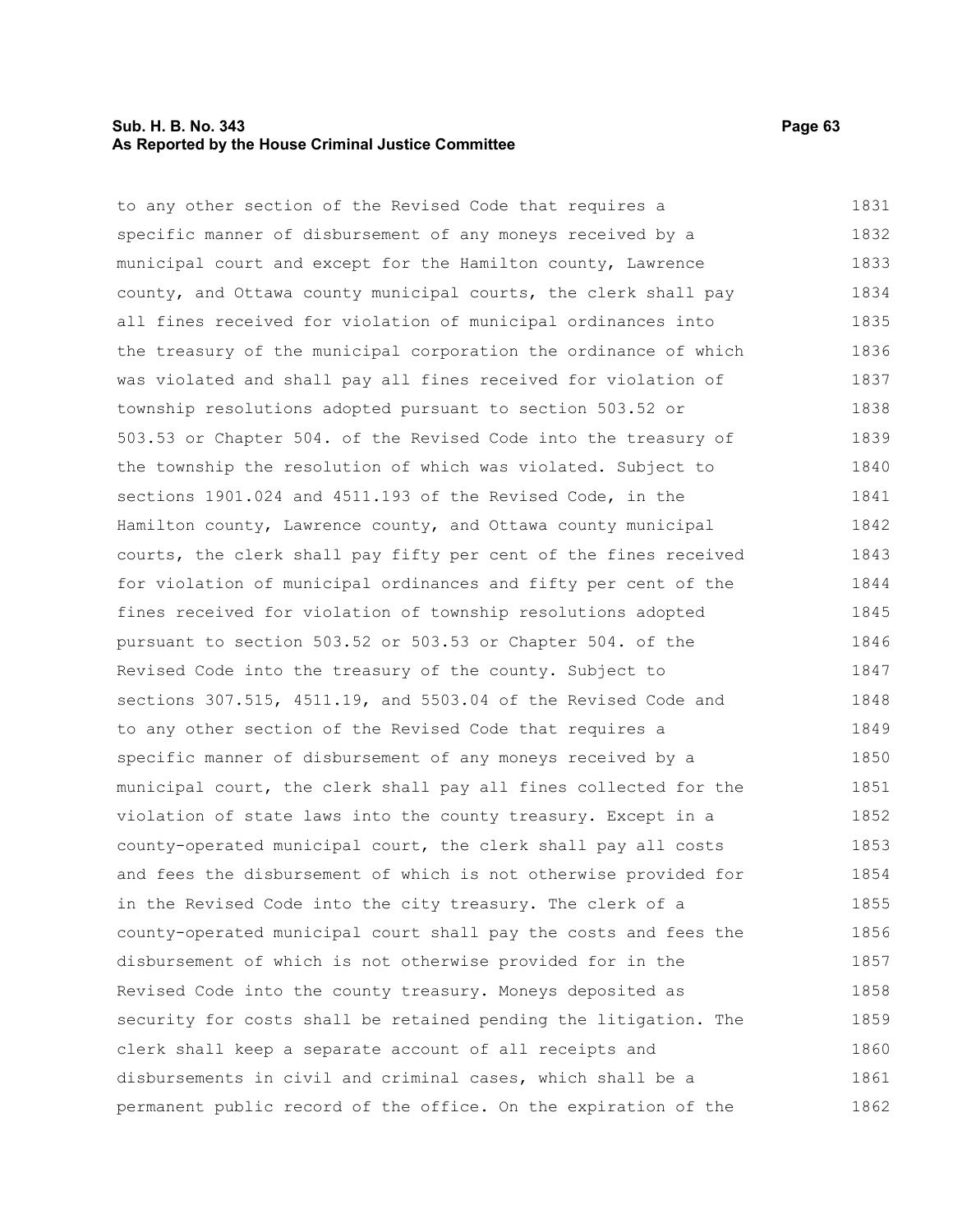## **Sub. H. B. No. 343 Page 64 As Reported by the House Criminal Justice Committee**

term of the clerk, the clerk shall deliver the records to the clerk's successor. The clerk shall have other powers and duties as are prescribed by rule or order of the court. 1863 1864 1865

(G) All moneys paid into a municipal court shall be noted on the record of the case in which they are paid and shall be deposited in a state or national bank, as defined in section 1101.01 of the Revised Code, that is selected by the clerk. Any interest received upon the deposits shall be paid into the city treasury, except that, in a county-operated municipal court, the interest shall be paid into the treasury of the county in which the court is located. 1866 1867 1868 1869 1870 1871 1872 1873

On the first Monday in January of each year, the clerk shall make a list of the titles of all cases in the court that were finally determined more than one year past in which there remains unclaimed in the possession of the clerk any funds, or any part of a deposit for security of costs not consumed by the costs in the case. The clerk shall give notice of the moneys to the parties who are entitled to the moneys or to their attorneys of record. All the moneys remaining unclaimed that are for restitution payments for crime victims shall be sent to the reparations fund created under section 2743.191 of the Revised Code, with a list from the clerk specifying the amounts and individual identifying information of the funds. All the other moneys remaining unclaimed on the first day of April of each year shall be paid by the clerk to the city treasurer, except that, in a county-operated municipal court, the moneys shall be paid to the treasurer of the county in which the court is located. The treasurer shall pay any part of the moneys at any time to the person who has the right to the moneys upon proper certification of the clerk. 1874 1875 1876 1877 1878 1879 1880 1881 1882 1883 1884 1885 1886 1887 1888 1889 1890 1891 1892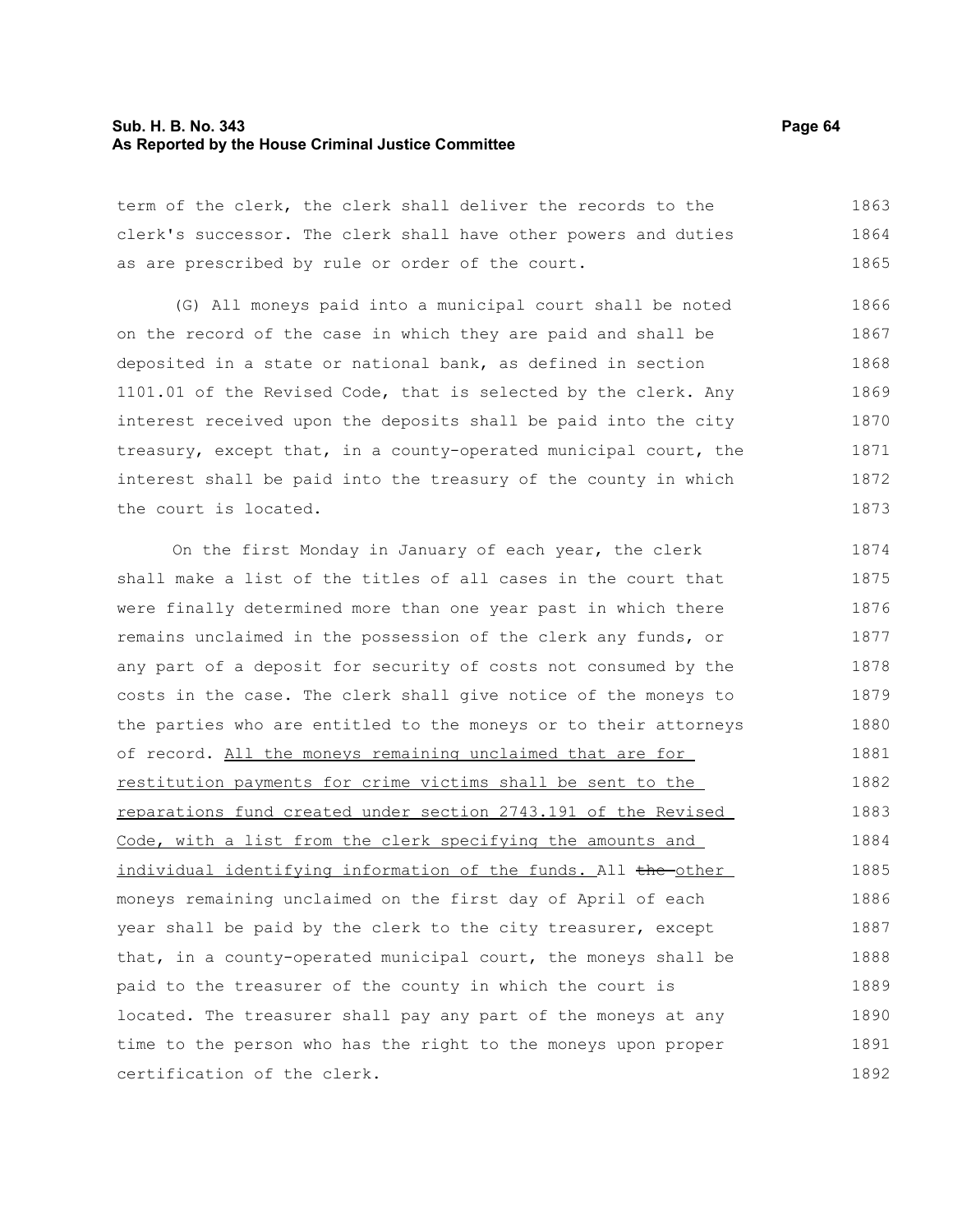# **Sub. H. B. No. 343 Page 65 As Reported by the House Criminal Justice Committee**

(H) Deputy clerks of a municipal court other than the Carroll county municipal court may be appointed by the clerk and shall receive the compensation, payable in either biweekly installments or semimonthly installments, as determined by the payroll administrator, out of the city treasury, that the clerk may prescribe, except that the compensation of any deputy clerk of a county-operated municipal court shall be paid out of the treasury of the county in which the court is located. The judge of the Carroll county municipal court may appoint deputy clerks for the court, and the deputy clerks shall receive the compensation, payable in biweekly installments out of the county treasury, that the judge may prescribe. Each deputy clerk shall take an oath of office before entering upon the duties of the deputy clerk's office and, when so qualified, may perform the duties appertaining to the office of the clerk. The clerk may require any of the deputy clerks to give bond of not less than three thousand dollars, conditioned for the faithful performance of the deputy clerk's duties. 1893 1894 1895 1896 1897 1898 1899 1900 1901 1902 1903 1904 1905 1906 1907 1908 1909 1910

(I) For the purposes of this section, whenever the population of the territory of a municipal court falls below one hundred thousand but not below ninety thousand, and the population of the territory prior to the most recent regular federal census exceeded one hundred thousand, the legislative authority of the municipal corporation may declare, by resolution, that the territory shall be considered to have a population of at least one hundred thousand. 1911 1912 1913 1914 1915 1916 1917 1918

(J) The clerk or a deputy clerk shall be in attendance at all sessions of the municipal court, although not necessarily in the courtroom, and may administer oaths to witnesses and jurors and receive verdicts. 1919 1920 1921 1922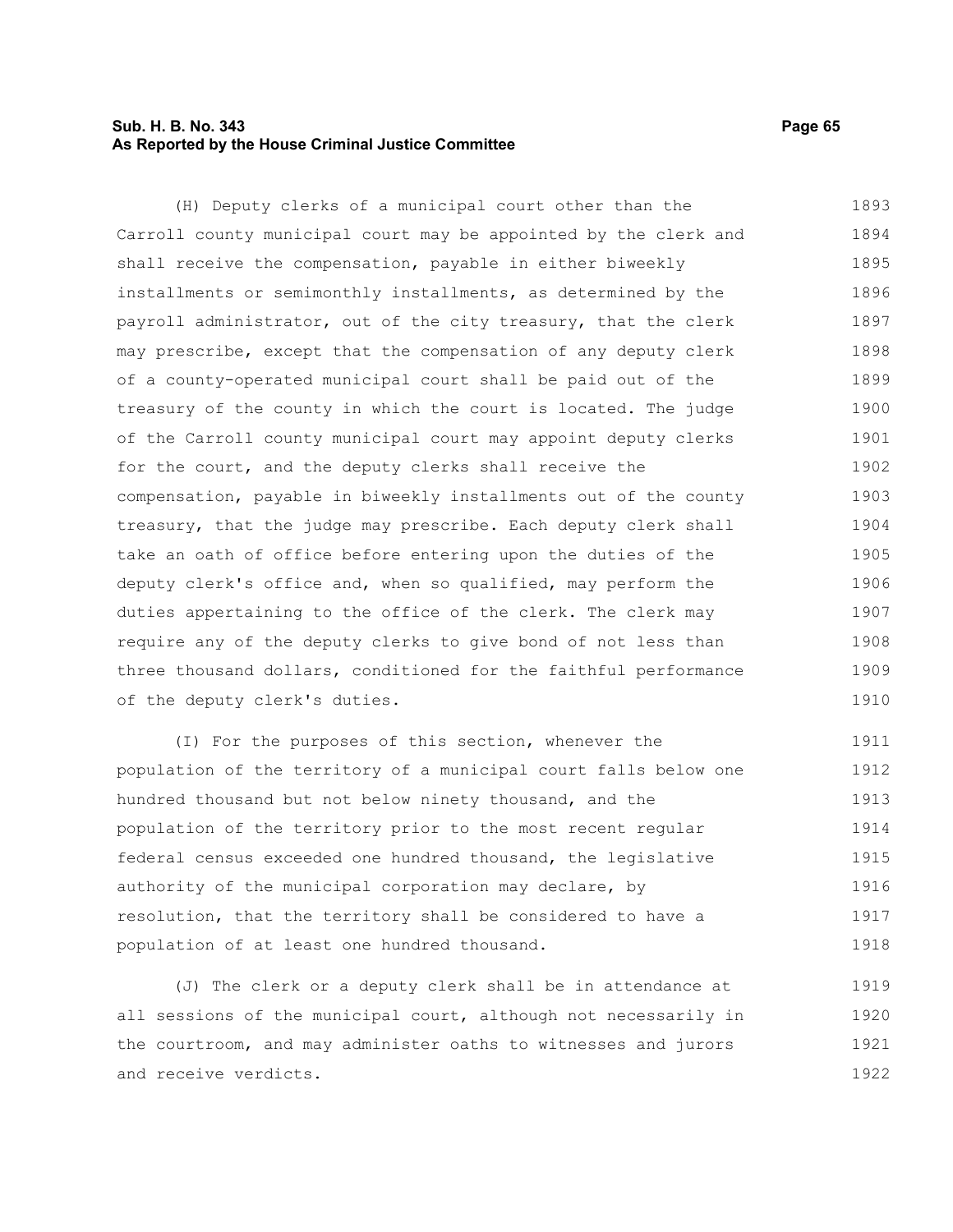## **Sub. H. B. No. 343 Page 66 As Reported by the House Criminal Justice Committee**

**Sec. 1907.20.** (A) The clerk of courts shall be the clerk of the county court, except that the board of county commissioners, with the concurrence of the county court judges, may appoint a clerk for each county court judge, who shall serve at the pleasure of the board and shall receive compensation as set by the board, payable in semimonthly installments from the treasury of the county. Except as otherwise provided in section 3.061 of the Revised Code, an appointed clerk, before entering upon the duties of the office, shall give bond of not less than five thousand dollars, as determined by the board of county commissioners, conditioned upon the faithful performance of the clerk's duties. 1923 1924 1925 1926 1927 1928 1929 1930 1931 1932 1933 1934

The clerks of courts of common pleas, when acting as the clerks of county courts, and upon assuming their county court duties, shall receive compensation at one-fourth the rate prescribed for the clerks of courts of common pleas as determined in accordance with the population of the county and the rates set forth in sections 325.08 and 325.18 of the Revised Code. This compensation shall be paid from the county treasury in semimonthly installments and is in addition to the annual compensation received for the performance of the duties of the clerk of a court of common pleas as provided in sections 325.08 and 325.18 of the Revised Code. 1935 1936 1937 1938 1939 1940 1941 1942 1943 1944 1945

(B) The clerk of a county court shall have general powers to administer oaths, take affidavits, and issue executions upon any judgment rendered in the county court, including a judgment for unpaid costs, power to issue and sign all writs, process, subpoenas, and papers issuing out of the court, and to attach the seal of the court to them, and power to approve all bonds, sureties, recognizances, and undertakings fixed by any judge of the court or by law. The clerk shall file and safely keep all 1946 1947 1948 1949 1950 1951 1952 1953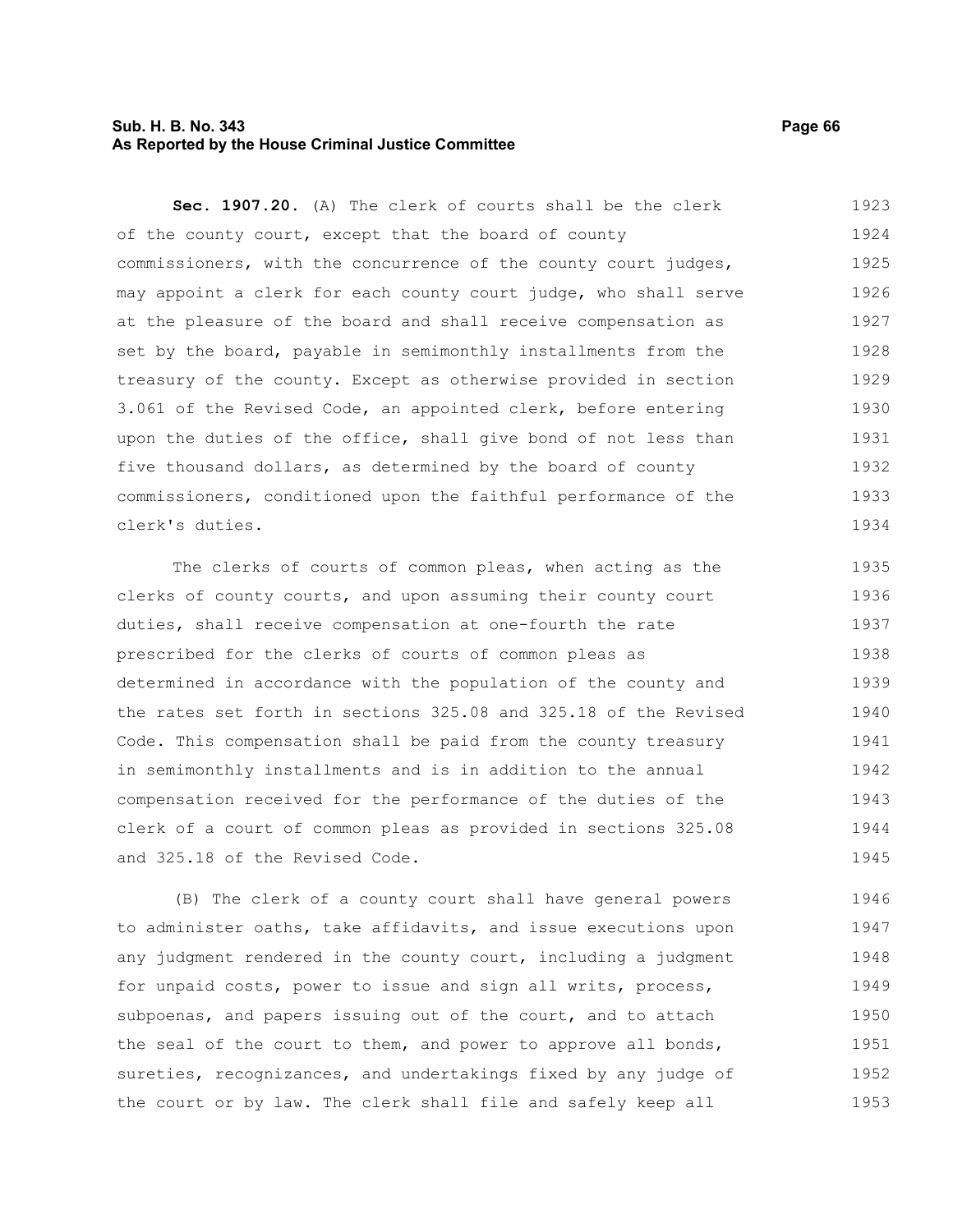## **Sub. H. B. No. 343 Page 67 As Reported by the House Criminal Justice Committee**

journals, records, books, and papers belonging or appertaining to the court, record its proceedings, perform all other duties that the judges of the court may prescribe, and keep a book showing all receipts and disbursements, which shall be open for public inspection at all times. The clerk may refuse to accept for filing any pleading or paper submitted for filing by a person who has been found to be a vexatious litigator under section 2323.52 of the Revised Code and who has failed to obtain leave to proceed under that section. 1954 1955 1956 1957 1958 1959 1960 1961 1962

The clerk shall prepare and maintain a general index, a docket as prescribed by the court, which shall be furnished by the board of county commissioners, and such other records as the court, by rule, requires, all of which shall be the public records of the court. In the docket, the clerk shall enter at times of the commencement of an action, the names of the parties in full, the names of the counsel, and the nature of the proceedings. Under proper dates, the clerk shall note the filing of the complaint, issuing of summons or other process, returns, and pleadings subsequent thereto. The clerk also shall enter all reports, verdicts, orders, judgments, and proceedings of the court, clearly specifying the relief granted or orders made in each action. The court may order an extended record of any of the above to be made and entered, under the proper action heading, upon the docket at the request of any party to the case, the expense of which may be taxed as costs in the case or may be required to be prepaid by the party demanding the extended record, upon order of the court. 1963 1964 1965 1966 1967 1968 1969 1970 1971 1972 1973 1974 1975 1976 1977 1978 1979 1980

(C) The clerk of a county court shall receive and collect all costs, fees, fines, penalties, bail, and other moneys payable to the office or to any officer of the court and issue receipts therefor, and shall on or before the twentieth day of 1981 1982 1983 1984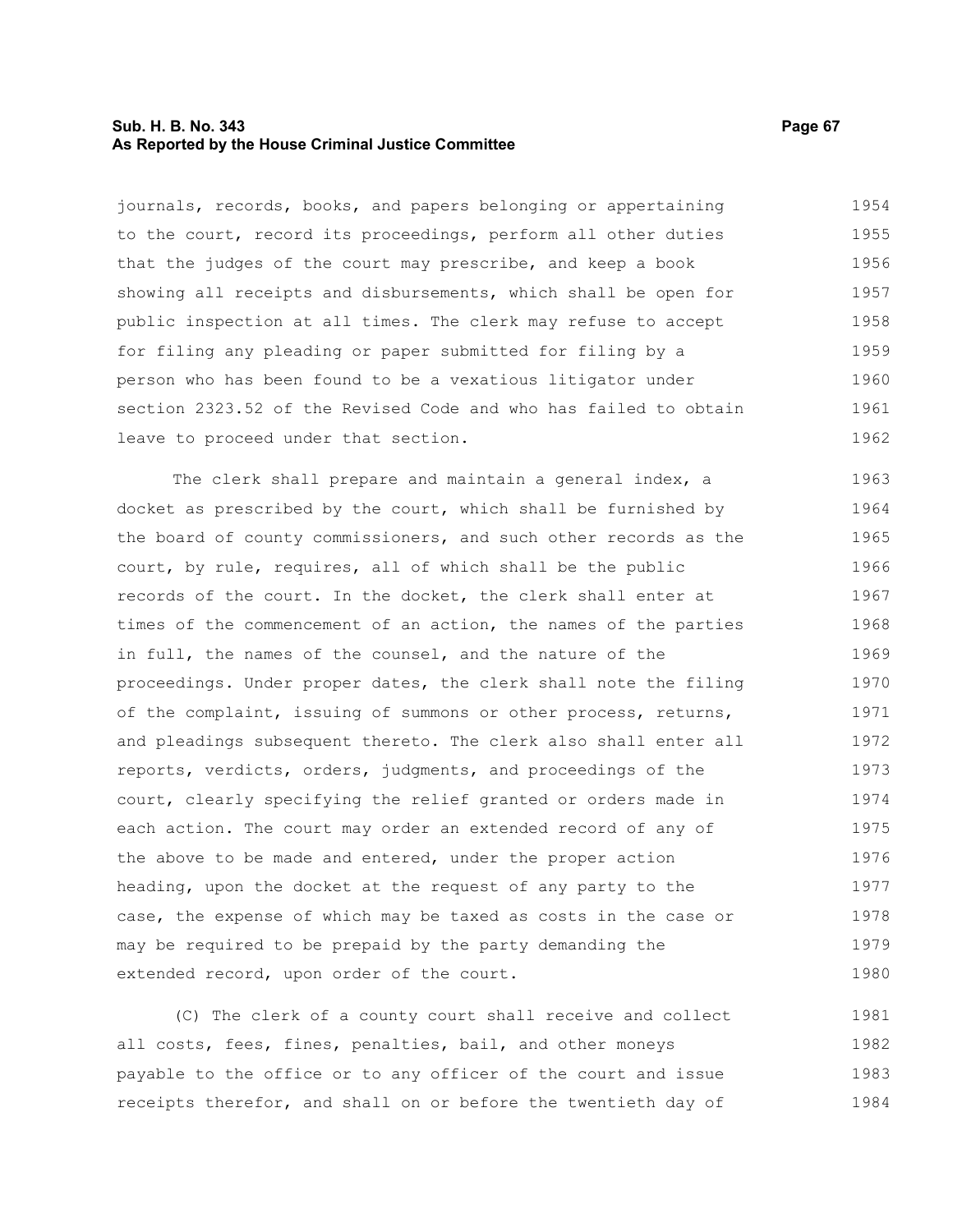## **Sub. H. B. No. 343 Page 68 As Reported by the House Criminal Justice Committee**

the month following the month in which they are collected disburse the costs, fees, fines, penalties, bail, and other moneys to the proper persons or officers and take receipts therefor. Subject to sections 307.515, 4511.19, 4511.193, and 5503.04 of the Revised Code and all other statutes that require a different distribution of fines, fines received for violations of municipal ordinances shall be paid into the treasury of the municipal corporation whose ordinance was violated, fines received for violations of township resolutions adopted pursuant to section 503.52 or 503.53 or Chapter 504. of the Revised Code shall be paid into the treasury of the township whose resolution was violated, and fines collected for the violation of state laws shall be paid into the county treasury. Moneys deposited as security for costs shall be retained pending the litigation. 1985 1986 1987 1988 1989 1990 1991 1992 1993 1994 1995 1996 1997 1998

The clerk shall keep a separate account of all receipts and disbursements in civil and criminal cases. The separate account shall be a permanent public record of the office. On the expiration of a clerk's term, those records shall be delivered to the clerk's successor. 1999 2000 2001 2002 2003

The clerk shall have such other powers and duties as are prescribed by rule or order of the court.

(D) All moneys paid into a county court shall be noted on the record of the case in which they are paid and shall be deposited in a state or national bank selected by the clerk. On the first Monday in January of each year, the clerk shall make a list of the titles of all cases in the county court that were finally determined more than one year past in which there remains unclaimed in the possession of the clerk any funds, or any part of a deposit for security of costs not consumed by the costs in the case. The clerk shall give notice of the moneys to 2006 2007 2008 2009 2010 2011 2012 2013 2014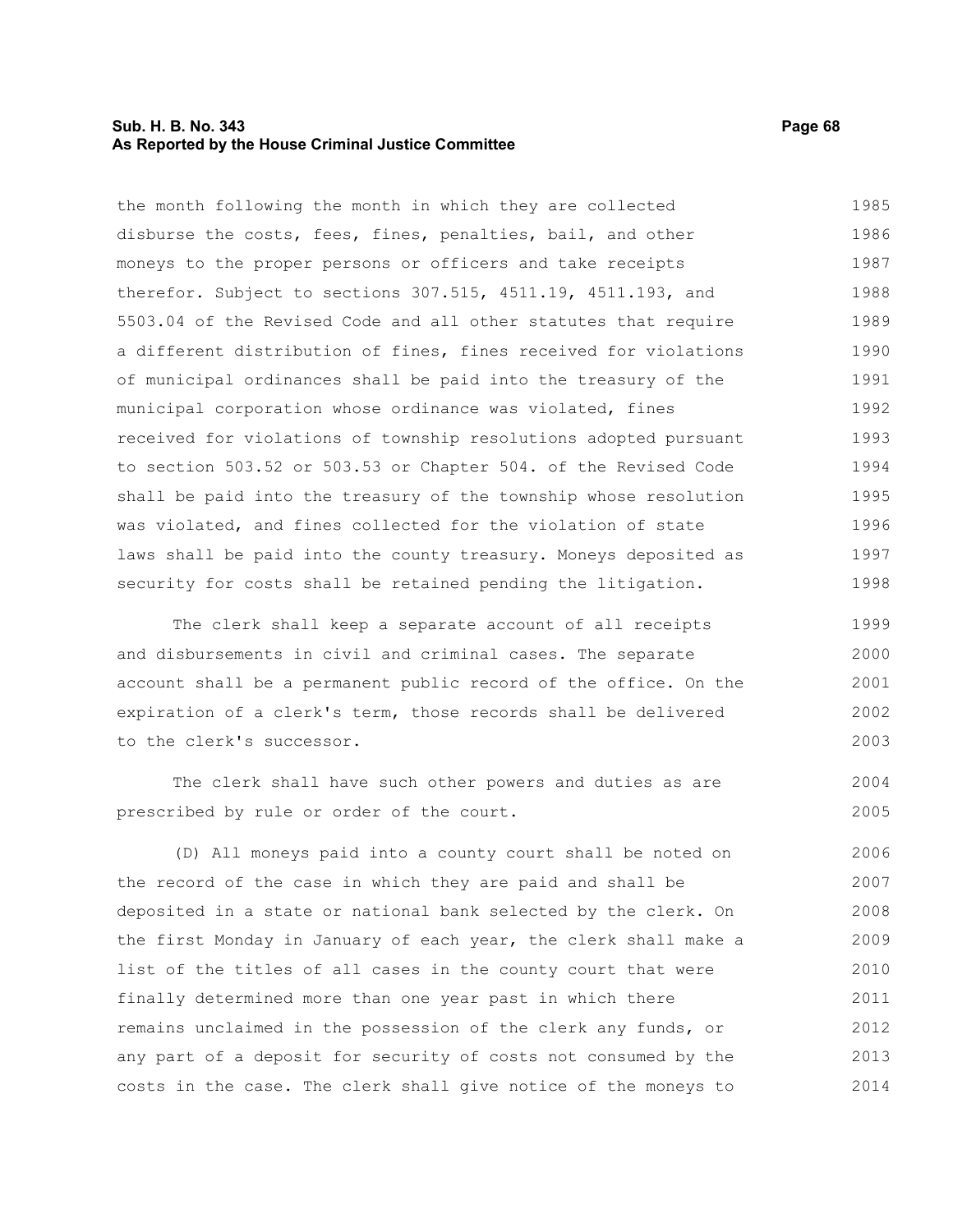## **Sub. H. B. No. 343 Page 69 As Reported by the House Criminal Justice Committee**

the parties entitled to them or to their attorneys of record. All the moneys remaining unclaimed that are for restitution payments for crime victims shall be sent to the reparations fund created under section 2743.191 of the Revised Code, with a list from the clerk specifying the amounts and individual identifying information of the funds. All the other moneys remaining unclaimed on the first day of April of each year shall be paid by the clerk to the county treasurer. Any part of the moneys shall be paid by the county treasurer at any time to the person having the right to them, upon proper certification of the clerk. (E)(1) In county court districts having appointed clerks, deputy clerks may be appointed by the board of county commissioners. Clerks and deputy clerks shall receive such compensation payable in semimonthly installments out of the 2015 2016 2017 2018 2019 2020 2021 2022 2023 2024 2025 2026 2027 2028 2029

county treasury as the board may prescribe. Each deputy clerk shall take an oath of office before entering upon the duties of the deputy clerk's office and, when so qualified, may perform the duties appertaining to the office of the clerk. The clerk may require any of the deputy clerks to give bond of not less than three thousand dollars, conditioned for the faithful performance of the deputy clerk's duties. 2030 2031 2032 2033 2034 2035 2036

(2) A clerk of courts acting as clerk of the county court may appoint deputy clerks to perform the duties pertaining to the office of clerk of the county court. Each deputy clerk shall take an oath of office before entering upon the deputy clerk's duties, and the clerk of courts may require the deputy clerk to give bond of not less than three thousand dollars, conditioned for the faithful performance of the deputy clerk's duties. 2037 2038 2039 2040 2041 2042 2043

(3) The clerk or a deputy clerk of a county court shall be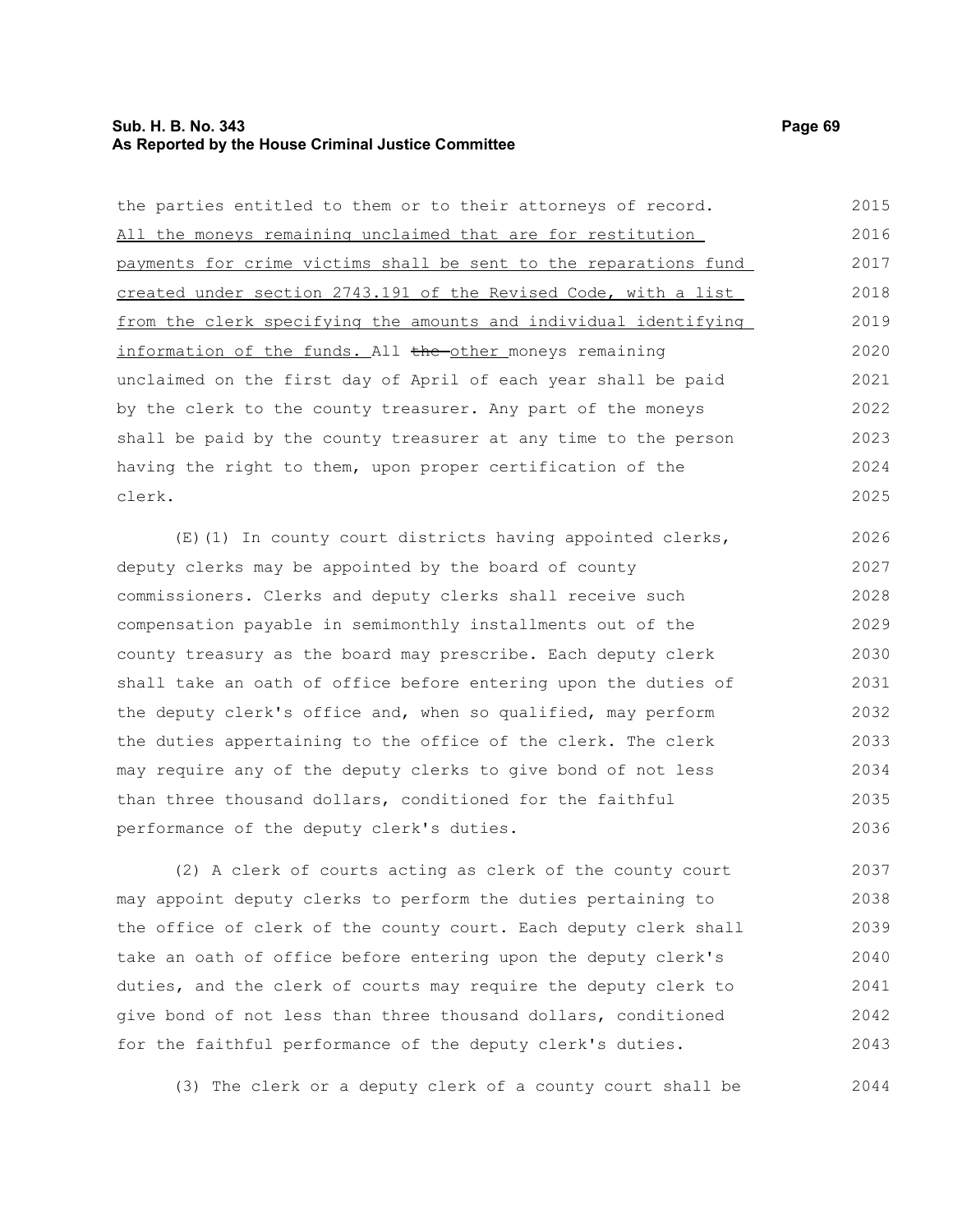## **Sub. H. B. No. 343 Page 70 As Reported by the House Criminal Justice Committee**

in attendance at all sessions of the court, although not necessarily in the courtroom, and may administer oaths to witnesses and jurors and receive verdicts. 2045 2046 2047

(F)(1) In county court districts having appointed clerks, the board of county commissioners may order the establishment of one or more branch offices of the clerk and, with the concurrence of the county judges, may appoint a special deputy clerk to administer each branch office. Each special deputy clerk shall take an oath of office before entering upon the duties of the deputy clerk's office and, when so qualified, may perform any one or more of the duties appertaining to the office of clerk, as the board prescribes. Special deputy clerks shall receive such compensation payable in semimonthly installments out of the county treasury as the board may prescribe. Except as otherwise provided in section 3.061 of the Revised Code, the board may require any of the special deputy clerks to give bond of not less than three thousand dollars, conditioned for the faithful performance of the deputy clerk's duties. 2048 2049 2050 2051 2052 2053 2054 2055 2056 2057 2058 2059 2060 2061 2062

The board of county commissioners may authorize the clerk of the county court to operate one or more branch offices, to divide the clerk's time between the offices, and to perform duties appertaining to the office of clerk in locations that the board prescribes. 2063 2064 2065 2066 2067

(2) A clerk of courts acting as clerk of the county court may establish one or more branch offices for the clerk's duties as clerk of the county court and, with the concurrence of the county court judges, may appoint a special deputy clerk to administer each branch office. Each special deputy clerk shall take an oath of office before entering upon the deputy clerk's duties and, when so qualified, may perform any of the duties 2068 2069 2070 2071 2072 2073 2074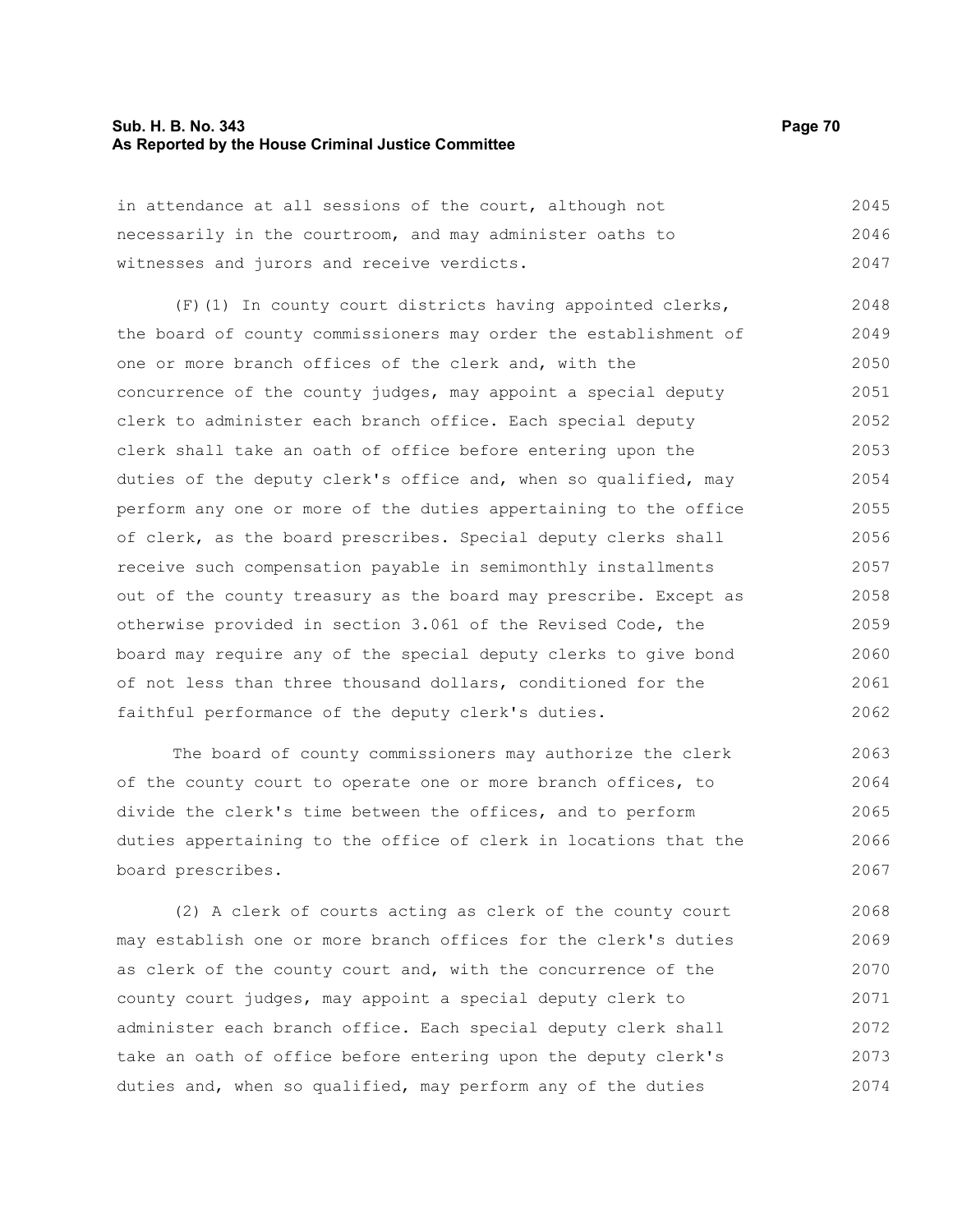### **Sub. H. B. No. 343 Page 71 As Reported by the House Criminal Justice Committee**

pertaining to the office of clerk, as the clerk of courts prescribes. The clerk of courts may require any of the special deputy clerks to give bond of not less than three thousand dollars, conditioned for the faithful performance of the deputy clerk's duties. 2075 2076 2077 2078 2079

(G) The clerk of courts of the county shall fix the compensation of deputy clerks and special deputy clerks appointed by the clerk pursuant to this section. Those personnel shall be paid and be subject to the same requirements as other employees of the clerk under the provisions of section 325.17 of the Revised Code insofar as that section is applicable. 2080 2081 2082 2083 2084 2085

**Sec. 2151.356.** (A) The records of a case in which a person was adjudicated a delinquent child for committing a violation of section 2903.01, 2903.02, or 2907.02 of the Revised Code shall not be sealed under this section. 2086 2087 2088 2089

(B)(1) The juvenile court shall promptly order the immediate sealing of records pertaining to a juvenile in any of the following circumstances: 2090 2091 2092

(a) If the court receives a record from a public office or agency under division (B)(2) of this section;

(b) If a person was brought before or referred to the court for allegedly committing a delinquent or unruly act and the case was resolved without the filing of a complaint against the person with respect to that act pursuant to section 2151.27 of the Revised Code; 2095 2096 2097 2098 2099

(c) If a person was charged with violating division (E)(1) of section 4301.69 of the Revised Code and the person has successfully completed a diversion program under division (E)(2) (a) of section 4301.69 of the Revised Code with respect to that 2100 2101 2102 2103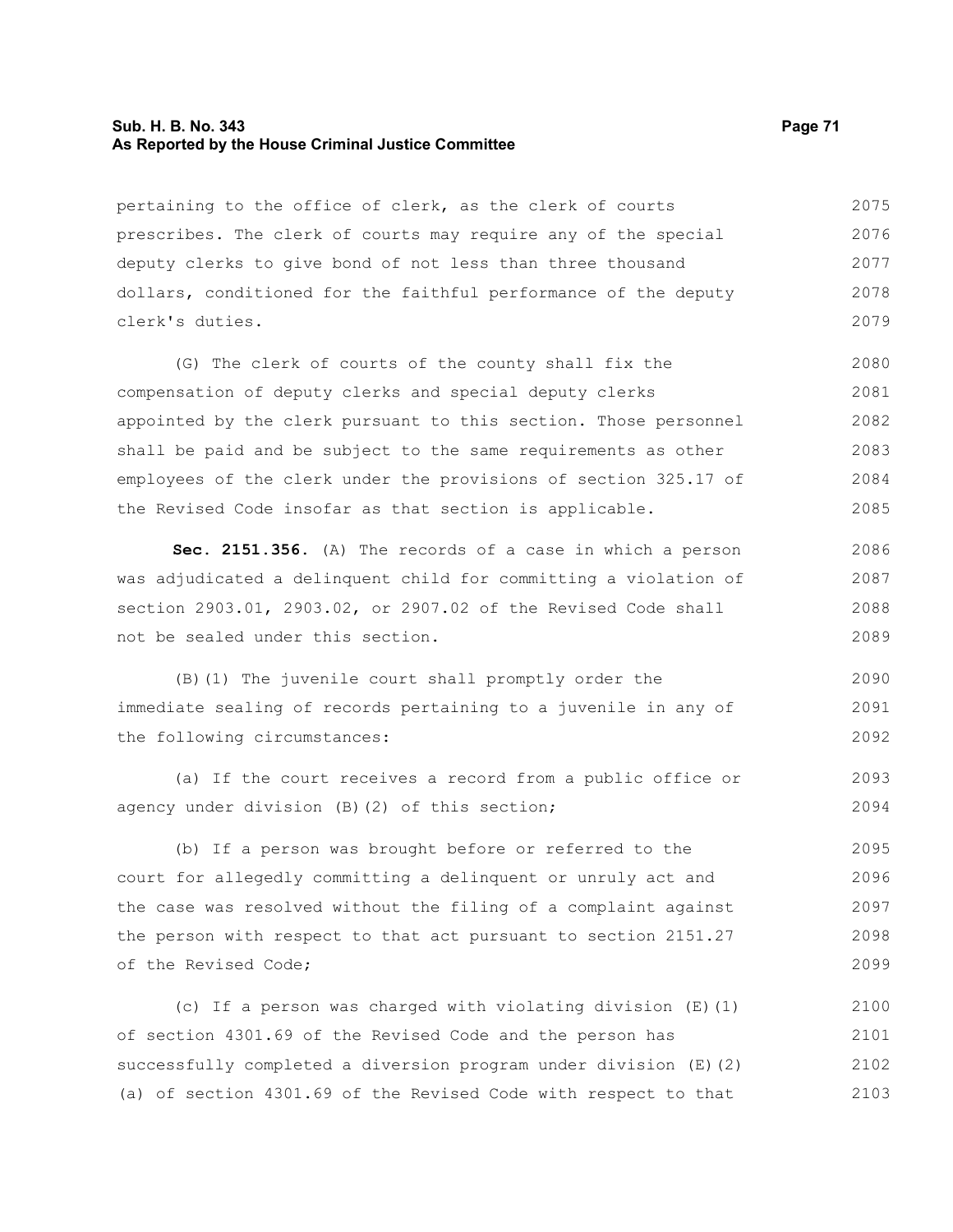# **Sub. H. B. No. 343 Page 72 As Reported by the House Criminal Justice Committee**

2104

charge;

(d) If a complaint was filed against a person alleging that the person was a delinquent child, an unruly child, or a juvenile traffic offender and the court dismisses the complaint after a trial on the merits of the case or finds the person not to be a delinquent child, an unruly child, or a juvenile traffic offender; 2105 2106 2107 2108 2109 2110

(e) Notwithstanding division (C) of this section and subject to section 2151.358 of the Revised Code, if a person has been adjudicated an unruly child, that person has attained eighteen years of age, and the person is not under the jurisdiction of the court in relation to a complaint alleging the person to be a delinquent child. 2111 2112 2113 2114 2115 2116

(2) The appropriate public office or agency shall immediately deliver all original records at that public office or agency pertaining to a juvenile to the court, if the person was arrested or taken into custody for allegedly committing a delinquent or unruly act, no complaint was filed against the person with respect to the commission of the act pursuant to section 2151.27 of the Revised Code, and the person was not brought before or referred to the court for the commission of the act. The records delivered to the court as required under this division shall not include fingerprints, DNA specimens, and DNA records described under division (A)(3) of section 2151.357 of the Revised Code. 2117 2118 2119 2120 2121 2122 2123 2124 2125 2126 2127 2128

(C)(1) The juvenile court shall consider the sealing of records pertaining to a juvenile upon the court's own motion or upon the application of a person if the person has been adjudicated a delinquent child for committing an act other than a violation of section 2903.01, 2903.02, or 2907.02 of the 2129 2130 2131 2132 2133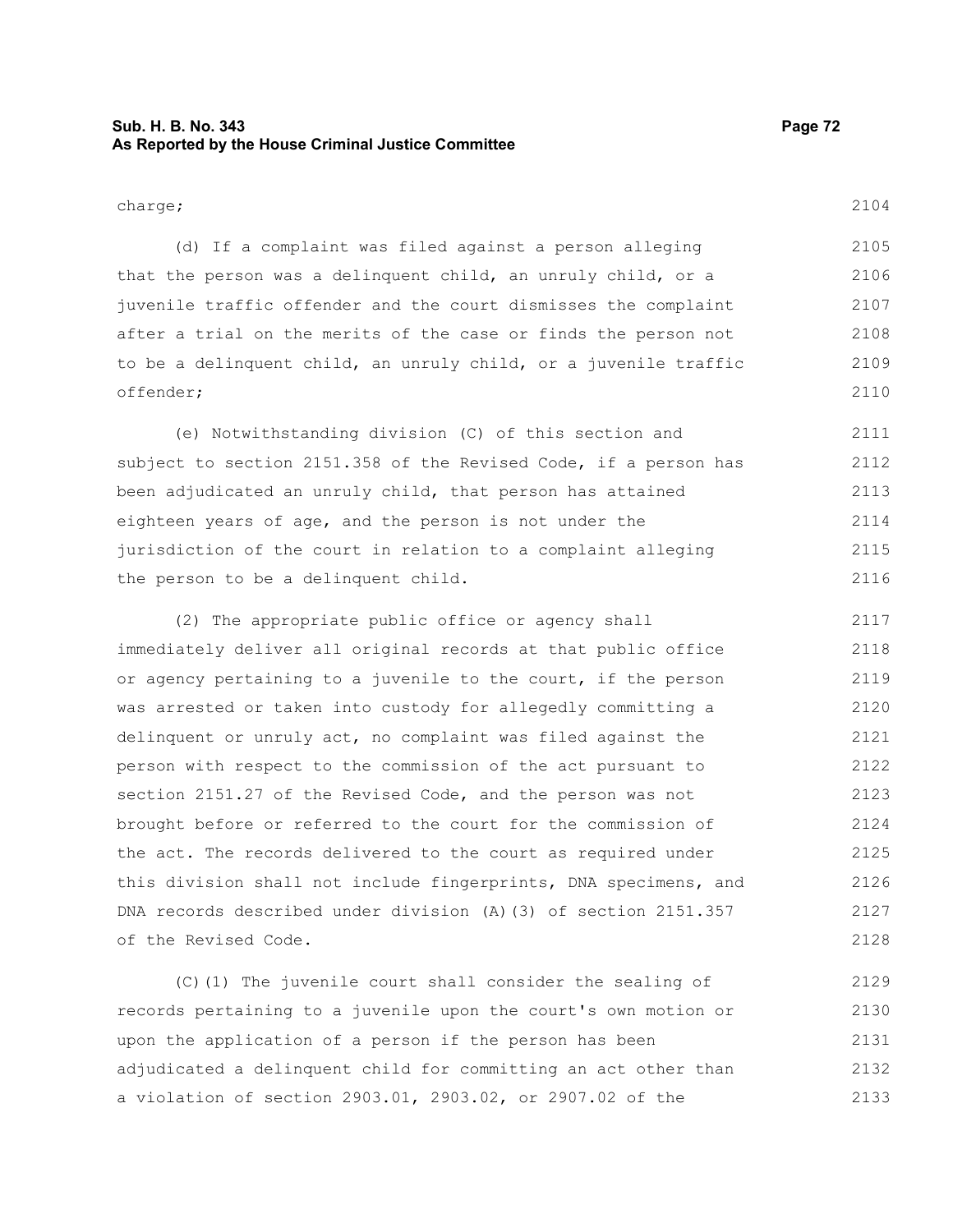#### **Sub. H. B. No. 343 Page 73 As Reported by the House Criminal Justice Committee**

Revised Code, an unruly child, or a juvenile traffic offender and if, at the time of the motion or application, the person is not under the jurisdiction of the court in relation to a complaint alleging the person to be a delinquent child. The court shall not require a fee for the filing of the application. The motion or application may be made on or after the time specified in whichever of the following is applicable: 2134 2135 2136 2137 2138 2139 2140

(a) If the person is under eighteen years of age, at any time after six months after any of the following events occur: 2141 2142

(i) The termination of any order made by the court in relation to the adjudication; 2143 2144

(ii) The unconditional discharge of the person from the department of youth services with respect to a dispositional order made in relation to the adjudication or from an institution or facility to which the person was committed pursuant to a dispositional order made in relation to the adjudication; 2145 2146 2147 2148 2149 2150

(iii) The court enters an order under section 2152.84 or 2152.85 of the Revised Code that contains a determination that the child is no longer a juvenile offender registrant. 2151 2152 2153

(b) If the person is eighteen years of age or older, at any time after the later of the following: 2154 2155

(i) The person's attainment of eighteen years of age; 2156

(ii) The occurrence of any event identified in divisions  $(C)$  $(1)$  $(a)$  $(i)$  to  $(iii)$  of this section. 2157 2158

(2) In making the determination whether to seal records pursuant to division (C)(1) of this section, all of the following apply: 2159 2160 2161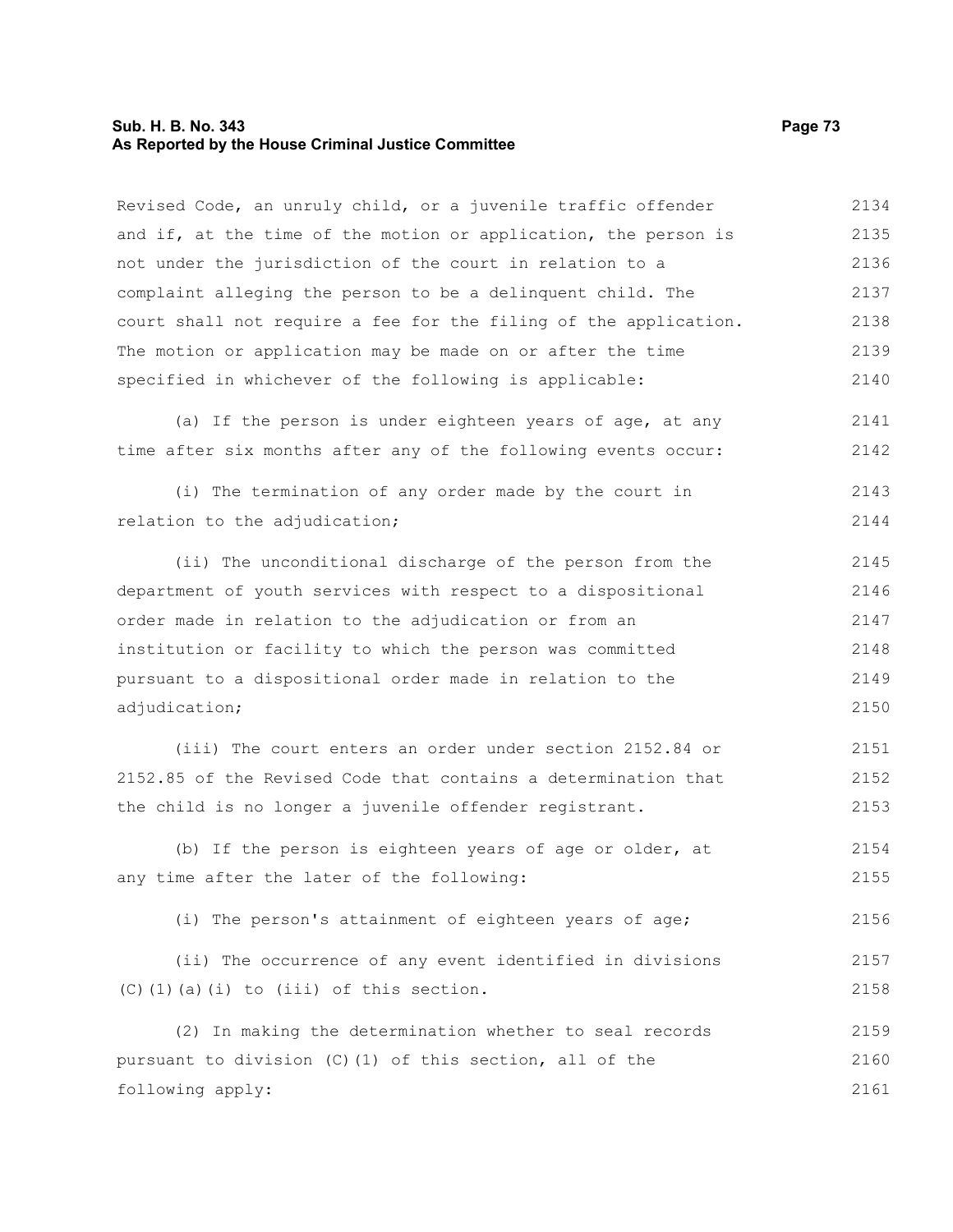## **Sub. H. B. No. 343 Page 74 As Reported by the House Criminal Justice Committee**

(a) The court may require a person filing an application under division (C)(1) of this section to submit any relevant documentation to support the application. 2162 2163 2164

(b) The court may cause an investigation to be made to determine if the person who is the subject of the proceedings has been rehabilitated to a satisfactory degree. 2165 2166 2167

(c) The court shall promptly, but not less than thirty days prior to the hearing, notify the prosecuting attorney of any proceedings to seal records initiated pursuant to division (C)(1) of this section. The prosecutor shall provide timely notice to a victim and a victim's representative, if applicable, if the victim or victim's representative requested notice of the proceedings in the underlying case. 2168 2169 2170 2171 2172 2173 2174

(d)(i) The prosecuting attorney may file a response with the court within thirty days of receiving notice of the sealing proceedings.

(ii) If the prosecuting attorney does not file a response with the court or if the prosecuting attorney files a response but indicates that the prosecuting attorney does not object to the sealing of the records, the court may order the records of the person that are under consideration to be sealed without conducting a hearing on the motion or application. If the court decides in its discretion to conduct a hearing on the motion or application, the court shall conduct the hearing within thirty days after making that decision and shall give notice, by regular mail, of the date, time, and location of the hearing to the prosecuting attorney and to the person who is the subject of the records under consideration. The victim, the victim's representative, and the victim's attorney, if applicable, may be present and heard orally, in writing, or both at any hearing 2178 2179 2180 2181 2182 2183 2184 2185 2186 2187 2188 2189 2190 2191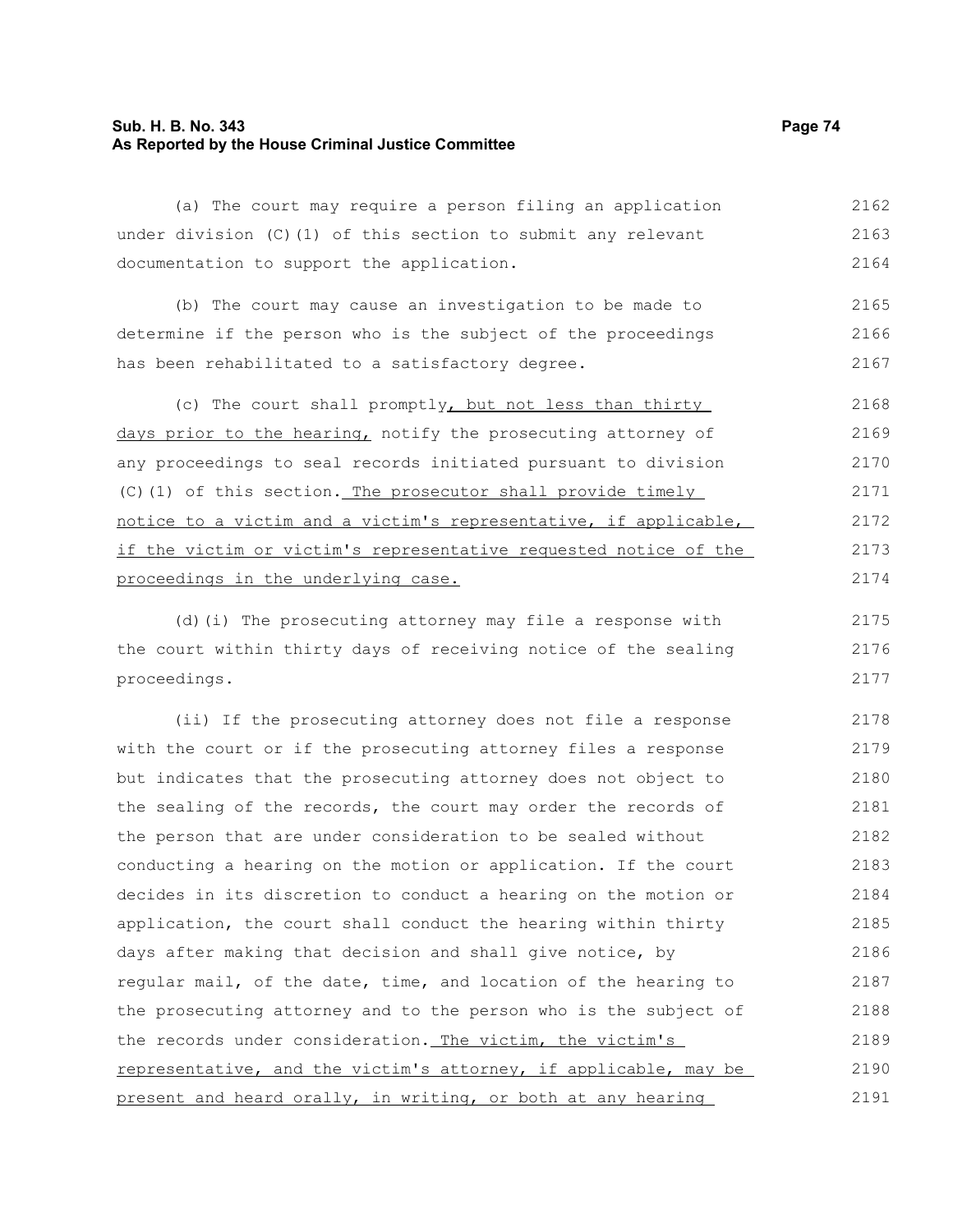## **Sub. H. B. No. 343 Page 75 As Reported by the House Criminal Justice Committee**

under this division. The court shall consider the oral and written statement of any victim, victim's representative, and victim's attorney, if applicable. (iii) If the prosecuting attorney files a response with the court that indicates that the prosecuting attorney objects to the sealing of the records, the court shall conduct a hearing on the motion or application within thirty days after the court receives the response. The court shall give notice, by regular mail, of the date, time, and location of the hearing to the prosecuting attorney and to the person who is the subject of the records under consideration. The victim, the victim's representative, and the victim's attorney, if applicable, may be present and heard orally, in writing, or both at any hearing under this division. The court shall consider the oral and written statement of any victim, victim's representative, and victim's attorney, if applicable. (e) After conducting a hearing in accordance with division 2192 2193 2194 2195 2196 2197 2198 2199 2200 2201 2202 2203 2204 2205 2206 2207 2208

(C)(2)(d) of this section or after due consideration when a hearing is not conducted, except as provided in division (B)(1) (c) of this section, the court may order the records of the person that are the subject of the motion or application to be sealed if it finds that the person has been rehabilitated to a satisfactory degree. In determining whether the person has been rehabilitated to a satisfactory degree, the court may consider all of the following: 2209 2210 2211 2212 2213 2214 2215 2216

(i) The age of the person; 2217

(ii) The nature of the case;

(iii) The cessation or continuation of delinquent, unruly, or criminal behavior; 2219 2220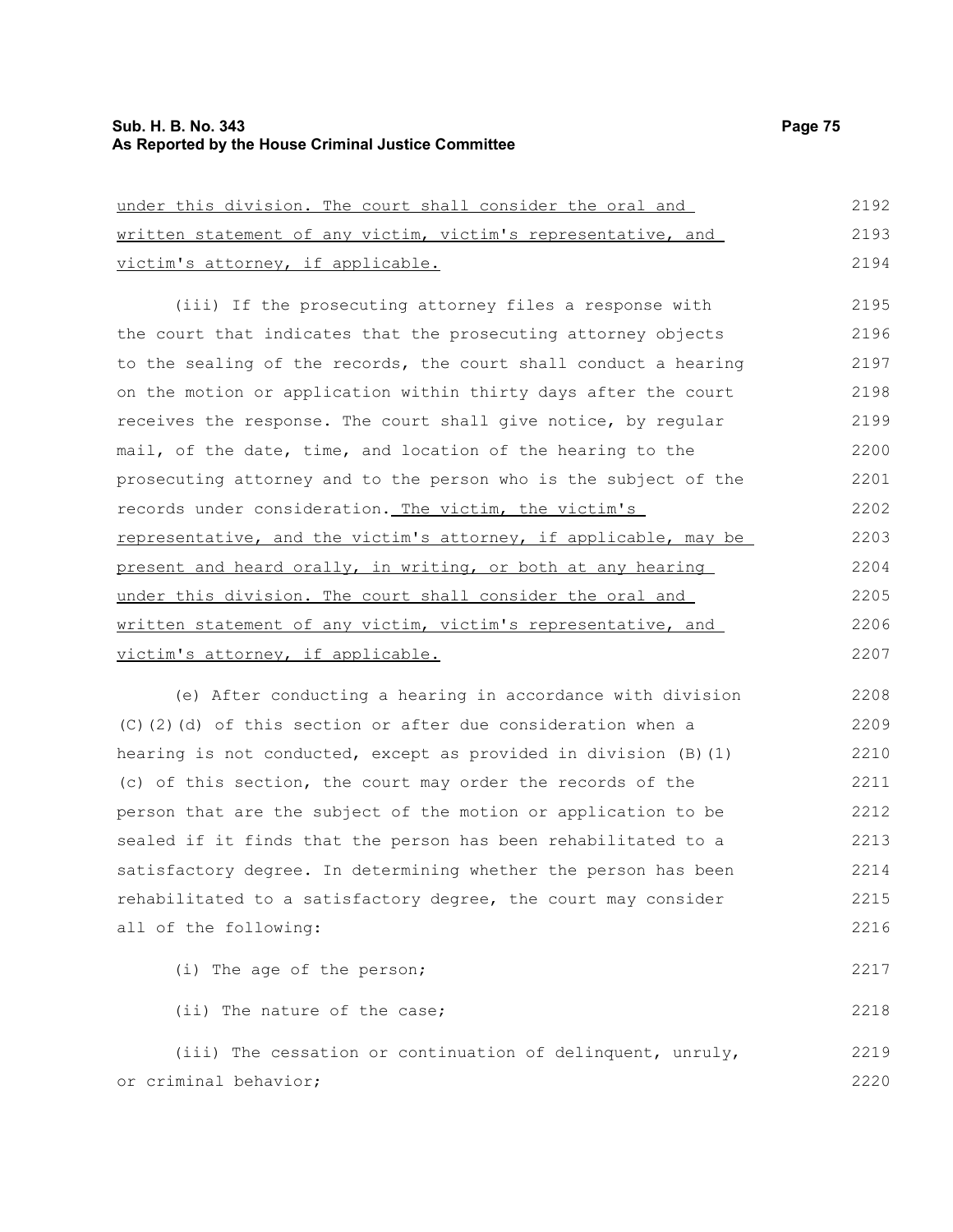## **Sub. H. B. No. 343 Page 76 As Reported by the House Criminal Justice Committee**

(iv) The education and employment history of the person; (v) The granting of a new tier classification or declassification from the juvenile offender registry pursuant to section 2152.85 of the Revised Code, except for public registryqualified juvenile offender registrants; (vi) Any other circumstances that may relate to the rehabilitation of the person who is the subject of the records under consideration. (D)(1)(a) The juvenile court shall provide verbal notice 2221 2222 2223 2224 2225 2226 2227 2228 2229

to a person whose records are sealed under division (B) of this section, if that person is present in the court at the time the court issues a sealing order, that explains what sealing a record means, states that the person may apply to have those records expunged under section 2151.358 of the Revised Code, and explains what expunging a record means. 2230 2231 2232 2233 2234 2235

(b) The juvenile court shall provide written notice to a person whose records are sealed under division (B) of this section by regular mail to the person's last known address, if that person is not present in the court at the time the court issues a sealing order and if the court does not seal the person's record upon the court's own motion, that explains what sealing a record means, states that the person may apply to have those records expunged under section 2151.358 of the Revised Code, and explains what expunging a record means. 2236 2237 2238 2239 2240 2241 2242 2243 2244

(2) Upon final disposition of a case in which a person has been adjudicated a delinquent child for committing an act other than a violation of section 2903.01, 2903.02, or 2907.02 of the Revised Code, an unruly child, or a juvenile traffic offender, the juvenile court shall provide written notice to the person 2245 2246 2247 2248 2249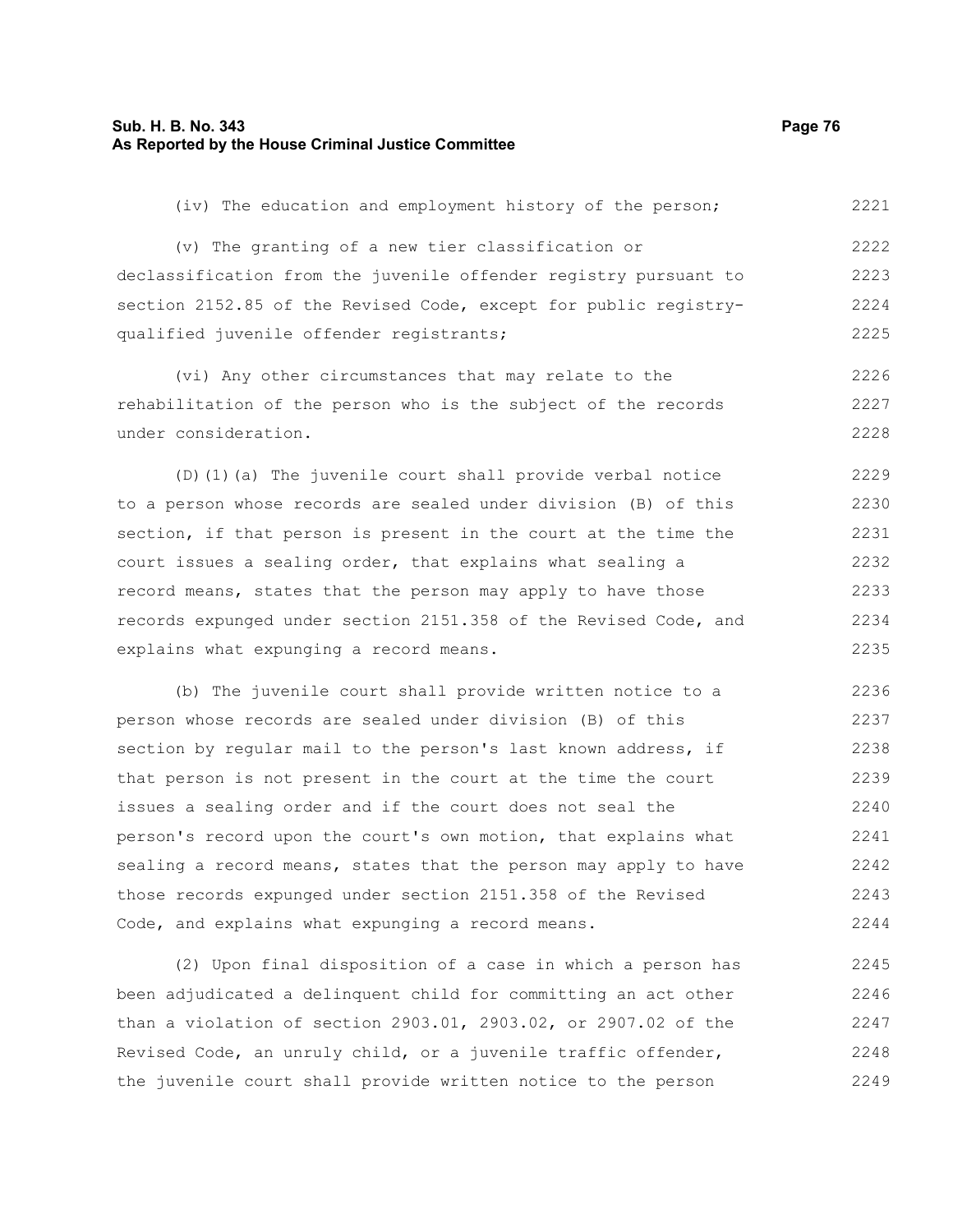| that does all of the following:                                  | 2250 |
|------------------------------------------------------------------|------|
| (a) States that the person may apply to the court for an         | 2251 |
| order to seal the record;                                        | 2252 |
| (b) Explains what sealing a record means;                        | 2253 |
| (c) States that the person may apply to the court for an         | 2254 |
| order to expunge the record under section 2151.358 of the        | 2255 |
| Revised Code;                                                    | 2256 |
| (d) Explains what expunging a record means.                      | 2257 |
| (3) The department of youth services and any other               | 2258 |
| institution or facility that unconditionally discharges a person | 2259 |
| who has been adjudicated a delinquent child, an unruly child, or | 2260 |
| a juvenile traffic offender shall immediately give notice of the | 2261 |
| discharge to the court that committed the person. The court      | 2262 |
| shall note the date of discharge on a separate record of         | 2263 |
| discharges of those natures.                                     | 2264 |
| Sec. 2151.358. (A) The juvenile court shall expunge all          | 2265 |
| records sealed under section 2151.356 of the Revised Code five   | 2266 |
| years after the court issues a sealing order or upon the twenty- | 2267 |
| third birthday of the person who is the subject of the sealing   | 2268 |
| order, whichever date is earlier.                                | 2269 |
| (B) Notwithstanding division (A) of this section, upon           | 2270 |
| application by the person who has had a record sealed under      | 2271 |

section 2151.356 of the Revised Code, the juvenile court may expunge a record sealed under section 2151.356 of the Revised Code. In making the determination whether to expunge records, all of the following apply: 2272 2273 2274 2275

(1) The court may require a person filing an application for expungement to submit any relevant documentation to support 2276 2277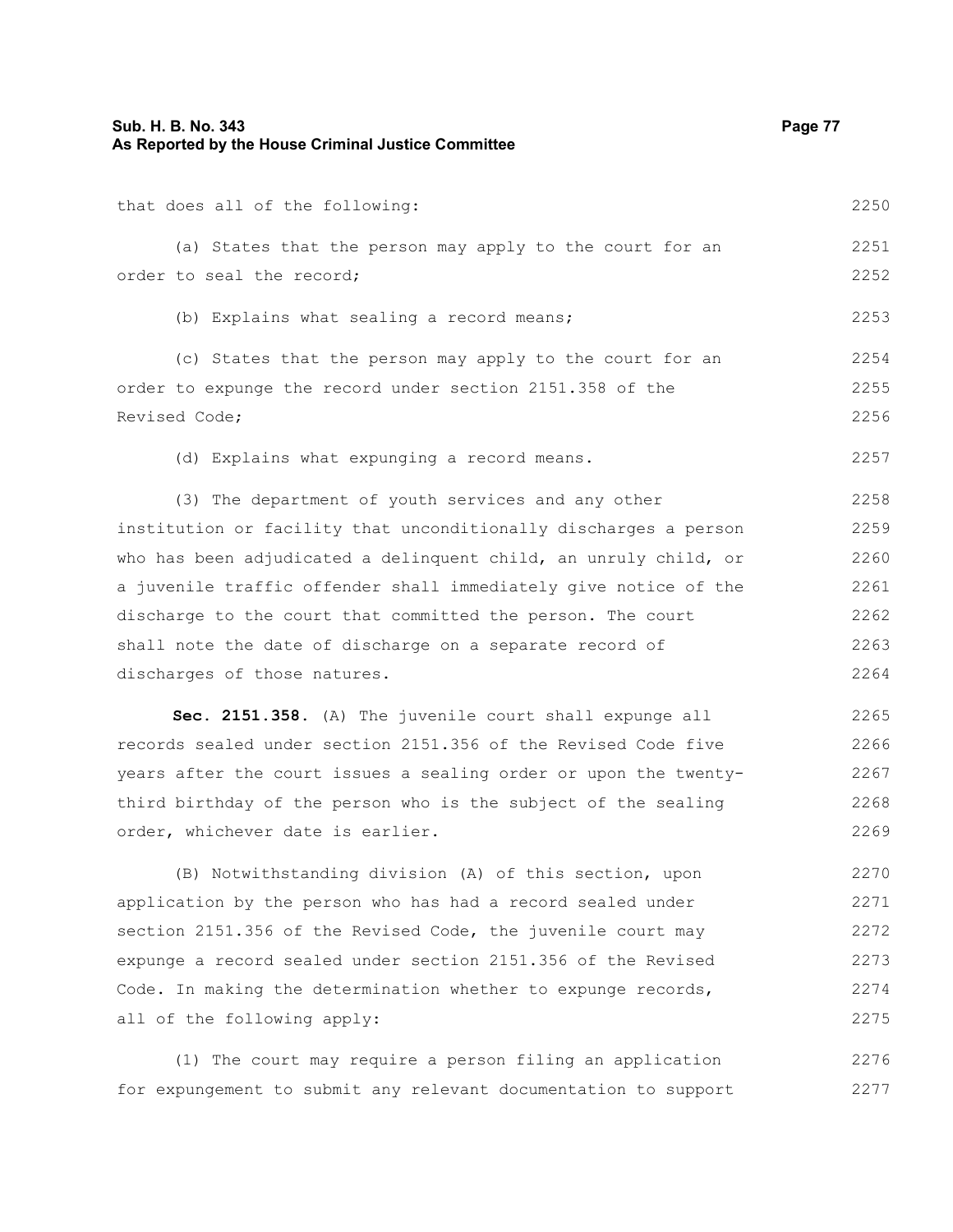## **Sub. H. B. No. 343 Page 78 As Reported by the House Criminal Justice Committee**

the application.

(2) The court may cause an investigation to be made to determine if the person who is the subject of the proceedings has been rehabilitated to a satisfactory degree. 2279 2280 2281

(3) The court shall promptly, but not less than thirty days prior to the hearing, notify the prosecuting attorney of any proceedings to expunge records. The prosecutor shall provide timely notice to a victim and the victim's representative, if applicable, if the victim or victim's representative requested notice of the proceedings in the underlying case. 2282 2283 2284 2285 2286 2287

(4)(a) The prosecuting attorney may file a response with the court within thirty days of receiving notice of the expungement proceedings. 2288 2289 2290

(b) If the prosecuting attorney does not file a response with the court or if the prosecuting attorney files a response but indicates that the prosecuting attorney does not object to the expungement of the records, the court may order the records of the person that are under consideration to be expunged without conducting a hearing on the application. If the court decides in its discretion to conduct a hearing on the application, the court shall conduct the hearing within thirty days after making that decision and shall give notice, by regular mail, of the date, time, and location of the hearing to the prosecuting attorney and to the person who is the subject of the records under consideration. The victim and the victim's representative, if applicable, may be present and heard orally, in writing, or both at any hearing under this division. The court shall consider the oral and written statement of any victim, victim's representative, and victim's attorney, if applicable. 2291 2292 2293 2294 2295 2296 2297 2298 2299 2300 2301 2302 2303 2304 2305 2306 2307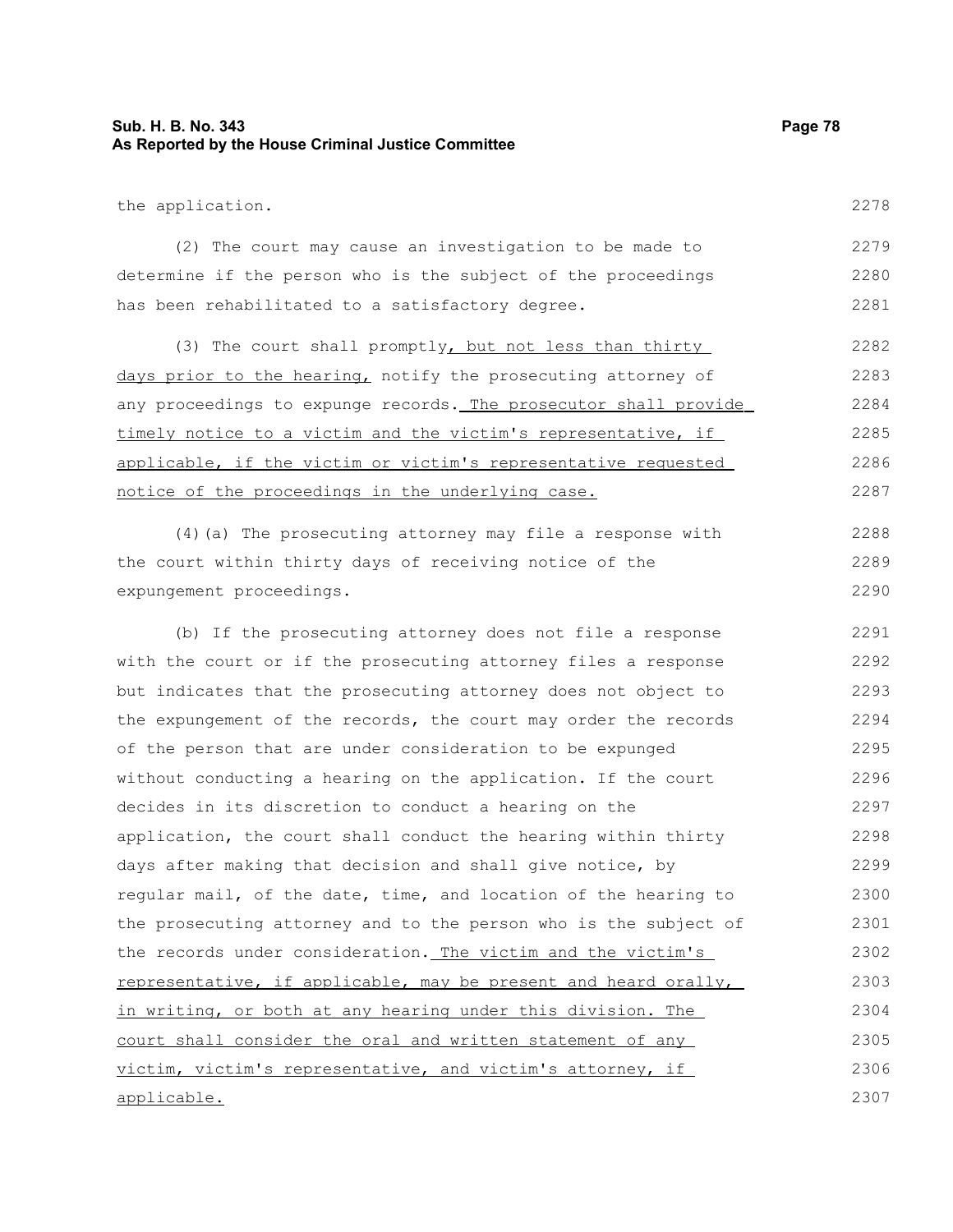## **Sub. H. B. No. 343 Page 79 As Reported by the House Criminal Justice Committee**

(c) If the prosecuting attorney files a response with the court that indicates that the prosecuting attorney objects to the expungement of the records, the court shall conduct a hearing on the application within thirty days after the court receives the response. The court shall give notice, by regular mail, of the date, time, and location of the hearing to the prosecuting attorney and to the person who is the subject of the records under consideration. The victim and the victim's representative, if applicable, may be present and heard orally, in writing, or both at any hearing under this section. The court shall consider the oral and written statement of any victim, victim's representative, and victim's attorney, if applicable. 2308 2309 2310 2311 2312 2313 2314 2315 2316 2317 2318 2319

(5) After conducting a hearing in accordance with division (B)(4) of this section or after due consideration when a hearing is not conducted, the court may order the records of the person that are the subject of the application to be expunged if it finds that the person has been rehabilitated to a satisfactory degree. In determining whether the person has been rehabilitated to a satisfactory degree, the court may consider all of the following: 2320 2321 2322 2323 2324 2325 2326 2327

(a) The age of the person; 2328

(b) The nature of the case;

(c) The cessation or continuation of delinquent, unruly, or criminal behavior; 2330 2331

(d) The education and employment history of the person; 2332

(e) Any other circumstances that may relate to the rehabilitation of the person who is the subject of the records under consideration. 2333 2334 2335

(C) If the juvenile court is notified by any party in a 2336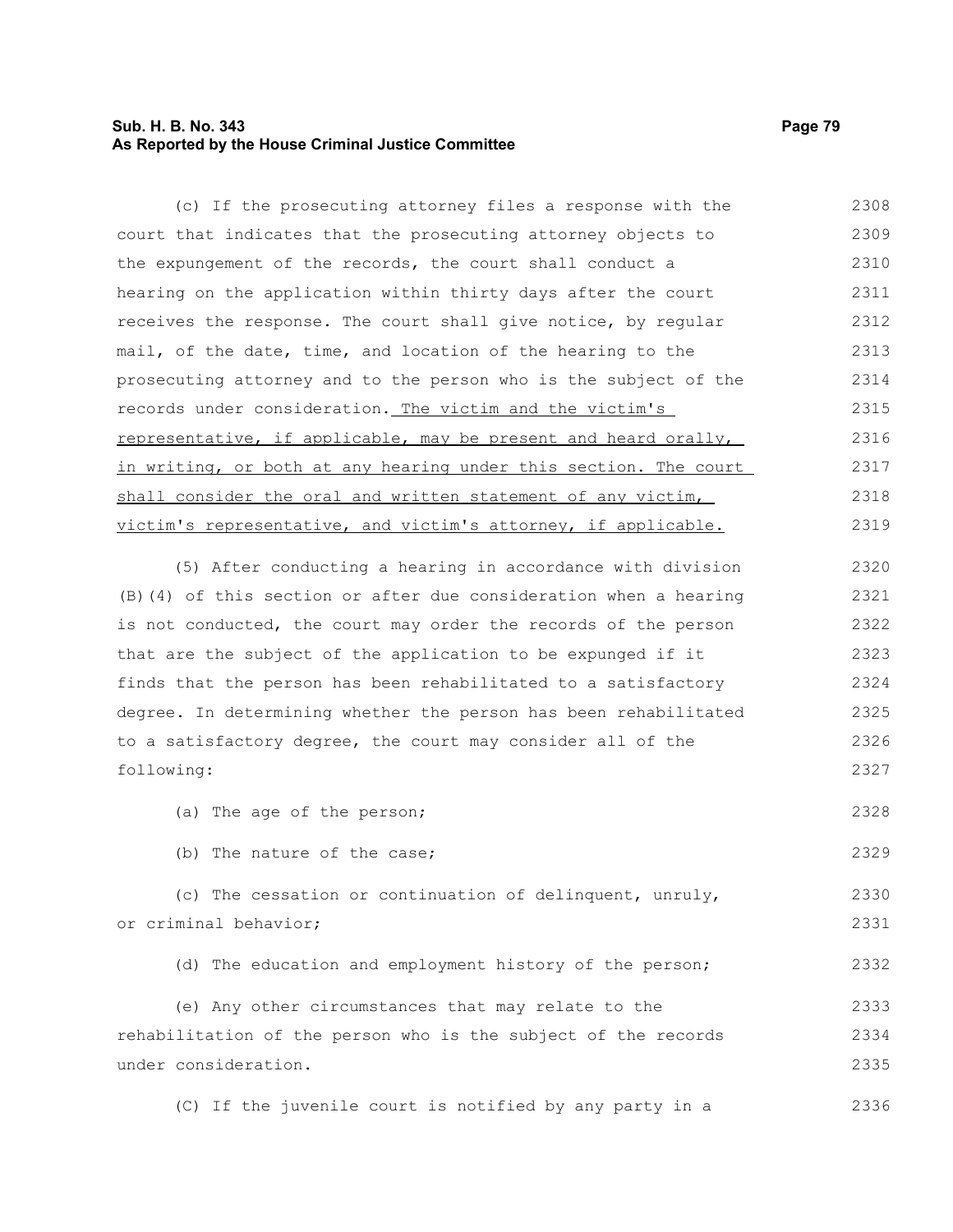#### **Sub. H. B. No. 343 Page 80 As Reported by the House Criminal Justice Committee**

civil action that a civil action has been filed based on a case the records for which are the subject of a sealing order, the juvenile court shall not expunge a record sealed under section 2151.356 of the Revised Code until the civil action has been resolved and is not subject to further appellate review, at which time the records shall be expunged pursuant to division (A) of this section. 2337 2338 2339 2340 2341 2342 2343

(D)(1) A juvenile court that issues a protection order or approves a consent agreement under section 2151.34 or 3113.31 of the Revised Code shall automatically seal all of the records of the proceeding in which the order was issued or agreement approved on the date the person against whom the protection order was issued or the consent agreement approved attains the age of nineteen years if the court determines that the person has complied with all of the terms of the protection order or consent agreement. 2344 2345 2346 2347 2348 2349 2350 2351 2352

(2) In a proceeding under section 2151.34 of the Revised Code, if the juvenile court does not issue any protection order under division (E) of that section, the court shall automatically seal all of the records in that proceeding. In a proceeding under section 3113.31 of the Revised Code, if the juvenile court does not issue any protection order or approve any consent agreement under division (E) of that section, the court shall automatically seal all of the records in that proceeding. 2353 2354 2355 2356 2357 2358 2359 2360 2361

(3)(a) If a juvenile court that issues a protection order or approves a consent agreement under section 2151.34 or 3113.31 of the Revised Code determines that the person against whom the protection order was issued or the consent agreement approved has not complied with all of the terms of the protection order 2362 2363 2364 2365 2366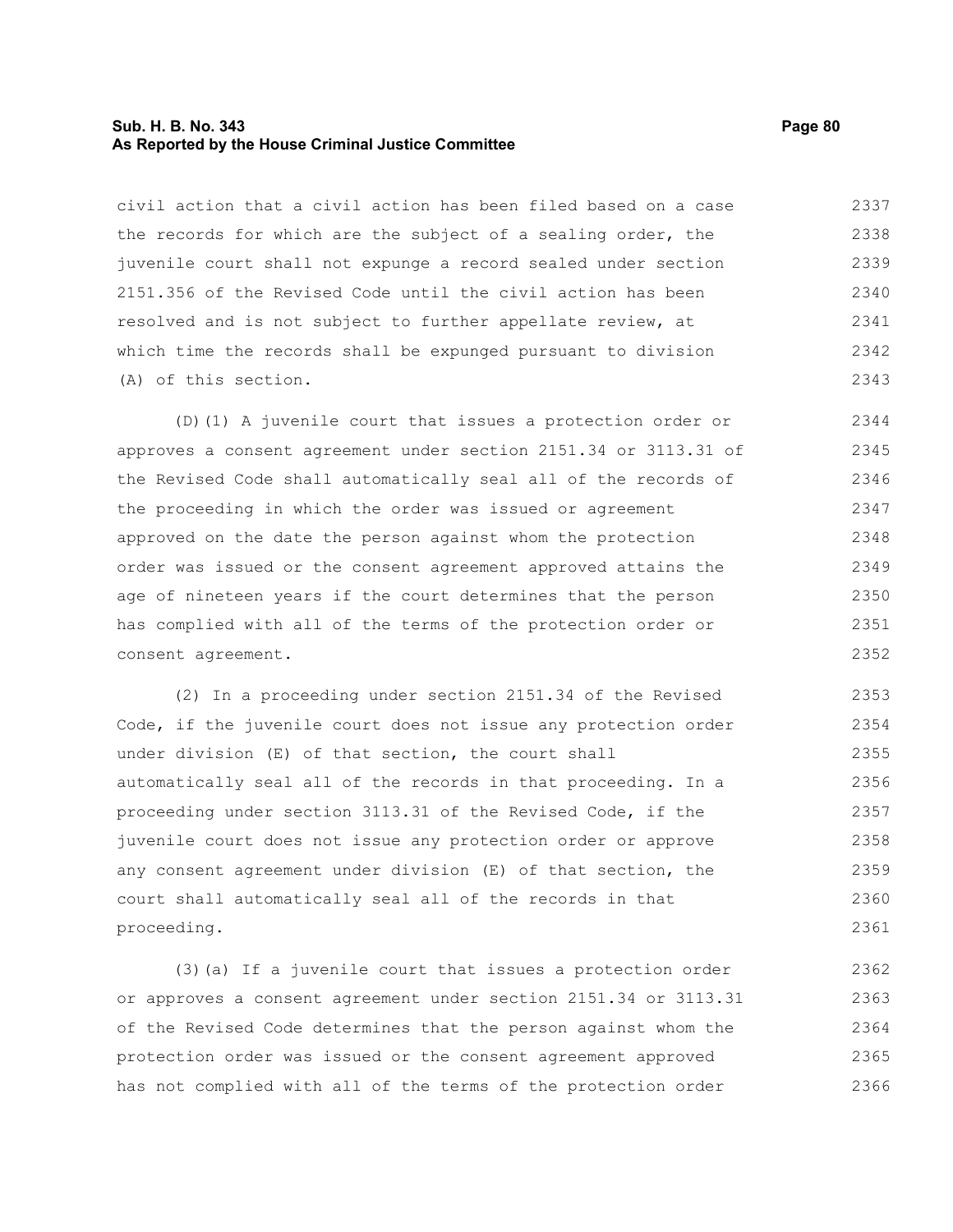#### **Sub. H. B. No. 343 Page 81 As Reported by the House Criminal Justice Committee**

or consent agreement, the court shall consider sealing all of the records of the proceeding in which the order was issued or agreement approved upon the court's own motion or upon the application of a person. The court may make the motion or the person who is the subject of the records under consideration may apply for an order sealing the records of the proceeding at any time after two years after the expiration of the protection order or consent agreement. 2367 2368 2369 2370 2371 2372 2373 2374

(b) In making a determination whether to seal records pursuant to division (D)(3) of this section, all of the following apply: 2375 2376 2377

(i) The court may require a person filing an application under division (D)(3) of this section to submit any relevant documentation to support the application. 2378 2379 2380

(ii) The court shall promptly notify the victim or the victim's attorney of any proceedings to seal records initiated pursuant to division (D)(3) of this section. 2381 2382 2383

(iii) The victim or the victim's attorney may file a response with the court within thirty days of receiving notice of the sealing proceedings. 2384 2385

If the victim or the victim's attorney does not file a response with the court or if the victim or the victim's attorney files a response but indicates that the victim or the victim's attorney does not object to the sealing of the records, the court may order the records of the person that are under consideration to be sealed without conducting a hearing on the motion or application. If the court decides in its discretion to conduct a hearing on the motion or application, the court shall conduct the hearing within thirty days after making that 2387 2388 2389 2390 2391 2392 2393 2394 2395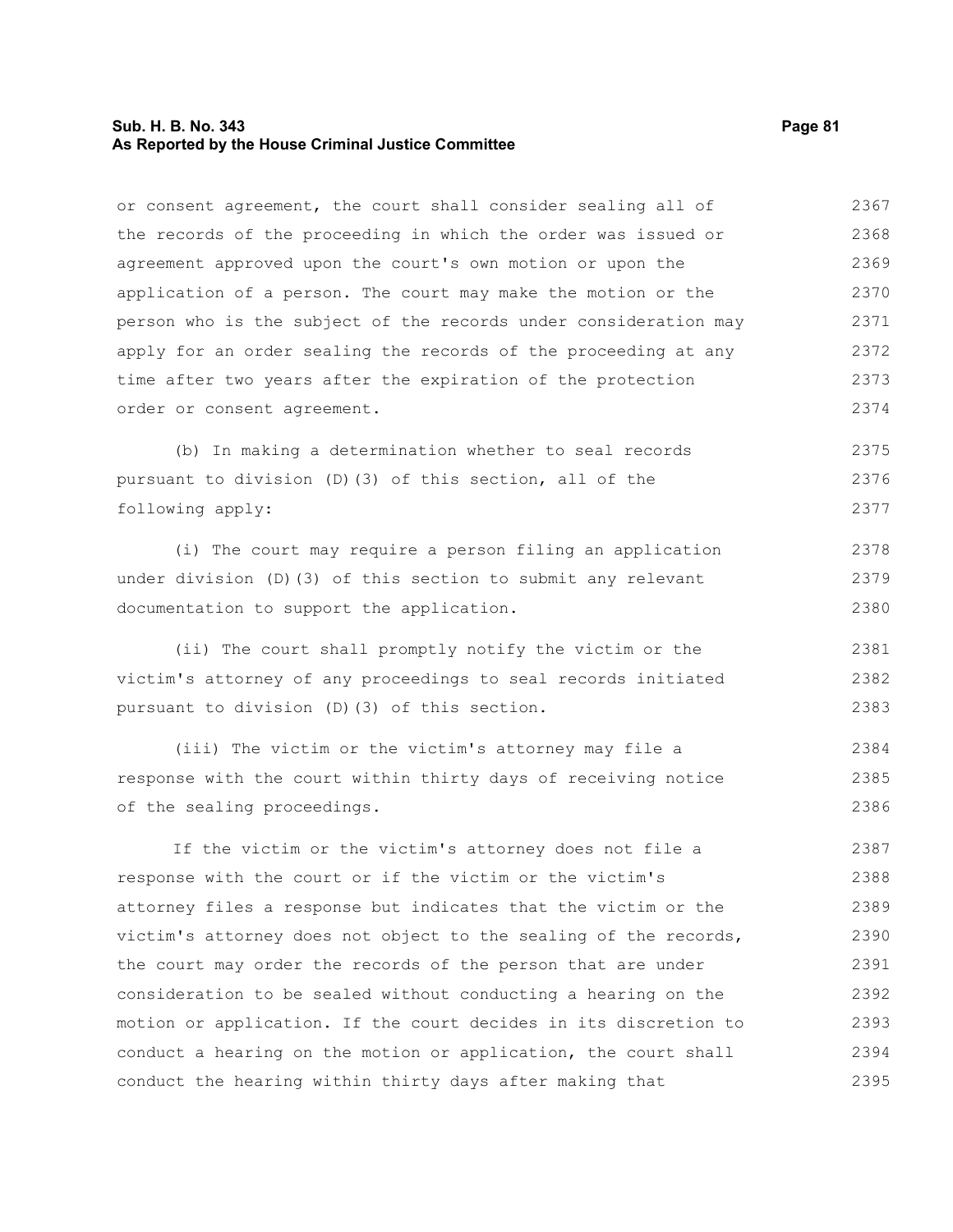#### **Sub. H. B. No. 343 Page 82 As Reported by the House Criminal Justice Committee**

decision and shall give notice, by regular mail, of the date, time, and location of the hearing to the victim or the victim's attorney and to the person who is the subject of the records under consideration. 2396 2397 2398 2399

If the victim or the victim's attorney files a response with the court that indicates that the victim or the victim's attorney objects to the sealing of the records, the court shall conduct a hearing on the motion or application within thirty days after the court receives the response. The court shall give notice, by regular mail, of the date, time, and location of the hearing to the victim or the victim's attorney and to the person who is the subject of the records under consideration. 2400 2401 2402 2403 2404 2405 2406 2407

(iv) After conducting a hearing in accordance with division (D)(3)(b)(iii) of this section or after due consideration when a hearing is not conducted, the court may order the records of the person that are the subject of the motion or application to be sealed. 2408 2409 2410 2411 2412

(4) Inspection of the records sealed pursuant to division (D)(1), (2), or (3) of this section may be made only by the following persons or for the following purposes: 2413 2414 2415

(a) By a law enforcement officer or prosecutor, or the assistants of either, to determine whether the nature and character of the offense with which a person is to be charged would be affected by virtue of the person's previously having been convicted of a crime; 2416 2417 2418 2419 2420

(b) By the parole or probation officer of the person who is the subject of the records, for the exclusive use of the officer in supervising the person while on parole or under a community control sanction or a post-release control sanction, 2421 2422 2423 2424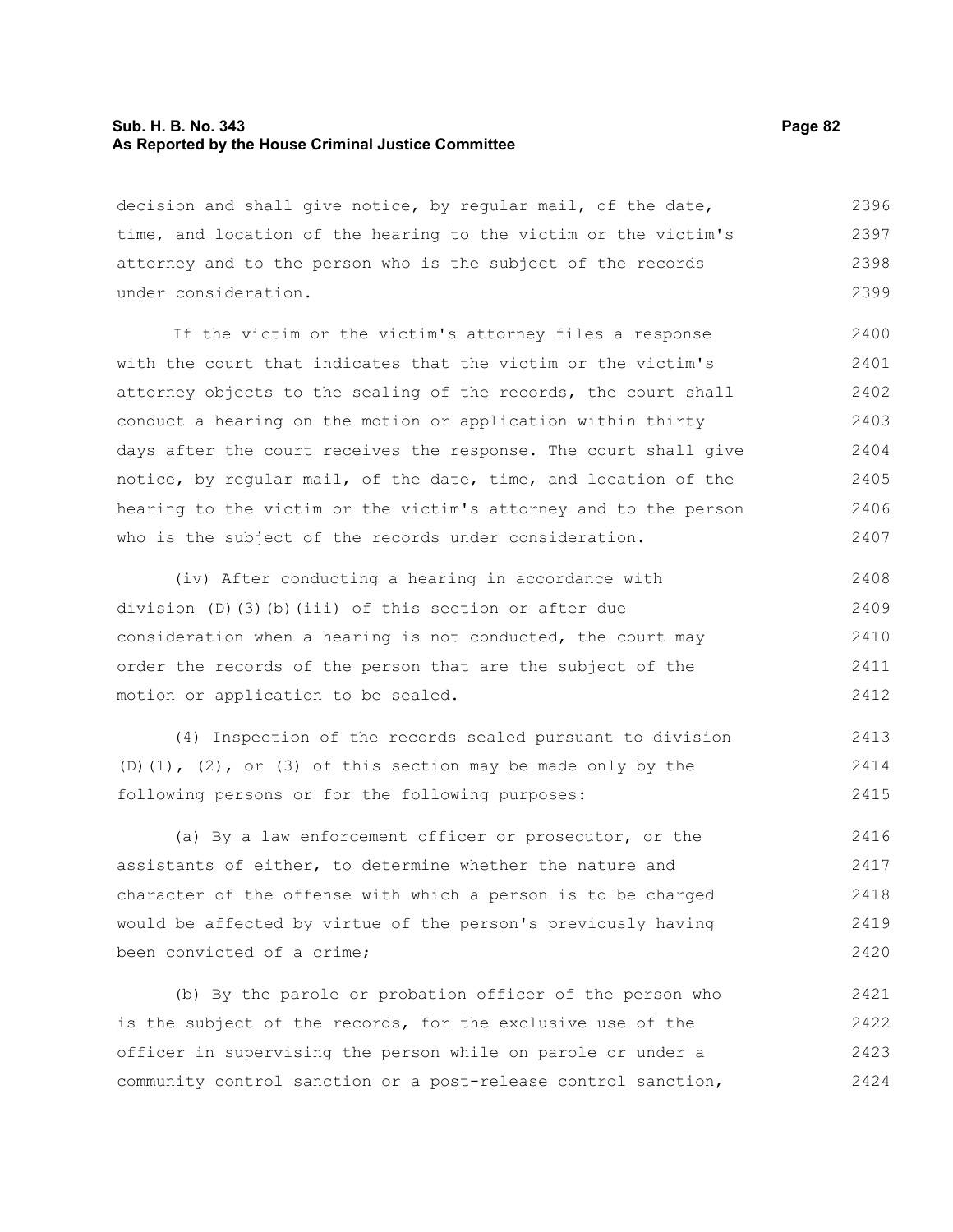# **Sub. H. B. No. 343 Page 83 As Reported by the House Criminal Justice Committee**

court or adult parole authority;

and in making inquiries and written reports as requested by the

| (c) Upon application by the person who is the subject of         | 2427 |
|------------------------------------------------------------------|------|
| the records, by the persons named in the application;            | 2428 |
| (d) By a law enforcement officer who was involved in the         | 2429 |
| case, for use in the officer's defense of a civil action arising | 2430 |
| out of the officer's involvement in that case;                   | 2431 |
| (e) By a prosecuting attorney or the prosecuting                 | 2432 |
| attorney's assistants, to determine a defendant's eligibility to | 2433 |
| enter a pre-trial diversion program established pursuant to      | 2434 |
| section 2935.36 of the Revised Code;                             | 2435 |
| (f) By any law enforcement agency or any authorized              | 2436 |
| employee of a law enforcement agency or by the department of     | 2437 |
| rehabilitation and correction as part of a background            | 2438 |
| investigation of a person who applies for employment with the    | 2439 |
| agency as a law enforcement officer or with the department as a  | 2440 |
| corrections officer;                                             | 2441 |
| (g) By any law enforcement agency or any authorized              | 2442 |
| employee of a law enforcement agency, for the purposes set forth | 2443 |
| in, and in the manner provided in, section 2953.321 of the       | 2444 |
| Revised Code;                                                    | 2445 |
| (h) By the bureau of criminal identification and                 | 2446 |
| investigation or any authorized employee of the bureau for the   | 2447 |
| purpose of providing information to a board or person pursuant   | 2448 |
| to division (F) or (G) of section 109.57 of the Revised Code;    | 2449 |
| (i) By the bureau of criminal identification and                 | 2450 |
| investigation or any authorized employee of the bureau for the   | 2451 |
| purpose of performing a criminal history records check on a      | 2452 |
| person to whom a certificate as prescribed in section 109.77 of  | 2453 |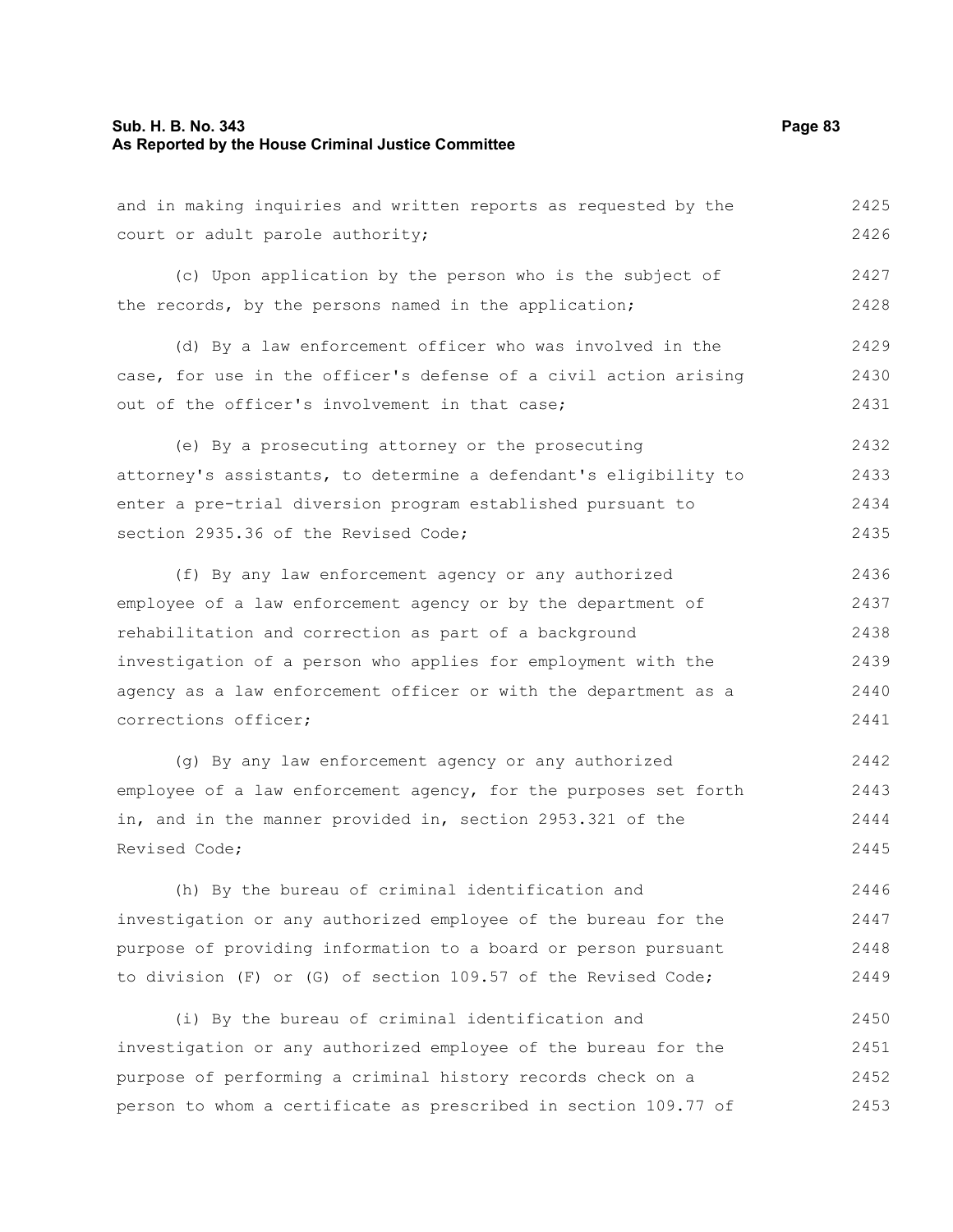## **Sub. H. B. No. 343 Page 84 As Reported by the House Criminal Justice Committee**

the Revised Code is to be awarded;

(j) By the bureau of criminal identification and investigation or any authorized employee of the bureau for the purpose of conducting a criminal records check of an individual pursuant to division (B) of section 109.572 of the Revised Code that was requested pursuant to any of the sections identified in division (B)(1) of that section; 2455 2456 2457 2458 2459 2460

(k) By the bureau of criminal identification and investigation, an authorized employee of the bureau, a sheriff, or an authorized employee of a sheriff in connection with a criminal records check described in section 311.41 of the Revised Code; 2461 2462 2463 2464 2465

(l) By the attorney general or an authorized employee of the attorney general or a court for purposes of determining a person's classification pursuant to Chapter 2950. of the Revised Code. 2466 2467 2468 2469

When the nature and character of the offense with which a person is to be charged would be affected by the information, it may be used for the purpose of charging the person with an offense. 2470 2471 2472 2473

(E) In addition to the methods of expungement provided for in divisions (A) and (B) of this section, a person who has been adjudicated a delinquent child for having committed an act that would be a violation of section 2907.24, 2907.241, or 2907.25 of the Revised Code if the child were an adult may apply to the adjudicating court for the expungement of the record of adjudication if the person's participation in the act was a result of the person having been a victim of human trafficking. The application shall be made in the same manner as an 2474 2475 2476 2477 2478 2479 2480 2481 2482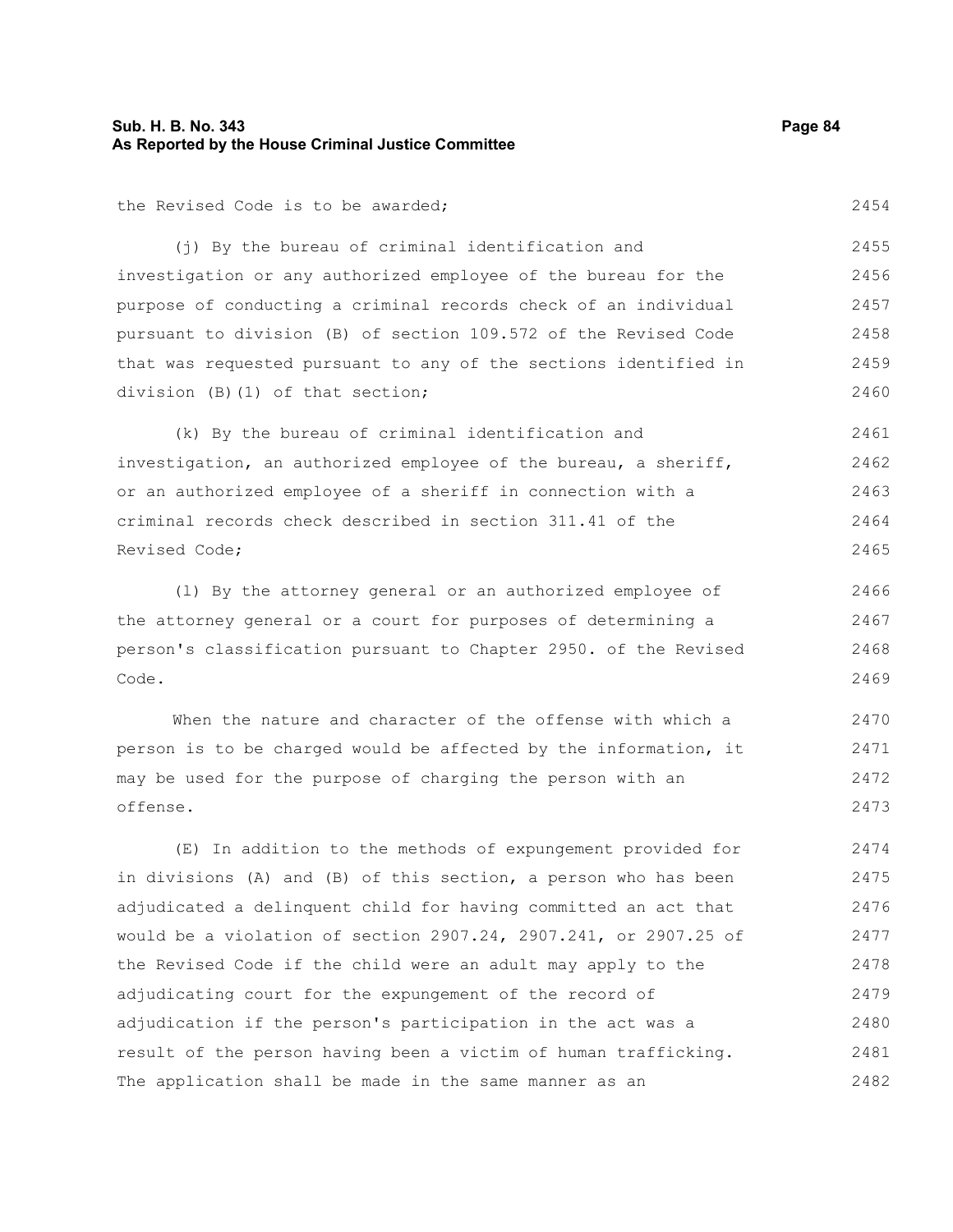application for expungement under section 2953.38 of the Revised Code, and all of the provisions of that section shall apply to the expungement procedure. (F) After the records have been expunged under this section, the person who is the subject of the expunged records properly may, and the court shall, reply that no record exists with respect to the person upon any inquiry in the matter. **Sec. 2152.20.** (A) If a child is adjudicated a delinquent child or a juvenile traffic offender, the court may order any of the following dispositions, in addition to any other disposition authorized or required by this chapter: (1) Impose a fine in accordance with the following schedule: (a) For an act that would be a minor misdemeanor or an unclassified misdemeanor if committed by an adult, a fine not to exceed fifty dollars; 2483 2484 2485 2486 2487 2488 2489 2490 2491 2492 2493 2494 2495 2496 2497 2498

(b) For an act that would be a misdemeanor of the fourth degree if committed by an adult, a fine not to exceed one hundred dollars; 2499 2500 2501

(c) For an act that would be a misdemeanor of the third degree if committed by an adult, a fine not to exceed one hundred fifty dollars; 2502 2503 2504

(d) For an act that would be a misdemeanor of the second degree if committed by an adult, a fine not to exceed two hundred dollars; 2505 2506 2507

(e) For an act that would be a misdemeanor of the first degree if committed by an adult, a fine not to exceed two hundred fifty dollars; 2508 2509 2510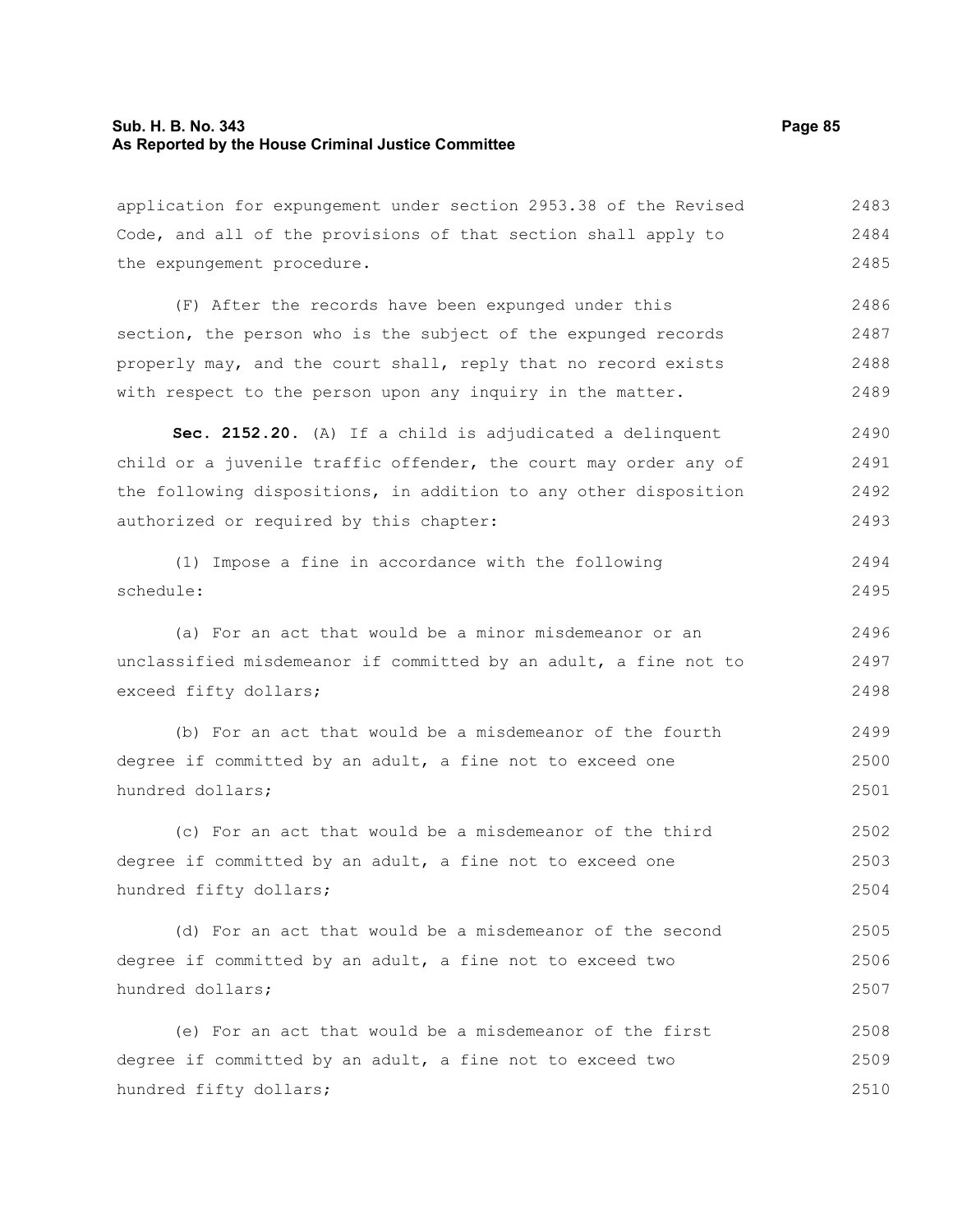## **Sub. H. B. No. 343 Page 86 As Reported by the House Criminal Justice Committee**

(f) For an act that would be a felony of the fifth degree or an unclassified felony if committed by an adult, a fine not to exceed three hundred dollars; (g) For an act that would be a felony of the fourth degree if committed by an adult, a fine not to exceed four hundred dollars; (h) For an act that would be a felony of the third degree if committed by an adult, a fine not to exceed seven hundred fifty dollars; (i) For an act that would be a felony of the second degree if committed by an adult, a fine not to exceed one thousand dollars; (j) For an act that would be a felony of the first degree if committed by an adult, a fine not to exceed one thousand five hundred dollars; (k) For an act that would be aggravated murder or murder if committed by an adult, a fine not to exceed two thousand dollars. (2) Require the child to pay costs; (3) Unless the child's delinquent act or juvenile traffic offense would be a minor misdemeanor if committed by an adult or could be disposed of by the juvenile traffic violations bureau serving the court under Traffic Rule 13.1 if the court has 2511 2512 2513 2514 2515 2516 2517 2518 2519 2520 2521 2522 2523 2524 2525 2526 2527 2528 2529 2530 2531 2532 2533

established a juvenile traffic violations bureau, require the

delinquent act or juvenile traffic offense or, if the victim is deceased, to a survivor or the estate of the victim in an amount

based upon the victim's economic loss caused by or related to the delinquent act or juvenile traffic offense. The court may

child to make restitution to the victim of the child's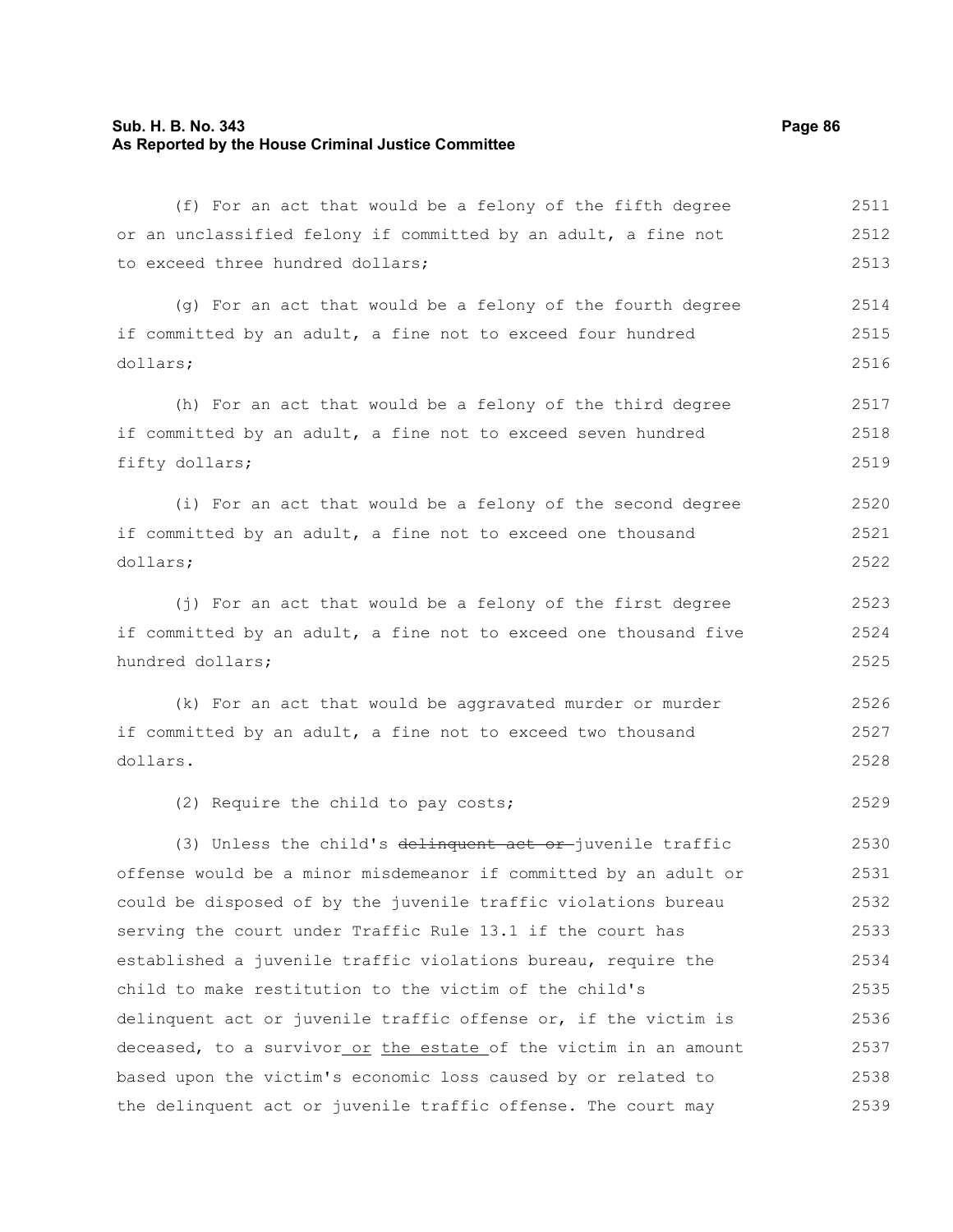# **Sub. H. B. No. 343 Page 87 As Reported by the House Criminal Justice Committee**

| not require a child to make restitution pursuant to this          | 2540 |
|-------------------------------------------------------------------|------|
| division if the child's delinquent act or-juvenile traffic        | 2541 |
| offense would be a minor misdemeanor if committed by an adult or  | 2542 |
| could be disposed of by the juvenile traffic violations bureau    | 2543 |
| serving the court under Traffic Rule 13.1 if the court has        | 2544 |
| established a juvenile traffic violations bureau. If the court    | 2545 |
| requires restitution under this division, the restitution shall   | 2546 |
| be made directly to the victim in open court or to the probation  | 2547 |
| department that serves the jurisdiction or the clerk of courts    | 2548 |
| on behalf of the victim.                                          | 2549 |
| If the court requires restitution under this division, the        | 2550 |
| restitution may be in the form of a cash reimbursement paid in a  | 2551 |
| lump sum or in installments, the performance of repair work to    | 2552 |
| restore any damaged property to its original condition, the       | 2553 |
| performance of a reasonable amount of labor for the victim or     | 2554 |
| survivor of the victim, the performance of community service      | 2555 |
| work, any other form of restitution devised by the court, or any  | 2556 |
| combination of the previously described forms of restitution.     | 2557 |
| If the court requires restitution under this division, the        | 2558 |
| eourt may base the restitution order on an amount recommended by- | 2559 |
| the victim or survivor of the victim, the delinquent child, the   | 2560 |
| juvenile traffic offender, a presentence investigation report,    | 2561 |
| estimates or receipts indicating the cost of repairing or-        | 2562 |
| replacing property, and any other information, provided that the  | 2563 |
| The victim, victim's representative, victim's attorney, if        | 2564 |
| applicable, the prosecuting attorney, or the delinquent child or  | 2565 |
| juvenile traffic offender may provide information relevant to     | 2566 |
| the determination of the amount of restitution. The amount the    | 2567 |
| court orders as restitution shall not exceed the amount of the    | 2568 |
| economic loss suffered by the victim as a direct and proximate    | 2569 |
| result of the delinquent act or juvenile traffic offense. If the  | 2570 |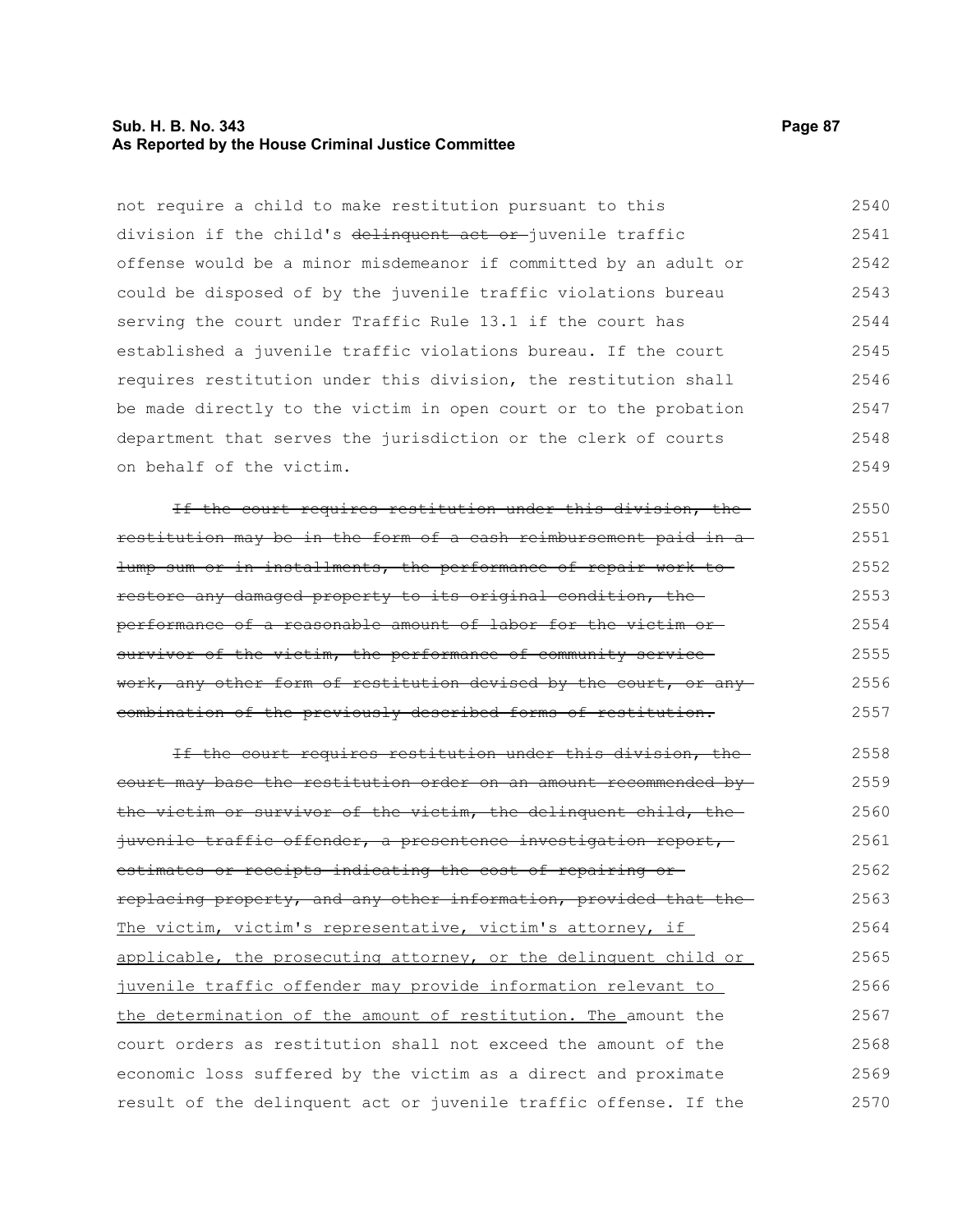### **Sub. H. B. No. 343 Page 88 As Reported by the House Criminal Justice Committee**

court decides to or is required to order restitution under this division and the amount of the restitution is disputed by the victim or survivor, victim's estate, victim's representative, or victim's attorney, if applicable, or by the delinquent child or juvenile traffic offender, the court shall hold a hearing on the restitution. If the court requires restitution under thisdivision, the court shall determine, or order the determination of, the amount of restitution to be paid by the delinquent childor juvenile traffic offender The court shall determine the amount of full restitution by a preponderance of the evidence. All restitution payments shall be credited against any recovery of economic loss in a civil action brought by or on behalf of the victim against the delinquent child or juvenile traffic offender or the delinquent child's or juvenile traffic offender's parent, guardian, or other custodian. 2571 2572 2573 2574 2575 2576 2577 2578 2579 2580 2581 2582 2583 2584 2585

If the court requires restitution under this division, the court may order that the delinquent child or juvenile traffic offender pay a surcharge, in an amount not exceeding five per cent of the amount of restitution otherwise ordered under this division, to the entity responsible for collecting and processing the restitution payments. 2586 2587 2588 2589 2590 2591

The victim-or the, survivor of the victim, or victim's estate may request that the prosecuting authority file a motion, or the delinquent child or juvenile traffic offender may file a motion, for modification of the payment terms of any restitution ordered under this division. If the court grants the motion, it may modify the payment terms as it determines appropriate. 2592 2593 2594 2595 2596 2597

(4) Require the child to reimburse any or all of the costs incurred for services or sanctions provided or imposed, including, but not limited to, the following: 2598 2599 2600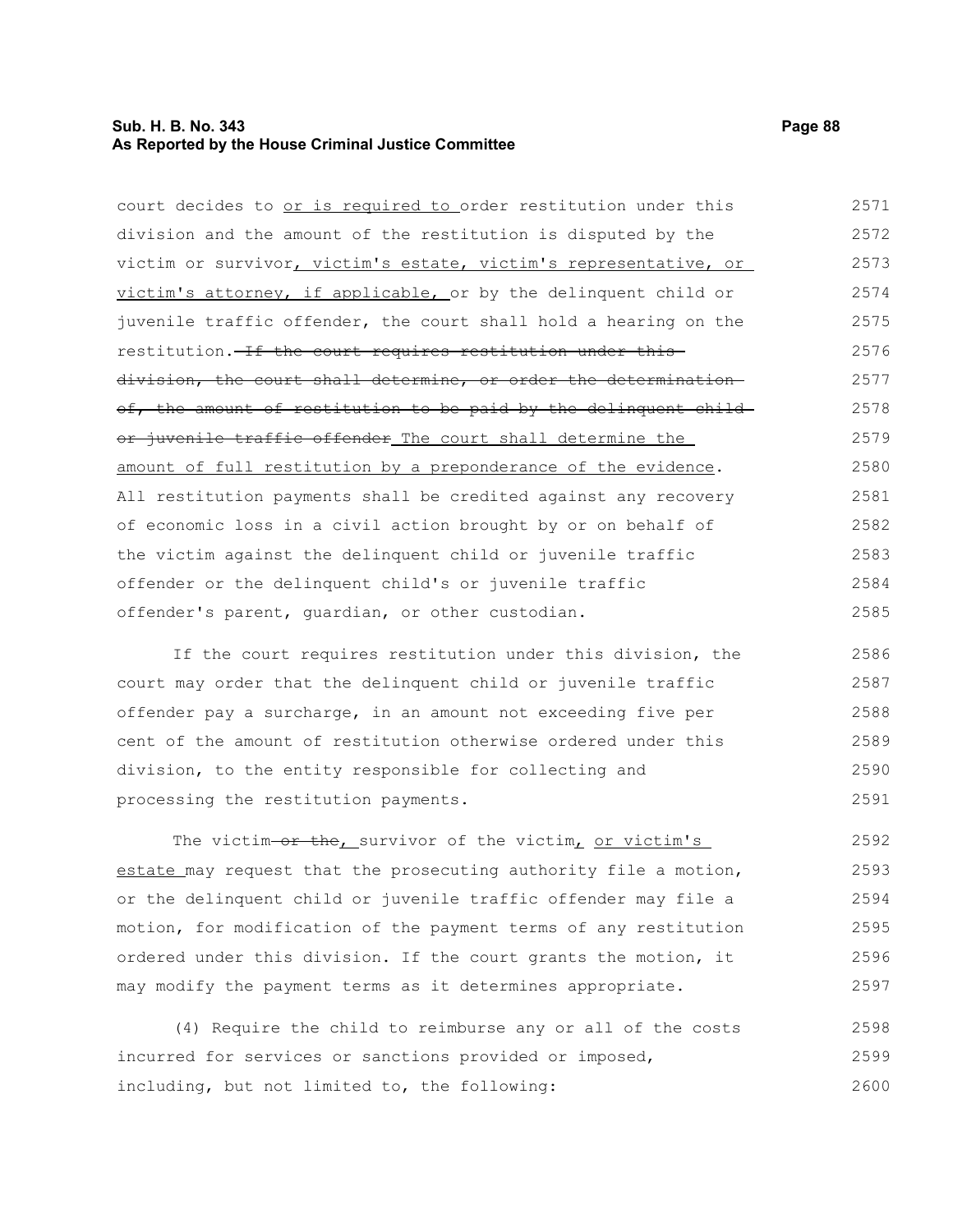## **Sub. H. B. No. 343 Page 89 As Reported by the House Criminal Justice Committee**

(a) All or part of the costs of implementing any community control imposed as a disposition under section 2152.19 of the Revised Code, including a supervision fee; 2601 2602 2603

(b) All or part of the costs of confinement in a residential facility described in section 2152.19 of the Revised Code or in a department of youth services institution, including, but not limited to, a per diem fee for room and board, the costs of medical and dental treatment provided, and the costs of repairing property the delinquent child damaged while so confined. The amount of reimbursement ordered for a child under this division shall not exceed the total amount of reimbursement the child is able to pay as determined at a hearing and shall not exceed the actual cost of the confinement. The court may collect any reimbursement ordered under this division. If the court does not order reimbursement under this division, confinement costs may be assessed pursuant to a repayment policy adopted under section 2929.37 of the Revised Code and division (D) of section 307.93, division (A) of section 341.19, division (C) of section 341.23 or 753.16, division (C) of section 2301.56, or division (B) of section 341.14, 753.02, 753.04, or 2947.19 of the Revised Code. 2604 2605 2606 2607 2608 2609 2610 2611 2612 2613 2614 2615 2616 2617 2618 2619 2620 2621

(B) Chapter 2981. of the Revised Code applies to a child who is adjudicated a delinquent child for violating section 2923.32 or 2923.42 of the Revised Code or for committing an act that, if committed by an adult, would be a felony drug abuse offense. 2622 2623 2624 2625 2626

(C) The court may hold a hearing if necessary to determine whether a child is able to pay a sanction under this section.

(D) If a child who is adjudicated a delinquent child is indigent, the court shall consider imposing a term of community 2629 2630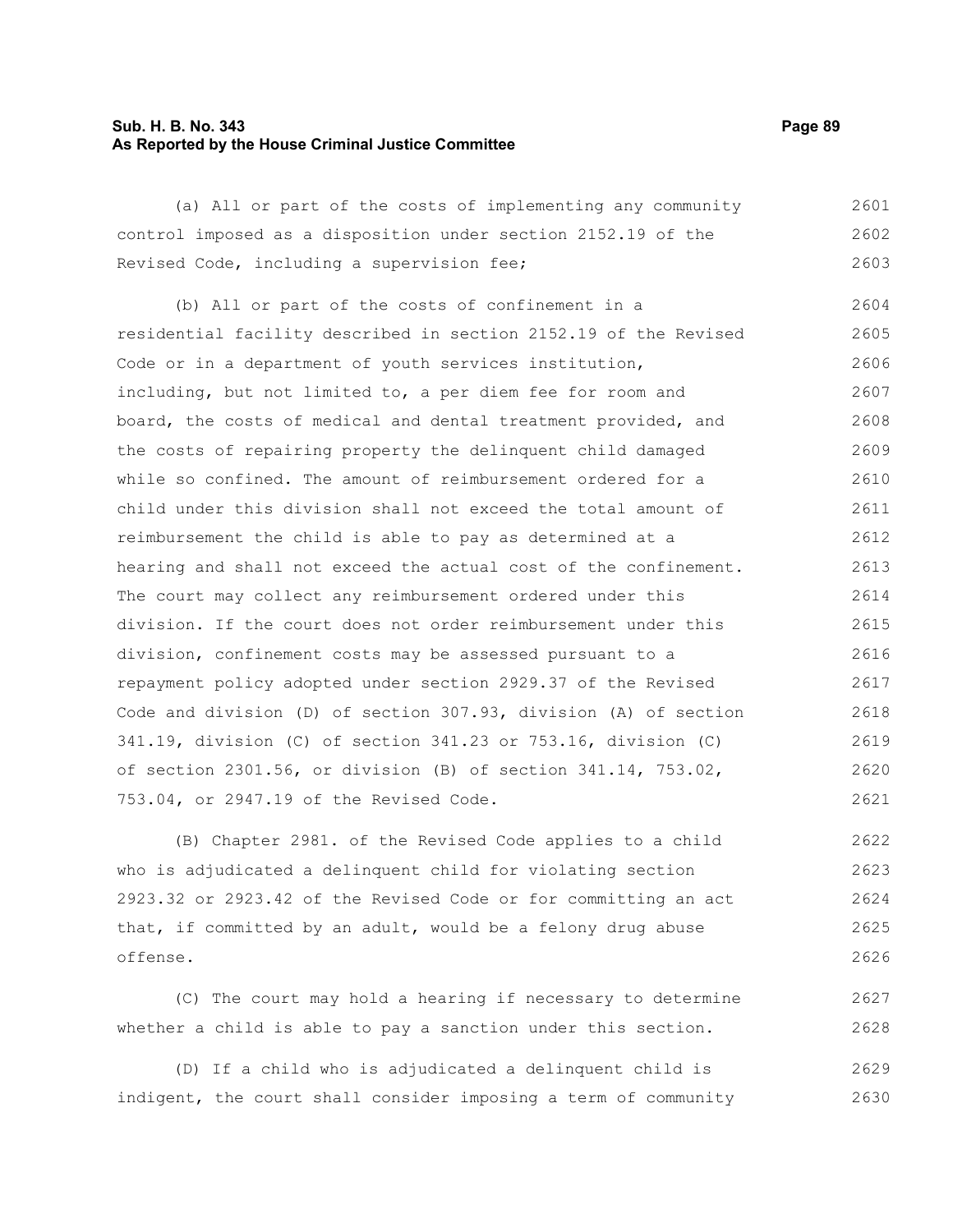#### **Sub. H. B. No. 343 Page 90 As Reported by the House Criminal Justice Committee**

service under division (A) of section 2152.19 of the Revised Code in lieu of imposing a financial sanction under this section. If a child who is adjudicated a delinquent child is not indigent, the court may impose a term of community service under that division in lieu of, or in addition to, imposing a financial sanction under this section. The court may order community service for an act that if committed by an adult would be a minor misdemeanor if that order would generate funds for restitution. 2631 2632 2633 2634 2635 2636 2637 2638 2639

If a child fails to pay a financial sanction imposed under this section, the court may impose a term of community service in lieu of the sanction. 2640 2641 2642

(E) The clerk of the court, or another person authorized by law or by the court to collect a financial sanction imposed under this section, may do any of the following: 2643 2644 2645

(1) Enter into contracts with one or more public agencies or private vendors for the collection of the amounts due under the financial sanction, which amounts may include interest from the date of imposition of the financial sanction; 2646 2647 2648 2649

(2) Permit payment of all, or any portion of, the financial sanction in installments, by credit or debit card, by another type of electronic transfer, or by any other reasonable method, within any period of time, and on any terms that the court considers just, except that the maximum time permitted for payment shall not exceed five years. The clerk may pay any fee associated with processing an electronic transfer out of public money and may charge the fee to the delinquent child. 2650 2651 2652 2653 2654 2655 2656 2657

(3) To defray administrative costs, charge a reasonable fee to a child who elects a payment plan rather than a lump sum 2658 2659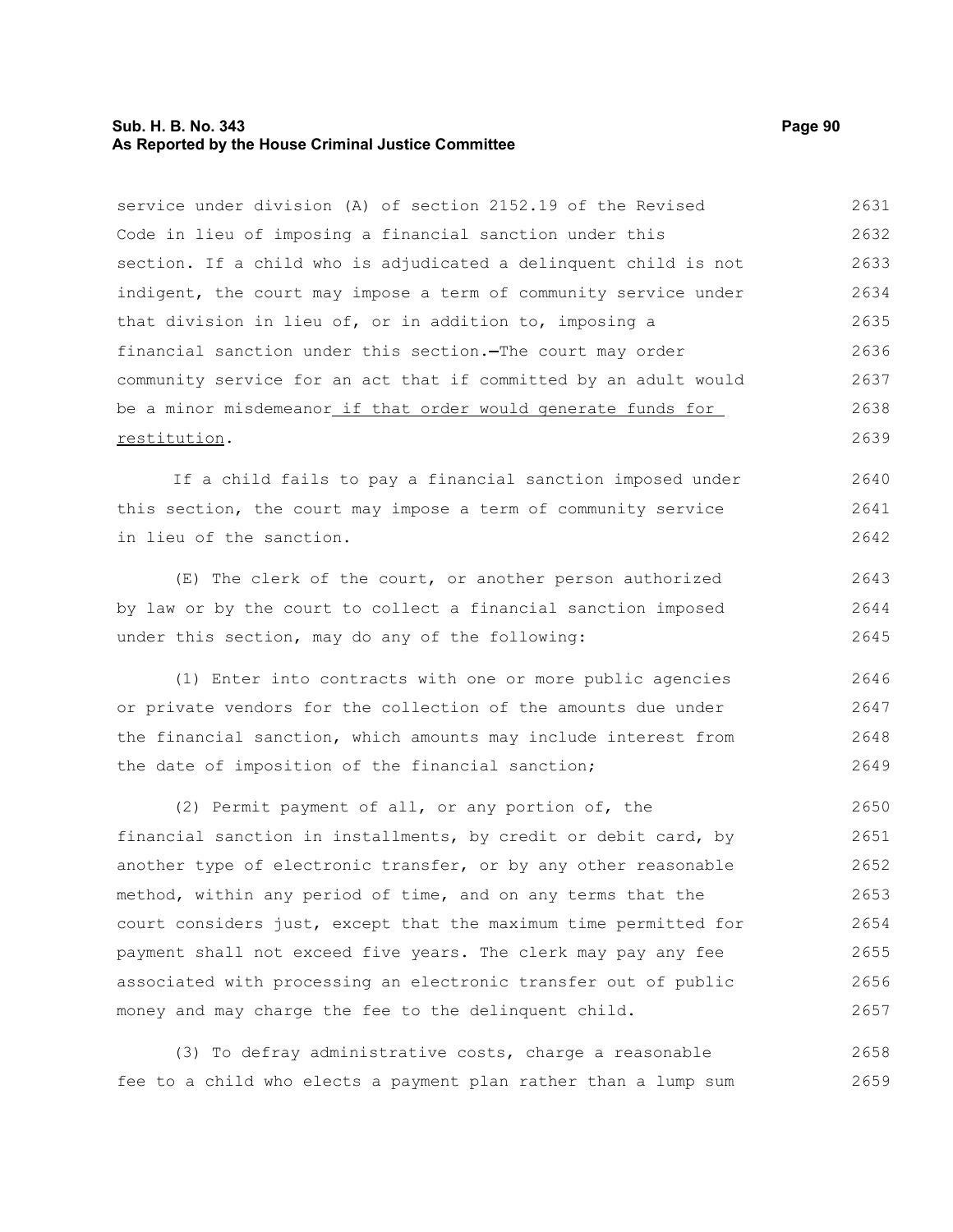| payment of a financial sanction.                                   | 2660 |
|--------------------------------------------------------------------|------|
| Sec. 2152.203. (A) As used in this section, "criminal              | 2661 |
| <u>offense" and "delinquent act" have the same meanings as in </u> | 2662 |
| section 2930.01 of the Revised Code.                               | 2663 |
| (B) In determining the amount of restitution under this            | 2664 |
| section, the court shall order full restitution for any expenses   | 2665 |
| related to a victim's economic loss due to the delinquent act.     | 2666 |
| The amount of restitution shall be reduced by any payments to      | 2667 |
| the victim for economic loss made or due under a policy of         | 2668 |
| insurance or governmental program.                                 | 2669 |
| Economic loss includes, but is not limited to, the                 | 2670 |
| following:                                                         | 2671 |
| (1) Full or partial payment for the value of stolen or             | 2672 |
| damaged property. The value of stolen or damaged property shall    | 2673 |
| be the replacement cost of the property or the actual cost of      | 2674 |
| repairing the property when repair is possible.                    | 2675 |
| (2) Medical expenses;                                              | 2676 |
| (3) Mental health counseling expenses;                             | 2677 |
| (4) Wages or profits lost due to injury or harm to the             | 2678 |
| victim as determined by the court. Lost wages include commission   | 2679 |
| income as well as base wages. Commission income shall be           | 2680 |
| established by evidence of commission income during the twelve-    | 2681 |
| month period prior to the date of the delinquent act for which     | 2682 |
| restitution is being ordered, unless good cause for a shorter      | 2683 |
| time period is shown.                                              | 2684 |
| (5) Expenses related to making a vehicle or residence              | 2685 |
| accessible to the victim if the victim is partially permanently    | 2686 |
| disabled or totally permanently disabled as a direct result of     | 2687 |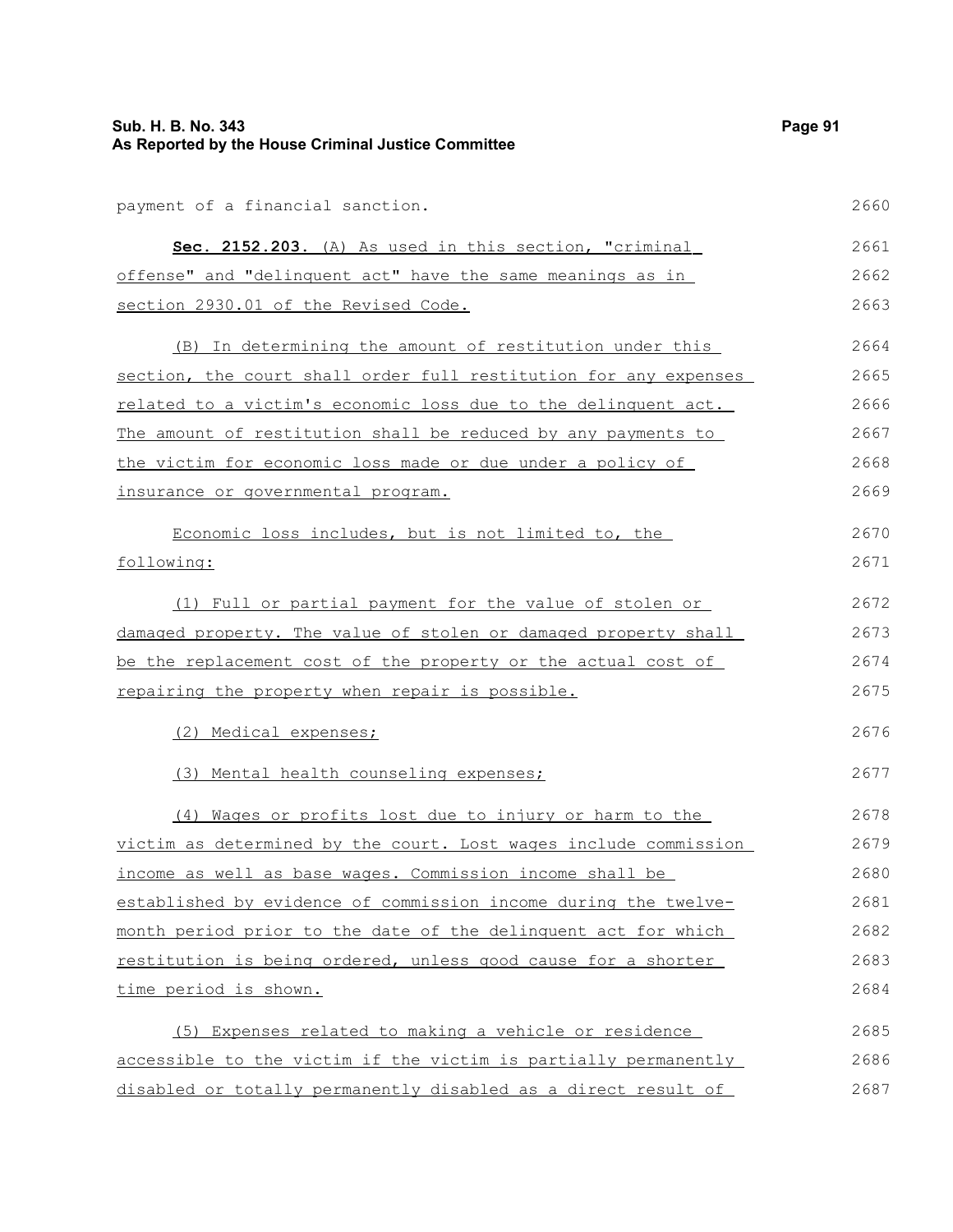# **Sub. H. B. No. 343 Page 92 As Reported by the House Criminal Justice Committee**

the delinquent act.

| (C) Upon notification by the court, any money owed by the        | 2689 |
|------------------------------------------------------------------|------|
| state or by a political subdivision of the state to a delinquent | 2690 |
| child who is required to make restitution under this section,    | 2691 |
| including any tax refund owed to the child or offender, shall be | 2692 |
| assigned to the discharge of the child's or offender's           | 2693 |
| outstanding restitution obligation, subject to any superseding   | 2694 |
| federal statutes or regulations, including court-ordered support | 2695 |
| obligations.                                                     | 2696 |
| (D) If a delinquent child or juvenile traffic offender is        | 2697 |
| required to make restitution under this section in the form of   | 2698 |
| monetary payments to more than one victim, the child or offender | 2699 |
| shall make the payments to the victims in the following order of | 2700 |
| priority:                                                        | 2701 |
| (1) Individuals;                                                 | 2702 |
| (2) Nonprofit organizations;                                     | 2703 |
| (3) Business entities;                                           | 2704 |
| (4) Governmental entities.                                       | 2705 |
| (E) A court that orders restitution as part of a                 | 2706 |
| delinquent child's disposition under this section shall not      | 2707 |
| suspend that part of the disposition if the victim or victim's   | 2708 |
| attorney, if applicable, objects to the restitution part of the  | 2709 |
| disposition being suspended.                                     | 2710 |
| (F) A restitution obligation imposed by a court does not         | 2711 |
| expire until paid in full. If an order remains unpaid in full, a | 2712 |
| court order for restitution imposed under this section shall be  | 2713 |
| reduced to a civil judgment in favor of the victim prior to the  | 2714 |
| termination of the court's jurisdiction upon the delinquent      | 2715 |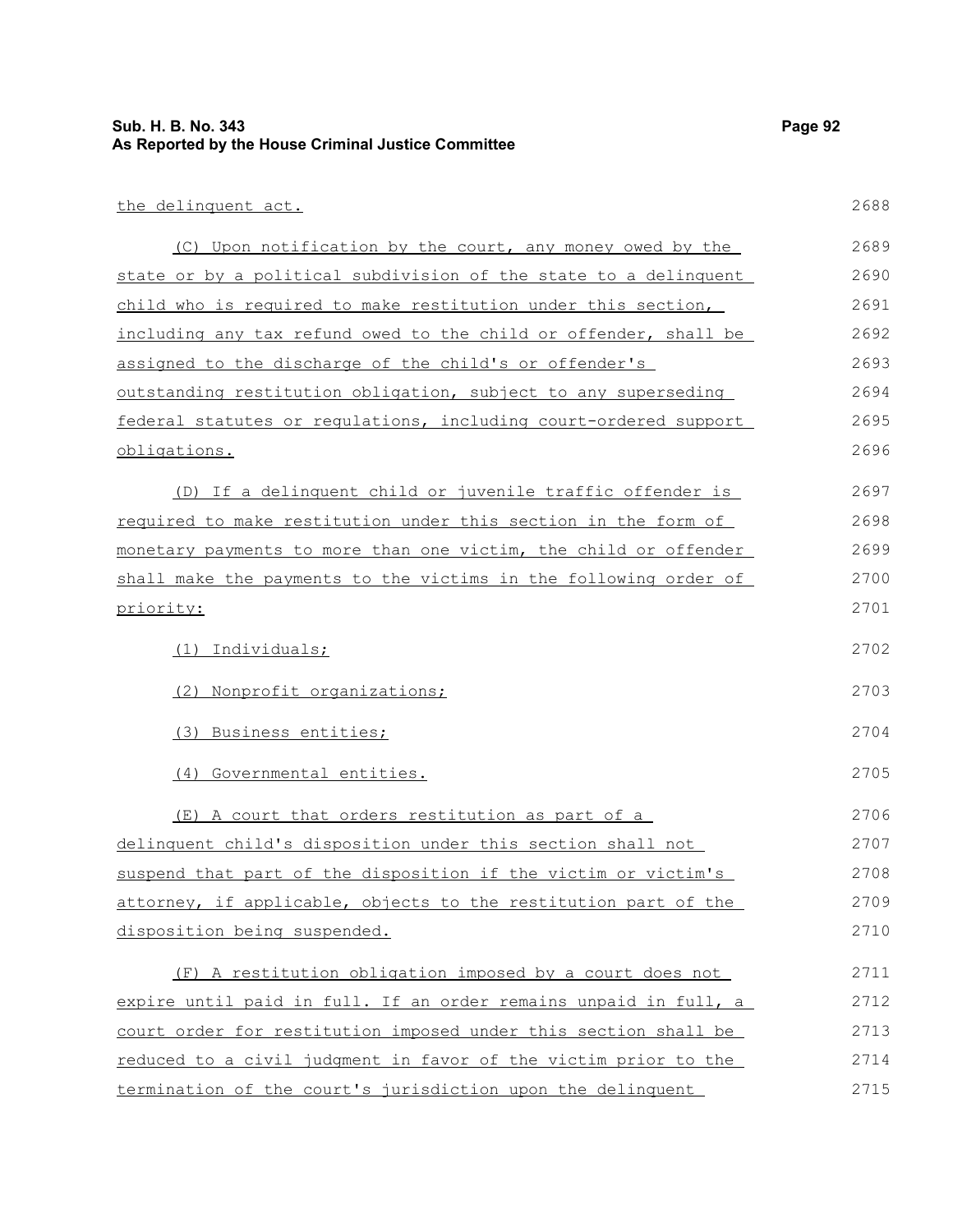# **Sub. H. B. No. 343 Page 93 As Reported by the House Criminal Justice Committee**

| child's attainment of twenty-one years of age. If the order is      | 2716 |
|---------------------------------------------------------------------|------|
| reduced to such a judgment, the person required to pay the          | 2717 |
| restitution under the order is the judgment debtor. The court       | 2718 |
| <u>retains jurisdiction over the restitution order until the</u>    | 2719 |
| delinquent child attains twenty-one years of age and the civil      | 2720 |
| judgment obligation continues to be enforceable by a victim,        | 2721 |
| victim's representative, or victim's attorney, if applicable,       | 2722 |
| until the obligation is satisfied.                                  | 2723 |
| (G) The supreme court shall create a standardized form to           | 2724 |
| be made publicly available that provides quidance for victims       | 2725 |
| and victims' representatives regarding the compilation of           | 2726 |
| evidence to demonstrate losses for the purpose of this section.     | 2727 |
| (H) On the request of the victim, if a judge determines             | 2728 |
| that, under the circumstances, it is appropriate and the victim     | 2729 |
| has not been coerced, a victim may accept a settlement that is      | 2730 |
| less than the full restitution order.                               | 2731 |
| Sec. 2152.81. (A) (1) As used in this section, "victim"             | 2732 |
|                                                                     |      |
| includes any of the following persons:                              | 2733 |
| (a) A person who was a victim of a violation identified in          | 2734 |
| division $(A)$ $(2)$ of this section or an act that would be an     | 2735 |
| offense of violence if committed by an adult;                       | 2736 |
| (b) A person against whom was directed any conduct that             | 2737 |
| constitutes, or that is an element of, a violation identified in    | 2738 |
| division (A) (2) of this section or an act that would be an         | 2739 |
| offense of violence if committed by an adult.                       | 2740 |
| $\frac{1}{2}(2)(a)$ In any proceeding in juvenile court involving a | 2741 |
| complaint, indictment, or information in which a child is           | 2742 |
| charged with a violation of section 2905.03, 2905.05, 2907.02,      | 2743 |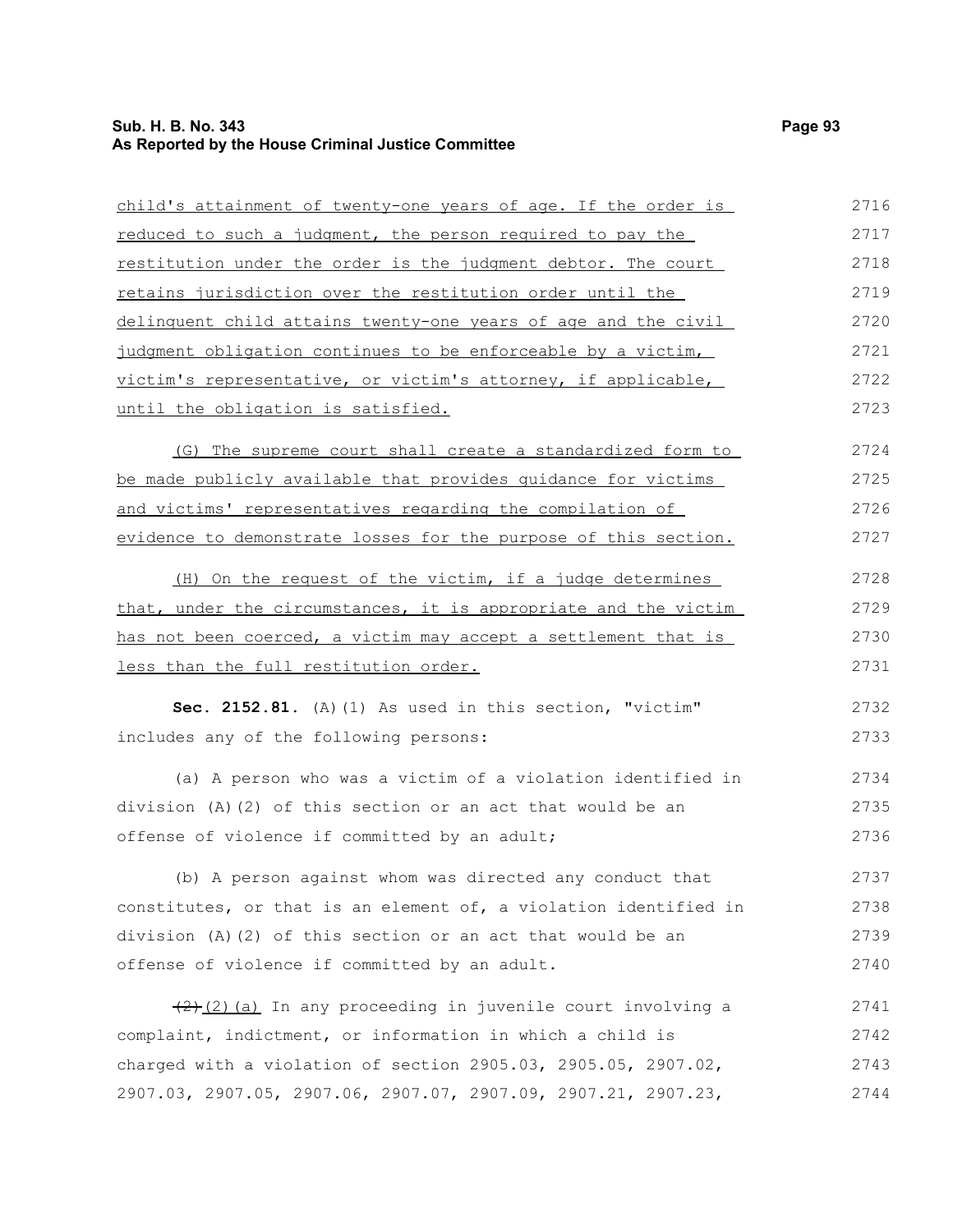## **Sub. H. B. No. 343 Page 94 As Reported by the House Criminal Justice Committee**

2907.24, 2907.31, 2907.32, 2907.321, 2907.322, 2907.323, or 2919.22 of the Revised Code or an act that would be an offense of violence if committed by an adult and in which an alleged victim of the violation or act was a child who was less than thirteen years of age when the complaint or information was filed or the indictment was returned, the juvenile judge, upon motion of an attorney for the prosecution, child victim, or

child victim's attorney, shall order that the testimony of the child victim be taken by deposition. The prosecution, child victim, or child victim's attorney also may request that the deposition be <del>videotaped recorded</del> in accordance with division (A)(3) of this section. 2752 2753 2754 2755 2756

(b) In any proceeding that is not otherwise eligible for the protections provided for in division  $(A)(2)(a)$  of this section, and in which an alleged victim of the violation was a child who was less than eighteen years of age when the complaint, indictment, or information was filed, whichever occurred earlier, upon motion of the child victim, the child victim's attorney, if applicable, or an attorney for the prosecution, and upon a showing by a preponderance of the evidence that the child will suffer serious emotional trauma if required to provide live trial testimony, the juvenile judge shall order that the testimony of the child victim be taken by deposition. The prosecution may also request that the deposition be recorded in accordance with division (A)(3) of this section. 2757 2758 2759 2760 2761 2762 2763 2764 2765 2766 2767 2768 2769

(c) The judge shall notify the child victim whose deposition is to be taken, the victim's attorney, if applicable, the prosecution, and the attorney for the child who is charged with the violation or act of the date, time, and place for taking the deposition. The notice shall identify the child victim who is to be examined and shall indicate whether a 2770 2771 2772 2773 2774 2775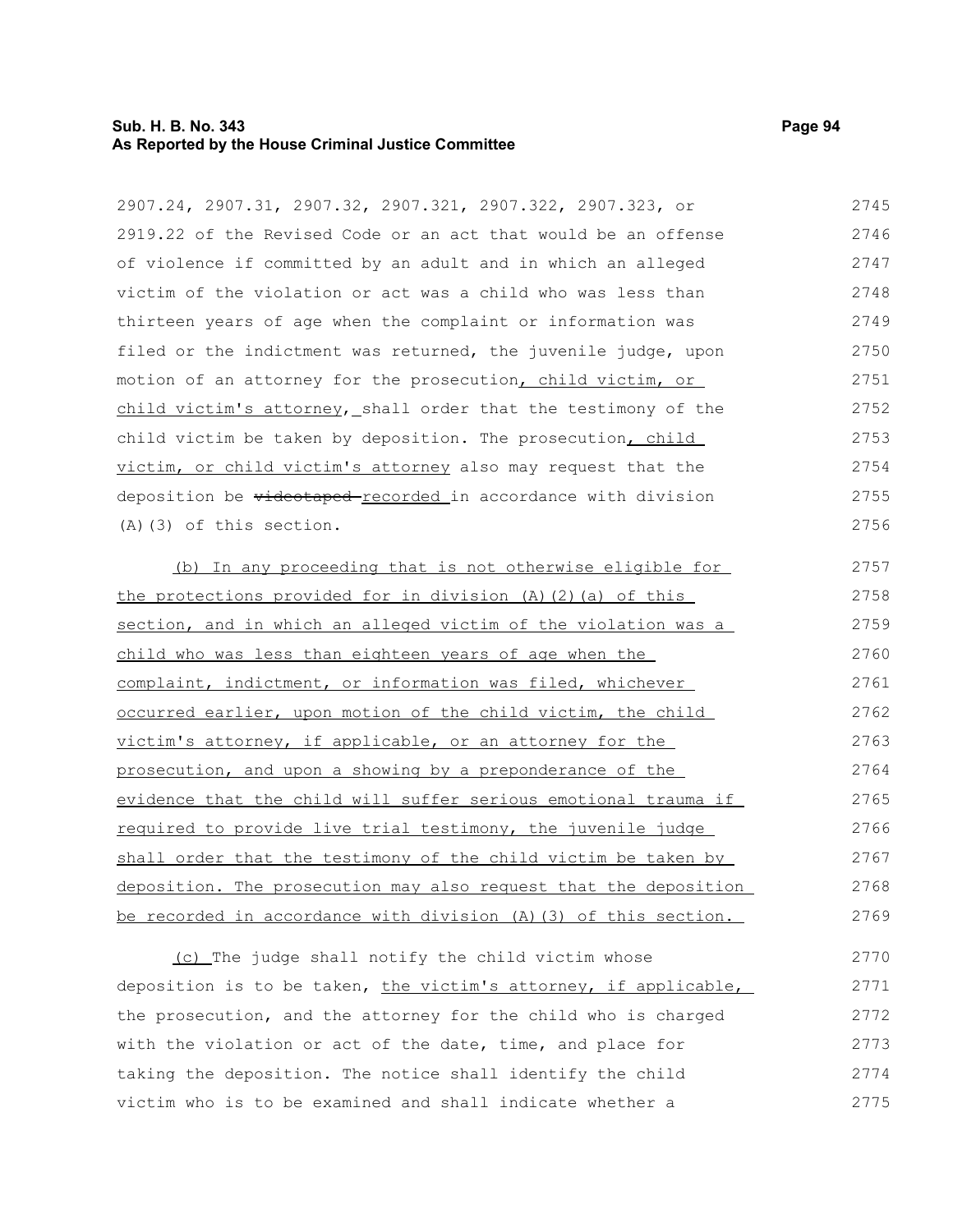## **Sub. H. B. No. 343 Page 95 As Reported by the House Criminal Justice Committee**

request that the deposition be videotaped-recorded has been made. The child who is charged with the violation or act shall have the right to attend the deposition and the right to be represented by counsel. Depositions shall be taken in the manner provided in civil cases, except that the judge in the proceeding shall preside at the taking of the deposition and shall rule at that time on any objections of the prosecution or the attorney for the child charged with the violation or act. The prosecution and the attorney for the child charged with the violation or act shall have the right, as at an adjudication hearing, to full examination and cross-examination of the child victim whose deposition is to be taken. If a deposition taken under this division is intended to be offered as evidence in the proceeding, it shall be filed in the juvenile court in which the action is pending and is admissible in the manner described in division (B) of this section. If a deposition of a child victim taken under this division is admitted as evidence at the proceeding under division (B) of this section, the child victim shall not be required to testify in person at the proceeding. However, at any time before the conclusion of the proceeding, the attorney for the child charged with the violation or act may file a motion with the judge requesting that another deposition of the child victim be taken because new evidence material to the defense of the child charged has been discovered that the attorney for the child charged could not with reasonable diligence have discovered prior to the taking of the admitted deposition. Any motion requesting another deposition shall be accompanied by supporting affidavits. Upon the filing of the motion and affidavits, the court may order that additional testimony of the child victim relative to the new evidence be taken by another deposition. If the court orders the taking of another deposition under this provision, the deposition shall be 2776 2777 2778 2779 2780 2781 2782 2783 2784 2785 2786 2787 2788 2789 2790 2791 2792 2793 2794 2795 2796 2797 2798 2799 2800 2801 2802 2803 2804 2805 2806 2807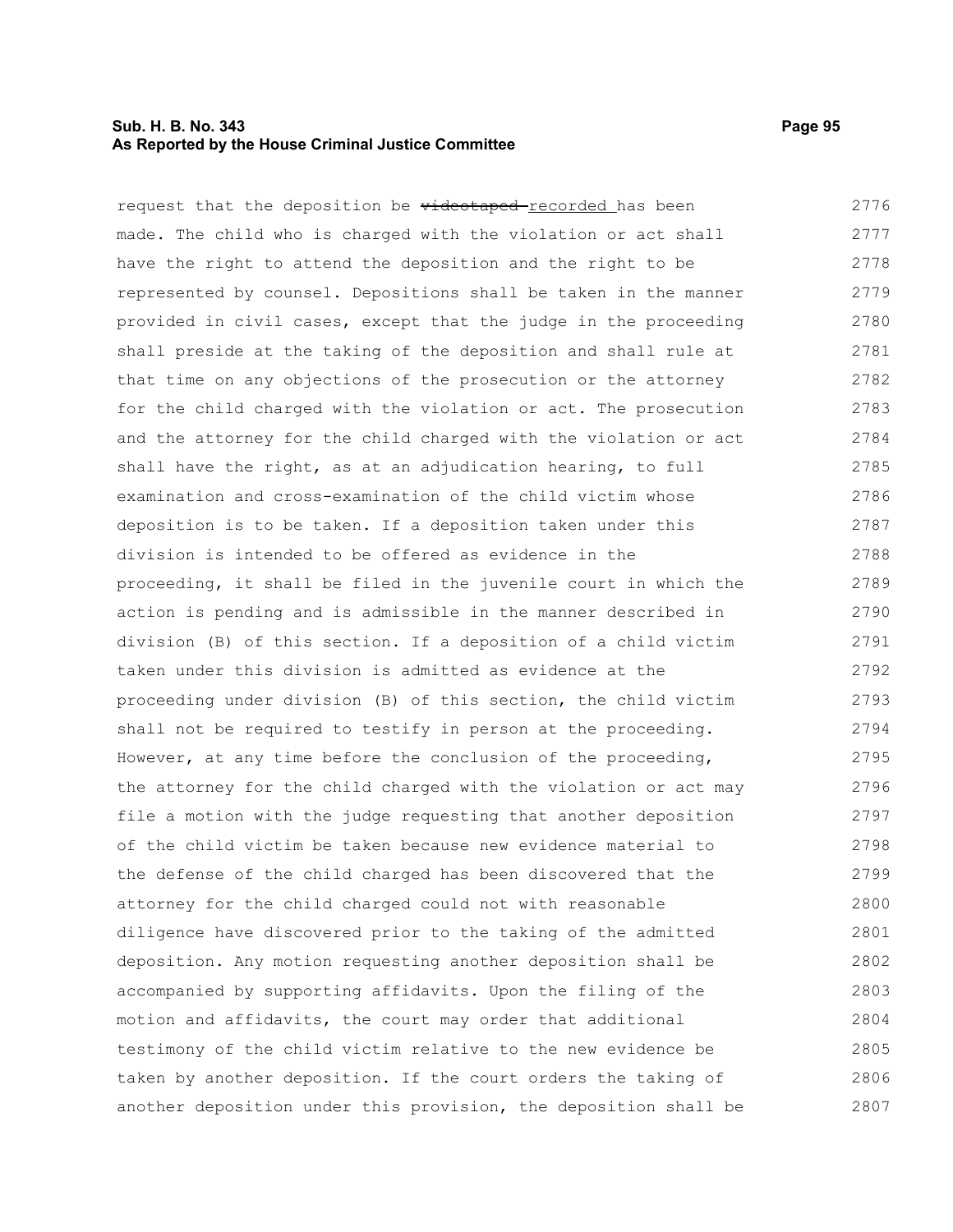#### **Sub. H. B. No. 343 Page 96 As Reported by the House Criminal Justice Committee**

taken in accordance with this division; if the admitted deposition was a videotaped-recorded deposition taken in accordance with division (A)(3) of this section, the new deposition also shall be  $\forall i$ deotaped-recorded in accordance with that division, and, in other cases, the new deposition may be videotaped-recorded in accordance with that division. 2808 2809 2810 2811 2812 2813

(3) If the prosecution-requests that a deposition to be taken under division (A)(2) of this section be-videotapedrecorded, the juvenile judge shall order that the deposition be videotaped recorded in accordance with this division. If a juvenile judge issues an order to video tape record the deposition, the judge shall exclude from the room in which the deposition is to be taken every person except the child victim giving the testimony $\tau_L$  the judge $\tau_L$  one or more interpreters if needed $_{7L}$  the attorneys for the prosecution; the child victim's attorney, if applicableand-; the attorney for the child who is charged with the violation or  $act_{\tau}$  any person needed to operate the equipment to be used $\tau_i$  one person, who is not a witness, chosen by the child victim giving the deposition<sub>7</sub>; the victim's representative; and any person whose presence the judge determines would contribute to the welfare and well-being of the child victim giving the deposition. The person chosen by the child victim -shall not be a witness in the proceeding and, both before and during the deposition, shall not discuss the testimony of the child victim with any other witness in the proceeding. To the extent feasible, any person operating the recording equipment shall be restricted to a room adjacent to the room in which the deposition is being taken, or to a location in the room in which the deposition is being taken that is behind a screen or mirror so that the person operating the recording equipment can see and hear, but cannot be seen or 2814 2815 2816 2817 2818 2819 2820 2821 2822 2823 2824 2825 2826 2827 2828 2829 2830 2831 2832 2833 2834 2835 2836 2837 2838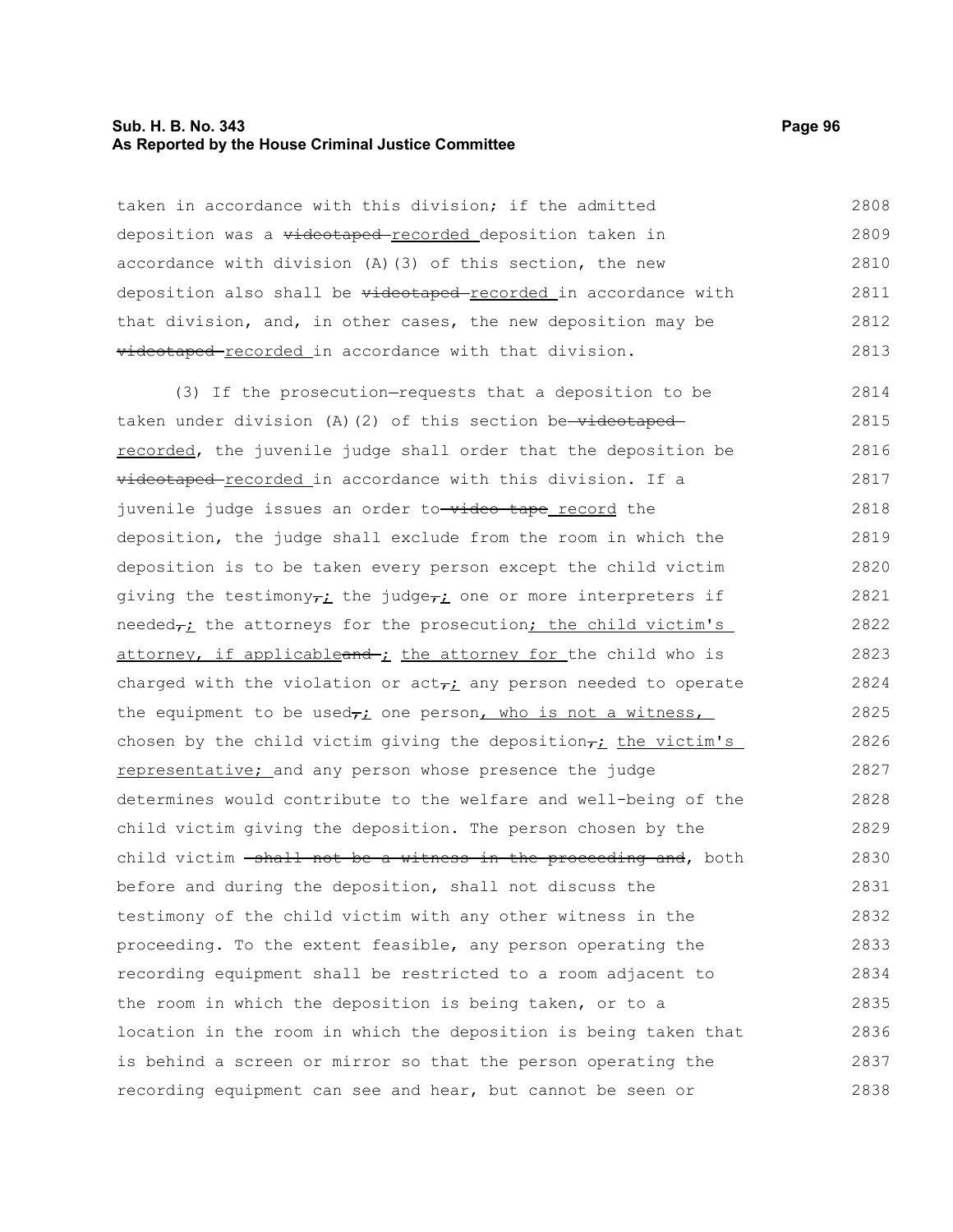### **Sub. H. B. No. 343 Page 97 As Reported by the House Criminal Justice Committee**

heard by, the child victim giving the deposition during the deposition. The child who is charged with the violation or act shall be permitted to observe and hear the testimony of the child victim giving the deposition on a monitor, shall be provided with an electronic means of immediate communication with the attorney of the child who is charged with the violation or act during the testimony, and shall be restricted to a location from which the child who is charged with the violation or act cannot be seen or heard by the child victim giving the deposition, except on a monitor provided for that purpose. The child victim giving the deposition shall be provided with a monitor on which the child victim can observe, while giving testimony, the child who is charged with the violation or act. The judge, at the judge's discretion, may preside at the deposition by electronic means from outside the room in which the deposition is to be taken; if the judge presides by electronic means, the judge shall be provided with monitors on which the judge can see each person in the room in which the deposition is to be taken and with an electronic means of communication with each person in that room, and each person in the room shall be provided with a monitor on which that person can see the judge and with an electronic means of communication with the judge. A deposition that is videotaped-recorded under this division shall be taken and filed in the manner described in division (A)(2) of this section and is admissible in the manner described in this division and division (B) of this section, and, if a deposition that is videotaped recorded under this division is admitted as evidence at the proceeding, the child victim shall not be required to testify in person at the proceeding. No deposition videotaped-recorded under this division shall be admitted as evidence at any proceeding unless division (B) of this section is satisfied relative to the 2839 2840 2841 2842 2843 2844 2845 2846 2847 2848 2849 2850 2851 2852 2853 2854 2855 2856 2857 2858 2859 2860 2861 2862 2863 2864 2865 2866 2867 2868 2869 2870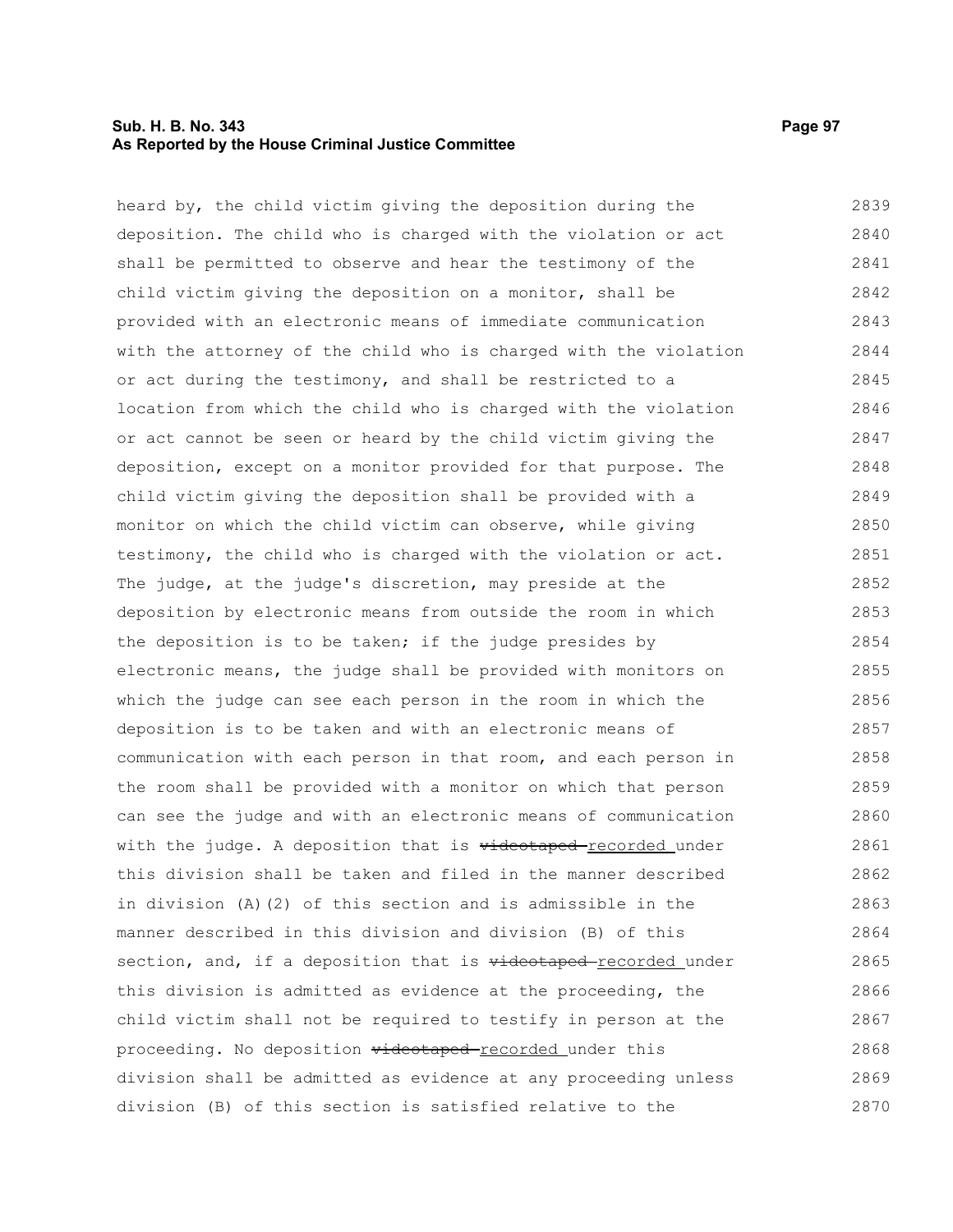# **Sub. H. B. No. 343 Page 98 As Reported by the House Criminal Justice Committee**

| deposition and all of the following apply relative to the        | 2871 |
|------------------------------------------------------------------|------|
| recording:                                                       | 2872 |
| (a) The recording is both aural and visual and is recorded       | 2873 |
| on film or videotape, or by other electronic means.              | 2874 |
| (b) The recording is authenticated under the Rules of            | 2875 |
|                                                                  |      |
| Evidence and the Rules of Criminal Procedure as a fair and       | 2876 |
| accurate representation of what occurred, and the recording is   | 2877 |
| not altered other than at the direction and under the            | 2878 |
| supervision of the judge in the proceeding.                      | 2879 |
| (c) Each voice on the recording that is material to the          | 2880 |
| testimony on the recording or the making of the recording, as    | 2881 |
| determined by the judge, is identified.                          | 2882 |
| (d) Both the prosecution and the child who is charged with       | 2883 |
| the violation or act are afforded an opportunity to view the     | 2884 |
| recording before it is shown in the proceeding.                  | 2885 |
| (B) (1) At any proceeding in relation to which a deposition      | 2886 |
| was taken under division (A) of this section, the deposition or  | 2887 |
| a part of it is admissible in evidence upon motion of the        | 2888 |
| prosecution if the testimony in the deposition or the part to be | 2889 |
| admitted is not excluded by the hearsay rule and if the          | 2890 |
| deposition or the part to be admitted otherwise is admissible    | 2891 |
| under the Rules of Evidence. For purposes of this division,      | 2892 |
|                                                                  |      |
| testimony is not excluded by the hearsay rule if the testimony   | 2893 |
| is not hearsay under Evidence Rule 801; if the testimony is      | 2894 |
| within an exception to the hearsay rule set forth in Evidence    | 2895 |
| Rule 803; if the child victim who gave the testimony is          | 2896 |
| unavailable as a witness, as defined in Evidence Rule 804, and   | 2897 |
| the testimony is admissible under that rule; or if both of the   | 2898 |
| following apply:                                                 | 2899 |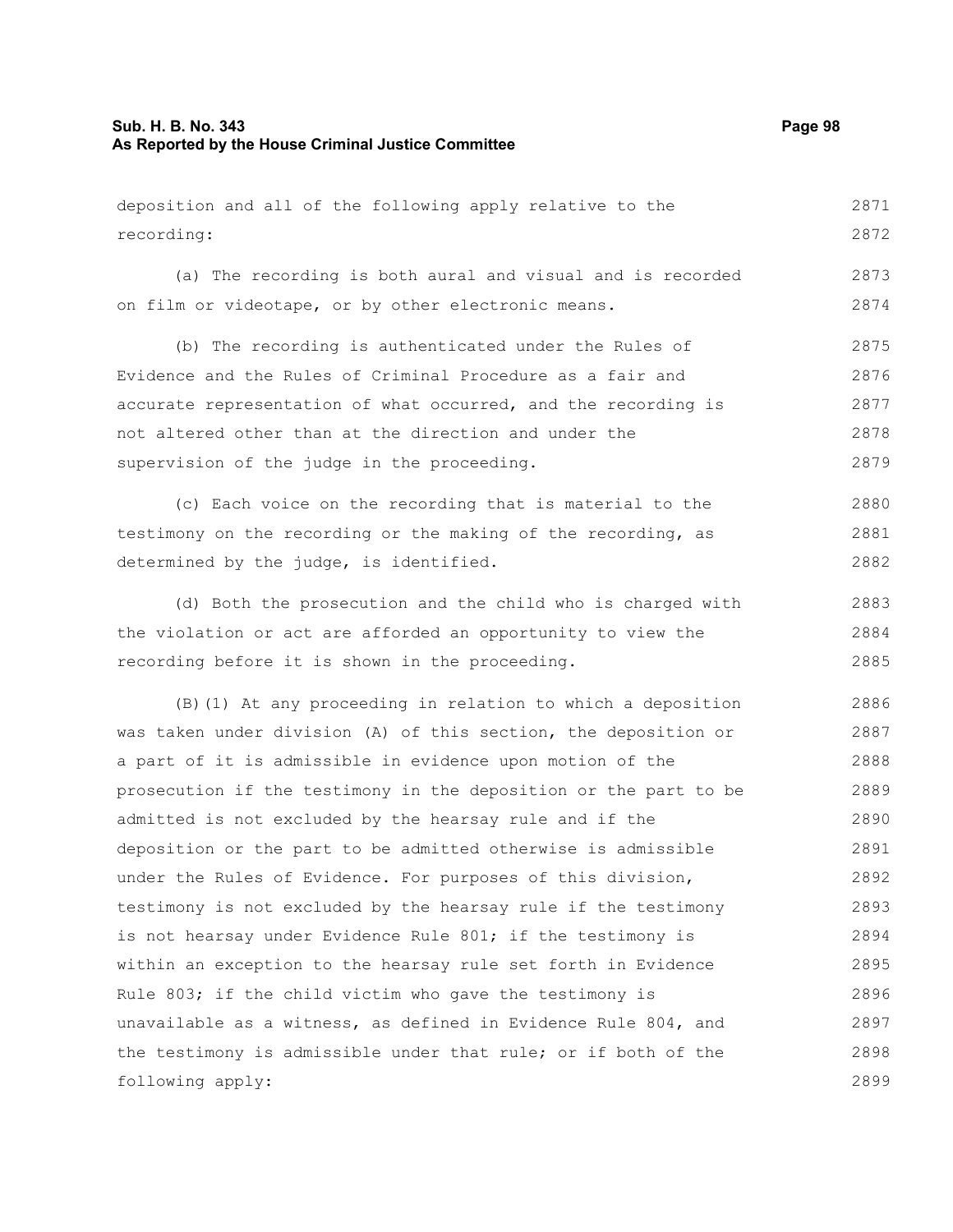## **Sub. H. B. No. 343 Page 99 As Reported by the House Criminal Justice Committee**

(a) The child who is charged with the violation or act had an opportunity and similar motive at the time of the taking of the deposition to develop the testimony by direct, cross, or redirect examination. 2900 2901 2902 2903

(b) The judge determines that there is reasonable cause to believe that, if the child victim who gave the testimony in the deposition were to testify in person at the proceeding, the child victim would experience serious emotional trauma as a result of the child victim's participation at the proceeding. 2904 2905 2906 2907 2908

(2) Objections to receiving in evidence a deposition or a part of it under division (B) of this section shall be made as provided in civil actions. 2909 2910 2911

(3) The provisions of divisions (A) and (B) of this section are in addition to any other provisions of the Revised Code, the Rules of Juvenile Procedure, the Rules of Criminal Procedure, or the Rules of Evidence that pertain to the taking or admission of depositions in a juvenile court proceeding and do not limit the admissibility under any of those other provisions of any deposition taken under division (A) of this section or otherwise taken. 2912 2913 2914 2915 2916 2917 2918 2919

(C) In any proceeding in juvenile court involving a complaint, indictment, or information in which a child is charged with a violation listed in division (A)(2) of this section or an act that would be an offense of violence if committed by an adult and in which an alleged victim of the violation or offense was a child who was less than thirteen years of age when the complaint or information was filed or indictment was returned, the prosecution, the child victim, or the child victim's attorney, if applicable, may file a motion with the juvenile judge requesting the judge to order the 2920 2921 2922 2923 2924 2925 2926 2927 2928 2929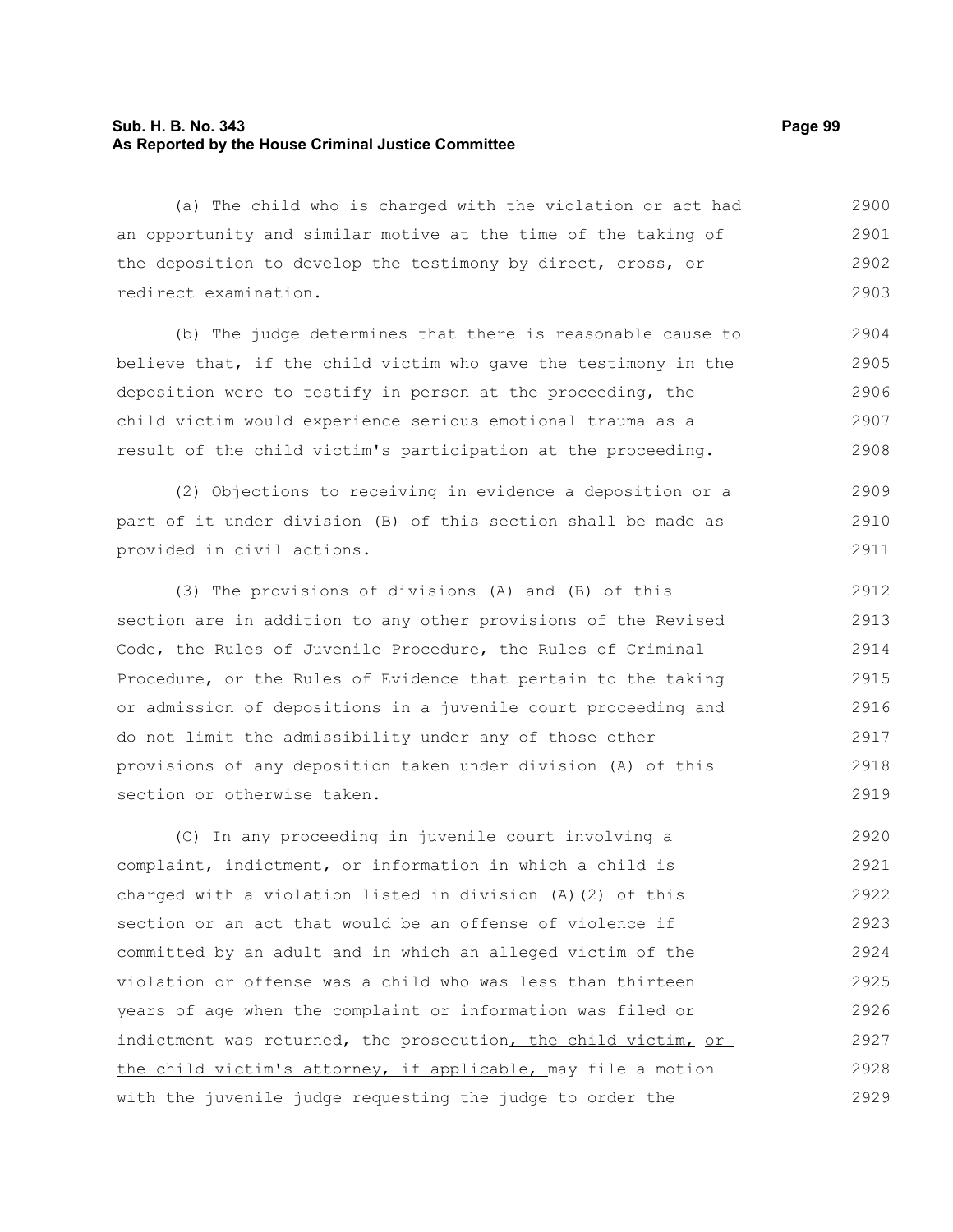## **Sub. H. B. No. 343 Page 100 As Reported by the House Criminal Justice Committee**

testimony of the child victim to be taken in a room other than the room in which the proceeding is being conducted and be televised, by closed circuit equipment, into the room in which the proceeding is being conducted to be viewed by the child who is charged with the violation or act and any other persons who are not permitted in the room in which the testimony is to be taken but who would have been present during the testimony of the child victim had it been given in the room in which the proceeding is being conducted. Except for good cause shown, the prosecution, the child victim, or the child victim's attorney, if applicable, shall file a motion under this division at least seven days before the date of the proceeding. The juvenile judge may issue the order upon the motion of the prosecution, the child victim, or the child victim's attorney, if applicable, filed under this division, if the judge determines that the child victim is unavailable to testify in the room in which the proceeding is being conducted in the physical presence of the child charged with the violation or act, due to one or more of the reasons set forth in division (E) of this section. If a juvenile judge issues an order of that nature, the judge shall exclude from the room in which the testimony is to be taken every person except a person described in division (A)(3) of this section. The judge, at the judge's discretion, may preside during the giving of the testimony by electronic means from outside the room in which it is being given, subject to the limitations set forth in division (A)(3) of this section. To the extent feasible, any person operating the televising equipment shall be hidden from the sight and hearing of the child victim giving the testimony, in a manner similar to that described in division (A)(3) of this section. The child who is charged with the violation or act shall be permitted to observe and hear the testimony of the child victim giving the testimony on a monitor, 2930 2931 2932 2933 2934 2935 2936 2937 2938 2939 2940 2941 2942 2943 2944 2945 2946 2947 2948 2949 2950 2951 2952 2953 2954 2955 2956 2957 2958 2959 2960 2961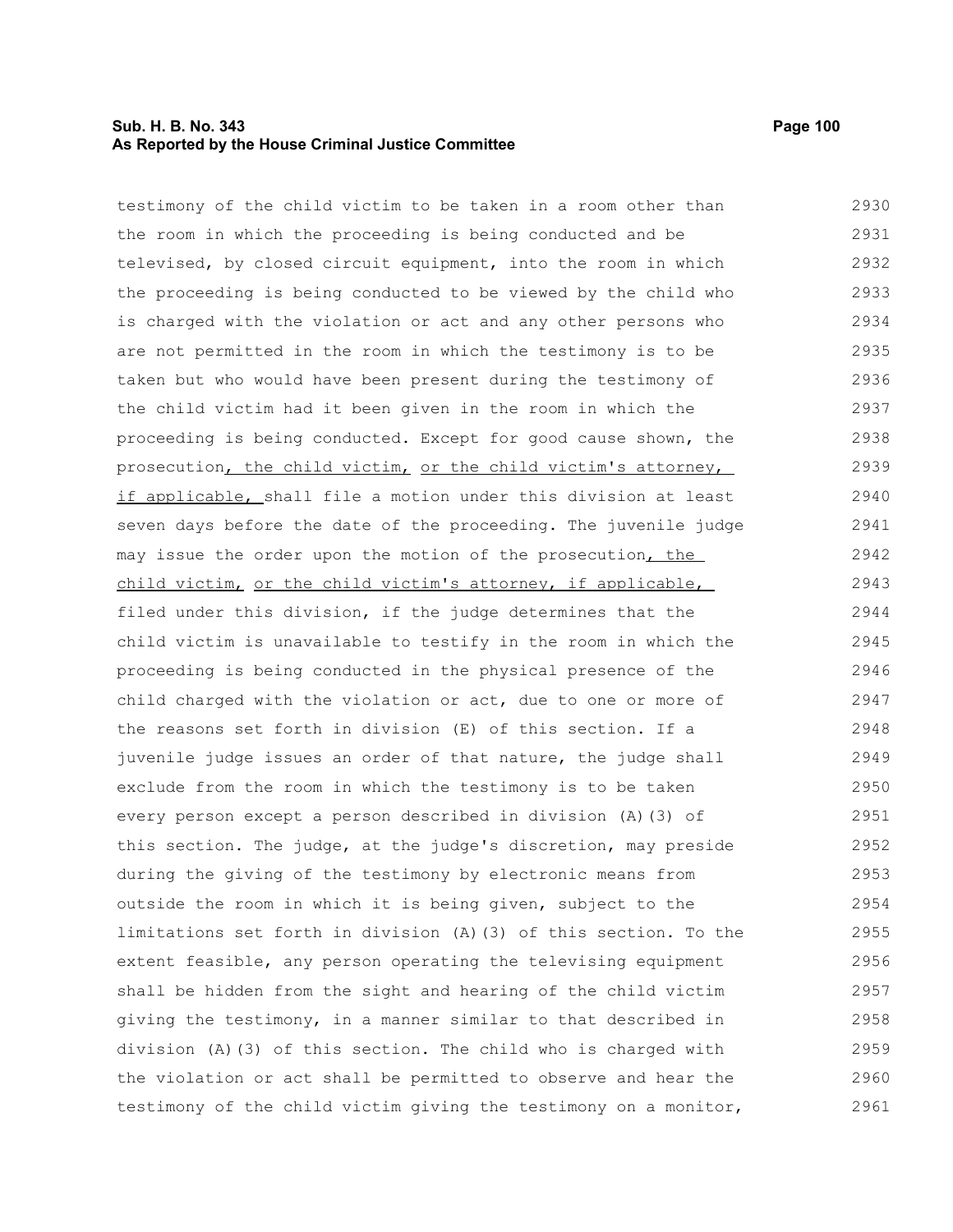### **Sub. H. B. No. 343 Page 101 As Reported by the House Criminal Justice Committee**

shall be provided with an electronic means of immediate communication with the attorney of the child who is charged with the violation or act during the testimony, and shall be restricted to a location from which the child who is charged with the violation or act cannot be seen or heard by the child 2962 2963 2964 2965 2966

victim giving the testimony, except on a monitor provided for that purpose. The child victim giving the testimony shall be provided with a monitor on which the child victim can observe, while giving testimony, the child who is charged with the violation or act. 2967 2968 2969 2970 2971

(D) In any proceeding in juvenile court involving a complaint, indictment, or information in which a child is charged with a violation listed in division (A)(2) of this section or an act that would be an offense of violence if committed by an adult and in which an alleged victim of the violation or offense was a child who was less than thirteen years of age when the complaint or information was filed or the indictment was returned, the prosecution, the child victim, or the child victim's attorney, if applicable, may file a motion with the juvenile judge requesting the judge to order the testimony of the child victim to be taken outside of the room in which the proceeding is being conducted and be recorded for showing in the room in which the proceeding is being conducted before the judge, the child who is charged with the violation or act, and any other persons who would have been present during the testimony of the child victim had it been given in the room in which the proceeding is being conducted. Except for good cause shown, the prosecution, the child victim, or the child victim's attorney, if applicable, shall file a motion under this division at least seven days before the date of the proceeding. The juvenile judge may issue the order upon the motion of the 2972 2973 2974 2975 2976 2977 2978 2979 2980 2981 2982 2983 2984 2985 2986 2987 2988 2989 2990 2991 2992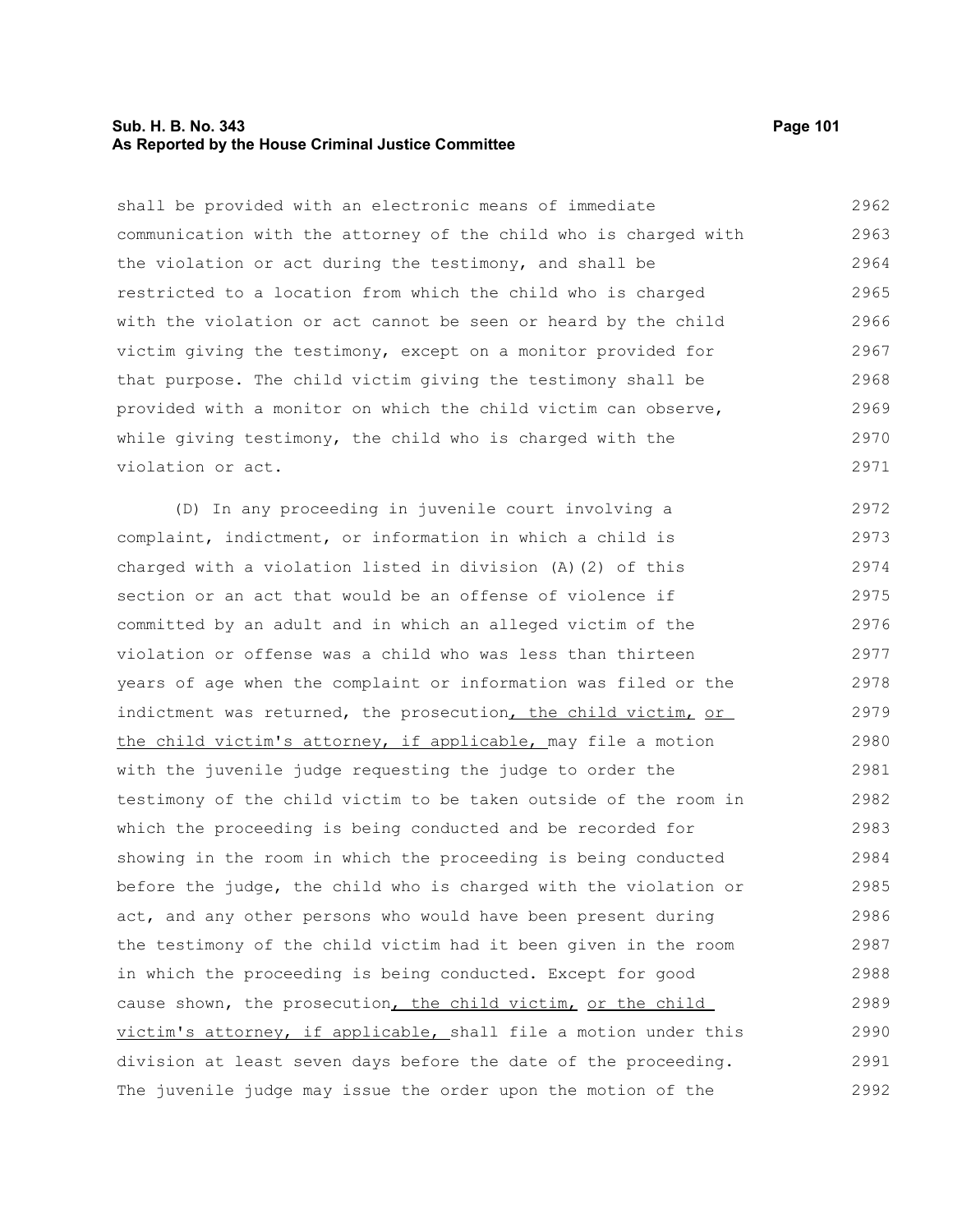# **Sub. H. B. No. 343 Page 102 As Reported by the House Criminal Justice Committee**

| prosecution, the child victim, or the child victim's attorney,                   | 2993 |
|----------------------------------------------------------------------------------|------|
| if applicable, filed under this division, if the judge                           | 2994 |
| determines that the child victim is unavailable to testify in                    | 2995 |
| the room in which the proceeding is being conducted in the                       | 2996 |
| physical presence of the child charged with the violation or                     | 2997 |
| act, due to one or more of the reasons set forth in division (E)                 | 2998 |
| of this section. If a juvenile judge issues an order of that                     | 2999 |
| nature, the judge shall exclude from the room in which the                       | 3000 |
| testimony is to be taken every person except a person described                  | 3001 |
| in division $(A)$ $(3)$ of this section. To the extent feasible, any             | 3002 |
| person operating the recording equipment shall be hidden from                    | 3003 |
| the sight and hearing of the child victim giving the testimony,                  | 3004 |
| in a manner similar to that described in division (A) (3) of this                | 3005 |
| section. The child who is charged with the violation or act                      | 3006 |
| shall be permitted to observe and hear the testimony of the                      | 3007 |
| child victim giving the testimony on a monitor, shall be                         | 3008 |
| provided with an electronic means of immediate communication                     | 3009 |
| with the attorney of the child who is charged with the violation                 | 3010 |
| or act during the testimony, and shall be restricted to a                        | 3011 |
| location from which the child who is charged with the violation                  | 3012 |
| or act cannot be seen or heard by the child victim giving the                    | 3013 |
| testimony, except on a monitor provided for that purpose. The                    | 3014 |
| child victim giving the testimony shall be provided with a                       | 3015 |
| monitor on which the child victim can observe, while giving                      | 3016 |
| testimony, the child who is charged with the violation or act.                   | 3017 |
| No order for the taking of testimony by recording shall be                       | 3018 |
| issued under this division unless the provisions set forth in                    | 3019 |
| divisions $(A)$ $(3)$ $(a)$ , $(b)$ , $(c)$ , and $(d)$ of this section apply to | 3020 |
| the recording of the testimony.                                                  | 3021 |
|                                                                                  |      |

(E) For purposes of divisions (C) and (D) of this section, 3022 a juvenile judge may order the testimony of a child victim to be 3023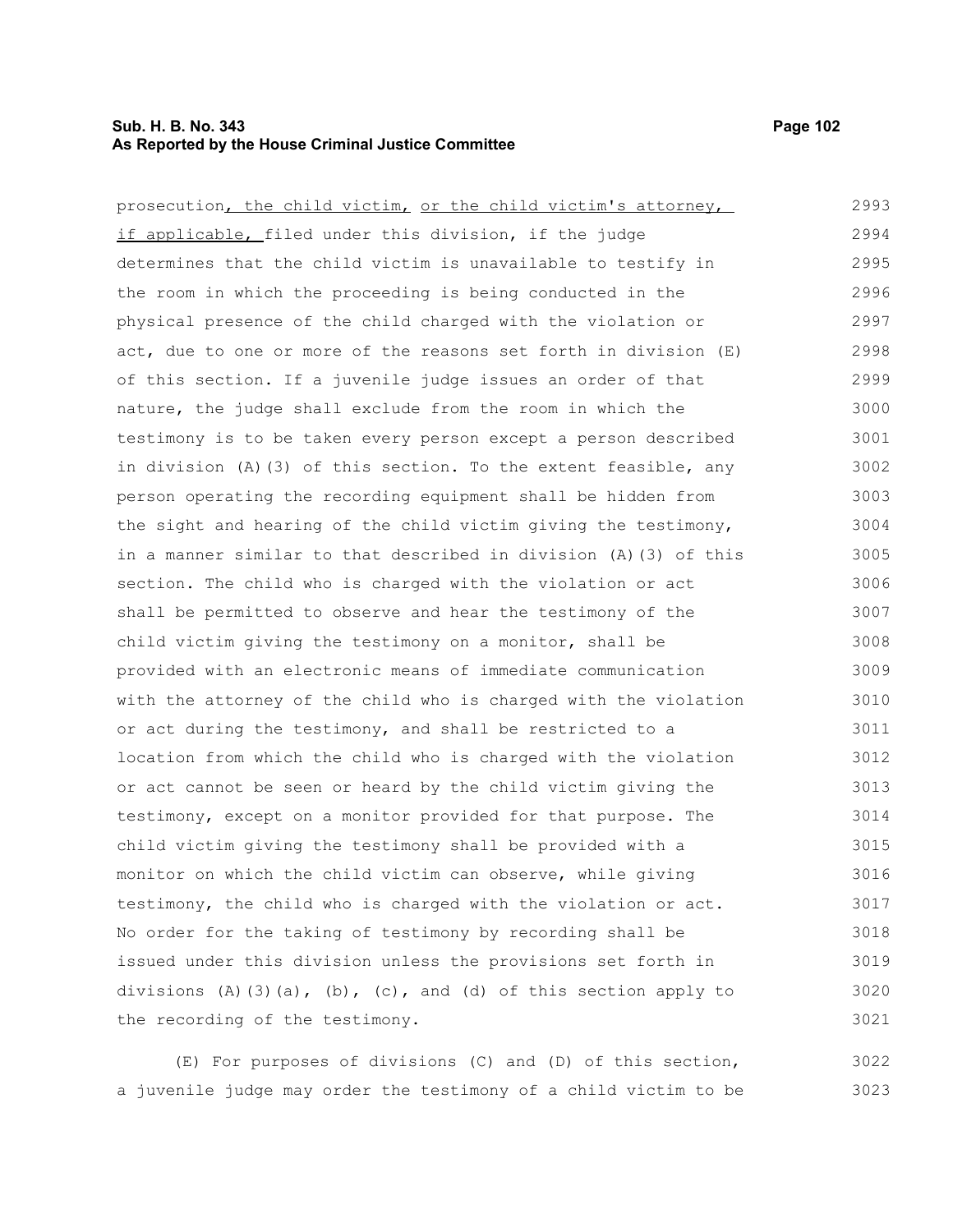#### **Sub. H. B. No. 343 Page 103 As Reported by the House Criminal Justice Committee**

taken outside of the room in which a proceeding is being conducted if the judge determines that the child victim is unavailable to testify in the room in the physical presence of the child charged with the violation or act due to one or more of the following circumstances: 3024 3025 3026 3027 3028

(1) The persistent refusal of the child victim to testify despite judicial requests to do so;

(2) The inability of the child victim to communicate about the alleged violation or offense because of extreme fear, failure of memory, or another similar reason; 3031 3032 3033

(3) The substantial likelihood that the child victim will suffer serious emotional trauma from so testifying. 3034 3035

(F)(1) If a juvenile judge issues an order pursuant to division (C) or (D) of this section that requires the testimony of a child victim in a juvenile court proceeding to be taken outside of the room in which the proceeding is being conducted, the order shall specifically identify the child victim, in a manner consistent with section 2930.07 of the Revised Code, to whose testimony it applies, the order applies only during the testimony of the specified child victim, and the child victim giving the testimony shall not be required to testify at the proceeding other than in accordance with the order. The authority of a judge to close the taking of a deposition under division (A)(3) of this section or a proceeding under division (C) or (D) of this section is in addition to the authority of a judge to close a hearing pursuant to section 2151.35 of the Revised Code. 3036 3037 3038 3039 3040 3041 3042 3043 3044 3045 3046 3047 3048 3049 3050

(2) A juvenile judge who makes any determination regarding the admissibility of a deposition under divisions (A) and (B) of 3051 3052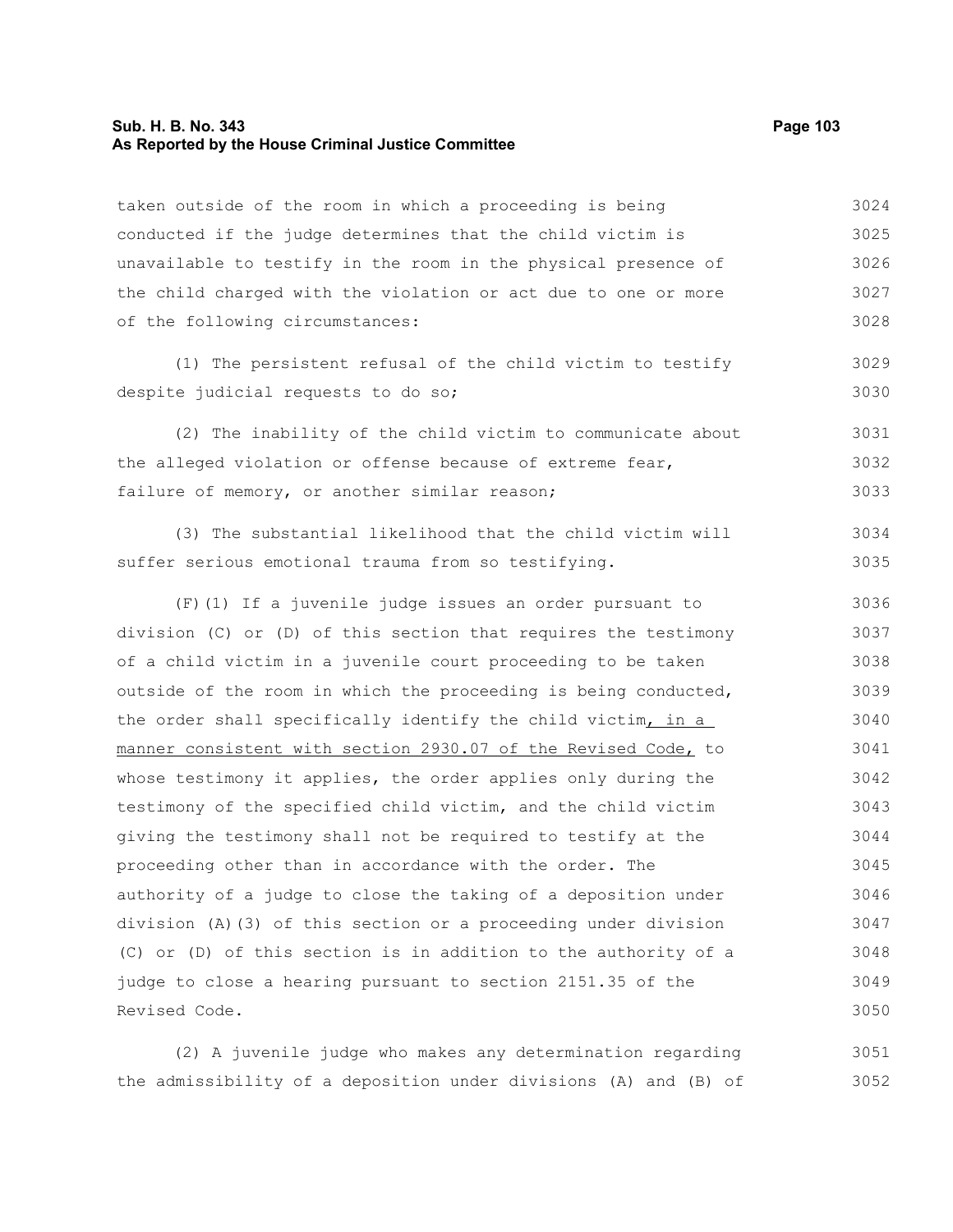#### **Sub. H. B. No. 343 Page 104 As Reported by the House Criminal Justice Committee**

this section, the videotaping recording of a deposition under

division (A)(3) of this section, or the taking of testimony outside of the room in which a proceeding is being conducted under division (C) or (D) of this section, shall enter the determination and findings on the record in the proceeding. **Sec. 2152.811.** (A) As used in this section: (1) "Developmental disability" has the same meaning as in section 5123.01 of the Revised Code. (2) "Victim with a developmental disability" includes any of the following persons: (a) A person with a developmental disability who was a victim of a violation identified in division (B)(1) of this section or an act that would be an offense of violence if

committed by an adult;

(b) A person with a developmental disability against whom was directed any conduct that constitutes, or that is an element of, a violation identified in division (B)(1) of this section or an act that would be an offense of violence if committed by an adult.

 $(B)$   $(1)$   $(B)$   $(1)$   $(a)$  In any proceeding in juvenile court involving a complaint, indictment, or information in which a child is charged with a violation of section 2903.16, 2903.34, 2903.341, 2907.02, 2907.03, 2907.05, 2907.21, 2907.23, 2907.24, 2907.32, 2907.321, 2907.322, or 2907.323 of the Revised Code or an act that would be an offense of violence if committed by an adult and in which an alleged victim of the violation or act was a person with a developmental disability, the juvenile judge, upon motion of the prosecution, victim, or victim's attorney, if applicable, shall order that the testimony of the victim with a 3072 3073 3074 3075 3076 3077 3078 3079 3080 3081

3058

3059 3060

3061 3062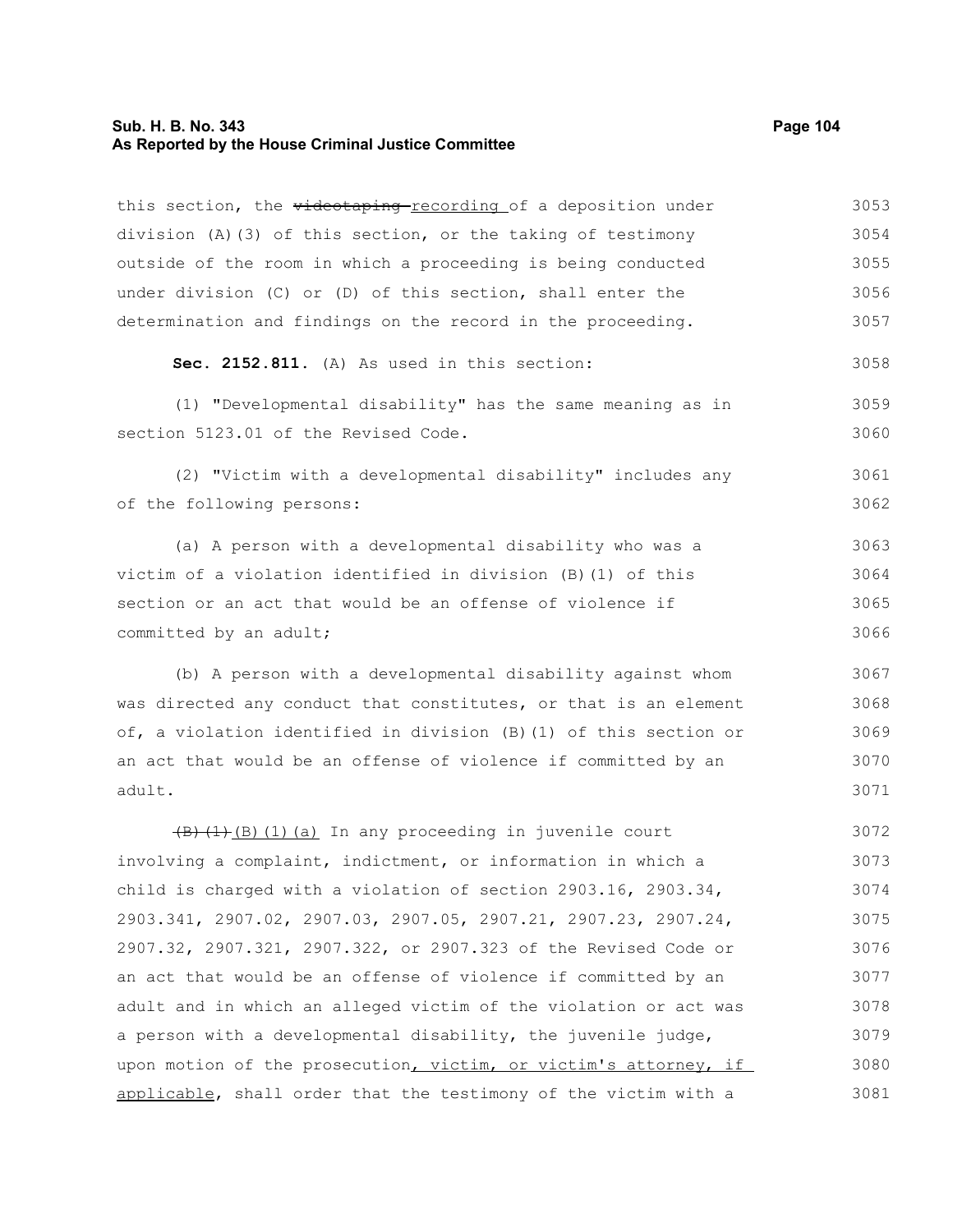## **Sub. H. B. No. 343** Page 105 **As Reported by the House Criminal Justice Committee**

| developmental disability be taken by deposition. The                     | 3082 |
|--------------------------------------------------------------------------|------|
| <del>prosecutionalso</del> prosecution, victim, or victim's attorney, if | 3083 |
| applicable, also may request that the deposition be videotaped           | 3084 |
| recorded in accordance with division (B) (2) of this section.            | 3085 |
| (b) In any proceeding that is not otherwise eligible for                 | 3086 |
| the protections provided for in division $(B) (1) (a)$ of this           | 3087 |
| section and in which an alleged victim of the violation or act           | 3088 |
| was a person with a developmental disability, upon motion of the         | 3089 |
| prosecution, the victim, or the victim's attorney, if                    | 3090 |
| applicable, and a showing by a preponderance of the evidence             | 3091 |
| that the victim will suffer serious emotional trauma if required         | 3092 |

to provide live trial testimony, the juvenile judge shall order that the testimony of the victim with a developmental disability

be taken by deposition. The prosecution, the victim, or the victim's attorney, if applicable, also may request that the deposition be recorded in accordance with division (B)(2) of

this section. (c) The judge shall notify the victim with a developmental disability whose deposition is to be taken, the prosecution, the victim's attorney, if applicable, and the attorney for the child who is charged with the violation or act of the date, time, and place for taking the deposition. The notice shall identify the victim with a developmental disability, in a manner consistent with section 2930.07 of the Revised Code, who is to be examined and shall indicate whether a request that the deposition be videotaped recorded has been made. The child who is charged with the violation or act shall have the right to attend the deposition and the right to be represented by counsel. Depositions shall be taken in the manner provided in civil 3098 3099 3100 3101 3102 3103 3104 3105 3106 3107 3108 3109 3110

cases, except that the judge in the proceeding shall preside at the taking of the deposition and shall rule at that time on any 3111 3112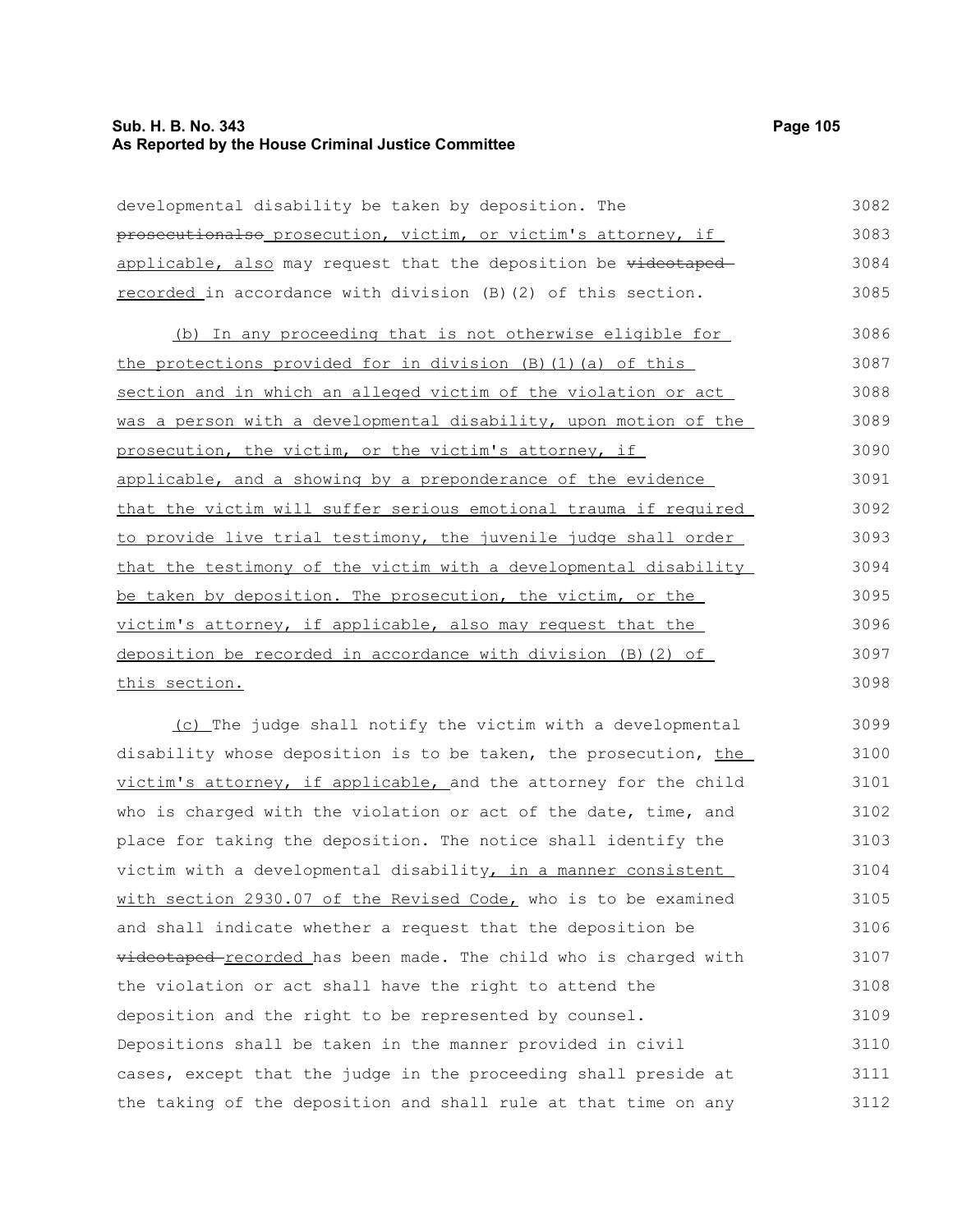#### **Sub. H. B. No. 343 Page 106 As Reported by the House Criminal Justice Committee**

objections of the prosecution or the attorney for the child charged with the violation or act. The prosecution and the attorney for the child charged with the violation or act shall have the right, as at an adjudication hearing, to full examination and cross-examination of the victim with a developmental disability whose deposition is to be taken. 3113 3114 3115 3116 3117 3118

If a deposition taken under this division is intended to be offered as evidence in the proceeding, it shall be filed in the juvenile court in which the action is pending and is admissible in the manner described in division (C) of this section. If a deposition of a victim with a developmental disability taken under this division is admitted as evidence at the proceeding under division (C) of this section, the victim with a developmental disability shall not be required to testify in person at the proceeding. 3119 3120 3121 3122 3123 3124 3125 3126 3127

At any time before the conclusion of the proceeding, the attorney for the child charged with the violation or act may file a motion with the judge requesting that another deposition of the victim with a developmental disability be taken because new evidence material to the defense of the child charged has been discovered that the attorney for the child charged could not with reasonable diligence have discovered prior to the taking of the admitted deposition. Any motion requesting another deposition shall be accompanied by supporting affidavits. Upon the filing of the motion and affidavits, the court may order that additional testimony of the victim with a developmental disability relative to the new evidence be taken by another deposition. If the court orders the taking of another deposition under this provision, the deposition shall be taken in accordance with this division. If the admitted deposition was a videotaped recorded deposition taken in accordance with division 3128 3129 3130 3131 3132 3133 3134 3135 3136 3137 3138 3139 3140 3141 3142 3143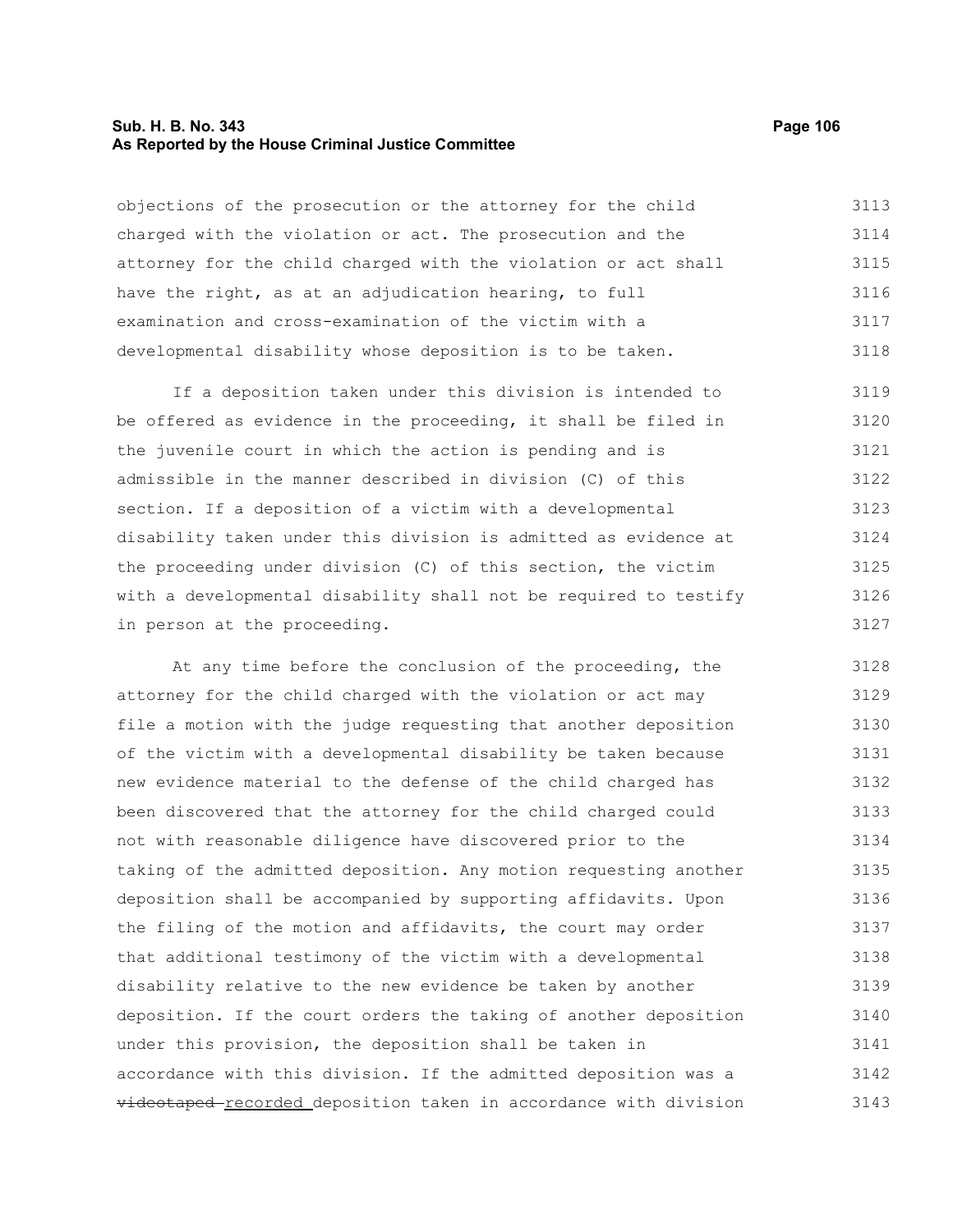# **Sub. H. B. No. 343** Page 107 **As Reported by the House Criminal Justice Committee**

| (B) (2) of this section, the new deposition also shall be        | 3144 |
|------------------------------------------------------------------|------|
| videotaped-recorded in accordance with that division. In other   | 3145 |
| cases, the new deposition may be videotaped-recorded in          | 3146 |
| accordance with that division.                                   | 3147 |
| (2) If the prosecutionrequests prosecution, victim, or           | 3148 |
| victim's attorney, if applicable, requests that a deposition to  | 3149 |
| be taken under division (B)(1) of this section be-videotaped-    | 3150 |
| recorded, the juvenile judge shall order that the deposition be  | 3151 |
| videotaped recorded in accordance with this division. If a       | 3152 |
| juvenile judge issues an order to video tape-record the          | 3153 |
| deposition, the judge shall exclude from the room in which the   | 3154 |
| deposition is to be taken every person except the victim with a  | 3155 |
| developmental disability giving the testimony, the judge, one or | 3156 |
| more interpreters if needed, the attorneys for the prosecution   | 3157 |
| and the child who is charged with the violation or act, the      | 3158 |
| victim's attorney, if applicable, any person needed to operate   | 3159 |
| the equipment to be used, one person chosen by the victim with a | 3160 |
| developmental disability giving the deposition, the victim's     | 3161 |
| representative, if applicable, and any person whose presence the | 3162 |
| judge determines would contribute to the welfare and well-being  | 3163 |
| of the victim with a developmental disability giving the         | 3164 |
| deposition. The person chosen by the victim with a developmental | 3165 |
| disability shall not be a witness in the proceeding and, both    | 3166 |
| before and during the deposition, shall not discuss the          | 3167 |
| testimony of the victim with any other witness in the            | 3168 |
| proceeding. To the extent feasible, any person operating the     | 3169 |
| recording equipment shall be restricted to a room adjacent to    | 3170 |
| the room in which the deposition is being taken, or to a         | 3171 |
| location in the room in which the deposition is being taken that | 3172 |
| is behind a screen or mirror so that the person operating the    | 3173 |
| recording equipment can see and hear, but cannot be seen or      | 3174 |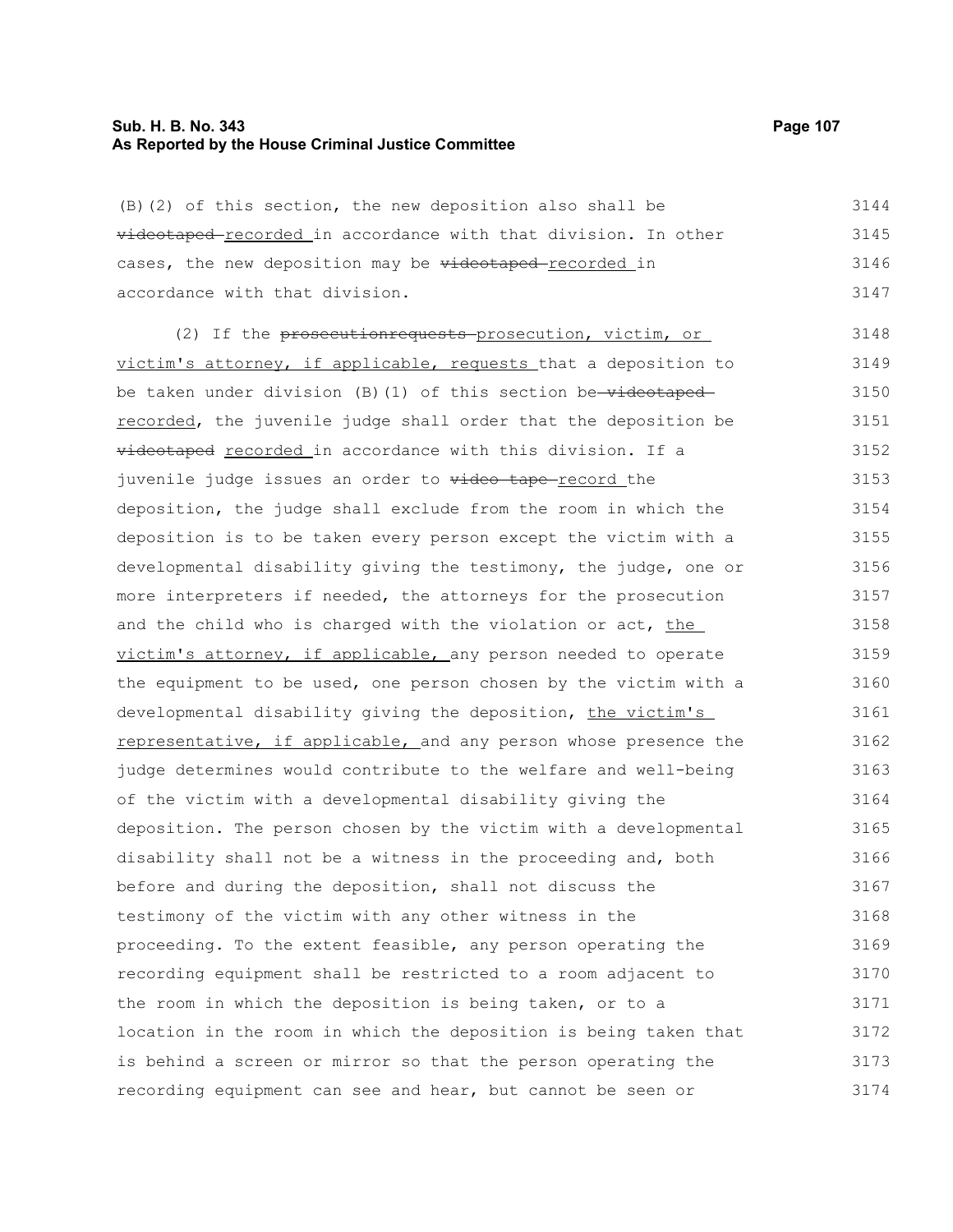## **Sub. H. B. No. 343 Page 108 As Reported by the House Criminal Justice Committee**

heard by, the victim with a developmental disability giving the deposition during the deposition. The child who is charged with the violation or act shall be permitted to observe and hear the testimony of the victim with a developmental disability giving the deposition on a monitor, shall be provided with an electronic means of immediate communication with the attorney of the child who is charged with the violation or act during the testimony, and shall be restricted to a location from which the child who is charged with the violation or act cannot be seen or heard by the victim with a developmental disability giving the deposition, except on a monitor provided for that purpose. The victim with a developmental disability giving the deposition shall be provided with a monitor on which the victim with a developmental disability can observe, while giving testimony, the child who is charged with the violation or act. The judge, at the judge's discretion, may preside at the deposition by electronic means from outside the room in which the deposition is to be taken; if the judge presides by electronic means, the judge shall be provided with monitors on which the judge can see each person in the room in which the deposition is to be taken and with an electronic means of communication with each person in that room, and each person in the room shall be provided with a monitor on which that person can see the judge and with an electronic means of communication with the judge. A deposition that is videotaped recorded under this division shall be taken and filed in the manner described in division (B)(1) of this section and is admissible in the manner described in this division and division (C) of this section. If a deposition that is videotaped-recorded under this division is admitted as evidence at the proceeding, the victim with a developmental disability shall not be required 3175 3176 3177 3178 3179 3180 3181 3182 3183 3184 3185 3186 3187 3188 3189 3190 3191 3192 3193 3194 3195 3196 3197 3198 3199 3200 3201 3202 3203 3204 3205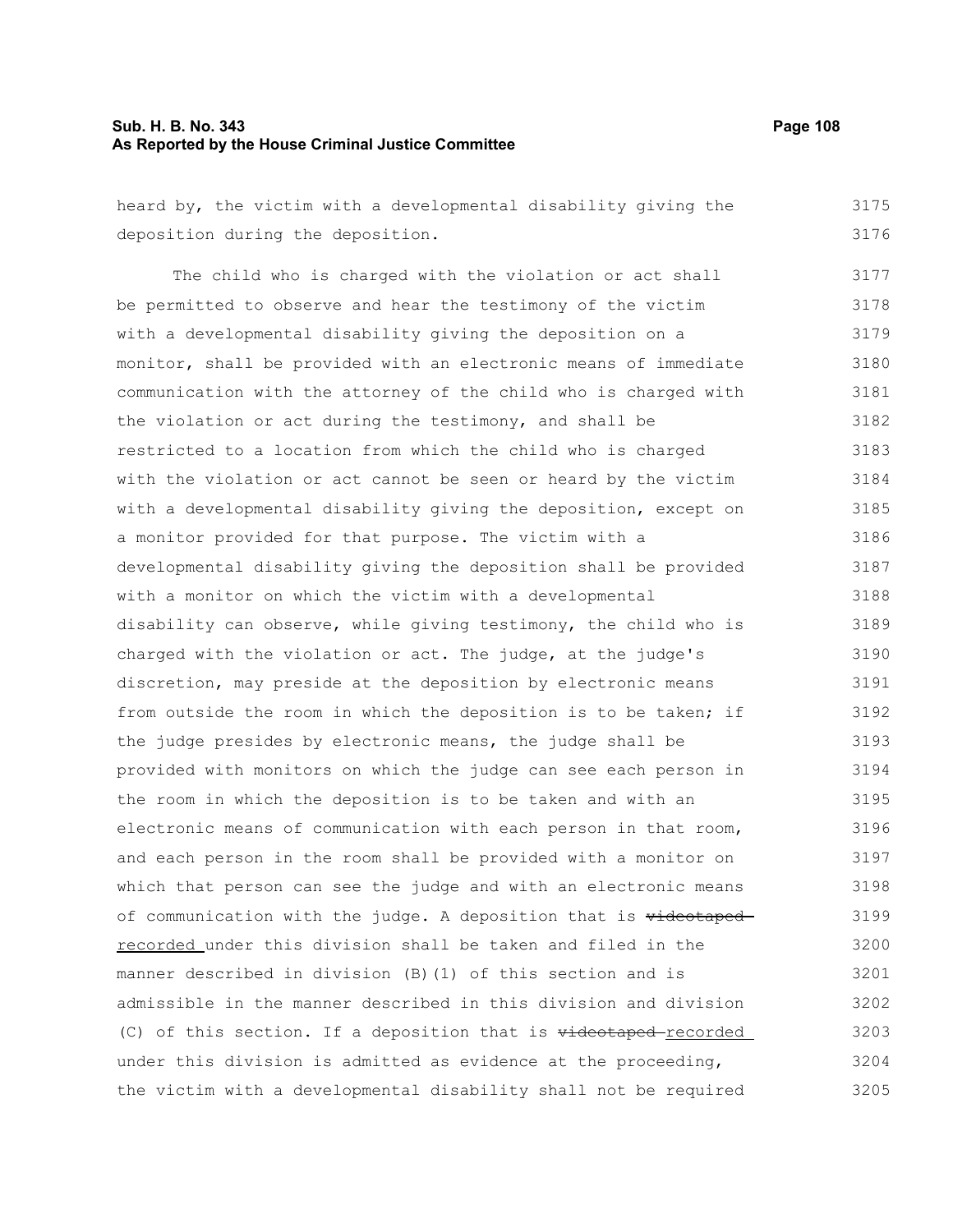## **Sub. H. B. No. 343** Page 109 **As Reported by the House Criminal Justice Committee**

to testify in person at the proceeding. No deposition videotaped 3206

recorded under this division shall be admitted as evidence at any proceeding unless division (C) of this section is satisfied relative to the deposition and all of the following apply relative to the recording: 3207 3208 3209 3210

(a) The recording is both aural and visual and is recorded on film or videotape, or by other electronic means.

(b) The recording is authenticated under the Rules of Evidence and the Rules of Criminal Procedure as a fair and accurate representation of what occurred, and the recording is not altered other than at the direction and under the supervision of the judge in the proceeding. 3213 3214 3215 3216 3217

(c) Each voice on the recording that is material to the testimony on the recording or the making of the recording, as determined by the judge, is identified. 3218 3219 3220

(d) Both the The prosecution, victim, or victim's attorney, if applicable, and the child who is charged with the violation or act are afforded an opportunity to view the recording before it is shown in the proceeding. 3221 3222 3223 3224

(C)(1) At any proceeding in relation to which a deposition was taken under division (B) of this section, the deposition or a part of it is admissible in evidence upon motion of the prosecution if the testimony in the deposition or the part to be admitted is not excluded by the hearsay rule and if the deposition or the part to be admitted otherwise is admissible under the Rules of Evidence. For purposes of this division, testimony is not excluded by the hearsay rule if the testimony is not hearsay under Evidence Rule 801; the testimony is within an exception to the hearsay rule set forth in Evidence Rule 803; 3225 3226 3227 3228 3229 3230 3231 3232 3233 3234

3211 3212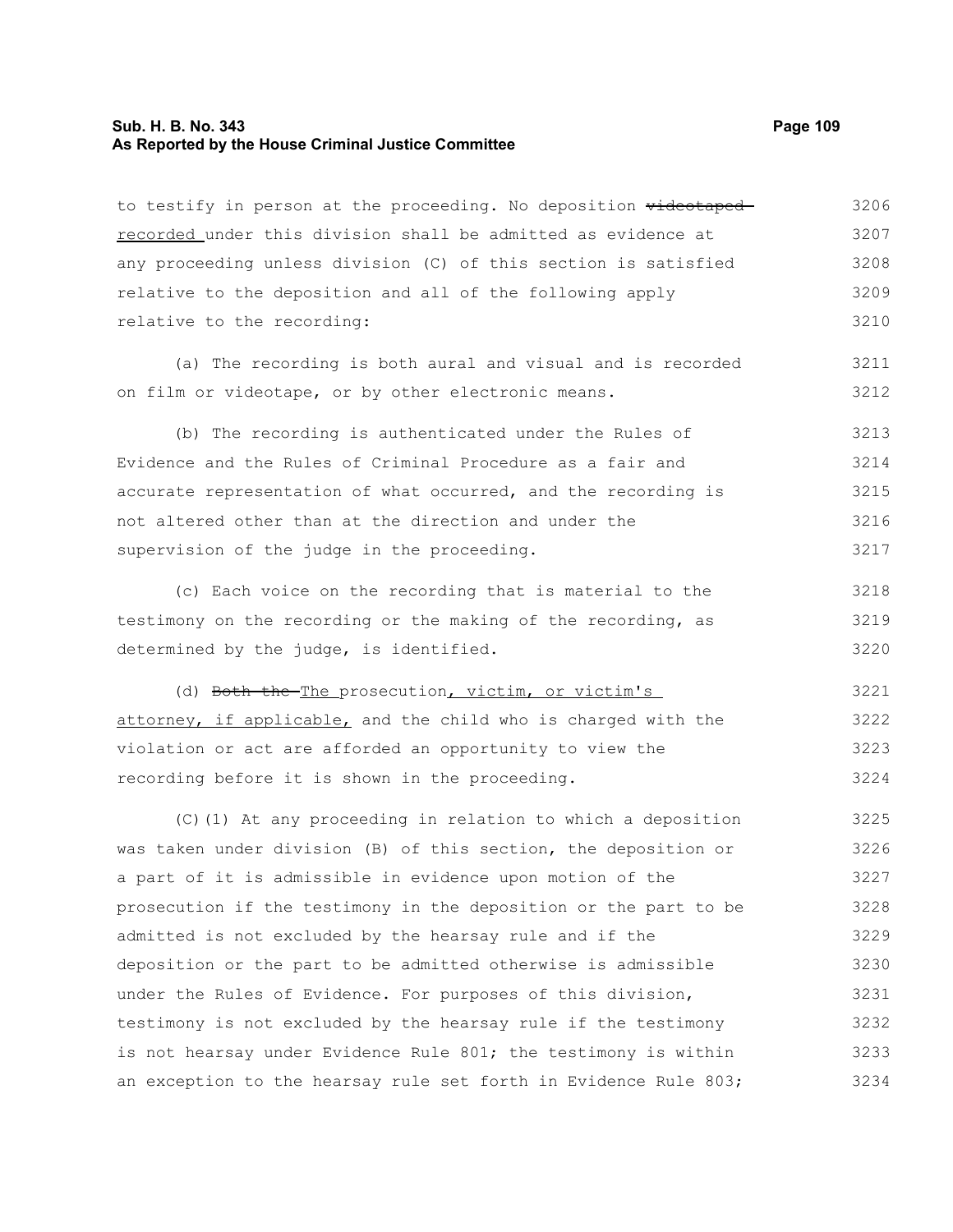## **Sub. H. B. No. 343 Page 110 As Reported by the House Criminal Justice Committee**

the victim with a developmental disability who gave the testimony is unavailable as a witness, as defined in Evidence Rule 804, and the testimony is admissible under that rule; or both of the following apply: 3235 3236 3237 3238

(a) The child who is charged with the violation or act had an opportunity and similar motive at the time of the taking of the deposition to develop the testimony by direct, cross, or redirect examination. 3239 3240 3241 3242

(b) The judge determines that there is reasonable cause to believe that, if the victim with a developmental disability who gave the testimony in the deposition were to testify in person at the proceeding, the victim with a developmental disability would experience serious emotional trauma as a result of the participation of the victim with a developmental disability at the proceeding. 3243 3244 3245 3246 3247 3248 3249

(2) Objections to receiving in evidence a deposition or a part of it under division (C) of this section shall be made as provided in civil actions. 3250 3251 3252

(3) The provisions of divisions (B) and (C) of this section are in addition to any other provisions of the Revised Code, the Rules of Juvenile Procedure, the Rules of Criminal Procedure, or the Rules of Evidence that pertain to the taking or admission of depositions in a juvenile court proceeding and do not limit the admissibility under any of those other provisions of any deposition taken under division (B) of this section or otherwise taken. 3253 3254 3255 3256 3257 3258 3259 3260

(D) In any proceeding in juvenile court involving a complaint, indictment, or information in which a child is charged with a violation listed in division (B)(1) of this 3261 3262 3263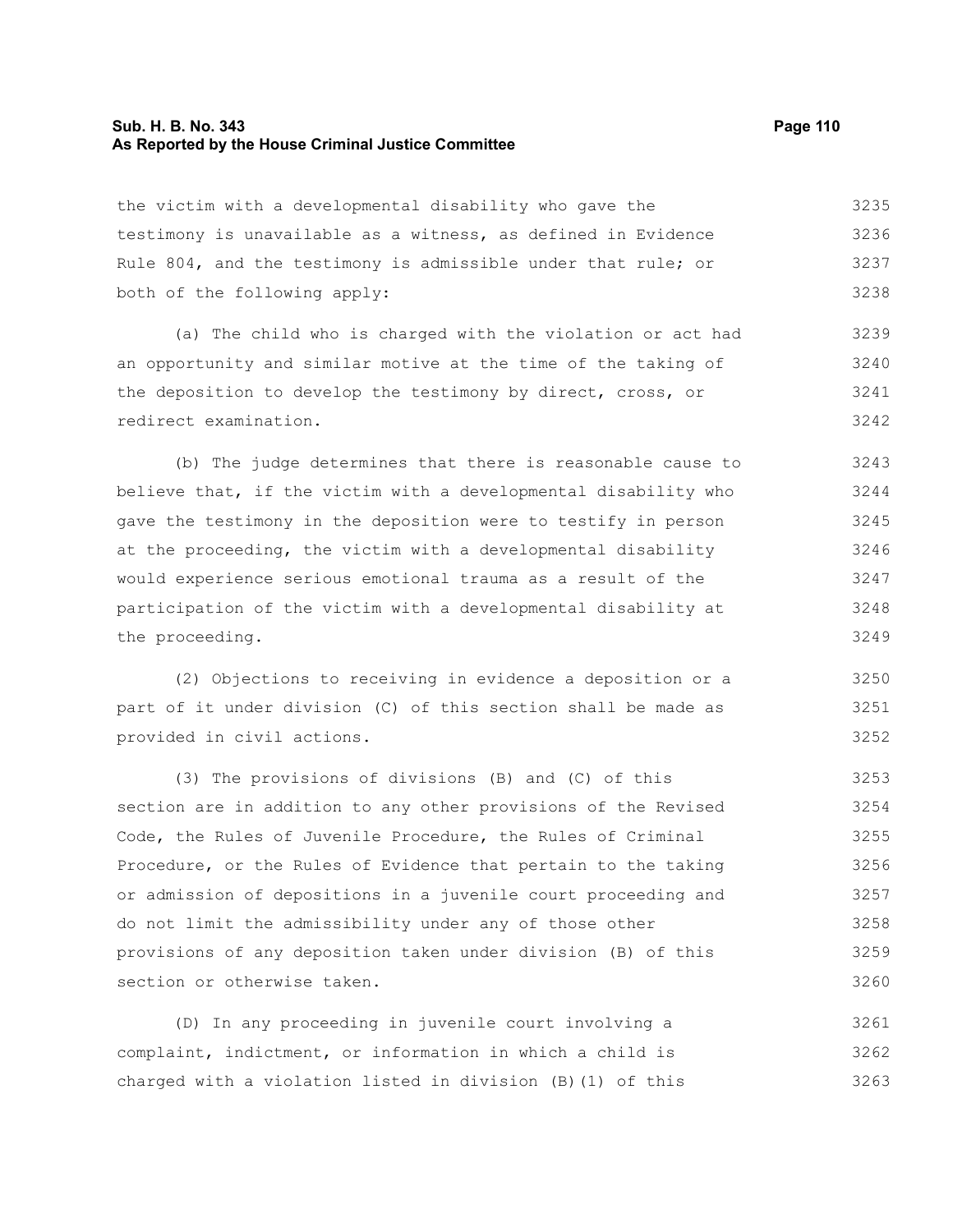## **Sub. H. B. No. 343 Page 111 As Reported by the House Criminal Justice Committee**

section or an act that would be an offense of violence if committed by an adult and in which an alleged victim of the violation or offense was a person with a developmental disability, the prosecution, victim, or victim's attorney, if applicable, may file a motion with the juvenile judge requesting the judge to order the testimony of the victim with a developmental disability to be taken in a room other than the room in which the proceeding is being conducted and be televised, by closed circuit equipment, into the room in which the proceeding is being conducted to be viewed by the child who is charged with the violation or act and any other persons who are not permitted in the room in which the testimony is to be taken but who would have been present during the testimony of the victim with a developmental disability had it been given in the room in which the proceeding is being conducted. Except for good cause shown, the prosecution, victim, or victim's attorney, if applicable, shall file a motion under this division at least seven days before the date of the proceeding. The juvenile judge may issue the order upon the motion of the prosecution filed under this division, if the judge determines that the victim with a developmental disability is unavailable to testify in the room in which the proceeding is being conducted in the physical presence of the child charged with the violation or act for one or more of the reasons set forth in division (F) of this section. If a juvenile judge issues an order of that nature, the judge shall exclude from the room in which the testimony is to be taken every person except a person described in division (B) (2) of this section. The judge, at the judge's discretion, may preside during the giving of the testimony by electronic means from outside the room in which it is being given, subject to the limitations set forth in division (B)(2) of this section. To the extent feasible, any person operating the televising equipment 3264 3265 3266 3267 3268 3269 3270 3271 3272 3273 3274 3275 3276 3277 3278 3279 3280 3281 3282 3283 3284 3285 3286 3287 3288 3289 3290 3291 3292 3293 3294 3295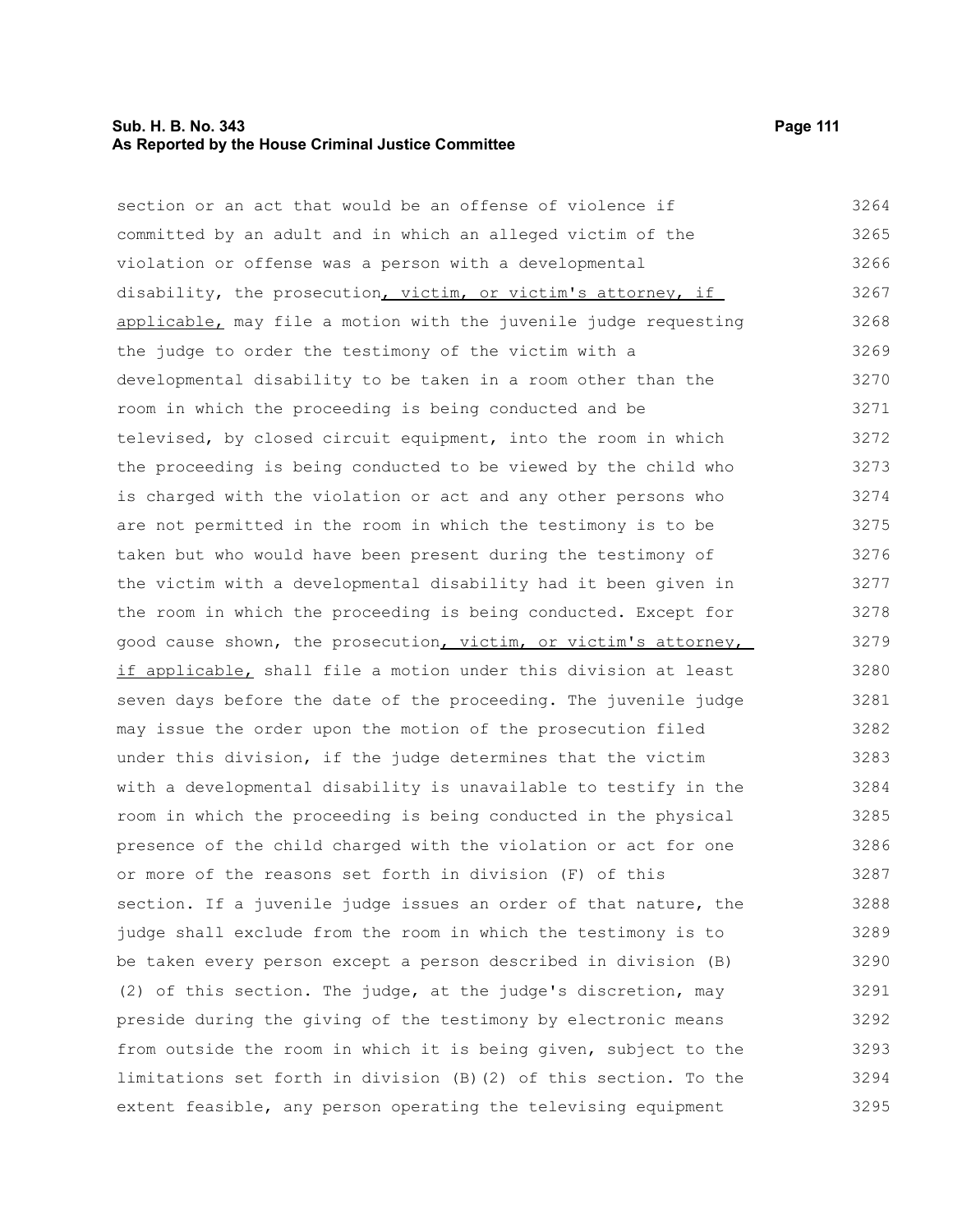# **Sub. H. B. No. 343 Page 112 As Reported by the House Criminal Justice Committee**

shall be hidden from the sight and hearing of the victim with a developmental disability giving the testimony, in a manner similar to that described in division (B)(2) of this section. The child who is charged with the violation or act shall be permitted to observe and hear the testimony of the victim with a developmental disability giving the testimony on a monitor, shall be provided with an electronic means of immediate communication with the attorney of the child who is charged with the violation or act during the testimony, and shall be restricted to a location from which the child who is charged with the violation or act cannot be seen or heard by the victim with a developmental disability giving the testimony, except on a monitor provided for that purpose. The victim with a developmental disability giving the testimony shall be provided with a monitor on which the victim with a developmental disability can observe, while giving testimony, the child who is charged with the violation or act. 3296 3297 3298 3299 3300 3301 3302 3303 3304 3305 3306 3307 3308 3309 3310 3311 3312

(E) In any proceeding in juvenile court involving a complaint, indictment, or information in which a child is charged with a violation listed in division (B)(1) of this section or an act that would be an offense of violence if committed by an adult and in which an alleged victim of the violation or offense was a person with a developmental disability, the prosecution, victim, or victim's attorney, if applicable, may file a motion with the juvenile judge requesting the judge to order the testimony of the victim with a developmental disability to be taken outside of the room in which the proceeding is being conducted and be recorded for showing in the room in which the proceeding is being conducted before the judge, the child who is charged with the violation or act, and any other persons who would have been present during 3313 3314 3315 3316 3317 3318 3319 3320 3321 3322 3323 3324 3325 3326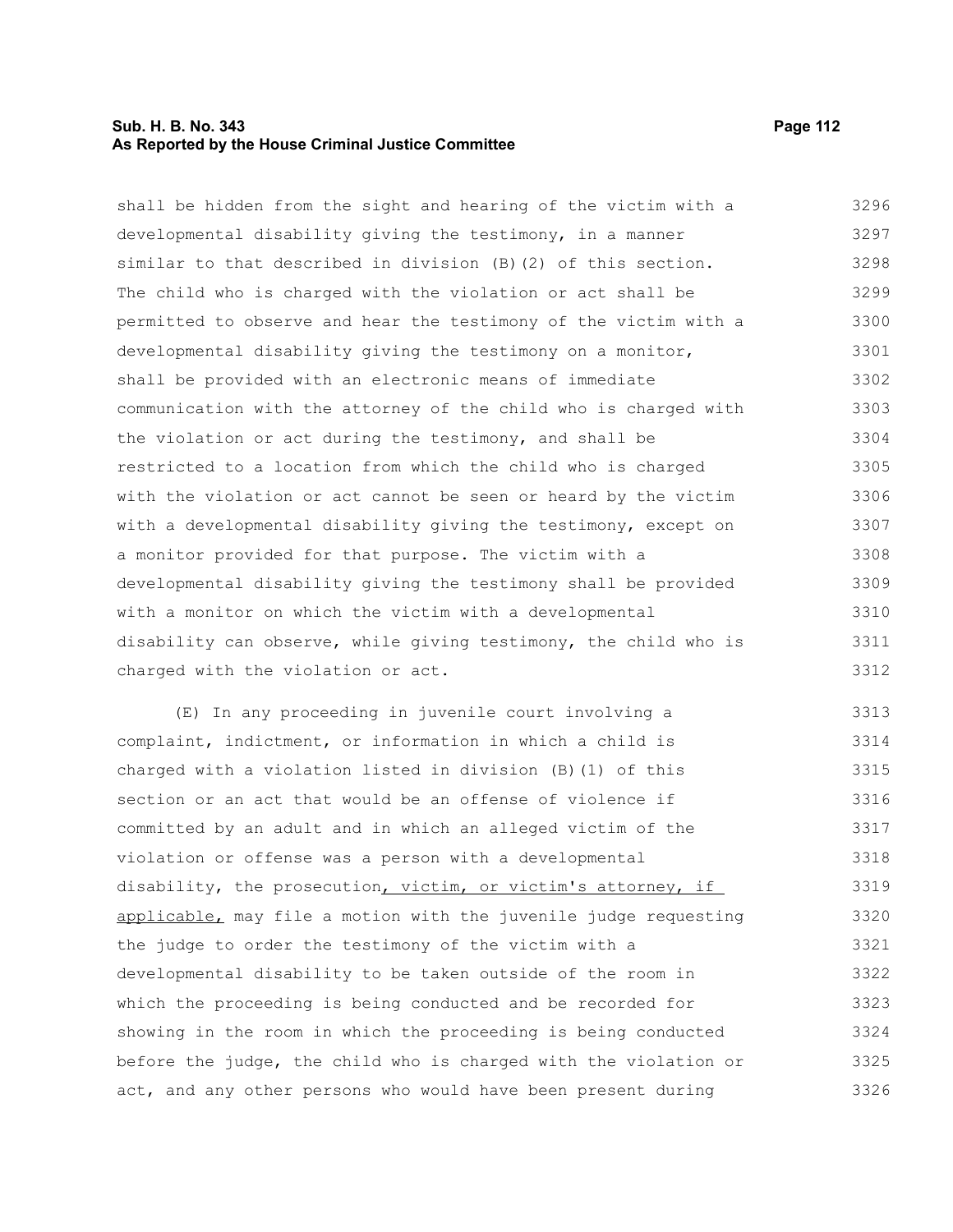# **Sub. H. B. No. 343 Page 113 As Reported by the House Criminal Justice Committee**

the testimony of the victim with a developmental disability had it been given in the room in which the proceeding is being conducted. Except for good cause shown, the prosecution, victim, or victim's attorney, if applicable, shall file a motion under this division at least seven days before the date of the proceeding. The juvenile judge may issue the order upon the motion of the prosecution, victim, or victim's attorney, if applicable, filed under this division, if the judge determines that the victim with a developmental disability is unavailable to testify in the room in which the proceeding is being conducted in the physical presence of the child charged with the violation or act, due to one or more of the reasons set forth in division (F) of this section. If a juvenile judge issues an order of that nature, the judge shall exclude from the room in which the testimony is to be taken every person except a person described in division (B)(2) of this section. To the extent feasible, any person operating the recording equipment shall be hidden from the sight and hearing of the victim with a developmental disability giving the testimony, in a manner similar to that described in division (B)(2) of this section. The child who is charged with the violation or act shall be permitted to observe and hear the testimony of the victim with a developmental disability giving the testimony on a monitor, shall be provided with an electronic means of immediate communication with the attorney of the child who is charged with the violation or act during the testimony, and shall be restricted to a location from which the child who is charged with the violation or act cannot be seen or heard by the victim with a developmental disability giving the testimony, except on 3327 3328 3329 3330 3331 3332 3333 3334 3335 3336 3337 3338 3339 3340 3341 3342 3343 3344 3345 3346 3347 3348 3349 3350 3351 3352 3353 3354 3355

a monitor provided for that purpose. The victim with a developmental disability giving the testimony shall be provided with a monitor on which the victim with a developmental 3356 3357 3358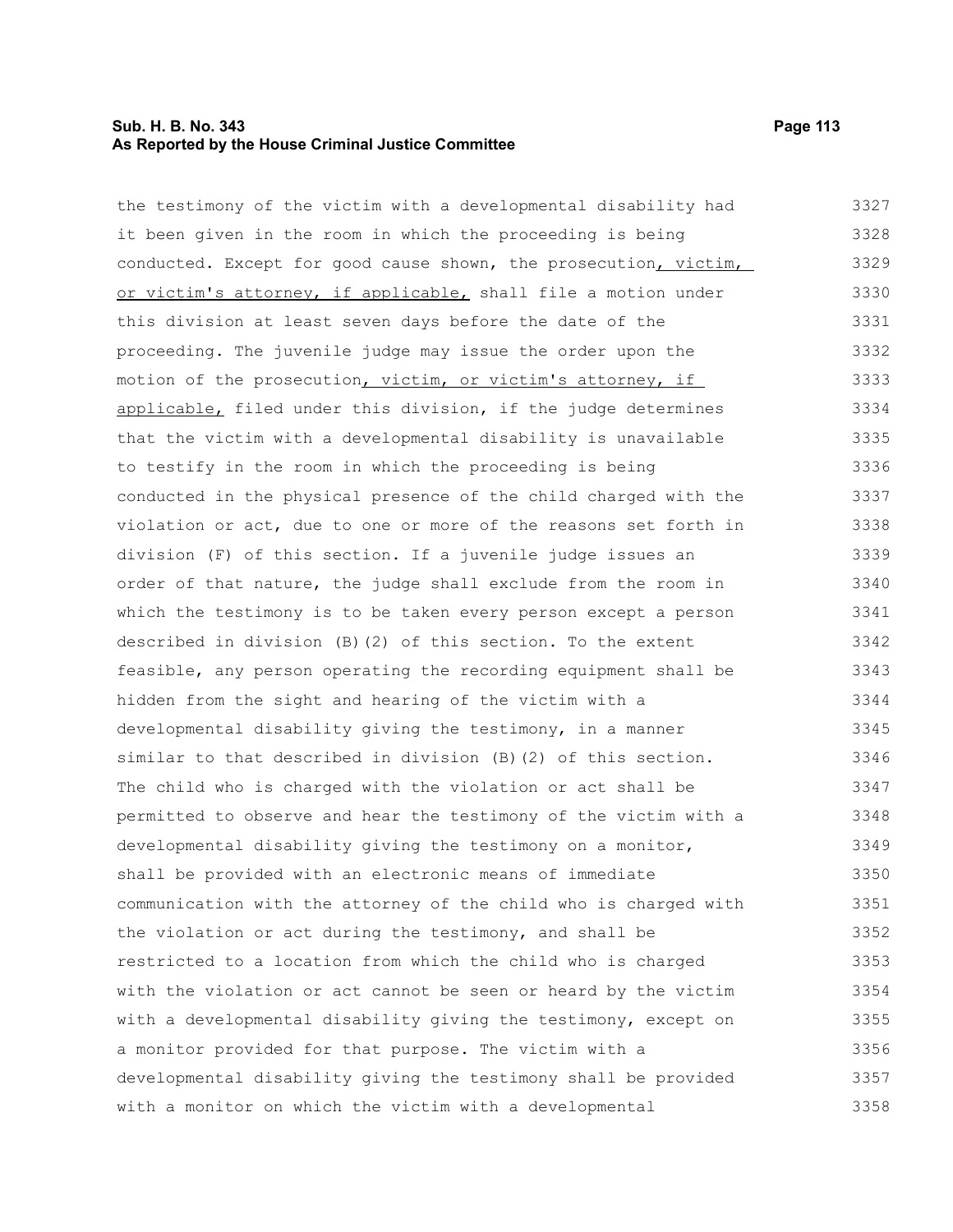## **Sub. H. B. No. 343 Page 114 As Reported by the House Criminal Justice Committee**

disability can observe, while giving testimony, the child who is charged with the violation or act. No order for the taking of testimony by recording shall be issued under this division unless the provisions set forth in divisions  $(B)$   $(2)$   $(a)$ ,  $(b)$ , (c), and (d) of this section apply to the recording of the testimony. 3359 3360 3361 3362 3363 3364

(F) For purposes of divisions (D) and (E) of this section, a juvenile judge may order the testimony of a victim with a developmental disability to be taken outside of the room in which a proceeding is being conducted if the judge determines that the victim with a developmental disability is unavailable to testify in the room in the physical presence of the child charged with the violation or act due to one or more of the following circumstances: 3365 3366 3367 3368 3369 3370 3371 3372

(1) The persistent refusal of the victim with a developmental disability to testify despite judicial requests to do so; 3373 3374 3375

(2) The inability of the victim with a developmental disability to communicate about the alleged violation or offense because of extreme fear, failure of memory, or another similar reason; 3376 3377 3378 3379

(3) The substantial likelihood that the victim with a developmental disability will suffer serious emotional trauma from so testifying. 3380 3381 3382

(G)(1) If a juvenile judge issues an order pursuant to division (D) or (E) of this section that requires the testimony of a victim with a developmental disability in a juvenile court proceeding to be taken outside of the room in which the proceeding is being conducted, the order shall specifically 3383 3384 3385 3386 3387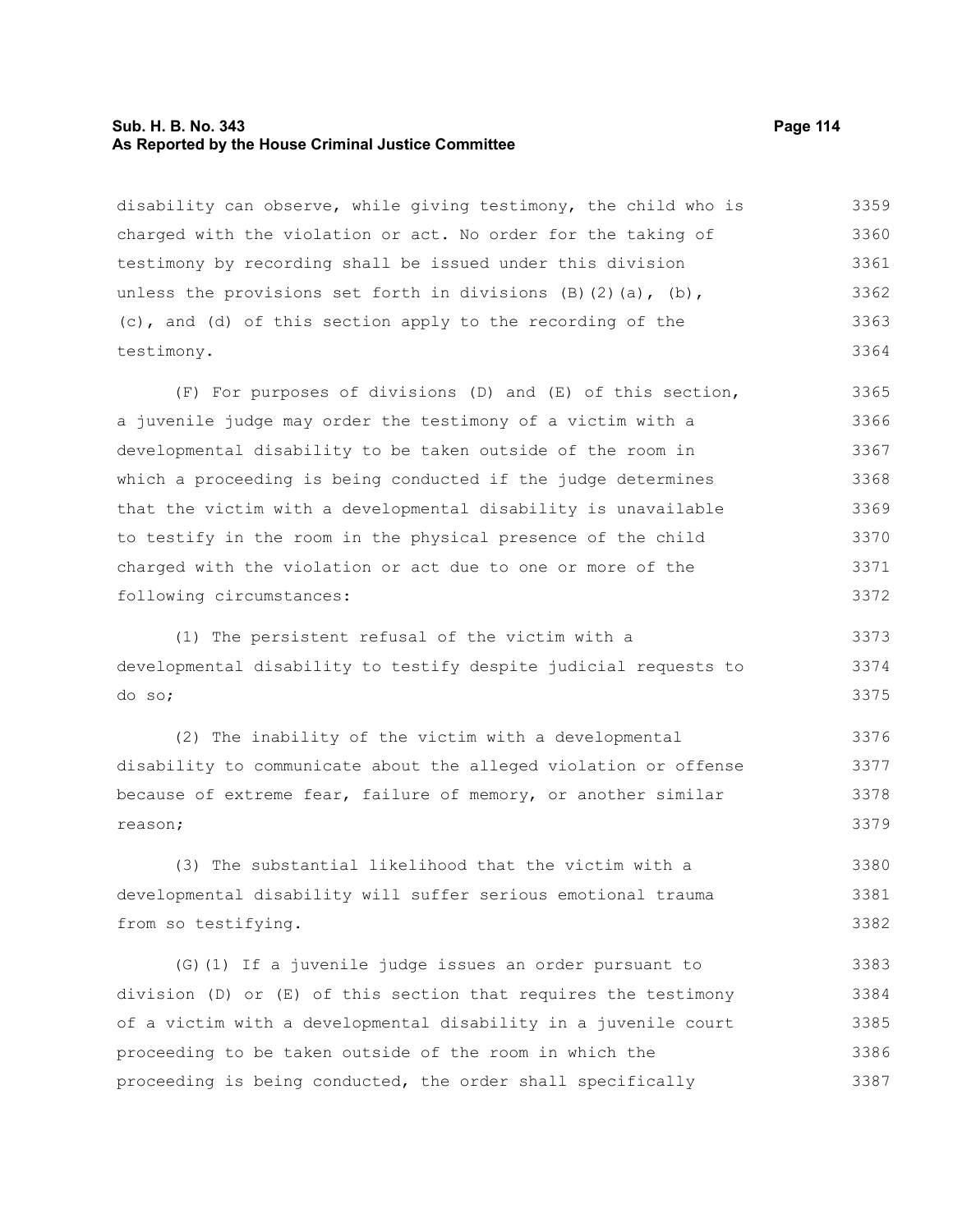# **Sub. H. B. No. 343 Page 115 As Reported by the House Criminal Justice Committee**

identify the victim with a developmental disability, in a manner consistent with section 2930.07 of the Revised Code, to whose testimony it applies, the order applies only during the testimony of the specified victim with a developmental disability, and the victim with a developmental disability giving the testimony shall not be required to testify at the proceeding other than in accordance with the order. The authority of a judge to close the taking of a deposition under division (B)(2) of this section or a proceeding under division (D) or (E) of this section is in addition to the authority of a judge to close a hearing pursuant to section 2151.35 of the Revised Code. 3388 3389 3390 3391 3392 3393 3394 3395 3396 3397 3398 3399

(2) A juvenile judge who makes any determination regarding the admissibility of a deposition under divisions (B) and (C) of this section, the videotaping recording of a deposition under division (B)(2) of this section, or the taking of testimony outside of the room in which a proceeding is being conducted under division (D) or (E) of this section shall enter the determination and findings on the record in the proceeding. 3400 3401 3402 3403 3404 3405 3406

Sec. 2335.35. (A) All moneys, fees, costs, debts, and damages, remaining in the hands of the clerk of the court of common pleas or probate judge, and all unclaimed moneys, other than costs, remaining in the hands of the sheriff from the expiration of thirty days from the ending of the time of advertisement as provided by section 2335.34 of the Revised Code, shall be paid by such officer or hissuch officer's successor to the county treasurer, on the order of the county auditor, except for unclaimed moneys that are for restitution payments for crime victims. Each such officer shall indicate each item in histhe officer's cashbook and docket the disposition made thereof. Upon ceasing to be such officer, each 3407 3408 3409 3410 3411 3412 3413 3414 3415 3416 3417 3418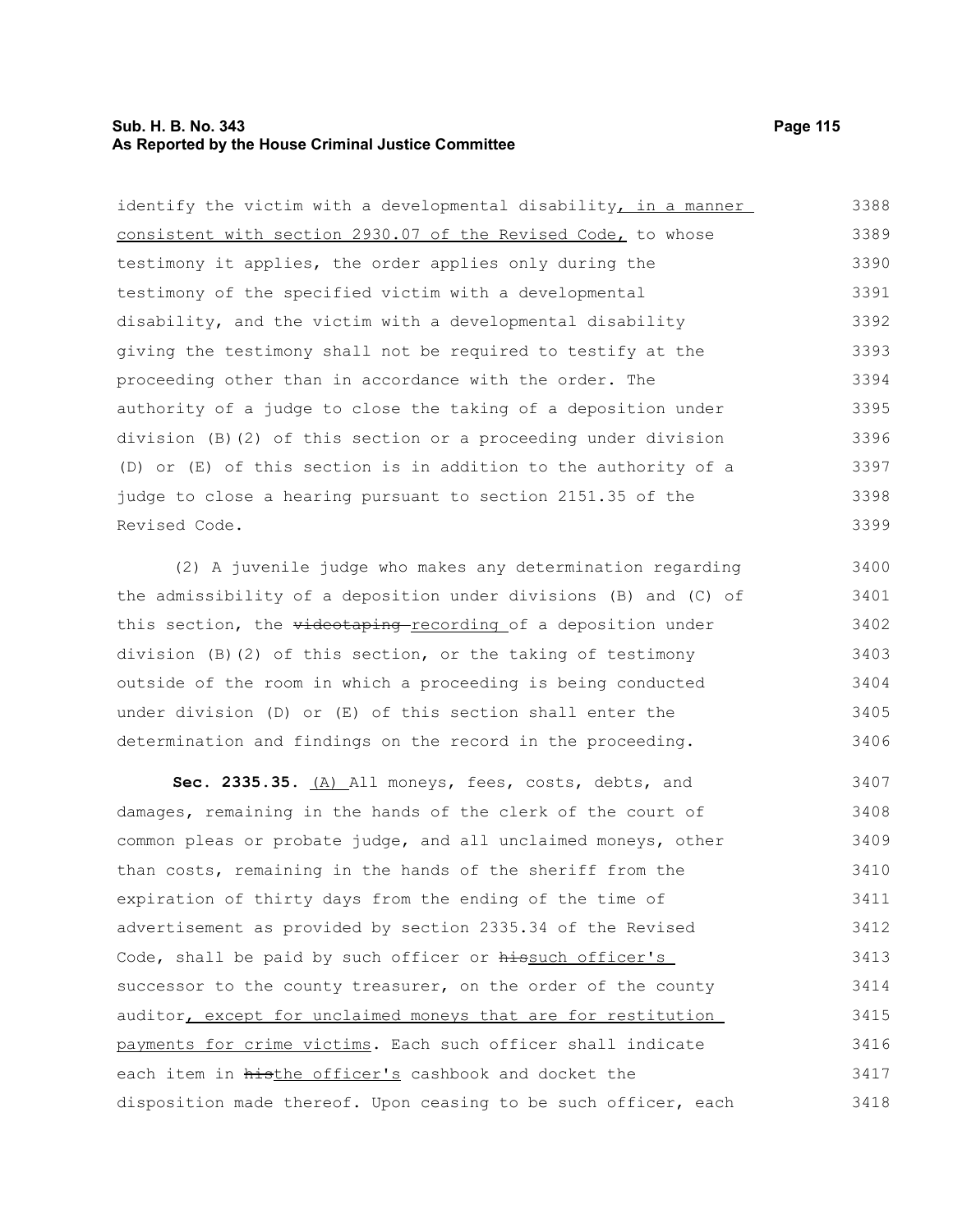# **Sub. H. B. No. 343 Page 116 As Reported by the House Criminal Justice Committee**

| clerk, probate judge, and sheriff shall immediately pay to      | 3419 |
|-----------------------------------------------------------------|------|
| histhe clerk's, probate judge's, or sheriff's successor all     | 3420 |
| money in his handson hand as such officer.                      | 3421 |
| (B) All the moneys remaining unclaimed that are for             | 3422 |
| restitution payments for crime victims shall be sent to the     | 3423 |
| reparations fund created under section 2743.191 of the Revised  | 3424 |
| Code, with a list from the clerk specifying the amounts and     | 3425 |
| individual identifying information of the funds.                | 3426 |
| Sec. 2743.191. (A) (1) There is hereby created in the state     | 3427 |
| treasury the reparations fund, which shall be used only for the | 3428 |
| following purposes:                                             | 3429 |
| (a) The payment of awards of reparations that are granted       | 3430 |
| by the attorney general;                                        | 3431 |
| (b) The compensation of any personnel needed by the             | 3432 |
| attorney general to administer sections 2743.51 to 2743.72 of   | 3433 |
| the Revised Code;                                               | 3434 |
| (c) The compensation of witnesses as provided in division       | 3435 |
| (J) of section 2743.65 of the Revised Code;                     | 3436 |
| (d) Other administrative costs of hearing and determining       | 3437 |
| claims for an award of reparations by the attorney general;     | 3438 |
| (e) The costs of administering sections 2907.28 and             | 3439 |
| 2969.01 to 2969.06 of the Revised Code;                         | 3440 |
| (f) The costs of investigation and decision-making as           | 3441 |
| certified by the attorney general;                              | 3442 |
| (g) The provision of state financial assistance to victim       | 3443 |
| assistance programs in accordance with sections 109.91 and      | 3444 |
| 109.92 of the Revised Code;                                     | 3445 |
|                                                                 |      |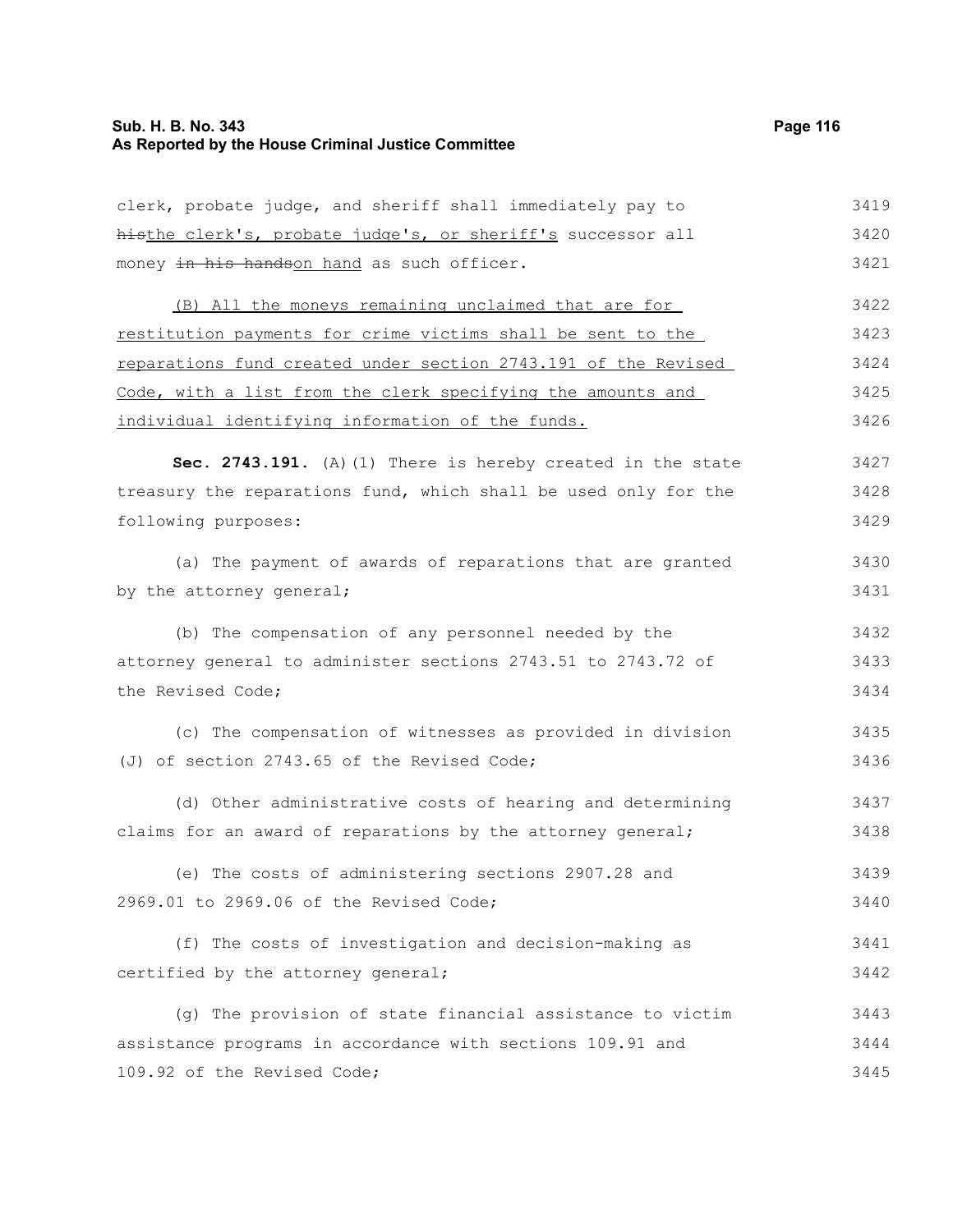# **Sub. H. B. No. 343 Page 117 As Reported by the House Criminal Justice Committee**

(h) The costs of paying the expenses of sex offenserelated examinations, antibiotics, and HIV post-exposure prophylaxis pursuant to section 2907.28 of the Revised Code; 3446 3447 3448

(i) The cost of printing and distributing the pamphlet prepared by the attorney general pursuant to section 109.42 of the Revised Code; 3449 3450 3451

(j) Subject to division (D) of section 2743.71 of the Revised Code, the costs associated with the printing and providing of information cards or other printed materials to law enforcement agencies and prosecuting authorities and with publicizing the availability of awards of reparations pursuant to section 2743.71 of the Revised Code; 3452 3453 3454 3455 3456 3457

(k) The payment of costs of administering a DNA specimen collection procedure pursuant to sections 2152.74 and 2901.07 of the Revised Code, of performing DNA analysis of those DNA specimens, and of entering the resulting DNA records regarding those analyses into the DNA database pursuant to section 109.573 of the Revised Code; 3458 3459 3460 3461 3462 3463

(l) The payment of actual costs associated with initiatives by the attorney general for the apprehension, prosecution, and accountability of offenders, and the enhancing of services to crime victims. The amount of payments made pursuant to division (A)(1)(1) of this section during any given fiscal year shall not exceed five per cent of the balance of the reparations fund at the close of the immediately previous fiscal year; 3464 3465 3466 3467 3468 3469 3470 3471

(m) The costs of administering the adult parole authority's supervision pursuant to division (E) of section 2971.05 of the Revised Code of sexually violent predators who 3472 3473 3474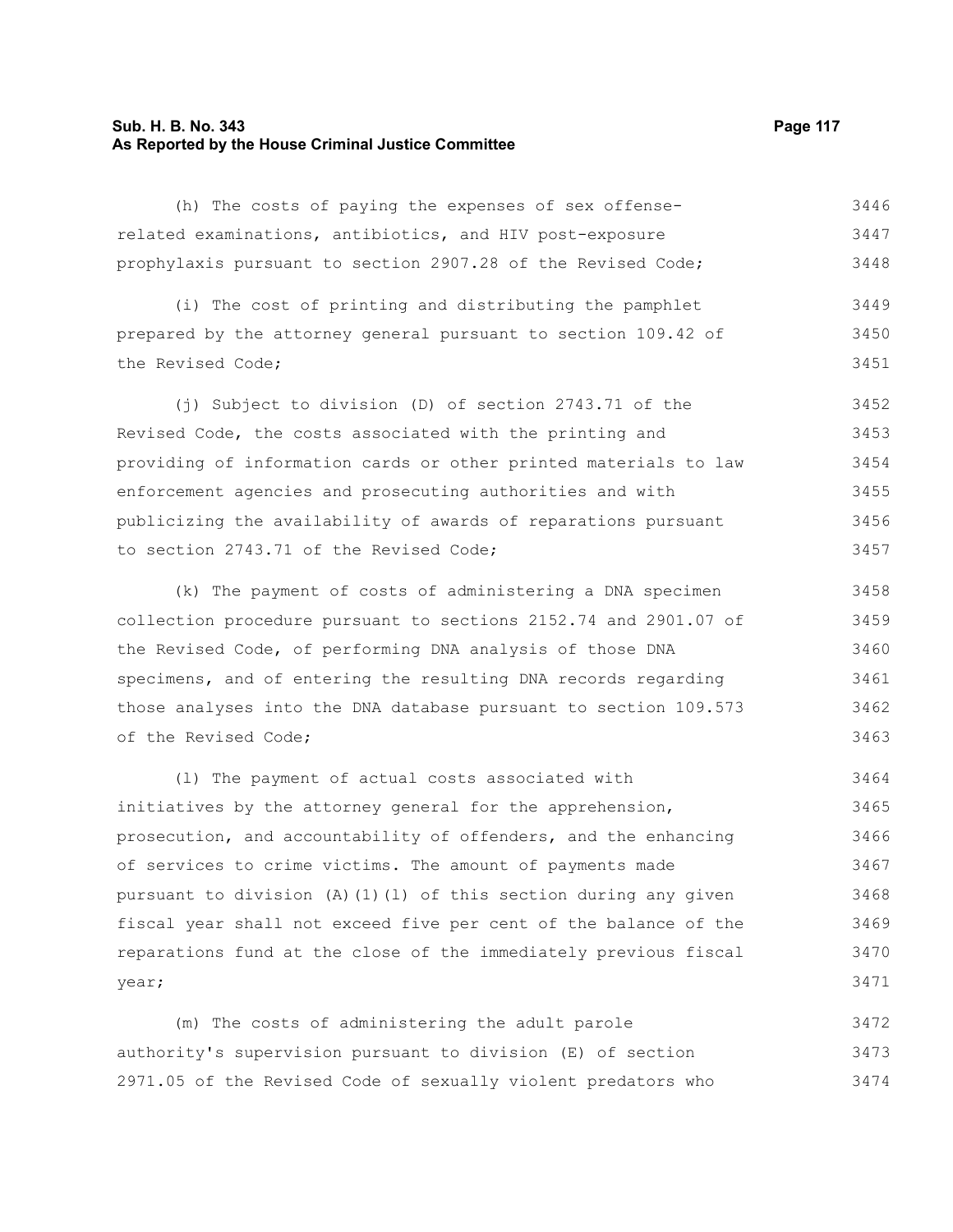#### **Sub. H. B. No. 343 Page 118 As Reported by the House Criminal Justice Committee**

are sentenced to a prison term pursuant to division (A)(3) of section 2971.03 of the Revised Code and of offenders who are sentenced to a prison term pursuant to division  $(B)$   $(1)$   $(a)$ ,  $(b)$ , or (c),  $(B) (2) (a)$ ,  $(b)$ , or (c), or  $(B) (3) (a)$ ,  $(b)$ ,  $(c)$ , or  $(d)$ of that section; 3475 3476 3477 3478 3479

(n) Subject to the limit set forth in those sections, the costs of the installation and monitoring of an electronic monitoring device used in the monitoring of a respondent pursuant to an electronic monitoring order issued by a court under division  $(E)$  (1)(b) of section 2151.34 or division  $(E)$  (1) (b) of section 2903.214 of the Revised Code if the court determines that the respondent is indigent or used in the monitoring of an offender pursuant to an electronic monitoring order issued under division (B)(5) of section 2919.27 of the Revised Code if the court determines that the offender is indigent. 3480 3481 3482 3483 3484 3485 3486 3487 3488 3489 3490

(2) All costs paid pursuant to section 2743.70 of the Revised Code, the portions of license reinstatement fees mandated by division (F)(2)(b) of section 4511.191 of the Revised Code to be credited to the fund, the portions of the proceeds of the sale of a forfeited vehicle specified in division (C)(2) of section 4503.234 of the Revised Code, payments collected by the department of rehabilitation and correction from prisoners who voluntarily participate in an approved work and training program pursuant to division (C)(8) (b)(ii) of section 5145.16 of the Revised Code, and all moneys collected by the state pursuant to its right of subrogation provided in section 2743.72 of the Revised Code shall be deposited in the fund. 3491 3492 3493 3494 3495 3496 3497 3498 3499 3500 3501 3502 3503

(B) In making an award of reparations, the attorney 3504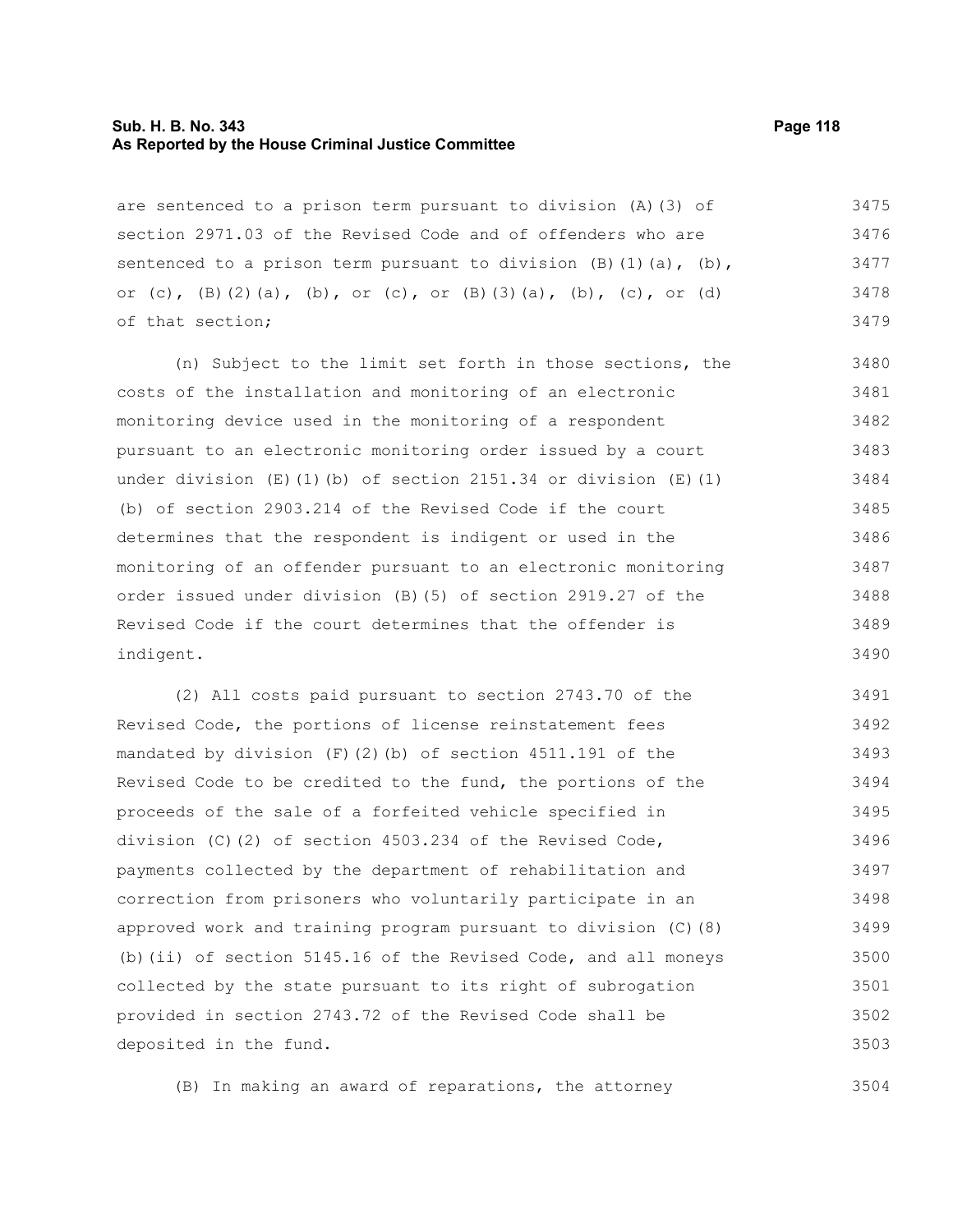## **Sub. H. B. No. 343** Page 119 **As Reported by the House Criminal Justice Committee**

general shall render the award against the state. The award shall be accomplished only through the following procedure, and the following procedure may be enforced by writ of mandamus directed to the appropriate official: 3505 3506 3507 3508

(1) The attorney general shall provide for payment of the claimant or providers in the amount of the award only if the amount of the award is fifty dollars or more. 3509 3510 3511

(2) The expense shall be charged against all available unencumbered moneys in the fund. 3512 3513

(3) If sufficient unencumbered moneys do not exist in the fund, the attorney general shall make application for payment of the award out of the emergency purposes account or any other appropriation for emergencies or contingencies, and payment out of this account or other appropriation shall be authorized if there are sufficient moneys greater than the sum total of then pending emergency purposes account requests or requests for releases from the other appropriations. 3514 3515 3516 3517 3518 3519 3520 3521

(4) If sufficient moneys do not exist in the account or any other appropriation for emergencies or contingencies to pay the award, the attorney general shall request the general assembly to make an appropriation sufficient to pay the award, and no payment shall be made until the appropriation has been made. The attorney general shall make this appropriation request during the current biennium and during each succeeding biennium until a sufficient appropriation is made. If, prior to the time that an appropriation is made by the general assembly pursuant to this division, the fund has sufficient unencumbered funds to pay the award or part of the award, the available funds shall be used to pay the award or part of the award, and the appropriation request shall be amended to request only 3522 3523 3524 3525 3526 3527 3528 3529 3530 3531 3532 3533 3534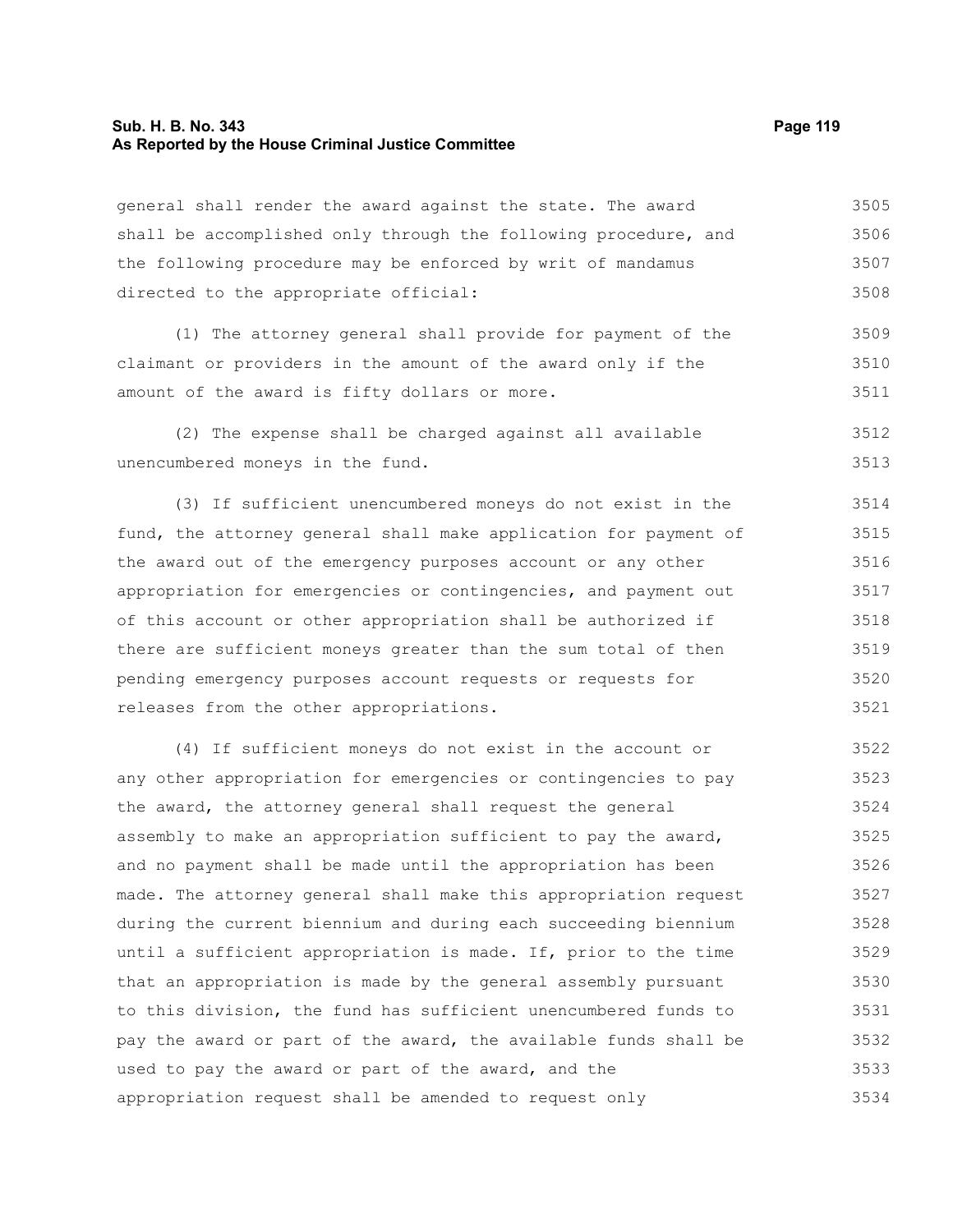# **Sub. H. B. No. 343 Page 120 As Reported by the House Criminal Justice Committee**

| sufficient funds to pay that part of the award that is unpaid.      | 3535 |
|---------------------------------------------------------------------|------|
| (C) The attorney general shall not make payment on a                | 3536 |
| decision or order granting an award until all appeals have been     | 3537 |
| determined and all rights to appeal exhausted, except as            | 3538 |
| otherwise provided in this section. If any party to a claim for     | 3539 |
| an award of reparations appeals from only a portion of an award,    | 3540 |
| and a remaining portion provides for the payment of money by the    | 3541 |
| state, that part of the award calling for the payment of money      | 3542 |
| by the state and not a subject of the appeal shall be processed     | 3543 |
| for payment as described in this section.                           | 3544 |
| (D) If any unclaimed moneys that are in the reparations             | 3545 |
| fund are not claimed within a period of five years, the attorney    | 3546 |
| general shall use those moneys for the benefit of other victims     | 3547 |
| of crime. The attorney general shall pay any part of the            | 3548 |
| restitution award owed to a victim at any time to the person who    | 3549 |
| has the right to the moneys upon proper certification from the      | 3550 |
| clerk and documentation from the individual claiming such right.    | 3551 |
| (E) The attorney general shall prepare itemized bills for           | 3552 |
| the costs of printing and distributing the pamphlet the attorney    | 3553 |
| general prepares pursuant to section 109.42 of the Revised Code.    | 3554 |
| The itemized bills shall set forth the name and address of the      | 3555 |
| persons owed the amounts set forth in them.                         | 3556 |
| $\overline{E}$ ) Interest earned on the moneys in the fund shall be | 3557 |
| credited to the fund.                                               | 3558 |
| (F)(G) As used in this section, "DNA analysis" and "DNA             | 3559 |
| specimen" have the same meanings as in section 109.573 of the       | 3560 |
| Revised Code.                                                       | 3561 |
|                                                                     |      |
| Sec. 2743.70. (A) (1) The court, in which any person is             | 3562 |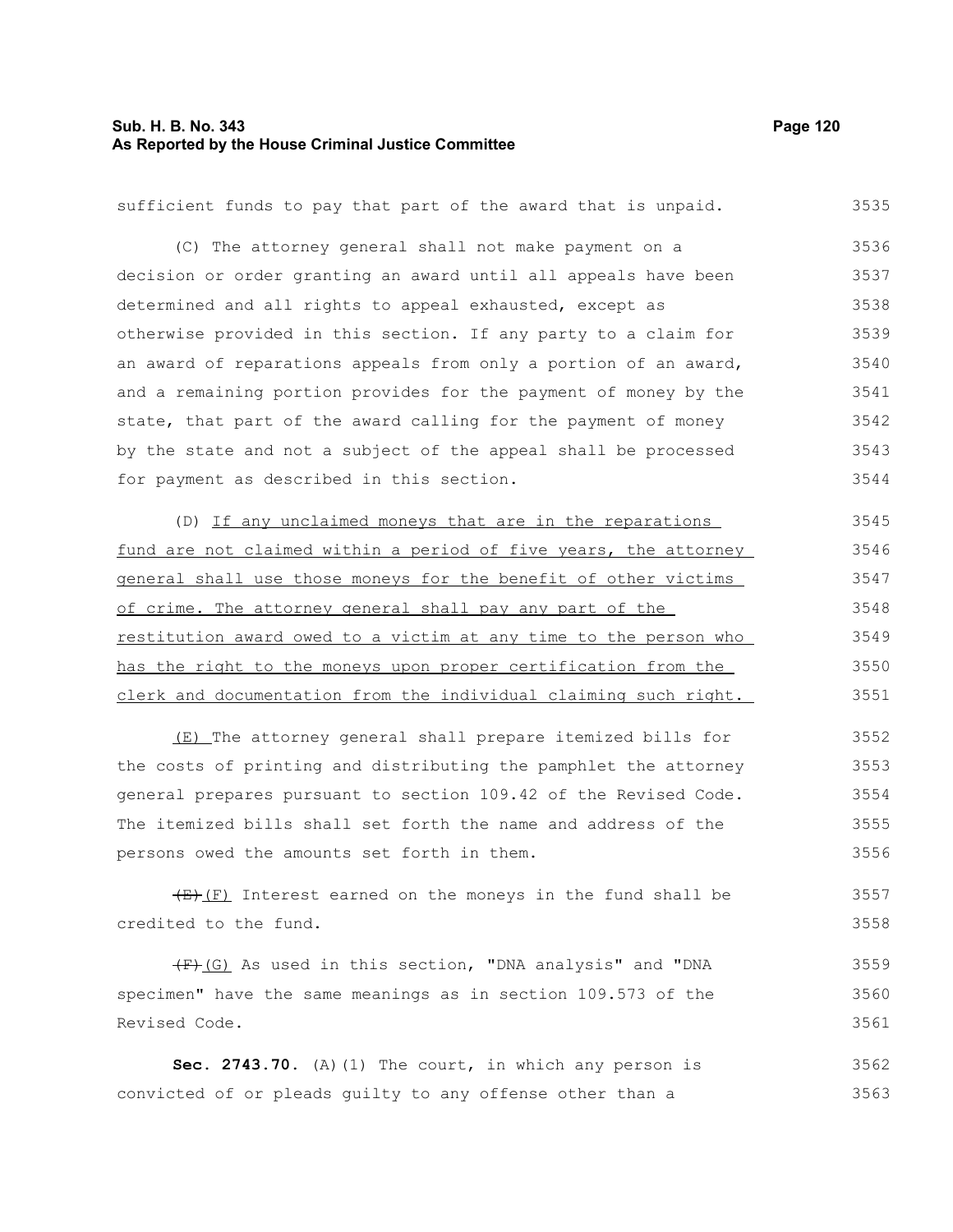### **Sub. H. B. No. 343** Page 121 **As Reported by the House Criminal Justice Committee**

traffic offense that is not a moving violation, shall impose the following sum as costs in the case in addition to any other court costs that the court is required by law to impose upon the offender: 3564 3565 3566 3567

- (a) Thirty dollars, if the offense is a felony; 3568
- (b) Nine dollars, if the offense is a misdemeanor. 3569

The court shall not waive the payment of the-thirtythirty- or-nine dollars nine-dollar court-costs cost, unless thecourt determines that the offender is indigent and waives the payment of all court costs imposed upon the indigent offender. All such moneys shall be transmitted on the first business day of each month by the clerk of the court to the treasurer of state and deposited by the treasurer in the reparations fund. 3570 3571 3572 3573 3574 3575 3576

(2) The juvenile court in which a child is found to be a delinquent child or a juvenile traffic offender for an act which, if committed by an adult, would be an offense other than a traffic offense that is not a moving violation, shall impose the following sum as costs in the case in addition to any other court costs that the court is required or permitted by law to impose upon the delinquent child or juvenile traffic offender: 3577 3578 3579 3580 3581 3582 3583

(a) Thirty dollars, if the act, if committed by an adult, would be a felony; 3584 3585

(b) Nine dollars, if the act, if committed by an adult, would be a misdemeanor. 3586 3587

The-thirty thirty- or-nine dollars nine-dollar court eostscost shall be collected in all cases-unless the courtdetermines the juvenile is indigent and waives the payment of all court costs, or enters an order on its journal stating that it has determined that the juvenile is indigent, that no other-3588 3589 3590 3591 3592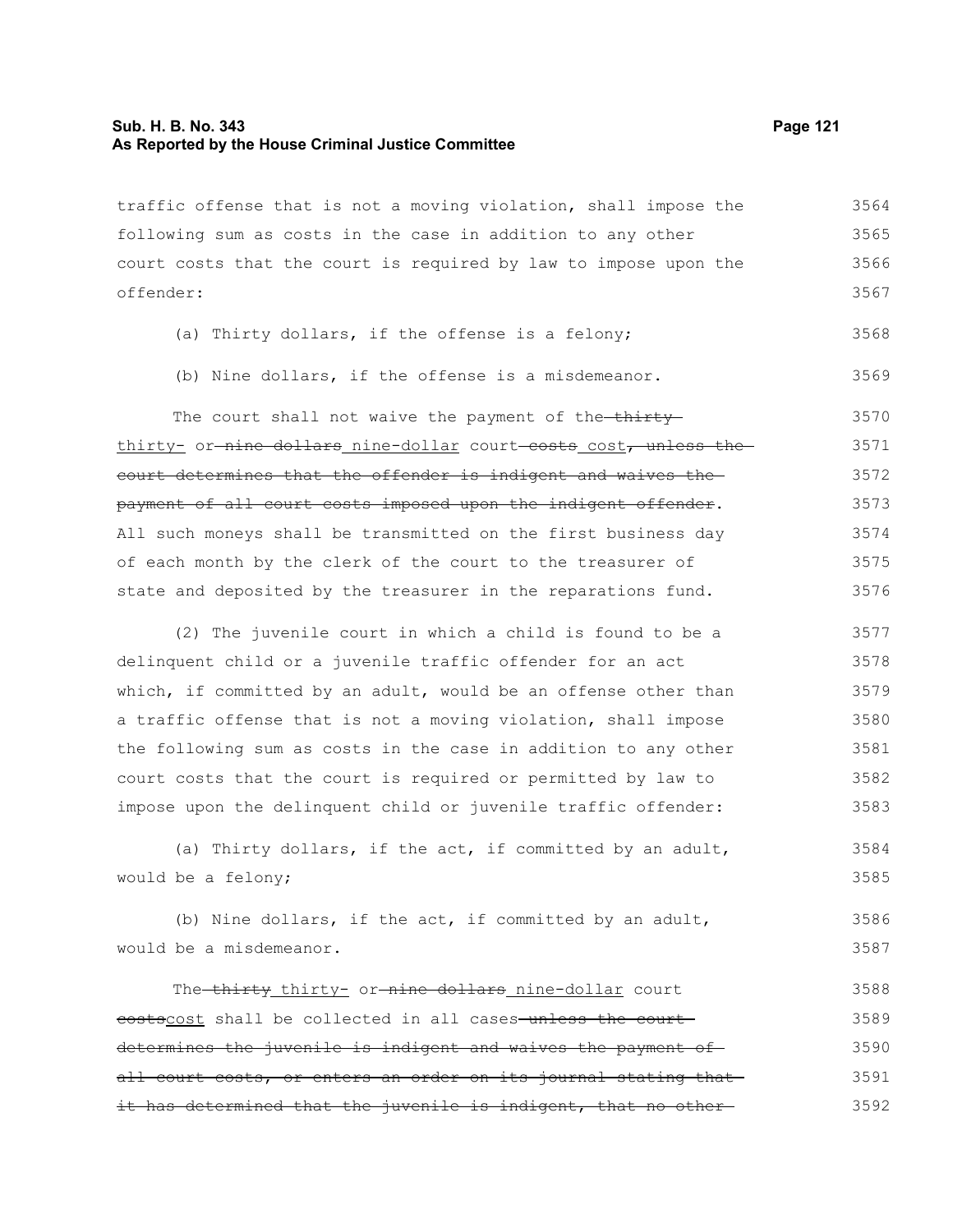# **Sub. H. B. No. 343 Page 122 As Reported by the House Criminal Justice Committee**

| court costs are to be taxed in the case, and that the payment of  | 3593 |
|-------------------------------------------------------------------|------|
| the thirty or nine dollars court costs is waived. All such        | 3594 |
| moneys collected during a month shall be transmitted on or        | 3595 |
| before the twentieth day of the following month by the clerk of   | 3596 |
| the court to the treasurer of state and deposited by the          | 3597 |
| treasurer in the reparations fund.                                | 3598 |
| (B) Whenever a person is charged with any offense other           | 3599 |
| than a traffic offense that is not a moving violation and posts   | 3600 |
| bail pursuant to sections 2937.22 to 2937.46 of the Revised       | 3601 |
| Code, Criminal Rule 46, or Traffic Rule 4, the court shall add    | 3602 |
| to the amount of the bail the thirty or nine dollars required to  | 3603 |
| be paid by division (A) (1) of this section. The thirty or nine   | 3604 |
| dollars shall be retained by the clerk of the court until the     | 3605 |
| person is convicted, pleads quilty, forfeits bail, is found not   | 3606 |
| quilty, or has the charges dismissed. If the person is            | 3607 |
| convicted, pleads quilty, or forfeits bail, the clerk shall       | 3608 |
| transmit the thirty or nine dollars to the treasurer of state,    | 3609 |
| who shall deposit it in the reparations fund. If the person is    | 3610 |
| found not guilty or the charges are dismissed, the clerk shall    | 3611 |
| return the thirty or nine dollars to the person.                  | 3612 |
| (C) No person shall be placed or held in jail for failing         | 3613 |
| to pay the additional-thirty_thirty- or-nine dollars_nine-dollar_ | 3614 |
| court-costs_cost or bail-that are required to be paid by this     | 3615 |
| section.                                                          | 3616 |

(D) As used in this section:

3617

(1) "Moving violation" means any violation of any statute or ordinance, other than section 4513.263 of the Revised Code or an ordinance that is substantially equivalent to that section, that regulates the operation of vehicles, streetcars, or trackless trolleys on highways or streets or that regulates size 3618 3619 3620 3621 3622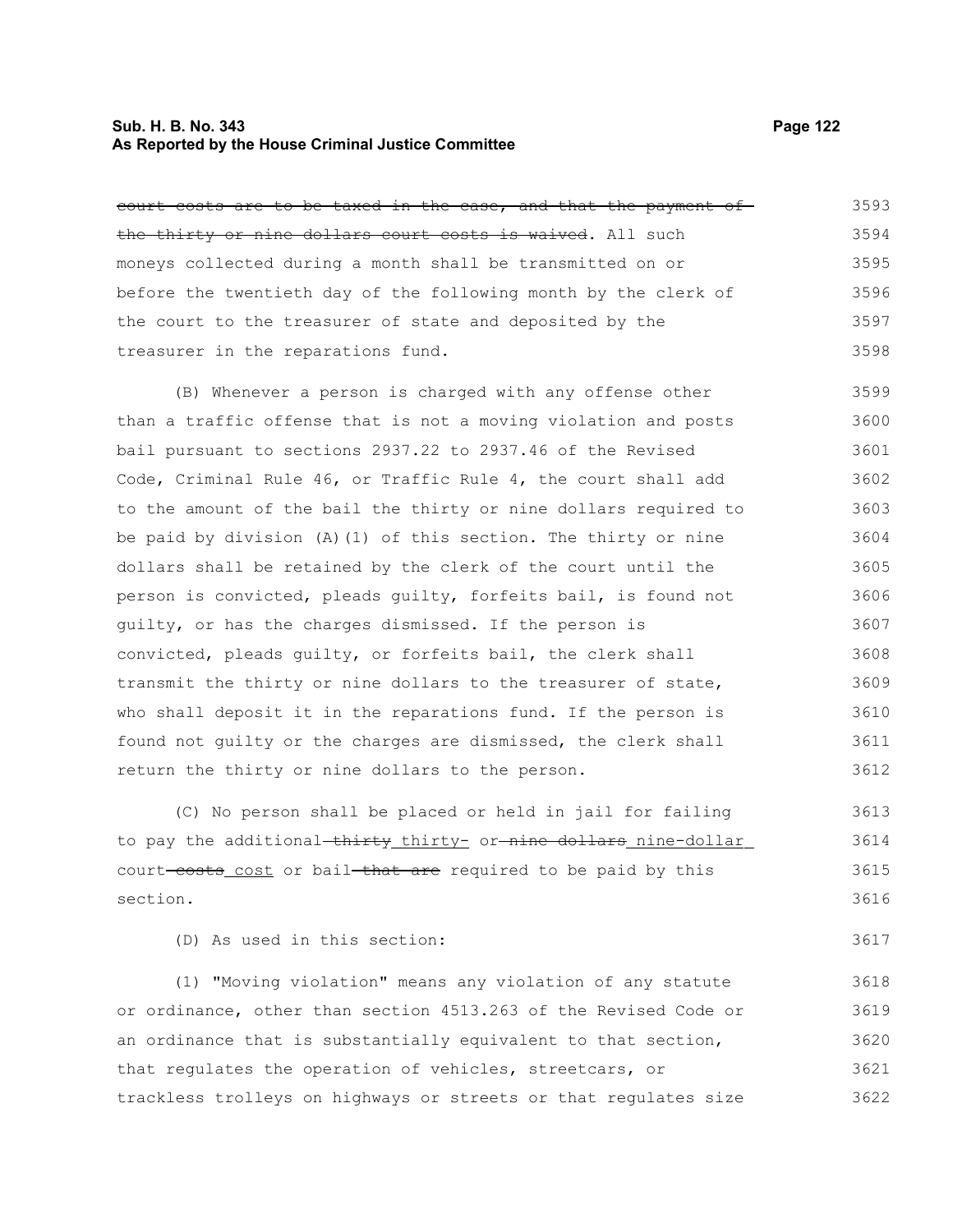### **Sub. H. B. No. 343 Page 123 As Reported by the House Criminal Justice Committee**

or load limitations or fitness requirements of vehicles. "Moving violation" does not include the violation of any statute or ordinance that regulates pedestrians or the parking of vehicles. 3623 3624 3625

(2) "Bail" means cash, a check, a money order, a credit card, or any other form of money that is posted by or for an offender pursuant to sections 2937.22 to 2937.46 of the Revised Code, Criminal Rule 46, or Traffic Rule 4 to prevent the offender from being placed or held in a detention facility, as defined in section 2921.01 of the Revised Code. 3626 3627 3628 3629 3630 3631

Sec. 2907.02. (A)(1) No person shall engage in sexual conduct with another who is not the spouse of the offender or who is the spouse of the offender but is living separate and apart from the offender, when any of the following applies: 3632 3633 3634 3635

(a) For the purpose of preventing resistance, the offender substantially impairs the other person's judgment or control by administering any drug, intoxicant, or controlled substance to the other person surreptitiously or by force, threat of force, or deception. 3636 3637 3638 3639 3640

(b) The other person is less than thirteen years of age, whether or not the offender knows the age of the other person. 3641 3642

(c) The other person's ability to resist or consent is substantially impaired because of a mental or physical condition or because of advanced age, and the offender knows or has reasonable cause to believe that the other person's ability to resist or consent is substantially impaired because of a mental or physical condition or because of advanced age. 3643 3644 3645 3646 3647 3648

(2) No person shall engage in sexual conduct with another when the offender purposely compels the other person to submit by force or threat of force. 3649 3650 3651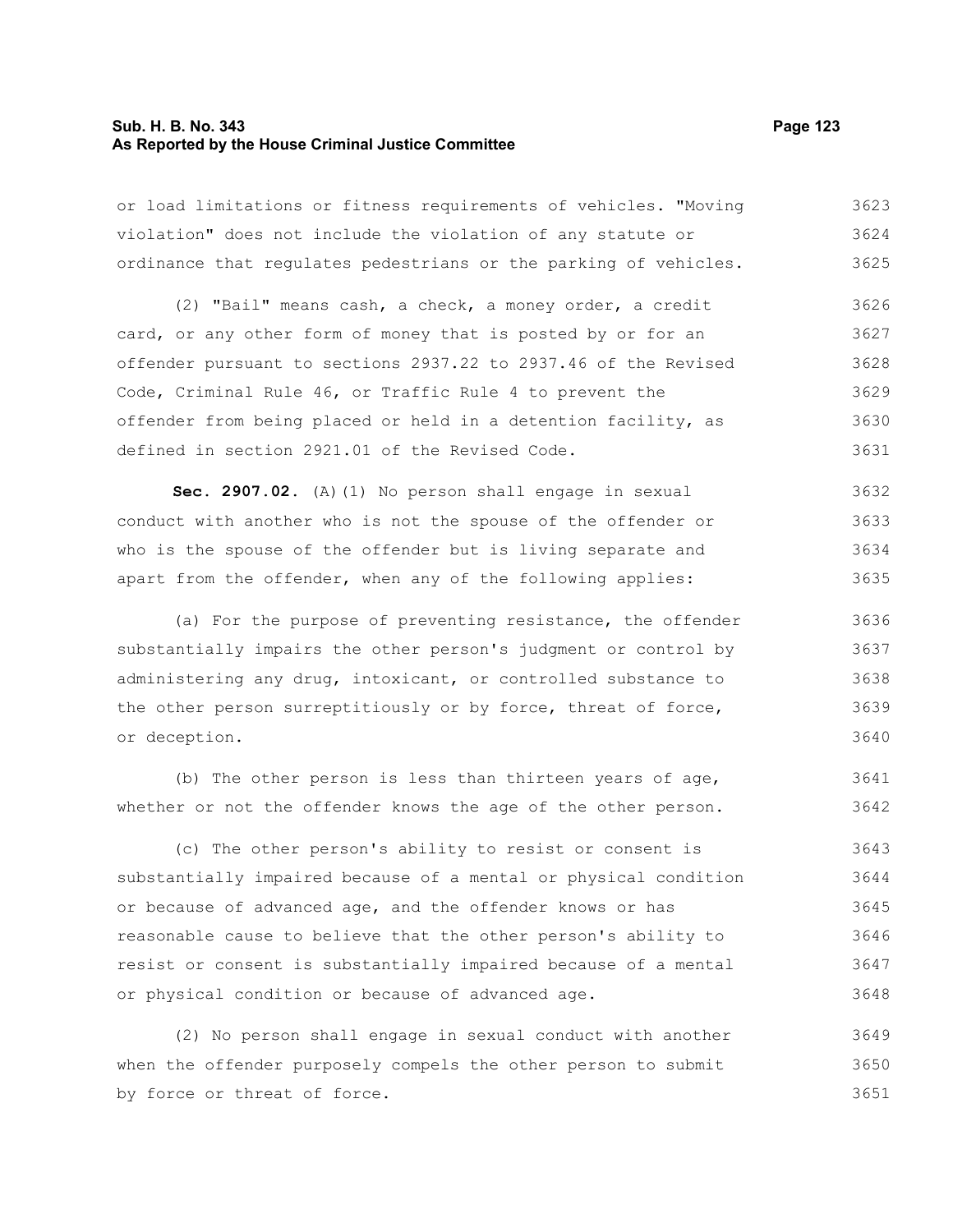# **Sub. H. B. No. 343** Page 124 **As Reported by the House Criminal Justice Committee**

(B) Whoever violates this section is guilty of rape, a felony of the first degree. If the offender under division (A) (1)(a) of this section substantially impairs the other person's judgment or control by administering any controlled substance, as defined in section 3719.01 of the Revised Code, to the other person surreptitiously or by force, threat of force, or deception, the prison term imposed upon the offender shall be one of the definite prison terms prescribed for a felony of the first degree in division (A)(1)(b) of section 2929.14 of the Revised Code that is not less than five years, except that if the violation is committed on or after March 22, 2019, the court shall impose as the minimum prison term for the offense a mandatory prison term that is one of the minimum terms prescribed for a felony of the first degree in division (A)(1) (a) of section 2929.14 of the Revised Code that is not less than five years. Except as otherwise provided in this division, notwithstanding sections 2929.11 to 2929.14 of the Revised Code, an offender under division (A)(1)(b) of this section shall be sentenced to a prison term or term of life imprisonment pursuant to section 2971.03 of the Revised Code. If an offender is convicted of or pleads guilty to a violation of division (A)(1) (b) of this section, if the offender was less than sixteen years of age at the time the offender committed the violation of that division, and if the offender during or immediately after the commission of the offense did not cause serious physical harm to the victim, the victim was ten years of age or older at the time of the commission of the violation, and the offender has not previously been convicted of or pleaded guilty to a violation of this section or a substantially similar existing or former law of this state, another state, or the United States, the court shall not sentence the offender to a prison term or term of life imprisonment pursuant to section 2971.03 of the Revised Code, 3652 3653 3654 3655 3656 3657 3658 3659 3660 3661 3662 3663 3664 3665 3666 3667 3668 3669 3670 3671 3672 3673 3674 3675 3676 3677 3678 3679 3680 3681 3682 3683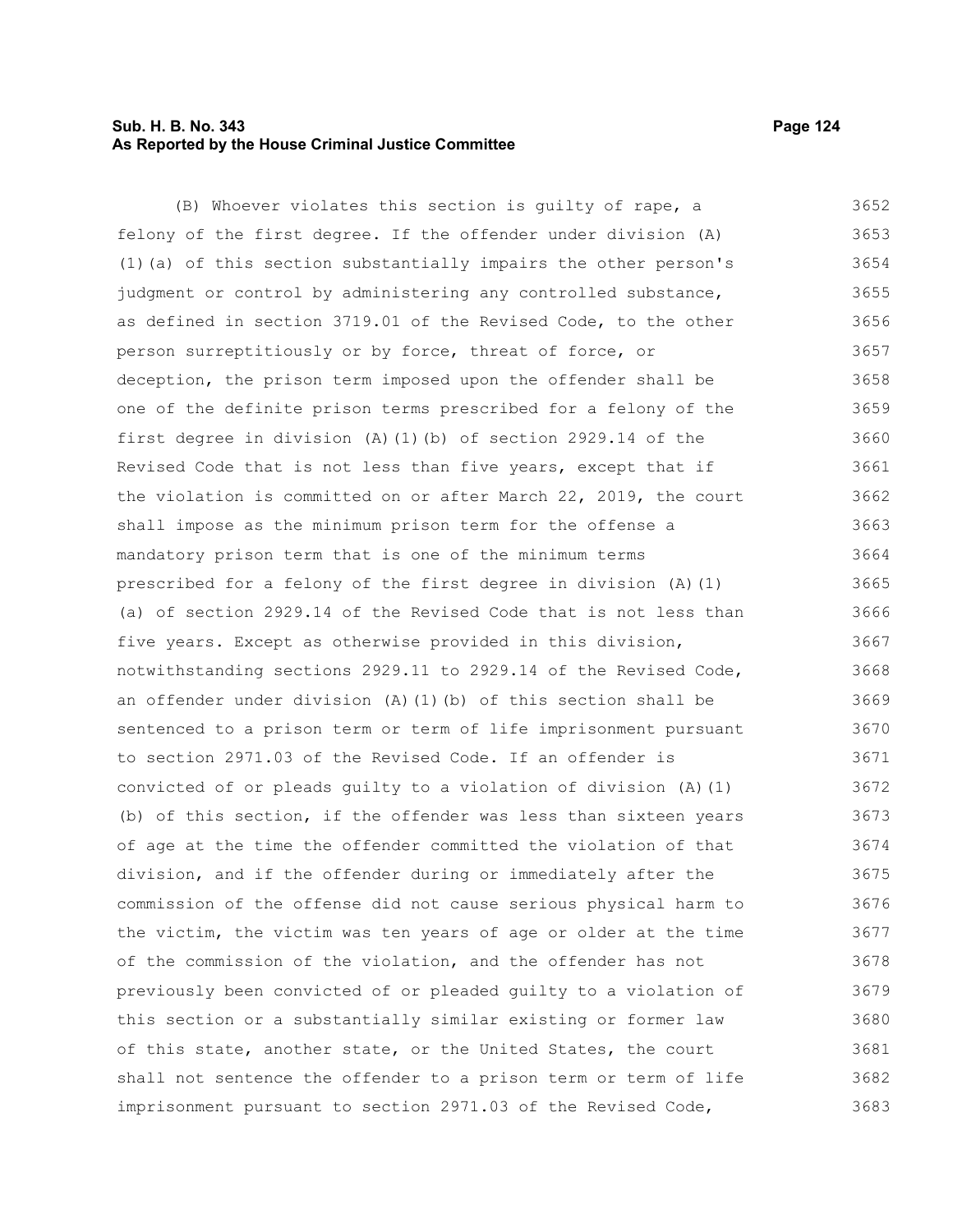# **Sub. H. B. No. 343 Page 125 As Reported by the House Criminal Justice Committee**

and instead the court shall sentence the offender as otherwise provided in this division. If an offender under division (A)(1) (b) of this section previously has been convicted of or pleaded guilty to violating division (A)(1)(b) of this section or to violating an existing or former law of this state, another state, or the United States that is substantially similar to division (A)(1)(b) of this section, if the offender during or immediately after the commission of the offense caused serious physical harm to the victim, or if the victim under division (A) (1)(b) of this section is less than ten years of age, in lieu of sentencing the offender to a prison term or term of life imprisonment pursuant to section 2971.03 of the Revised Code, except as otherwise provided in this division, the court may impose upon the offender a term of life without parole. If the court imposes a term of life without parole pursuant to this division, division (F) of section 2971.03 of the Revised Code applies, and the offender automatically is classified a tier III sex offender/child-victim offender, as described in that division. A court shall not impose a term of life without parole on an offender for rape if the offender was under eighteen years of age at the time of the offense. 3684 3685 3686 3687 3688 3689 3690 3691 3692 3693 3694 3695 3696 3697 3698 3699 3700 3701 3702 3703 3704

(C) A victim need not prove physical resistance to the offender in prosecutions under this section. 3705 3706

(D) Evidence of specific instances of the victim's sexual activity, opinion evidence of the victim's sexual activity, and reputation evidence of the victim's sexual activity shall not be admitted under this section unless it involves evidence of the origin of semen, pregnancy, or sexually transmitted disease or infection, or the victim's past sexual activity with the offender, and only to the extent that the court finds that the evidence is material to a fact at issue in the case and that its 3707 3708 3709 3710 3711 3712 3713 3714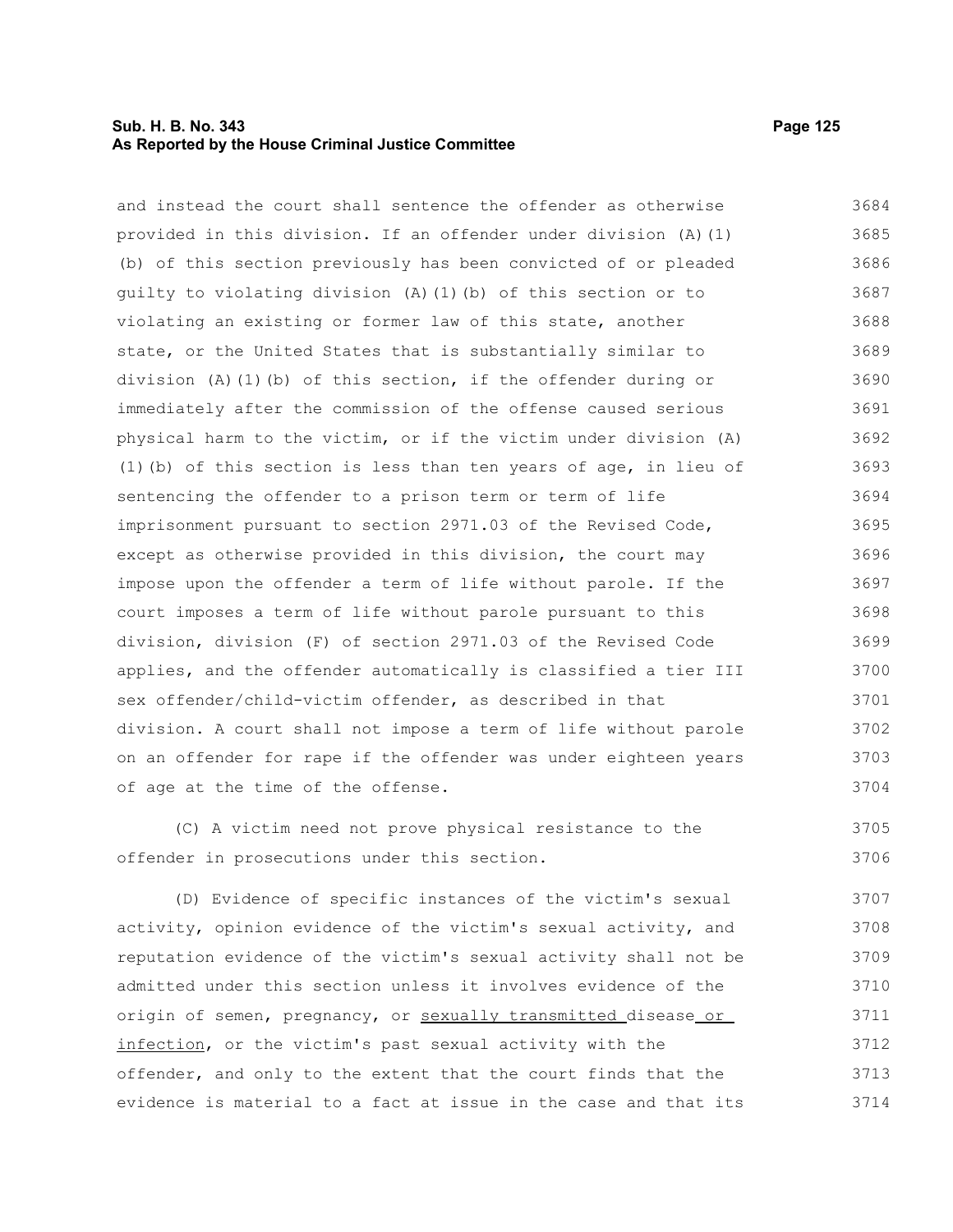# **Sub. H. B. No. 343 Page 126 As Reported by the House Criminal Justice Committee**

inflammatory or prejudicial nature does not outweigh its probative value. 3715 3716

Evidence of specific instances of the defendant's sexual activity, opinion evidence of the defendant's sexual activity, and reputation evidence of the defendant's sexual activity shall not be admitted under this section unless it involves evidence of the origin of semen, pregnancy, or sexually transmitted disease or infection, the defendant's past sexual activity with the victim, or is admissible against the defendant under section 2945.59 of the Revised Code, and only to the extent that the court finds that the evidence is material to a fact at issue in the case and that its inflammatory or prejudicial nature does not outweigh its probative value. 3717 3718 3719 3720 3721 3722 3723 3724 3725 3726 3727

(E) Prior to taking testimony or receiving evidence of any sexual activity of the victim or the defendant in a proceeding under this section, the court shall resolve the admissibility of the proposed evidence in a hearing in chambers, which shall be held at or before preliminary hearing and not less than three days before trial, or for good cause shown during the trial. 3728 3729 3730 3731 3732 3733

(F) Upon approval by the court, the victim may be represented by counsel in any hearing in chambers or other proceeding to resolve the admissibility of evidence. If the victim is indigent or otherwise is unable to obtain the services of counsel, the court, upon request, may appoint counsel to represent the victim without cost to the victim. 3734 3735 3736 3737 3738 3739

(G) It is not a defense to a charge under division (A)(2) of this section that the offender and the victim were married or were cohabiting at the time of the commission of the offense. 3740 3741 3742

**Sec. 2907.05.** (A) No person shall have sexual contact with 3743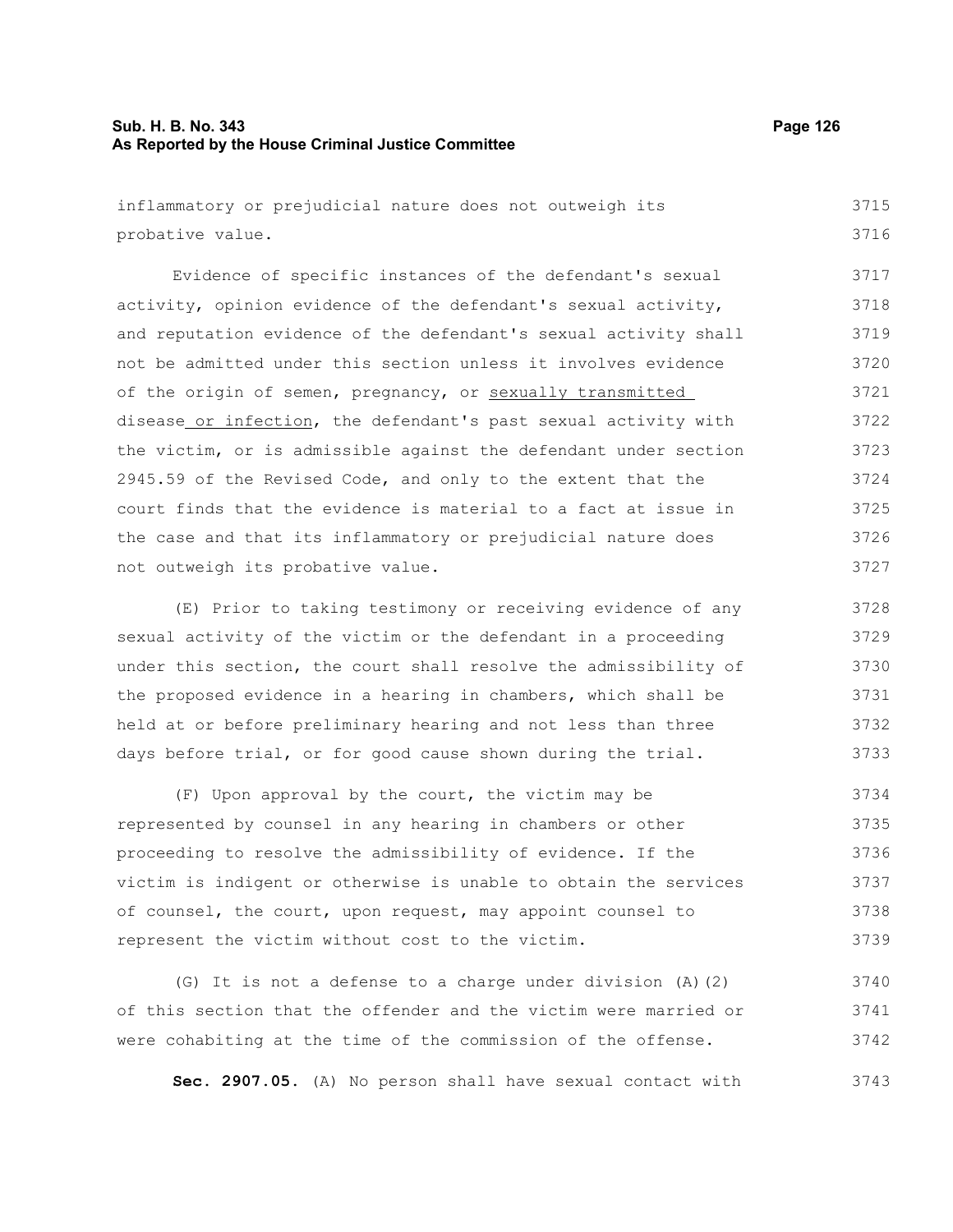### **Sub. H. B. No. 343 Page 127 As Reported by the House Criminal Justice Committee**

another, not the spouse of the offender; cause another, not the spouse of the offender, to have sexual contact with the offender; or cause two or more other persons to have sexual contact when any of the following applies: 3744 3745 3746 3747

(1) The offender purposely compels the other person, or one of the other persons, to submit by force or threat of force. 3748 3749

(2) For the purpose of preventing resistance, the offender substantially impairs the judgment or control of the other person or of one of the other persons by administering any drug, intoxicant, or controlled substance to the other person surreptitiously or by force, threat of force, or deception. 3750 3751 3752 3753 3754

(3) The offender knows that the judgment or control of the other person or of one of the other persons is substantially impaired as a result of the influence of any drug or intoxicant administered to the other person with the other person's consent for the purpose of any kind of medical or dental examination, treatment, or surgery. 3755 3756 3757 3758 3759 3760

(4) The other person, or one of the other persons, is less than thirteen years of age, whether or not the offender knows the age of that person. 3761 3762 3763

(5) The ability of the other person to resist or consent or the ability of one of the other persons to resist or consent is substantially impaired because of a mental or physical condition or because of advanced age, and the offender knows or has reasonable cause to believe that the ability to resist or consent of the other person or of one of the other persons is substantially impaired because of a mental or physical condition or because of advanced age. 3764 3765 3766 3767 3768 3769 3770 3771

(B) No person shall knowingly touch the genitalia of 3772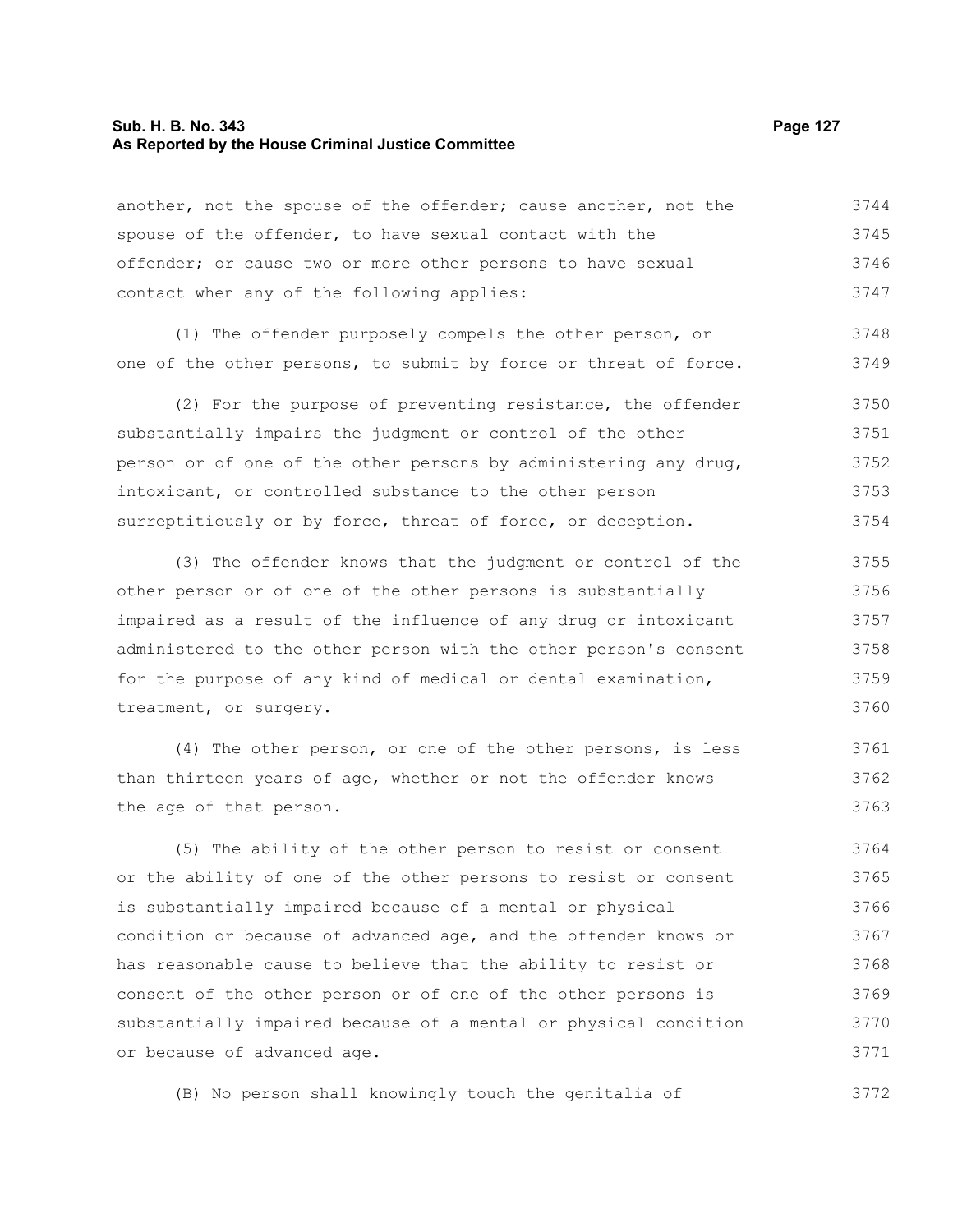### **Sub. H. B. No. 343 Page 128 As Reported by the House Criminal Justice Committee**

another, when the touching is not through clothing, the other person is less than twelve years of age, whether or not the offender knows the age of that person, and the touching is done with an intent to abuse, humiliate, harass, degrade, or arouse or gratify the sexual desire of any person. 3773 3774 3775 3776 3777

(C) Whoever violates this section is guilty of gross sexual imposition.

(1) Except as otherwise provided in this section, gross sexual imposition committed in violation of division (A)(1), (2), (3), or (5) of this section is a felony of the fourth degree. If the offender under division (A)(2) of this section substantially impairs the judgment or control of the other person or one of the other persons by administering any controlled substance, as defined in section 3719.01 of the Revised Code, to the person surreptitiously or by force, threat of force, or deception, gross sexual imposition committed in violation of division (A)(2) of this section is a felony of the third degree. 3780 3781 3782 3783 3784 3785 3786 3787 3788 3789 3790

(2) Gross sexual imposition committed in violation of division (A)(4) or (B) of this section is a felony of the third degree. Except as otherwise provided in this division, for gross sexual imposition committed in violation of division (A)(4) or (B) of this section there is a presumption that a prison term shall be imposed for the offense. The court shall impose on an offender convicted of gross sexual imposition in violation of division (A)(4) or (B) of this section a mandatory prison term, as described in division  $(C)$  (3) of this section, for a felony of the third degree if either of the following applies: 3791 3792 3793 3794 3795 3796 3797 3798 3799 3800

(a) Evidence other than the testimony of the victim was admitted in the case corroborating the violation; 3801 3802

3778 3779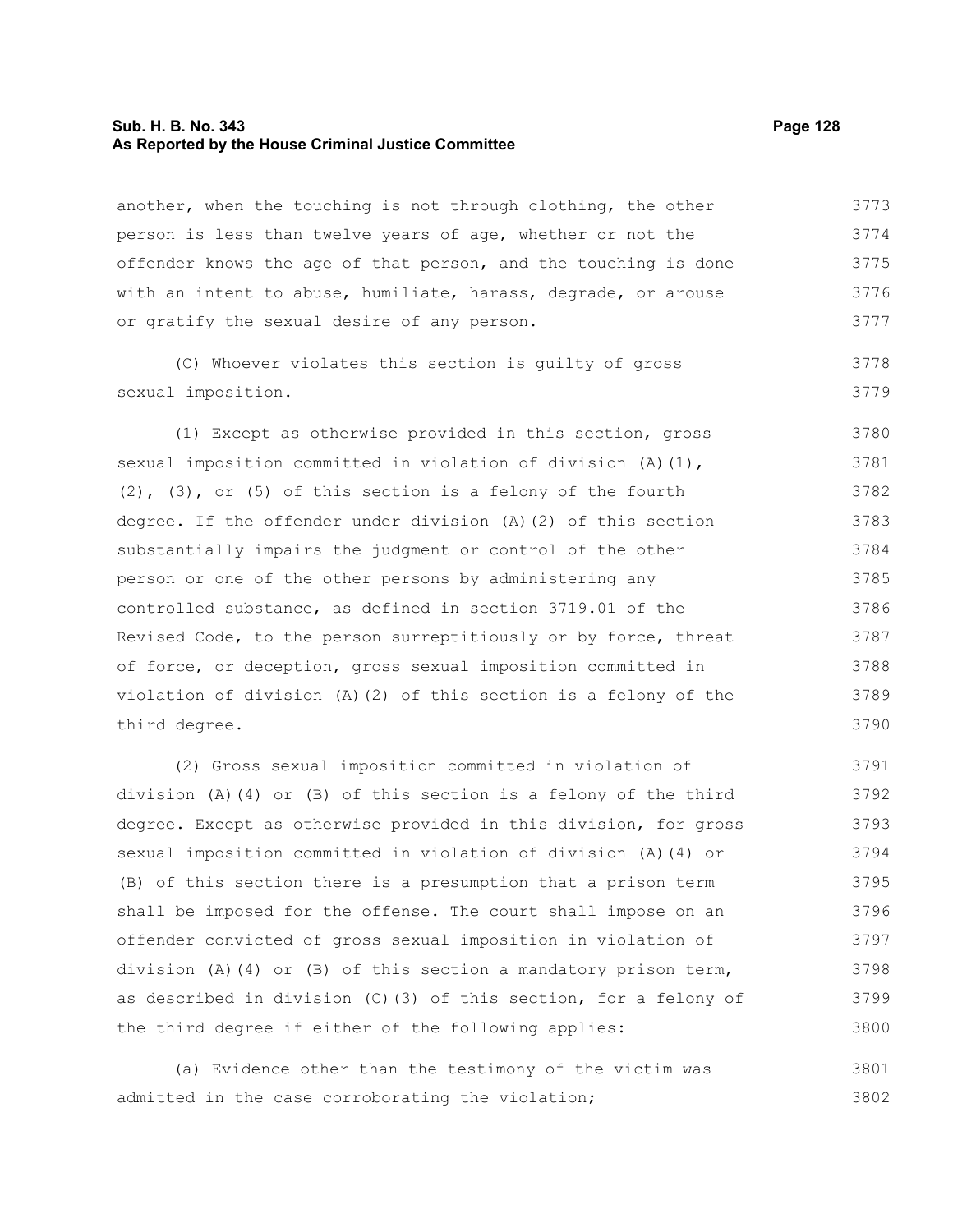# **Sub. H. B. No. 343** Page 129 **As Reported by the House Criminal Justice Committee**

(b) The offender previously was convicted of or pleaded guilty to a violation of this section, rape, the former offense of felonious sexual penetration, or sexual battery, and the victim of the previous offense was less than thirteen years of age. 3803 3804 3805 3806 3807

(3) A mandatory prison term required under division (C)(2) of this section shall be a definite term from the range of prison terms provided in division (A)(3)(a) of section 2929.14 of the Revised Code for a felony of the third degree. 3808 3809 3810 3811

(D) A victim need not prove physical resistance to the offender in prosecutions under this section. 3812 3813

(E) Evidence of specific instances of the victim's sexual activity, opinion evidence of the victim's sexual activity, and reputation evidence of the victim's sexual activity shall not be admitted under this section unless it involves evidence of the origin of semen, pregnancy, or sexually transmitted disease or infection, or the victim's past sexual activity with the offender, and only to the extent that the court finds that the evidence is material to a fact at issue in the case and that its inflammatory or prejudicial nature does not outweigh its probative value. 3814 3815 3816 3817 3818 3819 3820 3821 3822 3823

Evidence of specific instances of the defendant's sexual activity, opinion evidence of the defendant's sexual activity, and reputation evidence of the defendant's sexual activity shall not be admitted under this section unless it involves evidence of the origin of semen, pregnancy, or sexually transmitted disease or infection, the defendant's past sexual activity with the victim, or is admissible against the defendant under section 2945.59 of the Revised Code, and only to the extent that the court finds that the evidence is material to a fact at issue in 3824 3825 3826 3827 3828 3829 3830 3831 3832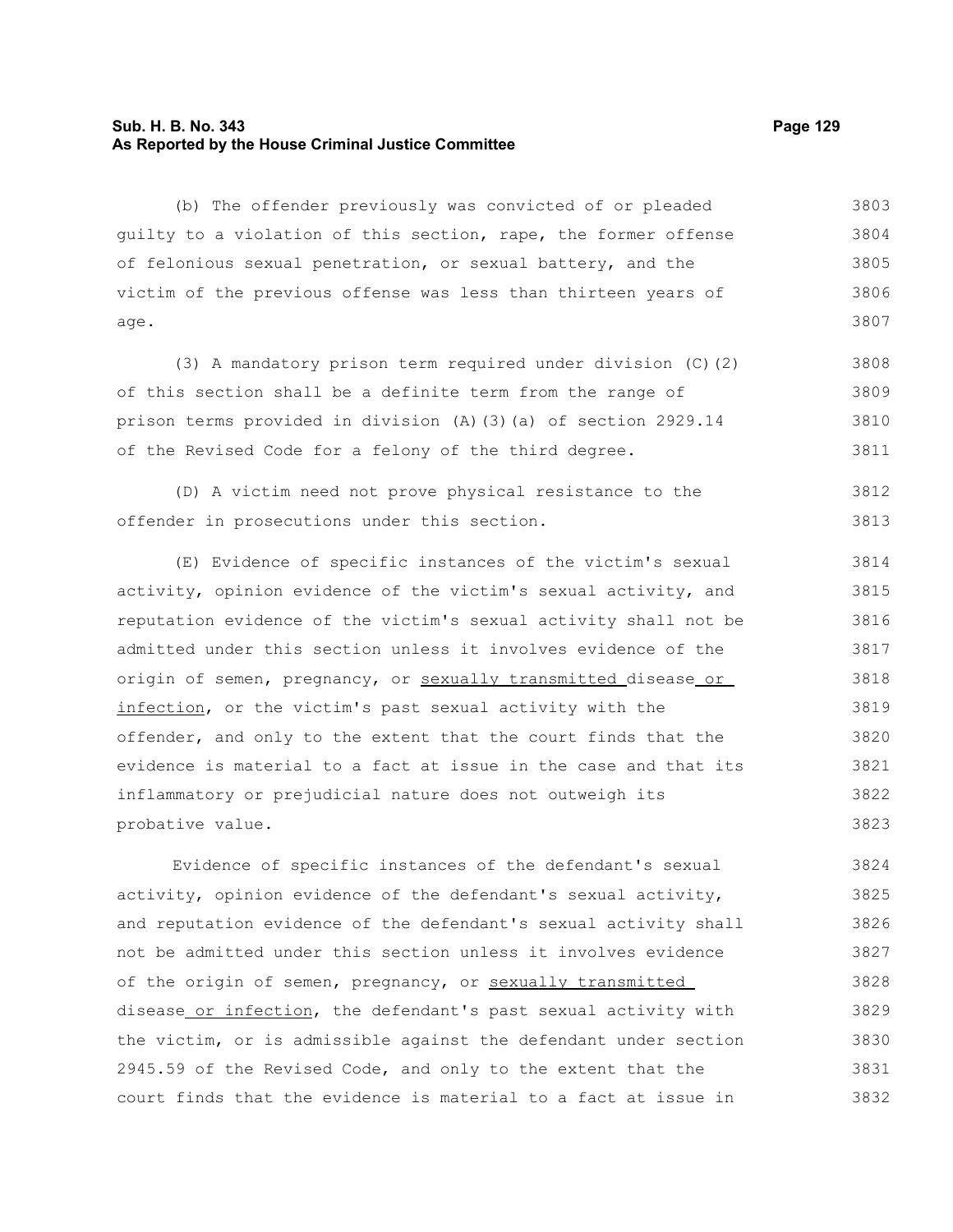# **Sub. H. B. No. 343 Page 130 As Reported by the House Criminal Justice Committee**

| the case and that its inflammatory or prejudicial nature does       | 3833 |
|---------------------------------------------------------------------|------|
| not outweigh its probative value.                                   | 3834 |
| (F) Prior to taking testimony or receiving evidence of any          | 3835 |
| sexual activity of the victim or the defendant in a proceeding      | 3836 |
| under this section, the court shall resolve the admissibility of    | 3837 |
| the proposed evidence in a hearing in chambers, which shall be      | 3838 |
| held at or before preliminary hearing and not less than three       | 3839 |
| days before trial, or for good cause shown during the trial.        | 3840 |
| (G) Upon approval by the court, the victim may be                   | 3841 |
| represented by counsel in any hearing in chambers or other          | 3842 |
| proceeding to resolve the admissibility of evidence. If the         | 3843 |
| victim is indigent or otherwise is unable to obtain the services    | 3844 |
| of counsel, the court, upon request, may appoint counsel to         | 3845 |
| represent the victim without cost to the victim.                    | 3846 |
| Sec. 2907.10. (A) (1) A peace officer, prosecutor, $\theta$ r-other | 3847 |
| public official, defendant, defendant's attorney, alleged           | 3848 |
| juvenile offender, or alleged juvenile offender's attorney shall    | 3849 |
| not ask or require a victim of an alleged sex offense to submit     | 3850 |
| to a polygraph examination as a condition for proceeding with       | 3851 |
| the investigation or prosecution of the alleged sex offense.        | 3852 |
| (2) The refusal of the victim of an alleged sex offense to          | 3853 |
| submit to a polygraph examination shall not prevent the             | 3854 |
| investigation of the alleged sex offense, the filing of criminal    | 3855 |
| charges with respect to the alleged sex offense, or the             | 3856 |
| prosecution of the alleged perpetrator of the alleged sex           | 3857 |
| offense.                                                            | 3858 |
| (B) As used in this section:                                        | 3859 |
| (1) "Peace officer" has the same meaning as in section              | 3860 |
| 2921.51 of the Revised Code.                                        | 3861 |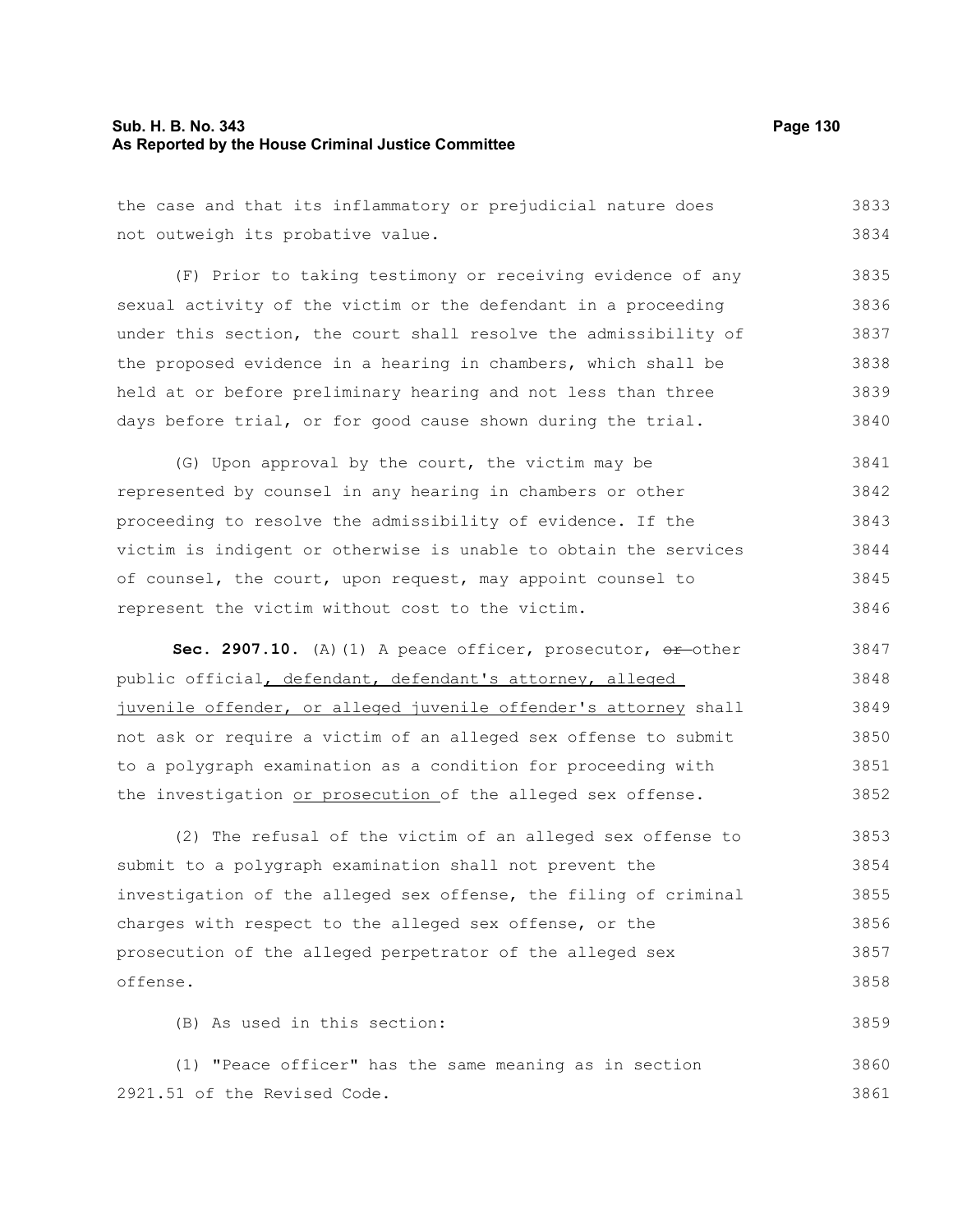# **Sub. H. B. No. 343** Page 131 **As Reported by the House Criminal Justice Committee**

| (2) "Polygraph examination" means any mechanical or              | 3862 |
|------------------------------------------------------------------|------|
| electrical instrument or device of any type used or allegedly    | 3863 |
| used to examine, test, or question an individual for the purpose | 3864 |
| of determining the individual's truthfulness.                    | 3865 |
| (3) "Prosecution" means the prosecution of criminal              | 3866 |
| charges in a criminal prosecution or the prosecution of a        | 3867 |
| delinquent child complaint in a delinquency proceeding.          | 3868 |
| (4) "Prosecutor" has the same meaning as in section              | 3869 |
| 2935.01 of the Revised Code.                                     | 3870 |
| (5) "Public official" has the same meaning as in section         | 3871 |
| 117.01 of the Revised Code.                                      | 3872 |
| (6) "Sex offense" means a violation of any provision of          | 3873 |
| sections 2907.02 to 2907.09 of the Revised Code.                 | 3874 |
| (7) "Alleged juvenile offender" has the same meaning as in       | 3875 |
| section 2930.01 of the Revised Code.                             | 3876 |
| Sec. 2929.18. (A) Except as otherwise provided in this           | 3877 |
| division and in addition to imposing court costs pursuant to     | 3878 |
| section 2947.23 of the Revised Code, the court imposing a        | 3879 |
| sentence upon an offender for a felony may sentence the offender | 3880 |
| to any financial sanction or combination of financial sanctions  | 3881 |
| authorized under this section or, in the circumstances specified | 3882 |
| in section 2929.32 of the Revised Code, may impose upon the      | 3883 |
| offender a fine in accordance with that section, and shall       | 3884 |
| sentence the offender to make restitution pursuant to this       | 3885 |
| section and section 2929.281 of the Revised Code. The victim has | 3886 |
| a right not to seek restitution. Financial sanctions that either | 3887 |
| are required to be or may be imposed pursuant to this section    | 3888 |
| include, but are not limited to, the following:                  | 3889 |
|                                                                  |      |

(1) Restitution by the offender to the victim of the 3890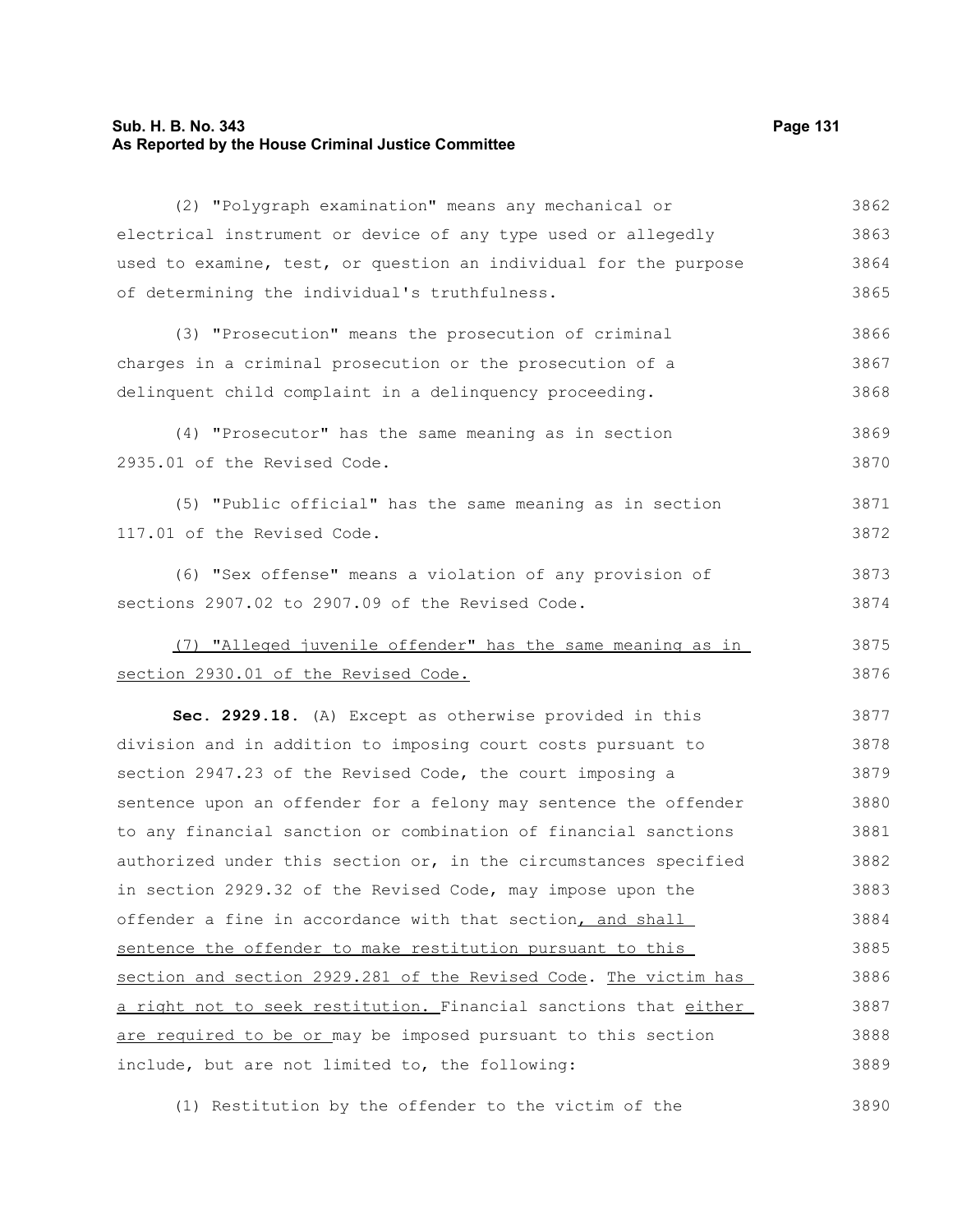# **Sub. H. B. No. 343 Page 132 As Reported by the House Criminal Justice Committee**

| offender's erime-criminal offense or any survivor of the         | 3891 |
|------------------------------------------------------------------|------|
| victimvictim's estate, in an amount based on the victim's        | 3892 |
| economic loss. If the In open court imposes restitution, the     | 3893 |
| court shall order that the full restitution be made to the       | 3894 |
| victim in open court, to the adult probation department that     | 3895 |
| serves the county on behalf of the victim, to the clerk of       | 3896 |
| courts, or to another agency designated by the court. If the     | 3897 |
| court imposes restitution, at At sentencing, the court shall     | 3898 |
| determine the amount of restitution to be made by the offender.  | 3899 |
| If the court imposes restitution, the court may base the amount- | 3900 |
| of restitution it orders on an amount recommended by the victim, | 3901 |
| the offender, a presentence investigation report, estimates or-  | 3902 |
| receipts indicating the cost of repairing or replacing property, | 3903 |
| and other information, provided that the The victim, victim's    | 3904 |
| representative, victim's attorney, if applicable, the prosecutor | 3905 |
| or the prosecutor's designee, and the offender may provide       | 3906 |
| information relevant to the determination of the amount of       | 3907 |
| restitution. The amount the court orders as restitution shall    | 3908 |
| not exceed the amount of the economic loss suffered by the       | 3909 |
| victim as a direct and proximate result of the commission of the | 3910 |
| offense. If the court imposes restitution for the cost of        | 3911 |
| accounting or auditing done to determine the extent of economic  | 3912 |
| loss, the court may order restitution for any amount of the      | 3913 |
| victim's costs of accounting or auditing provided that the       | 3914 |
| amount of restitution is reasonable and does not exceed the      | 3915 |
| value of property or services stolen or damaged as a result of   | 3916 |
| the offense. If the court decides to impose restitution, the The | 3917 |
| court shall hold a hearing on restitution if the offender,       | 3918 |
| victim, or survivor-victim's representative, or victim's estate  | 3919 |
| disputes the amount. The court shall determine the amount of     | 3920 |
| full restitution by a preponderance of the evidence. All         | 3921 |
| restitution payments shall be credited against any recovery of   | 3922 |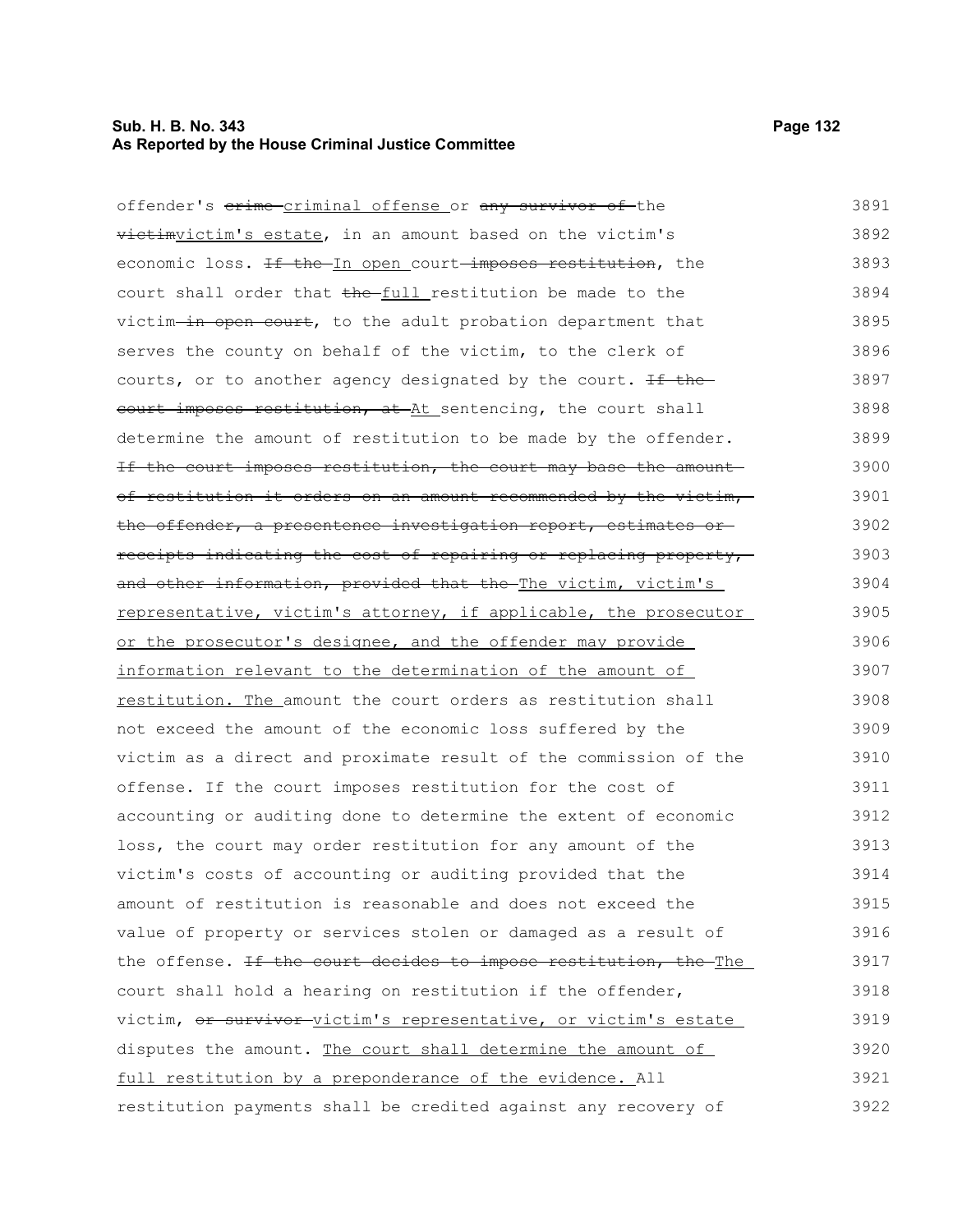# **Sub. H. B. No. 343 Page 133 As Reported by the House Criminal Justice Committee**

under division (A)(3) of this section.

3948

| economic loss in a civil action brought by the victim or any     | 3923 |
|------------------------------------------------------------------|------|
| survivor of the vietim-victim's estate against the offender.     | 3924 |
| If the court imposes restitution, the The court may order        | 3925 |
| that the offender pay a surcharge of not more than five per cent | 3926 |
| of the amount of the restitution otherwise ordered to the entity | 3927 |
| responsible for collecting and processing restitution payments.  | 3928 |
| The victim-or survivor, victim's estate, or victim's             | 3929 |
| attorney, if applicable, may file a motion or request that the   | 3930 |
| prosecutor in the case file a motion, or the offender may file a | 3931 |
| motion, for modification of the payment terms of any restitution | 3932 |
| ordered. If the court grants the motion, it may modify the       | 3933 |
| payment terms as it determines appropriate but shall not reduce  | 3934 |
| the amount of restitution ordered, except as provided in         | 3935 |
| division (A) of section 2929.281 of the Revised Code. The court  | 3936 |
| shall not discharge restitution until it is fully paid by the    | 3937 |
| offender.                                                        | 3938 |
| (2) Except as provided in division (B)(1), (3), or (4) of        | 3939 |
| this section, a fine payable by the offender to the state, to a  | 3940 |
| political subdivision, or as described in division (B) (2) of    | 3941 |
| this section to one or more law enforcement agencies, with the   | 3942 |
| amount of the fine based on a standard percentage of the         | 3943 |
| offender's daily income over a period of time determined by the  | 3944 |
| court and based upon the seriousness of the offense. A fine      | 3945 |
| ordered under this division shall not exceed the maximum         | 3946 |
| conventional fine amount authorized for the level of the offense | 3947 |

(3) Except as provided in division  $(B)$   $(1)$ ,  $(3)$ , or  $(4)$  of this section, a fine payable by the offender to the state, to a political subdivision when appropriate for a felony, or as described in division (B)(2) of this section to one or more law 3949 3950 3951 3952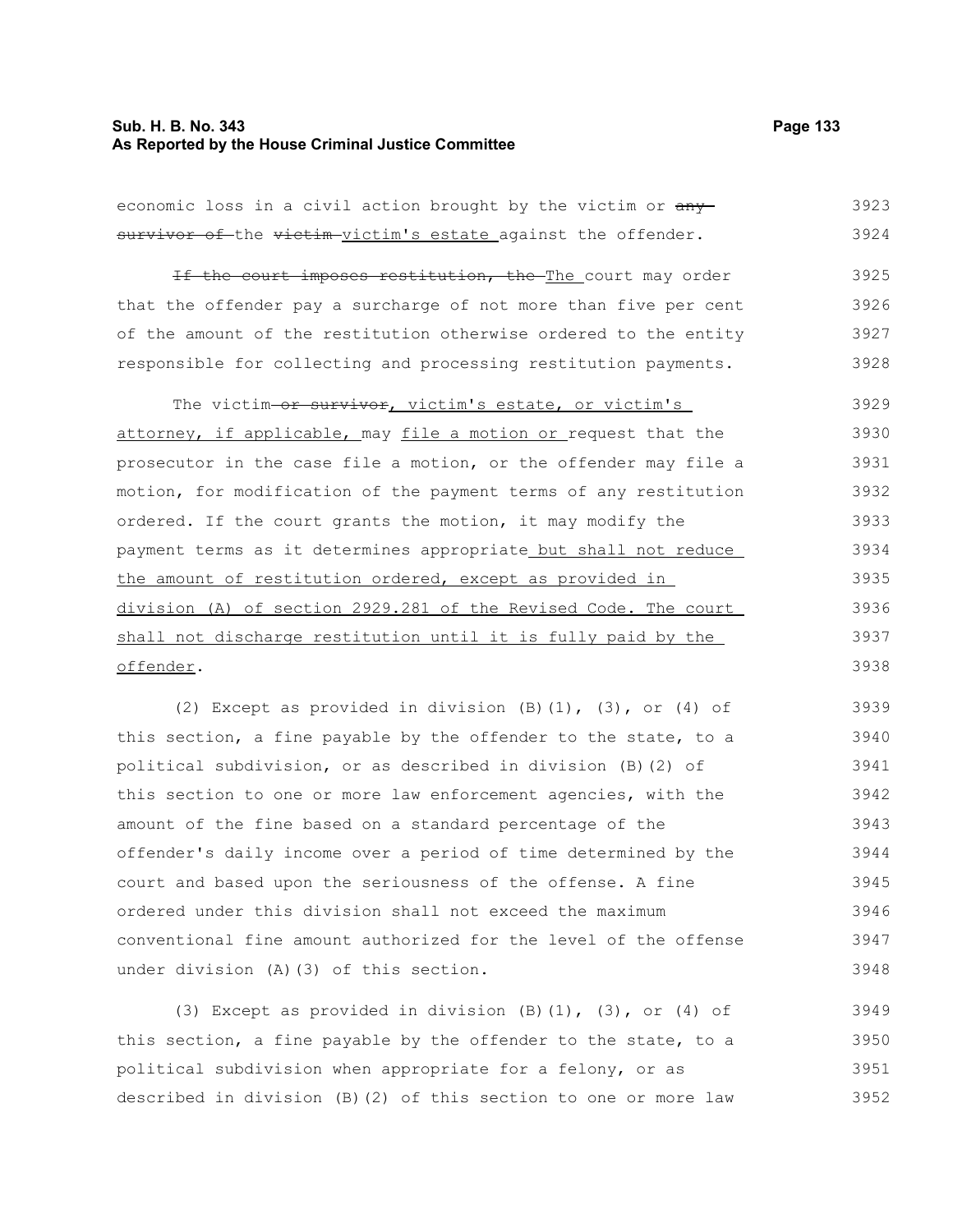# **Sub. H. B. No. 343 Page 134 As Reported by the House Criminal Justice Committee**

| enforcement agencies, in the following amount:                  | 3953 |
|-----------------------------------------------------------------|------|
| (a) For a felony of the first degree, not more than twenty      | 3954 |
| thousand dollars;                                               | 3955 |
| (b) For a felony of the second degree, not more than            | 3956 |
| fifteen thousand dollars;                                       | 3957 |
| (c) For a felony of the third degree, not more than ten         | 3958 |
| thousand dollars;                                               | 3959 |
| (d) For a felony of the fourth degree, not more than five       | 3960 |
| thousand dollars;                                               | 3961 |
| (e) For a felony of the fifth degree, not more than two         | 3962 |
| thousand five hundred dollars.                                  | 3963 |
| (4) A state fine or costs as defined in section 2949.111        | 3964 |
| of the Revised Code.                                            | 3965 |
| (5) (a) Reimbursement by the offender of any or all of the      | 3966 |
| costs of sanctions incurred by the government, including the    | 3967 |
| following:                                                      | 3968 |
| (i) All or part of the costs of implementing any community      | 3969 |
| control sanction, including a supervision fee under section     | 3970 |
| 2951.021 of the Revised Code;                                   | 3971 |
| (ii) All or part of the costs of confinement under a            | 3972 |
| sanction imposed pursuant to section 2929.14, 2929.142, or      | 3973 |
| 2929.16 of the Revised Code, provided that the amount of        | 3974 |
| reimbursement ordered under this division shall not exceed the  | 3975 |
| total amount of reimbursement the offender is able to pay as    | 3976 |
| determined at a hearing and shall not exceed the actual cost of | 3977 |
| the confinement;                                                | 3978 |
| (iii) All or part of the cost of purchasing and using an        | 3979 |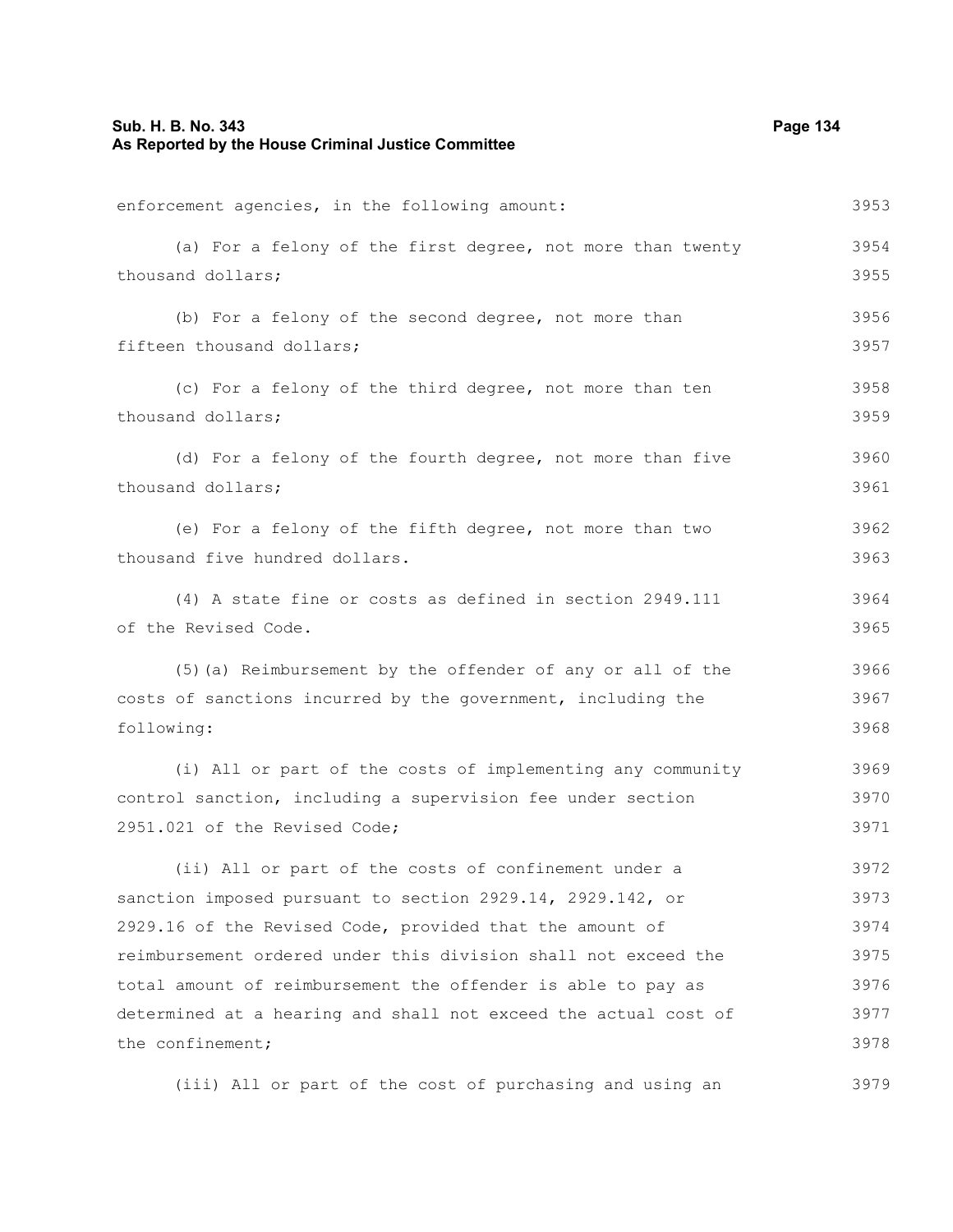## **Sub. H. B. No. 343 Page 135 As Reported by the House Criminal Justice Committee**

immobilizing or disabling device, including a certified ignition interlock device, or a remote alcohol monitoring device that a court orders an offender to use under section 4510.13 of the Revised Code. 3980 3981 3982 3983

(b) If the offender is sentenced to a sanction of confinement pursuant to section 2929.14 or 2929.16 of the Revised Code that is to be served in a facility operated by a board of county commissioners, a legislative authority of a municipal corporation, or another local governmental entity, if, pursuant to section 307.93, 341.14, 341.19, 341.23, 753.02, 753.04, 753.16, 2301.56, or 2947.19 of the Revised Code and section 2929.37 of the Revised Code, the board, legislative authority, or other local governmental entity requires prisoners to reimburse the county, municipal corporation, or other entity for its expenses incurred by reason of the prisoner's confinement, and if the court does not impose a financial sanction under division (A)(5)(a)(ii) of this section, confinement costs may be assessed pursuant to section 2929.37 of the Revised Code. In addition, the offender may be required to pay the fees specified in section 2929.38 of the Revised Code in accordance with that section. 3984 3985 3986 3987 3988 3989 3990 3991 3992 3993 3994 3995 3996 3997 3998 3999 4000

(c) Reimbursement by the offender for costs pursuant to section 2929.71 of the Revised Code.

(B)(1) For a first, second, or third degree felony violation of any provision of Chapter 2925., 3719., or 4729. of the Revised Code, the sentencing court shall impose upon the offender a mandatory fine of at least one-half of, but not more than, the maximum statutory fine amount authorized for the level of the offense pursuant to division (A)(3) of this section. If an offender alleges in an affidavit filed with the court prior 4003 4004 4005 4006 4007 4008 4009

4001 4002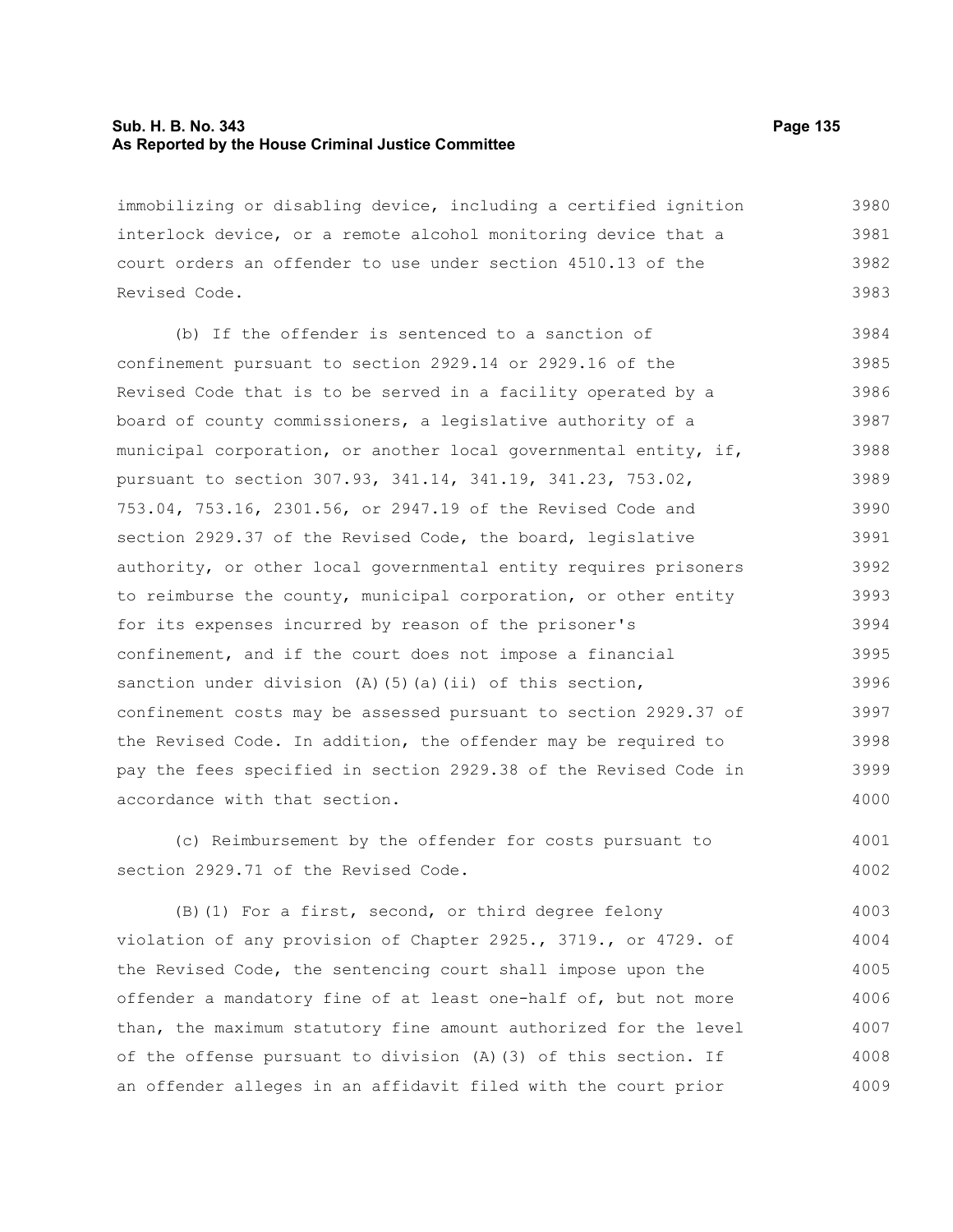#### **Sub. H. B. No. 343 Page 136 As Reported by the House Criminal Justice Committee**

to sentencing that the offender is indigent and unable to pay the mandatory fine and if the court determines the offender is an indigent person and is unable to pay the mandatory fine described in this division, the court shall not impose the mandatory fine upon the offender. 4010 4011 4012 4013 4014

(2) Any mandatory fine imposed upon an offender under division (B)(1) of this section and any fine imposed upon an offender under division (A)(2) or (3) of this section for any fourth or fifth degree felony violation of any provision of Chapter 2925., 3719., or 4729. of the Revised Code shall be paid to law enforcement agencies pursuant to division (F) of section 2925.03 of the Revised Code. 4015 4016 4017 4018 4019 4020 4021

(3) For a fourth degree felony OVI offense and for a third degree felony OVI offense, the sentencing court shall impose upon the offender a mandatory fine in the amount specified in division (G)(1)(d) or (e) of section  $4511.19$  of the Revised Code, whichever is applicable. The mandatory fine so imposed shall be disbursed as provided in the division pursuant to which it is imposed. 4022 4023 4024 4025 4026 4027 4028

(4) Notwithstanding any fine otherwise authorized or required to be imposed under division  $(A)(2)$  or  $(3)$  or  $(B)(1)$  of this section or section 2929.31 of the Revised Code for a violation of section 2925.03 of the Revised Code, in addition to any penalty or sanction imposed for that offense under section 2925.03 or sections 2929.11 to 2929.18 of the Revised Code and in addition to the forfeiture of property in connection with the offense as prescribed in Chapter 2981. of the Revised Code, the court that sentences an offender for a violation of section 2925.03 of the Revised Code may impose upon the offender a fine in addition to any fine imposed under division (A)(2) or (3) of 4029 4030 4031 4032 4033 4034 4035 4036 4037 4038 4039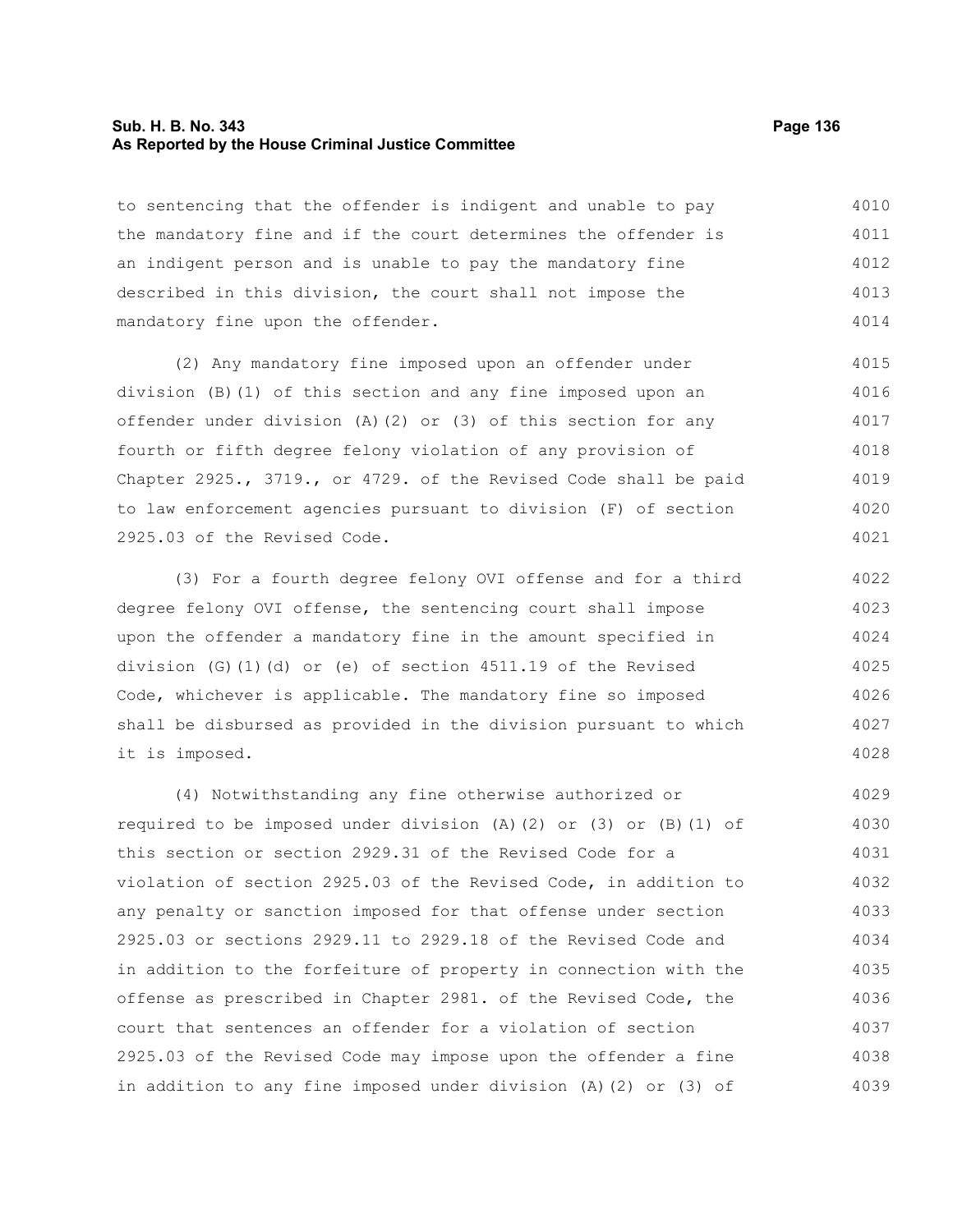### **Sub. H. B. No. 343 Page 137 As Reported by the House Criminal Justice Committee**

this section and in addition to any mandatory fine imposed under division (B)(1) of this section. The fine imposed under division (B)(4) of this section shall be used as provided in division (H) of section 2925.03 of the Revised Code. A fine imposed under division (B)(4) of this section shall not exceed whichever of the following is applicable: 4040 4041 4042 4043 4044 4045

(a) The total value of any personal or real property in which the offender has an interest and that was used in the course of, intended for use in the course of, derived from, or realized through conduct in violation of section 2925.03 of the Revised Code, including any property that constitutes proceeds derived from that offense; 4046 4047 4048 4049 4050 4051

(b) If the offender has no interest in any property of the type described in division  $(B)$  (4)(a) of this section or if it is not possible to ascertain whether the offender has an interest in any property of that type in which the offender may have an interest, the amount of the mandatory fine for the offense imposed under division (B)(1) of this section or, if no mandatory fine is imposed under division (B)(1) of this section, the amount of the fine authorized for the level of the offense imposed under division (A)(3) of this section. 4052 4053 4054 4055 4056 4057 4058 4059 4060

(5) Prior to imposing a fine under division (B)(4) of this section, the court shall determine whether the offender has an interest in any property of the type described in division (B) (4)(a) of this section. Except as provided in division (B)(6) or (7) of this section, a fine that is authorized and imposed under division (B)(4) of this section does not limit or affect the imposition of the penalties and sanctions for a violation of section 2925.03 of the Revised Code prescribed under those sections or sections 2929.11 to 2929.18 of the Revised Code and 4061 4062 4063 4064 4065 4066 4067 4068 4069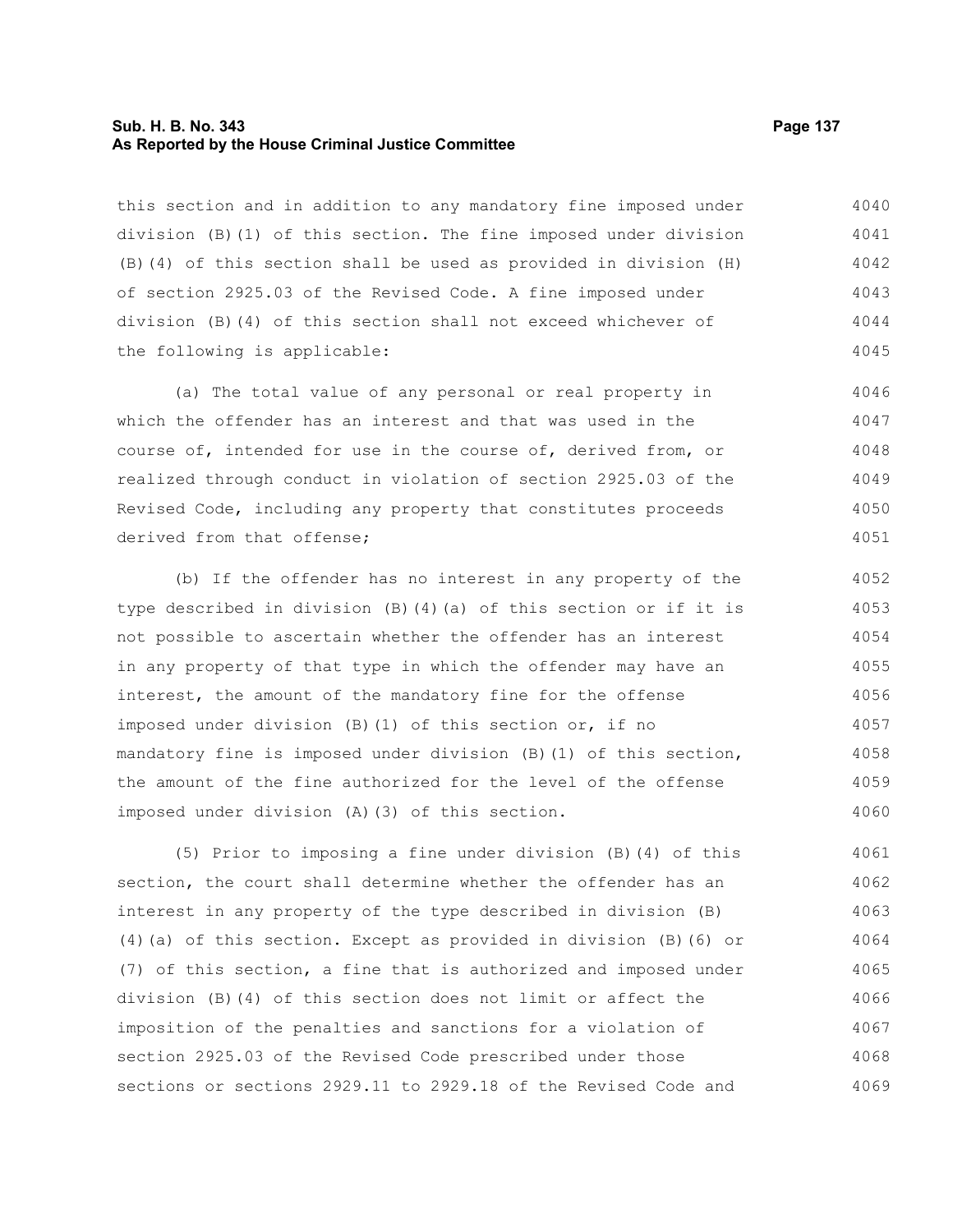does not limit or affect a forfeiture of property in connection with the offense as prescribed in Chapter 2981. of the Revised Code. 4070 4071 4072

(6) If the sum total of a mandatory fine amount imposed for a first, second, or third degree felony violation of section 2925.03 of the Revised Code under division (B)(1) of this section plus the amount of any fine imposed under division (B) (4) of this section does not exceed the maximum statutory fine amount authorized for the level of the offense under division (A)(3) of this section or section 2929.31 of the Revised Code, the court may impose a fine for the offense in addition to the mandatory fine and the fine imposed under division (B)(4) of this section. The sum total of the amounts of the mandatory fine, the fine imposed under division (B)(4) of this section, and the additional fine imposed under division (B)(6) of this section shall not exceed the maximum statutory fine amount authorized for the level of the offense under division (A)(3) of this section or section 2929.31 of the Revised Code. The clerk of the court shall pay any fine that is imposed under division (B)(6) of this section to the county, township, municipal corporation, park district as created pursuant to section 511.18 or 1545.04 of the Revised Code, or state law enforcement agencies in this state that primarily were responsible for or involved in making the arrest of, and in prosecuting, the offender pursuant to division (F) of section 2925.03 of the Revised Code. 4073 4074 4075 4076 4077 4078 4079 4080 4081 4082 4083 4084 4085 4086 4087 4088 4089 4090 4091 4092 4093 4094 4095

(7) If the sum total of the amount of a mandatory fine imposed for a first, second, or third degree felony violation of section 2925.03 of the Revised Code plus the amount of any fine imposed under division (B)(4) of this section exceeds the maximum statutory fine amount authorized for the level of the 4096 4097 4098 4099 4100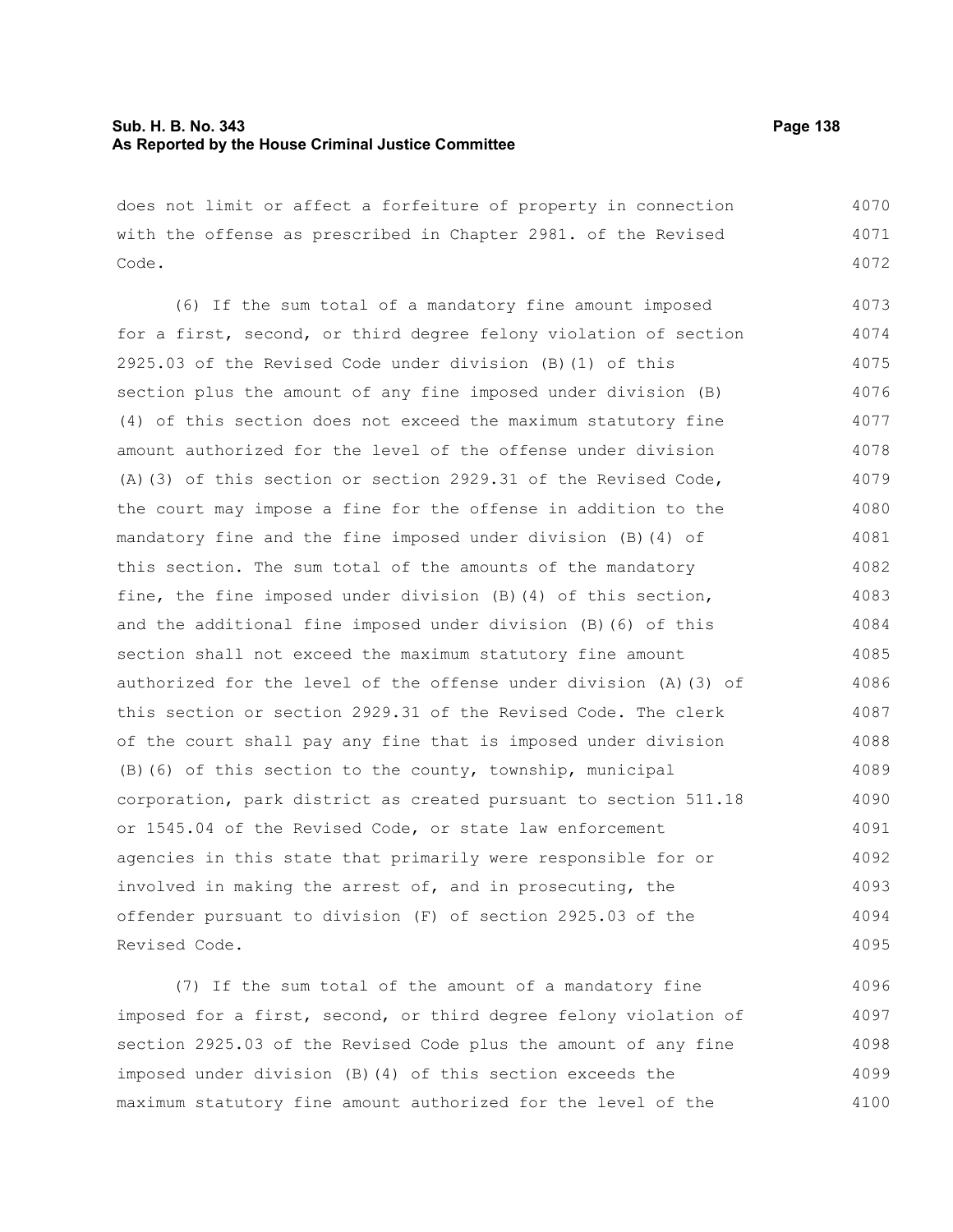# **Sub. H. B. No. 343 Page 139 As Reported by the House Criminal Justice Committee**

offense under division (A)(3) of this section or section 2929.31 of the Revised Code, the court shall not impose a fine under division (B)(6) of this section. 4101 4102 4103

(8)(a) If an offender who is convicted of or pleads guilty to a violation of section 2905.01, 2905.02, 2907.21, 2907.22, or 2923.32, division (A)(1) or (2) of section 2907.323 involving a minor, or division  $(B)$   $(1)$ ,  $(2)$ ,  $(3)$ ,  $(4)$ , or  $(5)$  of section 2919.22 of the Revised Code also is convicted of or pleads guilty to a specification of the type described in section 2941.1422 of the Revised Code that charges that the offender knowingly committed the offense in furtherance of human trafficking, the sentencing court shall sentence the offender to a financial sanction of restitution by the offender to the victim or any survivor of the victimvictim's estate, with the restitution including the costs of housing, counseling, and medical and legal assistance incurred by the victim as a direct result of the offense and the greater of the following: 4104 4105 4106 4107 4108 4109 4110 4111 4112 4113 4114 4115 4116 4117

(i) The gross income or value to the offender of the victim's labor or services; 4118 4119

(ii) The value of the victim's labor as guaranteed under the minimum wage and overtime provisions of the "Federal Fair Labor Standards Act of 1938," 52 Stat. 1060, 20 U.S.C. 207, and state labor laws. 4120 4121 4122 4123

(b) If a court imposing sentence upon an offender for a felony is required to impose upon the offender a financial sanction of restitution under division (B)(8)(a) of this section, in addition to that financial sanction of restitution, the court may sentence the offender to any other financial sanction or combination of financial sanctions authorized under this section, including a restitution sanction under division 4124 4125 4126 4127 4128 4129 4130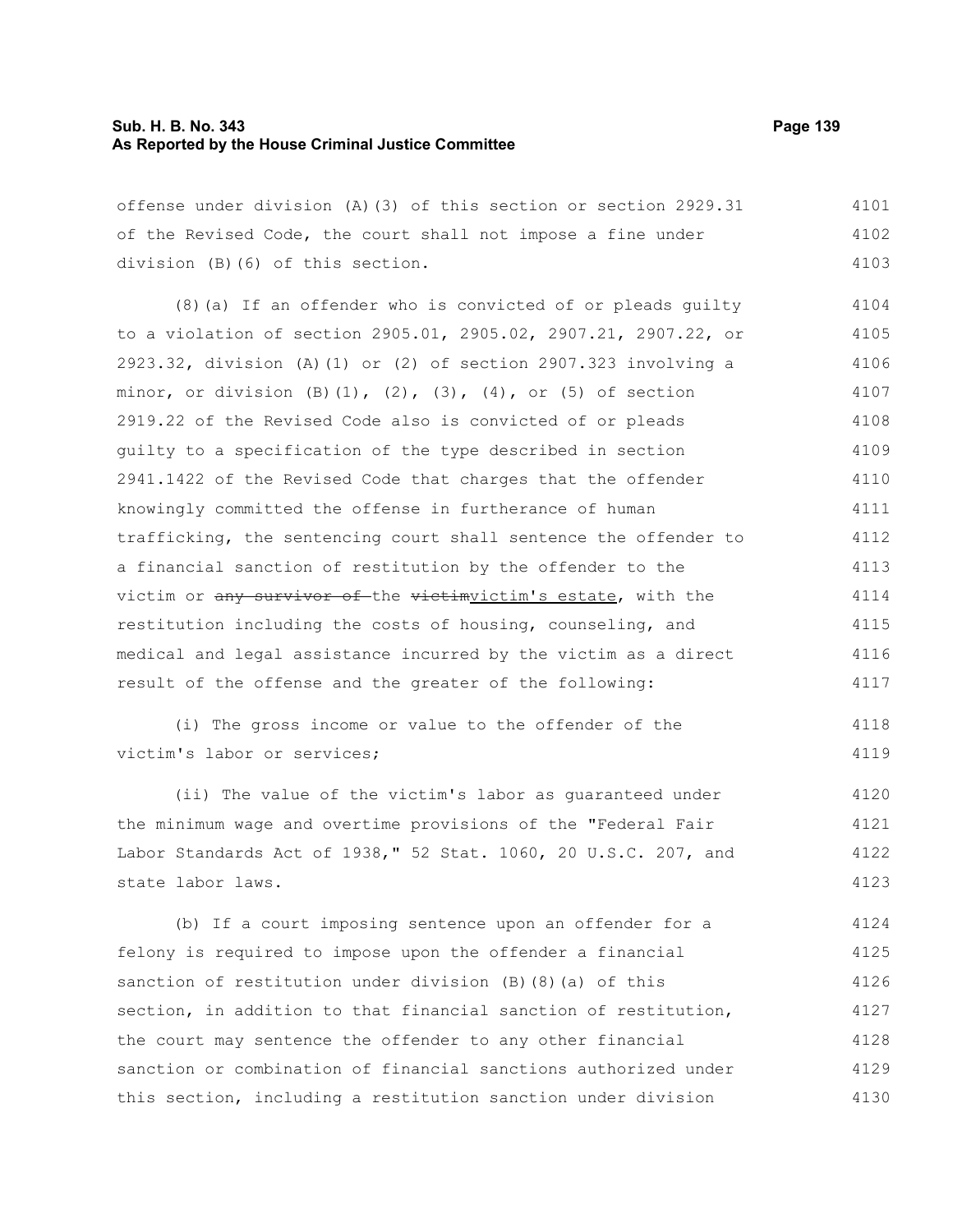# **Sub. H. B. No. 343** Page 140 **As Reported by the House Criminal Justice Committee**

(A)(1) of this section.

(9) In addition to any other fine that is or may be imposed under this section, the court imposing sentence upon an offender for a felony that is a sexually oriented offense or a child-victim oriented offense, as those terms are defined in section 2950.01 of the Revised Code, may impose a fine of not less than fifty nor more than five hundred dollars. 4132 4133 4134 4135 4136 4137

(10) For a felony violation of division (A) of section 2921.321 of the Revised Code that results in the death of the police dog or horse that is the subject of the violation, the sentencing court shall impose upon the offender a mandatory fine from the range of fines provided under division (A)(3) of this section for a felony of the third degree. A mandatory fine imposed upon an offender under division (B)(10) of this section shall be paid to the law enforcement agency that was served by the police dog or horse that was killed in the felony violation of division (A) of section 2921.321 of the Revised Code to be used as provided in division (E)(1)(b) of that section. 4138 4139 4140 4141 4142 4143 4144 4145 4146 4147 4148

(11) In addition to any other fine that is or may be imposed under this section, the court imposing sentence upon an offender for any of the following offenses that is a felony may impose a fine of not less than seventy nor more than five hundred dollars, which shall be transmitted to the treasurer of state to be credited to the address confidentiality program fund created by section 111.48 of the Revised Code: 4149 4150 4151 4152 4153 4154 4155

- (a) Domestic violence; (b) Menacing by stalking; (c) Rape; 4156 4157 4158
	- (d) Sexual battery; 4159

4131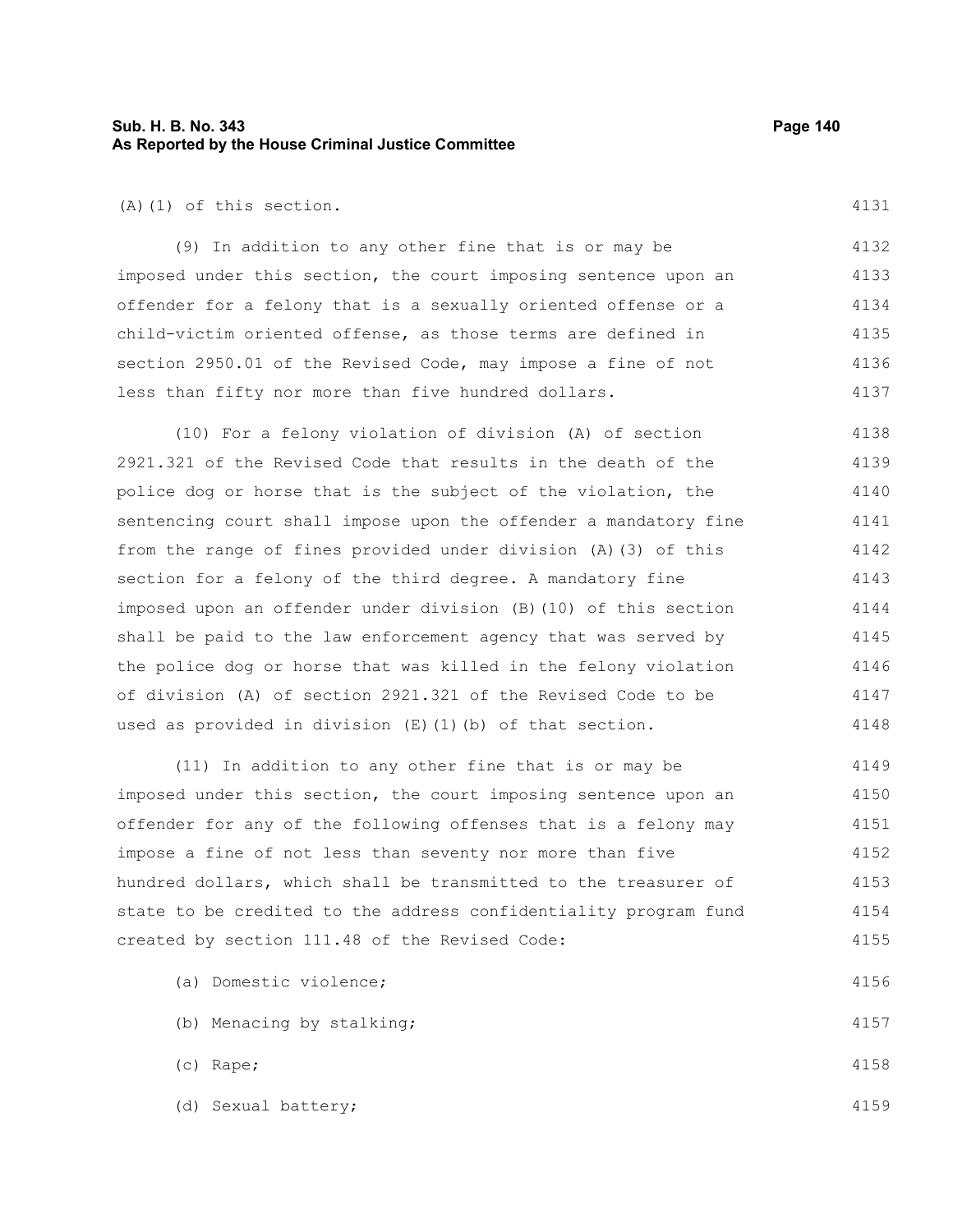(e) Trafficking in persons;

(f) A violation of section 2905.01, 2905.02, 2907.21, 2907.22, or 2923.32, division (A)(1) or (2) of section 2907.323 involving a minor, or division  $(B)(1)$ ,  $(2)$ ,  $(3)$ ,  $(4)$ , or  $(5)$  of section 2919.22 of the Revised Code, if the offender also is convicted of a specification of the type described in section 2941.1422 of the Revised Code that charges that the offender knowingly committed the offense in furtherance of human trafficking. 4161 4162 4163 4164 4165 4166 4167 4168

(C)(1) Except as provided in section 2951.021 of the Revised Code, the offender shall pay reimbursements imposed upon the offender pursuant to division (A)(5)(a) of this section to pay the costs incurred by a county pursuant to any sanction imposed under this section or section 2929.16 or 2929.17 of the Revised Code or in operating a facility used to confine offenders pursuant to a sanction imposed under section 2929.16 of the Revised Code to the county treasurer. The county treasurer shall deposit the reimbursements in the sanction cost reimbursement fund that each board of county commissioners shall create in its county treasury. The county shall use the amounts deposited in the fund to pay the costs incurred by the county pursuant to any sanction imposed under this section or section 2929.16 or 2929.17 of the Revised Code or in operating a facility used to confine offenders pursuant to a sanction imposed under section 2929.16 of the Revised Code. 4169 4170 4171 4172 4173 4174 4175 4176 4177 4178 4179 4180 4181 4182 4183 4184

(2) Except as provided in section 2951.021 of the Revised Code, the offender shall pay reimbursements imposed upon the offender pursuant to division  $(A)$  (5)(a) of this section to pay the costs incurred by a municipal corporation pursuant to any sanction imposed under this section or section 2929.16 or 4185 4186 4187 4188 4189

4160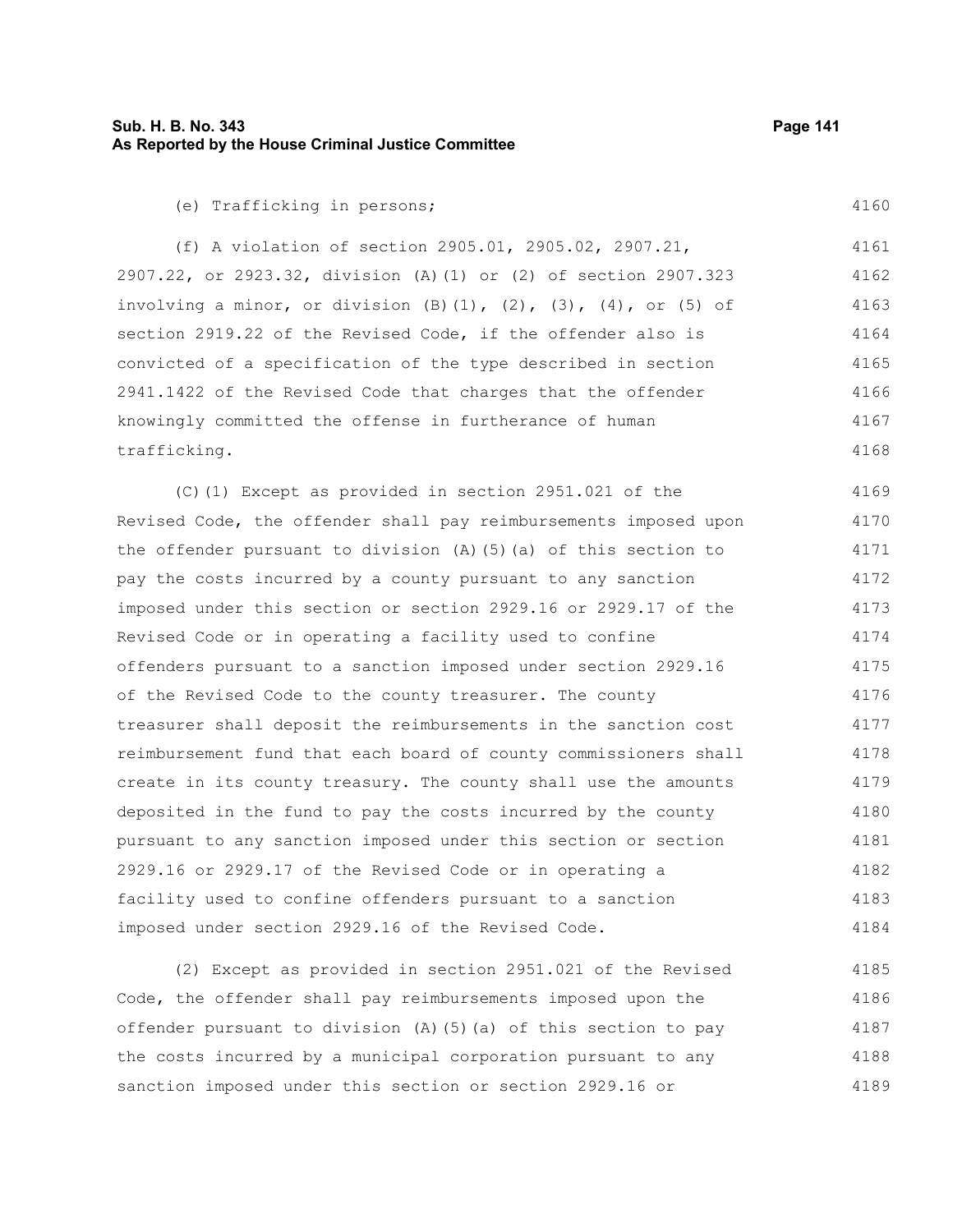## **Sub. H. B. No. 343** Page 142 **As Reported by the House Criminal Justice Committee**

2929.17 of the Revised Code or in operating a facility used to confine offenders pursuant to a sanction imposed under section 2929.16 of the Revised Code to the treasurer of the municipal corporation. The treasurer shall deposit the reimbursements in a special fund that shall be established in the treasury of each municipal corporation. The municipal corporation shall use the amounts deposited in the fund to pay the costs incurred by the municipal corporation pursuant to any sanction imposed under this section or section 2929.16 or 2929.17 of the Revised Code or in operating a facility used to confine offenders pursuant to a sanction imposed under section 2929.16 of the Revised Code. 4190 4191 4192 4193 4194 4195 4196 4197 4198 4199 4200

(3) Except as provided in section 2951.021 of the Revised Code, the offender shall pay reimbursements imposed pursuant to division (A)(5)(a) of this section for the costs incurred by a private provider pursuant to a sanction imposed under this section or section 2929.16 or 2929.17 of the Revised Code to the provider. 4201 4202 4203 4204 4205 4206

(D) Except as otherwise provided in this division, a financial sanction imposed pursuant to division (A) or (B) of this section is a judgment in favor of the state or a political subdivision in which the court that imposed the financial sanction is located, and the offender subject to the financial sanction is the judgment debtor. A financial sanction of reimbursement imposed pursuant to division (A)(5)(a)(ii) of this section upon an offender who is incarcerated in a state facility or a municipal jail is a judgment in favor of the state or the municipal corporation, and the offender subject to the financial sanction is the judgment debtor. A financial sanction of reimbursement imposed upon an offender pursuant to this section for costs incurred by a private provider of sanctions is a judgment in favor of the private provider, and the offender 4207 4208 4209 4210 4211 4212 4213 4214 4215 4216 4217 4218 4219 4220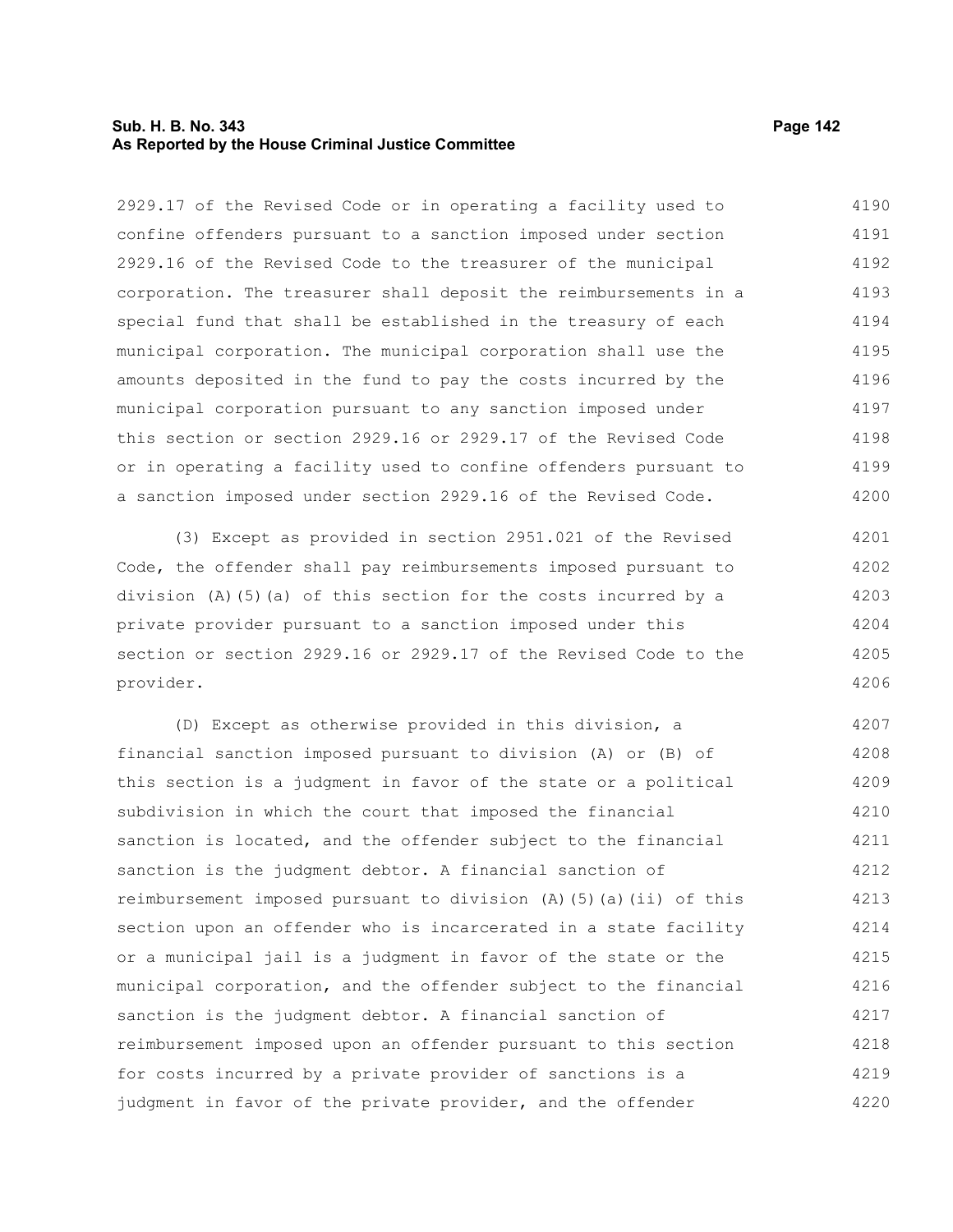# **Sub. H. B. No. 343 Page 143 As Reported by the House Criminal Justice Committee**

subject to the financial sanction is the judgment debtor. A financial sanction of a mandatory fine imposed under division (B)(10) of this section that is required under that division to be paid to a law enforcement agency is a judgment in favor of the specified law enforcement agency, and the offender subject to the financial sanction is the judgment debtor. A financial sanction of restitution imposed pursuant to division (A)(1) or (B)(8) of this section is an order in favor of the victim of the offender's criminal act that can be collected through a certificate of judgment as described in division (D)(1) of this section, through execution as described in division (D)(2) of this section, or through an order as described in division (D) (3) of this section, and the offender shall be considered for purposes of the collection as the judgment debtor. Imposition of a financial sanction and execution on the judgment does not preclude any other power of the court to impose or enforce sanctions on the offender. Once the financial sanction is imposed as a judgment or order under this division, the victim, private provider, state, or political subdivision may do any of the following: 4221 4222 4223 4224 4225 4226 4227 4228 4229 4230 4231 4232 4233 4234 4235 4236 4237 4238 4239 4240

(1) Obtain from the clerk of the court in which the judgment was entered, at no cost, a certificate of judgment that shall be in the same manner and form as a certificate of judgment issued in a civil action; 4241 4242 4243 4244

(2) Obtain execution of the judgment or order through any available procedure, including: 4245 4246

(a) An execution against the property of the judgment debtor under Chapter 2329. of the Revised Code; 4247 4248

(b) An execution against the person of the judgment debtor under Chapter 2331. of the Revised Code; 4249 4250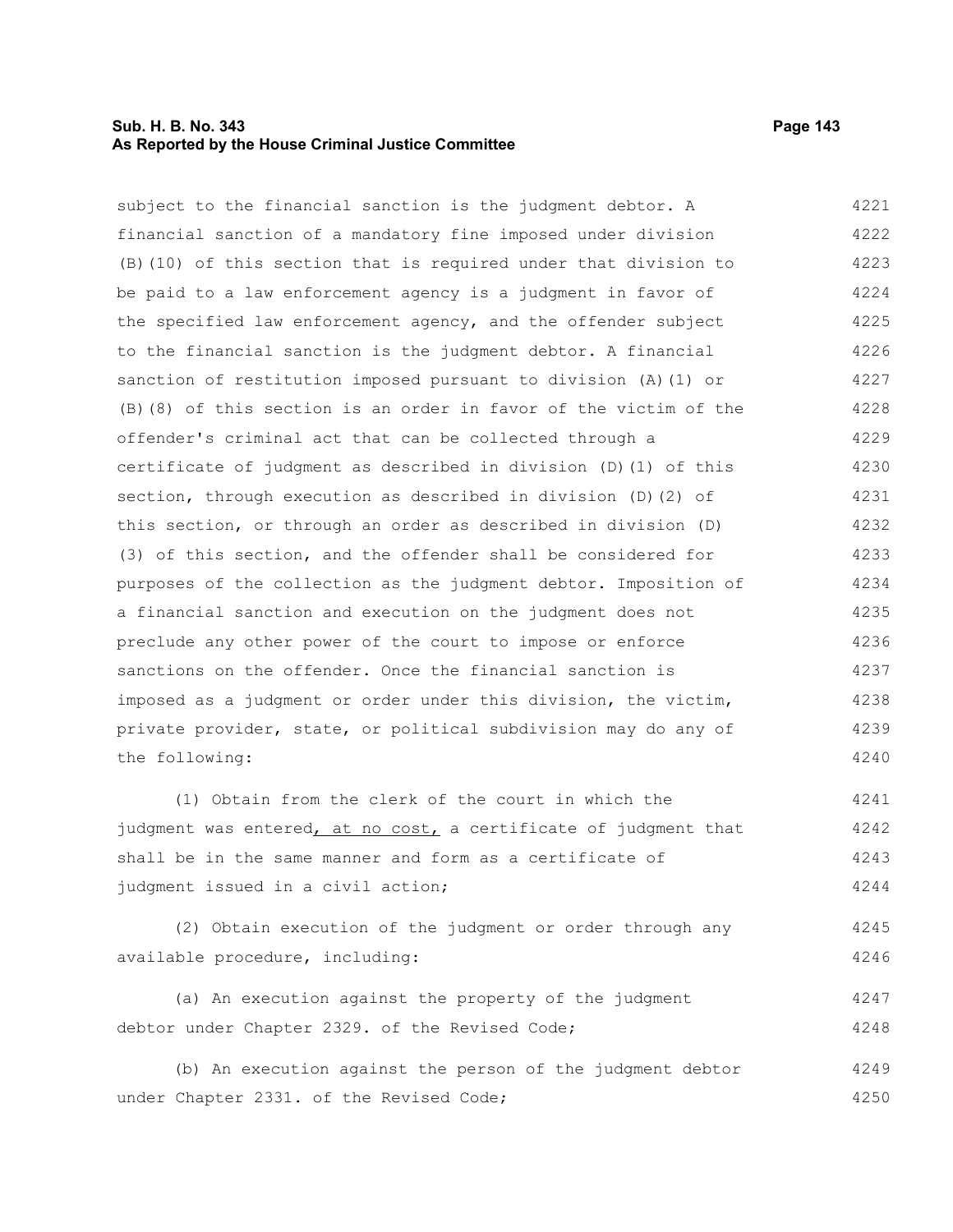# **Sub. H. B. No. 343 Page 144 As Reported by the House Criminal Justice Committee**

| (c) A proceeding in aid of execution under Chapter 2333.         | 4251 |
|------------------------------------------------------------------|------|
| of the Revised Code, including:                                  | 4252 |
| (i) A proceeding for the examination of the judgment             | 4253 |
| debtor under sections 2333.09 to 2333.12 and sections 2333.15 to | 4254 |
| 2333.27 of the Revised Code;                                     | 4255 |
| (ii) A proceeding for attachment of the person of the            | 4256 |
| judgment debtor under section 2333.28 of the Revised Code;       | 4257 |
| (iii) A creditor's suit under section 2333.01 of the             | 4258 |
| Revised Code.                                                    | 4259 |
| (d) The attachment of the property of the judgment debtor        | 4260 |
| under Chapter 2715. of the Revised Code;                         | 4261 |
| (e) The garnishment of the property of the judgment debtor       | 4262 |
| under Chapter 2716. of the Revised Code.                         | 4263 |
| (3) Obtain an order for the assignment of wages of the           | 4264 |
| judgment debtor under section 1321.33 of the Revised Code.       | 4265 |
| (E) A court that imposes a financial sanction upon an            | 4266 |
| offender may hold a hearing if necessary to determine whether    | 4267 |
| the offender is able to pay the sanction or is likely in the     | 4268 |
| future to be able to pay it.                                     | 4269 |
| (F) Each court imposing a financial sanction upon an             | 4270 |
| offender under this section or under section 2929.32 of the      | 4271 |
| Revised Code may designate the clerk of the court or another     | 4272 |
| person to collect the financial sanction. The clerk or other     | 4273 |
| person authorized by law or the court to collect the financial   | 4274 |
| sanction may enter into contracts with one or more public        | 4275 |
| agencies or private vendors for the collection of, amounts due   | 4276 |
| under the financial sanction imposed pursuant to this section or | 4277 |
| section 2929.32 of the Revised Code. Before entering into a      | 4278 |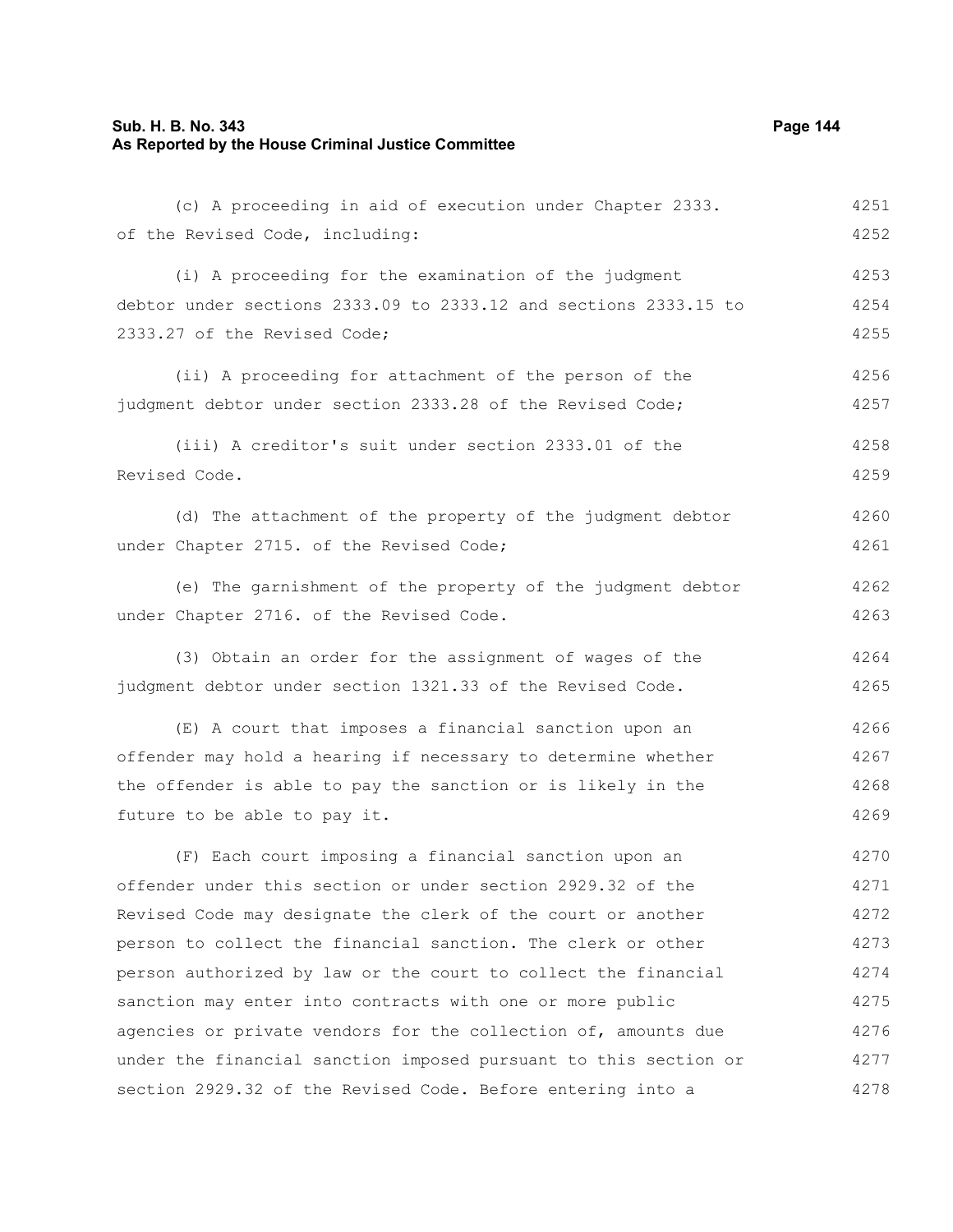# **Sub. H. B. No. 343 Page 145 As Reported by the House Criminal Justice Committee**

contract for the collection of amounts due from an offender pursuant to any financial sanction imposed pursuant to this section or section 2929.32 of the Revised Code, a court shall comply with sections 307.86 to 307.92 of the Revised Code. 4279 4280 4281 4282

(G) If a court that imposes a financial sanction under division (A) or (B) of this section finds that an offender satisfactorily has completed all other sanctions imposed upon the offender and that all restitution that has been ordered has been paid as ordered, the court may suspend any financial sanctions imposed pursuant to this section or section 2929.32 of the Revised Code that have not been paid. 4283 4284 4285 4286 4287 4288 4289

(H) No financial sanction imposed under this section or section 2929.32 of the Revised Code shall preclude a victim from bringing a civil action against the offender. 4290 4291 4292

(I) If the court imposes restitution, fines, fees, or incarceration costs on a business or corporation, it is the duty of the person authorized to make disbursements from the assets of the business or corporation to pay the restitution, fines, fees, or incarceration costs from those assets. 4293 4294 4295 4296 4297

(J) If an offender is sentenced to pay restitution, a fine, fee, or incarceration costs, the clerk of the sentencing court, on request, shall make the offender's payment history available to the prosecutor, victim, victim's representative, victim's attorney, if applicable, the probation department, and the court without cost. 4298 4299 4300 4301 4302 4303

**Sec. 2929.20.** (A) As used in this section:

(1)(a) Except as provided in division (A)(1)(b) of this section, "eligible offender" means any person who, on or after April 7, 2009, is serving a stated prison term that includes one 4305 4306 4307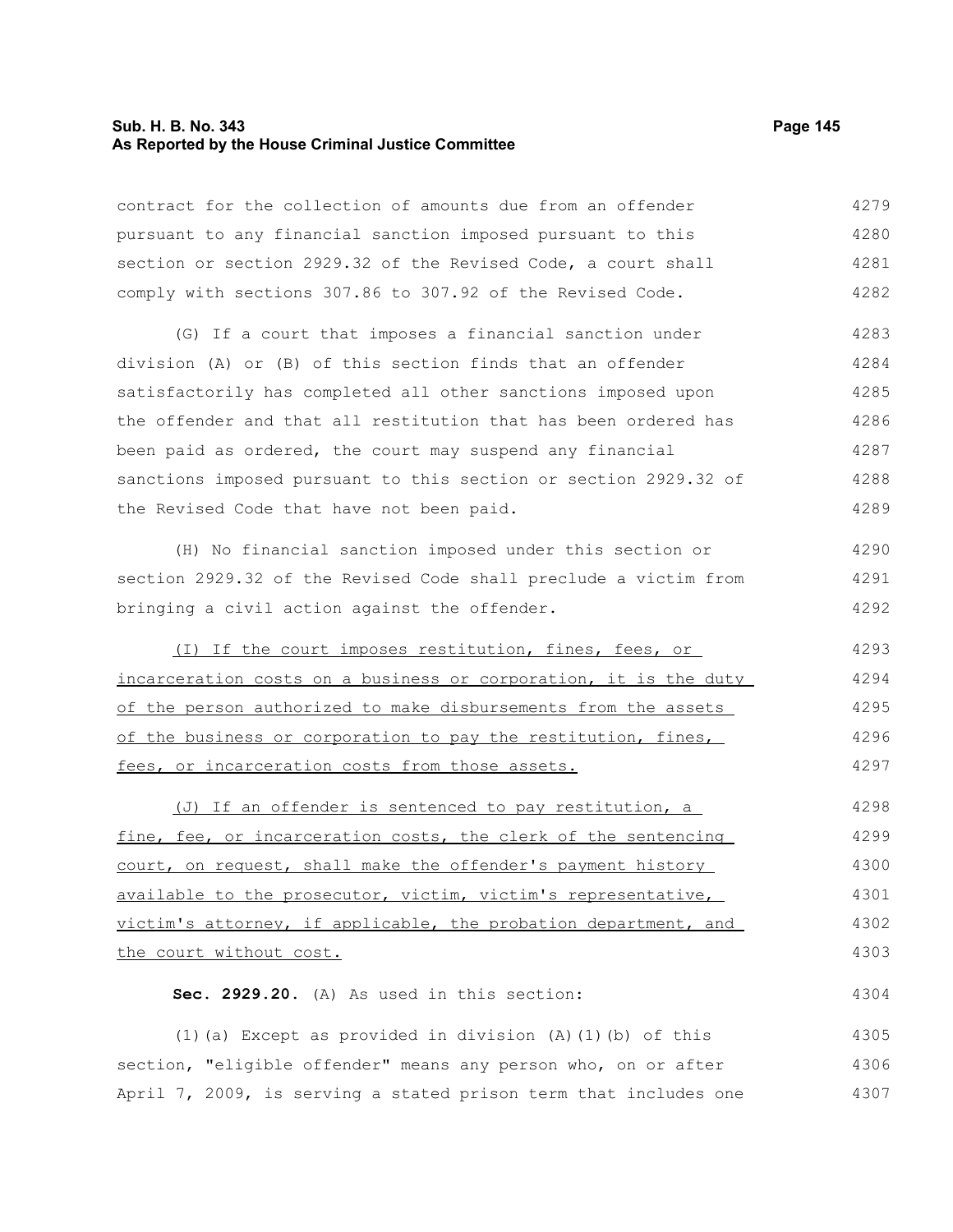# **Sub. H. B. No. 343 Page 146 As Reported by the House Criminal Justice Committee**

or more nonmandatory prison terms.

(b) "Eligible offender" does not include any person who, on or after April 7, 2009, is serving a stated prison term for any of the following criminal offenses that was a felony and was committed while the person held a public office in this state: 4309 4310 4311 4312

(i) A violation of section 2921.02, 2921.03, 2921.05, 2921.31, 2921.32, 2921.41, 2921.42, or 2923.32 of the Revised Code; 4313 4314 4315

(ii) A violation of section 2913.42, 2921.04, 2921.11, or 2921.12 of the Revised Code, when the conduct constituting the violation was related to the duties of the offender's public office or to the offender's actions as a public official holding that public office; 4316 4317 4318 4319 4320

(iii) A violation of an existing or former municipal ordinance or law of this or any other state or the United States that is substantially equivalent to any violation listed in division (A)(1)(b)(i) of this section; 4321 4322 4323 4324

(iv) A violation of an existing or former municipal ordinance or law of this or any other state or the United States that is substantially equivalent to any violation listed in division (A)(1)(b)(ii) of this section, when the conduct constituting the violation was related to the duties of the offender's public office or to the offender's actions as a public official holding that public office; 4325 4326 4327 4328 4329 4330 4331

(v) A conspiracy to commit, attempt to commit, or complicity in committing any offense listed in division (A)(1) (b)(i) or described in division (A)(1)(b)(iii) of this section; 4332 4333 4334

(vi) A conspiracy to commit, attempt to commit, or complicity in committing any offense listed in division (A)(1) 4335 4336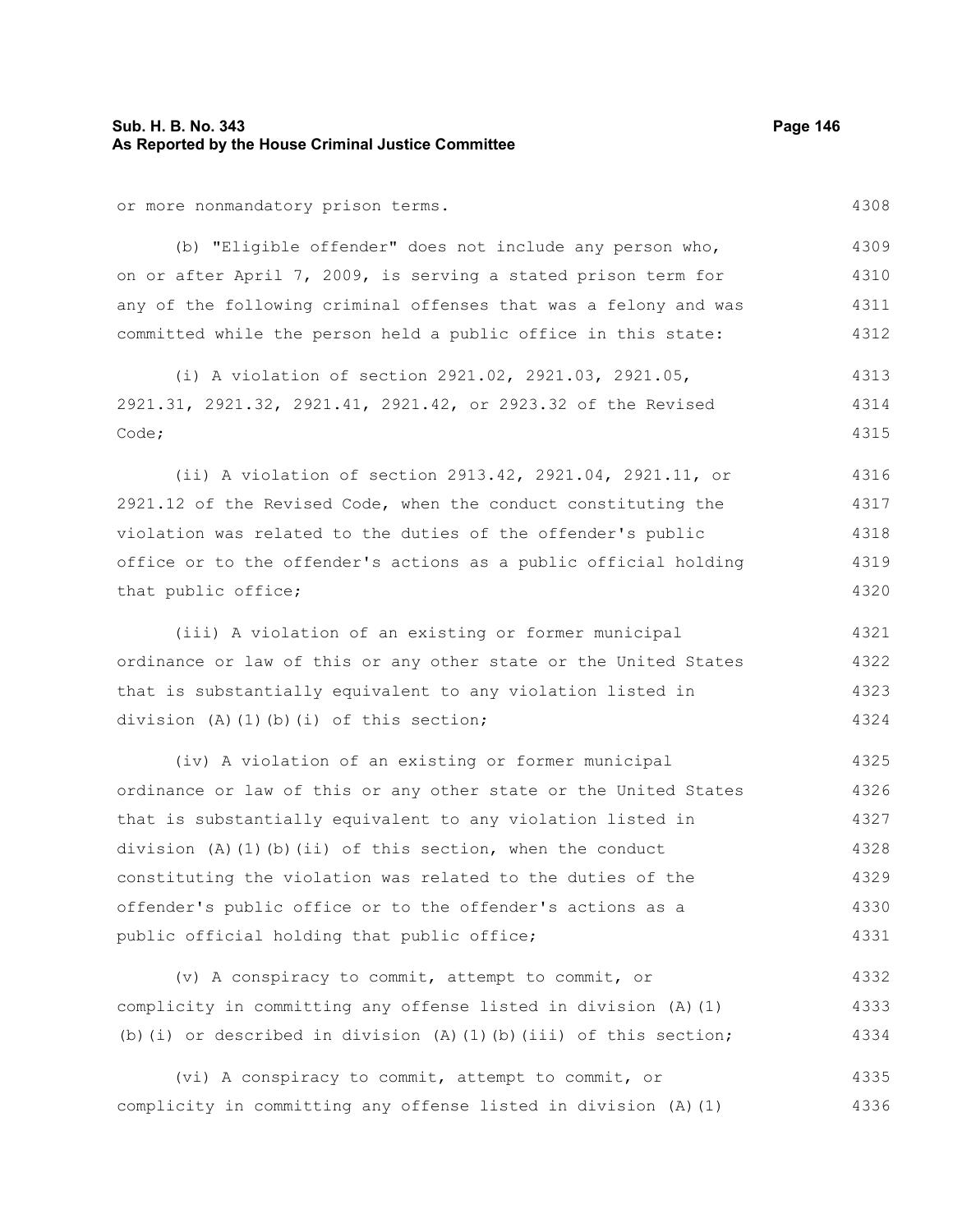#### **Sub. H. B. No. 343 Page 147 As Reported by the House Criminal Justice Committee**

(b)(ii) or described in division (A)(1)(b)(iv) of this section, if the conduct constituting the offense that was the subject of the conspiracy, that would have constituted the offense attempted, or constituting the offense in which the offender was complicit was or would have been related to the duties of the offender's public office or to the offender's actions as a public official holding that public office. (2) "Nonmandatory prison term" means a prison term that is not a mandatory prison term.

(3) "Public office" means any elected federal, state, or 4345 4346

local government office in this state.

(4) "Victim's representative" has the same meaning as in section 2930.01 of the Revised Code. 4348 4349

(5) "Imminent danger of death," "medically incapacitated," and "terminal illness" have the same meanings as in section 2967.05 of the Revised Code. 4350 4351 4352

(6) "Aggregated nonmandatory prison term or terms" means the aggregate of the following: 4353 4354

(a) All nonmandatory definite prison terms;

(b) With respect to any non-life felony indefinite prison term, all nonmandatory minimum prison terms imposed as part of the non-life felony indefinite prison term or terms. 4356 4357 4358

(B) On the motion of an eligible offender or upon its own motion, the sentencing court may reduce the eligible offender's aggregated nonmandatory prison term or terms through a judicial release under this section. 4359 4360 4361 4362

(C) An eligible offender may file a motion for judicial release with the sentencing court within the following 4363 4364

4344

4347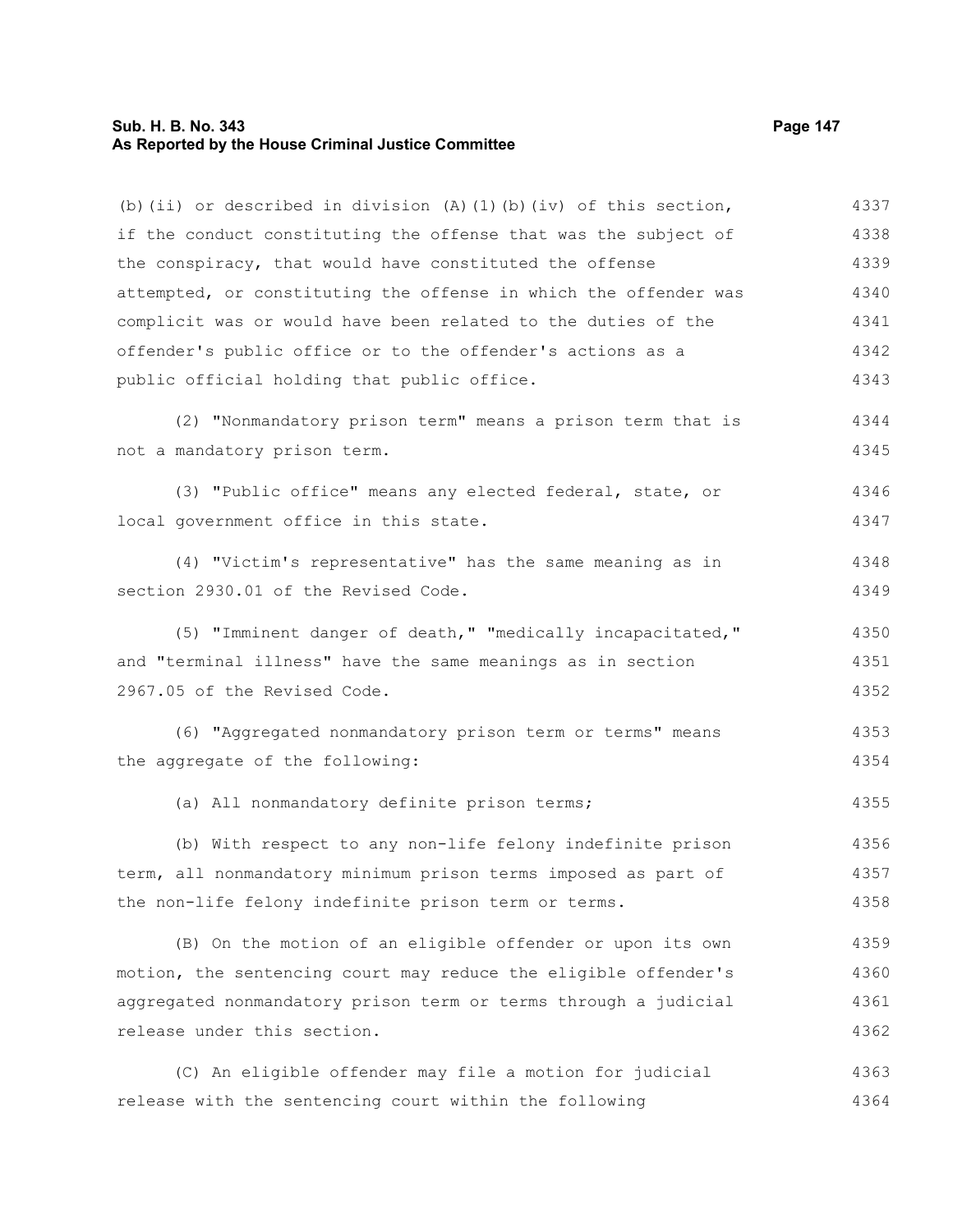# **Sub. H. B. No. 343 Page 148 As Reported by the House Criminal Justice Committee**

applicable periods:

(1) If the aggregated nonmandatory prison term or terms is less than two years, the eligible offender may file the motion at any time after the offender is delivered to a state correctional institution or, if the prison term includes a mandatory prison term or terms, at any time after the expiration of all mandatory prison terms. 4366 4367 4368 4369 4370 4371

(2) If the aggregated nonmandatory prison term or terms is at least two years but less than five years, the eligible offender may file the motion not earlier than one hundred eighty days after the offender is delivered to a state correctional institution or, if the prison term includes a mandatory prison term or terms, not earlier than one hundred eighty days after the expiration of all mandatory prison terms. 4372 4373 4374 4375 4376 4377 4378

(3) If the aggregated nonmandatory prison term or terms is five years, the eligible offender may file the motion not earlier than the date on which the eligible offender has served four years of the offender's stated prison term or, if the prison term includes a mandatory prison term or terms, not earlier than four years after the expiration of all mandatory prison terms. 4379 4380 4381 4382 4383 4384 4385

(4) If the aggregated nonmandatory prison term or terms is more than five years but not more than ten years, the eligible offender may file the motion not earlier than the date on which the eligible offender has served five years of the offender's stated prison term or, if the prison term includes a mandatory prison term or terms, not earlier than five years after the expiration of all mandatory prison terms. 4386 4387 4388 4389 4390 4391 4392

(5) If the aggregated nonmandatory prison term or terms is

4365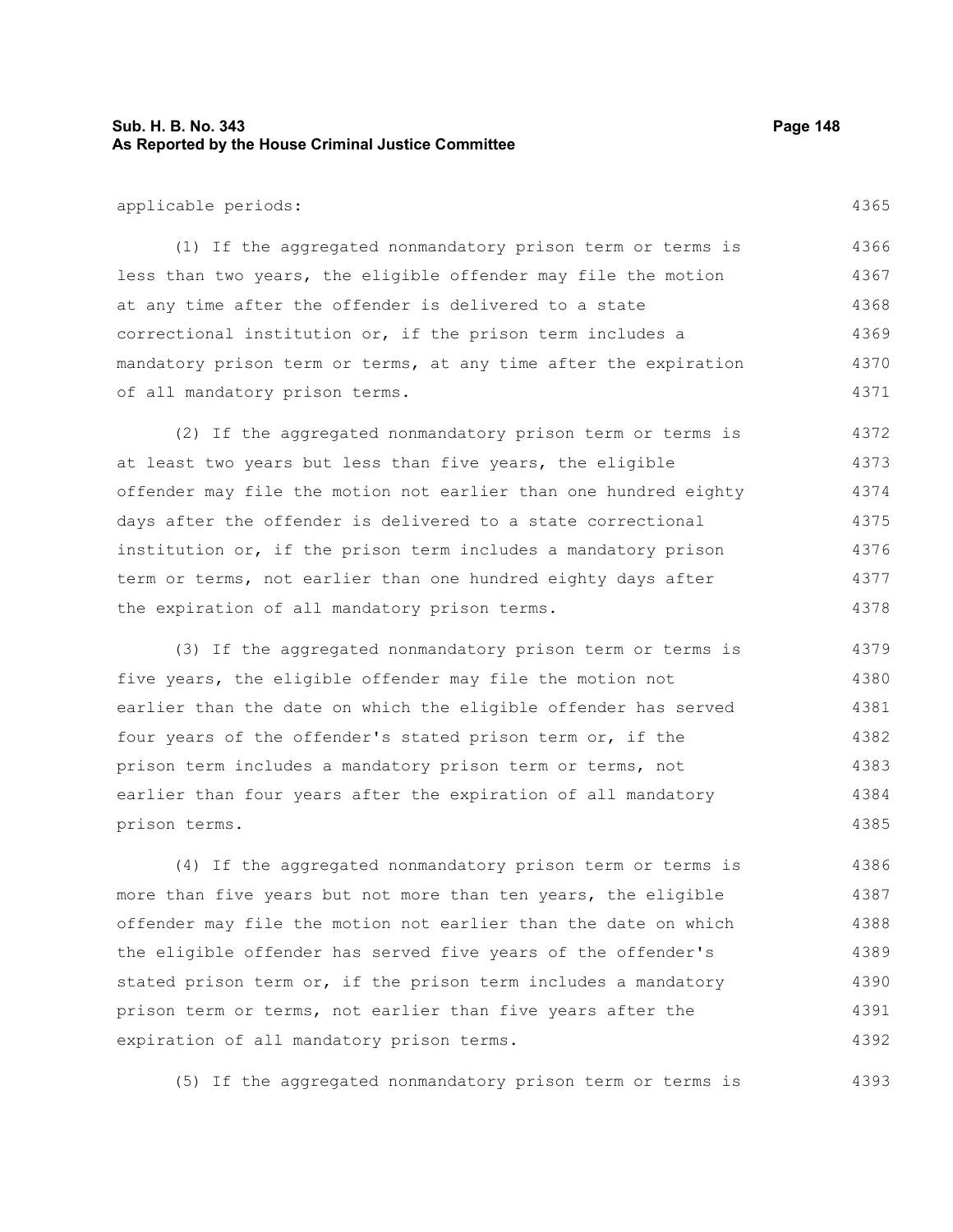# **Sub. H. B. No. 343** Page 149 **As Reported by the House Criminal Justice Committee**

more than ten years, the eligible offender may file the motion not earlier than the later of the date on which the offender has served one-half of the offender's stated prison term or the date specified in division (C)(4) of this section. 4394 4395 4396 4397

(D) Upon receipt of a timely motion for judicial release filed by an eligible offender under division (C) of this section or upon the sentencing court's own motion made within the appropriate time specified in that division, the court may deny the motion without a hearing or schedule a hearing on the motion. The court shall not grant the motion without a hearing. If a court denies a motion without a hearing, the court later may consider judicial release for that eligible offender on a subsequent motion filed by that eligible offender unless the court denies the motion with prejudice. If a court denies a motion with prejudice, the court may later consider judicial release on its own motion. If a court denies a motion after a hearing, the court shall not consider a subsequent motion for that eligible offender. The court shall hold only one hearing for any eligible offender. 4398 4399 4400 4401 4402 4403 4404 4405 4406 4407 4408 4409 4410 4411 4412

A hearing under this section shall be conducted in open court not less than thirty or more than sixty days after the motion is filed, provided that the court may delay the hearing for one hundred eighty additional days. If the court holds a hearing, the court shall enter a ruling on the motion within ten days after the hearing. If the court denies the motion without a hearing, the court shall enter its ruling on the motion within sixty days after the motion is filed. 4413 4414 4415 4416 4417 4418 4419 4420

(E) If a court schedules a hearing under division (D) of this section, the court shall notify the eligible offender and the head of the state correctional institution in which the 4421 4422 4423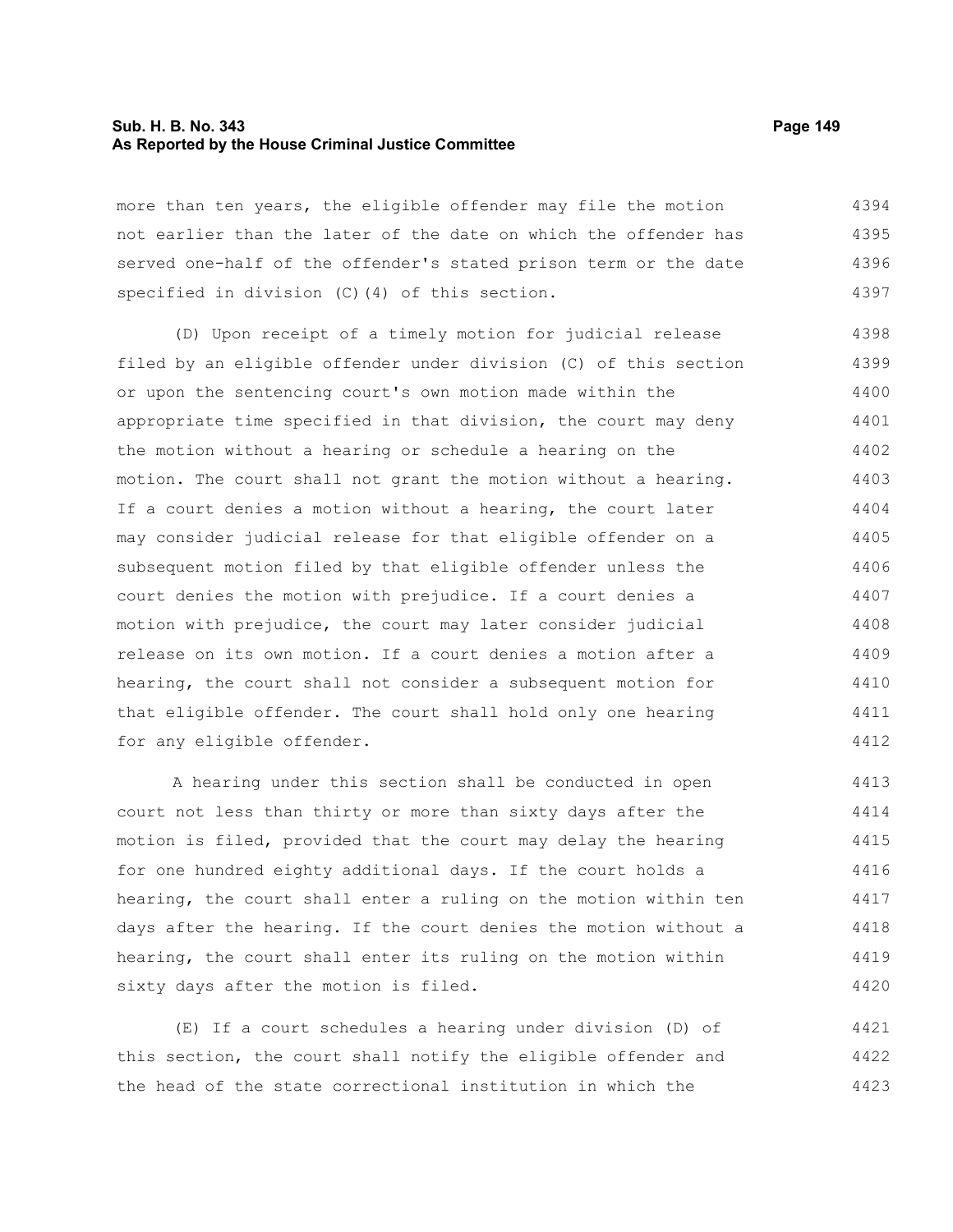# **Sub. H. B. No. 343 Page 150 As Reported by the House Criminal Justice Committee**

eligible offender is confined prior to the hearing. The head of the state correctional institution immediately shall notify the appropriate person at the department of rehabilitation and correction of the hearing, and the department within twenty-four hours after receipt of the notice, shall post on the database it maintains pursuant to section 5120.66 of the Revised Code the offender's name and all of the information specified in division (A)(1)(c)(i) of that section. If the court schedules a hearing for judicial release, the court promptly shall give notice of the hearing to the prosecuting attorney of the county in which the eligible offender was indicted. Upon receipt of the notice from the court, the prosecuting attorney shall do whichever of the following is applicable: 4424 4425 4426 4427 4428 4429 4430 4431 4432 4433 4434 4435 4436

(1) Subject to division (E)(2) of this section, notify the victim of the offense  $e^{r}$  and the victim's representative, if applicable, pursuant to division (B) of section 2930.16 of the Revised Code;

(2) If the offense was an offense of violence that is a felony of the first, second, or third degree, except as otherwise provided in this division, notify the victim or and the victim's representative, if applicable, of the hearing regardless of whether the victim or victim's representative has requested the notification. The notice of the hearing shall not be given under this division to a victim or victim's representative if the victim or victim's representative has requested pursuant to division (B)(2) of section 2930.03 of the Revised Code that the victim or the victim's representative not be provided the notice. If notice is to be provided to a victim or victim's representative under this division, the prosecuting attorney may give the notice by any reasonable means, including regular mail, telephone, and electronic mail, in accordance with 4441 4442 4443 4444 4445 4446 4447 4448 4449 4450 4451 4452 4453 4454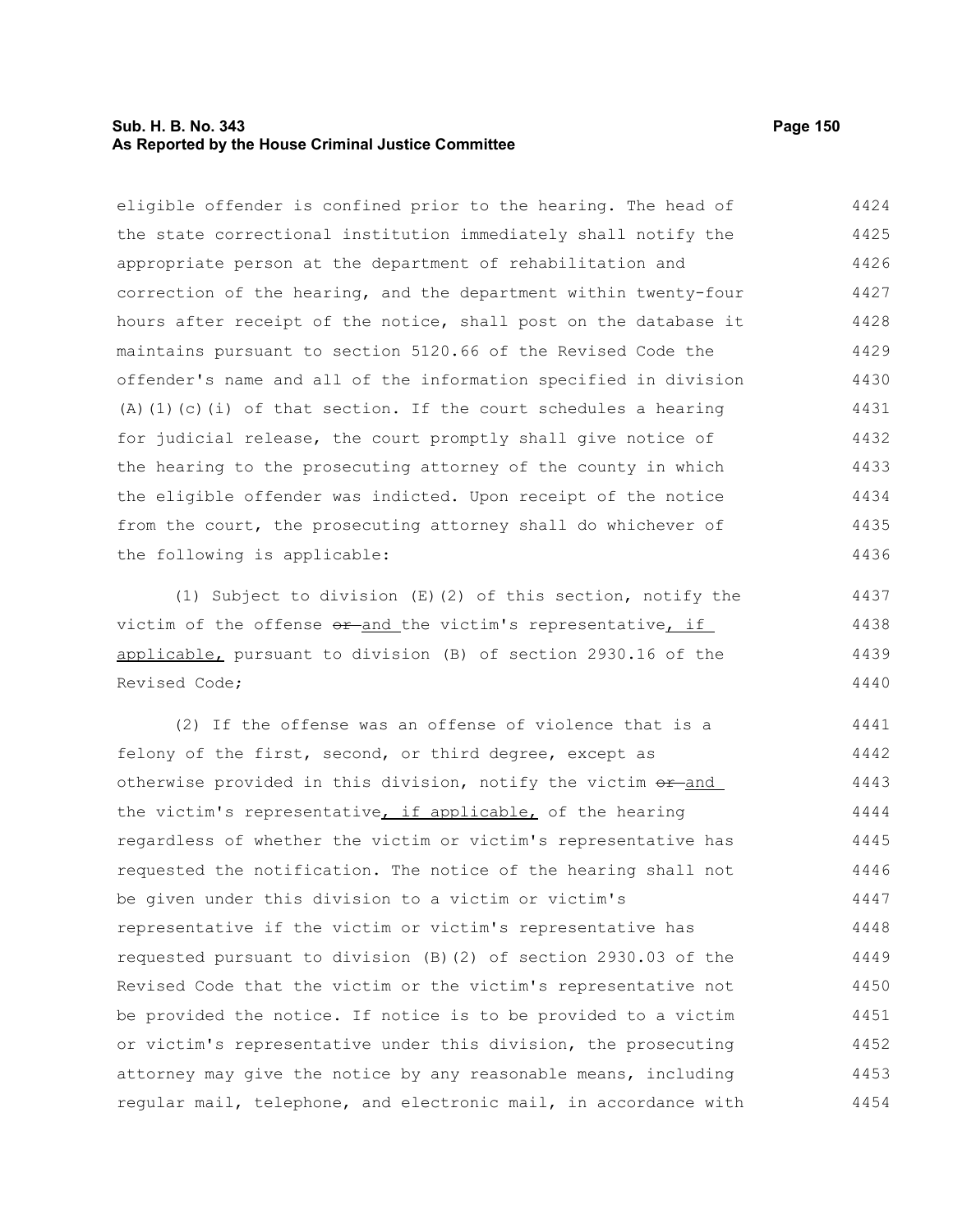# **Sub. H. B. No. 343 Page 151 As Reported by the House Criminal Justice Committee**

division (D)(1) of section 2930.16 of the Revised Code. If the notice is based on an offense committed prior to March 22, 2013, the notice also shall include the opt-out information described in division (D)(1) of section 2930.16 of the Revised Code. The prosecuting attorney, in accordance with division (D)(2) of section 2930.16 of the Revised Code, shall keep a record of all attempts to provide the notice, and of all notices provided, under this division. Division (E)(2) of this section, and the notice-related provisions of division (K) of this section, division (D)(1) of section 2930.16, division (H) of section 2967.12, division (E)(1)(b) of section 2967.19, division (A)(3) (b) of section 2967.26, division (D)(1) of section 2967.28, and division (A)(2) of section 5149.101 of the Revised Code enacted in the act in which division (E)(2) of this section was enacted, shall be known as "Roberta's Law." 4455 4456 4457 4458 4459 4460 4461 4462 4463 4464 4465 4466 4467 4468 4469

(F) Upon an offender's successful completion of rehabilitative activities, the head of the state correctional institution may notify the sentencing court of the successful completion of the activities. 4470 4471 4472 4473

(G) Prior to the date of the hearing on a motion for judicial release under this section, the head of the state correctional institution in which the eligible offender is confined shall send to the court an institutional summary report on the eligible offender's conduct in the institution and in any institution from which the eligible offender may have been transferred. Upon the request of the prosecuting attorney of the county in which the eligible offender was indicted or of any law enforcement agency, the head of the state correctional institution, at the same time the person sends the institutional summary report to the court, also shall send a copy of the report to the requesting prosecuting attorney and law 4474 4475 4476 4477 4478 4479 4480 4481 4482 4483 4484 4485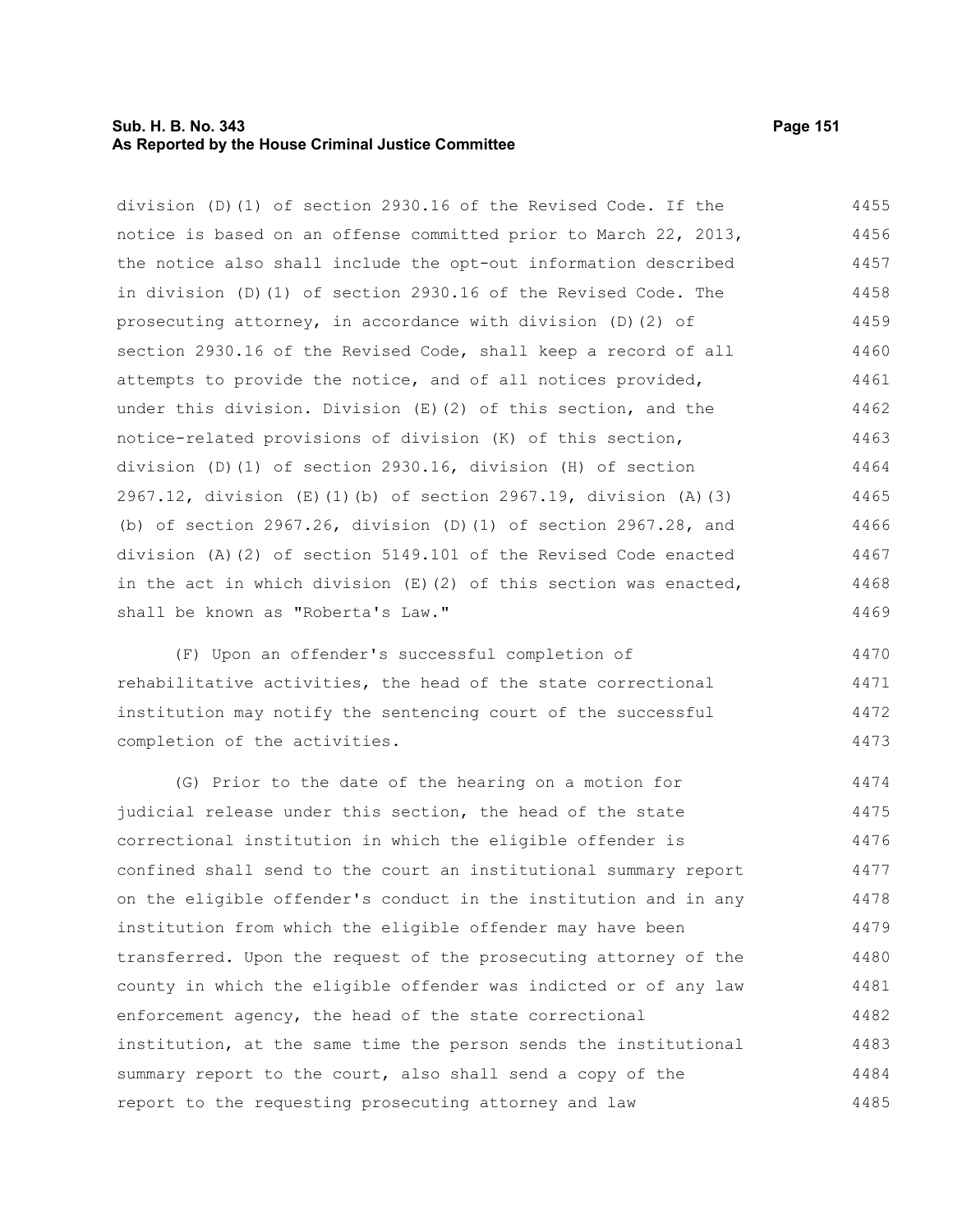#### **Sub. H. B. No. 343 Page 152 As Reported by the House Criminal Justice Committee**

enforcement agencies. The institutional summary report shall cover the eligible offender's participation in school, vocational training, work, treatment, and other rehabilitative activities and any disciplinary action taken against the eligible offender. The report shall be made part of the record of the hearing. A presentence investigation report is not required for judicial release. 4486 4487 4488 4489 4490 4491 4492

(H) If the court grants a hearing on a motion for judicial release under this section, the eligible offender shall attend the hearing if ordered to do so by the court. Upon receipt of a copy of the journal entry containing the order, the head of the state correctional institution in which the eligible offender is incarcerated shall deliver the eligible offender to the sheriff of the county in which the hearing is to be held. The sheriff shall convey the eligible offender to and from the hearing. 4493 4494 4495 4496 4497 4498 4499 4500

(I) At the hearing on a motion for judicial release under this section, the court shall afford the eligible offender and the eligible offender's attorney an opportunity to present written and, if present, oral information relevant to the motion. The court shall afford a similar opportunity to the prosecuting attorney, the victim- $or_{L}$  the victim's representative, the victim's attorney, if applicable, and any other person the court determines is likely to present additional relevant information. The court shall consider any oral or written statement of a victim, victim's representative, and victim's attorney, if applicable, made pursuant to section 2930.14 or 2930.17 of the Revised Code, any victim impact statement prepared pursuant to section 2947.051 of the Revised Code, and any report made under division (G) of this section. The court may consider any written statement of any person submitted to the court pursuant to division (L) of this section. 4501 4502 4503 4504 4505 4506 4507 4508 4509 4510 4511 4512 4513 4514 4515 4516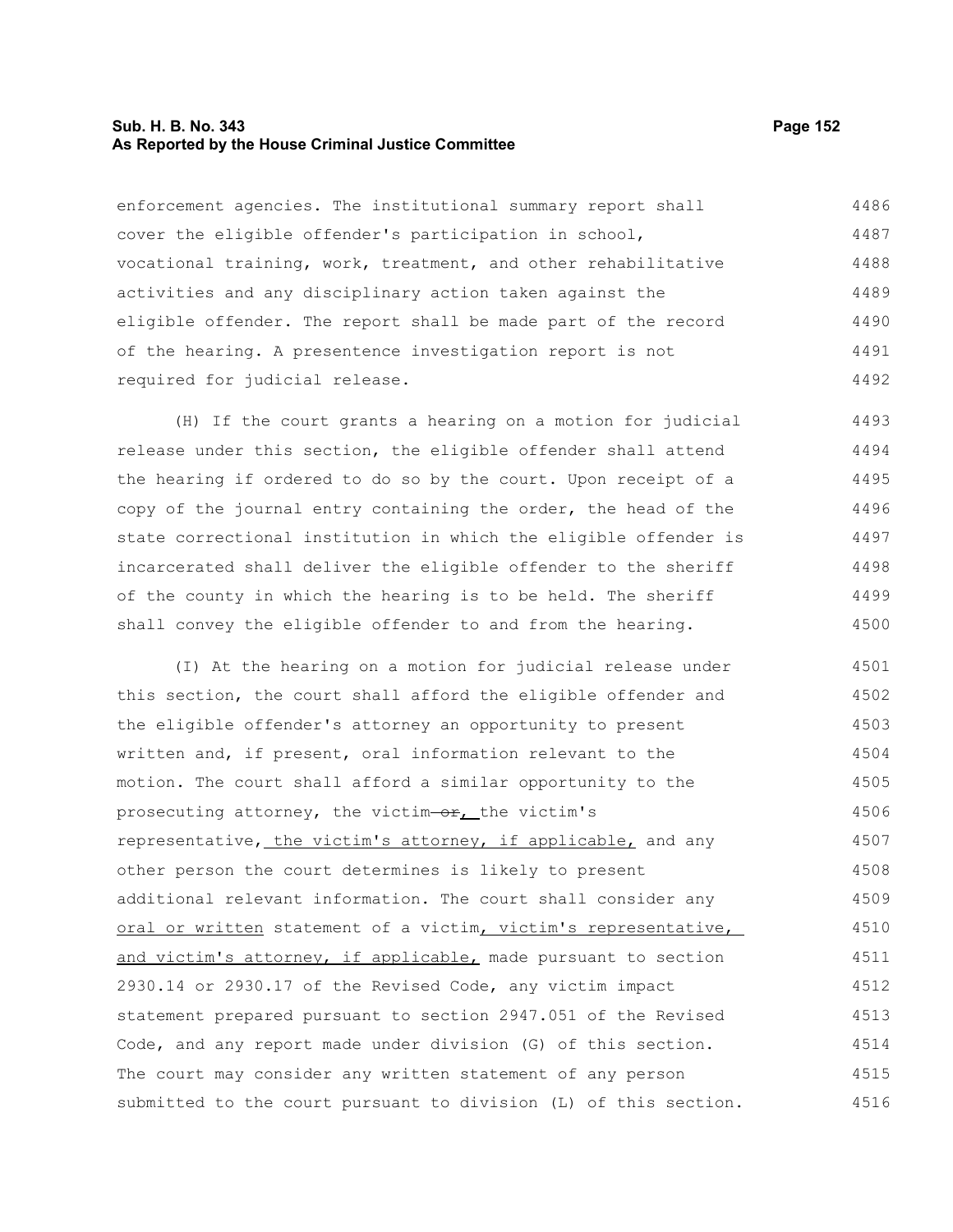# **Sub. H. B. No. 343 Page 153 As Reported by the House Criminal Justice Committee**

After ruling on the motion, the court shall notify the victim and the victim's representative of the ruling in accordance with sections 2930.03 and 2930.16 of the Revised Code. 4517 4518 4519

(J)(1) A court shall not grant a judicial release under this section to an eligible offender who is imprisoned for a felony of the first or second degree, or to an eligible offender who committed an offense under Chapter 2925. or 3719. of the Revised Code and for whom there was a presumption under section 2929.13 of the Revised Code in favor of a prison term, unless the court, with reference to factors under section 2929.12 of the Revised Code, finds both of the following: 4520 4521 4522 4523 4524 4525 4526 4527

(a) That a sanction other than a prison term would adequately punish the offender and protect the public from future criminal violations by the eligible offender because the applicable factors indicating a lesser likelihood of recidivism outweigh the applicable factors indicating a greater likelihood of recidivism; 4528 4529 4530 4531 4532 4533

(b) That a sanction other than a prison term would not demean the seriousness of the offense because factors indicating that the eligible offender's conduct in committing the offense was less serious than conduct normally constituting the offense outweigh factors indicating that the eligible offender's conduct was more serious than conduct normally constituting the offense. 4534 4535 4536 4537 4538 4539

(2) A court that grants a judicial release to an eligible offender under division (J)(1) of this section shall specify on the record both findings required in that division and also shall list all the factors described in that division that were presented at the hearing. 4540 4541 4542 4543 4544

(K) If the court grants a motion for judicial release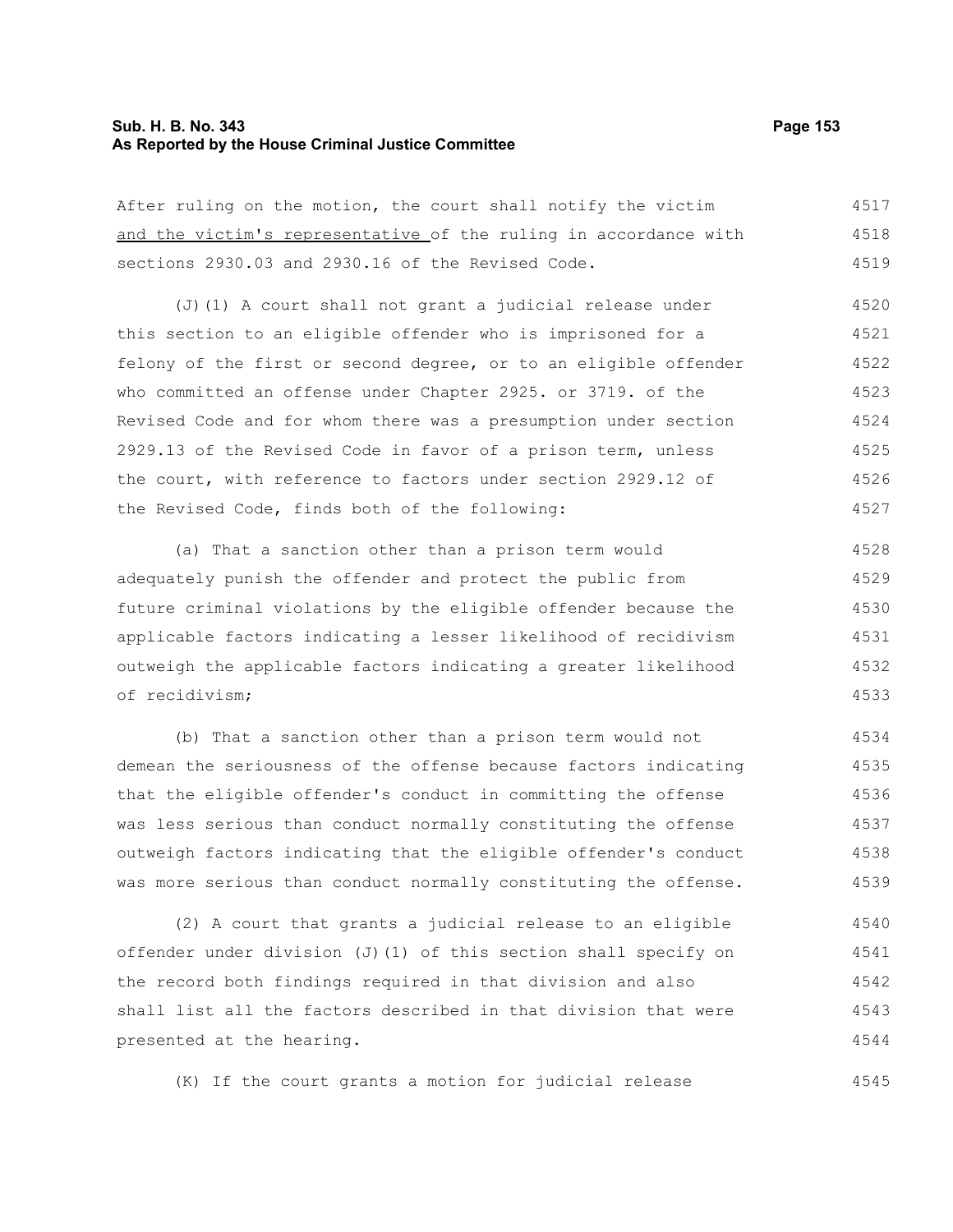# **Sub. H. B. No. 343 Page 154 As Reported by the House Criminal Justice Committee**

under this section, the court shall order the release of the eligible offender, shall place the eligible offender under an appropriate community control sanction, under appropriate conditions, and under the supervision of the department of probation serving the court and shall reserve the right to reimpose the sentence that it reduced if the offender violates the sanction. If the court reimposes the reduced sentence, it may do so either concurrently with, or consecutive to, any new sentence imposed upon the eligible offender as a result of the violation that is a new offense. Except as provided in division (R)(2) of this section, the period of community control shall be no longer than five years. The court, in its discretion, may reduce the period of community control by the amount of time the eligible offender spent in jail or prison for the offense and in prison. If the court made any findings pursuant to division (J) (1) of this section, the court shall serve a copy of the findings upon counsel for the parties within fifteen days after the date on which the court grants the motion for judicial release. 4546 4547 4548 4549 4550 4551 4552 4553 4554 4555 4556 4557 4558 4559 4560 4561 4562 4563 4564

If the court grants a motion for judicial release, the court shall notify the appropriate person at the department of rehabilitation and correction, and the department shall post notice of the release on the database it maintains pursuant to section 5120.66 of the Revised Code. The court also shall notify the prosecuting attorney of the county in which the eligible offender was indicted that the motion has been granted. Unless the victim or the victim's representative has requested pursuant to division (B)(2) of section 2930.03 of the Revised Code that the victim or victim's representative not be provided the notice, the prosecuting attorney shall notify the victim or and the victim's representative, if applicable, of the judicial 4565 4566 4567 4568 4569 4570 4571 4572 4573 4574 4575 4576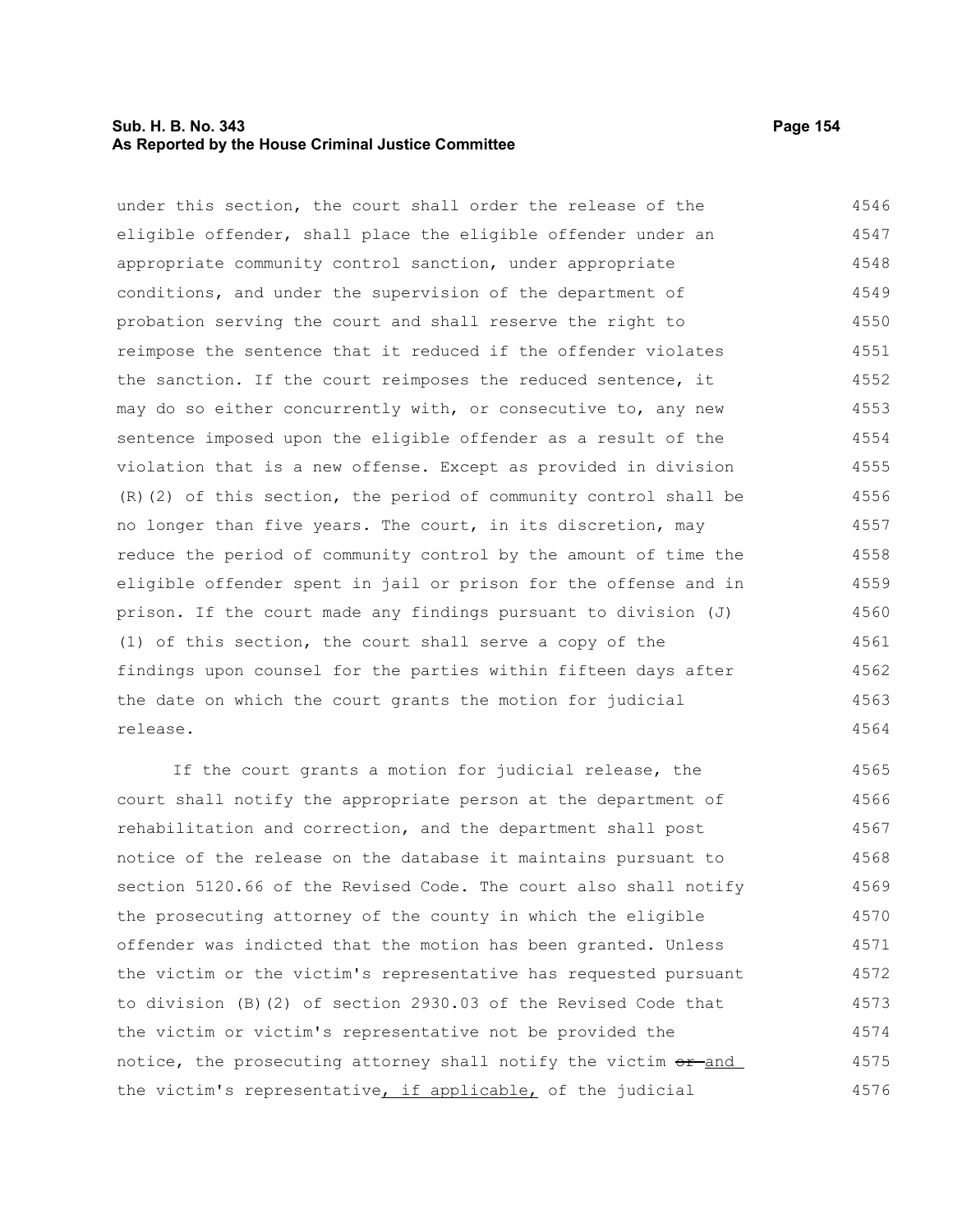# **Sub. H. B. No. 343 Page 155 As Reported by the House Criminal Justice Committee**

release in any manner, and in accordance with the same procedures, pursuant to which the prosecuting attorney is authorized to provide notice of the hearing pursuant to division (E)(2) of this section. If the notice is based on an offense committed prior to March 22, 2013, the notice to the victim or victim's representative also shall include the opt-out information described in division (D)(1) of section 2930.16 of the Revised Code. 4577 4578 4579 4580 4581 4582 4583 4584

(L) In addition to and independent of the right of a victim to make a statement pursuant to section 2930.14, 2930.17, or 2946.051 of the Revised Code and any right of a person to present written information or make a statement pursuant to division (I) of this section, any person may submit to the court, at any time prior to the hearing on the offender's motion for judicial release, a written statement concerning the effects of the offender's-crime or crimes criminal offense, the circumstances surrounding the erime or erimes criminal offense, the manner in which the erime or crimes were criminal offense was perpetrated, and the person's opinion as to whether the offender should be released. 4585 4586 4587 4588 4589 4590 4591 4592 4593 4594 4595 4596

(M) The changes to this section that are made on September 30, 2011, apply to any judicial release decision made on or after September 30, 2011, for any eligible offender. 4597 4598 4599

(N) Notwithstanding the eligibility requirements specified in division (A) of this section and the filing time frames specified in division (C) of this section and notwithstanding the findings required under division (J) of this section, the sentencing court, upon the court's own motion and after considering whether the release of the offender into society would create undue risk to public safety, may grant a judicial 4600 4601 4602 4603 4604 4605 4606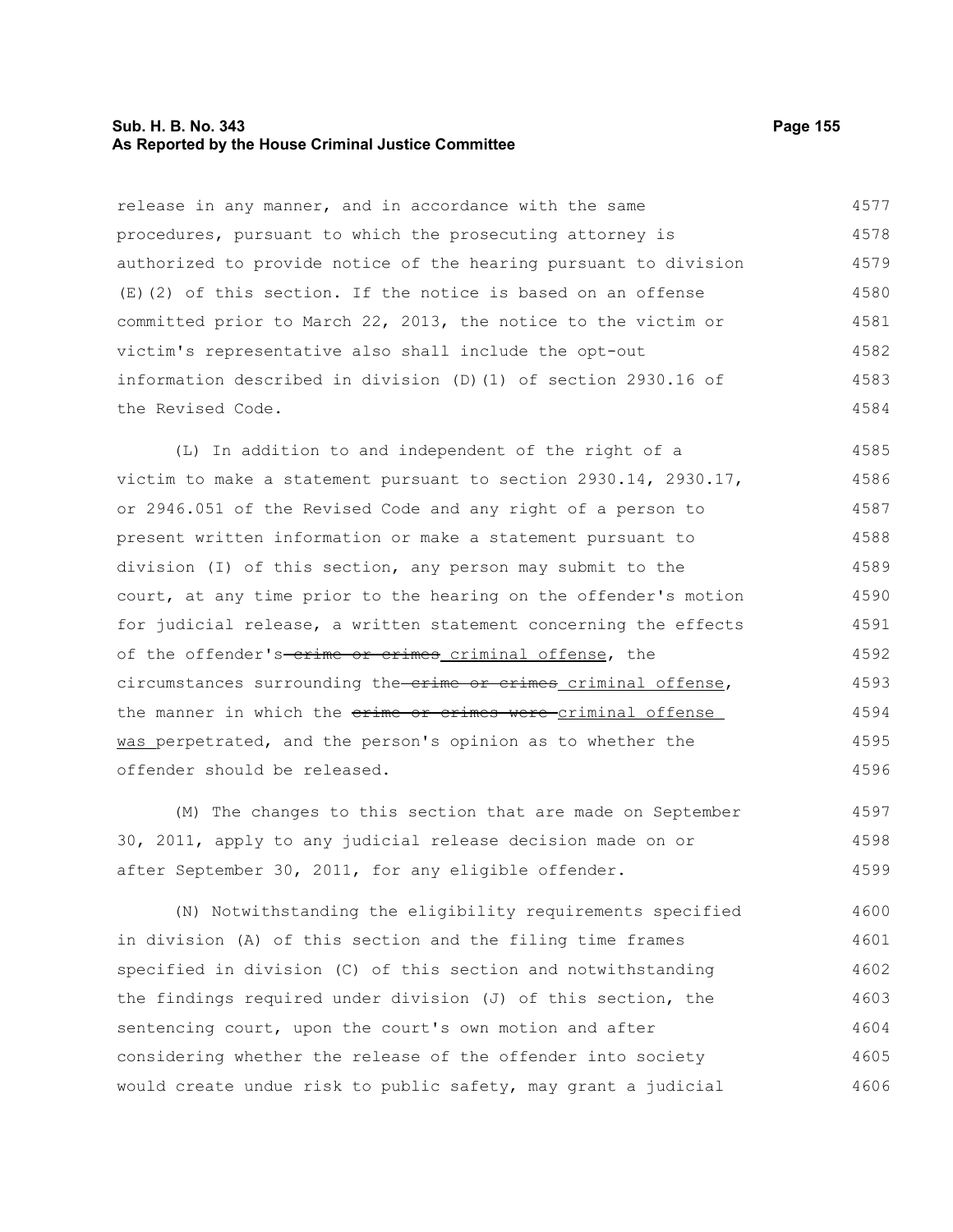#### **Sub. H. B. No. 343 Page 156 As Reported by the House Criminal Justice Committee**

release to an offender who is not serving a life sentence at any time during the offender's imposed sentence when the director of rehabilitation and correction certifies to the sentencing court through the chief medical officer for the department of rehabilitation and correction that the offender is in imminent danger of death, is medically incapacitated, or is suffering from a terminal illness. 4607 4608 4609 4610 4611 4612 4613

(O) The director of rehabilitation and correction shall not certify any offender under division (N) of this section who is serving a death sentence. 4614 4615 4616

(P) A motion made by the court under division (N) of this section is subject to the notice, hearing, and other procedural requirements specified in divisions  $(D)$ ,  $(E)$ ,  $(G)$ ,  $(H)$ ,  $(I)$ , (K), and (L) of this section, except for the following: 4617 4618 4619 4620

(1) The court may waive the offender's appearance at any hearing scheduled by the court if the offender's condition makes it impossible for the offender to participate meaningfully in the proceeding. 4621 4622 4623 4624

(2) The court may grant the motion without a hearing, provided that the prosecuting attorney and, victim or, and victim's representative, if applicable, to whom notice of the hearing was provided under division (E) of this section indicate that they do not wish to participate in the hearing or present information relevant to the motion. 4625 4626 4627 4628 4629 4630

(Q) The court may request health care records from the department of rehabilitation and correction to verify the certification made under division (N) of this section. 4631 4632 4633

(R)(1) If the court grants judicial release under division (N) of this section, the court shall do all of the following: 4634 4635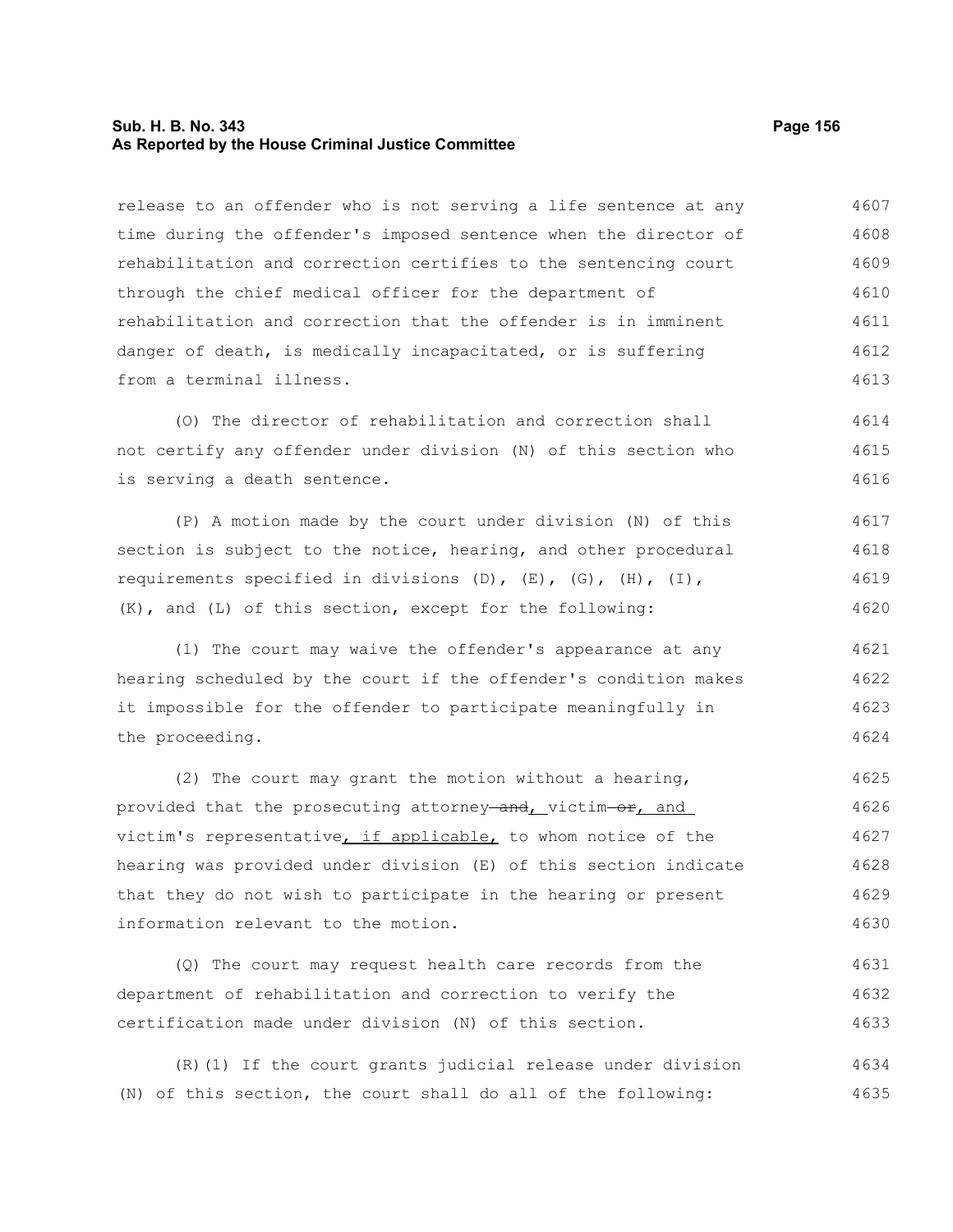# **Sub. H. B. No. 343 Page 157 As Reported by the House Criminal Justice Committee**

(a) Order the release of the offender; 4636

(b) Place the offender under an appropriate community control sanction, under appropriate conditions; 4637 4638

(c) Place the offender under the supervision of the department of probation serving the court or under the supervision of the adult parole authority. 4639 4640 4641

(2) The court, in its discretion, may revoke the judicial release if the offender violates the community control sanction described in division (R)(1) of this section. The period of that community control is not subject to the five-year limitation described in division (K) of this section and shall not expire earlier than the date on which all of the offender's mandatory prison terms expire. 4642 4643 4644 4645 4646 4647 4648

(S) If the health of an offender who is released under division (N) of this section improves so that the offender is no longer terminally ill, medically incapacitated, or in imminent danger of death, the court shall, upon the court's own motion, revoke the judicial release. The court shall not grant the motion without a hearing unless the offender waives a hearing. If a hearing is held, the court shall afford the offender and the offender's attorney an opportunity to present written and, if the offender or the offender's attorney is present, oral information relevant to the motion. The court shall afford a similar opportunity to the prosecuting attorney, the victim- $o_{r}$ the victim's representative, the victim's attorney, if applicable, and any other person the court determines is likely to present additional relevant information. A court that grants a motion under this division shall specify its findings on the record. 4649 4650 4651 4652 4653 4654 4655 4656 4657 4658 4659 4660 4661 4662 4663 4664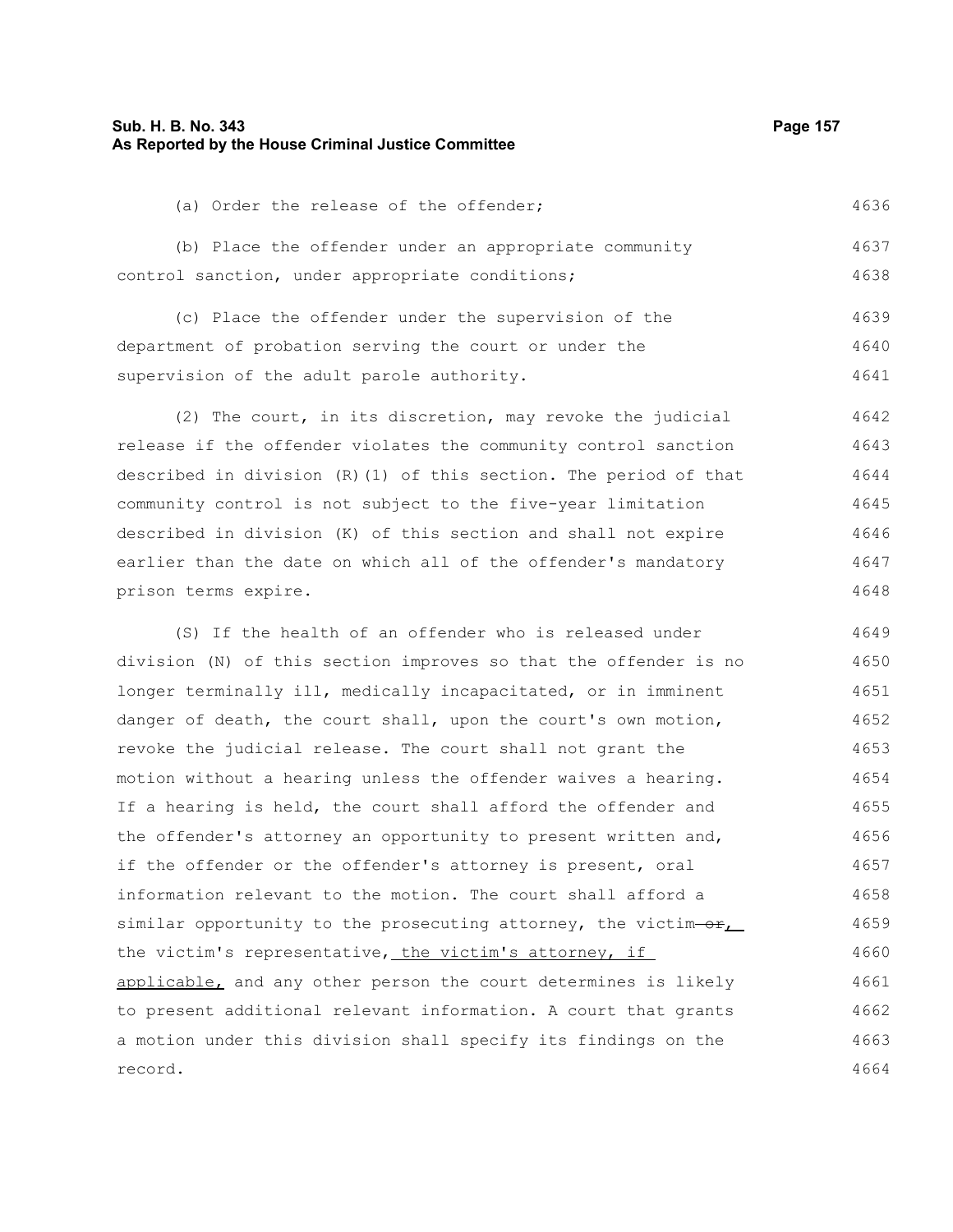# **Sub. H. B. No. 343 Page 158 As Reported by the House Criminal Justice Committee**

**Sec. 2929.22.** (A) Unless a mandatory jail term is required to be imposed by division (G) of section 1547.99, division (B) of section 4510.14, division (G) of section 4511.19 of the Revised Code, or any other provision of the Revised Code a court that imposes a sentence under this chapter upon an offender for a misdemeanor or minor misdemeanor has discretion to determine the most effective way to achieve the purposes and principles of sentencing set forth in section 2929.21 of the Revised Code. 4665 4666 4667 4668 4669 4670 4671 4672

Unless a specific sanction is required to be imposed or is precluded from being imposed by the section setting forth an offense or the penalty for an offense or by any provision of sections 2929.23 to 2929.28 of the Revised Code, a court that imposes a sentence upon an offender for a misdemeanor may impose on the offender any sanction or combination of sanctions under sections 2929.24 to 2929.28 of the Revised Code. The court shall not impose a sentence that imposes an unnecessary burden on local government resources. 4673 4674 4675 4676 4677 4678 4679 4680 4681

(B)(1) In determining the appropriate sentence for a misdemeanor, the court shall consider all of the following factors: 4682 4683 4684

(a) The nature and circumstances of the offense or offenses; 4685 4686

(b) Whether the circumstances regarding the offender and the offense or offenses indicate that the offender has a history of persistent criminal activity and that the offender's character and condition reveal a substantial risk that the offender will commit another offense; 4687 4688 4689 4690 4691

(c) Whether the circumstances regarding the offender and the offense or offenses indicate that the offender's history, 4692 4693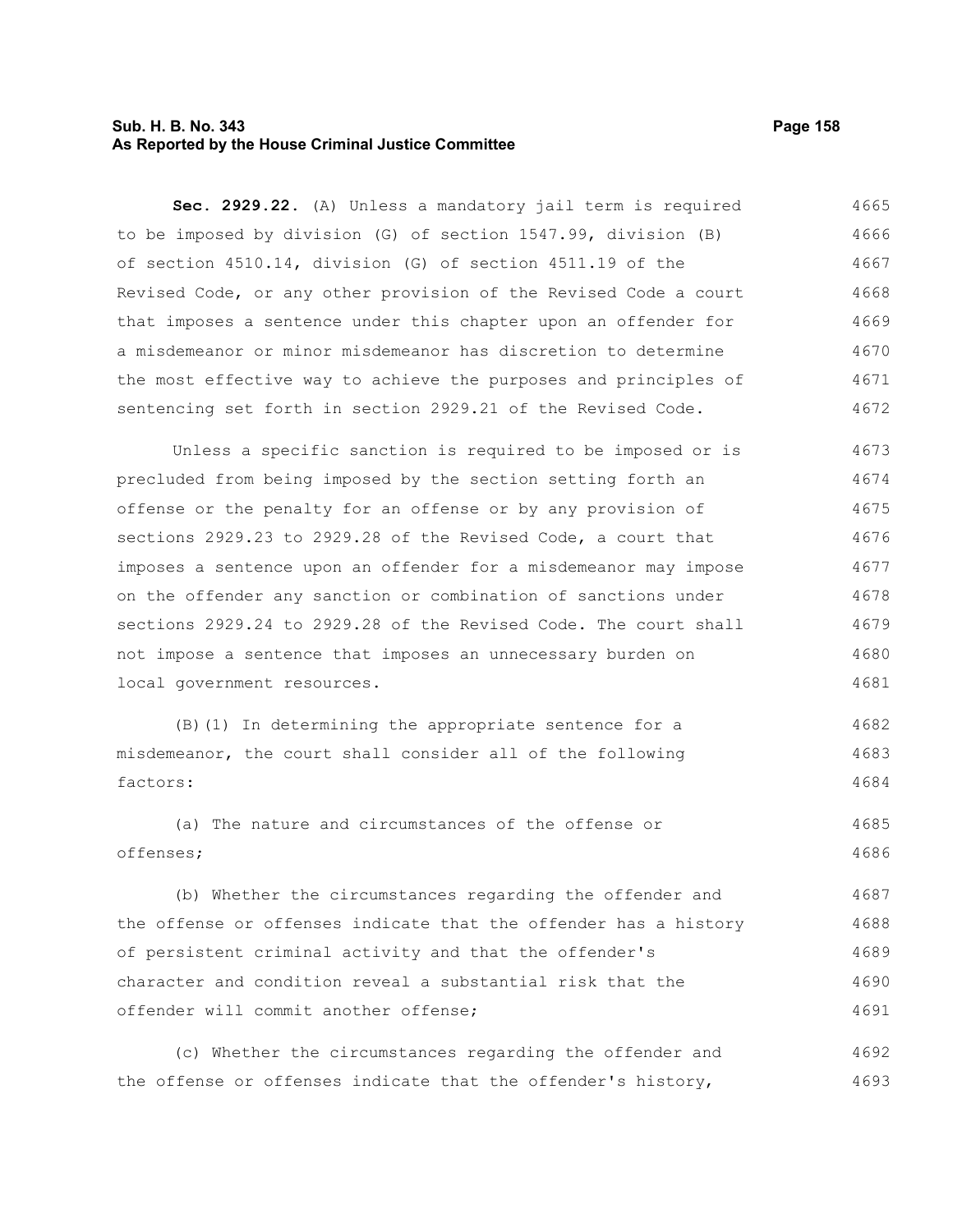#### **Sub. H. B. No. 343** Page 159 **As Reported by the House Criminal Justice Committee**

character, and condition reveal a substantial risk that the offender will be a danger to others and that the offender's conduct has been characterized by a pattern of repetitive, compulsive, or aggressive behavior with heedless indifference to the consequences; 4694 4695 4696 4697 4698

(d) Whether the victim's youth, age, disability, or other factor made the victim particularly vulnerable to the offense or made the impact of the offense more serious; 4699 4700 4701

(e) Whether the offender is likely to commit future crimes in general, in addition to the circumstances described in divisions (B)(1)(b) and (c) of this section; 4702 4703 4704

(f) Whether the offender has an emotional, mental, or physical condition that is traceable to the offender's service in the armed forces of the United States and that was a contributing factor in the offender's commission of the offense or offenses; 4705 4706 4707 4708 4709

(g) The offender's military service record.

(2) In determining the appropriate sentence for a misdemeanor, in addition to complying with division (B)(1) of this section, the court may consider any other factors that are relevant to achieving the purposes and principles of sentencing set forth in section 2929.21 of the Revised Code. 4711 4712 4713 4714 4715

(C) Before imposing a jail term as a sentence for a misdemeanor, a court shall consider the appropriateness of imposing a community control sanction or a combination of community control sanctions under sections 2929.25, 2929.26, 2929.27, and 2929.28 of the Revised Code. A court may impose the longest jail term authorized under section 2929.24 of the Revised Code only upon offenders who commit the worst forms of 4716 4717 4718 4719 4720 4721 4722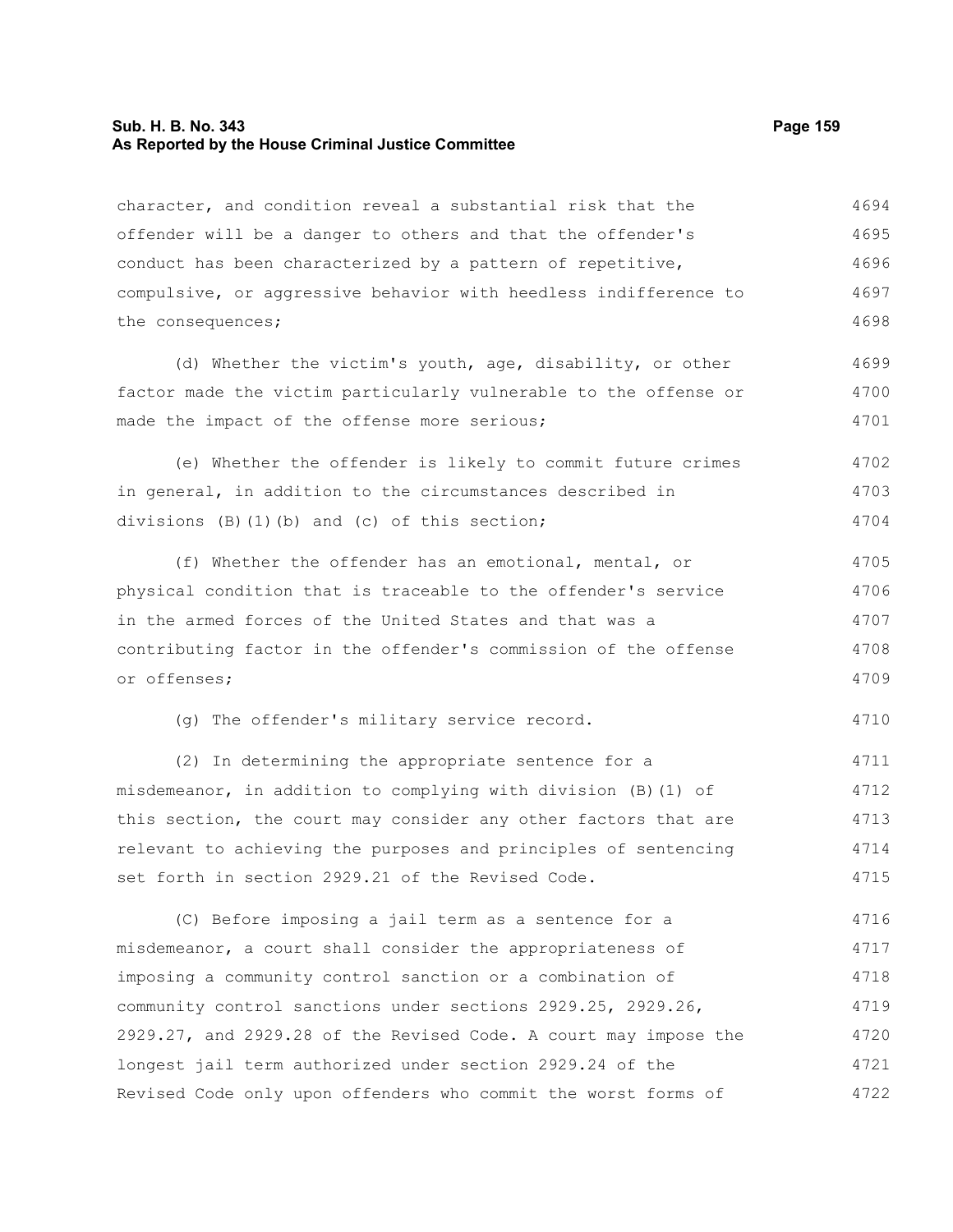#### **Sub. H. B. No. 343 Page 160 As Reported by the House Criminal Justice Committee**

the offense or upon offenders whose conduct and response to prior sanctions for prior offenses demonstrate that the imposition of the longest jail term is necessary to deter the offender from committing a future-crime criminal offense. 4723 4724 4725 4726

(D)(1) A sentencing court shall consider any relevant oral or-and written statement made by the victim, the victim's representative, the victim's attorney, if applicable, the defendant, the defense attorney,  $\theta$ r and the prosecuting authority regarding sentencing for a misdemeanor. This division does not create any rights to notice other than those rights authorized by Chapter 2930. of the Revised Code. 4727 4728 4729 4730 4731 4732 4733

(2) At the time of sentencing for a misdemeanor or as soon as possible after sentencing, the court shall notify the victim of the offense of the victim's right to file an application for an award of reparations pursuant to sections 2743.51 to 2743.72 of the Revised Code. 4734 4735 4736 4737 4738

**Sec. 2929.28.** (A) In addition to imposing court costs pursuant to section 2947.23 of the Revised Code, the court imposing a sentence upon an offender for a misdemeanor, including a minor misdemeanor, may sentence the offender to any financial sanction or combination of financial sanctions authorized under this section and, if the offender is being sentenced for a criminal offense as defined in section 2930.01 of the Revised Code, shall sentence the offender to make restitution pursuant to this section and section 2929.281 of the Revised Code. If the court, in its discretion or as required by this section, imposes one or more financial sanctions, the financial sanctions that may be imposed pursuant to this section include, but are not limited to, the following: 4739 4740 4741 4742 4743 4744 4745 4746 4747 4748 4749 4750 4751

(1) Unless the misdemeanor offense is a minor misdemeanor 4752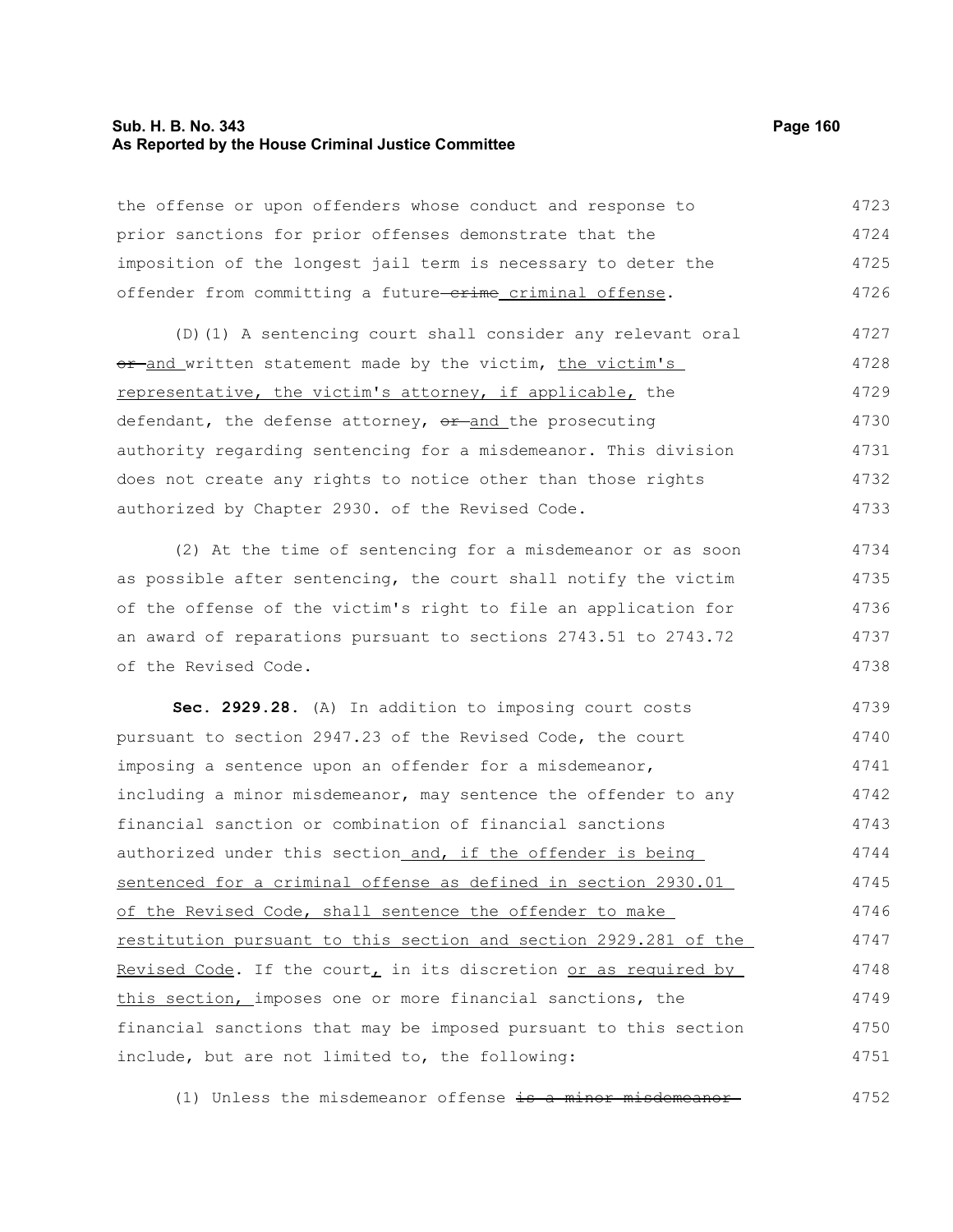# **Sub. H. B. No. 343 Page 161 As Reported by the House Criminal Justice Committee**

or-could be disposed of by the traffic violations bureau serving the court under Traffic Rule 13, restitution by the offender to the victim of the offender's crime or any survivor of the victimvictim's estate, in an amount based on the victim's economic loss. The court may not impose restitution as a sanction pursuant to this division if the offense is a minor misdemeanor or could be disposed of by the traffic violations bureau serving the court under Traffic Rule 13. If the court requires restitution, the court shall order that the restitution be made to the victim in open court or to the adult probation department that serves the jurisdiction or the clerk of the court on behalf of the victim. If the court imposes restitution, the The court shall determine the amount of restitution to be paid by the offender. If the court imposes restitution, the court may base the amount of restitution it orders on an amount recommended by the victim, the offender, a presentence investigation report, estimates or receipts indicating the cost of repairing or replacing property, and other information, provided that the The victim, victim's representative, victim's attorney, if applicable, the prosecutor or the prosecutor's designee, and the offender may provide information relevant to the determination of the amount of restitution. The amount the court orders as restitution shall not exceed the amount of the economic loss suffered by the victim as a direct and proximate result of the commission of the offense. If the court imposes restitution for the cost of accounting or auditing done to determine the extent of economic loss, the court may order restitution for any amount of the victim's costs of accounting or auditing provided that the amount of restitution is reasonable and does not exceed the 4753 4754 4755 4756 4757 4758 4759 4760 4761 4762 4763 4764 4765 4766 4767 4768 4769 4770 4771 4772 4773 4774 4775 4776 4777 4778 4779 4780 4781 4782

value of property or services stolen or damaged as a result of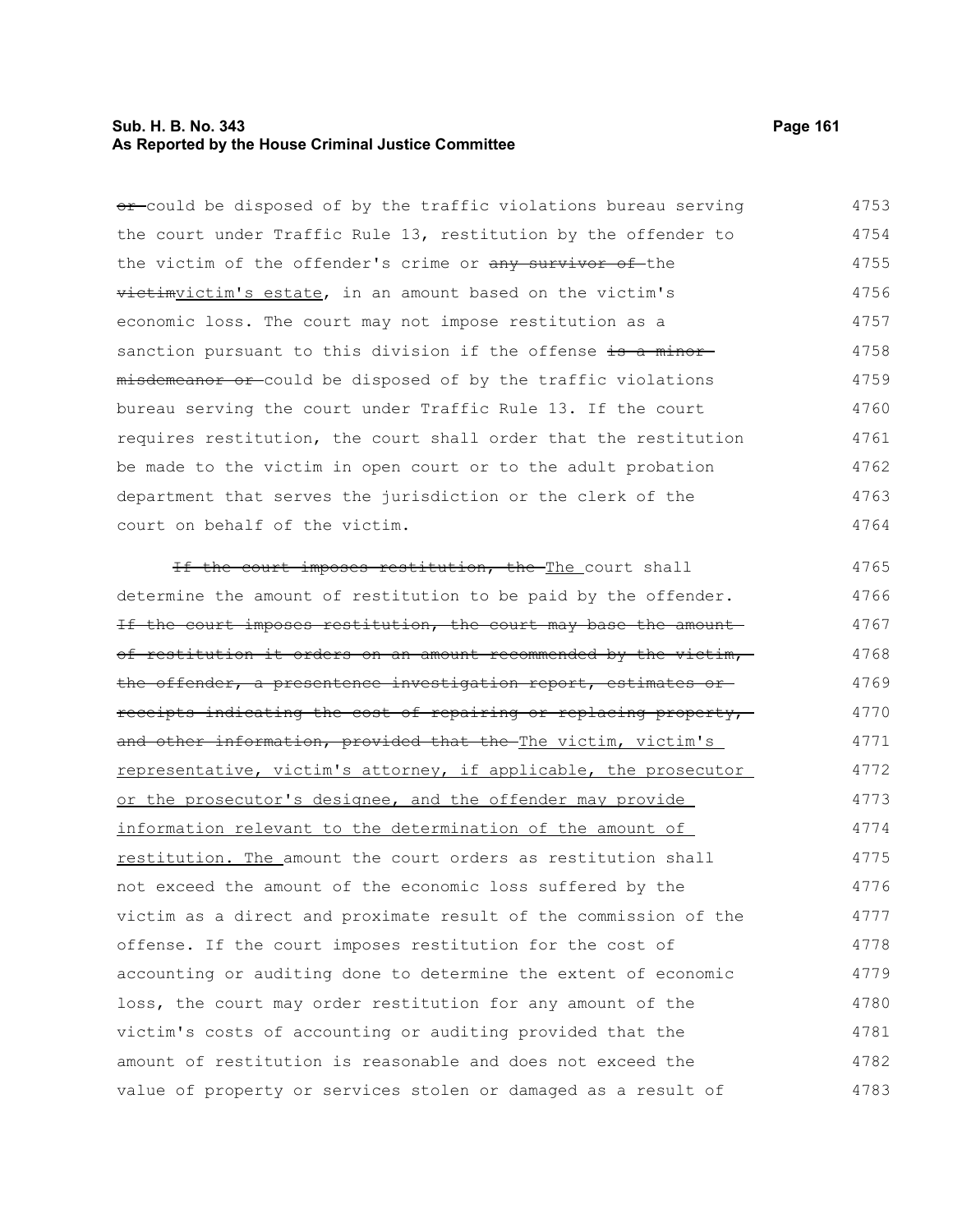# **Sub. H. B. No. 343 Page 162 As Reported by the House Criminal Justice Committee**

the offense. If the court decides to or is required to impose restitution, the court shall hold an evidentiary hearing on restitution if the offender, victim, or survivor victim's representative, victim's attorney, if applicable, or victim's estate disputes the amount of restitution. If the The court holds an evidentiary hearing, at the hearing the victim or survivor has the burden to prove shall determine the amount of full restitution by a preponderance of the evidence-the amountof restitution sought from the offender. All restitution payments shall be credited against any recovery of economic loss in a civil action brought by the victim or any survivor of the victim-victim's estate against the offender. No person may introduce evidence of an award of restitution under this section in a civil action for purposes of imposing liability against an insurer under section 3937.18 of the Revised Code. If the court imposes restitution, the The court may order that the offender pay a surcharge, of not more than five per cent of the amount of the restitution otherwise ordered, to the entity responsible for collecting and processing restitution payments. The victim-or survivor, victim's attorney, if applicable, or the attorney for the victim's estate may request that the prosecutor in the case file a motion, or the offender may file a motion, for modification of the payment terms of any restitution ordered. If the court grants the motion, it may modify the payment terms as it determines appropriate but shall not reduce the amount of restitution ordered, except as provided in division (A) of section 2929.281 of the Revised Code. 4784 4785 4786 4787 4788 4789 4790 4791 4792 4793 4794 4795 4796 4797 4798 4799 4800 4801 4802 4803 4804 4805 4806 4807 4808 4809 4810 4811 4812

(2) A fine of the type described in divisions  $(A)(2)(a)$ 4813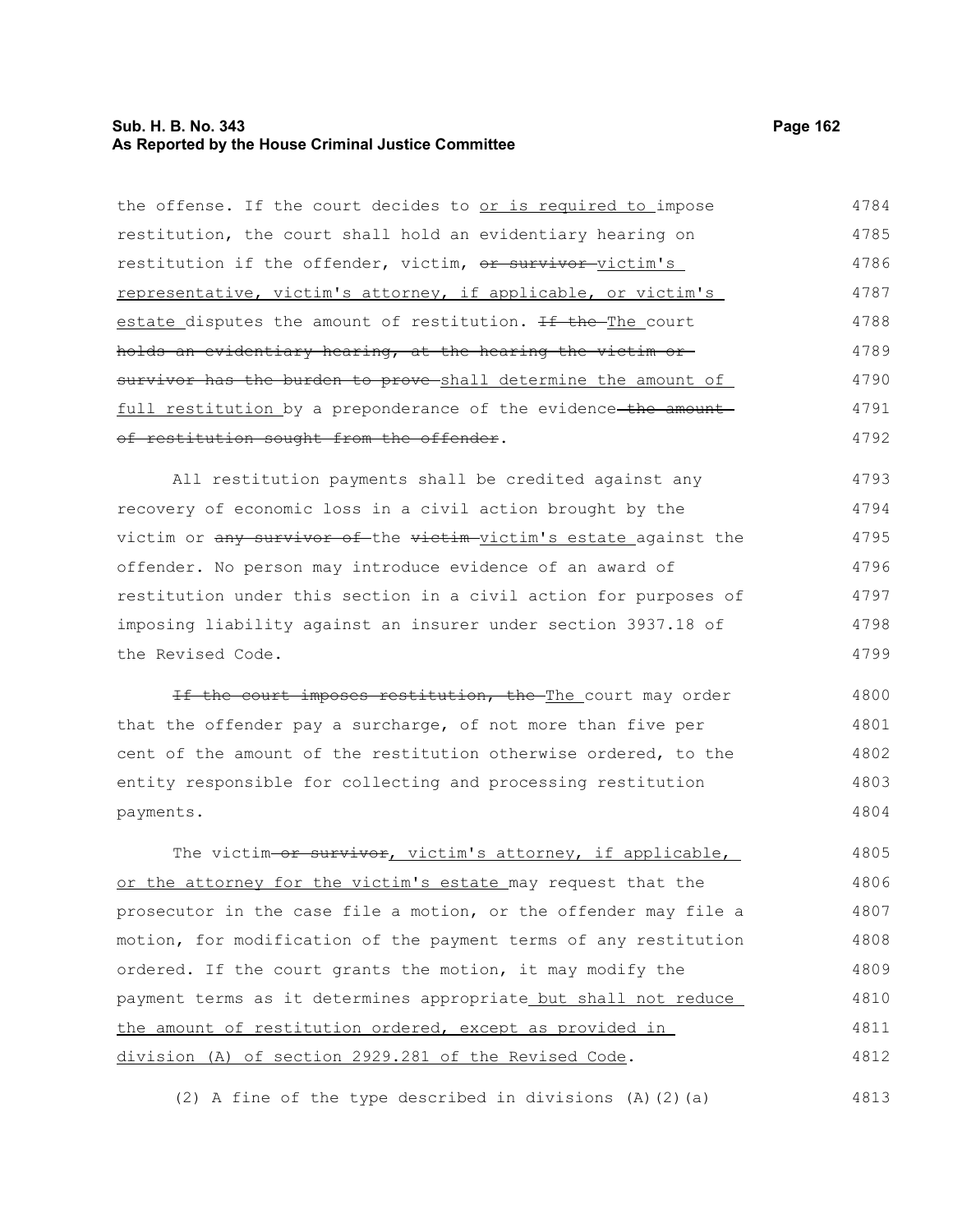# **Sub. H. B. No. 343 Page 163 As Reported by the House Criminal Justice Committee**

and (b) of this section payable to the appropriate entity as required by law: (a) A fine in the following amount: (i) For a misdemeanor of the first degree, not more than one thousand dollars; (ii) For a misdemeanor of the second degree, not more than seven hundred fifty dollars; (iii) For a misdemeanor of the third degree, not more than five hundred dollars; (iv) For a misdemeanor of the fourth degree, not more than two hundred fifty dollars; (v) For a minor misdemeanor, not more than one hundred fifty dollars. (b) A state fine or cost as defined in section 2949.111 of the Revised Code. (3)(a) Reimbursement by the offender of any or all of the costs of sanctions incurred by the government, including, but not limited to, the following: (i) All or part of the costs of implementing any community control sanction, including a supervision fee under section 2951.021 of the Revised Code and the costs of global positioning system device monitoring; (ii) All or part of the costs of confinement in a jail or other residential facility, including, but not limited to, a per 4814 4815 4816 4817 4818 4819 4820 4821 4822 4823 4824 4825 4826 4827 4828 4829 4830 4831 4832 4833 4834 4835 4836 4837

diem fee for room and board, the costs of medical and dental treatment, and the costs of repairing property damaged by the offender while confined; 4838 4839 4840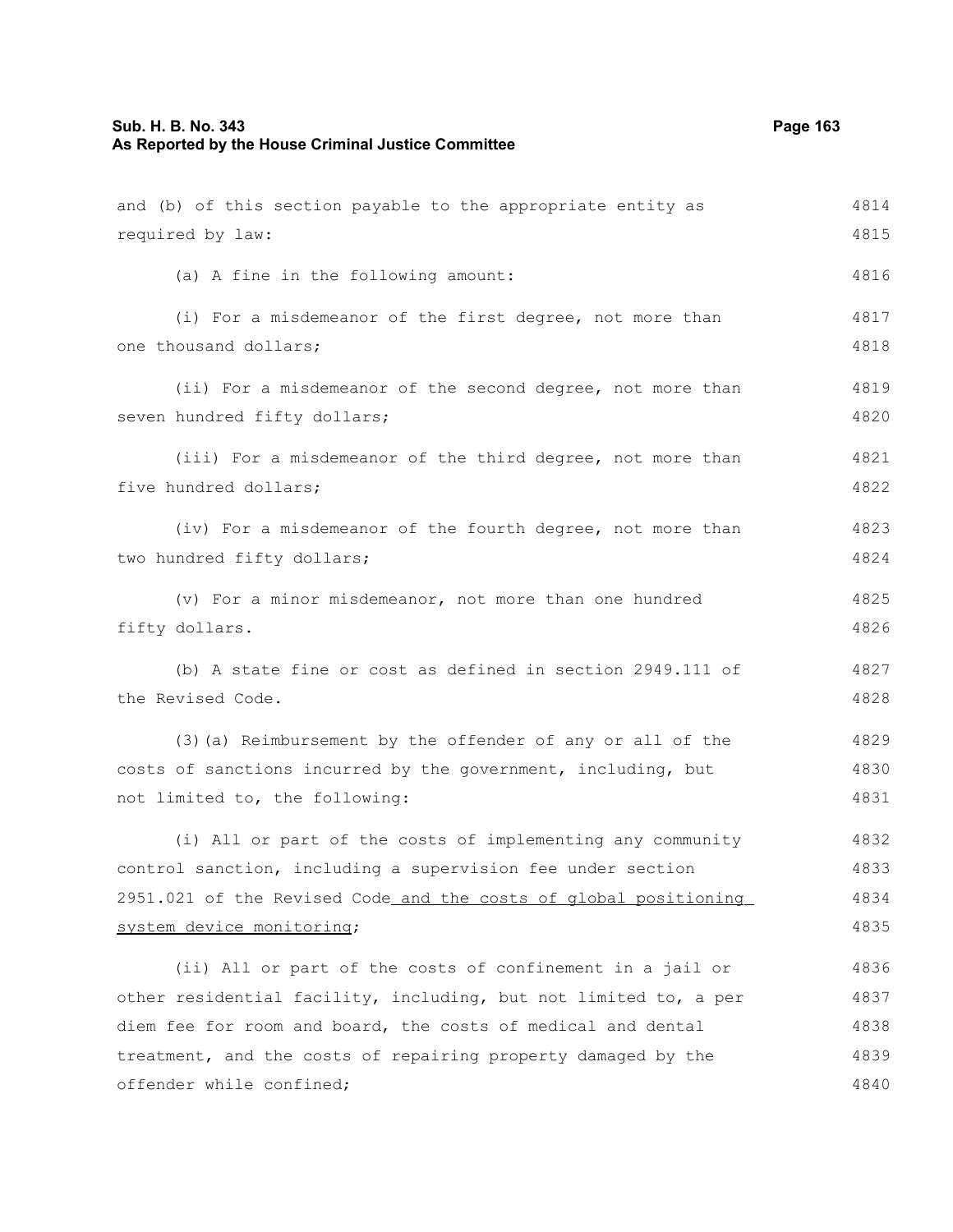# **Sub. H. B. No. 343 Page 164 As Reported by the House Criminal Justice Committee**

(iii) All or part of the cost of purchasing and using an immobilizing or disabling device, including a certified ignition interlock device, or a remote alcohol monitoring device that a court orders an offender to use under section 4510.13 of the Revised Code. 4841 4842 4843 4844 4845

(b) The amount of reimbursement ordered under division (A) (3)(a) of this section shall not exceed the total amount of reimbursement the offender is able to pay and shall not exceed the actual cost of the sanctions. The court may collect any amount of reimbursement the offender is required to pay under that division. If the court does not order reimbursement under that division, confinement costs may be assessed pursuant to a repayment policy adopted under section 2929.37 of the Revised Code. In addition, the offender may be required to pay the fees specified in section 2929.38 of the Revised Code in accordance with that section. 4846 4847 4848 4849 4850 4851 4852 4853 4854 4855 4856

(B) If the court determines a hearing is necessary, the court may hold a hearing to determine whether the offender is able to pay the financial sanction imposed pursuant to this section or court costs or is likely in the future to be able to pay the sanction or costs. 4859 4860 4861

If the court determines that the offender is indigent and unable to pay the financial sanction or court costs, the court shall consider imposing and may impose a term of community service under division (A) of section 2929.27 of the Revised Code in lieu of imposing a financial sanction or court costs. If the court does not determine that the offender is indigent, the court may impose a term of community service under division (A) of section 2929.27 of the Revised Code in lieu of or in addition to imposing a financial sanction under this section and in 4862 4863 4864 4865 4866 4867 4868 4869 4870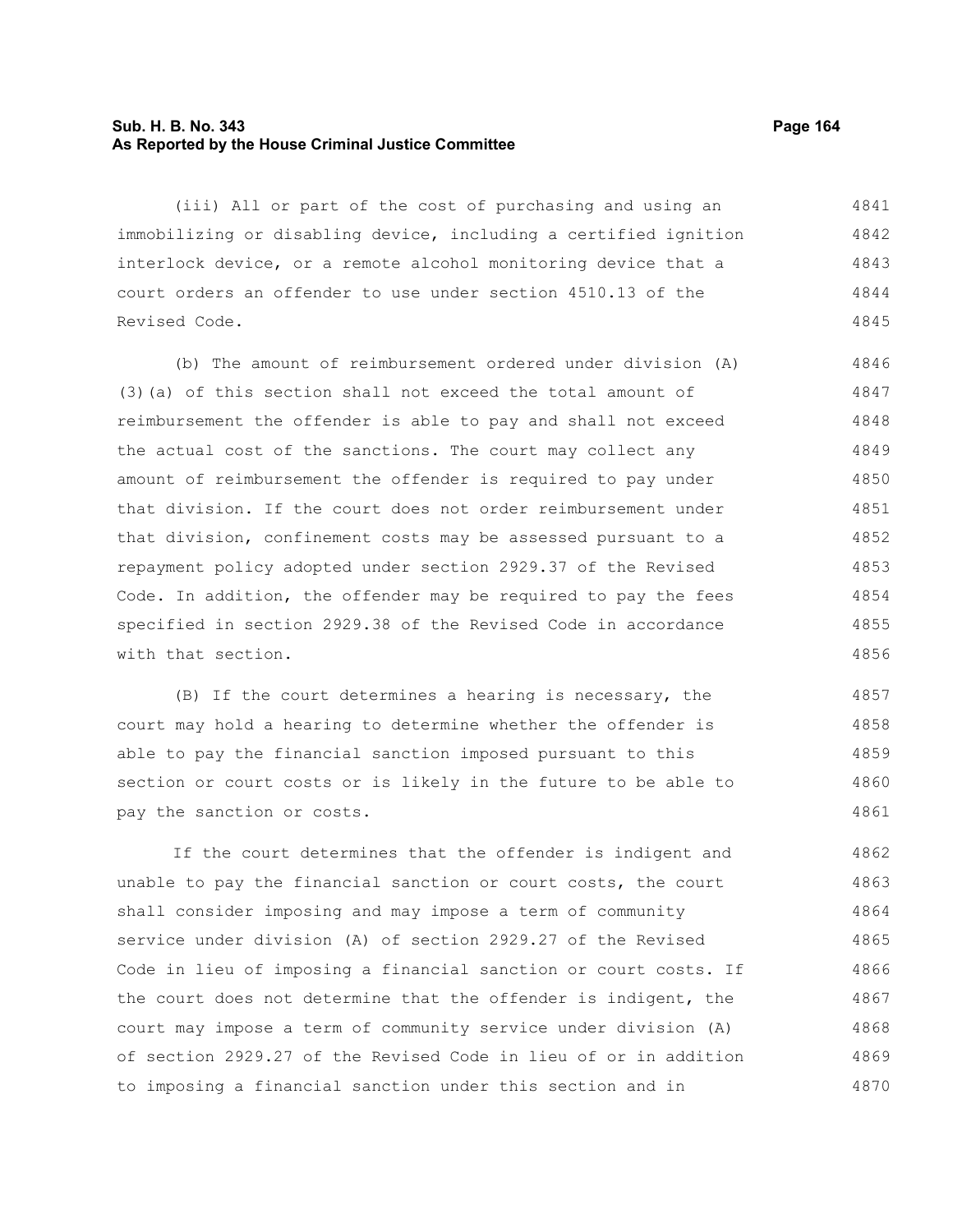#### **Sub. H. B. No. 343 Page 165 As Reported by the House Criminal Justice Committee**

addition to imposing court costs. The court may order community service for a minor misdemeanor pursuant to division (D) of section 2929.27 of the Revised Code in lieu of or in addition to imposing a financial sanction under this section and in addition to imposing court costs. If a person fails to pay a financial sanction or court costs, the court may order community service in lieu of the financial sanction or court costs. 4871 4872 4873 4874 4875 4876 4877

(C)(1) The offender shall pay reimbursements imposed upon the offender pursuant to division (A)(3) of this section to pay the costs incurred by a county pursuant to any sanction imposed under this section or section 2929.26 or 2929.27 of the Revised Code or in operating a facility used to confine offenders pursuant to a sanction imposed under section 2929.26 of the Revised Code to the county treasurer. The county treasurer shall deposit the reimbursements in the county's general fund. The county shall use the amounts deposited in the fund to pay the costs incurred by the county pursuant to any sanction imposed under this section or section 2929.26 or 2929.27 of the Revised Code or in operating a facility used to confine offenders pursuant to a sanction imposed under section 2929.26 of the Revised Code. 4878 4879 4880 4881 4882 4883 4884 4885 4886 4887 4888 4889 4890 4891

(2) The offender shall pay reimbursements imposed upon the offender pursuant to division (A)(3) of this section to pay the costs incurred by a municipal corporation pursuant to any sanction imposed under this section or section 2929.26 or 2929.27 of the Revised Code or in operating a facility used to confine offenders pursuant to a sanction imposed under section 2929.26 of the Revised Code to the treasurer of the municipal corporation. The treasurer shall deposit the reimbursements in the municipal corporation's general fund. The municipal corporation shall use the amounts deposited in the fund to pay 4892 4893 4894 4895 4896 4897 4898 4899 4900 4901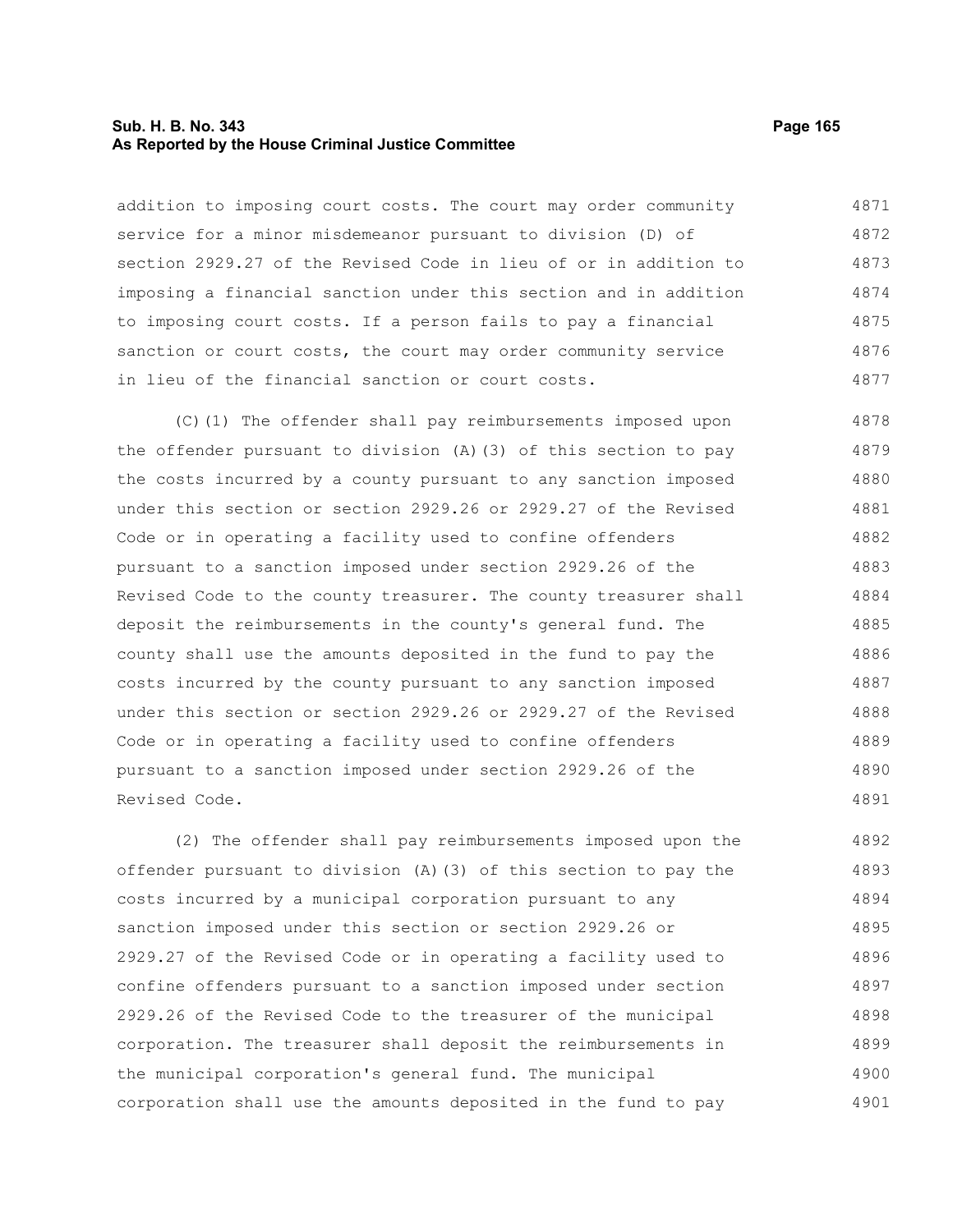#### **Sub. H. B. No. 343 Page 166 As Reported by the House Criminal Justice Committee**

the costs incurred by the municipal corporation pursuant to any sanction imposed under this section or section 2929.26 or 2929.27 of the Revised Code or in operating a facility used to confine offenders pursuant to a sanction imposed under section 2929.26 of the Revised Code. 4902 4903 4904 4905 4906

(3) The offender shall pay reimbursements imposed pursuant to division (A)(3) of this section for the costs incurred by a private provider pursuant to a sanction imposed under this section or section 2929.26 or 2929.27 of the Revised Code to the provider. 4907 4908 4909 4910 4911

(D) In addition to any other fine that is or may be imposed under this section, the court imposing sentence upon an offender for misdemeanor domestic violence or menacing by stalking may impose a fine of not less than seventy nor more than five hundred dollars, which shall be transmitted to the treasurer of state to be credited to the address confidentiality program fund created by section 111.48 of the Revised Code. 4912 4913 4914 4915 4916 4917 4918

(E) Except as otherwise provided in this division, a financial sanction imposed under division (A) of this section is a judgment in favor of the state or the political subdivision that operates the court that imposed the financial sanction, and the offender subject to the financial sanction is the judgment debtor. A financial sanction of reimbursement imposed pursuant to division (A)(3)(a)(i) of this section upon an offender is a judgment in favor of the entity administering the community control sanction, and the offender subject to the financial sanction is the judgment debtor. A financial sanction of reimbursement imposed pursuant to division (A)(3)(a)(ii) of this section upon an offender confined in a jail or other residential facility is a judgment in favor of the entity operating the jail 4919 4920 4921 4922 4923 4924 4925 4926 4927 4928 4929 4930 4931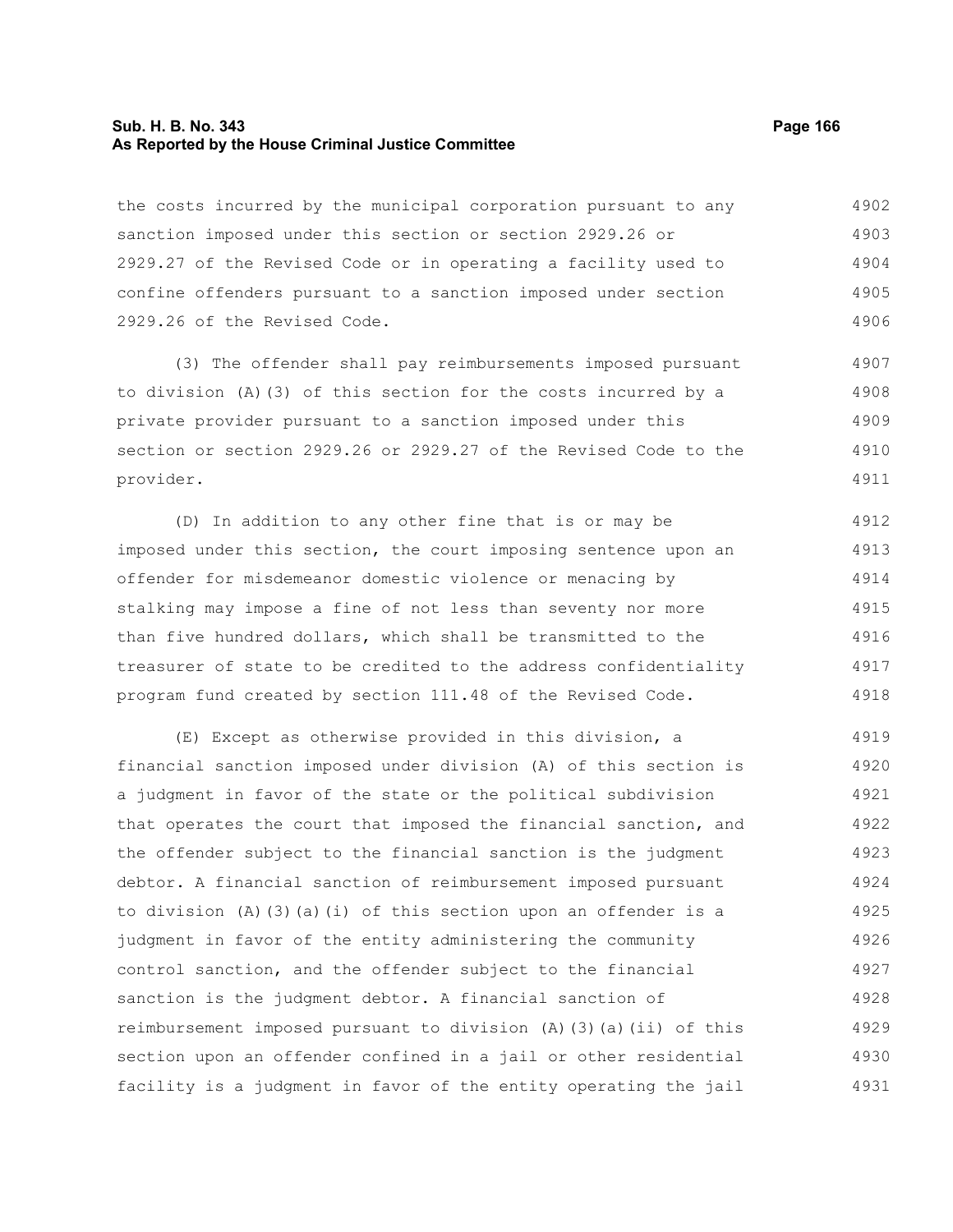# **Sub. H. B. No. 343 Page 167 As Reported by the House Criminal Justice Committee**

or other residential facility, and the offender subject to the financial sanction is the judgment debtor. A financial sanction of restitution imposed pursuant to division (A)(1) of this section is an order in favor of the victim of the offender's criminal act that can be collected through a certificate of judgment as described in division (E)(1) of this section, through execution as described in division (E)(2) of this section, or through an order as described in division (E)(3) of this section, and the offender shall be considered for purposes of the collection as the judgment debtor. 4932 4933 4934 4935 4936 4937 4938 4939 4940 4941

Once the financial sanction is imposed as a judgment or order under this division, the victim, private provider, state, or political subdivision may do any of the following: 4942 4943 4944

(1) Obtain from the clerk of the court in which the judgment was entered, at no charge, a certificate of judgment that shall be in the same manner and form as a certificate of judgment issued in a civil action; 4945 4946 4947 4948

(2) Obtain execution of the judgment or order through any available procedure, including any of the procedures identified in divisions  $(E)$   $(1)$   $(0)$   $(1)$  and  $(2)$  of section 2929.18 of the Revised Code. 4949 4950 4951 4952

(3) Obtain an order for the assignment of wages of the judgment debtor under section 1321.33 of the Revised Code. 4953 4954

(F) The civil remedies authorized under division (E) of this section for the collection of the financial sanction supplement, but do not preclude, enforcement of the criminal sentence. 4955 4956 4957 4958

(G) Each court imposing a financial sanction upon an offender under this section may designate the clerk of the court 4959 4960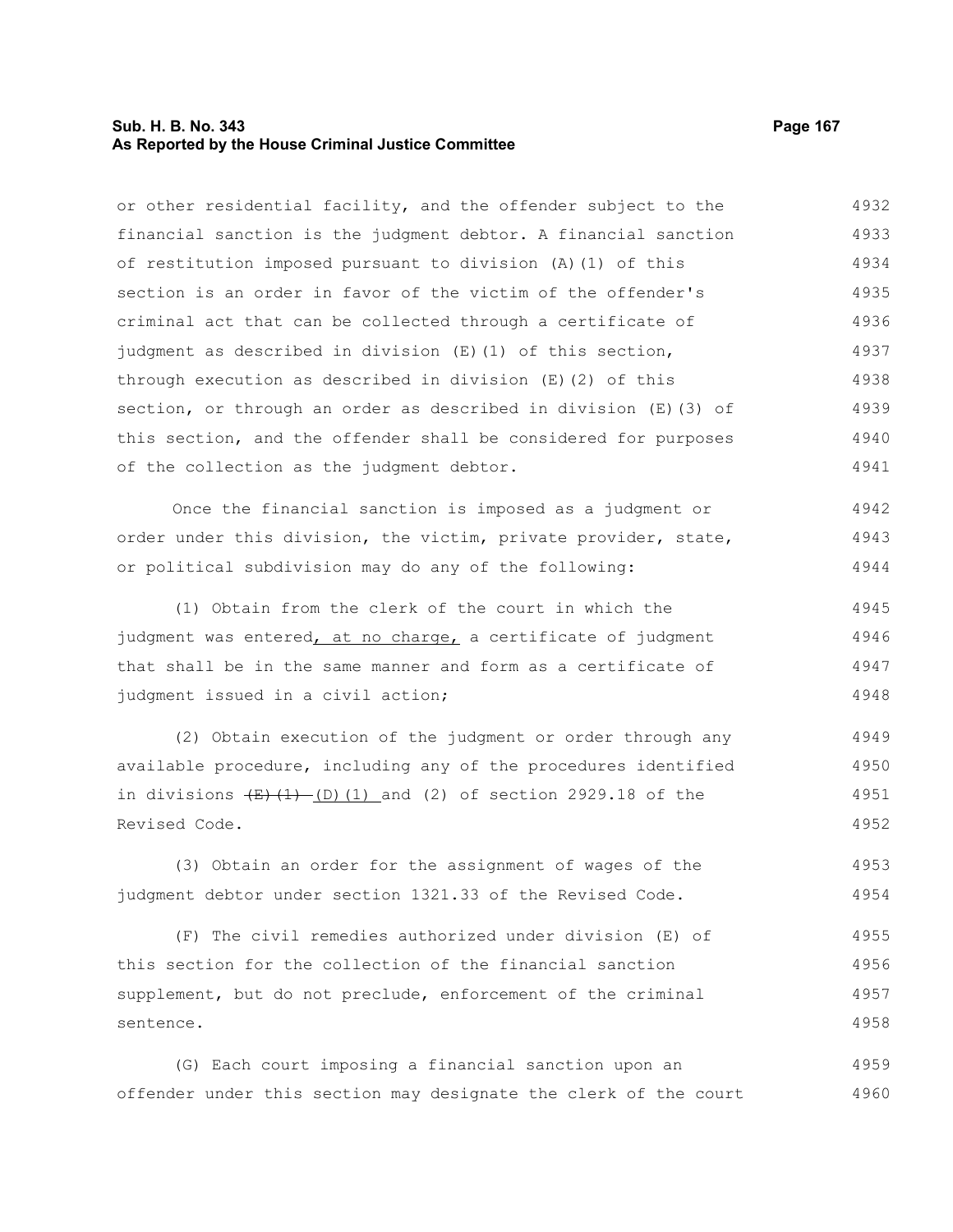# **Sub. H. B. No. 343 Page 168 As Reported by the House Criminal Justice Committee**

or another person to collect the financial sanction. The clerk, or another person authorized by law or the court to collect the financial sanction may do the following: 4961 4962 4963

(1) Enter into contracts with one or more public agencies or private vendors for the collection of amounts due under the sanction. Before entering into a contract for the collection of amounts due from an offender pursuant to any financial sanction imposed pursuant to this section, a court shall comply with sections 307.86 to 307.92 of the Revised Code. 4964 4965 4966 4967 4968 4969

(2) Permit payment of all or any portion of the sanction in installments, by financial transaction device if the court is a county court or a municipal court operated by a county, by credit or debit card or by another electronic transfer if the court is a municipal court not operated by a county, or by any other reasonable method, in any time, and on any terms that court considers just, except that the maximum time permitted for payment shall not exceed five years. If the court is a county court or a municipal court operated by a county, the acceptance of payments by any financial transaction device shall be governed by the policy adopted by the board of county commissioners of the county pursuant to section 301.28 of the Revised Code. If the court is a municipal court not operated by a county, the clerk may pay any fee associated with processing an electronic transfer out of public money or may charge the fee to the offender. 4970 4971 4972 4973 4974 4975 4976 4977 4978 4979 4980 4981 4982 4983 4984 4985

(3) To defray administrative costs, charge a reasonable fee to an offender who elects a payment plan rather than a lump sum payment of any financial sanction. 4986 4987 4988

(H) No financial sanction imposed under this section shall preclude a victim from bringing a civil action against the 4989 4990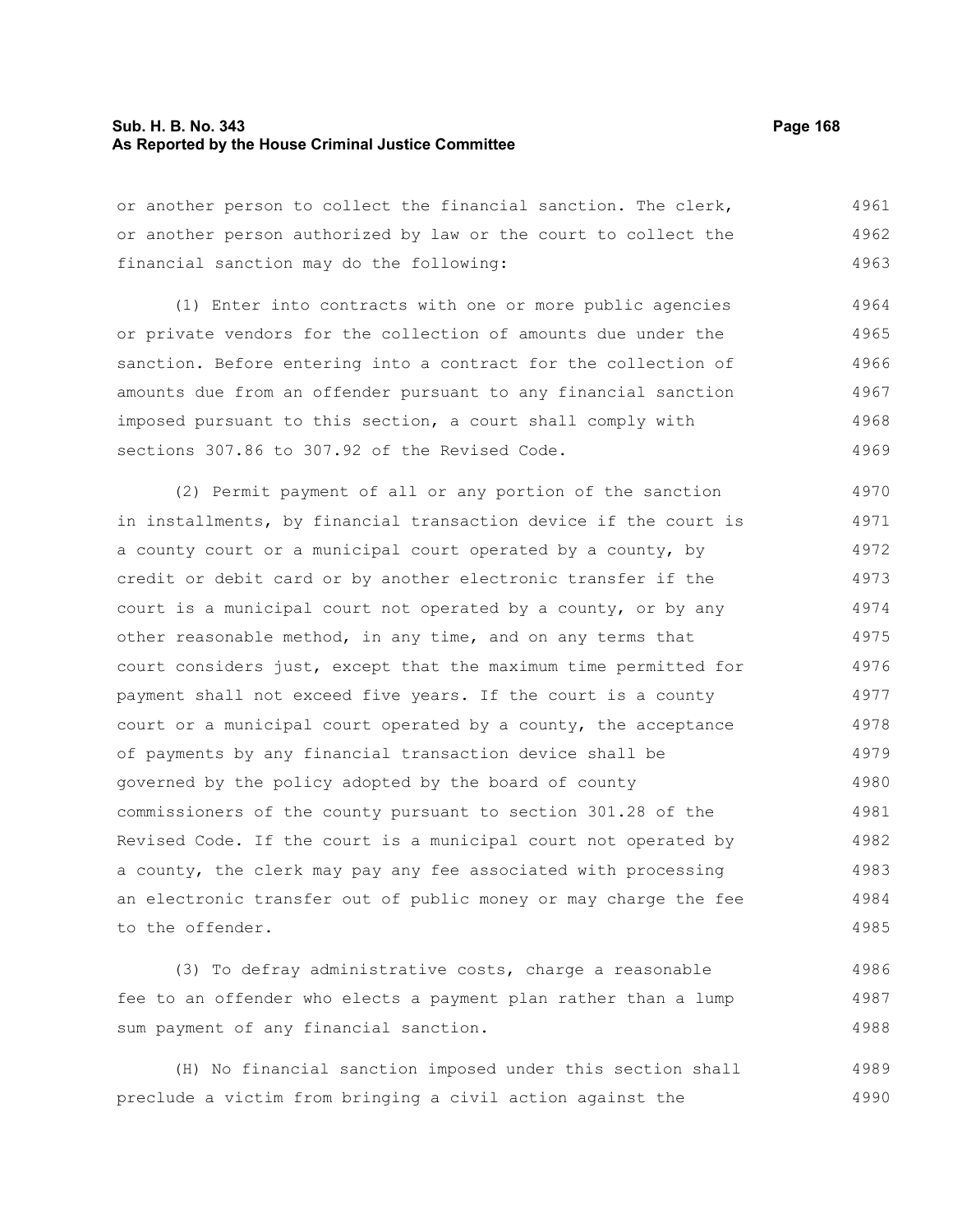# **Sub. H. B. No. 343 Page 169 As Reported by the House Criminal Justice Committee**

| offender.                                                        | 4991 |
|------------------------------------------------------------------|------|
| (I) If the court imposes restitution, fines, fees, or            | 4992 |
| incarceration costs on a business or corporation, it is the duty | 4993 |
| of the person authorized to make disbursements from assets of    | 4994 |
| the business or corporation to pay the restitution, fines, fees, | 4995 |
| <u>or incarceration costs from those assets.</u>                 | 4996 |
| (J) If an offender is sentenced to pay restitution, a            | 4997 |
| fine, fee, or incarceration costs, the clerk of the sentencing   | 4998 |
| court, on request, shall make the offender's payment history     | 4999 |
| available to the victim, victim's representative, victim's       | 5000 |
| attorney, if applicable, the prosecutor, the probation           | 5001 |
| department, and the court without cost.                          | 5002 |
| Sec. 2929.281. (A) In determining the amount of                  | 5003 |
| restitution at the time of sentencing under this section, the    | 5004 |
| court shall order full restitution for any expenses related to a | 5005 |
| victim's economic loss due to the criminal offense. The amount   | 5006 |
| of restitution shall be reduced by any payments to the victim    | 5007 |
| for economic loss made or due under a policy of insurance or     | 5008 |
| governmental program.                                            | 5009 |
| Economic loss includes, but is not limited to, the               | 5010 |
| following:                                                       | 5011 |
| (1) Full or partial payment for the value of stolen or           | 5012 |
| damaged property. The value of stolen or damaged property shall  | 5013 |
| be the replacement cost of the property or the actual cost of    | 5014 |
| repairing the property when repair is possible.                  | 5015 |
| (2) Medical expenses;                                            | 5016 |
| (3) Mental health counseling expenses;                           | 5017 |
| (4) Wages or profits lost due to injury or harm to the           | 5018 |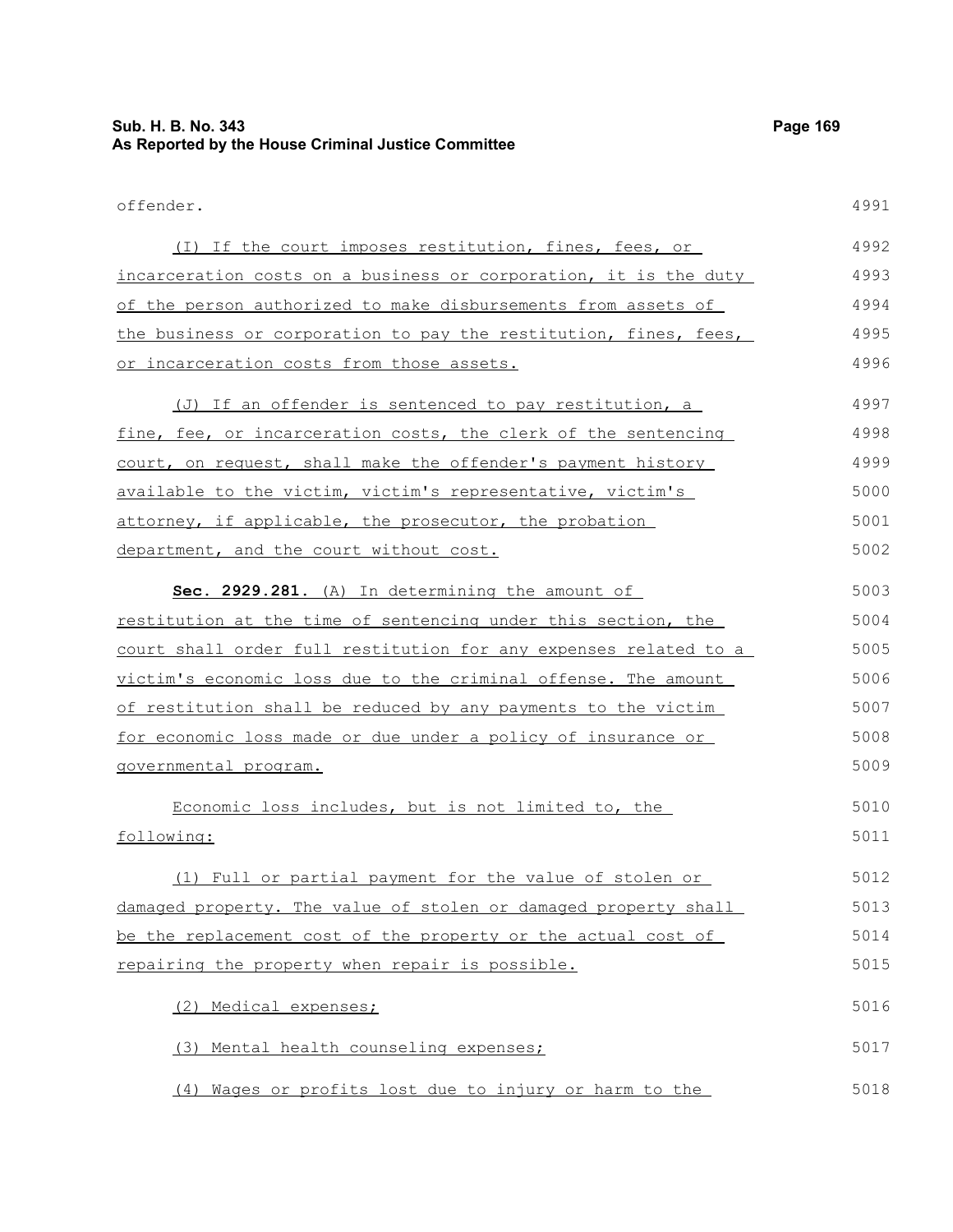# **Sub. H. B. No. 343 Page 170 As Reported by the House Criminal Justice Committee**

| victim as determined by the court. Lost wages include commission | 5019 |
|------------------------------------------------------------------|------|
| income as well as base wages. Commission income shall be         | 5020 |
| established by evidence of commission income during the twelve-  | 5021 |
| month period prior to the date of the crime for which            | 5022 |
| restitution is being ordered, unless good cause for a shorter    | 5023 |
| time period is shown.                                            | 5024 |
| (5) Expenses related to making a vehicle or residence            | 5025 |
| accessible to the victim if the victim is partially permanently  | 5026 |
| disabled or totally permanently disabled as a direct result of   | 5027 |
| the crime.                                                       | 5028 |
| (B) The court may require the execution of a satisfactory        | 5029 |
| performance bond or take other action permitted by law to ensure | 5030 |
| payment of restitution.                                          | 5031 |
| (C) Upon notification by the court, money owed by the            | 5032 |
| state or by a political subdivision of the state to an offender  | 5033 |
| who is required to make restitution under this section,          | 5034 |
| including any tax refund owed to the offender, shall be assigned | 5035 |
| to the discharge of the offender's outstanding restitution       | 5036 |
| obligation, subject to any superseding federal statutes or       | 5037 |
| requlations, including court-ordered support obligations.        | 5038 |
| (D) If an offender is required to make restitution under         | 5039 |
| this section in the form of monetary payments to more than one   | 5040 |
| victim, the offender shall make the payments to the victims in   | 5041 |
| the following order of priority:                                 | 5042 |
| (1) Individuals;                                                 | 5043 |
| (2) Nonprofit organizations;                                     | 5044 |
| Business entities;<br>(3)                                        | 5045 |
| Governmental entities.<br>(4)                                    | 5046 |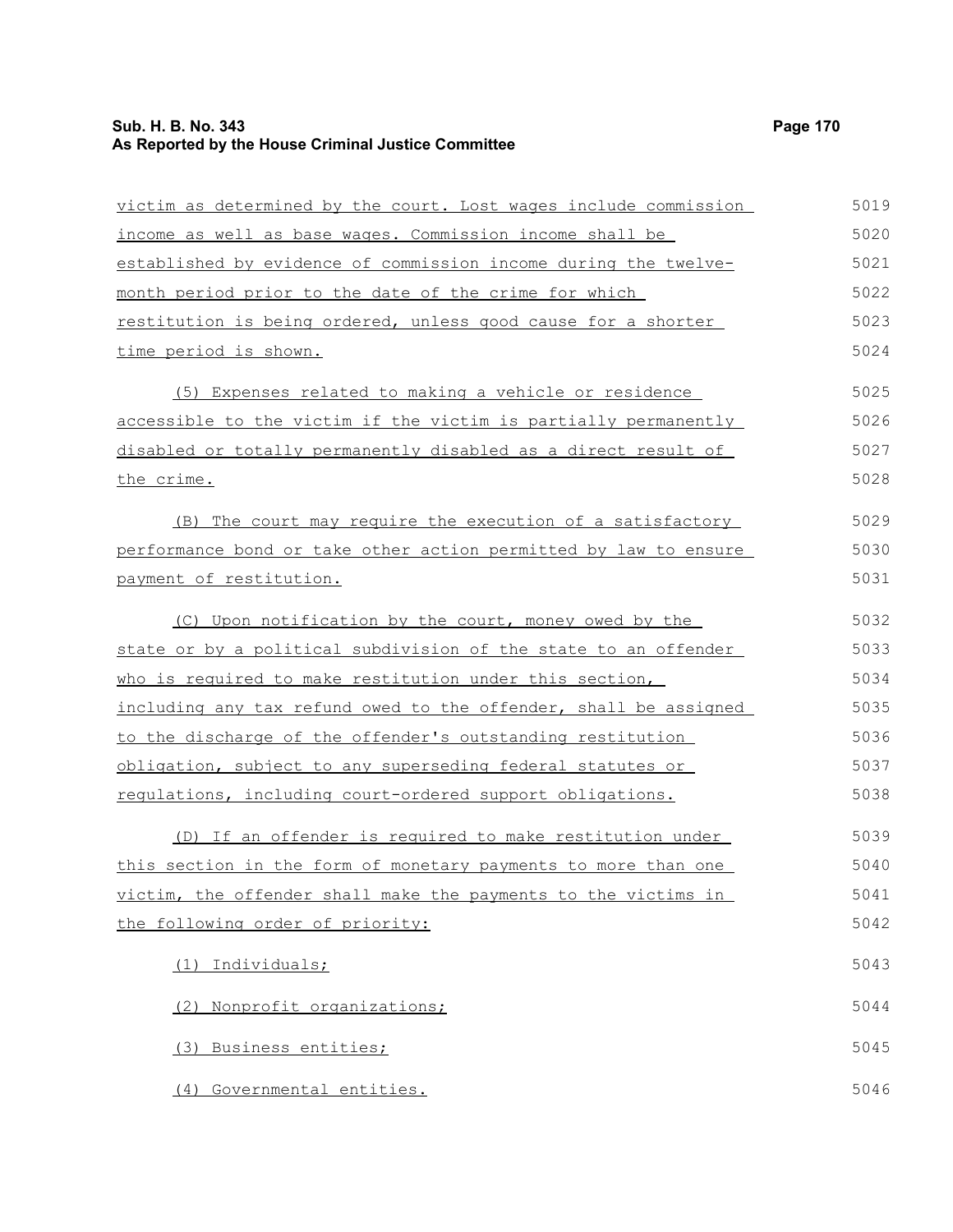# **Sub. H. B. No. 343 Page 171 As Reported by the House Criminal Justice Committee**

| (E) A court that imposes restitution on an offender as          |
|-----------------------------------------------------------------|
| part of the offender's sentence under this section shall not    |
| suspend that part of the offender's sentence if the victim or   |
| the victim's attorney, if applicable, objects to the suspension |
| of the restitution part of the sentence.                        |
| (F) Pursuant to division (D) of section 2929.18 and             |
| division (E) of section 2929.28 of the Revised Code, a court    |
| order for restitution imposed under this section may be reduced |
| to a certificate of judgment in favor of the victim. If the     |
| order is reduced to such a judgment, the person required to pay |
| the restitution under the order is the judgment debtor.         |
|                                                                 |

(G) The supreme court shall create a standardized form to be made publicly available that provides guidance for victims and victims' representatives regarding the compilation of evidence to demonstrate losses for the purpose of this section. 5058 5059 5060 5061

(H) On the request of the victim, if a judge determines that, under the circumstances, it is appropriate and the victim has not been coerced, a victim may accept a settlement that is less than the full restitution order. 5062 5063 5064 5065

Sec. 2930.01. As used in this chapter, unless otherwise defined in any section in this chapter: 5066 5067

(A) "CrimeCriminal offense" means-any of the following:

(1) A felony;

(2) A violation of section 2903.05, 2903.06, 2903.13, 2903.21, 2903.211, 2903.22, 2907.06, 2919.25, or 2921.04 of the Revised Code, a violation of section 2903.07 of the Revised Code as it existed prior to March 23, 2000, or a violation of a substantially equivalent municipal ordinance; 5070 5071 5072 5073 5074

5068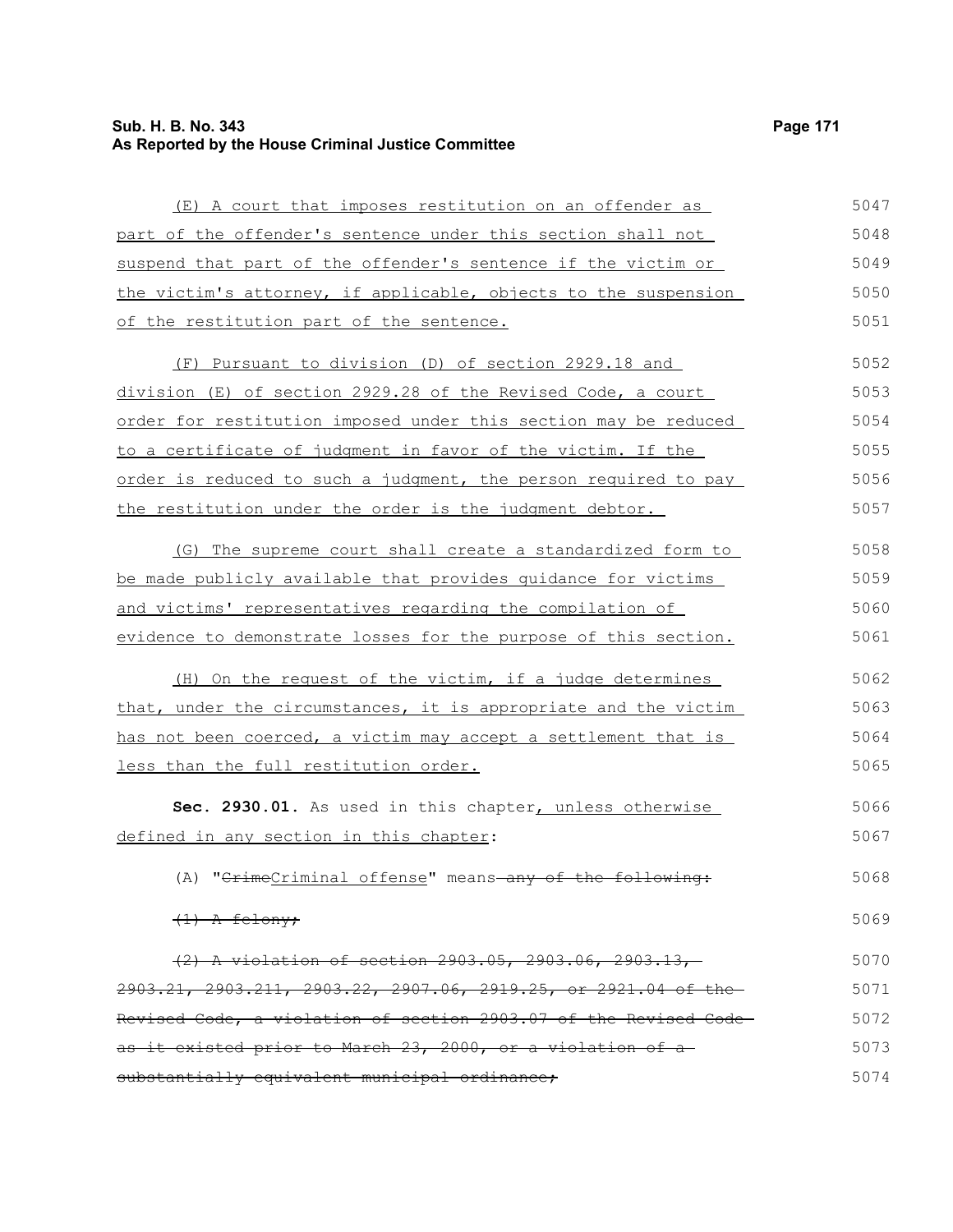# **Sub. H. B. No. 343 Page 172 As Reported by the House Criminal Justice Committee**

(3) A violation of division (A) or (B) of section 4511.19, division  $(A)$  or  $(B)$  of section 1547.11, or division  $(A)$   $(3)$  of section 4561.15 of the Revised Code or of a municipal ordinance substantially similar to any of those divisions that is the proximate cause of a vehicle, streetcar, trackless trolley, aquatic device, or aircraft accident in which the victim receives injuries for which the victim receives medical treatment either at the scene of the accident by emergency medical services personnel or at a hospital, ambulatory care facility, physician's office, specialist's office, or other medical care facility. (4) A motor vehicle accident to which both of the following apply: (a) The motor vehicle accident is caused by a violation of a provision of the Revised Code that is a misdemeanor of the first degree or higher. (b) As a result of the motor vehicle accident, the victim receives injuries for which the victim receives medical treatment either at the scene of the accident by emergencymedical services personnel or at a hospital, ambulatory care facility, physician's office, specialist's office, or other medical care facility an alleged act or omission committed by a person that is punishable by incarceration and is not eligible to be disposed of by the traffic violations bureau. (B) "Custodial agency" means one of the following: (1) The entity that has custody of a defendant or an alleged juvenile offender who is incarcerated for a -crimecriminal offense, is under detention for the commission of a specified delinquent act, or who is detained after a finding of 5075 5076 5077 5078 5079 5080 5081 5082 5083 5084 5085 5086 5087 5088 5089 5090 5091 5092 5093 5094 5095 5096 5097 5098 5099 5100 5101 5102 5103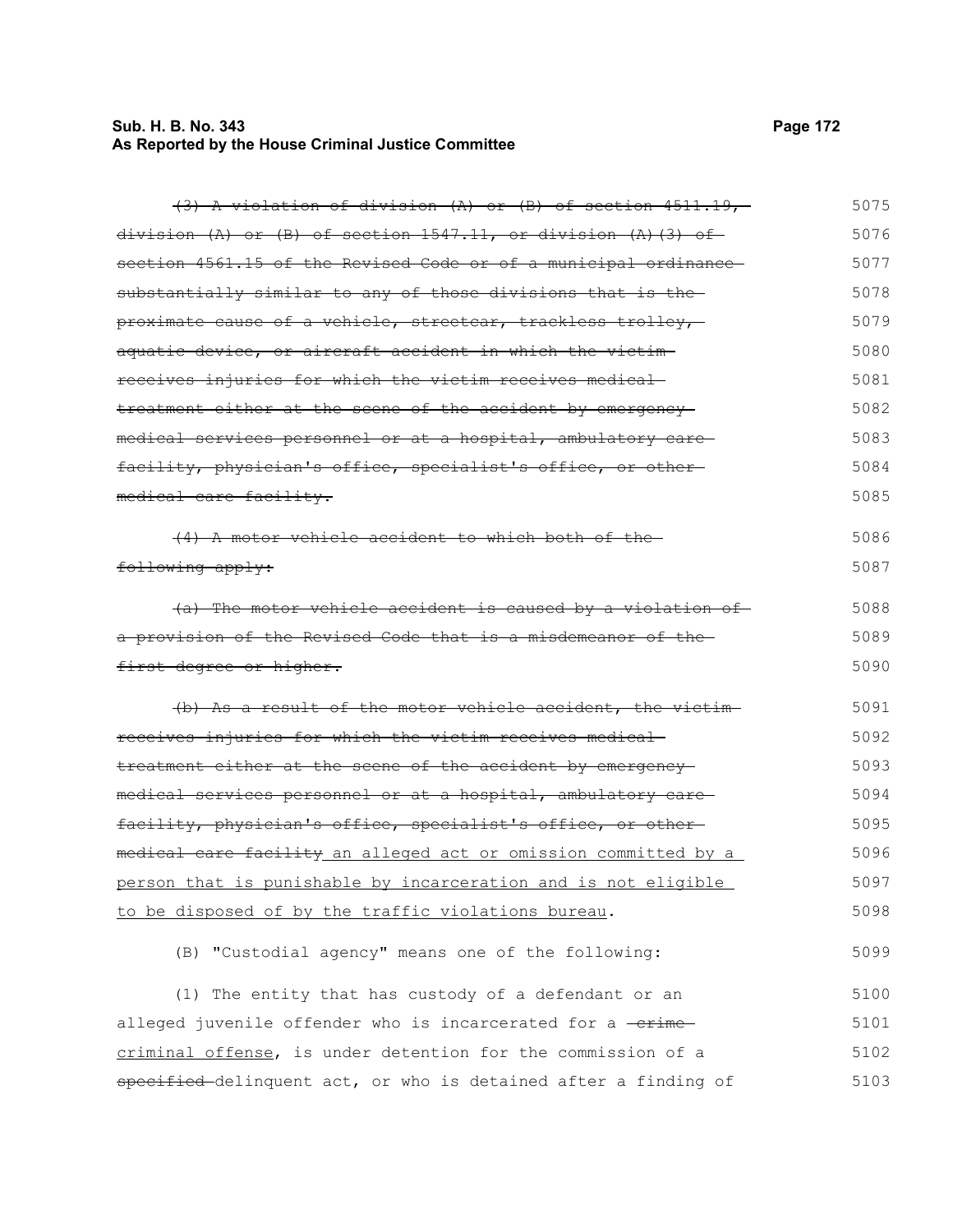# **Sub. H. B. No. 343 Page 173 As Reported by the House Criminal Justice Committee**

following:

incompetence to stand trial or not guilty by reason of insanity relative to a  $-e$ ime criminal offense, including any of the (a) The department of rehabilitation and correction or the adult parole authority; (b) A county sheriff;

(c) The entity that administers a jail, as defined in section 2929.01 of the Revised Code; 5110 5111

(d) The entity that administers a community-based correctional facility and program or a district community-based correctional facility and program; 5112 5113 5114

(e) The department of mental health and addiction services or other entity to which a defendant found incompetent to stand trial or not guilty by reason of insanity is committed. 5115 5116 5117

(2) The entity that has custody of an alleged juvenile offender pursuant to an order of disposition of a juvenile court, including the department of youth services or a school, camp, institution, or other facility operated for the care of delinquent children. 5118 5119 5120 5121 5122

(C) "Defendant" means a person who is alleged to be the perpetrator of a crime in a police report or criminal offense in a complaint, indictment, or information that charges the commission of a erime-criminal offense and that provides the basis for the criminal prosecution and subsequent proceedings to which this chapter makes reference. 5123 5124 5125 5126 5127 5128

(D) "Member of the victim's family" means a spouse, child, stepchild, sibling, parent, stepparent, grandparent, or other relative of a victim but does not include a person who is 5129 5130 5131

5104 5105 5106

5107 5108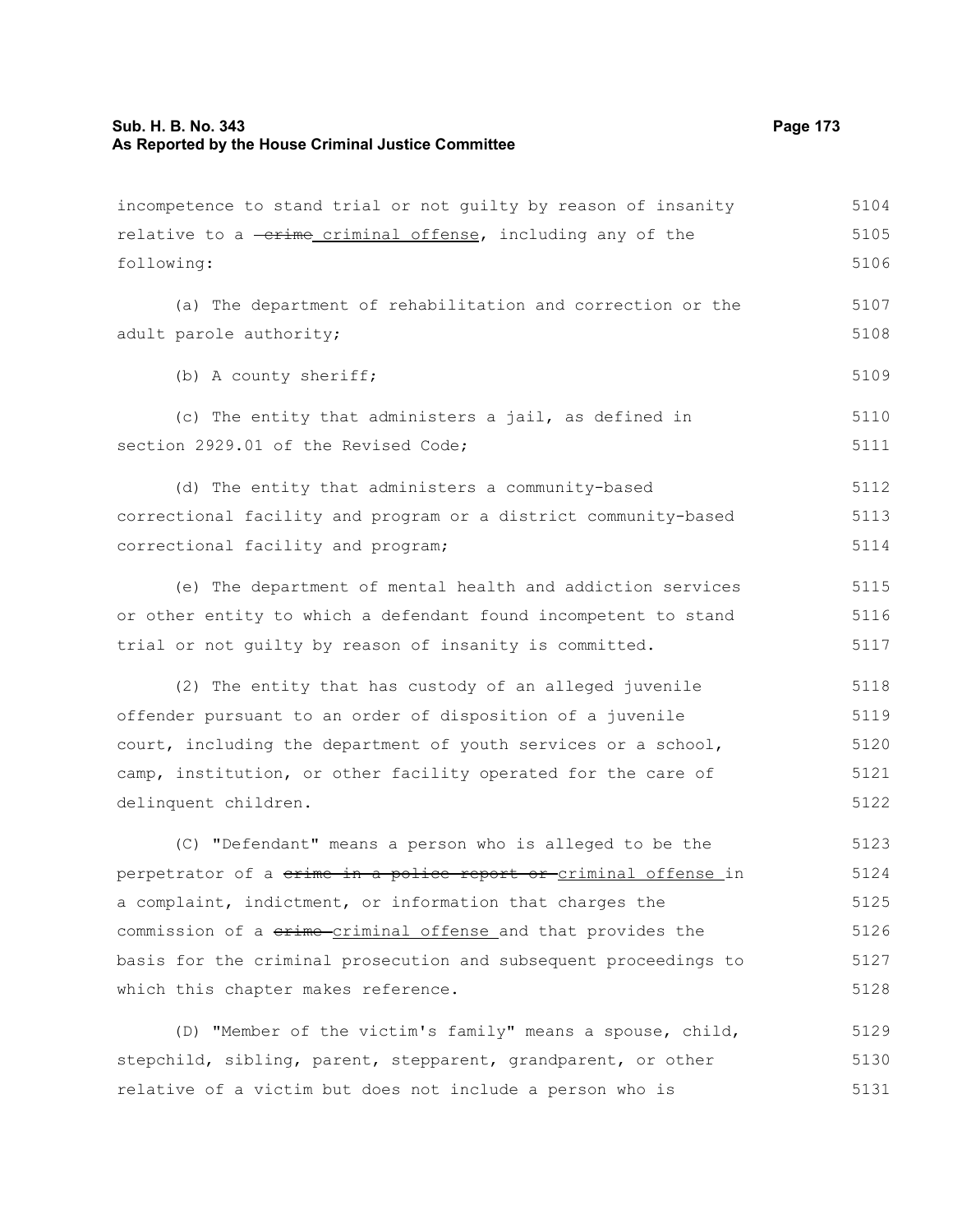# **Sub. H. B. No. 343 Page 174 As Reported by the House Criminal Justice Committee**

political subdivision of the state.

charged with, convicted of, or adjudicated to be a delinquent

child for the erime criminal offense or specified delinquent act against the victim or another erime-criminal offense or specified delinquent act arising from the same conduct, criminal episode, or plan. (E) "Prosecutor" means one of the following: (1) With respect to a criminal case, it has the same meaning as in section 2935.01 of the Revised Code and also includes the attorney general and, when appropriate, the employees of any person listed in section 2935.01 of the Revised Code or of the attorney general. (2) With respect to a delinquency proceeding, it includes any person listed in division (C) of section 2935.01 of the Revised Code or an employee of a person listed in that division who prosecutes a delinquency proceeding. (F) "Public agency" means an office, agency, department, bureau, or other governmental entity of the state or of a

(G) "Public official" has the same meaning as in section 2921.01 of the Revised Code. 5150 5151

(H) "Victim"-means either of the following: 5152

(1) A person who is identified as the victim of a crime or specified delinquent act in a police report or in a complaint, indictment, or information that charges the commission of a crime and that provides the basis for the criminal prosecution or delinquency proceeding and subsequent proceedings to which this chapter makes reference. 5153 5154 5155 5156 5157 5158

(2) A person who receives injuries as a result of a 5159

5137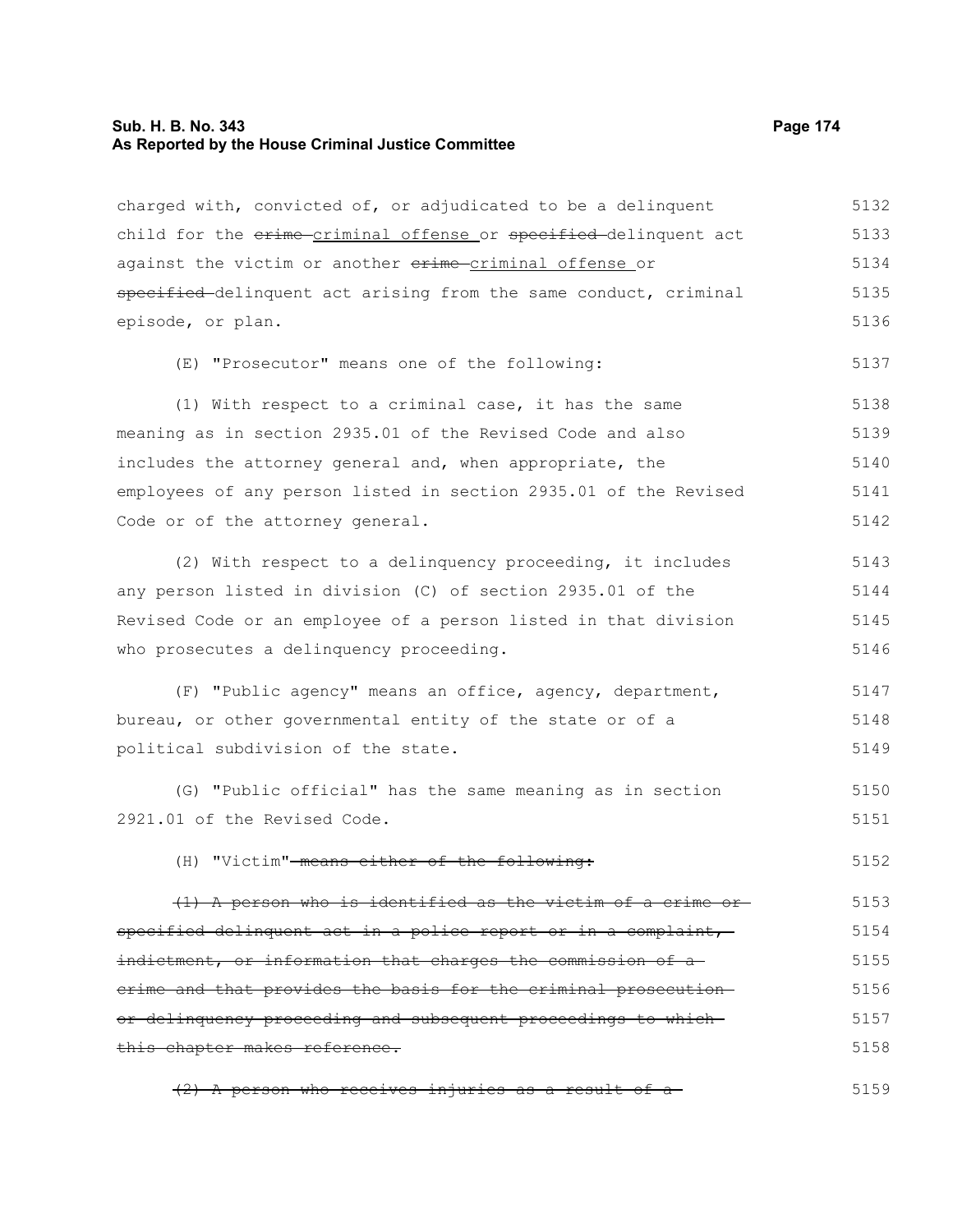# **Sub. H. B. No. 343 Page 175 As Reported by the House Criminal Justice Committee**

vehicle, streetcar, trackless trolley, aquatic device, or-

aircraft accident that is proximately caused by a violation described in division (A)(3) of this section or a motor vehicle accident that is proximately caused by a violation described in division  $(A)$  (4) of this section and who receives medicaltreatment as described in division (A)(3) or (4) of this section, whichever is applicable has the same meaning as in Section 10a of Article I of the Ohio Constitution. 5161 5162 5163 5164 5165 5166 5167

(I) "Victim's representative" means a member of the victim's family or another person who pursuant to the authority of section 2930.02 of the Revised Code exercises the rights of a victim under this chapter. 5168 5169 5170 5171

(J) "Court" means a court of common pleas, juvenile court, municipal court, or county court. 5172 5173

(K) "Delinquency proceeding" means all proceedings in a juvenile court that are related to a case in which a complaint has been filed alleging that a child is a delinquent child. 5174 5175 5176

(L) "Case" means a delinquency proceeding and all related activity or a criminal prosecution and all related activity. 5177 5178

(M) The "defense" means the defense against criminal charges in a criminal prosecution or the defense against a delinquent child complaint in a delinquency proceeding. 5179 5180 5181

(N) The "prosecution" means the prosecution of criminal charges in a criminal prosecution or the prosecution of a delinquent child complaint in a delinquency proceeding. 5182 5183 5184

(O) "Specified delinquent Delinquent act" means any of the following: 5185 5186

 $(1)$  An-an alleged act committed by a child-that if 5187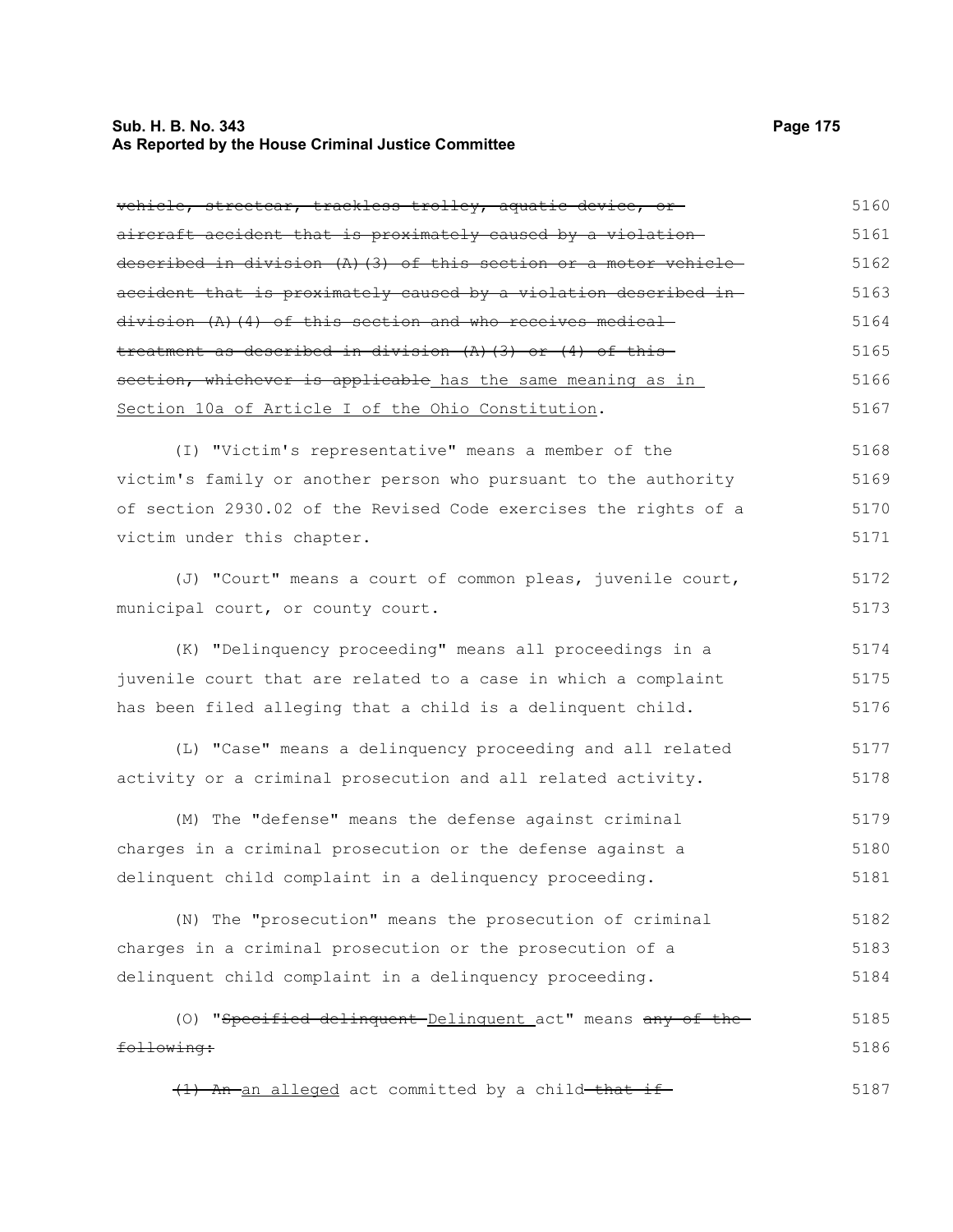# **Sub. H. B. No. 343 Page 176 As Reported by the House Criminal Justice Committee**

| committed by an adult would be a felony;                                | 5188 |
|-------------------------------------------------------------------------|------|
| $(2)$ An act committed by a child that is a violation of a              | 5189 |
| section listed in division $(A)$ $(1)$ or $(2)$ of this section or is a | 5190 |
| violation of a substantially equivalent municipal ordinance,            | 5191 |
| (3) An act committed by a child that is described in-                   | 5192 |
| $division (A) (3)$ or (4) of this section, regardless of whether        | 5193 |
| the child is competent, that does any of the following and is           | 5194 |
| not disposed of by the juvenile traffic violations bureau               | 5195 |
| serving the court under Traffic Rule 13.1:                              | 5196 |
| (1) Violates any law of this state or the United States,                | 5197 |
| or any ordinance of a political subdivision of the state, that          | 5198 |
| would be an offense if committed by an adult;                           | 5199 |
| (2) Violates any lawful order of the court made under this              | 5200 |
| chapter, including a child who violates a court order regarding         | 5201 |
|                                                                         |      |
| the child's prior adjudication as an unruly child for being an          | 5202 |
| habitual truant;                                                        | 5203 |
| (3) Violates any lawful order of the court made under                   | 5204 |
| Chapter 2151. of the Revised Code other than an order issued            | 5205 |
| under section 2151.87 of the Revised Code;                              | 5206 |
| (4) Violates division (C) of section 2907.39, division (A)              | 5207 |
| of section 2923.211, or division (C)(1) or (D) of section               | 5208 |
| 2925.55 of the Revised Code.                                            | 5209 |
| (P) (1) "Alleged juvenile offender" means a child who is                | 5210 |
| alleged to have committed a specified-delinguent act in a police        | 5211 |
| report or in a complaint in juvenile court that charges the             | 5212 |
| commission of a specified-delinquent act and that provides the          | 5213 |
| basis for the delinquency proceeding and all subsequent                 | 5214 |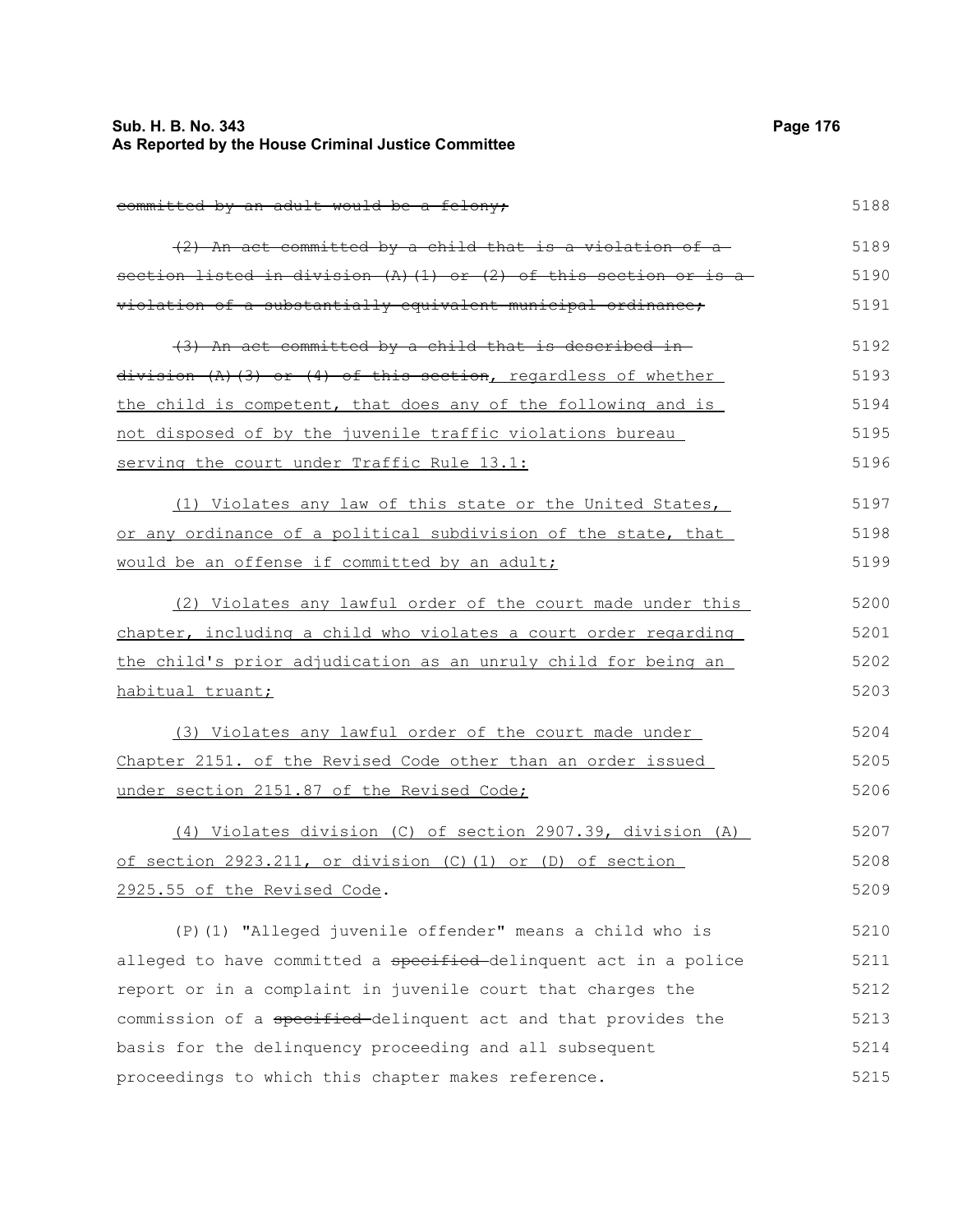# **Sub. H. B. No. 343 Page 177 As Reported by the House Criminal Justice Committee**

(2) As used in divisions (O) and (P)(1) of this section, "child" has the same meaning as in section 2151.011 of the Revised Code. (Q) "Motor vehicle accident" means any accident involving a motor vehicle. (R) "Motor vehicle" has the same meaning as in section 4509.01 of the Revised Code. (S) "Aircraft" has the same meaning as in section 4561.01 of the Revised Code. (T) "Aquatic device" means any vessel, or any water skis, aquaplane, or similar device. (U) "Vehicle," "streetcar," and "trackless trolley" have the same meanings as in section 4511.01 of the Revised Code. (V) "Vehicle, streetcar, trackless trolley, aquatic device, or aircraft accident" means any accident involving a vehicle, streetcar, trackless trolley, aquatic device, or aircraft. (W) "Vessel" has the same meaning as in section 1546.01 of the Revised Code. (X) "Victim advocate" means a person employed or authorized by a public or private entity who provides support and assistance for a victim of a criminal offense or delinquent act in relation to criminal, civil, administrative, and delinquency cases or proceedings and recovery efforts related to the criminal offense or delinquent act. 5216 5217 5218 5219 5220 5221 5222 5223 5224 5225 5226 5227 5228 5229 5230 5231 5232 5233 5234 5235 5236 5237 5238 5239 5240

(Y) "Victim's attorney" means an attorney retained by the victim for the purpose of asserting the victim's constitutional and statutory rights. 5241 5242 5243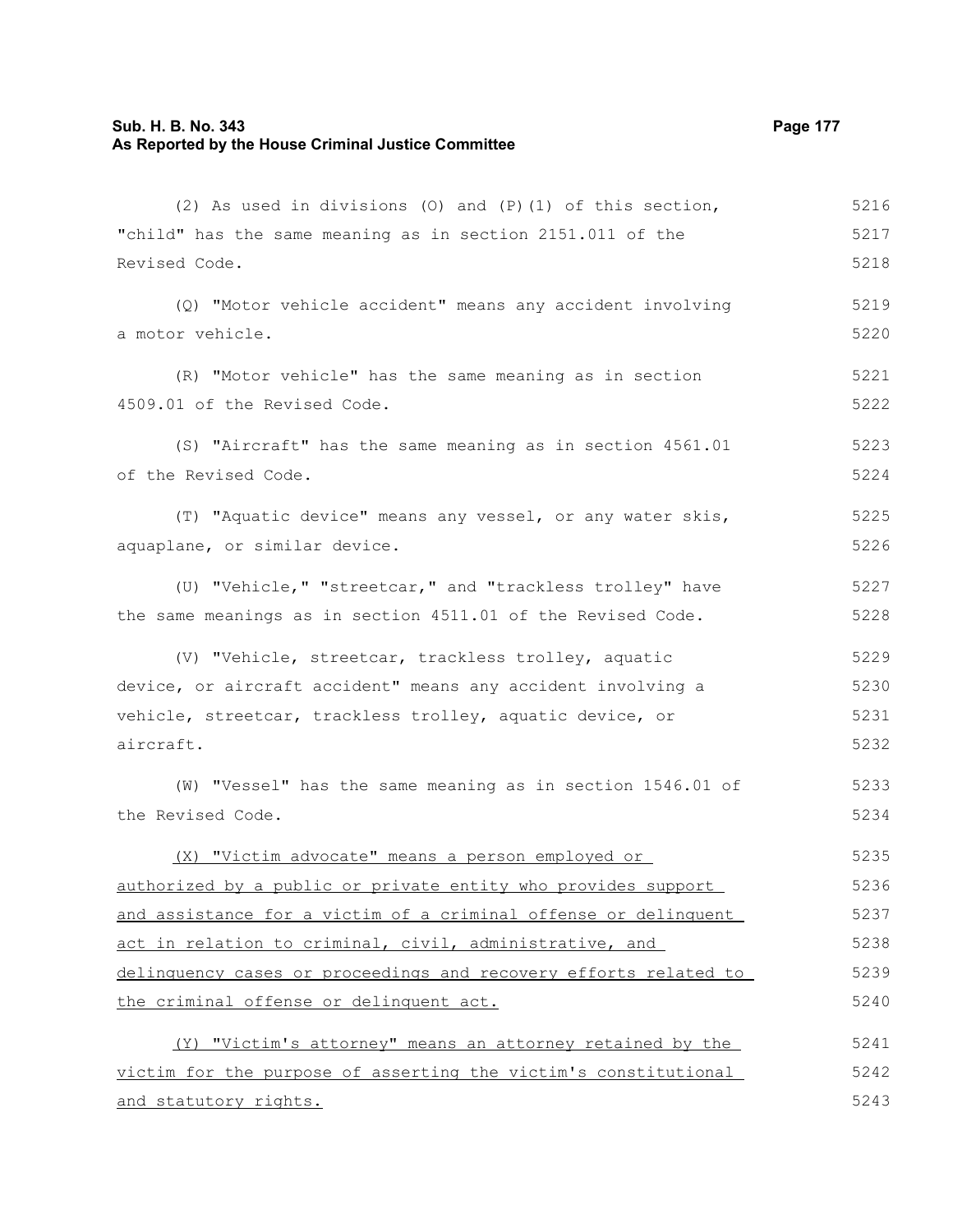| (Z) "Prosecutor's designee" means any person or entity           | 5244 |
|------------------------------------------------------------------|------|
| designated by the prosecuting attorney but does not include a    | 5245 |
| court or court employee.                                         | 5246 |
| (AA) "Suspect" means a person who is alleged to be the           | 5247 |
| perpetrator of a criminal offense.                               | 5248 |
| Sec. 2930.011. Nothing in this chapter shall prevent a           | 5249 |
| victim or the victim's other lawful representative from          | 5250 |
| asserting the rights enumerated in Ohio Constitution, Article I, | 5251 |
| Section 10a.                                                     | 5252 |
| Sec. 2930.02. $(A)$ - If Any of the following persons may,       | 5253 |
| subject to the prohibition on the unauthorized practice of law   | 5254 |
| under section 4705.07 of the Revised Code, exercise the rights   | 5255 |
| of a victim under this chapter as the victim's representative:   | 5256 |
| (1) Any person designated by the victim;                         | 5257 |
| (2) A member of the victim's family or a victim advocate         | 5258 |
| designated as the victim's representative to exercise the rights | 5259 |
| of a victim under this chapter as the victim's representative if | 5260 |
| a victim is a minor or is incapacitated, incompetent, or         | 5261 |
| deceased, or if the victim chooses to designate another person,  | 5262 |
| a member of a victim's family or another person may exercise the | 5263 |
| rights of the victim under this chapter as the victim's-         | 5264 |
| representative, subject to division (D) of this section;         | 5265 |
| (3) If the case involves a violation of section 2903.01,         | 5266 |
| 2903.02, 2903.03, 2903.04, 2903.041, 2903.05, or 2903.06 of the  | 5267 |
| Revised Code, a member of the deceased victim's family, a victim | 5268 |
| advocate, or another person designated by one or more members of | 5269 |
| the deceased victim's family.                                    | 5270 |
| (B) If the prosecutor in the case or the court has a             | 5271 |
| reasonable basis to believe that the victim's representative is  | 5272 |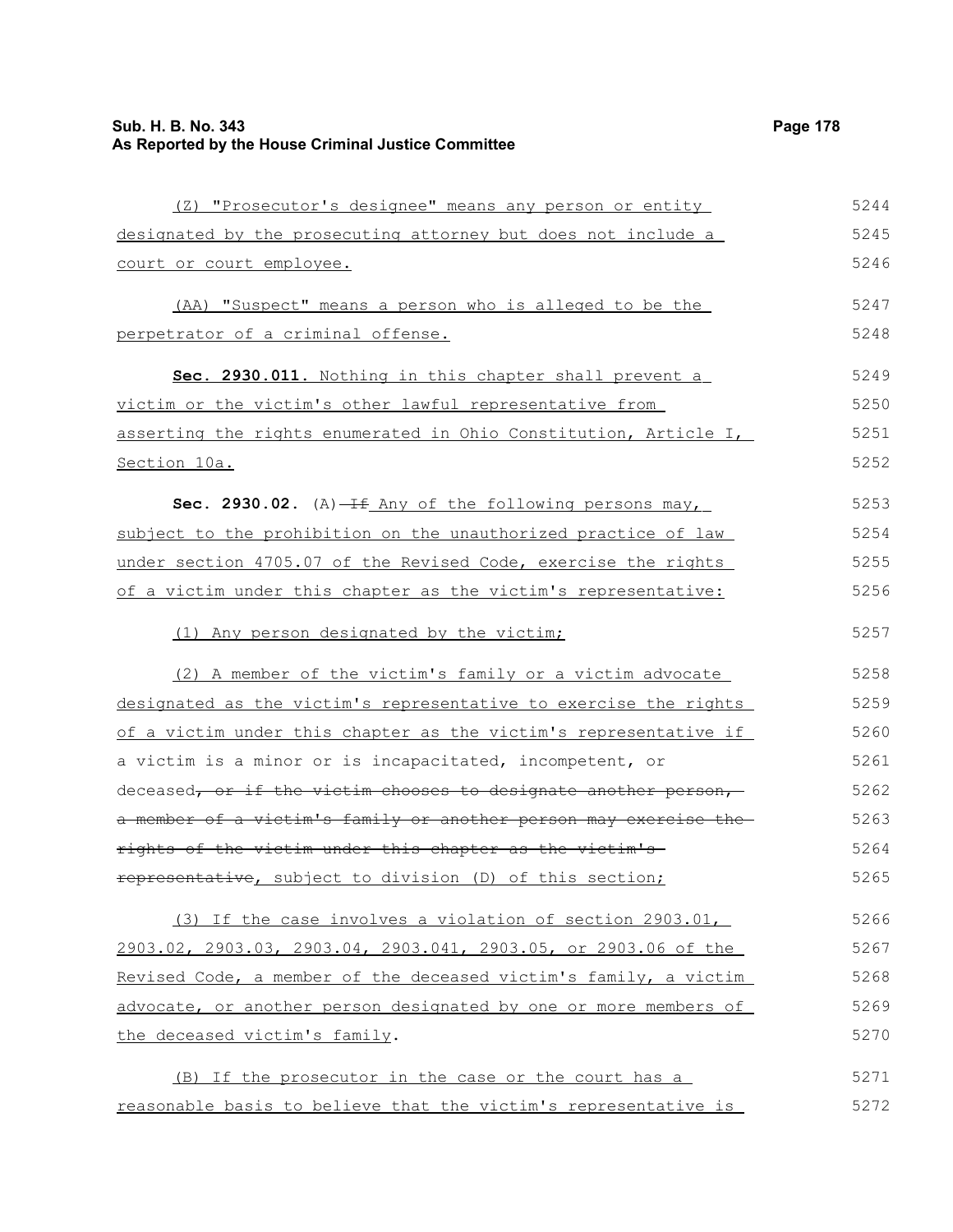## **Sub. H. B. No. 343** Page 179 **As Reported by the House Criminal Justice Committee**

| not acting in the interests of the child victim, victim with a   | 5273 |
|------------------------------------------------------------------|------|
| developmental disability, or an incapacitated or incompetent     | 5274 |
| victim, the prosecutor shall file a motion with the court        | 5275 |
| setting forth the reasonable basis for that belief and the court | 5276 |
| shall hold a hearing to determine whether the victim's           | 5277 |
| representative is acting in the interests of the victim. The     | 5278 |
| court shall make this determination by a preponderance of the    | 5279 |
| evidence. If the court finds that the victim's representative is | 5280 |
| not acting in the interests of the victim, the court shall       | 5281 |
| appoint a court appointed special advocate, a quardian ad litem, | 5282 |
| or a victim advocate to act as a victim's representative instead | 5283 |
| of the previously appointed victim's representative.             | 5284 |

(C) If more than one person seeks to act as the victim's representative for a particular victim, the court that has jurisdiction over the criminal matter or the court in which the criminal prosecution or delinquency proceeding is held shall designate one of those persons as the victim's representative. If a victim does not want to have anyone act as the victim's representative, the court shall order that only the victim may exercise the rights of a victim under this chapter. 5285 5286 5287 5288 5289 5290 5291 5292

(B) (D) If pursuant to division (A) of this section a victim's representative is to exercise the rights of a victim, the victim or victim's representative shall notify law enforcement and the prosecutor, or, if it is a delinquency proceeding and a prosecutor is not involved in the case, shall notify the court that the victim's representative is to act for the victim. When a victim or victim's representative has so notified law enforcement and the prosecutor, or the court, all notice notices under this chapter shall be sent only-to the victim and the victim's representative, all rights under this chapter shall be granted only to the victim and the victim's 5293 5294 5295 5296 5297 5298 5299 5300 5301 5302 5303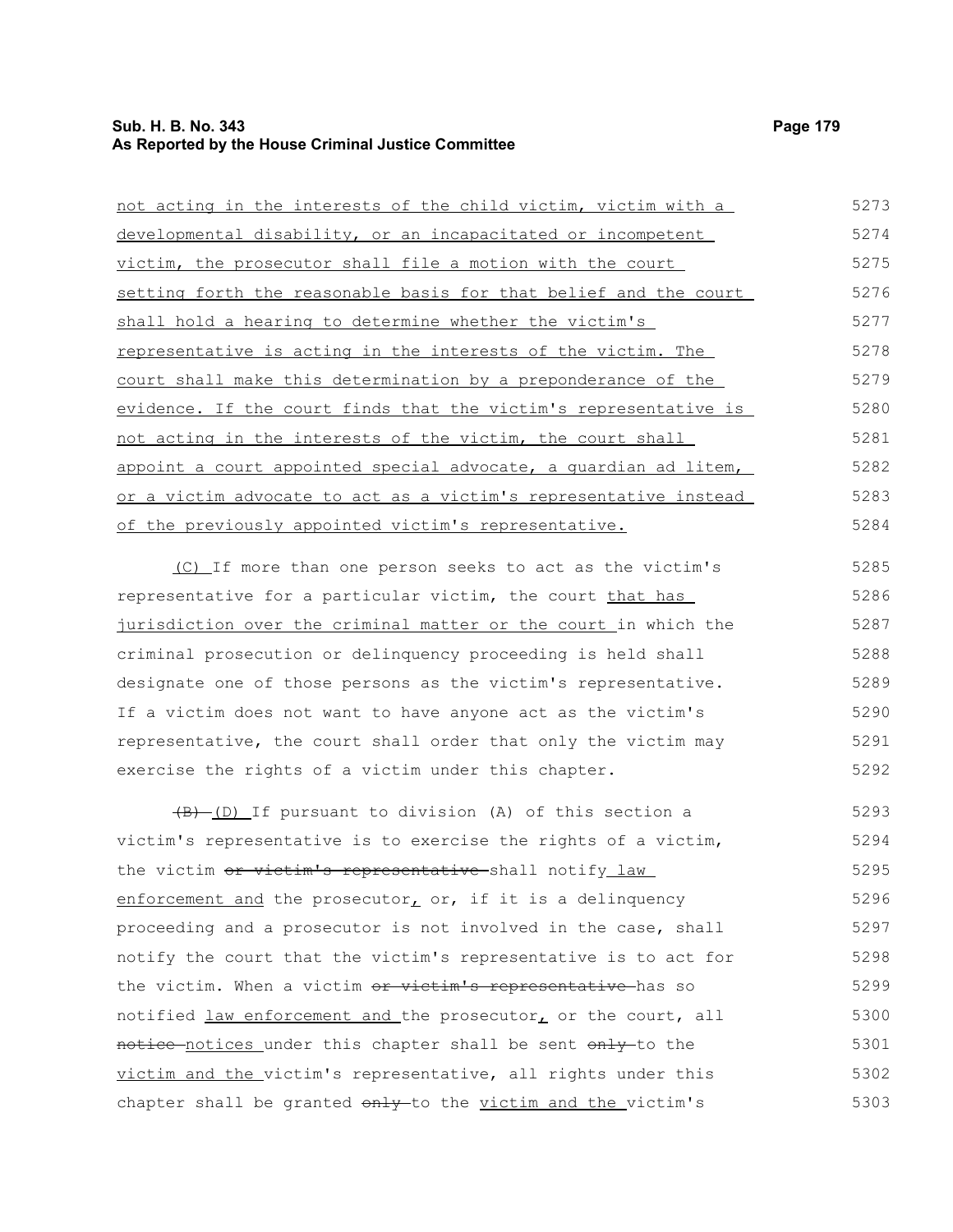# **Sub. H. B. No. 343 Page 180 As Reported by the House Criminal Justice Committee**

| representative, and all references in this chapter to a victim   | 5304 |
|------------------------------------------------------------------|------|
| except the references to a victim in section 2930.071 of the     | 5305 |
| Revised Code, shall be interpreted as being references to the    | 5306 |
| victim and the victim's representative unless the victim informs | 5307 |
| the notifying authority that the victim also wishes does not     | 5308 |
| wish to receive the notices or exercise the rights. If division- | 5309 |
| (B) of section 2930.03 of the Revised Code requires a victim to  | 5310 |
| make a request in order to receive any notice of a type-         | 5311 |
| described in this division and if a victim's representative is   | 5312 |
| to exercise the rights of the victim, the victim's-              | 5313 |
| representative shall make the request                            | 5314 |
| (E) A suspect, defendant, offender, alleged juvenile             | 5315 |
| offender, or delinquent child may not act as a victim's          | 5316 |
| representative relative to the criminal offense or delinquent    | 5317 |
| act involving the victim.                                        | 5318 |
| (F) In any post-conviction proceeding or in regards to any       | 5319 |
| post-conviction relief, if the prosecutor in the case or the     | 5320 |
| court has a reasonable basis to believe that the victim's        | 5321 |
| representative is not acting in the interests of the child       | 5322 |
| victim, victim with a developmental disability, or an            | 5323 |
| incapacitated or incompetent victim, the prosecutor shall file a | 5324 |
| motion with the court setting forth the reasonable basis for     | 5325 |
| that belief and the court shall hold a hearing to determine      | 5326 |
| whether the victim's representative is acting in the interests   | 5327 |
| of the victim. The court shall make this determination by a      | 5328 |
| preponderance of the evidence. If the court finds that the       | 5329 |
| victim's representative is not acting in the interests of the    | 5330 |
| victim, the court shall appoint a court appointed special        | 5331 |
| advocate, a quardian ad litem, or a victim advocate to act as a  | 5332 |
| victim's representative instead of the previously appointed      | 5333 |
| victim's representative.                                         | 5334 |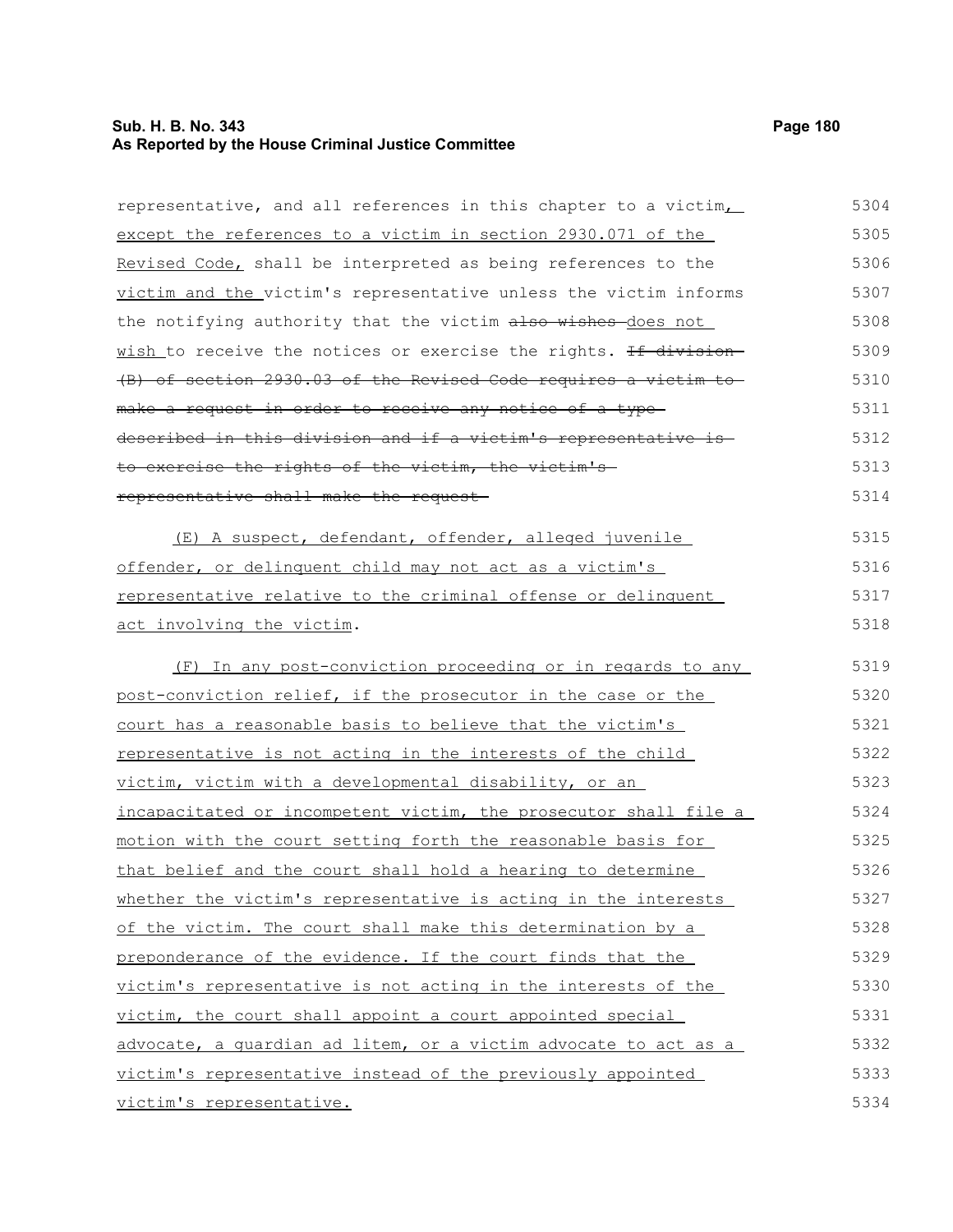### **Sub. H. B. No. 343 Page 181 As Reported by the House Criminal Justice Committee**

**Sec. 2930.03.** (A) A person or entity required or authorized under this chapter to give notice to a victim shall give the notice to the victim by any means reasonably calculated to provide prompt actual notice. Except when a provision requires that notice is to be given in a specific manner, a notice may be oral or written. 5335 5336 5337 5338 5339 5340

(B)(1) Except for receipt of the initial information and notice required to be given to a victim under divisions (A) and  $\overline{(B)}$  (C) of section 2930.04, section 2930.05, and divisions (A) and  $(B)$  (C) of section 2930.06 of the Revised Code and the notice required to be given to a victim under division (D) of section 2930.16 of the Revised Code, a victim who wishes to receive any notice authorized by this chapter shall make a request for the notice to the prosecutor or the custodial agency that is to provide the notice, as specified in this chapter. If the victim does not make a request as described in this division, the prosecutor or custodial agency is not required to provide any notice described in this chapter other than the initial information and notice required to be given to a victim under divisions (A) and  $\overline{(B) - (C)}$  of section 2930.04, section 2930.05, and divisions (A) and  $\overline{(B)}$  (C) of section 2930.06 of the Revised Code and the notice required to be given to a victim under division (D) of section 2930.16 of the Revised Code. 5341 5342 5343 5344 5345 5346 5347 5348 5349 5350 5351 5352 5353 5354 5355 5356 5357

(2) A victim who does not wish to receive any of the notices required to be given to a victim under division (E)(2) or (K) of section 2929.20, division (D) of section 2930.16, division (H) of section 2967.12, division (E)(1)(b) of section 2967.19, division (A)(3)(b) of section 2967.26, division (D)(1) of section 2967.28, or division (A)(2) of section 5149.101 of the Revised Code shall make a request to the prosecutor or custodial agency that is to provide the particular notice that 5358 5359 5360 5361 5362 5363 5364 5365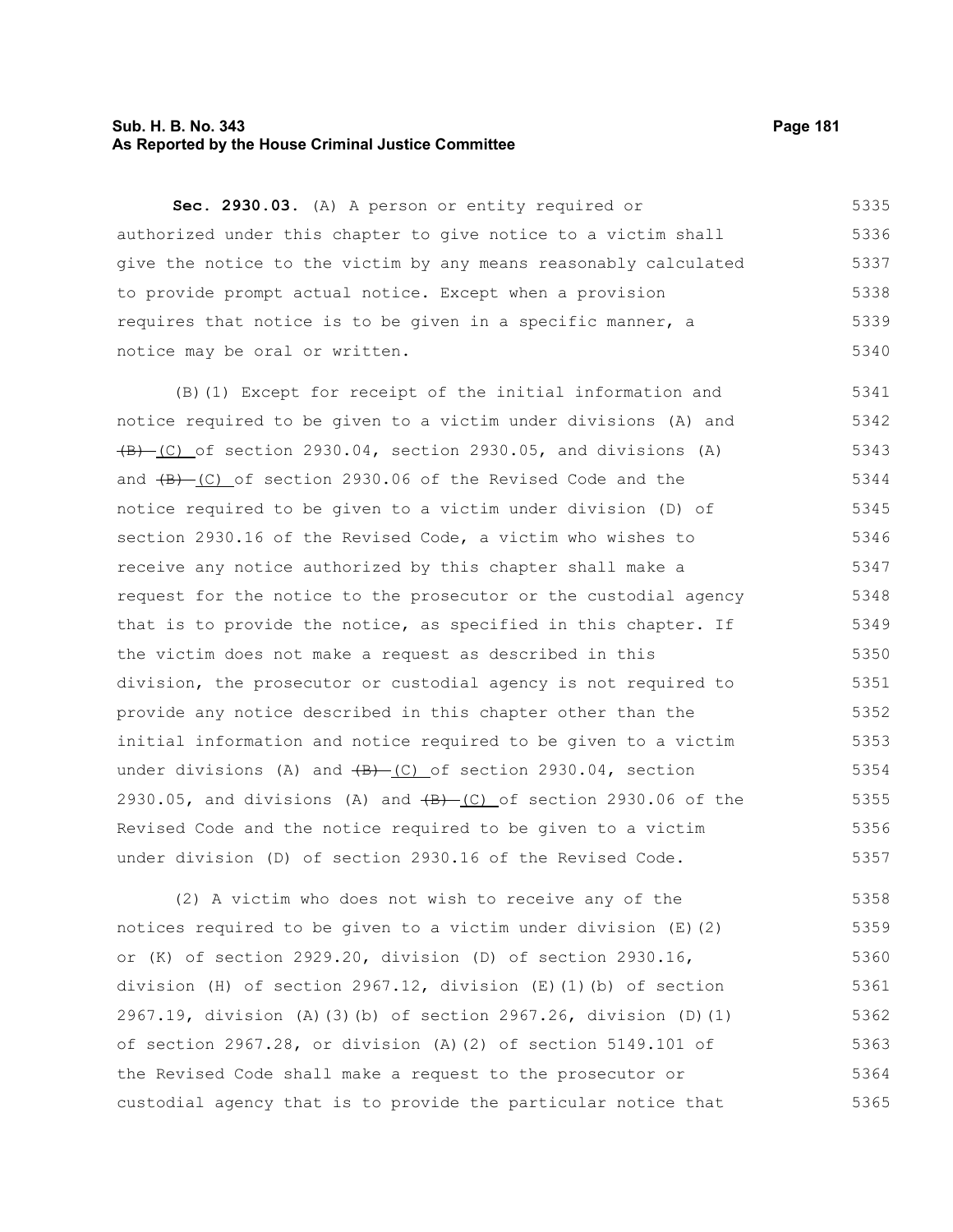#### **Sub. H. B. No. 343 Page 182 As Reported by the House Criminal Justice Committee**

division.

the notice not be provided to the victim. Unless the victim makes a request as described in this division, the prosecutor or custodial agency shall provide the notices required to be given to a victim under division (E)(2) or (K) of section 2929.20, division (D) of section 2930.16, division (H) of section 2967.12, division (E)(1)(b) of section 2967.19, division (A)(3) (b) of section 2967.26, division (D)(1) of section 2967.28, or division (A)(2) of section 5149.101 of the Revised Code in any manner, and in accordance with the procedures, specified in the particular division. This division also applies to a victim's representative or a member of a victim's immediate family that is authorized to receive any of the notices specified in this 5366 5367 5368 5369 5370 5371 5372 5373 5374 5375 5376 5377

(C) A person or agency that is required to furnish notice under this chapter shall give the notice to the victim at the address or telephone number provided to the person or agency by the victim. A victim who requests to receive notice under this chapter as described in division (B) of this section shall inform the person or agency of the name, address, or telephone number of the victim and of any change to that information. 5379 5380 5381 5382 5383 5384 5385

(D) A person or agency that has furnished information to a victim in accordance with any requirement or authorization under this chapter shall notify the victim promptly of any significant changes to that information. 5386 5387 5388 5389

(E) Divisions (A) to (D) of this section do not apply regarding a notice that a prosecutor is required to provide under section 2930.061 of the Revised Code. A prosecutor required to provide notice under that section shall provide the notice as specified in that section. 5390 5391 5392 5393 5394

**Sec. 2930.04.** (A) The supreme court shall create the 5395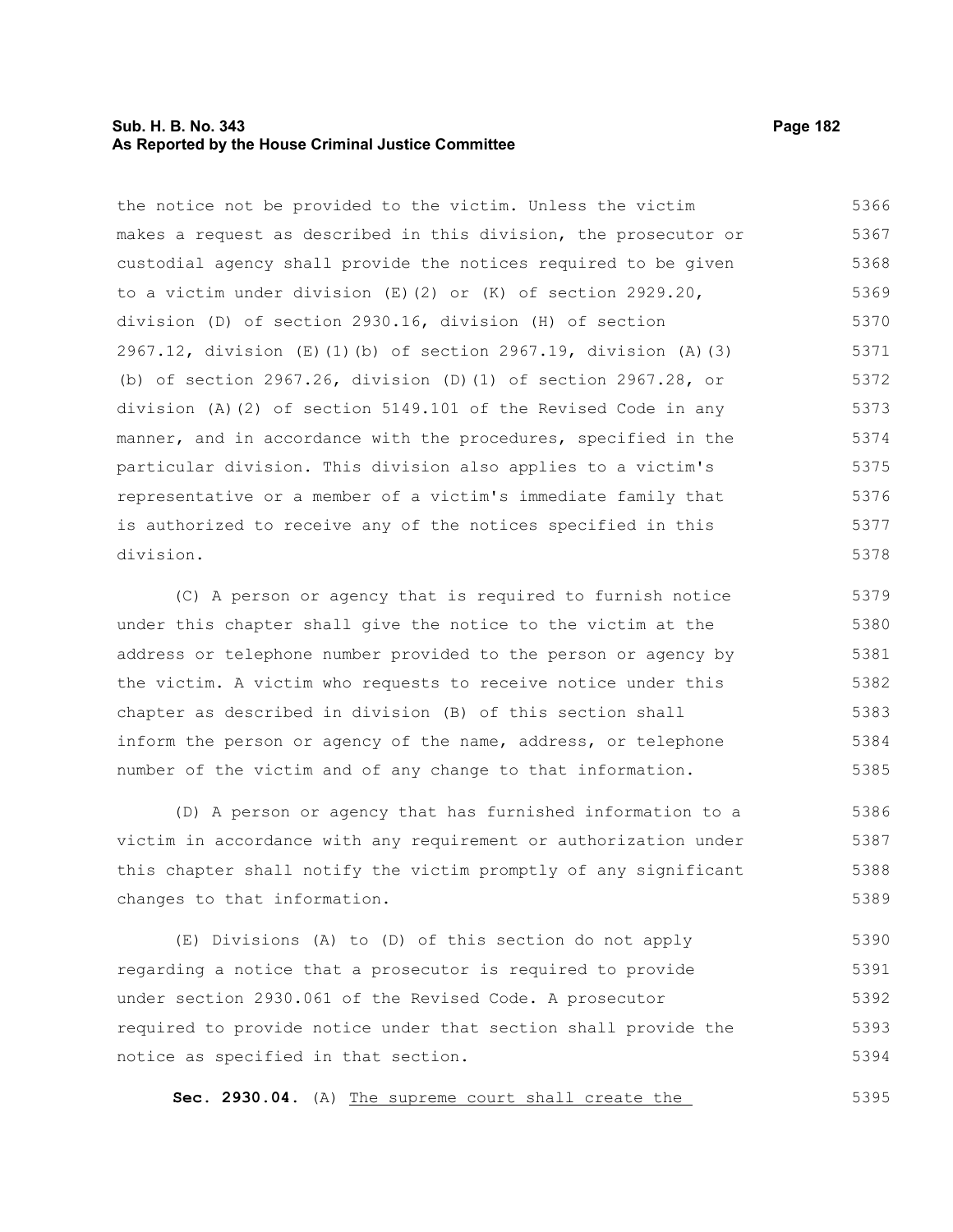# **Sub. H. B. No. 343 Page 183 As Reported by the House Criminal Justice Committee**

| victim's rights request form, which shall include the            | 5396 |
|------------------------------------------------------------------|------|
| information specified in division (B) of this section or a       | 5397 |
| similar form that, at a minimum, contains all the required       | 5398 |
| information listed in division (B) of this section. The supreme  | 5399 |
| court shall make the form available to all sheriffs, marshals,   | 5400 |
| municipal corporation and township police departments,           | 5401 |
| constables, and other law enforcement agencies, to all           | 5402 |
| prosecuting attorneys, city directors of law, village            | 5403 |
| solicitors, and other similar chief legal officers of municipal  | 5404 |
| corporations, and to organizations that represent or provide     | 5405 |
| services for victims of crime. After-                            | 5406 |
| (B) (1) On its initial contact with a victim of a -erime         | 5407 |
| criminal offense or delinquent act, the law enforcement agency   | 5408 |
| responsible for investigating the erime-criminal offense or      | 5409 |
| delinquent act promptly shall give to provide the victim, in     | 5410 |
| writing, with a victim's rights request form or a similar form   | 5411 |
| that, at a minimum, contains the required information listed in  | 5412 |
| this division and division (B) (2) of this section. The form     | 5413 |
| shall do all of the following-information:                       | 5414 |
| (1) An explanation of the victim's rights under this-            | 5415 |
| chapter(a) Inform victims of rights that are automatically       | 5416 |
| granted;                                                         | 5417 |
| Information about medical, counseling, housing                   | 5418 |
| emergency, and any other services that are available to a        | 5419 |
| victim(b) Of the rights that are not automatically granted,      | 5420 |
| allow the victim and victim's representative, if applicable, to  | 5421 |
| select which rights the victim wishes to request;                | 5422 |
| (3) Information about compensation for victims under the         | 5423 |
| reparations program in sections 2743.51 to 2743.72 of the-       | 5424 |
| Revised Code and the name, street address, and telephone number- | 5425 |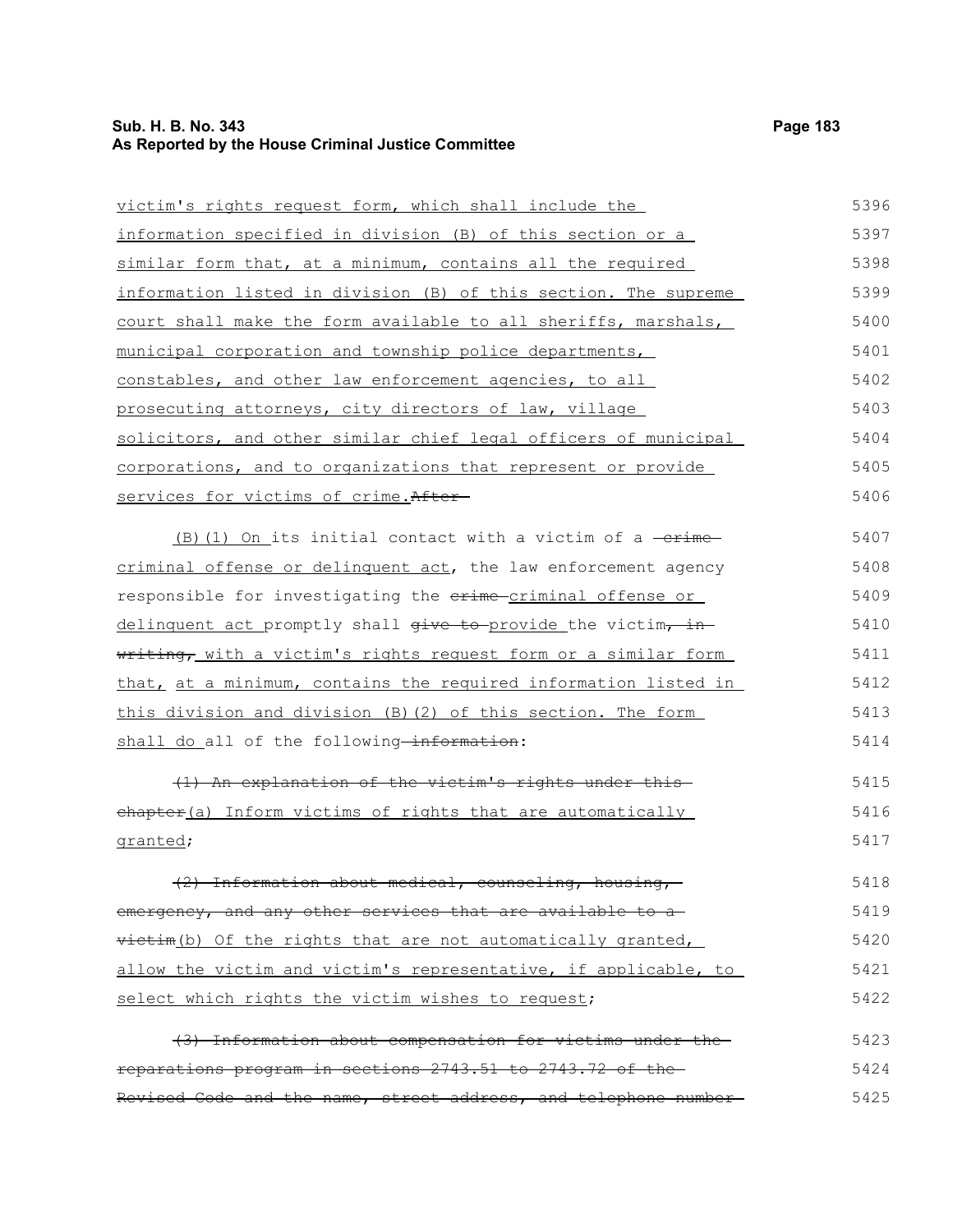# **Sub. H. B. No. 343 Page 184 As Reported by the House Criminal Justice Committee**

| of the agency to contact to apply for an award of reparations-   | 5426 |
|------------------------------------------------------------------|------|
| under those sections;                                            | 5427 |
| (4) Information about protection that is available to the        | 5428 |
| victim, including protective orders issued by a court (c) Inform | 5429 |
| victims that an election of rights made on the form can be       | 5430 |
| changed at any time;                                             | 5431 |
| (d) Include a section for law enforcement to indicate that       | 5432 |
| the victim did not make an election or was unable to complete    | 5433 |
| the form at the time of first contact with law enforcement, if   | 5434 |
| applicable, and is therefore considered to have requested all    | 5435 |
| rights until the prosecutor contacts the victim pursuant to      | 5436 |
| section 2930.06 of the Revised Code to provide another           | 5437 |
| opportunity to request any right that is not automatically       | 5438 |
| conferred by the Ohio Constitution;                              | 5439 |
| (e) Inform the victim and victim's representative that           | 5440 |
| failure to affirmatively request the rights that are not         | 5441 |
| automatically granted is a waiver of those rights once contacted | 5442 |
| by the prosecutor, but that the victim or victim's               | 5443 |
| representative may request those rights at a later date;         | 5444 |
| (f) Provide a method for the victim to designate a               | 5445 |
| victim's representative if the victim chooses;                   | 5446 |
| (g) Include a section where the victim or victim's               | 5447 |
| representative shall indicate whether the victim was a victim    | 5448 |
| against whom the criminal offense or delinguent act was          | 5449 |
| committed or the victim was directly or proximately harmed by    | 5450 |
| the commission of the criminal offense or delinquent act;        | 5451 |
| (h) Include a section where the victim or victim's               | 5452 |
| representative shall indicate that a law enforcement official or | 5453 |
| the prosecutor provided the form to the victim;                  | 5454 |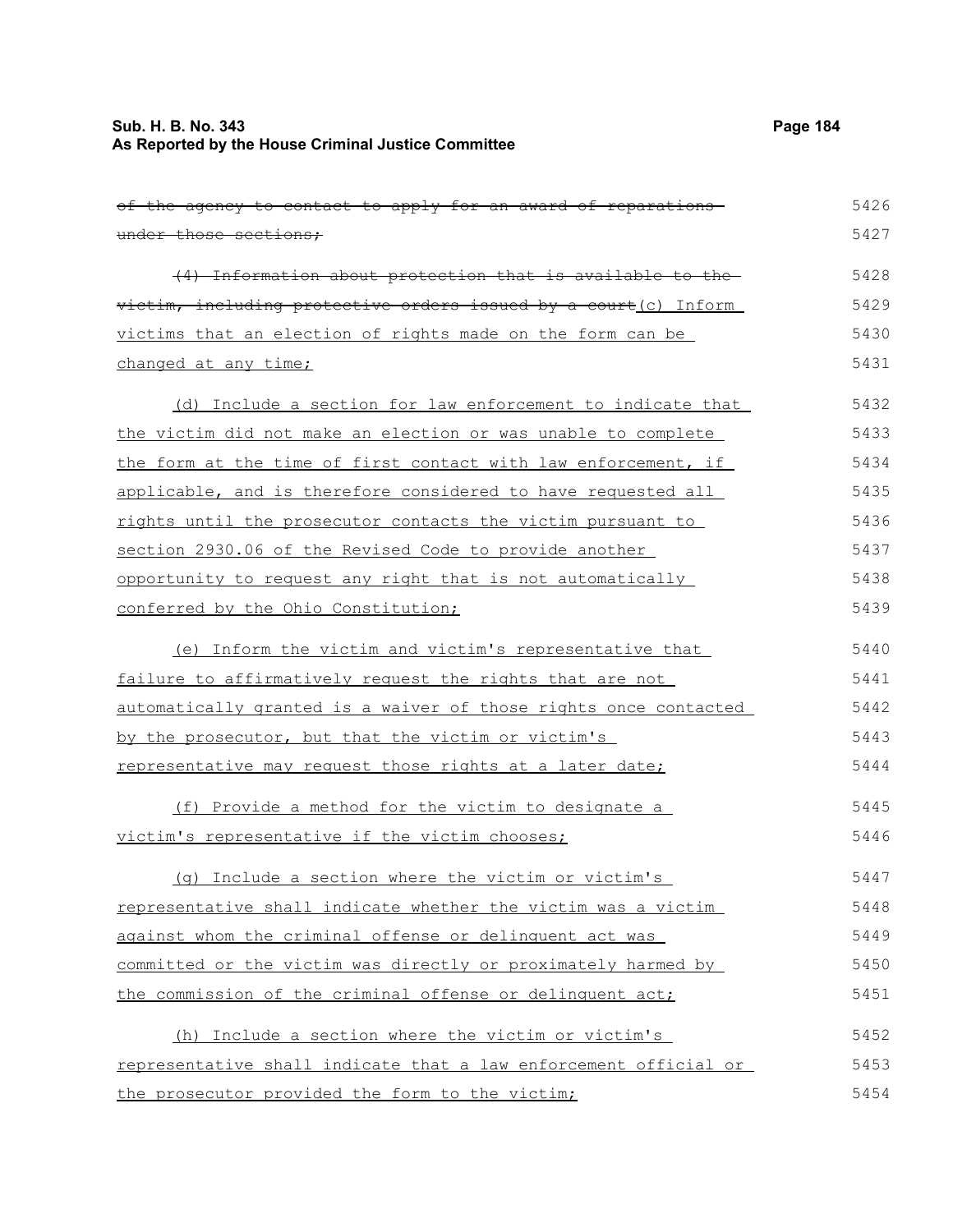# **Sub. H. B. No. 343 Page 185 As Reported by the House Criminal Justice Committee**

| (i) Include the address, telephone number, and electronic       | 5455 |
|-----------------------------------------------------------------|------|
| mail address, if available, for the victim and victim's         | 5456 |
| representative, if applicable;                                  | 5457 |
| (j) Include the contact information or address for the law      | 5458 |
| enforcement official, incident report number, badge number of   | 5459 |
| the law enforcement officer, case number, and arraignment date, | 5460 |
| time and location, if known;                                    | 5461 |
| (k) Include signature lines for acknowledgment by the           | 5462 |
| applicable law enforcement officer or agency, prosecutor, or    | 5463 |
| custodial agent or agency, and victim and victim's              | 5464 |
| representative;                                                 | 5465 |
| (1) Advise victims of the right to counsel and refer the        | 5466 |
| victim to the attorney general information card and victim's    | 5467 |
| rights handbook online or in print, including telephone and web | 5468 |
| site information for obtaining a copy if not provided by law    | 5469 |
| enforcement officials;                                          | 5470 |
| (m) Inform victims of the responsibility to keep contact        | 5471 |
| information current with the applicable law enforcement         | 5472 |
| official;                                                       | 5473 |
| (n) Provide a section for prosecutors to inform the             | 5474 |
| custodial agency of the victim's and victim's representative's, | 5475 |
| if applicable, name and identifying information. The custodial  | 5476 |
| agency shall notify the victim and victim's representative, if  | 5477 |
| applicable, of the victim's post-conviction rights and provide  | 5478 |
| post-conviction information;                                    | 5479 |
| (o) Contain a statement that the victim's identifying           | 5480 |
| information on the form is not a public record under section    | 5481 |
| 149.43 of the Revised Code.                                     | 5482 |
| (2) As part of the victim's rights request form, the            | 5483 |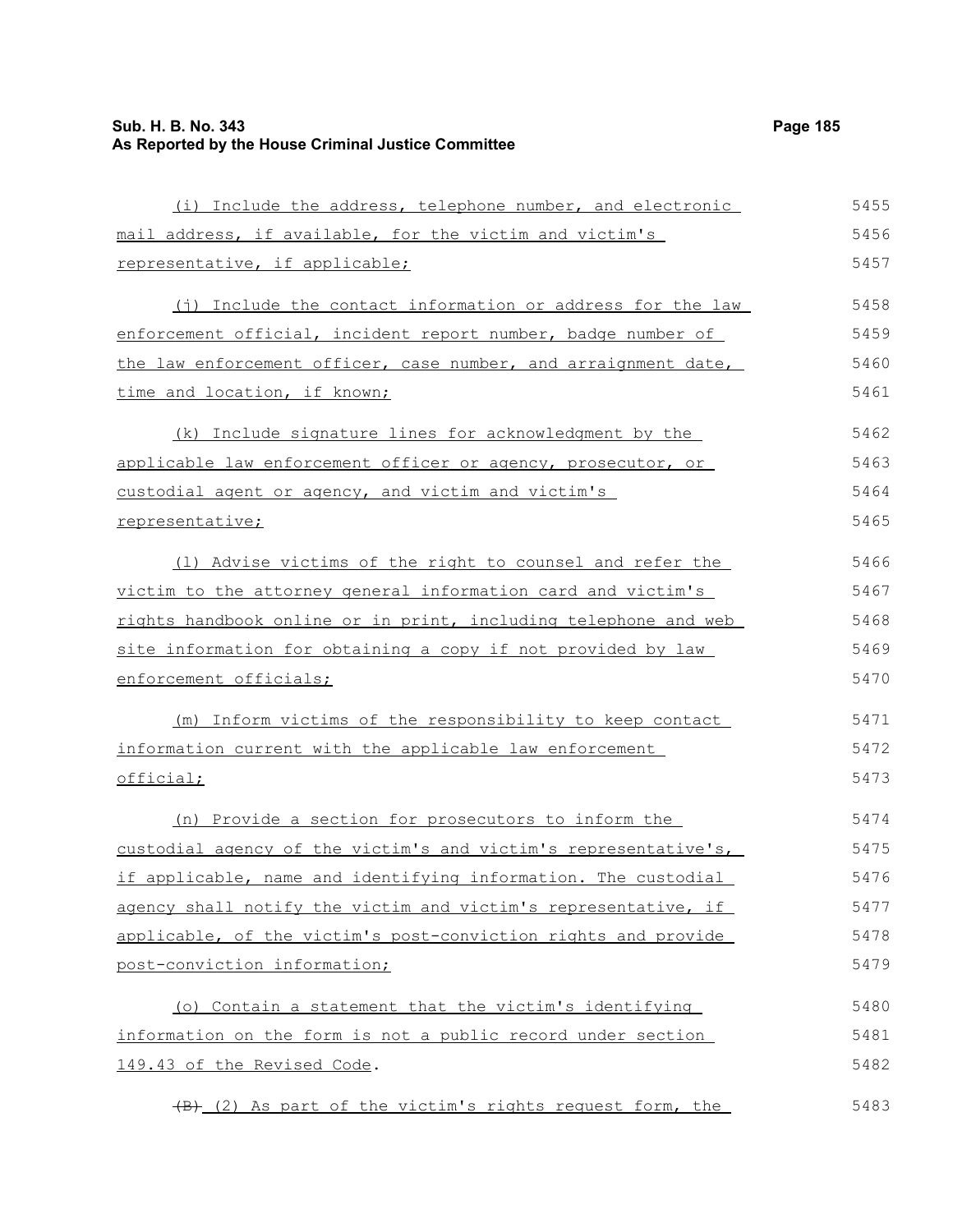### **Sub. H. B. No. 343 Page 186 As Reported by the House Criminal Justice Committee**

law enforcement official shall provide an informational page to the victim that includes information about the following: (a) The fact that some rights are automatic and some rights are upon request; (b) Appointing a victim representative; (c) The importance of the arraignment process for victim's rights; (d) The right to refuse interview, deposition and discovery requests from the defendant; (e) The potential availability of protection orders; (f) Victims' compensation and restitution, and the importance of preserving documentation during the criminal justice process for purposes of obtaining compensation or restitution; (g) Privacy for victim addresses through the address confidentiality program established by section 111.42 of the Revised Code, including the web site address and contact telephone number for the program; (h) Tracking incarcerated offenders through the victim information and notification everyday program, including the web site address to register for text message or electronic mail notices of offender release. 5484 5485 5486 5487 5488 5489 5490 5491 5492 5493 5494 5495 5496 5497 5498 5499 5500 5501 5502 5503 5504 5505

(C)(1) The portion on the completed victim's rights request form that contains a victim's name and identifying information is not a public record under section 149.43 of the Revised Code. 5506 5507 5508 5509

(2) On documents filed with the court, the victim's name 5510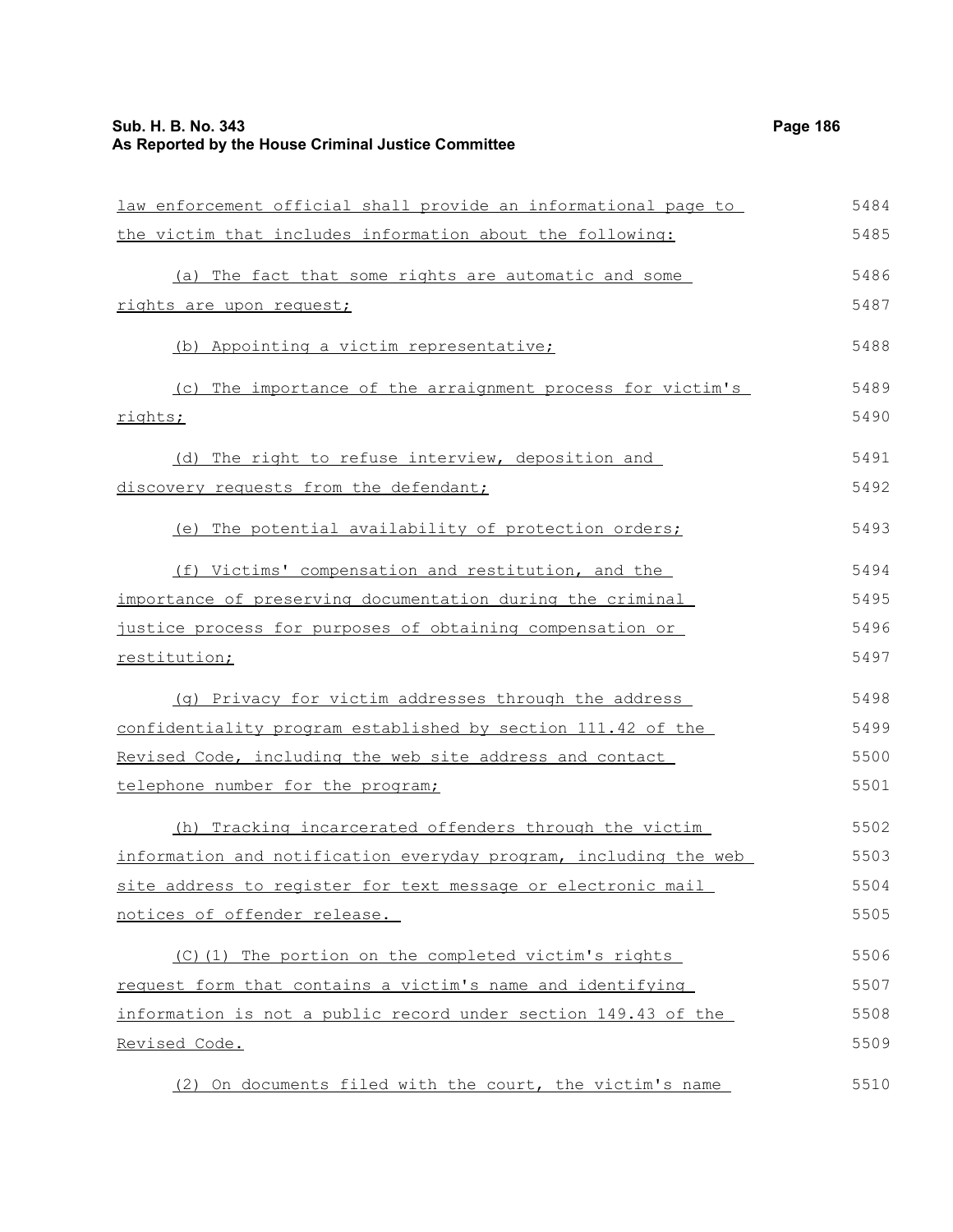### **Sub. H. B. No. 343 Page 187 As Reported by the House Criminal Justice Committee**

and identifying information shall be filed separately on a page that is not a public record under section 149.43 of the Revised Code so that the identity of the victim or victims remains confidential. As soon as practicable after (D) At the time of its initial contact with a victim of a erime criminal offense or delinquent act, or as soon as practicable following the initial contact, the law enforcement agency responsible for investigating the erime-criminal offense or delinquent act shall  $q$ ive to provide the victim, in writing, all of the following information:  $(1)$ -The business telephone number of the law enforcementofficer assigned to investigate the case; (2) The office address and business telephone number of the prosecutor in the case; (3) A statement that, if the victim is not notified of the arrest of the offender in the case within a reasonable period of time, the victim may contact the law enforcement agency to learnthe status of the case The victim's rights under this section and the victim's bill of rights under Ohio Constitution, Article I, Section 10a, including the right to exercise those rights through counsel; (2) The availability of crisis intervention services, housing, and emergency and medical services, or contact information for statewide organizations that can direct victims to local resources; (3) When applicable, the procedures and resources available for the protection of the victim, including protection orders issued by the courts; 5511 5512 5513 5514 5515 5516 5517 5518 5519 5520 5521 5522 5523 5524 5525 5526 5527 5528 5529 5530 5531 5532 5533 5534 5535 5536 5537 5538 5539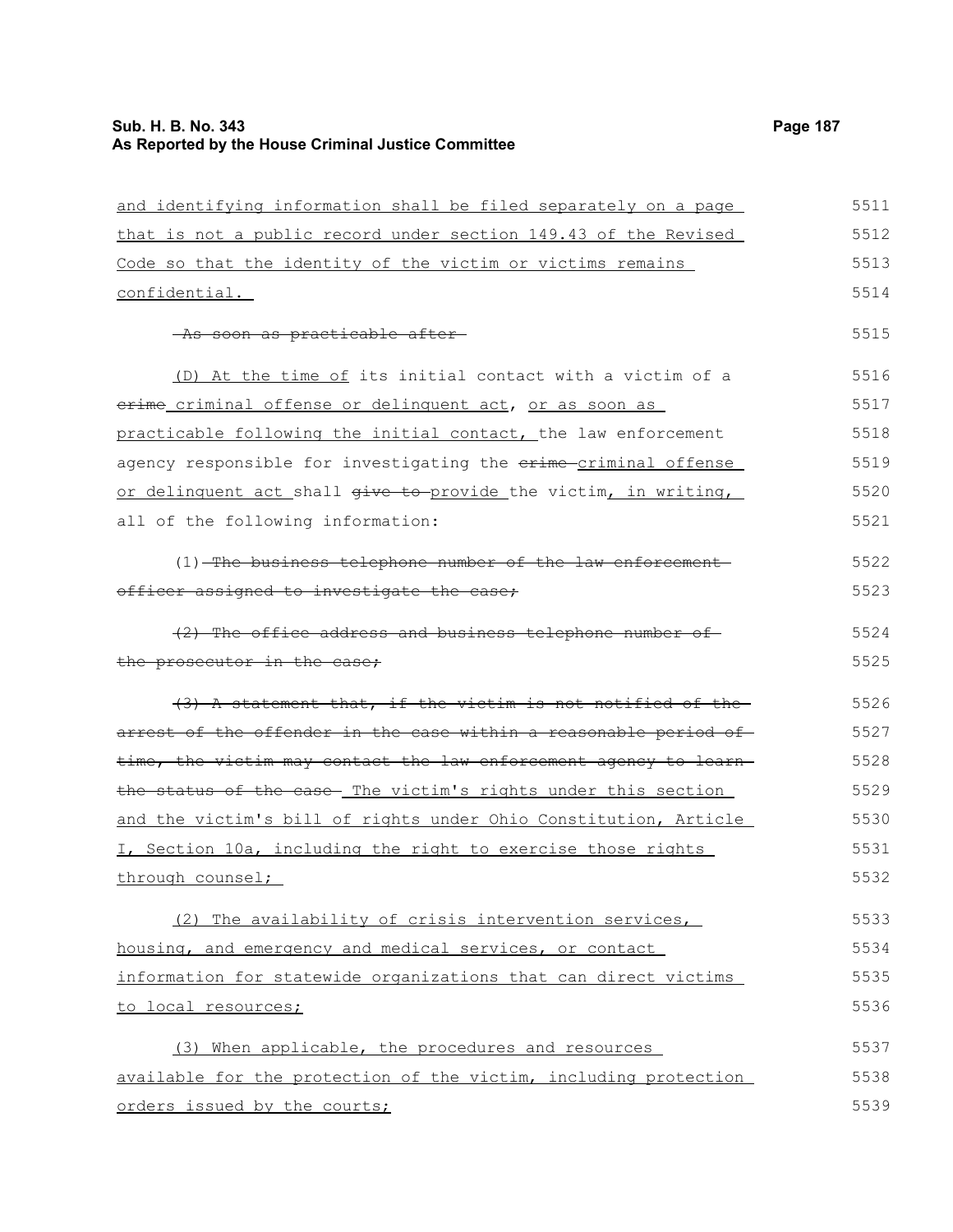### **Sub. H. B. No. 343 Page 188 As Reported by the House Criminal Justice Committee**

(4) Information about public and private victim services programs, including, but not limited to, the crime victims compensation program and emergency shelter programs, or, if local information is not available, contact information for statewide organizations that can direct a victim to these types of resources; (5) The police report number, if applicable, business telephone number of the law enforcement agency investigating the victim's case, and the office address and business telephone number of the prosecutor in the victim's case, when available.  $\left(\frac{C}{C}\right)$  The law enforcement officer responsible for providing information under this section shall use reasonable efforts to identify the victim. At a minimum, this information should be disseminated to the individual or individuals identified in the police report as victims. If the law enforcement officer generates a report, the law enforcement agency shall collect and retain an executed copy of the victim's rights request form or a form that, at a minimum, contains the required information listed in division (B) of this section. If at the time of contact with a law enforcement agency the victim does not complete the form or request the victim's applicable rights, the law enforcement agency shall designate this on the form. The victim's refusal to request or waive the victim's applicable rights shall be considered an assertion of the victim's rights until the prosecutor contacts the victim within seven days of initiation of a criminal prosecution pursuant to section 2930.06 of the Revised Code to provide another opportunity to request any right that is not automatically conferred under the Ohio Constitution. 5540 5541 5542 5543 5544 5545 5546 5547 5548 5549 5550 5551 5552 5553 5554 5555 5556 5557 5558 5559 5560 5561 5562 5563 5564 5565 5566 5567 5568

(F) If a suspect is arrested, the law enforcement agency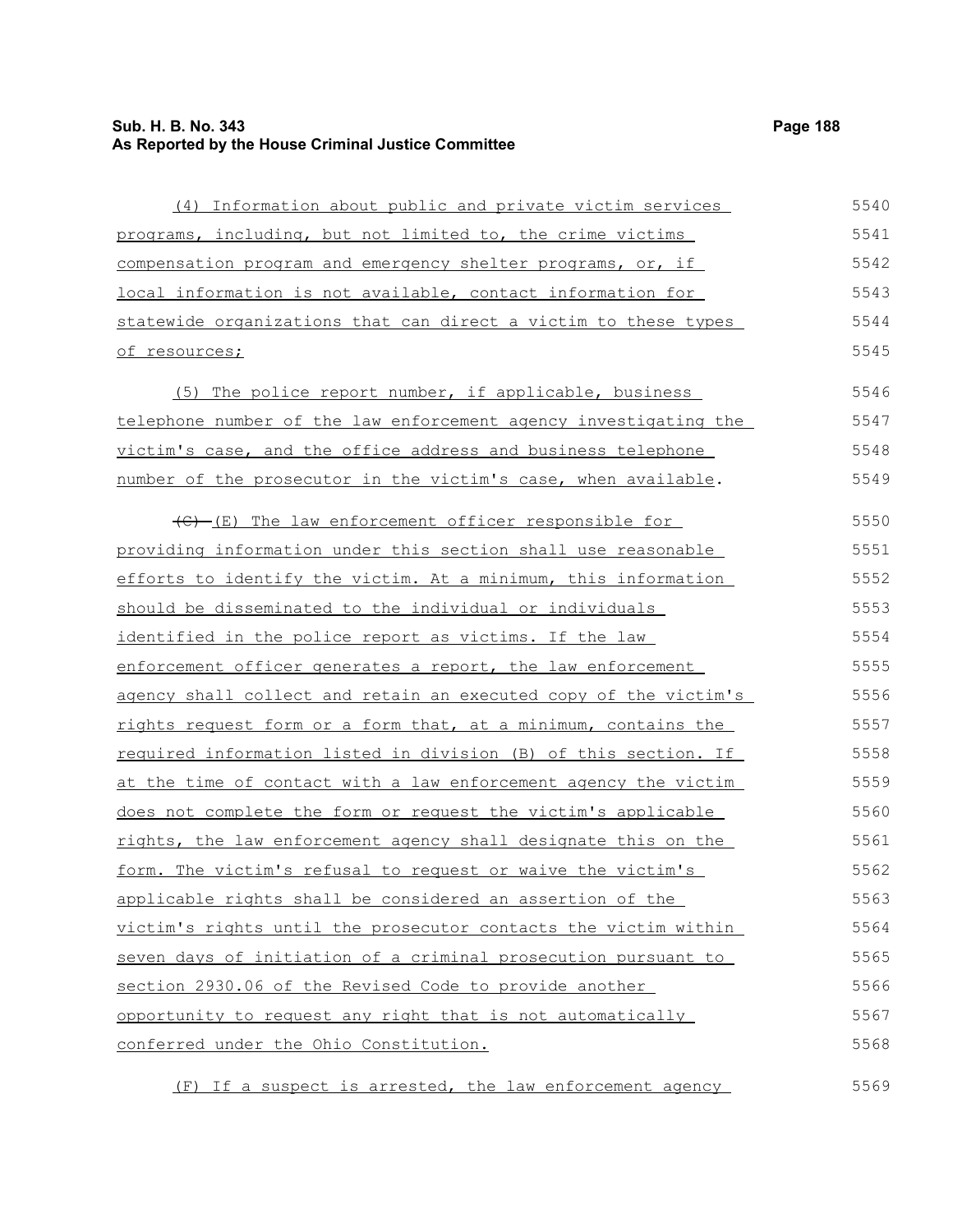### **Sub. H. B. No. 343 Page 189 As Reported by the House Criminal Justice Committee**

| shall submit an executed copy of the victim's rights request     | 5570 |
|------------------------------------------------------------------|------|
| form to the custodial agency as soon as practicable once the law | 5571 |
| enforcement agency learns of the suspect's arrest.               | 5572 |
| (G) On the filing of charges or a complaint, the law             | 5573 |
| enforcement agency shall submit an executed copy of that form to | 5574 |
| the prosecutor and to the court. The prosecutor shall review the | 5575 |
| victim's rights request form with the victim or victim's         | 5576 |
| representative and obtain signatures from the victim and         | 5577 |
| victim's representative, if applicable, if the form was not      | 5578 |
| previously completed with law enforcement and shall file the     | 5579 |
| form with the court within seven days after initiation of a      | 5580 |
| criminal prosecution.                                            | 5581 |
| (H) If a suspect is cited and released, the law                  | 5582 |
| enforcement agency responsible for investigating the offense     | 5583 |
| shall inform the victim and the victim's representative, if      | 5584 |
| applicable, of the court date, if known, and how to obtain       | 5585 |
| additional information from the clerk of the court about the     | 5586 |
| arraignment or initial appearance.                               | 5587 |
| (I) To the extent that the information required by this          | 5588 |
| section is provided in the victim's rights request form created  | 5589 |
| under this section and the pamphlet prepared pursuant to section | 5590 |
| 109.42 of the Revised Code or in the information card or other   | 5591 |
| material prepared pursuant to section 2743.71 of the Revised     | 5592 |
| Code, the law enforcement agency may fulfill that portion of its | 5593 |
| obligations under this section by giving that form, pamphlet,    | 5594 |
| information card, or other material to the victim.               | 5595 |
| (J)(1) Once completed, the law enforcement agency shall          | 5596 |
|                                                                  |      |

provide the victim's rights request form with the information of the victim or victims to the prosecutor with the complaint and affidavit and provide it to the court at the time of criminal 5597 5598 5599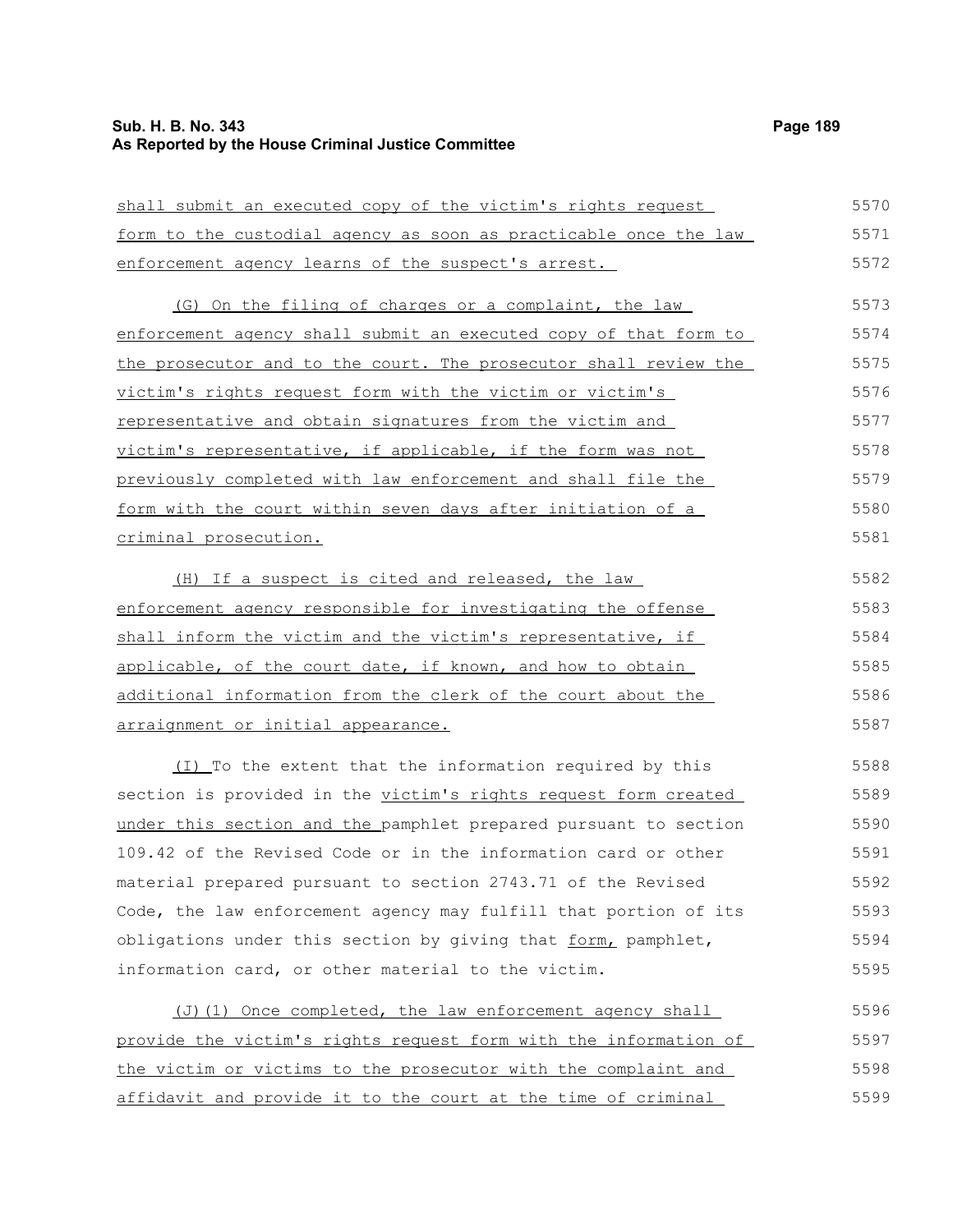### **Sub. H. B. No. 343 Page 190 As Reported by the House Criminal Justice Committee**

### case filing.

5600

5628

| (2) If the form containing the information of the victim       | 5601 |
|----------------------------------------------------------------|------|
| or victims as described in division (B) of this section is not | 5602 |
| completed and sent to the prosecutor prior to the first        | 5603 |
| interaction between the prosecutor and the victim or victims,  | 5604 |
| then the prosecutor shall complete the form during the         | 5605 |
| prosecutor's first interaction with the victim.                | 5606 |
| (3) A victim may elect not to receive the notifications        | 5607 |

described in division (B)(1) of this section, in which case the prosecutor shall document that refusal. Once the prosecutor has met with the victim, the prosecutor shall file the completed or updated victim's rights request form with the court. 5608 5609 5610 5611

| department of rehabilitation and correction or the department of<br>youth services, the court shall ask the victim, if present, or<br>the prosecutor if the victim wishes to update the victim's<br>contact information and shall inform the victim that it is the<br>victim's duty to notify the department of rehabilitation and<br>correction or department of youth services of any change in<br>address or contact information. | (4) If a defendant is convicted and sentenced to the | 5612 |
|--------------------------------------------------------------------------------------------------------------------------------------------------------------------------------------------------------------------------------------------------------------------------------------------------------------------------------------------------------------------------------------------------------------------------------------|------------------------------------------------------|------|
|                                                                                                                                                                                                                                                                                                                                                                                                                                      |                                                      | 5613 |
|                                                                                                                                                                                                                                                                                                                                                                                                                                      |                                                      | 5614 |
|                                                                                                                                                                                                                                                                                                                                                                                                                                      |                                                      | 5615 |
|                                                                                                                                                                                                                                                                                                                                                                                                                                      |                                                      | 5616 |
|                                                                                                                                                                                                                                                                                                                                                                                                                                      |                                                      | 5617 |
|                                                                                                                                                                                                                                                                                                                                                                                                                                      |                                                      | 5618 |
|                                                                                                                                                                                                                                                                                                                                                                                                                                      |                                                      | 5619 |

(K)(1) A person, who by reason of that person's regular business activities, is the subject of multiple and continuing criminal offenses or delinquent acts as a potential victim, may opt out of notices and rights available pursuant to the Ohio Constitution, Chapter 2930. of the Revised Code, and other laws providing victims with rights for future offenses by giving a written notification form to the appropriate prosecutor or the prosecutor's designee. 5620 5621 5622 5623 5624 5625 5626 5627

(2) The form shall include the name and address of the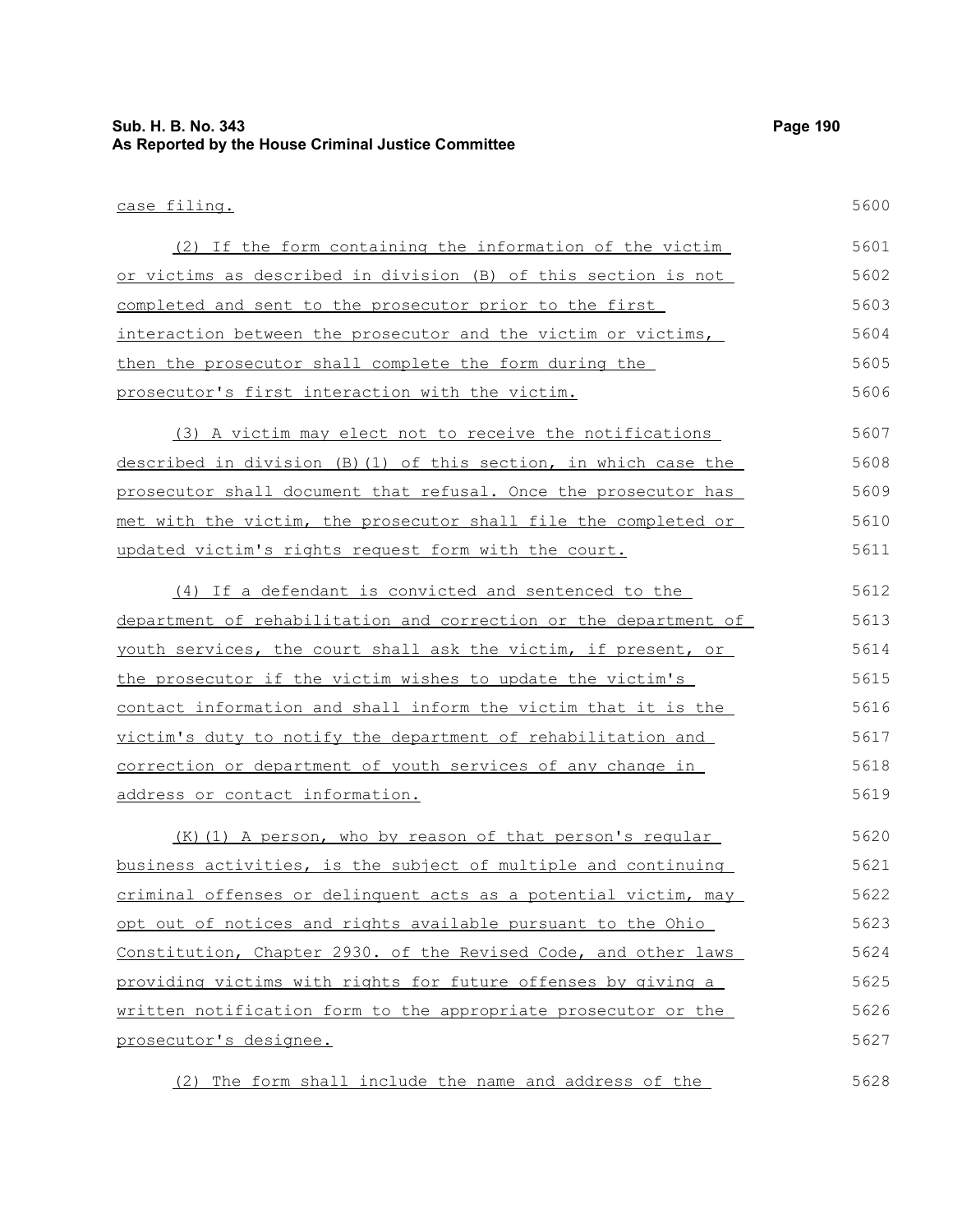# **Sub. H. B. No. 343** Page 191 **As Reported by the House Criminal Justice Committee**

| person's business and the period of time that the person wishes  | 5629 |
|------------------------------------------------------------------|------|
| to opt out of receiving the notices and rights available. The    | 5630 |
| form may also state that the person is only interested in the    | 5631 |
| notices described in this section if restitution is at issue. It | 5632 |
| shall be signed by the person or another person with management  | 5633 |
| authority over the business.                                     | 5634 |
| Sec. 2930.041. (A) Pursuant to the "Americans with               | 5635 |
| Disabilities Act of 1990," 104 Stat. 327, 42 U.S.C. 12101, as    | 5636 |
| amended, a victim with a disability has the right to a qualified | 5637 |
| or certified interpreter at all court proceedings, all meetings  | 5638 |
| with the prosecutor, and all investigative contacts with law     | 5639 |
| enforcement, the probation department, the department of         | 5640 |
| rehabilitation and correction, and the department of youth       | 5641 |
| services, at no cost to the victim and paid for by the court.    | 5642 |
| (B) A victim who is non-English speaking or has limited          | 5643 |
| English proficiency has the right to a qualified or certified    | 5644 |
| interpreter at all court proceedings, all meetings with the      | 5645 |
| prosecutor, and all investigative contacts with law enforcement, | 5646 |
| the probation department, the department of rehabilitation and   | 5647 |
| correction, and the department of youth services, at no cost to  | 5648 |
| the victim and paid for by the court.                            | 5649 |
| The victim's right to a qualified or certified<br>(C)            | 5650 |
| interpreter under division (B) of this section is subject to     | 5651 |
| availability but is not subject to the cost of retaining a       | 5652 |
| qualified or certified interpreter. Any agency described in      | 5653 |
| division (B) of this section that is unable to provide a victim  | 5654 |
| with a qualified or certified interpreter as required by         | 5655 |
| division (B) of this section shall maintain records of the       | 5656 |
| agency's attempt to comply with this requirement.                | 5657 |
| (D) As used in this section, "qualified interpreter" has         | 5658 |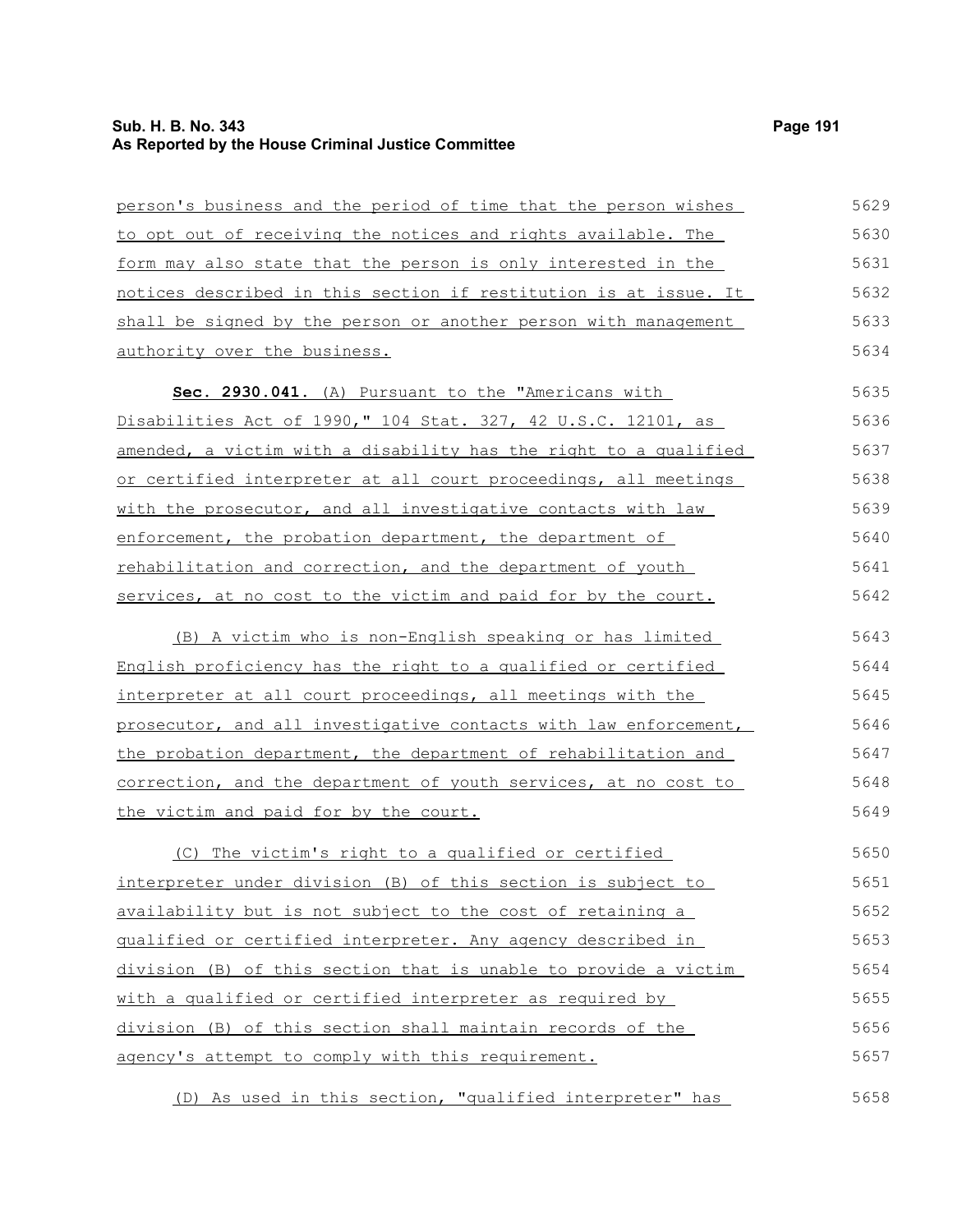# **Sub. H. B. No. 343 Page 192 As Reported by the House Criminal Justice Committee**

| the same meaning as in the "Americans with Disabilities Act of   | 5659 |
|------------------------------------------------------------------|------|
| 1990, " 42 U.S.C. 12101, as amended.                             | 5660 |
| Sec. 2930.042. In all inactive cases involving one or more       | 5661 |
| criminal offenses or delinquent acts for which the statute of    | 5662 |
| limitations is longer than three years, the law enforcement      | 5663 |
| agency investigating the criminal offense or delinquent act      | 5664 |
| shall provide the victim and victim's representative, if         | 5665 |
| applicable, with notice as to whether an inactive case is        | 5666 |
| reopened or closed, unless the victim has waived the right to    | 5667 |
| notifications.                                                   | 5668 |
| Sec. 2930.043. A victim shall not be required to pay for a       | 5669 |
| copy of any public records related to the victim's case.         | 5670 |
| Sec. 2930.044. A person who has not previously been              | 5671 |
| identified as a victim by law enforcement, including a person    | 5672 |
| claiming to be directly or proximately harmed as a result of the | 5673 |
| criminal offense or delinquent act, shall affirmatively identify | 5674 |
| the person's self to law enforcement, the prosecutor, and the    | 5675 |
| courts in order to receive the information and exercise the      | 5676 |
| rights described in this chapter.                                | 5677 |
| Sec. 2930.05. (A) Within a reasonable period of time after       | 5678 |
| the arrest or detention of a defendant or an alleged juvenile    | 5679 |
| offender for a crime-the underlying criminal offense or          | 5680 |
| specified delinquent act, the law enforcement agency that        | 5681 |
| investigates the erime-criminal offense or specified-delinquent  | 5682 |
| act shall give the victim of the crime or specified delinquent-  | 5683 |
| act and the victim's representative notice of all of the         | 5684 |
| following:                                                       | 5685 |
| (1) The arrest or detention once the investigating law           | 5686 |
| enforcement agency has knowledge of the arrest or detention;     | 5687 |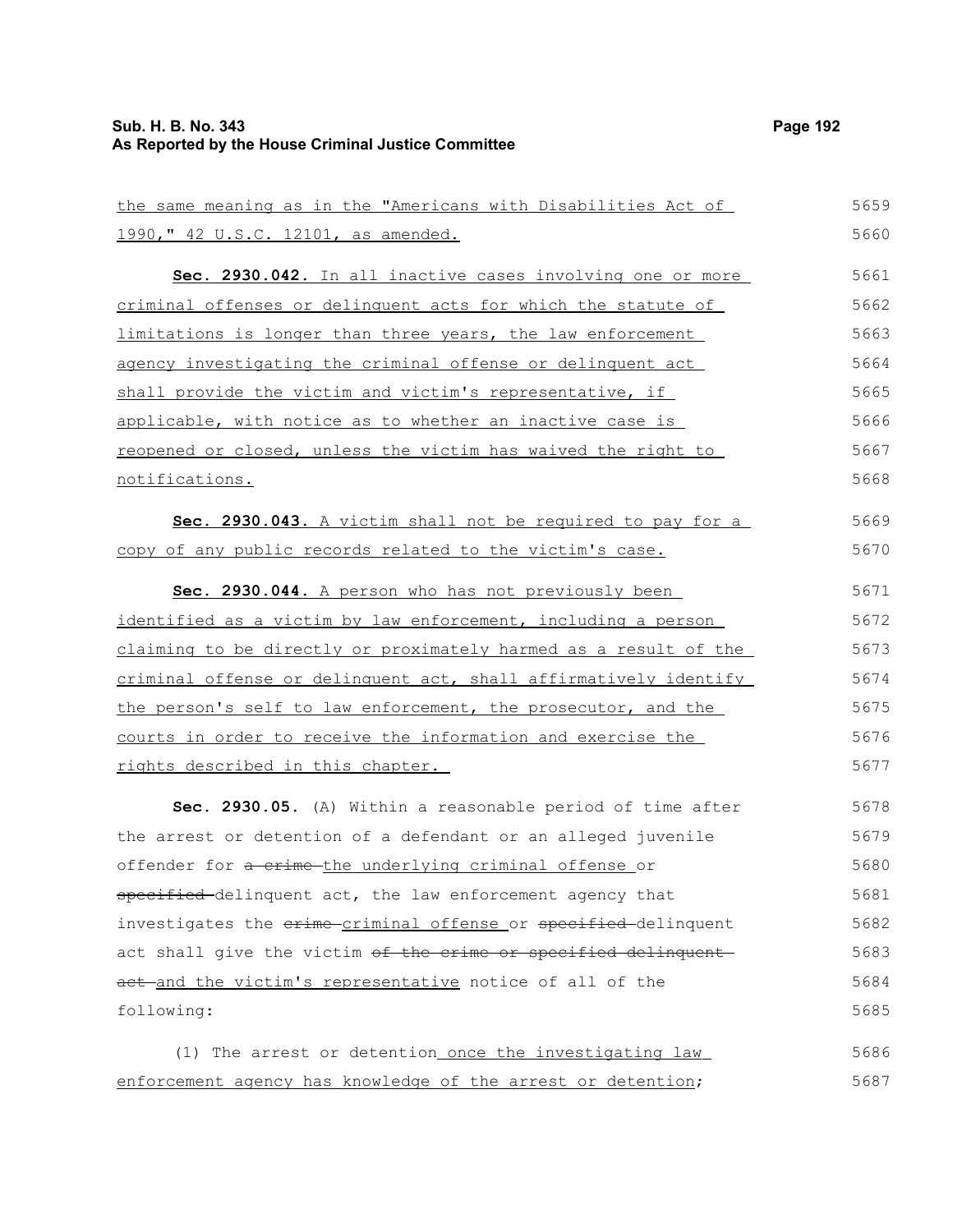### **Sub. H. B. No. 343 Page 193 As Reported by the House Criminal Justice Committee**

(2) The name of the defendant or alleged juvenile offender once the investigating law enforcement agency has knowledge of the name of the defendant or alleged juvenile offender; (3) Whether-That the defendant or alleged juvenile offender is may be eligible for pretrial release or for release from detention; (4) The telephone number of the law enforcement agency; (5) The victim's and the victim's representative's right, if applicable, to telephone the custodial agency to ascertain whether the defendant or alleged juvenile offender has been released from custody or from detention; (6) That, on request of the victim or the victim's representative, the prosecutor or the prosecutor's designee shall provide the victim and the victim's representative, if applicable, with a copy of the terms and conditions of bond; (7) Procedures for obtaining additional information from the clerk of the court about the time, place, and date of the arraignment or initial appearance of the defendant or alleged juvenile offender; (8) If the defendant or alleged juvenile offender is arrested or detained by another law enforcement agency, the applicable pick-up radius and whether the investigating law enforcement agency will pick up the defendant or alleged juvenile offender, once the investigating law enforcement agency 5688 5689 5690 5691 5692 5693 5694 5695 5696 5697 5698 5699 5700 5701 5702 5703 5704 5705 5706 5707 5708 5709 5710 5711

has knowledge of the defendant's or alleged juvenile offender's arrest or detention.

 $\left(\frac{H}{B}\right)$ (B)(1) If a defendant or alleged juvenile offender has been released from custody on a bond or personal recognizance or has been released from detention and the prosecutor in the case 5714 5715 5716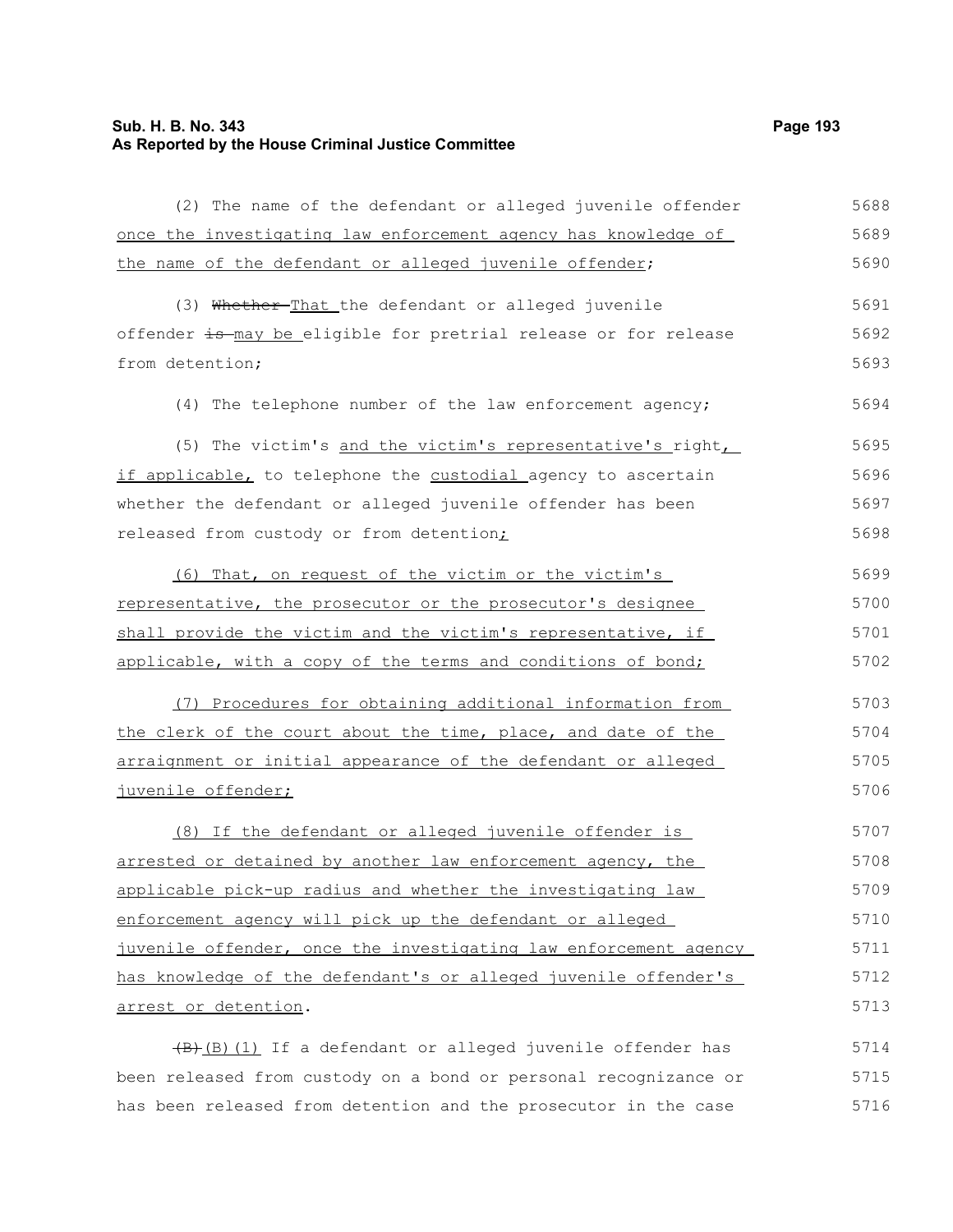#### **Sub. H. B. No. 343 Page 194 As Reported by the House Criminal Justice Committee**

has received the affidavit of a victim stating that the defendant or alleged juvenile offender, or someone acting at the defendant's or alleged juvenile offender's direction, has committed or threatened to commit one or more acts of violence, harassment, or intimidation against the victim, the victim's family, or the victim's representative, the prosecutor may file a motion asking the court to reconsider the conditions of the bond or personal recognizance granted to the defendant or alleged juvenile offender or to consider returning the defendant or alleged juvenile offender to detention. (2) If the prosecutor elects not to file a motion under division (B)(1) of this section, the prosecutor or the 5717 5718 5719 5720 5721 5722 5723 5724 5725 5726 5727 5728

prosecutor's designee shall inform the victim as soon as practicable that the victim or the victim's attorney may file a petition asking the court to reconsider the conditions of the bond or personal recognizance granted to the defendant or alleged juvenile offender. 5729 5730 5731 5732 5733

 **Sec. 2930.051.** A custodial agency shall notify the investigating law enforcement agency of the incarceration of a defendant or detention of an alleged juvenile offender once the investigating law enforcement agency is known to the custodial agency. 5734 5735 5736 5737 5738

**Sec. 2930.06.**  $+A+(A)(1)$  The prosecutor in a case or the prosecutor's designee, to the extent practicable, shall, on the victim's request, confer with the victim in the case before and the victim's representative, if applicable, at each of the following stages: 5739 5740 5741 5742 5743

(a) Before pretrial diversion is granted to the defendant or alleged juvenile offender in the case, before; 5744 5745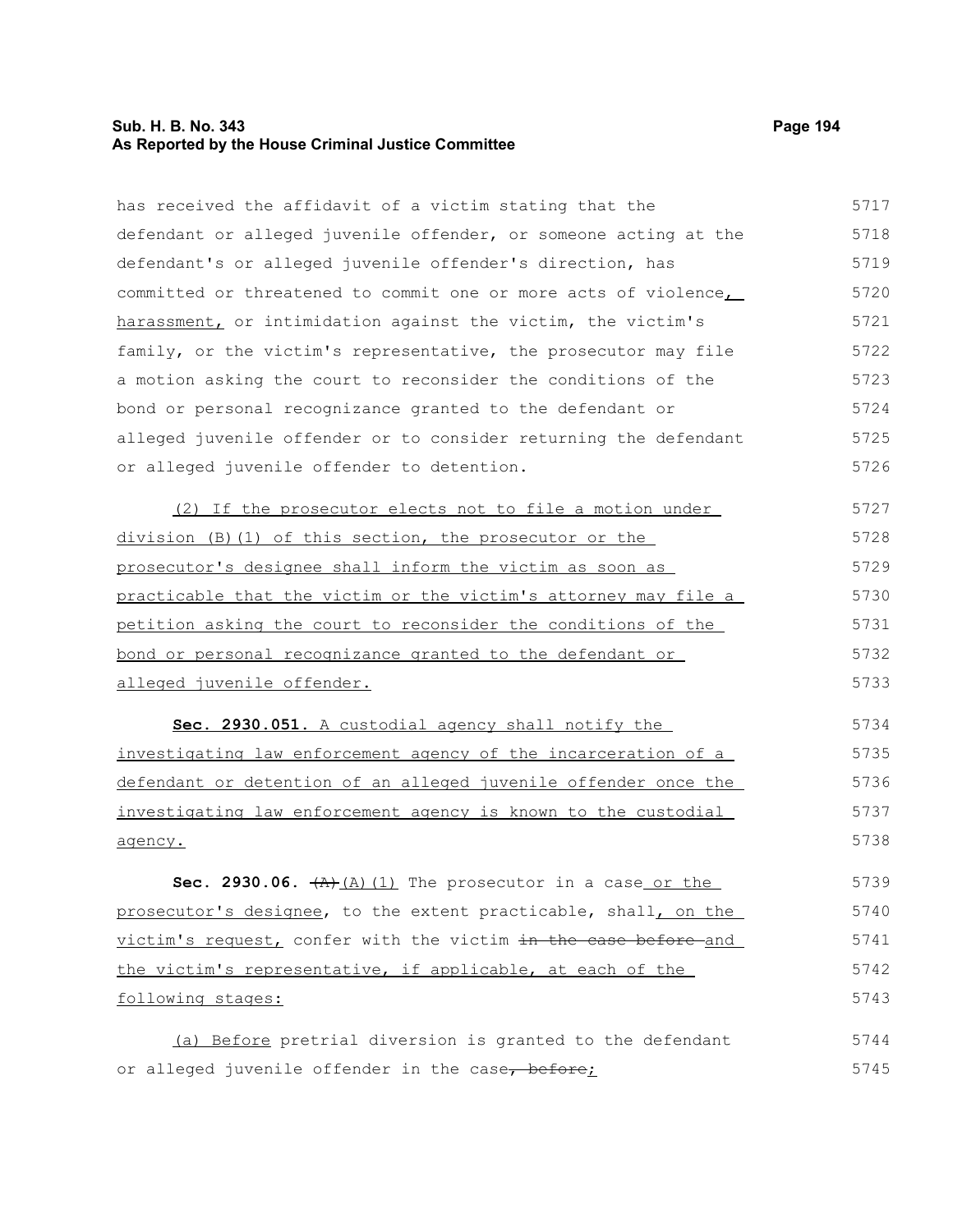### **Sub. H. B. No. 343 Page 195 As Reported by the House Criminal Justice Committee**

(b) Before amending or dismissing an indictment, information, or complaint against that defendant or alleged juvenile offender, before-unless the amendment to the indictment, information, or complaint is a correction of a procedural defect that is not substantive in nature; (c) Before agreeing to a negotiated plea for that defendant or alleged juvenile offender<del>, before</del>; (d) Before a trial of that defendant by judge or jury, or before; (e) Before the juvenile court conducts an adjudicatory hearing for that alleged juvenile offender. (2) If the juvenile court disposes of a case prior to the prosecutor's involvement in the case, the court or a court employee shall notify the victim and the victim's representative in the case, if applicable, that the alleged juvenile offender will be granted pretrial diversion, the complaint against that alleged juvenile offender will be amended or dismissed, or the court will conduct an adjudicatory hearing for that alleged juvenile offender. (3) At a hearing at any of the stages listed in division (A)(1) of this section, the court shall inquire as to whether the victim or victim's representative, if applicable, requested to confer with the prosecutor, and whether or not the prosecutor conferred with the victim and the victim's representative, if applicable. If the prosecutor fails to confer with the victim and the victim's representative, if applicable, at any of those times, the court<del>, if informed of the failure,</del> shall note on the record the failure and the prosecutor's reasons for the failure. Except as provided in division (A)(5) of this section, if the 5746 5747 5748 5749 5750 5751 5752 5753 5754 5755 5756 5757 5758 5759 5760 5761 5762 5763 5764 5765 5766 5767 5768 5769 5770 5771 5772 5773 5774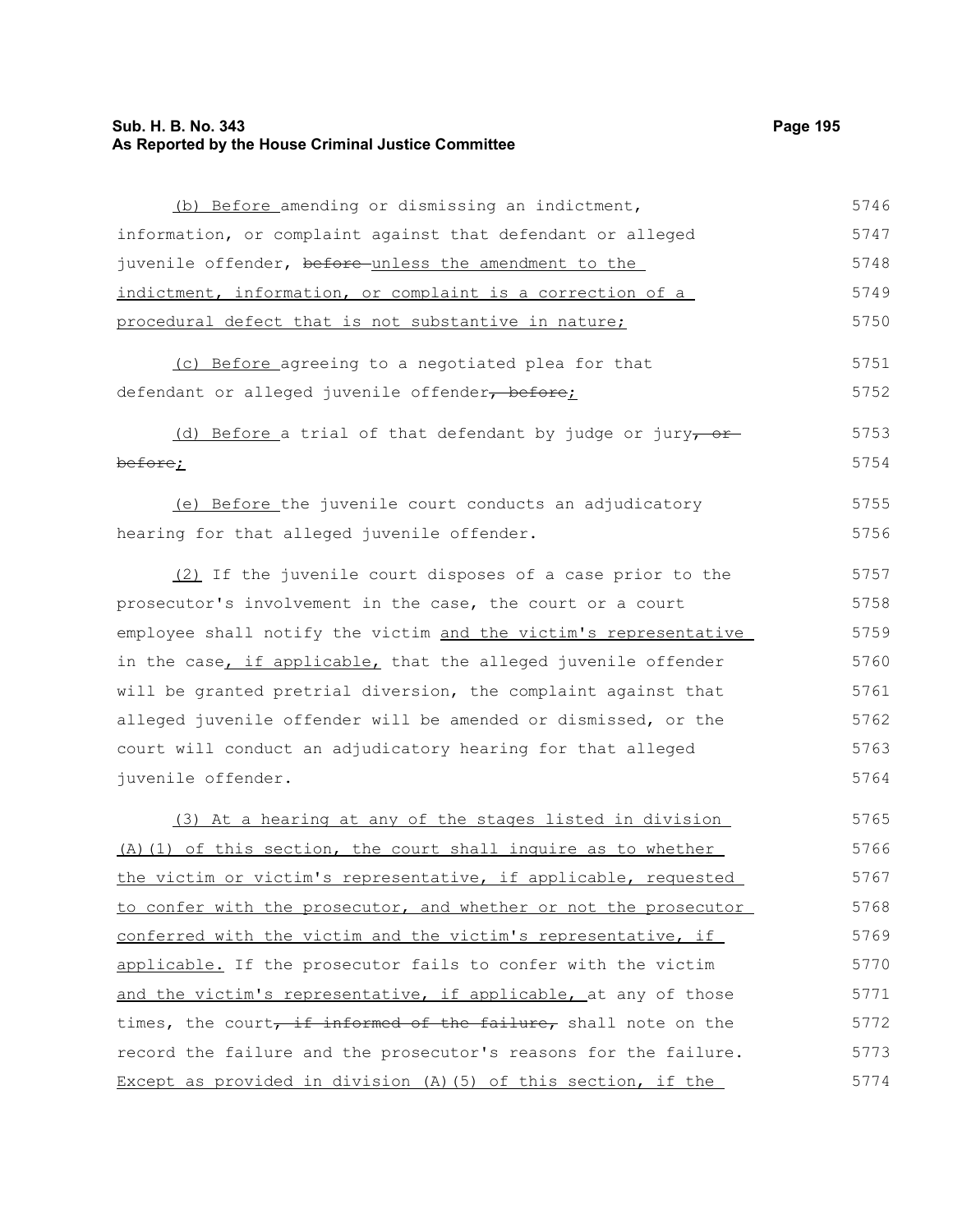#### **Sub. H. B. No. 343 Page 196 As Reported by the House Criminal Justice Committee**

| court determines that reasonable efforts were not made to confer | 5775 |
|------------------------------------------------------------------|------|
| with the victim and victim's representative, if applicable, or   | 5776 |
| reasonable efforts were not made to provide reasonable and       | 5777 |
| timely notice of the time, place, and nature of the court        | 5778 |
| proceeding to the victim and victim's representative, if         | 5779 |
| applicable, as required by this section or by Ohio Constitution, | 5780 |
| Article I, Section 10a, the court shall not rule on any          | 5781 |
| substantive issue that implicates a victim's right, accept a     | 5782 |
| plea, or impose a sentence, and shall continue the court         | 5783 |
| proceeding for the time necessary to provide the required notice | 5784 |
| to the victim and victim's representative, if applicable. A      | 5785 |
| prosecutor's failure to confer with a victim as required by this | 5786 |
| division and a court's failure to provide the notice as required | 5787 |
| by this division do not affect the validity of an agreement      | 5788 |
| between the prosecutor and the defendant or alleged juvenile     | 5789 |
| offender in the case, a pretrial diversion of the defendant or   | 5790 |
|                                                                  |      |

alleged juvenile offender, an amendment or dismissal of an indictment, information, or complaint filed against the defendant or alleged juvenile offender, a plea entered by the defendant or alleged juvenile defender, an admission entered by the defendant or alleged juvenile offender, or any other disposition in the case. 5791 5792 5793 5794 5795 5796

(4) A court shall not dismiss a criminal complaint, charge, information, or indictment or a delinquent child complaint solely at the request of the victim or victim's representative and over the objection of the prosecuting attorney, village solicitor, city director of law, or other chief legal officer responsible for the prosecution of the case. 5797 5798 5799 5800 5801 5802

(5) Nothing in this section prohibits a court from taking any action necessary to ensure that a person charged with an offense is brought to trial within the time required by sections 5803 5804 5805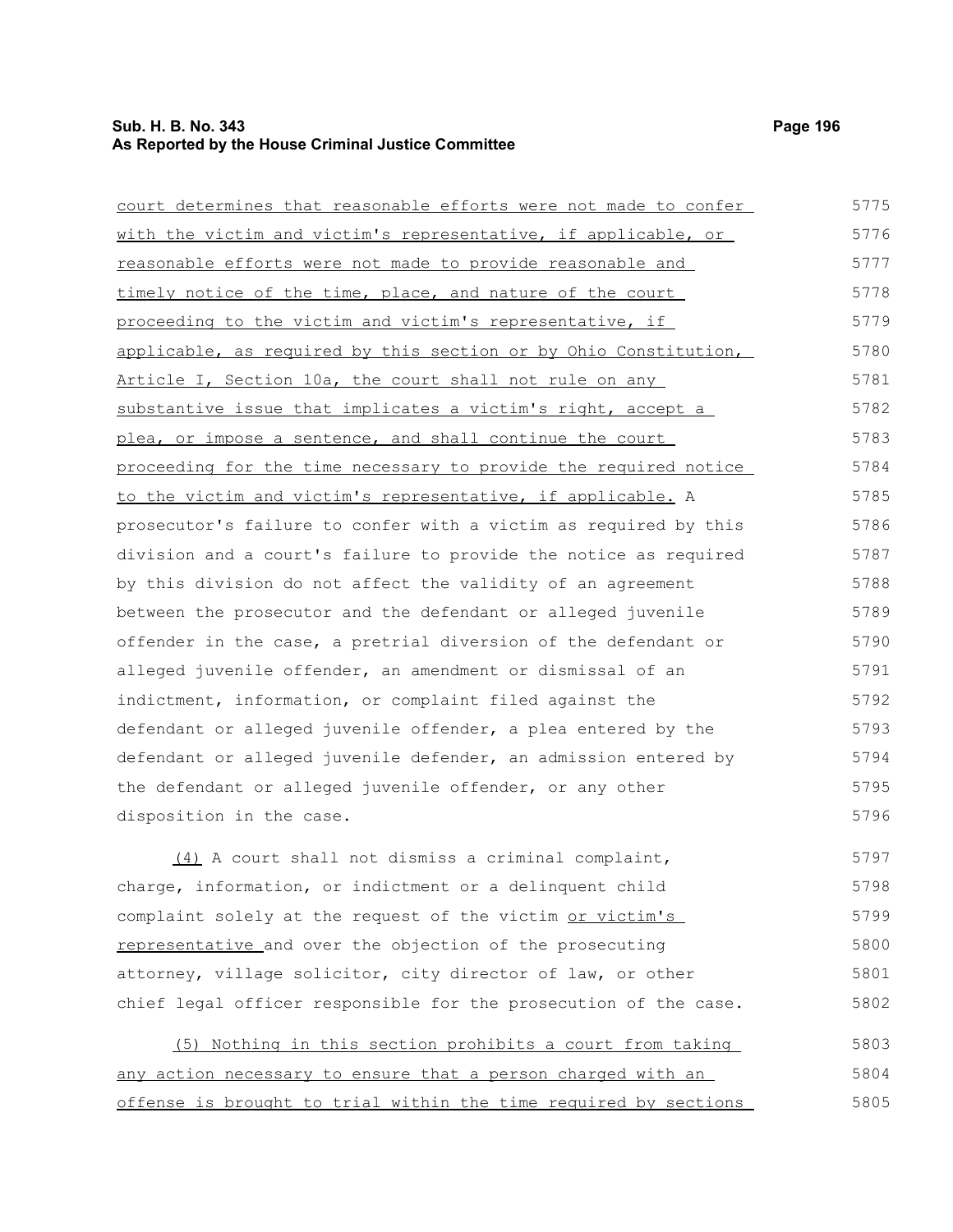| 2945.71 and 2945.72 of the Revised Code and a defendant's                  | 5806 |
|----------------------------------------------------------------------------|------|
| constitutional right to a speedy trial.                                    | 5807 |
| (B) After-On request of the victim or the victim's                         | 5808 |
| representative, the prosecutor shall keep the victim and the               | 5809 |
| victim's representative, if applicable, apprised of requests and           | 5810 |
| communications from the defendant, alleged juvenile offender,              | 5811 |
| the attorney for the defendant or alleged juvenile offender, or            | 5812 |
| the agent of the defendant or alleged juvenile offender that               | 5813 |
| could affect the victim's privacy rights or safety concerns.               | 5814 |
| (C) Within fourteen days after a prosecution in a case has                 | 5815 |
| been commenced, the prosecutor or a designee of the prosecutor             | 5816 |
| other than a court or court employee, to the extent practicable,           | 5817 |
| promptly shall give the victim and the victim's representative,            | 5818 |
| if applicable, all of the following information, except that, if           | 5819 |
| the juvenile court disposes of a case prior to the prosecutor's            | 5820 |
| involvement in the case, the court or a court employee <del>, to the</del> | 5821 |
| extent practicable, promptly shall give the victim and the                 | 5822 |
| victim's representative all of the following information:                  | 5823 |
| (1) The name of the erime-criminal offense or specified-                   | 5824 |
| delinquent act with which the defendant or alleged juvenile                | 5825 |
| offender in the case has been charged and the name of the                  | 5826 |
| defendant or alleged juvenile offender;                                    | 5827 |
| (2) The file number of the case;                                           | 5828 |
|                                                                            |      |
| (3) A brief-clear and concise statement regarding the                      | 5829 |
| procedural steps in a criminal prosecution or delinquency                  | 5830 |
| proceeding involving a erime-criminal offense or specified                 | 5831 |
| delinquent act similar to the erime-criminal offense or                    | 5832 |
| specified delinquent act with which the defendant or alleged               | 5833 |
| juvenile offender has been charged and the right of the victim             | 5834 |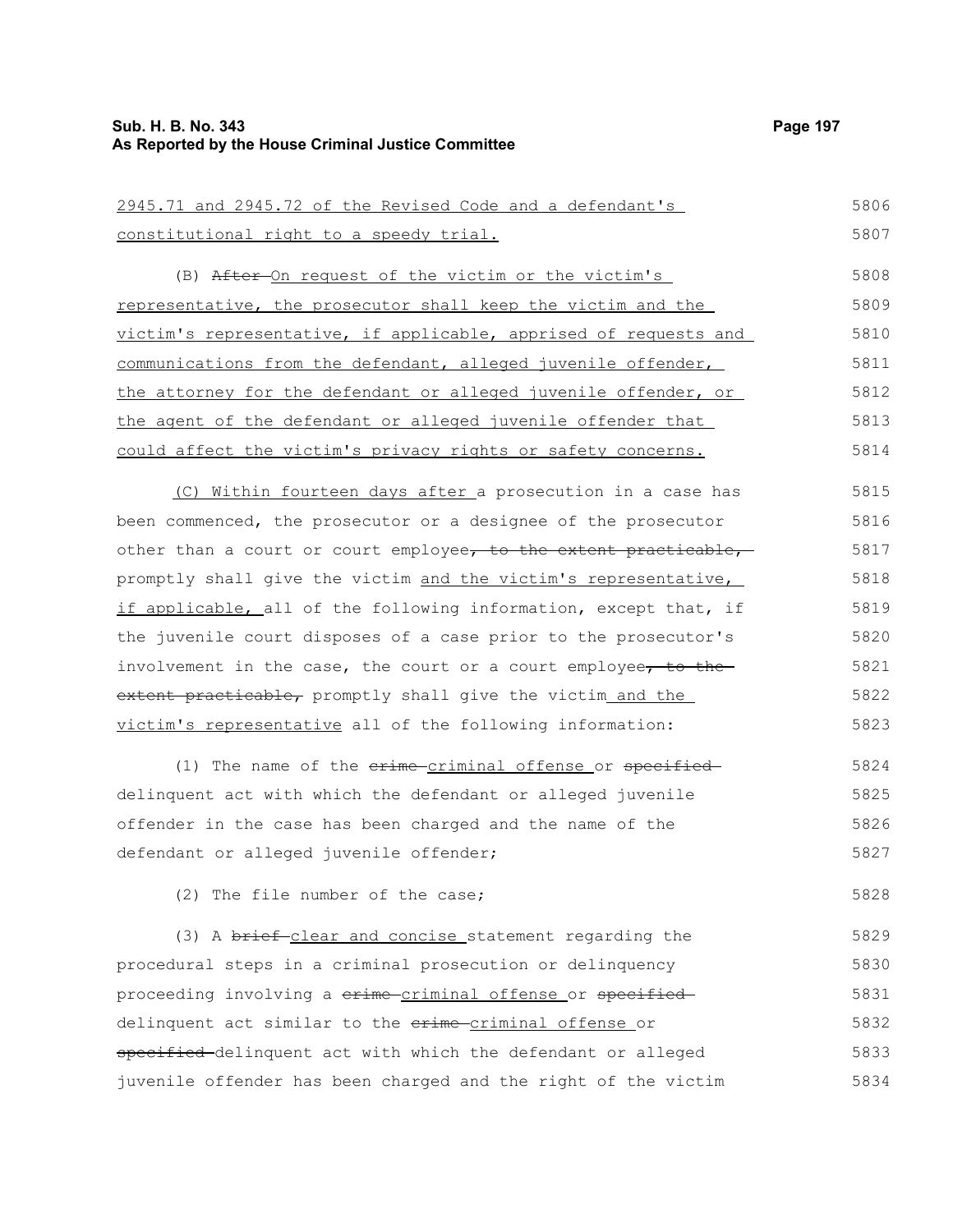### **Sub. H. B. No. 343 Page 198 As Reported by the House Criminal Justice Committee**

case;

and victim's representative to be present during all proceedings held throughout the prosecution of the case; (4) A summary of the rights of a victim under this chapter and under Section 10a of Article I of the Ohio Constitution; (5) Procedures the victim, the victim's representative, or the prosecutor may follow if the victim becomes subject to threats of violence, harassment, or intimidation by the defendant, alleged juvenile offender, or any other person; (6) The name and business telephone number of a person-the office to contact for further information with respect to the (7) The right of the victim to have a victim's representative exercise the victim's rights under this chapter in accordance with section 2930.02 of the Revised Code and the 5835 5836 5837 5838 5839 5840 5841 5842 5843 5844 5845 5846 5847 5848

(8) The right of the victim and victim's representative, if applicable, to confer with the prosecutor on request and the procedures the victim or victim's representative shall follow to confer with the prosecutor; 5850 5851 5852 5853

procedure by which a victim's representative may be designated;

(9) The fact that the victim can seek the advice of an attorney or have legal representation to enforce the victim's rights; 5854 5855 5856

 $(10)$  Notice that any notification under division  $\left(\overline{C}\right)$  (E) of this section, sections  $2930.07-2930.08$  to 2930.15, division (A), (B), or (C) of section 2930.16, sections 2930.17 to 2930.19, and section 5139.56 of the Revised Code will be given to the victim and the victim's representative, if applicable, only if the victim or victim's representative asks to receive the notification and that notice under division (E)(2) or (K) of 5857 5858 5859 5860 5861 5862 5863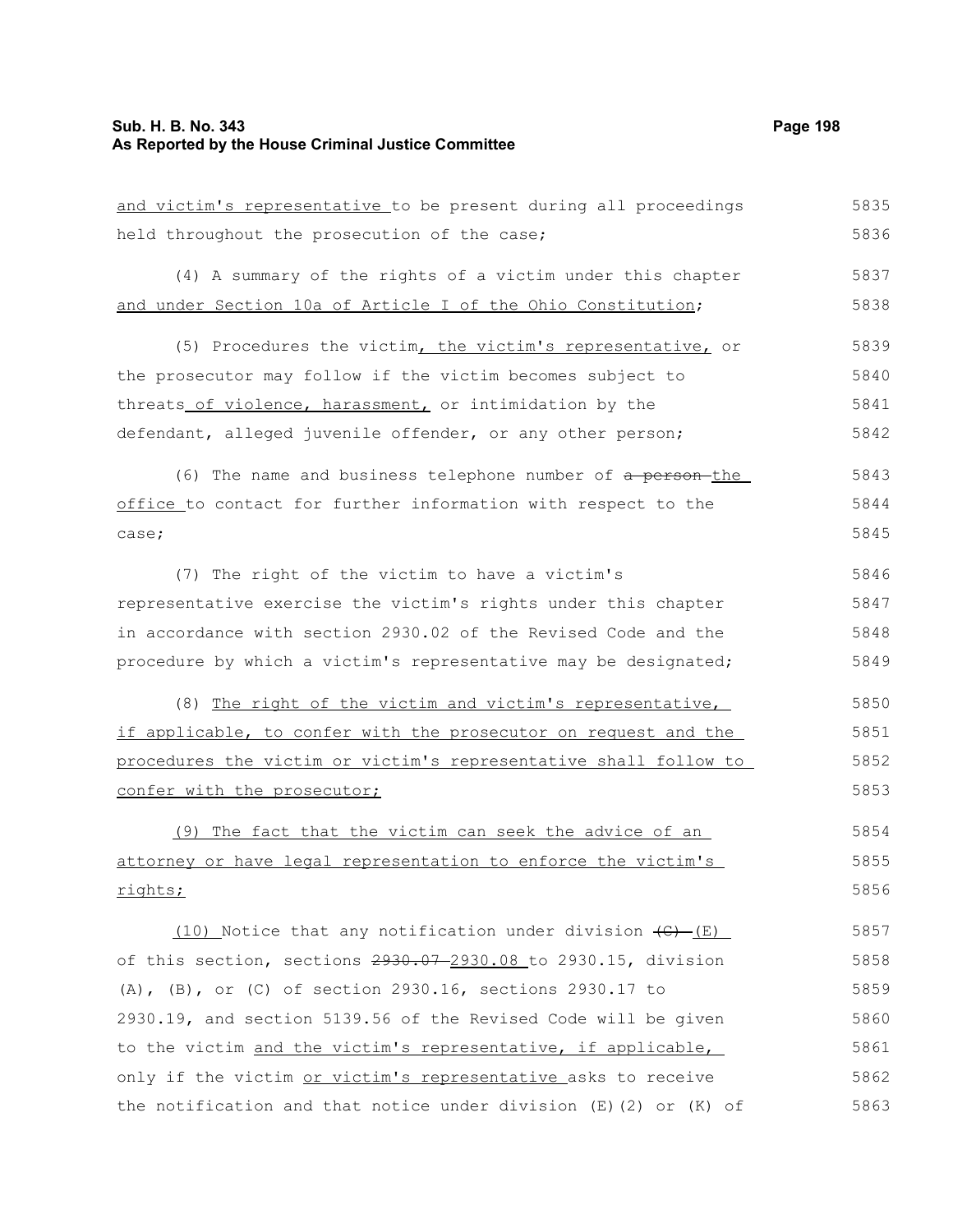#### **Sub. H. B. No. 343** Page 199 **As Reported by the House Criminal Justice Committee**

section 2929.20, division (D) of section 2930.16, division (H) of section  $2967.12$ , division  $(E)(1)(b)$  of section  $2967.19$ , division  $(A)$   $(3)$   $(b)$  of section 2967.26, division  $(D)$   $(1)$  of section 2967.28, or division (A)(2) of section 5149.101 of the Revised Code will be given unless the victim asks and the victim's representative, if applicable, ask that the notification not be provided; 5864 5865 5866 5867 5868 5869 5870

 $(11)$  (a) The victim's rights request form, or a similar form that, at a minimum, contains the required information listed in this section and on the victim's rights request form, that allows the victim and the victim's representative, if applicable, to request applicable rights to which the victim and victim's representative are entitled under this chapter, including notice to the victim and the victim's representative that failure to affirmatively request these rights will be considered a waiver of these rights, but that the victim or victim's representative may request these rights at a later date; 5871 5872 5873 5874 5875 5876 5877 5878 5879 5880 5881

(b) A person who, by reason of that person's regular business activities, is the subject of multiple and continuing criminal offenses or delinquent acts as a potential victim may choose to opt out of the notices and rights available pursuant to the Ohio Constitution, Chapter 2930. of the Revised Code, and any other provision of the Revised Code that provides a victim with rights for future offenses by giving a written notification form to the appropriate prosecutor or prosecutor's designee. The form shall include the name and address of the person's business and the period of time that the person wishes to opt out of the applicable notices and rights and may also state that the person is only interested in the applicable notices if restitution is at issue. The form shall be signed by the person or another 5882 5883 5884 5885 5886 5887 5888 5889 5890 5891 5892 5893 5894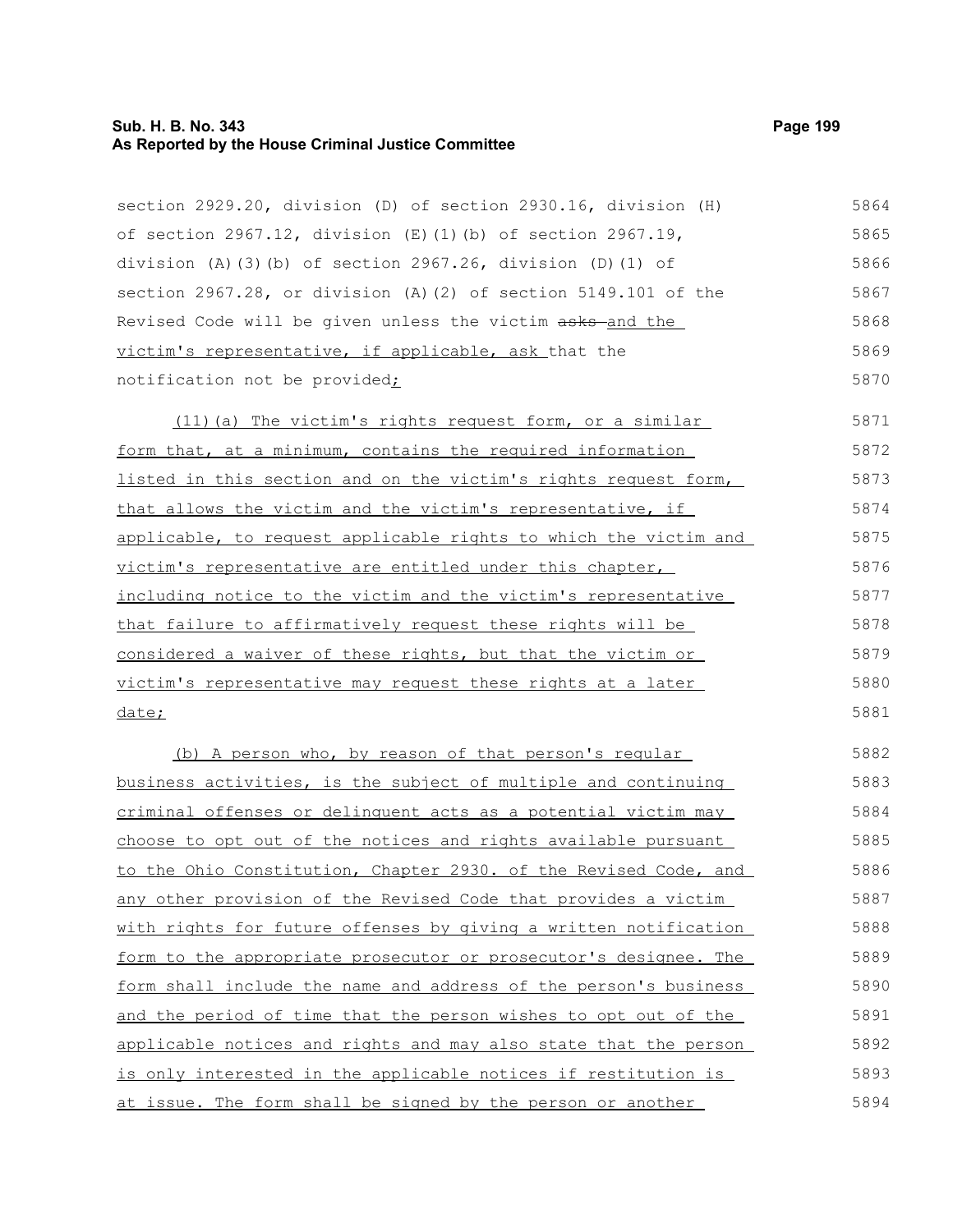| person with management authority of the business.                        | 5895 |
|--------------------------------------------------------------------------|------|
| (C) Upon-(D) Unless a shorter notice period is reasonable                | 5896 |
| under the circumstances, the court shall provide the prosecutor          | 5897 |
| or prosecutor's designee with oral or written notice of any              | 5898 |
| court proceeding not less than ten days prior to that court              | 5899 |
| proceeding unless the parties agree that a shorter notice period         | 5900 |
| is reasonable under the circumstances.                                   | 5901 |
| (E) On the request of the victim or victim's                             | 5902 |
| representative, the prosecutor or, if it is a delinquency                | 5903 |
| proceeding and a prosecutor is not involved in the case, the             | 5904 |
| court shall give the victim and the victim's representative, if          | 5905 |
| applicable, notice of the date, time, and place of any seheduled         | 5906 |
| criminal or juvenile proceedings in the case and notice of any           | 5907 |
| changes in those proceedings or in the schedule in the case <i>not</i>   | 5908 |
| less than seven days prior to the criminal or juvenile                   | 5909 |
| <u>proceedings in the case unless the parties agree that a shorter </u>  | 5910 |
| <u>notice period is reasonable under the circumstances.</u>              | 5911 |
| (F) A victim or victim's representative who requests                     | 5912 |
| notice under division <del>(C) (E</del> ) of this section and who elects | 5913 |
| pursuant to division (B) of section 2930.03 of the Revised Code          | 5914 |
| to receive any further notice from the prosecutor or, if it is a         | 5915 |
| delinquency proceeding and a prosecutor is not involved in the           | 5916 |
| case, the court under this chapter shall keep the prosecutor or          | 5917 |
| the court informed of the victim's-current address and telephone-        | 5918 |
| number until the case is dismissed or terminated, the defendant-         | 5919 |
| is acquitted or sentenced, the delinquent child complaint is             | 5920 |
| dismissed, the defendant is adjudicated a delinquent child, or-          | 5921 |
| the appellate process is completed, whichever is the final-              | 5922 |
| disposition in the case or victim's representative's contact             | 5923 |
| information.                                                             | 5924 |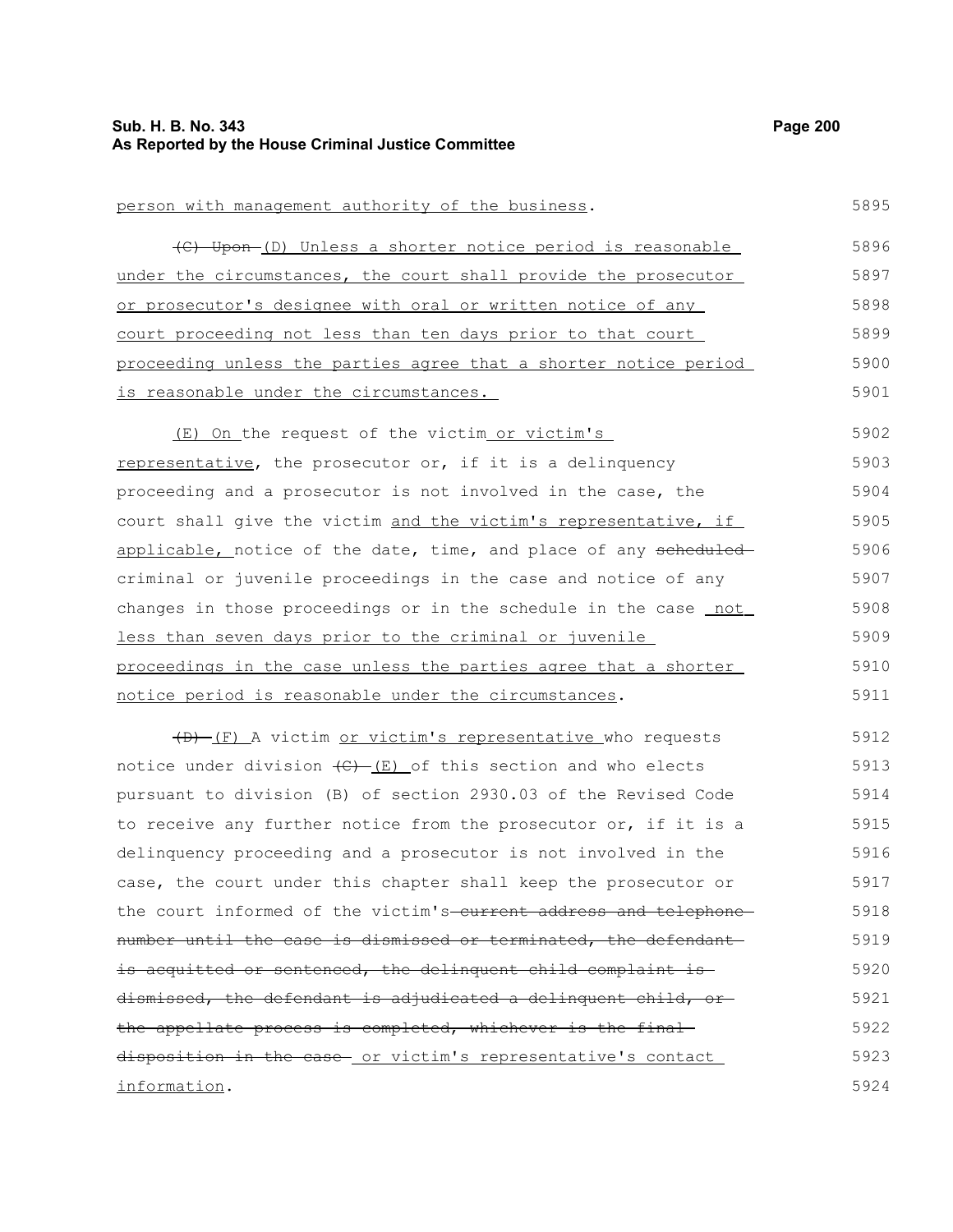# **Sub. H. B. No. 343 Page 201 As Reported by the House Criminal Justice Committee**

| (E) If a defendant is charged with the commission of a             | 5925 |
|--------------------------------------------------------------------|------|
| misdemeanor offense that is not identified in division (A)(2) of   | 5926 |
| section 2930.01 of the Revised Code and if a police report or a    | 5927 |
| complaint, indictment, or information that charges the             | 5928 |
| eommission of that offense and provides the basis for a criminal   | 5929 |
| prosecution of that defendant identifies one or more individuals-  | 5930 |
| as individuals against whom that offense was committed, after a    | 5931 |
| prosecution in the case has been commenced, the prosecutor or a    | 5932 |
| designee of the prosecutor other than a court or court employee,   | 5933 |
| to the extent practicable, promptly shall notify each of the-      | 5934 |
| individuals so identified in the report, complaint, indictment,    | 5935 |
| or information that, if the defendant is convicted of or pleads-   | 5936 |
| quilty to the offense, the individual may make an oral or-         | 5937 |
| written statement to the court hearing the case regarding the-     | 5938 |
| sentence to be imposed upon the defendant and that the court-      | 5939 |
| must consider any statement so made that is relevant. Before-      | 5940 |
| imposing sentence in the case, the court shall permit the          | 5941 |
| individuals so identified in the report, complaint, indictment,    | 5942 |
| or information to make an oral or written statement. Division-     | 5943 |
| (A) of section 2930.14 of the Revised Code applies regarding any   | 5944 |
| statement so made. The court shall consider a statement so made,   | 5945 |
| in accordance with division (B) of that section and division (D)   | 5946 |
| of section 2929.22 of the Revised Code                             | 5947 |
| (G) A prosecutor, the prosecutor's designee, or a court            | 5948 |
| that is required to notify a victim or victim's representative     | 5949 |
| of hearings, on request, shall attempt a notification and keep a   | 5950 |
| record of attempted notifications in the same manner as            | 5951 |
| described in divisions (D) (1) and (2) of section $2930.16$ of the | 5952 |
| <u>Revised Code</u> .                                              | 5953 |
|                                                                    |      |
| (H) The prosecutor shall review the victim's rights                | 5954 |
| request form with the victim or victim's representative and        | 5955 |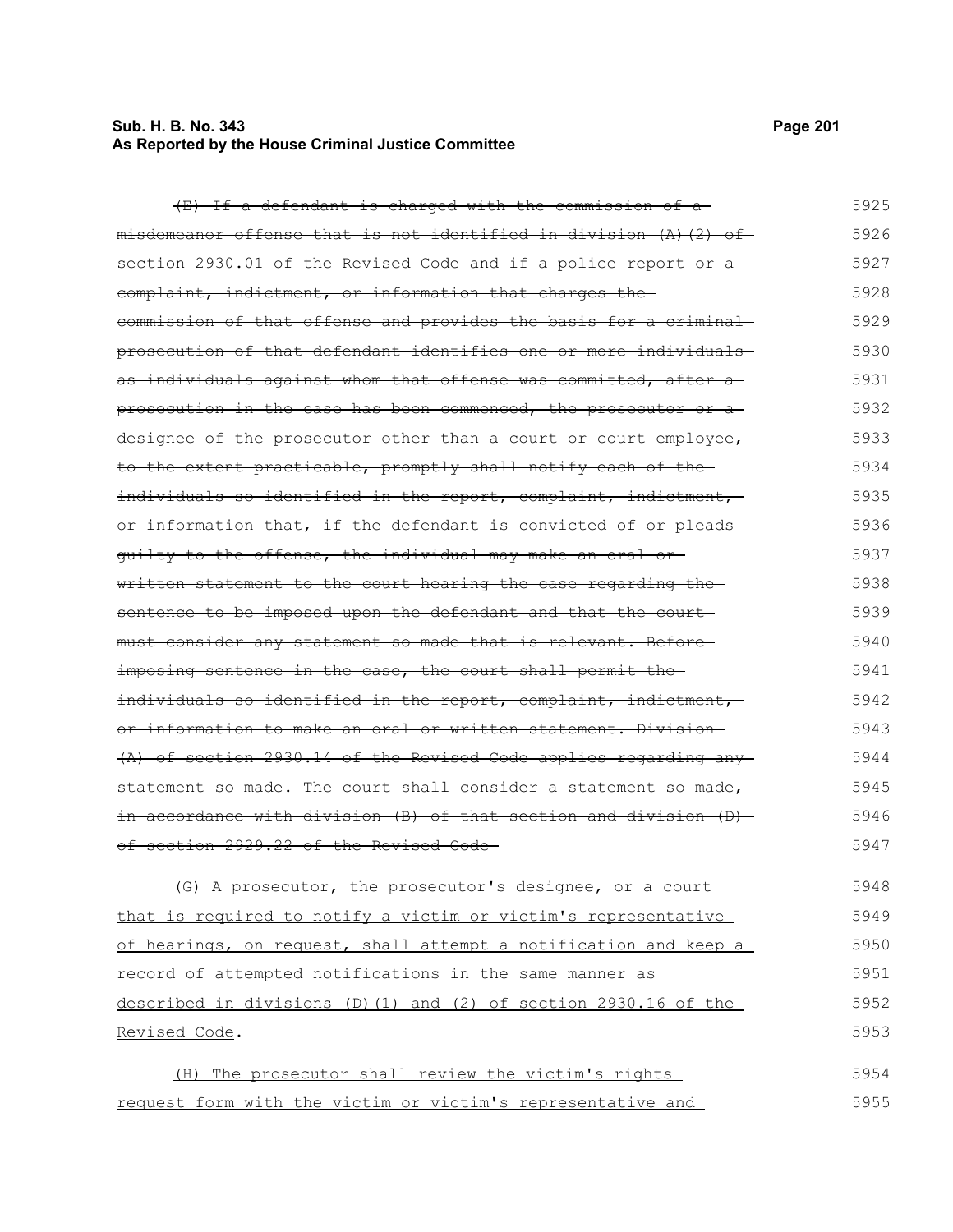# **Sub. H. B. No. 343 Page 202 As Reported by the House Criminal Justice Committee**

| obtain the victim's and victim's representative's, if            | 5956 |
|------------------------------------------------------------------|------|
| applicable, signatures if the form was not previously completed  | 5957 |
| with law enforcement and shall file this form with the court     | 5958 |
| within seven days after initiation of a criminal prosecution.    | 5959 |
| Sec. 2930.062. A victim described in division $(H)$ $(2)$ of     | 5960 |
| section 2930.01 of the Revised Code may provide the prosecutor,  | 5961 |
| or if it is a delinquency proceeding and a prosecutor is not     | 5962 |
| involved in the case may provide the court, in the victim's case | 5963 |
| with written notification of the victim's injuries at any time.  | 5964 |
| Upon receipt of the written notification, the prosecutor or      | 5965 |
| court shall give the victim all of the information specified in  | 5966 |
| division (B) (C) of section 2930.06 of the Revised Code if the   | 5967 |
| prosecutor has not already done so.                              | 5968 |
| Sec. 2930.063. (A) On request, a victim or victim's              | 5969 |
| representative has the right to receive a copy of the            | 5970 |
| certificate of judgement and the judgment entry from the clerk   | 5971 |
| at no cost to the victim. Copies of other case documents may be  | 5972 |
| requested and provided by the clerk at cost. Copies provided     | 5973 |
| pursuant to this division may be provided in electronic format.  | 5974 |
| (B) In any criminal or delinquency proceeding in which a         | 5975 |
| video recording or audio recording of the court proceedings has  | 5976 |
| been previously prepared, the victim, victim's attorney, or      | 5977 |
| victim's representative may obtain a copy of the video recording | 5978 |
| or audio recording for the actual cost to copy the video         | 5979 |
| recording or audio recording. If a transcript of the court       | 5980 |
| proceedings has been previously prepared, the victim, victim's   | 5981 |
| attorney, or victim's representative may obtain a copy of the    | 5982 |
| transcript at the same reduced cost that is available to a party | 5983 |
| to the case.                                                     | 5984 |

**Sec. 2930.07.** (A) As used in this section: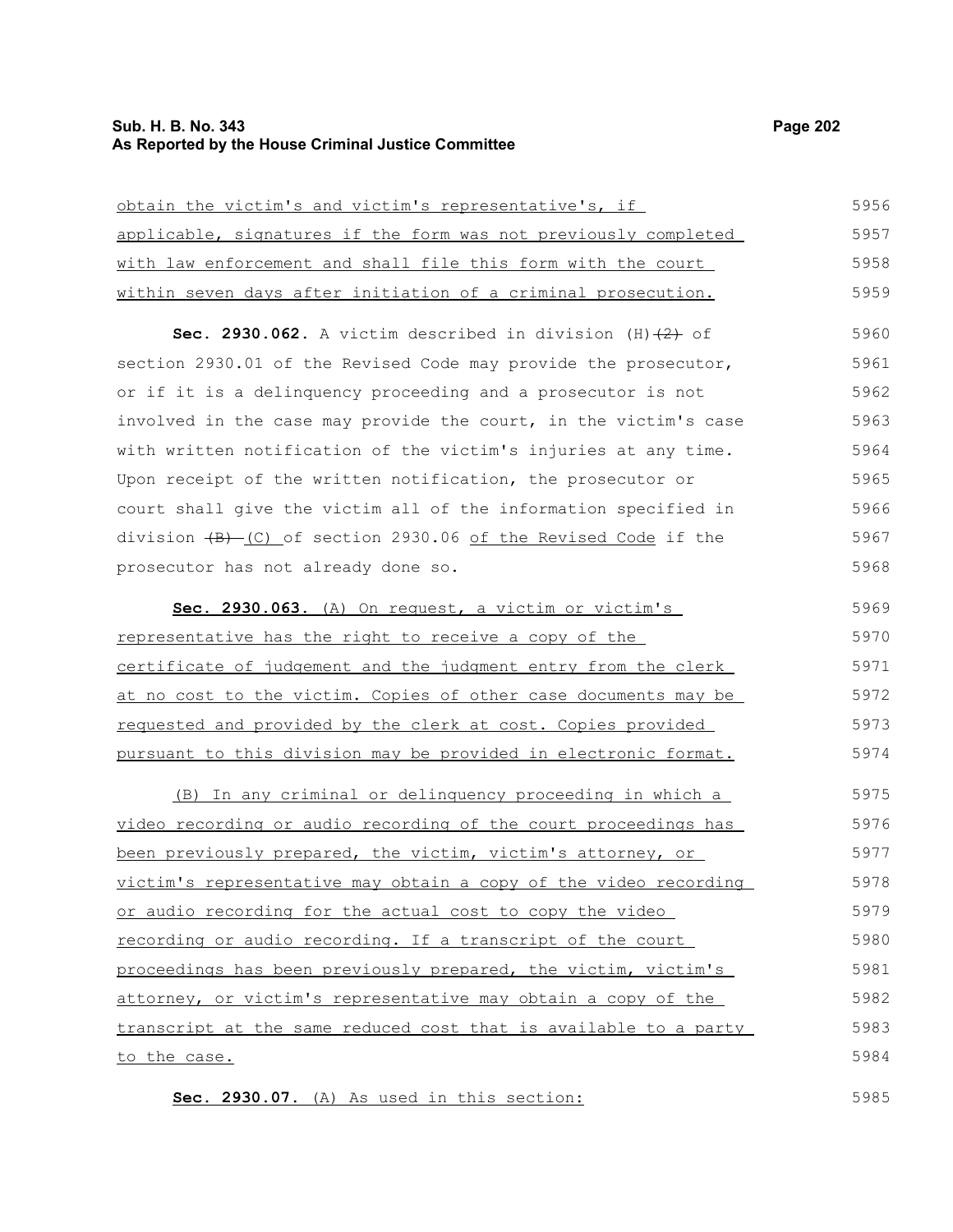# **Sub. H. B. No. 343 Page 203 As Reported by the House Criminal Justice Committee**

| (1) (a) "Case document" means a document or information in        | 5986 |
|-------------------------------------------------------------------|------|
| a document regarding a case that is submitted to a court, a law   | 5987 |
| enforcement agency or officer, or a prosecutor or filed with a    | 5988 |
| clerk of court, including, but not limited to, pleadings,         | 5989 |
| motions, exhibits, transcripts, orders, and judgments, or any     | 5990 |
| documentation prepared by a court, clerk of court, or law         | 5991 |
| enforcement agency or officer, or a prosecutor regarding a case.  | 5992 |
| (b) "Case document" does not include materials subject to         | 5993 |
| the work product doctrine, materials that by law are subject to   | 5994 |
| privilege or confidentiality, or materials that are otherwise     | 5995 |
| protected or prohibited from disclosure by state or federal law.  | 5996 |
| (2) "Court" has the same meaning as in section 2930.01 of         | 5997 |
| the Revised Code and includes a court of appeals and the supreme  | 5998 |
| court.                                                            | 5999 |
| (3) "Minor victim" means any person who was under eighteen        | 6000 |
| years of age at the time of the commission of the criminal        | 6001 |
| <u>offense or delinquent act of which the person is a victim.</u> | 6002 |
| (4) "Public office" and "public official" have the same           | 6003 |
| <u>meanings as in section 149.011 of the Revised Code.</u>        | 6004 |
| (B) The victim and victim's representative, if applicable,        | 6005 |
| have the right at any court proceeding, including any juvenile    | 6006 |
| court proceeding, not to testify regarding the victim's address,  | 6007 |
| telephone number, place of employment, or other locating          | 6008 |
| information unless the victim specifically consents or the court  | 6009 |
| determines that the fundamental demands of due process of law in  | 6010 |
| the fair administration of criminal justice prevails over the     | 6011 |
| victim's rights to keep the information confidential.             | 6012 |
| The court shall make this determination pursuant to an in-        | 6013 |
| camera review. If the court determines that the information       | 6014 |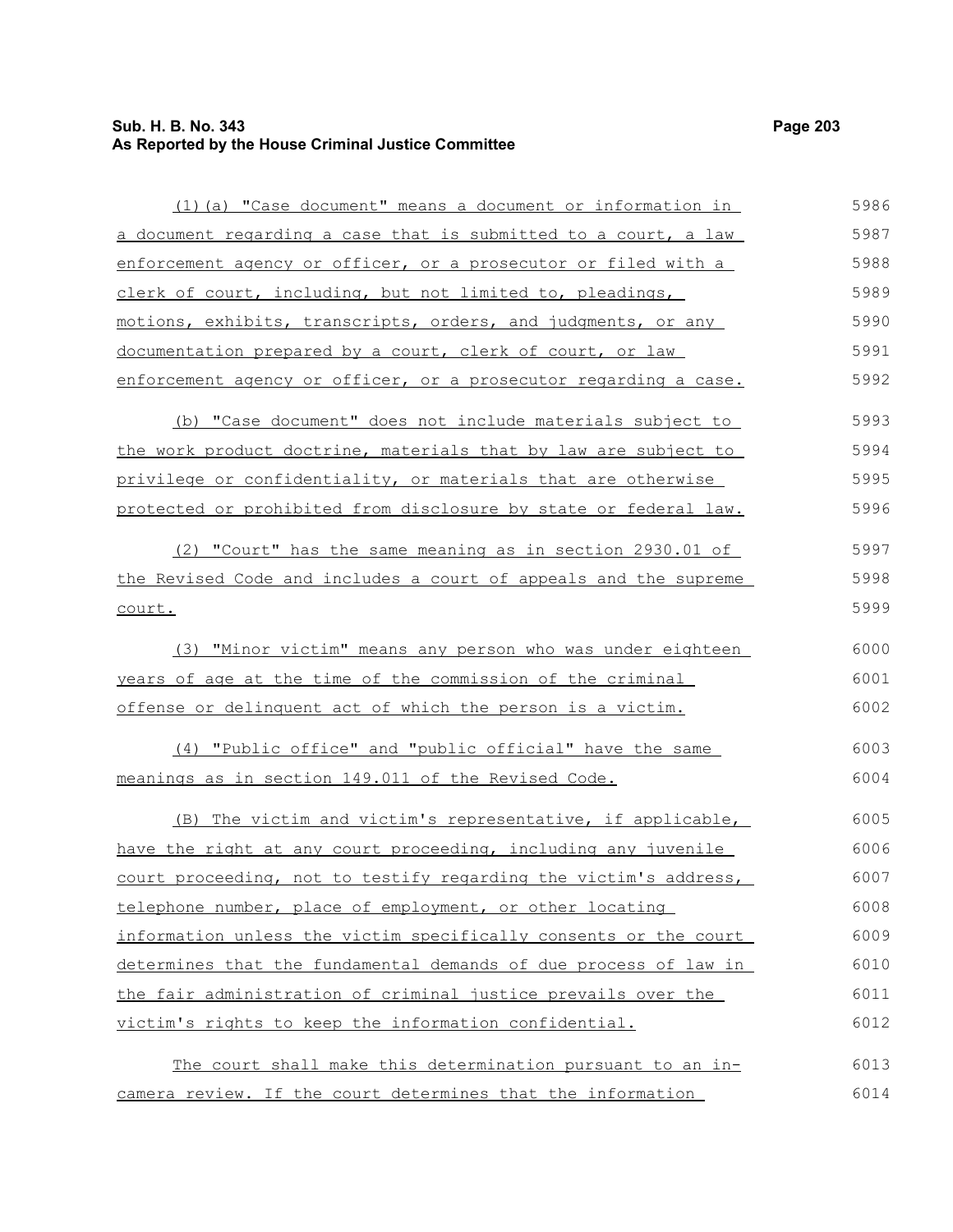| shall be disclosed, the court proceeding shall be closed during         | 6015 |
|-------------------------------------------------------------------------|------|
| the disclosure.                                                         | 6016 |
| (C) Any public office or public official that is charged                | 6017 |
| with the responsibility of knowing the name, address, or other          | 6018 |
| identifying information of a victim or victim's representative          | 6019 |
| as part of the office's or official's duties shall have full and        | 6020 |
| complete access to the name, address, or other identifying              | 6021 |
| information of the victim or victim's representative. That              | 6022 |
| public office or public official shall take measures to prevent         | 6023 |
| the public disclosure of the name, address, or other identifying        | 6024 |
| information of the victim or victim's representative through the        | 6025 |
| use of redaction as set forth in division (D) of this section.          | 6026 |
| Nothing in this section prevents a public agency from                   | 6027 |
| maintaining unredacted records of a victim's or victim's                | 6028 |
| representative's name, contact information, and identifying             | 6029 |
| <u>information for its own records and use or a public office or </u>   | 6030 |
| public official from allowing another public office or public           | 6031 |
| official to access or obtain copies of its unredacted records.          | 6032 |
| The release of unredacted records to a public office or official        | 6033 |
| does not constitute a waiver of any exemption or exception              | 6034 |
| pursuant to section 149.43 of the Revised Code. This section            | 6035 |
| prohibits the public release of unredacted case documents               | 6036 |
| pursuant to division $(A)$ $(1)$ $(v)$ of section 149.43 of the Revised | 6037 |
| Code and division (D) of this section.                                  | 6038 |
| (D) (1) On written request of the victim or victim's                    | 6039 |
| representative to a law enforcement agency or prosecutor's              | 6040 |
| office and following a brief explanation from that law                  | 6041 |
| enforcement agency or prosecutor's office of the potential risks        | 6042 |
| and benefits of redaction and the ability of the victim to              | 6043 |
| retain counsel, all case documents related to the cases or              | 6044 |
| matters specified by the victim maintained by the entity to whom        | 6045 |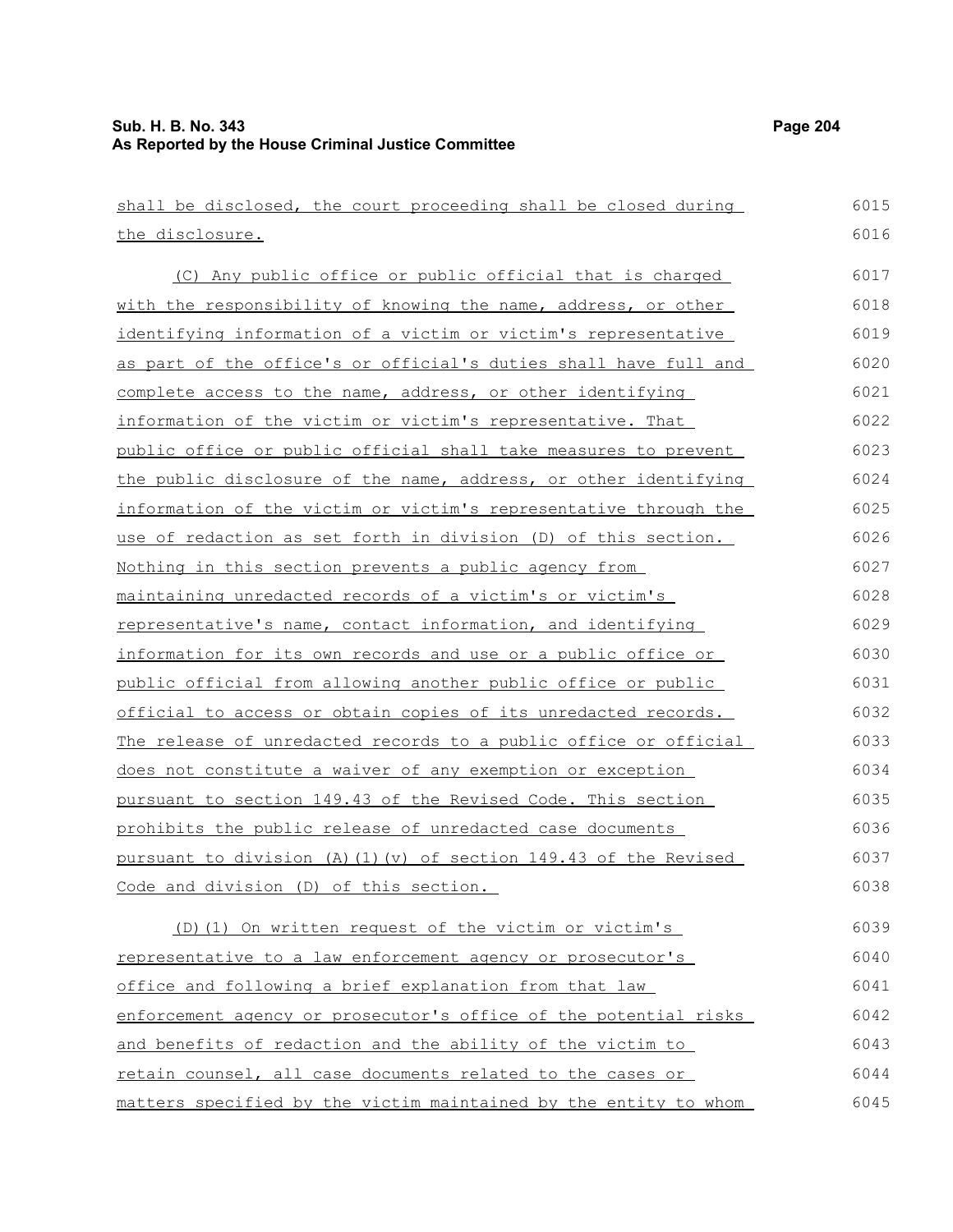### **Sub. H. B. No. 343 Page 205 As Reported by the House Criminal Justice Committee**

records while the application is pending.

the victim or victim's representative submitted the request shall be redacted prior to public release pursuant to section 149.43 of the Revised Code to remove the name, address, or other identifying information of the victim. (2) On written application under seal of a victim or victim's representative to a court, and following a brief explanation from that court of the potential risks and benefits of redaction and the ability of the victim to retain counsel, all case documents related to the cases or matters specified by the victim maintained by the entity to whom the victim or victim's representative submitted the request shall be redacted prior to public release pursuant to the supreme court Rules of Superintendence to remove the name, address, or other identifying information of the victim. The application shall be deemed to be filed under seal and the court shall promptly rule on the application. The court shall not release any unredacted 6046 6047 6048 6049 6050 6051 6052 6053 6054 6055 6056 6057 6058 6059 6060 6061

(3) If multiple victims are involved in a single case, the public office or official shall take reasonable precautions to protect the information of the victims from other victims, unless all of the victims consent to the release of information. 6063 6064 6065 6066

(E)(1) This section does not apply to any disclosure of the name, address, or other identifying information of a victim that is required to be made in the statewide emergency alert program under section 5502.52 of the Revised Code, missing person alert system, or other similar alert system. 6067 6068 6069 6070 6071

(2) This section does not apply to any disclosure of the name, address, or other identifying information of a minor victim of a criminal offense or delinquent act that resulted in the death of the minor victim. 6072 6073 6074 6075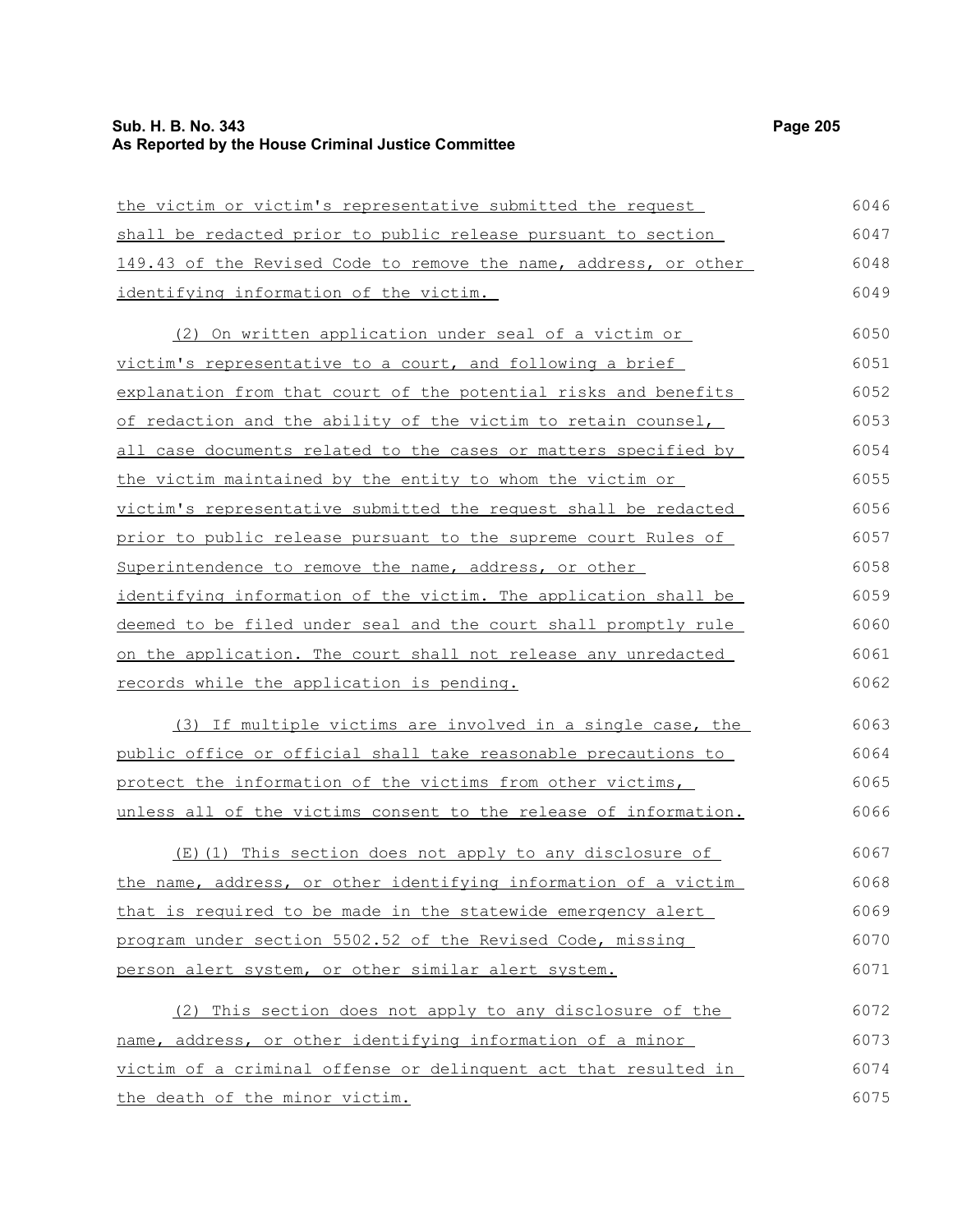# **Sub. H. B. No. 343 Page 206 As Reported by the House Criminal Justice Committee**

| (3) Nothing in this section shall prevent a victim, a            | 6076 |
|------------------------------------------------------------------|------|
| victim's representative, or a victim's attorney from receiving a | 6077 |
| copy of any case document with the victim's name, contact        | 6078 |
| information, and identifying information unredacted. A public    | 6079 |
| office's or official's provision of a copy of a case document    | 6080 |
| with the victim's name, contact information, and identifying     | 6081 |
| information unredacted to a victim, victim's representative, or  | 6082 |
| victim's attorney, if applicable, does not constitute a waiver   | 6083 |
| of any exemption or exception under section 149.43 of the        | 6084 |
| Revised Code. A victim or victim's attorney shall receive an     | 6085 |
| unredacted copy of any recorded forensic interview of a minor    | 6086 |
| victim or developmentally disabled victim. A victim's            | 6087 |
| representative may receive an unredacted copy of any recorded    | 6088 |
| forensic interview of a minor victim or developmentally disabled | 6089 |
| victim on request and with approval of the court, or a redacted  | 6090 |
| copy of the interview on request, subject to section 149.43 of   | 6091 |
| the Revised Code.                                                | 6092 |
| (4) Nothing in this section shall affect either of the           | 6093 |
| following:                                                       | 6094 |
|                                                                  |      |
| (a) Any rights of a victim or victim's representative to         | 6095 |
| be provided with notice or to make any written or oral statement | 6096 |
| under this chapter or other applicable law;                      | 6097 |
| The disclosure of the location where the reported<br>(b)         | 6098 |
| criminal offense or delinquent act occurred.                     | 6099 |
|                                                                  |      |
| (5) Nothing in this section prohibits the defendant from         | 6100 |
| including necessary information about the victim in filings with | 6101 |
| the trial court, court of appeals, or the supreme court. The     | 6102 |
| victim's name and identifying information in the filings is not  | 6103 |
| a public record under section 149.43 of the Revised Code if the  | 6104 |
| victim has requested that the victim's name and identifying      | 6105 |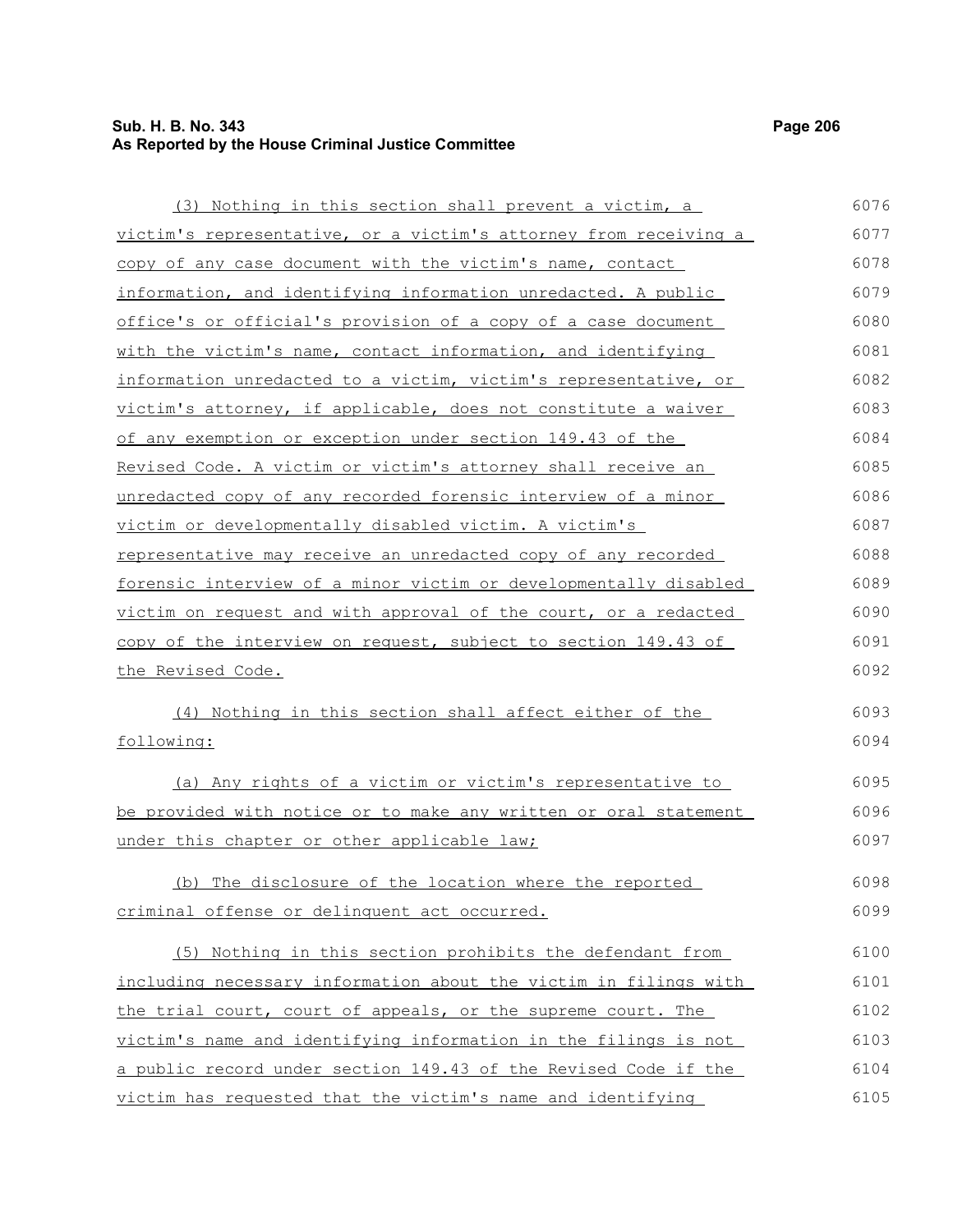| information be redacted from public records.                     | 6106 |
|------------------------------------------------------------------|------|
| Sec. 2930.071. (A) (1) A defendant who seeks to subpoena         | 6107 |
| records of or concerning the victim shall serve the prosecutor,  | 6108 |
| the victim, and the victim's attorney, if applicable, with a     | 6109 |
| copy of the subpoena.                                            | 6110 |
| The prosecutor shall ensure that the defendant is provided       | 6111 |
| the information necessary to effect such service.                | 6112 |
| (2) (a) Pursuant to Criminal Rule 17, the court, on a            | 6113 |
| motion made promptly and at or before the time specified in the  | 6114 |
| subpoena for compliance, may quash or modify the subpoena if     | 6115 |
| compliance would be unreasonable or oppressive.                  | 6116 |
| (b) Upon the filing of a motion to quash, the court shall        | 6117 |
| conduct a hearing in which the proponent of the subpoena shall   | 6118 |
| prove all of the following:                                      | 6119 |
| (i) That the documents are evidentiary and relevant;             | 6120 |
| (ii) That the documents are not otherwise procurable             | 6121 |
| reasonably in advance of trial by exercise of due diligence;     | 6122 |
| (iii) That the party cannot properly prepare for trial           | 6123 |
| without such production and inspection in advance of trial and   | 6124 |
| that the failure to obtain such inspection may tend unreasonably | 6125 |
| to delay the trial;                                              | 6126 |
| (iv) That the application is made in good faith and is not       | 6127 |
| a violation of Ohio Rules of Criminal Procedure.                 | 6128 |
| (3) If the court does not quash the subpoena, the court          | 6129 |
| shall conduct an in-camera review of any records as to which a   | 6130 |
| right of privilege has been asserted.                            | 6131 |
| (4) If the court determines that any of the records              | 6132 |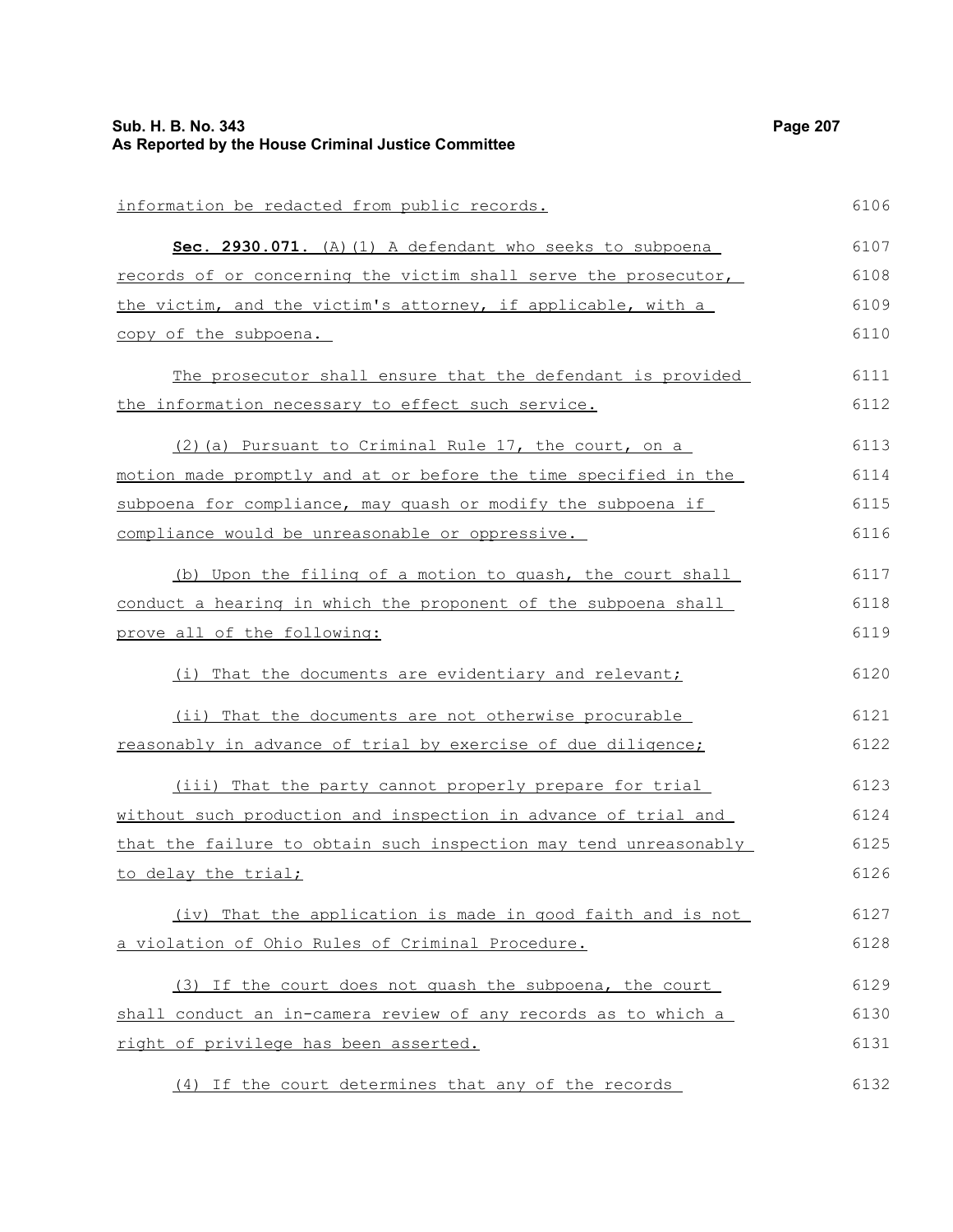### **Sub. H. B. No. 343 Page 208 As Reported by the House Criminal Justice Committee**

reviewed in camera are privileged or constitutionally protected, the court shall balance the victim's rights and privileges against the constitutional rights of the defendant. The disclosure of any portion of the records to the prosecutor does not make the records subject to discovery, unless the material is such that due process requires that the prosecutor provide it to the defendant pursuant to the Brady Rule. (B) Before any victim may be subpoenaed by a defendant to testify at any pretrial hearing, the defendant shall show good cause at a hearing with the prosecutor and the victim, victim's representative, and victim's attorney, if applicable, as to why the court should issue the subpoena. (C) As used in this section, "Brady Rule" has the same meaning as in section 2743.48 of the Revised Code. **Sec. 2930.072.** (A) Unless the victim consents in writing, which may be executed at the time of the interview, the victim shall not be compelled to submit to an interview on any matter, including any charged criminal offense witnessed by the victim and that occurred on the same occasion as the offense against the victim or filed in the same indictment or information or consolidated for trial, that is conducted by the defendant, the defendant's attorney, or an agent of the defendant. Nothing in this section permits a victim to ignore or disregard a subpoena seeking witness testimony issued pursuant to the Criminal Rules. (B) When a notice of appearance has been filed by the 6133 6134 6135 6136 6137 6138 6139 6140 6141 6142 6143 6144 6145 6146 6147 6148 6149 6150 6151 6152 6153 6154 6155 6156 6157

defendant's attorney, the prosecutor shall inform the victim of the defense counsel's name. The prosecutor shall inform the victim of the victim's right to refuse to submit to an interview, or, subject to Criminal Rule 15 or Juvenile Rule 25, a deposition with the defendant, the defendant's attorney, or an 6158 6159 6160 6161 6162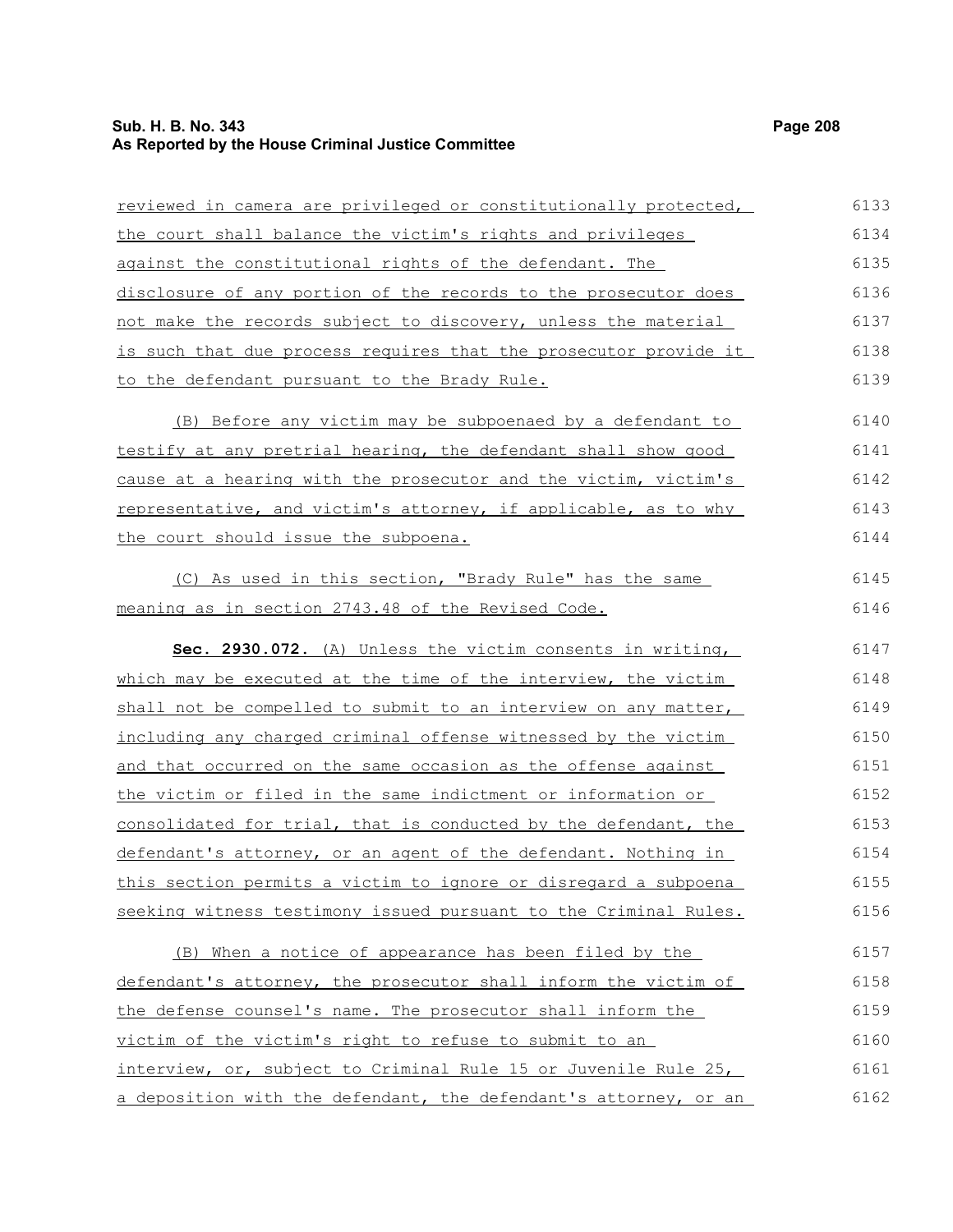# **Sub. H. B. No. 343 Page 209 As Reported by the House Criminal Justice Committee**

| agent of the defendant. The prosecutor shall also inform the    | 6163 |
|-----------------------------------------------------------------|------|
| victim of the victim's right to an attorney. A defendant,       | 6164 |
| defendant's attorney, or agent of a defendant who attempts to   | 6165 |
| contact a victim shall first identify self as such.             | 6166 |
| (C)(1) If the victim consents to an interview or, subject       | 6167 |
| to Criminal Rule 15 or Juvenile Rule 25, as applicable, a       | 6168 |
| deposition, the victim or the victim's attorney, if applicable, | 6169 |
| and the defendant, the defendant's attorney, or an agent of the | 6170 |
| defendant shall determine and specify a mutually agreed upon    | 6171 |
| time and place for the interview or deposition, along with any  | 6172 |
| other conditions requested by the victim.                       | 6173 |
| (2) The victim has the right to terminate the interview or      | 6174 |
| deposition at any time or refuse to answer any question during  | 6175 |
| the interview or deposition. If the victim refuses to answer    | 6176 |
| questions during the deposition or terminates the deposition,   | 6177 |
| the deposition may not be used in lieu of trial testimony.      | 6178 |
| (3) The victim's attorney, if applicable, or the                | 6179 |
| prosecutor, at the request of the victim, has standing to       | 6180 |
| protect the victim from harassment, intimidation, or abuse and, | 6181 |
| pursuant to that standing, may seek any appropriate protective  | 6182 |
| <u>order.</u>                                                   | 6183 |
| (4) The victim may request or the victim's attorney, if         | 6184 |
| applicable, or the prosecutor, with the victim's consent, may   | 6185 |
| request that the deposition be audio or video recorded.         | 6186 |
| (D) If the defendant or the defendant's attorney comments       | 6187 |
| at trial on the victim's refusal to be interviewed or deposed,  | 6188 |
| the court shall instruct the jury that the victim has the right | 6189 |
| to refuse an interview or deposition.                           | 6190 |
| Sec. 2930.08. (A) (1) The court and the prosecutor involved     | 6191 |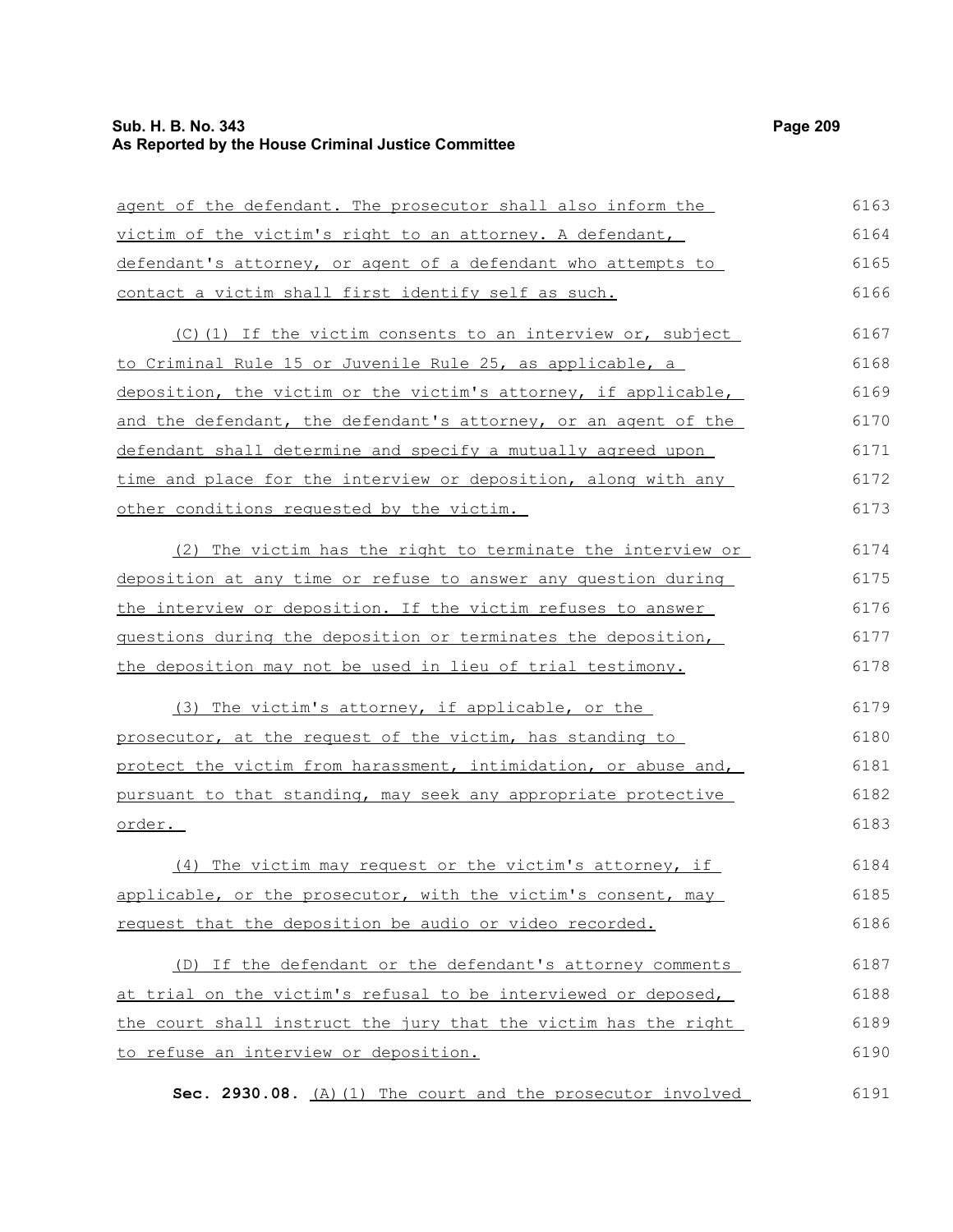| in the case shall take appropriate action to ensure a speedy     | 6192 |
|------------------------------------------------------------------|------|
| disposition of the case.                                         | 6193 |
| (2) A victim has the right to proceedings free from              | 6194 |
| unreasonable delay and a prompt conclusion of the case. The      | 6195 |
| court and all participants shall endeavor to complete the case   | 6196 |
| within the time frame provided by the Rules of Superintendence.  | 6197 |
| (B) If a motion, request, or agreement between counsel the       | 6198 |
| prosecutor and the defendant's or alleged juvenile offender's    | 6199 |
| attorney is made in a case, including a motion, request, or      | 6200 |
| agreement for a continuance of the case, and the motion,         | 6201 |
| request, or agreement might result in a substantial-delay in the | 6202 |
| prosecution of the case, the prosecutor-in the case, to the-     | 6203 |
| extent practicable and, if the victim or victim's representative | 6204 |
| has requested notice pursuant to division (B) of section 2930.03 | 6205 |
| of the Revised Code, shall inform the victim and victim's        | 6206 |
| representative, if applicable, that the motion, request, or      | 6207 |
| agreement has been made and that it might result in a delay. If  | 6208 |
| the victim, victim's representative, or victim's attorney, if    | 6209 |
| applicable, objects to the delay, the prosecutor shall inform    | 6210 |
| the court of the victim's objections, and the court shall        | 6211 |
| consider the victim's objections and the victim's right to a     | 6212 |
| speedy disposition of the case in ruling on the motion, request, | 6213 |
| or agreement.                                                    | 6214 |
| (C) If the victim, victim's representative, or victim's          | 6215 |
| attorney, if applicable, objects to a delay in the prosecution   | 6216 |
| of the case, the court shall grant a motion, request, or         | 6217 |
| agreement for a continuance of the case only if the party        | 6218 |
| seeking the continuance demonstrates that the delay in the       | 6219 |
| prosecution of the case is reasonable under the circumstances or | 6220 |
| is otherwise in the interest of justice. The court may grant a   | 6221 |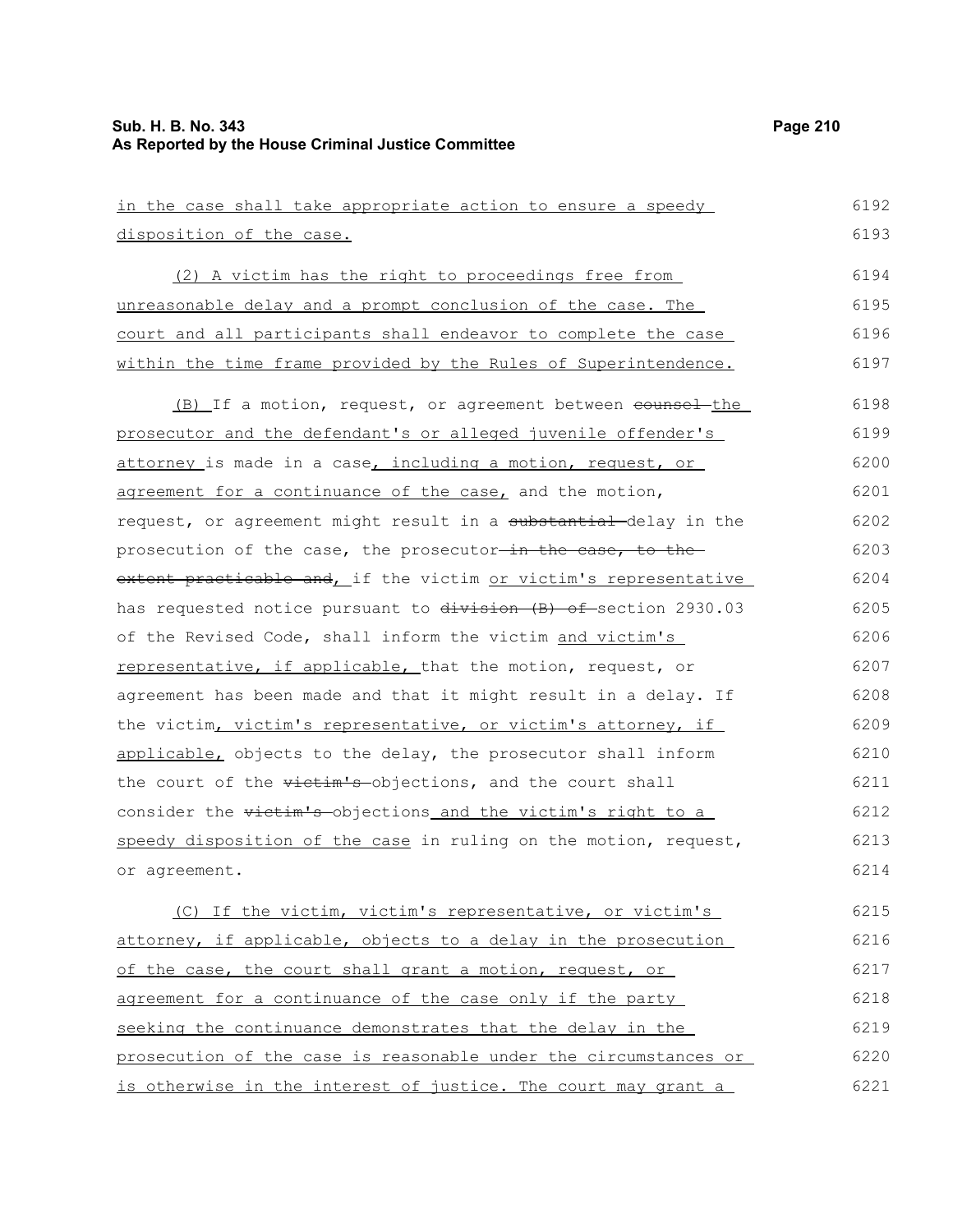# **Sub. H. B. No. 343** Page 211 **As Reported by the House Criminal Justice Committee**

| motion, request, or agreement for a continuance of the case only  | 6222 |
|-------------------------------------------------------------------|------|
| for the time necessary to serve the interests of justice. If a    | 6223 |
| continuance is granted, the court shall state on the record or    | 6224 |
| in a judgment entry the specific reason for the continuance.      | 6225 |
| Sec. 2930.09. (A) (1) A victim and victim's representative        | 6226 |
| in a case may, if applicable, have the right to be present        | 6227 |
| whenever the defendant or alleged juvenile offender in the case-  | 6228 |
| is present during any stage of the case against the defendant or- | 6229 |
| alleged juvenile offender that is conducted on the record,        | 6230 |
| during any public proceeding, other than a grand jury             | 6231 |
| proceeding, unless the court determines that exclusion of the     | 6232 |
| victim is necessary to protect the defendant's or alleged-        | 6233 |
| juvenile offender's right to a fair trial or to a fair-           | 6234 |
| delinquency proceeding. At any stage of the case at which the     | 6235 |
| victim is present, the court, at the victim's request, shall      | 6236 |
| permit the victim to be accompanied by an individual to provide   | 6237 |
| support to the victim, a victim advocate and victim               | 6238 |
| representativeto provide support to the victim unless the court-  | 6239 |
| determines that exclusion of the individual is necessary to       | 6240 |
| protect the defendant's or alleged juvenile offender's right to   | 6241 |
| a fair trial or to a fair delinquency proceeding. The victim,     | 6242 |
| victim's representative, and victim's attorney, if applicable,    | 6243 |
| have the right to be heard by the court at any proceeding in      | 6244 |
| which any right of the victim is implicated. If present, the      | 6245 |
| victim, victim's representative, and victim's attorney, if        | 6246 |
| applicable, have the right to be heard orally, in writing, or     | 6247 |
| <u>both.</u>                                                      | 6248 |
| (2) (a) If the victim or victim's representative is not           | 6249 |
| present at a court proceeding in which a right of the victim is   | 6250 |
| at issue, the court shall ask the prosecutor all of the           | 6251 |

following: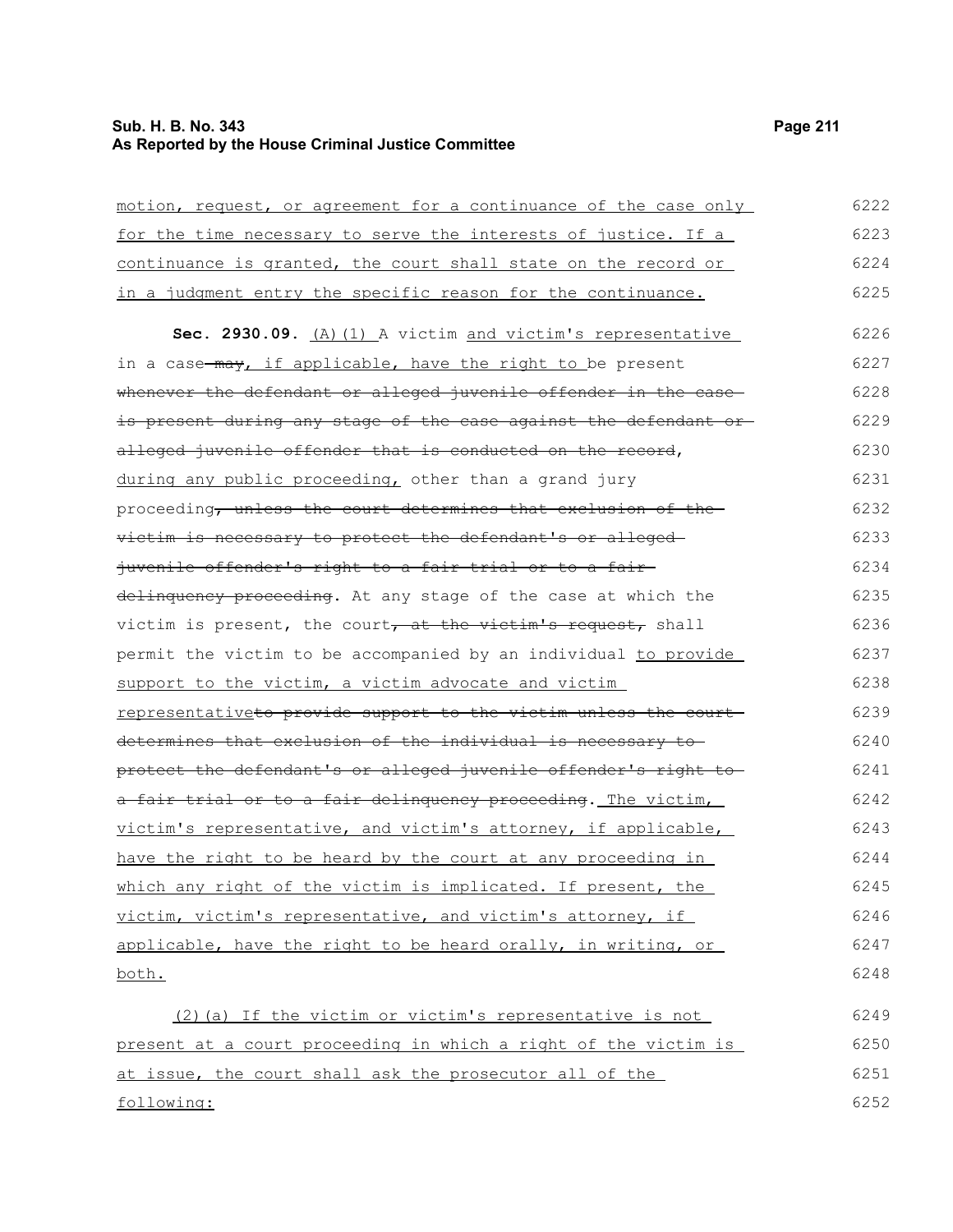# **Sub. H. B. No. 343 Page 212 As Reported by the House Criminal Justice Committee**

| (i) Whether the victim and victim's representative, if the      | 6253 |
|-----------------------------------------------------------------|------|
| victim or victim's representative requested notifications, were | 6254 |
| notified of the time, place, and purpose of the court           | 6255 |
| proceeding;                                                     | 6256 |
| (ii) To disclose to the court any and all attempts made to      | 6257 |
| give each victim and victim's representative, if applicable,    | 6258 |
| notice;                                                         | 6259 |
| (iii) Whether the victim or victim representative were          | 6260 |
| advised that the victim and victim's representative had a right | 6261 |
| to be heard at the court proceeding;                            | 6262 |
| (iv) Whether the victim and victim representative were          | 6263 |
| conferred with pursuant to section 2930.06 of the Revised Code. | 6264 |
| (b) If the court determines that timely notice was not          | 6265 |
| given to the victim and victim's representative, if applicable, | 6266 |
| or that the victim and victim's representative were not         | 6267 |
| adequately informed of the nature of the court proceeding, or   | 6268 |
| that the prosecutor failed to confer with the victim and        | 6269 |
| victim's representative as required by section 2930.06 of the   | 6270 |
| Revised Code, the court shall not rule on any substantive issue | 6271 |
| that implicates a victim's right, accept a plea, or impose a    | 6272 |
| sentence and shall continue the court proceeding for the time   | 6273 |
| necessary to notify the victim and victim's representative, if  | 6274 |
| applicable, of the time, place, and nature of the court         | 6275 |
| proceeding.                                                     | 6276 |
| (c) If the victim or victim's representative is not             | 6277 |
| present at a court proceeding in which a right of the victim is | 6278 |
| at issue, the court may proceed with the hearing if the         | 6279 |
| prosecutor informs the court that the victim and victim's       | 6280 |
| representative, if the victim or victim's representative        | 6281 |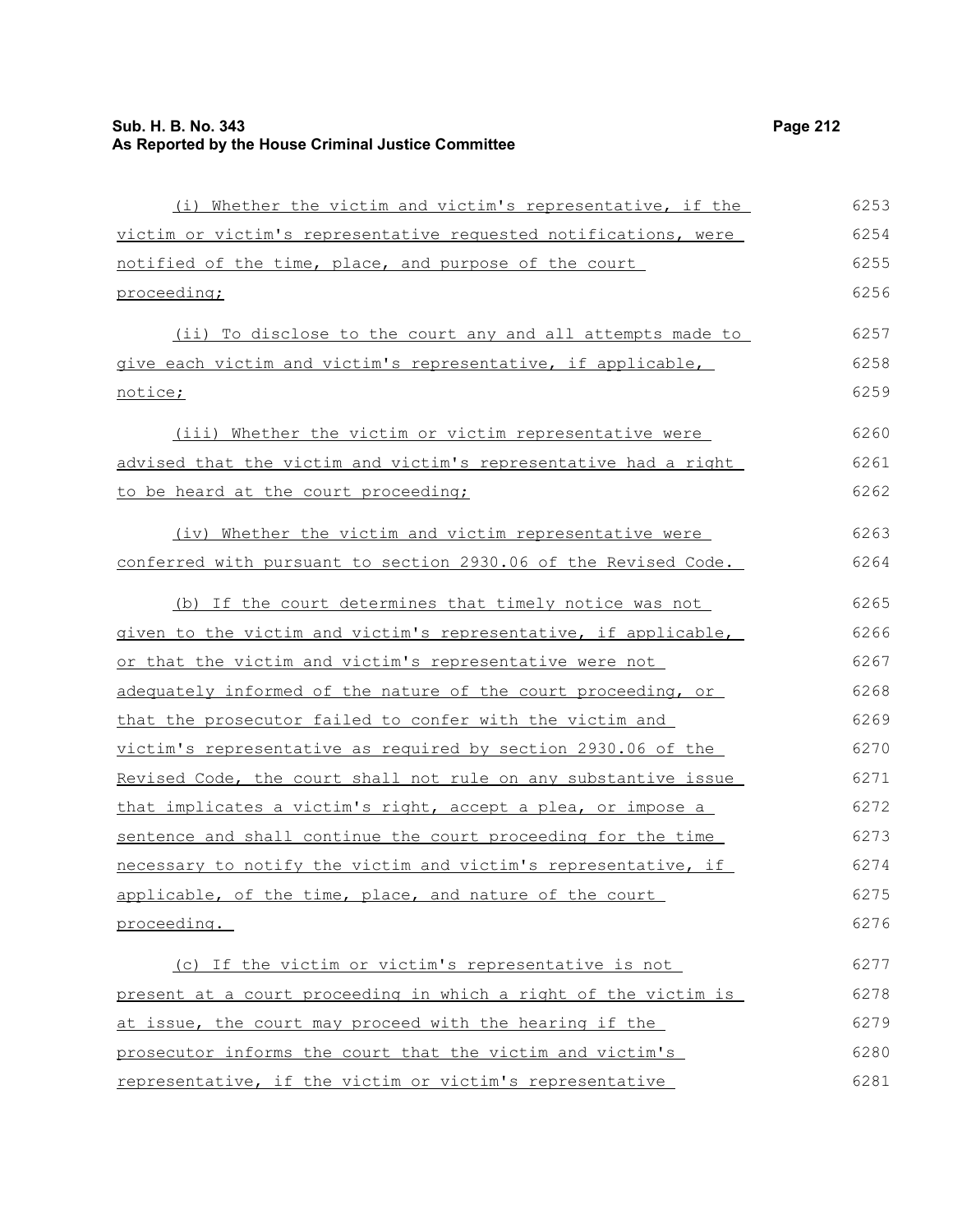# **Sub. H. B. No. 343 Page 213 As Reported by the House Criminal Justice Committee**

| requested notifications, were notified of the time, place, and   | 6282 |
|------------------------------------------------------------------|------|
| purpose of the court proceeding and that the victim or victim's  | 6283 |
| representative had a right to be heard at the court proceeding,  | 6284 |
| and any and all attempts to give each victim and victim's        | 6285 |
| representative, if applicable, notice. The prosecutor shall      | 6286 |
| inform the court of the victim's and victim's representative's,  | 6287 |
| if applicable, position on the matter before the court, if the   | 6288 |
| position is known to the prosecutor.                             | 6289 |
| (B) (1) The victim and victim's representative, if               | 6290 |
| applicable, have the right to be present and be heard at any     | 6291 |
| proceeding in which a negotiated plea for the defendant or       | 6292 |
| alleged juvenile offender will be presented to the court. If     | 6293 |
| present, the victim, victim's representative, and victim's       | 6294 |
| attorney, if applicable, have the right to be heard orally, in   | 6295 |
| writing, or both prior to the acceptance of the plea by the      | 6296 |
| court.                                                           | 6297 |
| (2) The victim and the victim's representative, if               | 6298 |
| applicable, have a right to elect to not be present at a         | 6299 |
| proceeding in which a negotiated plea for the defendant or       | 6300 |
| alleged juvenile offender will be presented to the court, unless | 6301 |
| a subpoena was served on the victim or victim's representative,  | 6302 |
| if applicable, compelling the presence of the victim or the      | 6303 |
| victim's representative.                                         | 6304 |
| (C) The court shall not accept a negotiated plea agreement       | 6305 |
| if the victim or the victim's representative is absent from the  | 6306 |
| proceeding unless all of the following apply:                    | 6307 |
| (1) The prosecutor advises the court that before                 | 6308 |
| requesting and agreeing to a negotiated plea, the prosecutor     | 6309 |
| conferred with the victim and victim's representative, if        | 6310 |
| applicable, pursuant to section 2930.06 of the Revised Code, if  | 6311 |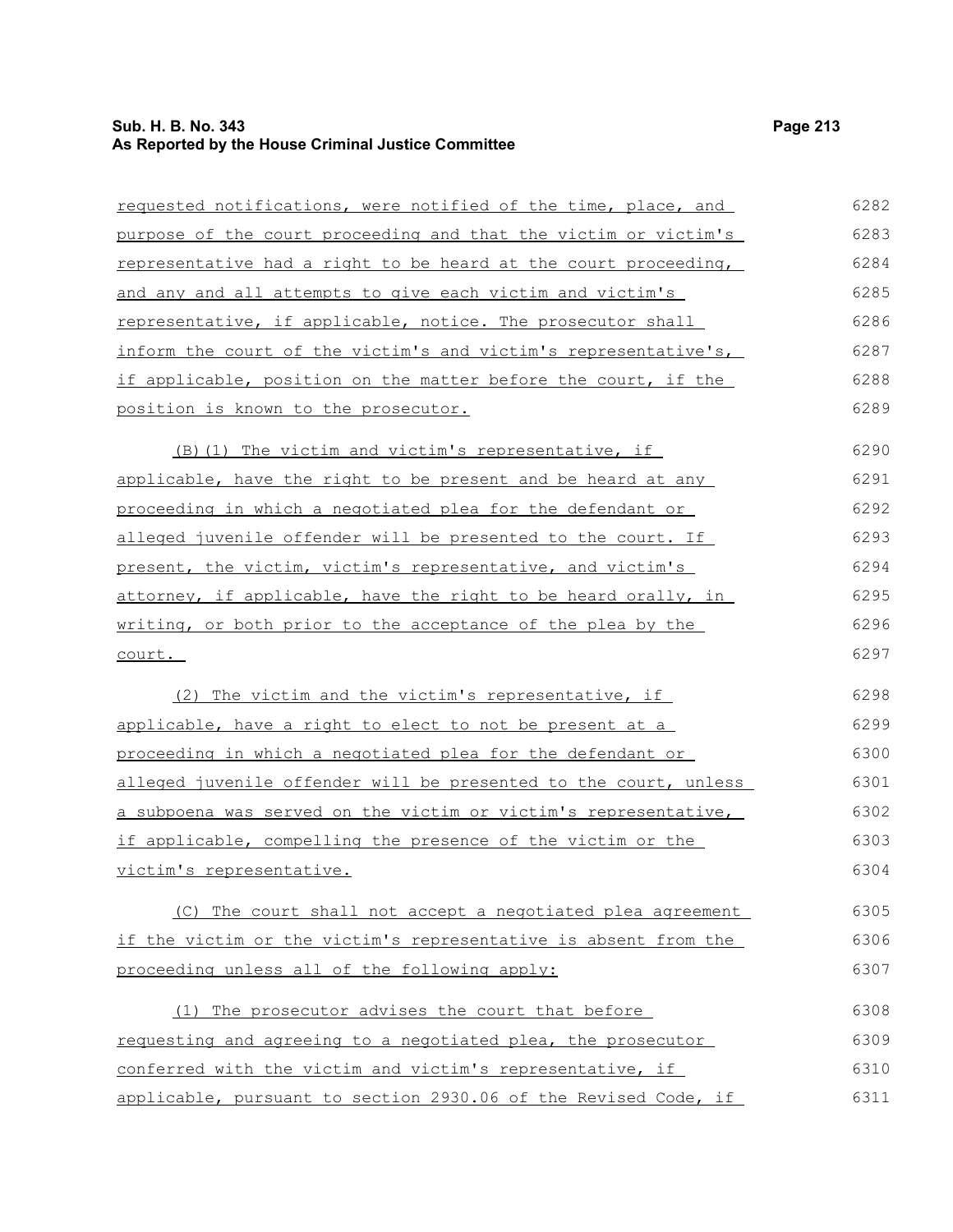| the victim or victim's representative requested to confer with   | 6312 |
|------------------------------------------------------------------|------|
| the prosecutor.                                                  | 6313 |
| (2) The prosecutor made reasonable efforts to give the           | 6314 |
| victim and victim's representative, if applicable, notice of the | 6315 |
| plea proceedings and to inform the victim and victim's           | 6316 |
| representative of the victim's and victim's representative's     | 6317 |
| right to be present and be heard at the plea proceedings.        | 6318 |
| (3) The prosecutor discloses to the court any and all            | 6319 |
| attempts made to give each victim and victim's representative,   | 6320 |
| if applicable, notice of the plea agreement, including the       | 6321 |
| offense or delinquent act to which the defendant or alleged      | 6322 |
| juvenile offender will plead quilty, the date that the plea will | 6323 |
| be presented to the court, and the terms of any sentence or      | 6324 |
| disposition agreed to as part of the negotiated plea.            | 6325 |
| (4) The prosecutor informs the court of any objection by         | 6326 |
| the victim or victim's representative to the plea agreement.     | 6327 |
| (5) The prosecutor advises the court that to the best of         | 6328 |
| the prosecutor's knowledge the notice requirements of this       | 6329 |
| chapter have been complied with.                                 | 6330 |
| (D) The victim and victim's representative, if applicable,       | 6331 |
| have the right to be present and be heard orally, in writing, or | 6332 |
| both at any proceeding in which the court conducts a hearing on  | 6333 |
| the post-arrest release of the person accused of committing a    | 6334 |
| criminal offense or delinquent act against the victim or the     | 6335 |
| conditions of that release, including the arraignment or initial | 6336 |
| appearance.                                                      | 6337 |
| (E) The victim and victim's representative, if applicable,       | 6338 |
| have the right to be present and be heard orally, in writing, or | 6339 |
| both at any probation or community control revocation            | 6340 |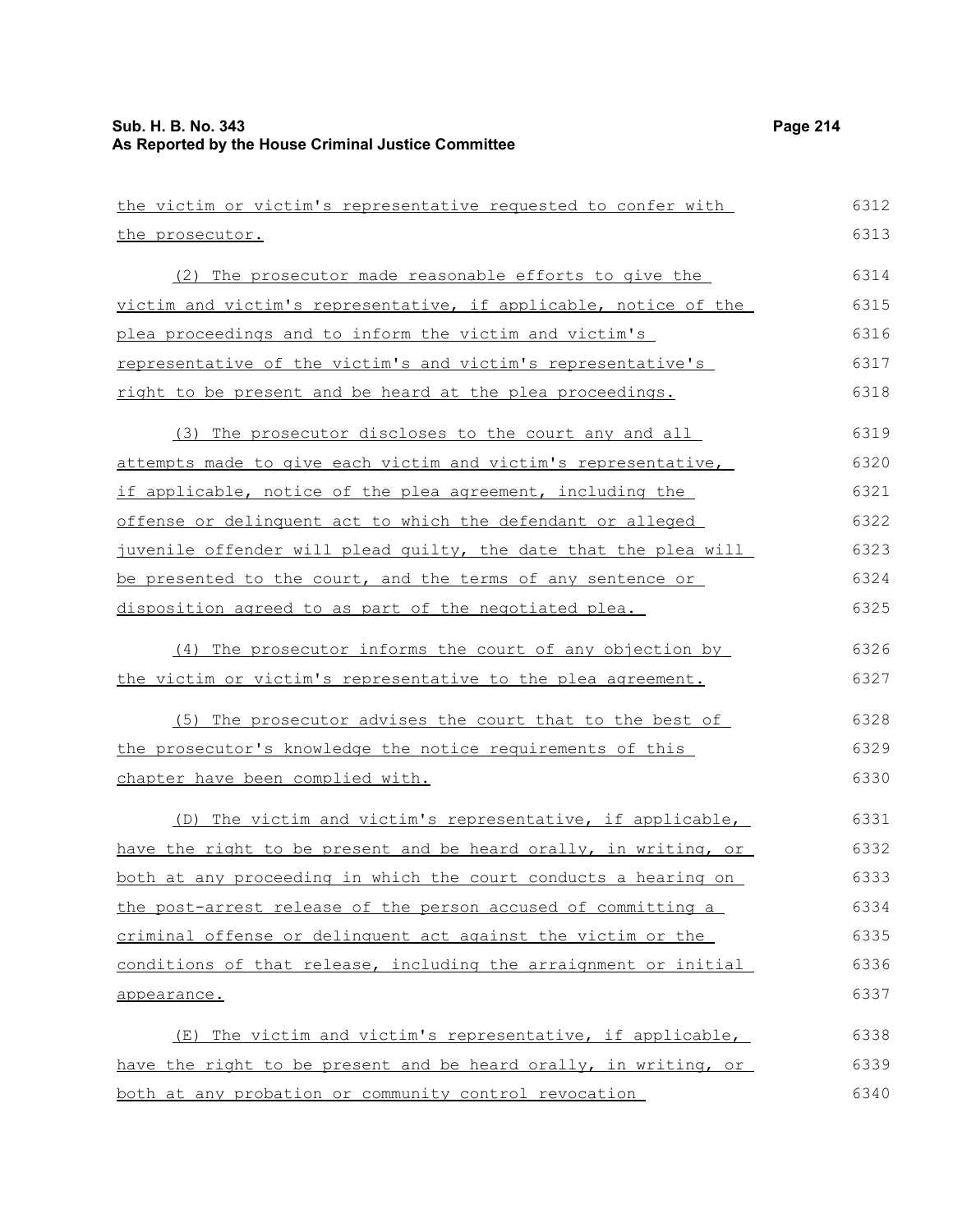#### **Sub. H. B. No. 343** Page 215 **As Reported by the House Criminal Justice Committee**

| requested to terminate the probation or community control of the | 6342 |
|------------------------------------------------------------------|------|
| person who is convicted of committing a criminal offense or      | 6343 |
| delinquent act against the victim.                               | 6344 |
| The victim and victim's representative, if applicable,<br>(F)    | 6345 |
| have the right to be heard orally, in writing, or both at any    | 6346 |
| proceeding in which the court is requested to modify the terms   | 6347 |
| of probation or community control of a person if the             | 6348 |
| modification will affect the person's contact with or the safety | 6349 |
| of the victim or if the modification involves restitution or     | 6350 |
| incarceration status.                                            | 6351 |
| (G) Nothing in this section requires a prosecutor to             | 6352 |
| disclose victim contact information.                             | 6353 |
| Sec. 2930.11. (A) Except as otherwise provided in this           | 6354 |
| section or in Chapter 2981. of the Revised Code, the law         | 6355 |

enforcement agency responsible for investigating a crimecriminal offense or specified delinquent act shall promptly return to the victim of the erime-criminal offense or specifieddelinquent act any property of the victim that was taken in the course of the investigation. In accordance with Criminal Rule 26 or an applicable Juvenile Rule, the law enforcement agency may take photographs of the property for use as evidence. If the ownership of the property is in dispute, the agency shall not return the property until the dispute is resolved. 6356 6357 6358 6359 6360 6361 6362 6363 6364

(B) The law enforcement agency responsible for investigating a crime-criminal offense or specified-delinquent act shall retain any property of the victim of the erimecriminal offense or specified delinquent act that is needed as evidence in the case, including any weapon used in the commission of the erime-criminal offense or specified-delinquent 6365 6366 6367 6368 6369 6370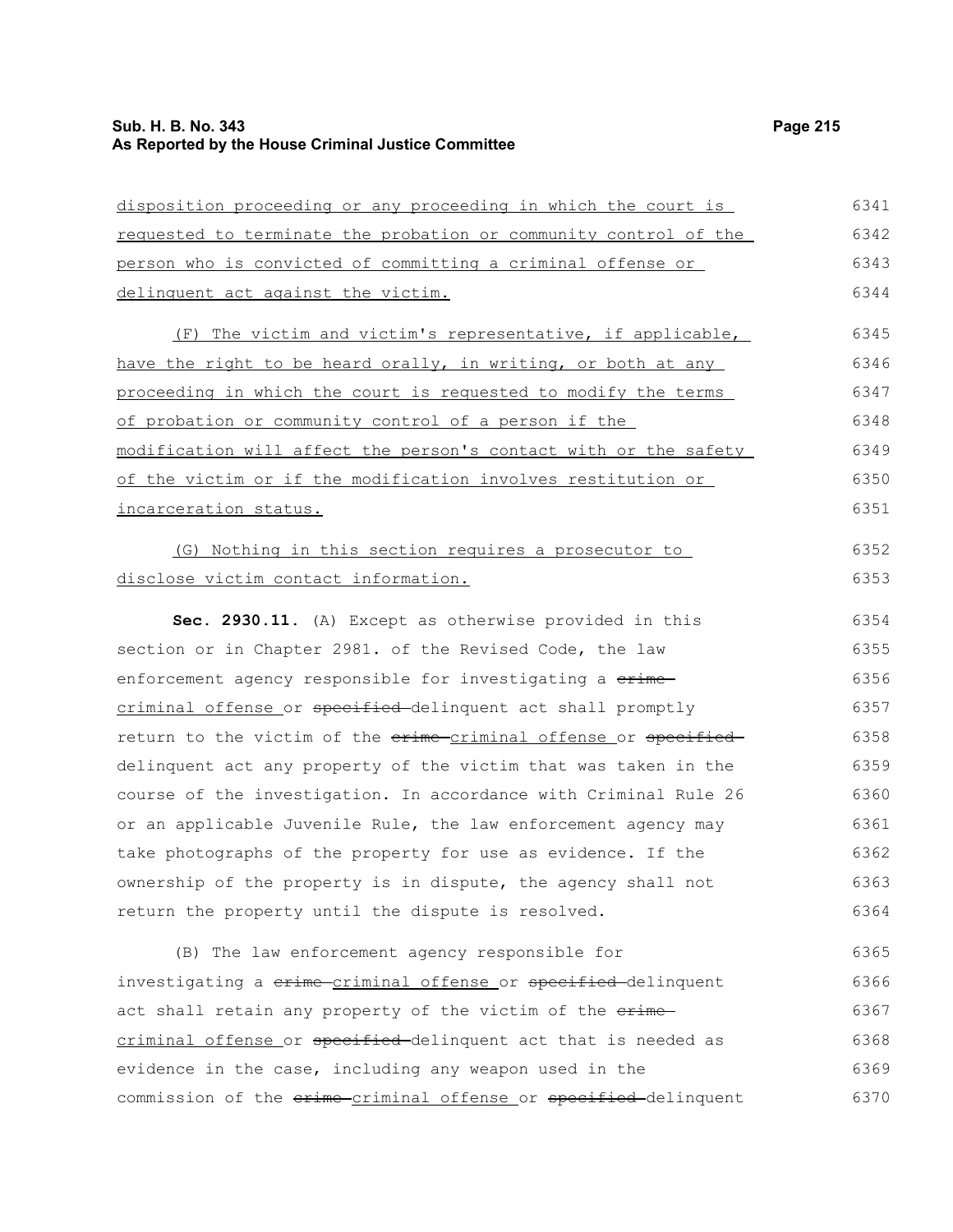### **Sub. H. B. No. 343 Page 216 As Reported by the House Criminal Justice Committee**

act, if the prosecutor certifies to the court a need to retain the property in lieu of a photograph of the property or of another evidentiary substitute for the property itself, pursuant to Ohio Rules of Appellate Procedure. 6371 6372 6373 6374

(C) If the defendant or alleged juvenile offender in a case files a motion requesting the court to order the law enforcement agency to retain property of the victim because the property is needed for the defense in the case, the agency shall retain the property until the court rules on the motion. The court, in making a determination on the motion, shall weigh the victim's need for the property against the defendant's or alleged juvenile offender's assertion that the property has evidentiary value for the defense. The court shall rule on the motion in a timely fashion. 6375 6376 6377 6378 6379 6380 6382 6383 6384

**Sec. 2930.12.** (A) At the request of the victim or victim's representative in a criminal prosecution, the prosecutor or the prosecutor's designee shall give the victim and the victim's representative notice of the defendant's acquittal or conviction within seven days of the acquittal or conviction. At the request of the victim or victim's representative in a delinquency proceeding, the prosecutor or the prosecutor's designee shall give the victim and the victim's representative notice of the dismissal of the complaint against the alleged juvenile offender or of the adjudication of the alleged juvenile offender as a delinquent child, except that, if the juvenile court dismisses the complaint against the alleged juvenile offender or adjudicates the alleged juvenile offender a delinquent child prior to the prosecutor's involvement in the case, at the request of the victim or victim's representative, the court or a court employee shall give the victim and the victim's representative notice of the dismissal or of the adjudication. 6385 6386 6387 6388 6389 6390 6391 6392 6393 6394 6395 6396 6397 6398 6399 6400 6401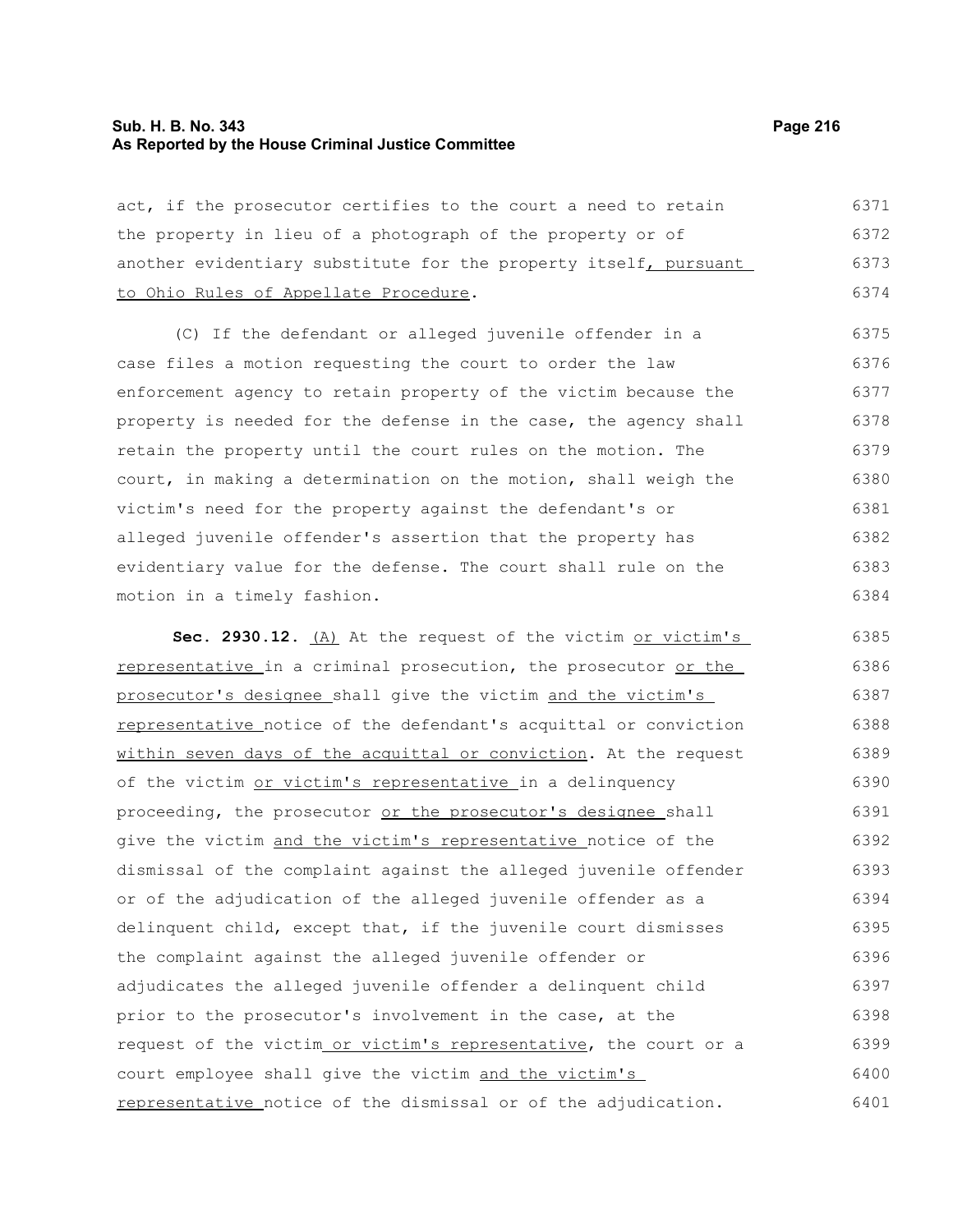## **Sub. H. B. No. 343 Page 217 As Reported by the House Criminal Justice Committee**

(A) (1) The erimes criminal offenses or specified (B) (2) The purpose of the presentence investigation report, if ordered, and that the victim and victim's representative, if applicable, have the right to review, on request to the prosecutor, a copy of the presentence investigation report except those portions of the report that are confidential by law; (3) The address and telephone number of the probation office department or other person, if any, that is to prepare a presentence investigation report pursuant to section 2951.03 of 6408 6409 6410 6411 6412 6413 6414 6415 6416 6417

If the defendant or alleged juvenile offender is convicted or is adjudicated a delinquent child, the notice shall include all of the following: 6402 6403 6404

delinquent acts of which the defendant was convicted or for which the alleged juvenile offender was adjudicated a delinquent child; 6405 6406 6407

the Revised Code or Criminal Rule 32.2, the address and telephone number of the person, if any, who is to prepare a disposition investigation report pursuant to division (C)(1) of section 2152.18 of the Revised Code, and the address and telephone number of the person, if any, who is to prepare a victim impact statement pursuant to division (D)(1) of section 2152.19 or section 2947.051 of the Revised Code; 6418 6419 6420 6421 6422 6423 6424

 $\left(\frac{C}{C}\right)$  (4) Notice that the victim and victim's representative, if applicable, may make a statement about the impact of the erime criminal offense or specified delinquent act to the probation officer or other person, if any, who prepares the presentence investigation report or to the person, if any, who prepares a victim impact statement, that a statement of the victim and victim's representative, included in the report, if 6425 6426 6427 6428 6429 6430 6431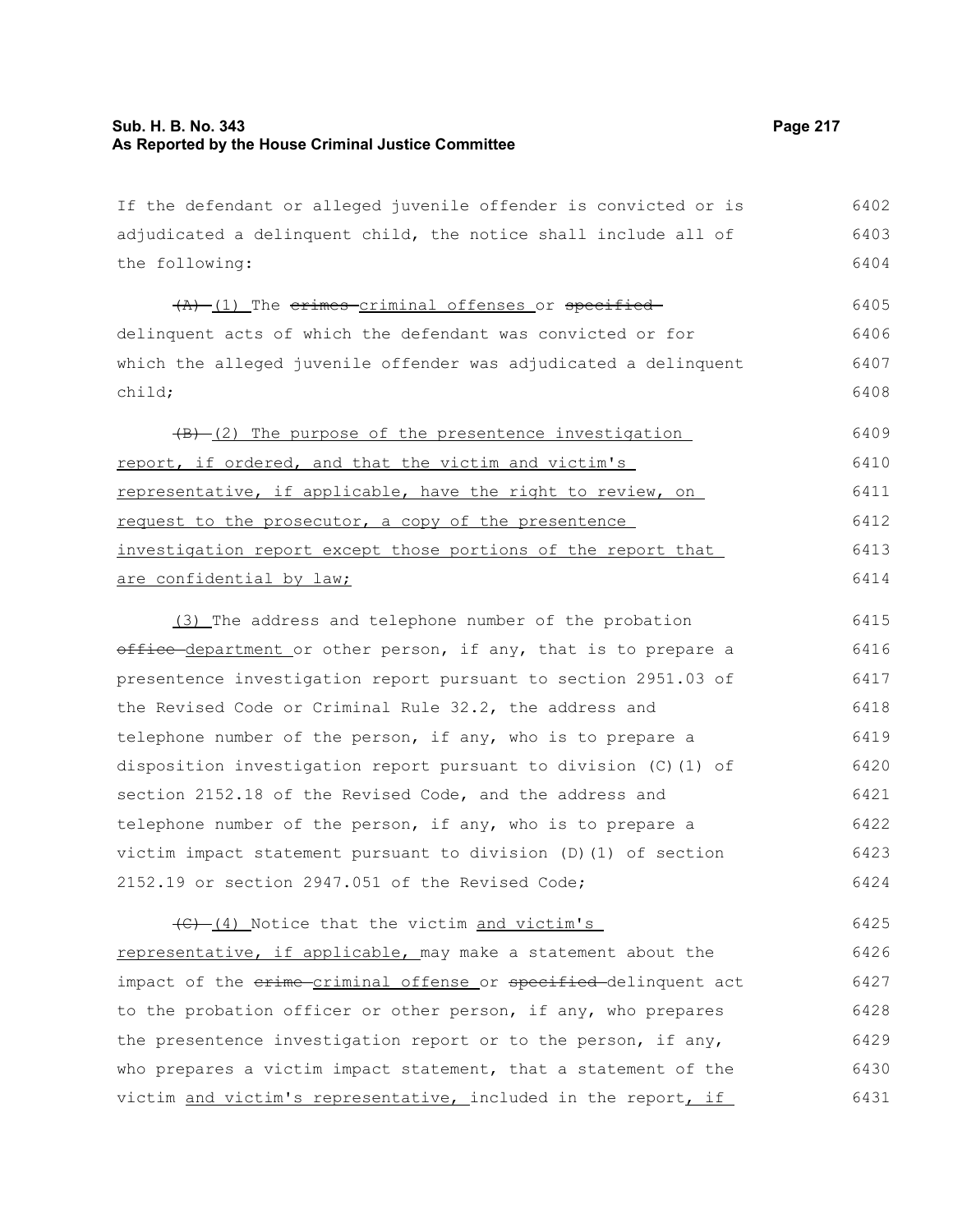#### **Sub. H. B. No. 343 Page 218 As Reported by the House Criminal Justice Committee**

applicable, will be made available to the defendant or alleged

juvenile offender unless the court exempts it from disclosure, and that the court may make the victim impact statement available to the defendant or alleged juvenile offender; (D) (5) Notice of the victim's, victim's representative's, and victim's attorney's, if applicable, right under section 2930.14 of the Revised Code to make a statement about the impact of the erime-criminal offense or specified-delinquent act before sentencing or disposition;  $(E)$  (6) The date, time, and place of the sentencing hearing or dispositional hearing;  $(F)$  (7) Notice that, if the court orders restitution, the victim or victim's attorney, if applicable, has the right to file a lien; (8) One of the following:  $(1)$  (a) Any sentence imposed upon the defendant and any subsequent modification of that sentence, including modification under section 2929.20 or 5120.036 of the Revised Code or as a result of the defendant's appeal of the sentence pursuant to section 2953.08 of the Revised Code;  $(2)$  (b) Any disposition ordered for the defendant and any subsequent modification of that disposition, if known to the prosecutor, including judicial release or early release in accordance with section 2151.38 of the Revised Code. If a court has not provided timely notice to the prosecutor of a subsequent 6433 6434 6435 6436 6437 6438 6439 6440 6441 6442 6443 6444 6445 6446 6447 6448 6449 6450 6451 6452 6453 6454 6455

modification of that disposition, the court shall promptly notify the victim and the victim's representative, if applicable, of the subsequent modification. 6457 6458 6459

(B) During the probation department's presentence 6460

6432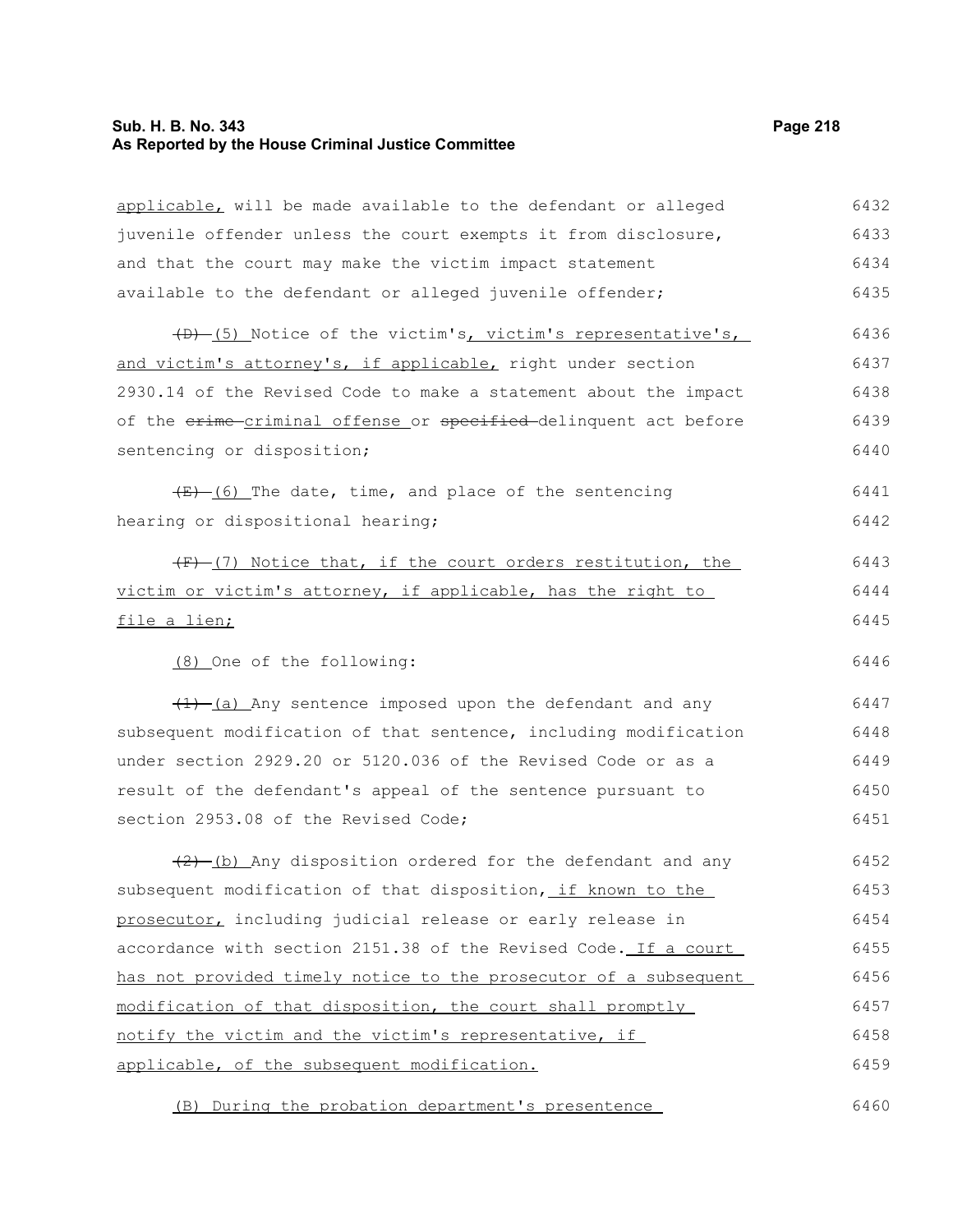### **Sub. H. B. No. 343** Page 219 **As Reported by the House Criminal Justice Committee**

| investigation, the department shall contact the victim, victim's | 6461 |
|------------------------------------------------------------------|------|
| representative, and victim's attorney, if applicable, concerning | 6462 |
| the victim's economic, physical, psychological, or emotional     | 6463 |
| harm or victim's safety concerns as a result of the offense.     | 6464 |

Sec. 2930.121. If a prosecutor dismisses a count or counts of a complaint, information, or indictment involving the victim as a result of a negotiated plea agreement, the victim and victim's representative, on request, may exercise all of the applicable rights specified in the victim's bill of rights under Ohio Constitution, Article I, Section 10a, including the right to restitution. 6465 6466 6467 6468 6469 6470 6471

**Sec. 2930.13.** (A) If the court orders the preparation of a victim impact statement pursuant to division (D)(1) of section 2152.19 or section 2947.051 of the Revised Code, the victim in the case and victim's representative, if applicable, may make a written or and oral statement regarding the impact of the erime criminal offense or specified delinquent act to the person whom the court orders to prepare the victim impact statement. A statement made by the victim or victim's representative under this section shall be included in the victim impact statement. 6472 6473 6474 6475 6476 6477 6478 6479 6480

(B) If a probation officer or other person is preparing a presentence investigation report pursuant to section 2947.06 or 2951.03 of the Revised Code or Criminal Rule 32.2, or a disposition investigation report pursuant to section 2152.18 of the Revised Code, concerning the defendant or alleged juvenile offender in the case, the victim and victim's representative, if applicable, may make a written or and oral statement regarding the impact of the erime-criminal offense or specified-delinquent act to the probation officer or other person. The probation officer or other person shall use the statement in preparing the 6481 6482 6483 6484 6485 6486 6487 6488 6489 6490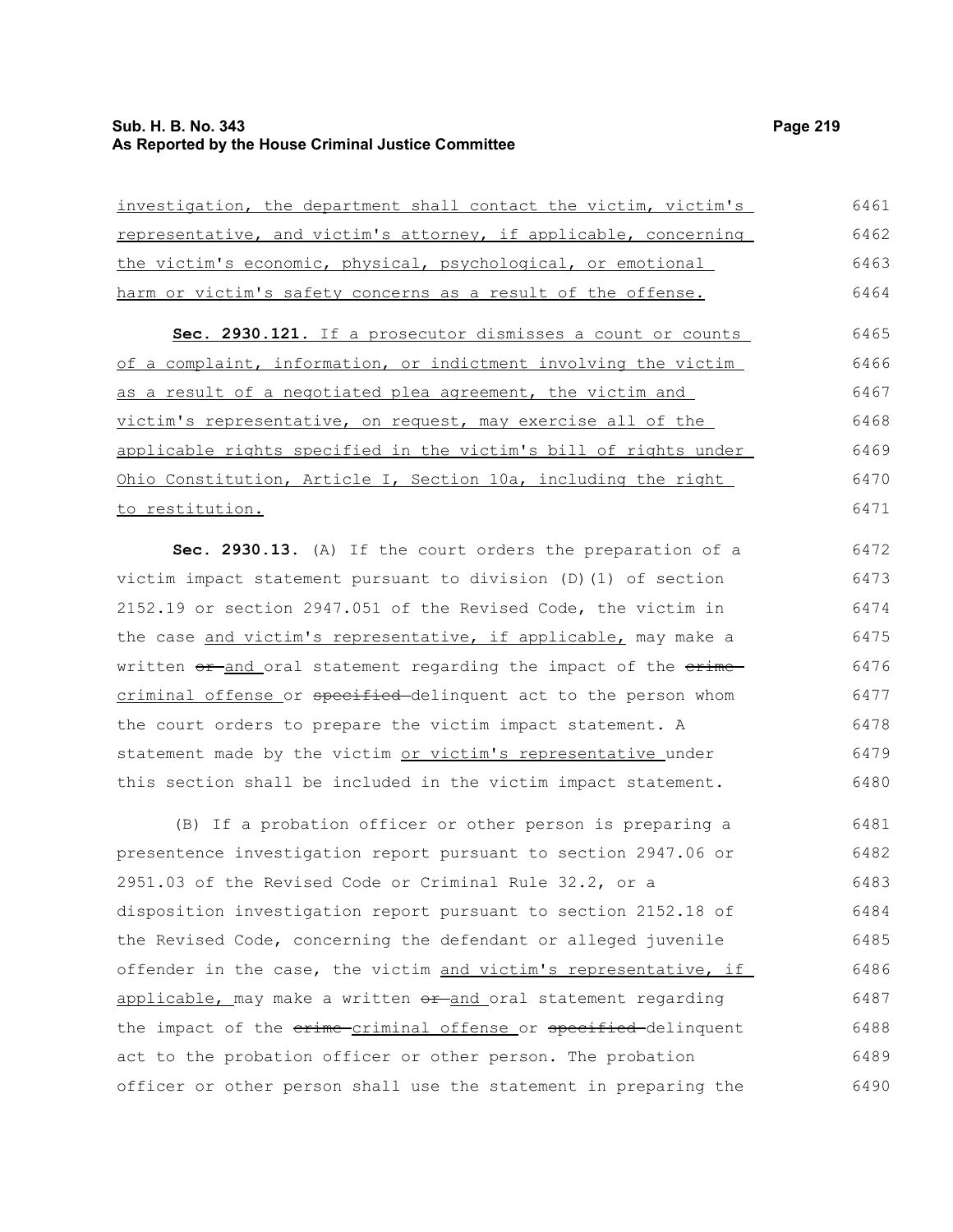### **Sub. H. B. No. 343 Page 220 As Reported by the House Criminal Justice Committee**

presentence investigation report or disposition investigation report and, upon the victim's or victim's representative's request, shall include a written statement submitted by the victim in the presentence investigation report or disposition investigation report. (C) A statement made by the victim or victim's representative under division (A) or (B) of this section may include the following: (1) An explanation of the nature and extent of any physical, psychological, or emotional harm suffered by the victim as a result of the erime-criminal offense or specifieddelinquent act that is the basis of the case; (2) An explanation of the extent of any property damage or other economic loss suffered by the victim as a result of that erime criminal offense or specified delinquent act; (3) An opinion regarding the extent to which, if any, the victim needs restitution for harm caused by the defendant or alleged juvenile offender as a result of that erime-criminal offense or specified delinquent act and information about whether the victim has applied for or received any compensation for loss or damage caused by that erime-criminal offense or specified delinquent act; (4) The victim's and victim's representative's recommendation for an appropriate sanction or disposition for the defendant or alleged juvenile offender regarding that erimecriminal offense or specified-delinquent act. (D) If a statement made by a victim or victim's 6491 6492 6493 6494 6495 6496 6497 6498 6499 6500 6501 6502 6503 6504 6505 6506 6507 6508 6509 6510 6511 6512 6513 6514 6515 6516 6517

representative under division (A) of this section is included in a victim impact statement, the provision, receipt, and retention 6518 6519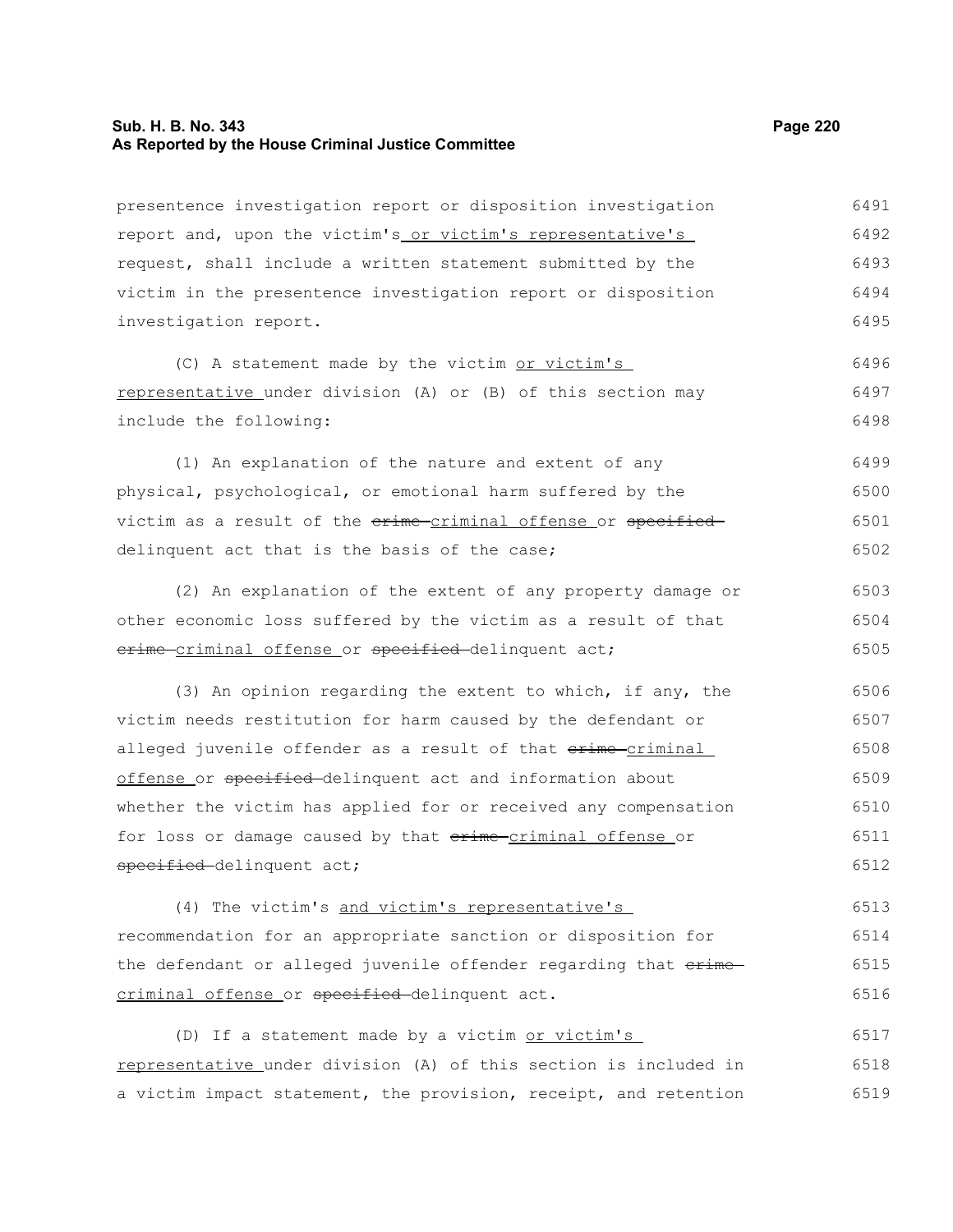## **Sub. H. B. No. 343** Page 221 **As Reported by the House Criminal Justice Committee**

section 2951.03 of the Revised Code.

of copies of, the use of, and the confidentiality, nonpublic record character, and sealing of the victim impact statement is governed by division  $\frac{1}{2}$  (D)(3) of section  $\frac{2152.20}{2152.19}$  or by division (C) of section 2947.051 of the Revised Code, as appropriate. If a statement made by a victim or victim's representative under division (B) of this section is included in a presentence investigation report prepared pursuant to section 2947.06 or 2951.03 of the Revised Code or Criminal Rule 32.2 or in a disposition investigation report pursuant to division (C) (1) of section 2152.18 of the Revised Code, the provision, receipt, and retention of copies of, the use of, and the confidentiality, nonpublic record character, and sealing of the presentence investigation report or disposition investigation 6520 6521 6522 6523 6524 6525 6526 6527 6528 6529 6530 6531 6532

 **Sec. 2930.131.** (A) If the presentence investigation report is made available to the defendant prior to the sentencing hearing, the court shall simultaneously provide a copy of the report to the prosecutor assigned to the case. If requested, the prosecutor shall promptly forward a copy of the report to the victim, victim's representative, and victim's attorney, if applicable, except those parts of the report that are redacted by the court or made confidential by law. 6535 6536 6537 6538 6539 6540 6541 6542

report that contains the victim's statement is governed by

(B) If the court redacts any portion of the presentence investigation report, the court shall state on the record the court's reason for the redaction. 6543 6544 6545

**Sec. 2930.14.** (A) Before imposing sentence upon, or entering an order of disposition for, a defendant or alleged juvenile offender for the commission of a erime-criminal offense or specified-delinquent act, the court shall permit the victim 6546 6547 6548 6549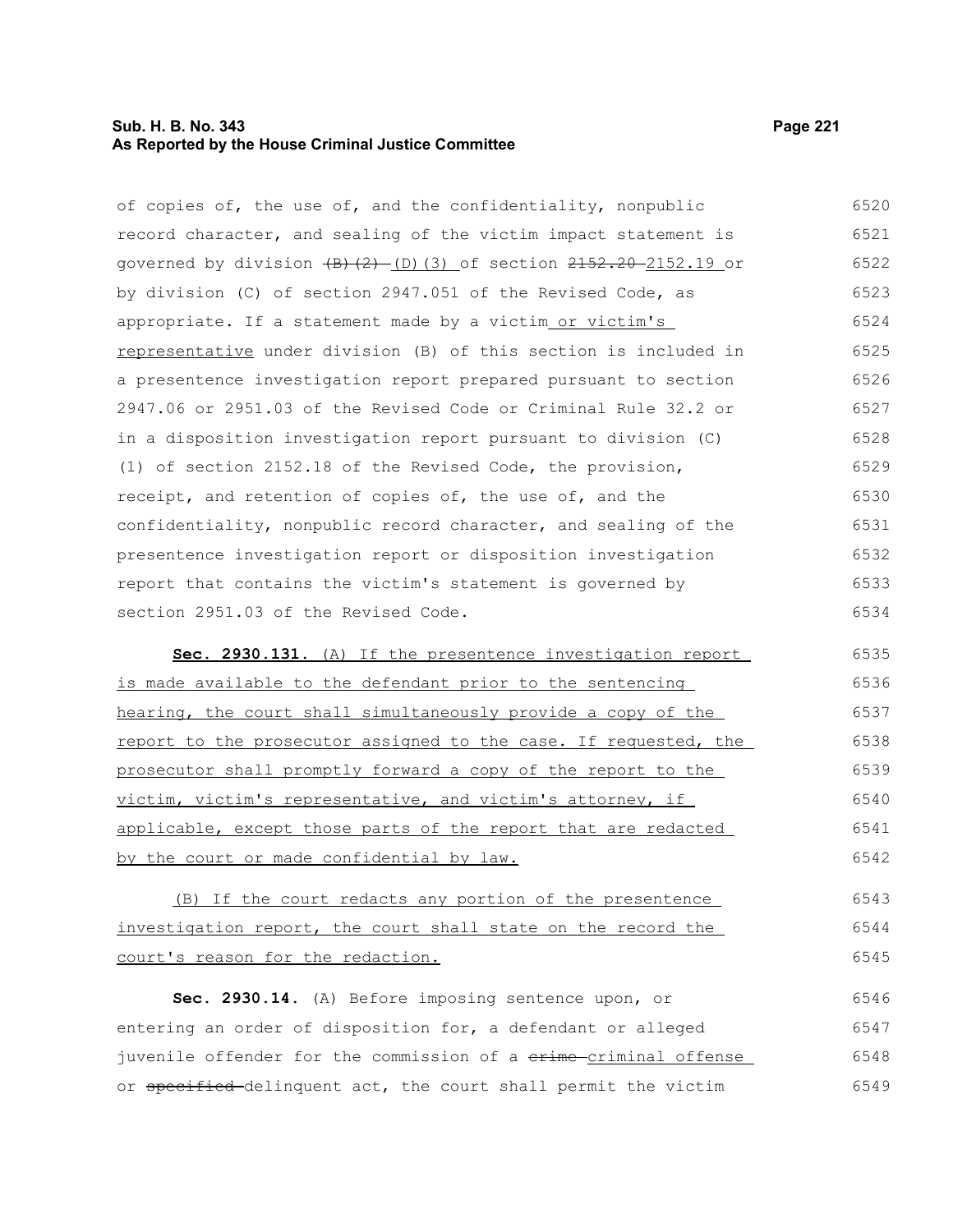## **Sub. H. B. No. 343 Page 222 As Reported by the House Criminal Justice Committee**

| of the crime or specified delinquent act and victim's            | 6550 |
|------------------------------------------------------------------|------|
| representative, if applicable, to make a statement be heard      | 6551 |
| orally, in writing, or both during the sentencing or disposition | 6552 |
| proceeding. The court may give copies of any written statement   | 6553 |
| made by a victim or victim's representative to the defendant or  | 6554 |
| alleged juvenile offender and defendant's or alleged juvenile    | 6555 |
| offender's counsel and may give any written statement made by    | 6556 |
| the defendant or alleged juvenile offender to the victim         | 6557 |
| victim's representative, or victim's attorney, if applicable,    | 6558 |
| and the prosecutor. The court may redact any information         | 6559 |
| contained in a written statement that the court determines is    | 6560 |
| not relevant to and will not be relied upon in the sentencing or | 6561 |
| disposition decision. The victim's or victim's representative's  | 6562 |
| oral statement is not subject to cross-examination. The written  | 6563 |
| statement of the victim or victim's representative or of the     | 6564 |
| defendant or alleged juvenile offender is confidential and is    | 6565 |
| not a public record as used in section 149.43 of the Revised     | 6566 |
| Code. Any person to whom a copy of a written statement was       | 6567 |
| released by the court shall return it to the court immediately   | 6568 |
| following sentencing or disposition.                             | 6569 |
| (B) The court shall consider a victim's statement made by        | 6570 |
| a victim or victim's representative under division (A) of this   | 6571 |
| section along with other factors that the court is required to   | 6572 |
| consider in imposing sentence or in determining the order of     | 6573 |
| disposition. If the statement includes new material facts, the   | 6574 |

court shall not rely on the new material facts unless it continues the sentencing or dispositional proceeding or takes other appropriate action to allow the defendant or alleged juvenile offender an adequate opportunity to respond to the new material facts. 6575 6576 6577 6578 6579

**Sec. 2930.15.** (A) If a defendant is convicted of 6580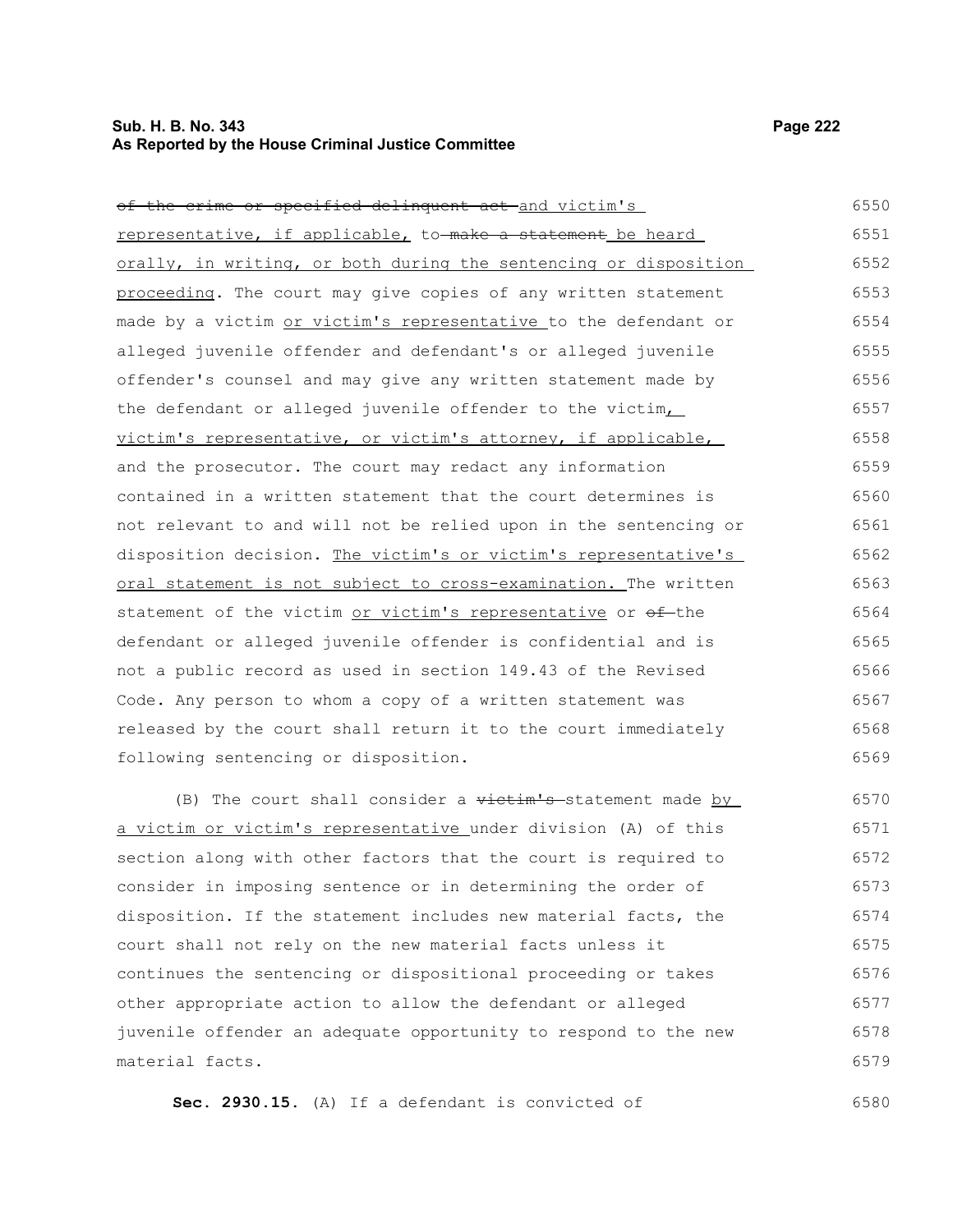### **Sub. H. B. No. 343 Page 223 As Reported by the House Criminal Justice Committee**

committing a crime-criminal offense against a victim or an alleged juvenile offender is adjudicated a delinquent child for committing a specified-delinquent act against a victim, if the victim or victim's representative requests notice of the filing of an appeal, and if the defendant or alleged juvenile offender files an appeal, the prosecutor in the case promptly, but not later than seven days after receiving the notice of appeal, shall notify the victim and victim's representative, if applicable, of the appeal. The prosecutor also shall give the victim and victim's representative, if applicable, all of the following information: (1) A brief explanation of the appellate process, including the possible disposition of the case; (2) Whether the defendant or alleged juvenile offender has been released on bail or other recognizance or under conditions imposed by the juvenile court pending the disposition of the appeal; (3) The time, place, and location of appellate court proceedings and any subsequent changes in the time, place, or location of those proceedings; (4) The result of the appeal. (B) If the appellate court returns the defendant's or alleged juvenile offender's case to the trial court or juvenile court for further proceedings, the victim and victim's representative, if applicable, may exercise all the rights that previously were available to the victim in the trial court or the juvenile court. **Sec. 2930.16.** (A) If a defendant is incarcerated, a victim 6581 6582 6583 6584 6585 6586 6587 6588 6589 6590 6591 6592 6593 6594 6595 6596 6597 6598 6599 6600 6601 6602 6603 6604 6605 6606 6607 6608

in a case or victim's representative who has requested to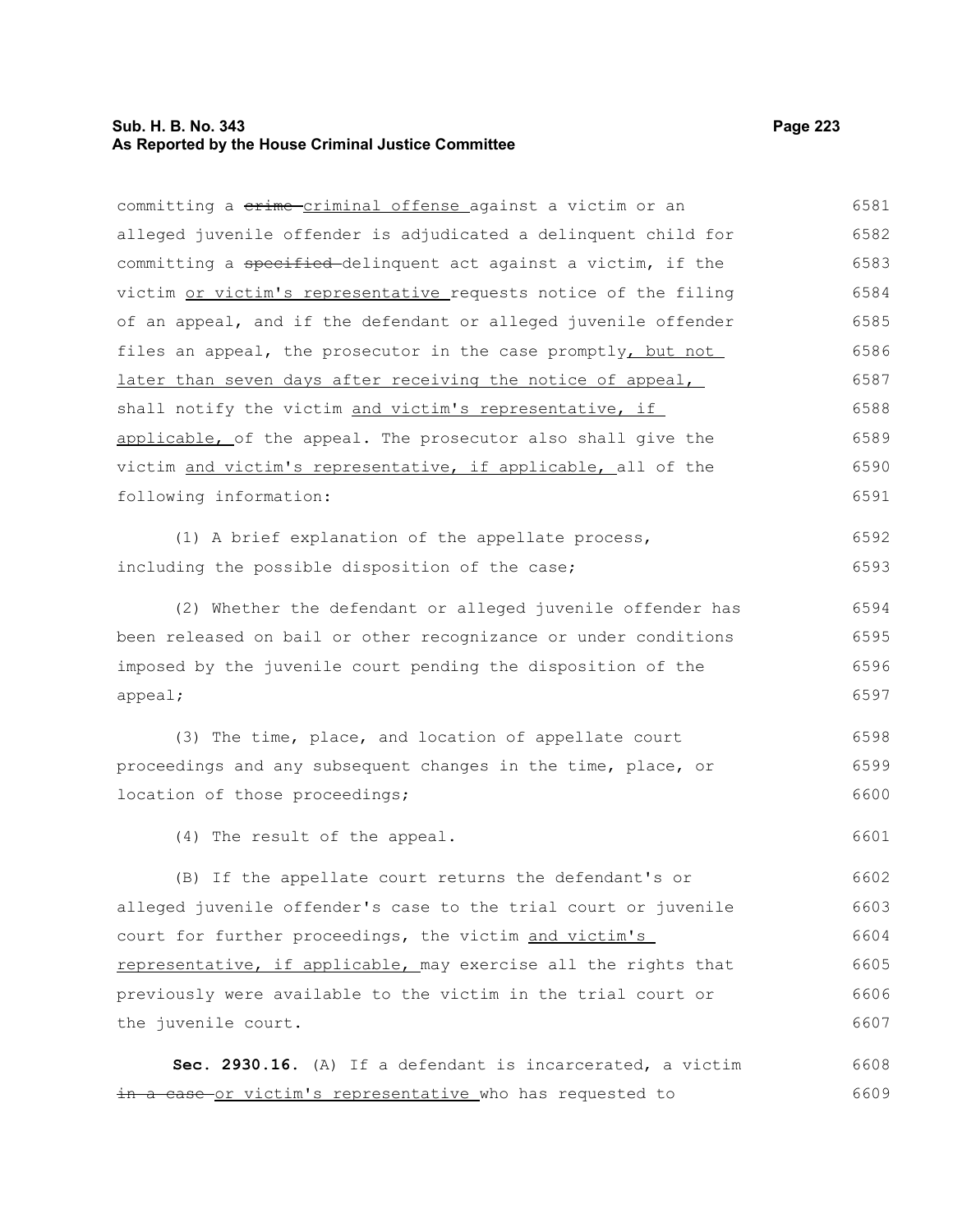## **Sub. H. B. No. 343 Page 224 As Reported by the House Criminal Justice Committee**

receive notice under this section shall be given notice of the incarceration of the defendant. If an alleged juvenile offender is committed to the temporary custody of a school, camp, institution, or other facility operated for the care of delinquent children or to the legal custody of the department of youth services, a victim in a case or victim's representative who has requested to receive notice under this section shall be given notice of the commitment. Promptly after sentence is imposed upon the defendant or the commitment of the alleged juvenile offender is ordered, the court or the court's designee shall notify the prosecutor in the case and the prosecutor shall notify the victim and the victim's representative, if applicable, of the date on which the defendant will be released, or initially will be eligible for release, from confinement or the prosecutor's reasonable estimate of that date or the date on which the alleged juvenile offender will have served the minimum period of commitment or the prosecutor's reasonable estimate of that date. The prosecutor also shall notify the victim and the victim's representative of the name of the custodial agency of the defendant or alleged juvenile offender and tell the victim and the victim's representative how to contact that custodial agency. If the custodial agency is the department of rehabilitation and correction, the prosecutor shall notify the victim and the victim's representative of the services offered by the office of victims' services pursuant to section 5120.60 of the Revised Code. If the custodial agency is the department of youth services, the prosecutor shall notify the victim and the victim's representative of the services provided by the office of victims' services within the release authority of the department pursuant to section 5139.55 of the Revised Code and the victim's right pursuant to section 5139.56 of the Revised Code to submit a written request to the release authority to be 6610 6611 6612 6613 6614 6615 6616 6617 6618 6619 6620 6621 6622 6623 6624 6625 6626 6627 6628 6629 6630 6631 6632 6633 6634 6635 6636 6637 6638 6639 6640 6641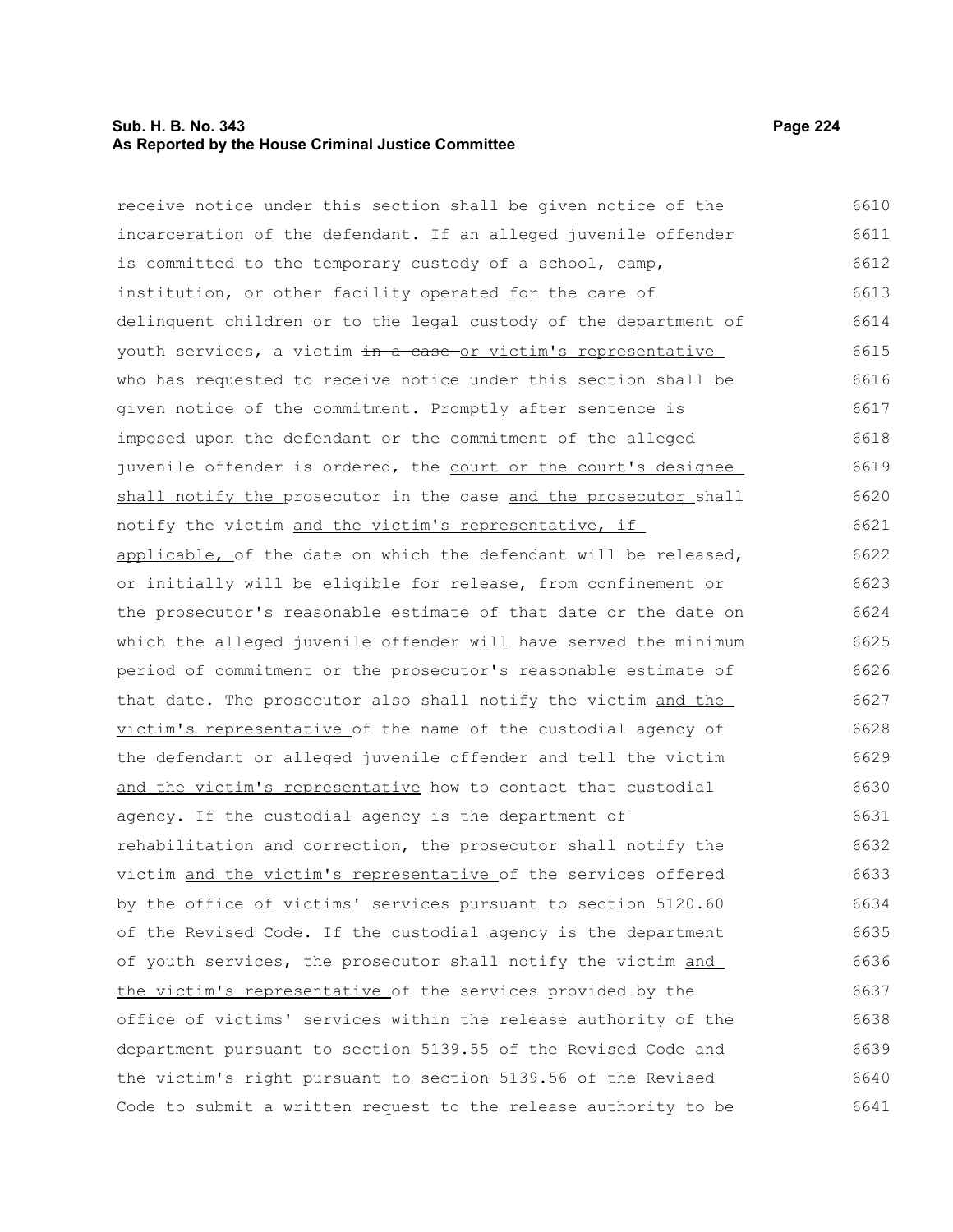### **Sub. H. B. No. 343 Page 225 As Reported by the House Criminal Justice Committee**

notified of actions the release authority takes with respect to the alleged juvenile offender. The victim and the victim's representative shall keep the custodial agency informed of the victim's or victim's representative's current-address and telephone number contact information. 6642 6643 6644 6645 6646

(B)(1) Upon the victim's or victim's representative's request or in accordance with division (D) of this section, the court or the court's designee shall notify the prosecutor in the case and the prosecutor promptly, but not later than seven days after the hearing is scheduled or the application is filed, shall notify the victim and the victim's representative, if applicable, of any application or hearing for judicial release of the defendant pursuant to section 2929.20 of the Revised Code, of any hearing for release of the defendant pursuant to section 2967.19 of the Revised Code, or of any hearing for judicial release or early release of the alleged juvenile offender pursuant to section 2151.38 of the Revised Code and of the victim's and victim's representative's right to make a statement under those sections. The If the court does not hold a hearing or if the victim and victim's representative, if applicable, do not attend the hearing or make a statement, the court shall notify the victim and victim's representative of its ruling in each of those hearings and on each of those applications. 6647 6648 6649 6650 6651 6652 6653 6654 6655 6656 6657 6658 6659 6660 6661 6662 6663 6664 6665

(2) If an offender is sentenced to a prison term pursuant to division (A)(3) or (B) of section 2971.03 of the Revised Code, upon-on the request of the victim of the crime or victim's representative or in accordance with division (D) of this section, the court or the court's designee shall notify the prosecutor in the case and the prosecutor promptly shall notify the victim and the victim's representative, if applicable, of 6666 6667 6668 6669 6670 6671 6672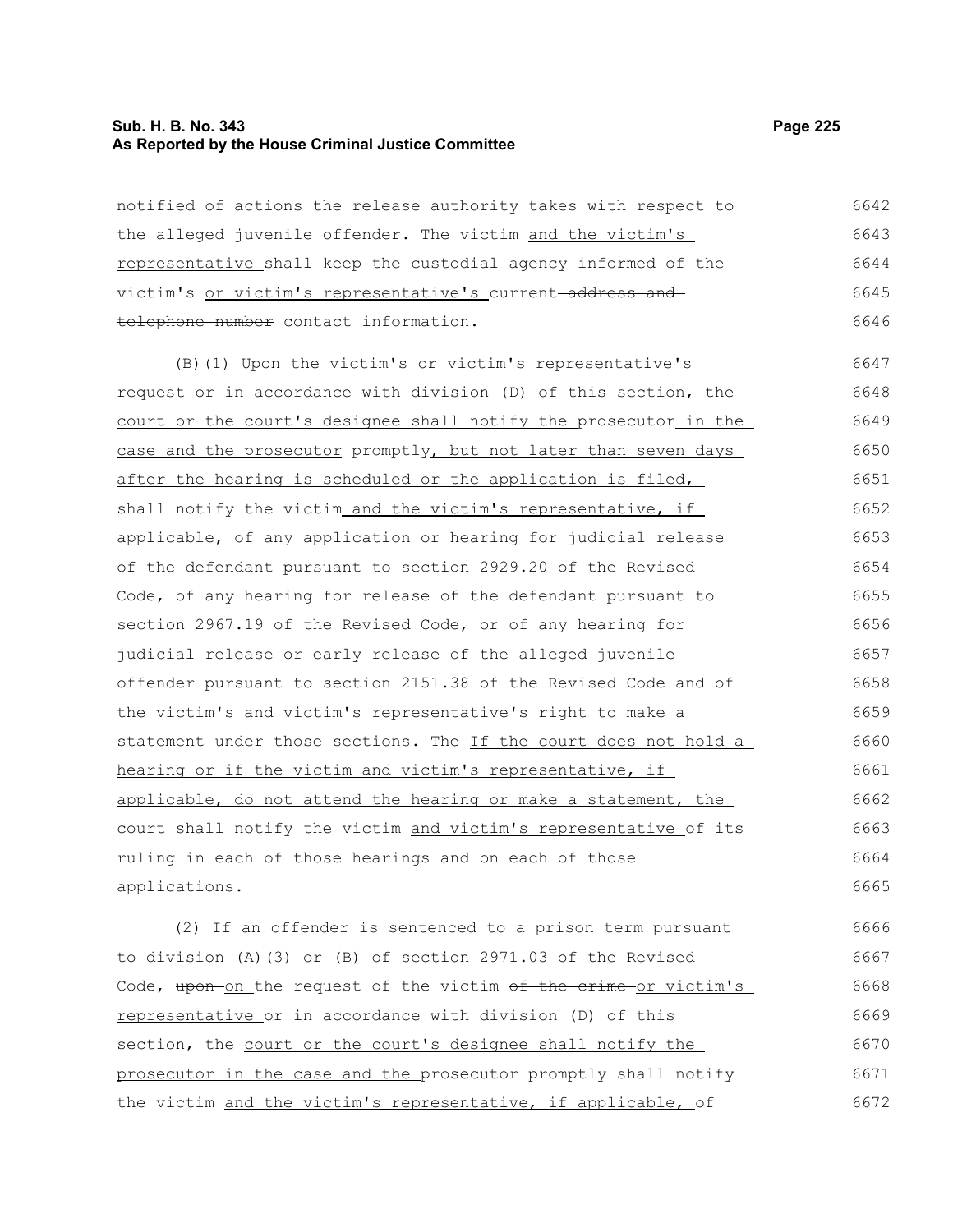## **Sub. H. B. No. 343 Page 226 As Reported by the House Criminal Justice Committee**

any hearing to be conducted pursuant to section 2971.05 of the Revised Code to determine whether to modify the requirement that the offender serve the entire prison term in a state correctional facility in accordance with division (C) of that section, whether to continue, revise, or revoke any existing modification of that requirement, or whether to terminate the prison term in accordance with division (D) of that section. The-If the court does not hold a hearing or if the victim and victim's representative, if applicable, do not attend the

hearing or make a statement, the court shall notify the victim and the victim's representative of any order issued at the conclusion of the hearing. 6682 6683 6684

 $\left(\frac{1}{C}\right)$  (1) On first contact with a victim, the custodial agency of a defendant or delinquent child shall verify with the victim and victim's representative, if applicable, that all information and requests are current. If a victim's rights request form was not provided by the prosecutor, the custodial agency shall give the victim and victim's representative, if applicable, the victim's rights request form, or similar form that, at a minimum, contains the required information listed in this section and on the victim's rights request form. A person claiming direct and proximate harm as a result of a criminal offense or delinquent act must affirmatively identify the person's self and request the notifications provided in this section and section 2967.28 of the Revised Code. 6685 6686 6687 6688 6689 6690 6691 6692 6693 6694 6695 6696 6697

(2) Upon the victim's or victim's representative's request made at any time before the particular notice would be due or in accordance with division (D) of this section, the custodial agency of a defendant or alleged juvenile offender shall give the victim and the victim's representative, if applicable, any of the following notices that is applicable: 6698 6699 6700 6701 6702 6703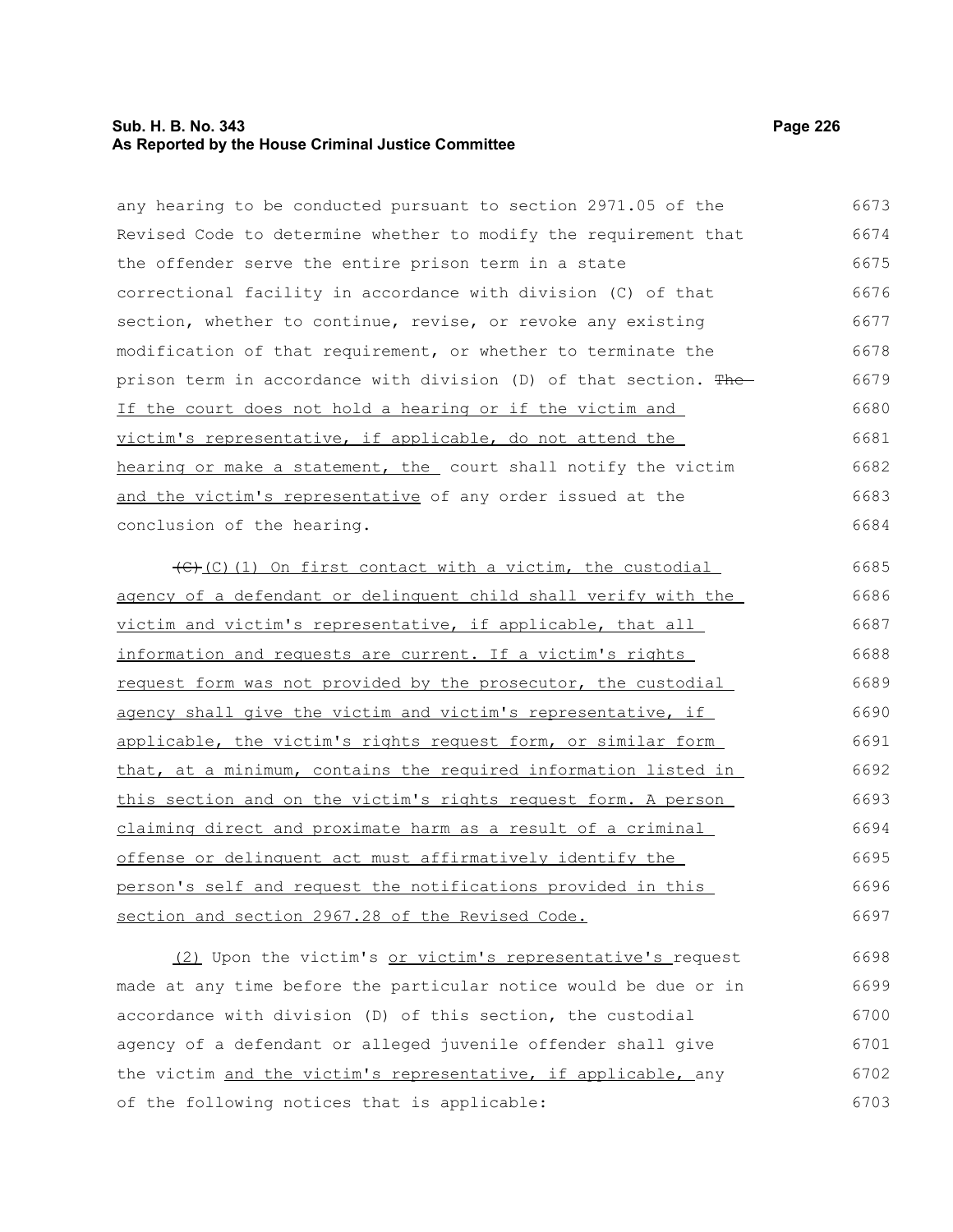## **Sub. H. B. No. 343 Page 227 As Reported by the House Criminal Justice Committee**

 $(1)$  (a) At least sixty days before the adult parole authority recommends a pardon or commutation of sentence for the defendant or at least sixty days prior to a hearing before the adult parole authority regarding a grant of parole to the defendant, notice of the victim's and victim's representative's right to submit a statement regarding the impact of the defendant's release in accordance with section 2967.12 of the Revised Code and, if applicable, of the victim's and victim's representative's right to appear at a full board hearing of the parole board to give testimony as authorized by section 5149.101 of the Revised Code; and at least sixty days prior to a hearing before the department regarding a determination of whether the inmate must be released under division (C) or (D)(2) of section 2967.271 of the Revised Code if the inmate is serving a non-life felony indefinite prison term, notice of the fact that the inmate will be having a hearing regarding a possible grant of release, the date of any hearing regarding a possible grant of release, and the right of any person to submit a written statement regarding the pending action; 6704 6705 6706 6707 6708 6709 6710 6711 6712 6713 6714 6715 6716 6717 6718 6719 6720 6721 6722

 $(2)$  (b) At least sixty days before the defendant is transferred to transitional control under section 2967.26 of the Revised Code, notice of the pendency of the transfer and of the victim's and victim's representative's right under that section to submit a statement regarding the impact of the transfer; 6723 6724 6725 6726 6727

(3) (c) At least sixty days before the release authority of the department of youth services holds a release review, release hearing, or discharge review for the alleged juvenile offender, notice of the pendency of the review or hearing, of the victim's and victim's representative's right to make an oral or written statement regarding the impact of the crime upon the victim or regarding the possible release or discharge, and, if 6728 6729 6730 6731 6732 6733 6734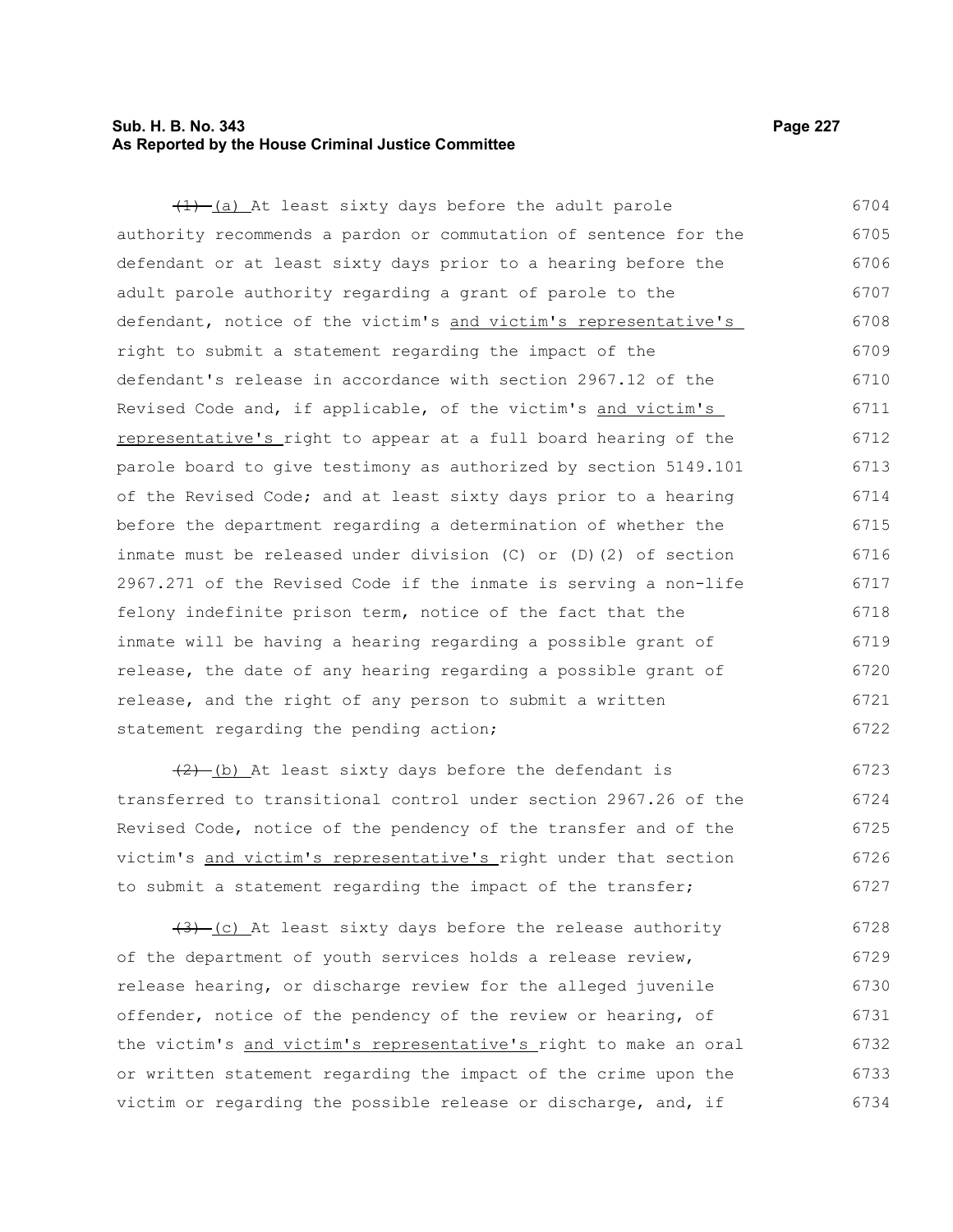## **Sub. H. B. No. 343 Page 228 As Reported by the House Criminal Justice Committee**

the notice pertains to a hearing, of the victim's right to attend and make statements or comments at the hearing as authorized by section 5139.56 of the Revised Code; 6735 6736 6737

(4) (d) Prompt notice, but not more than three days after the escape, of the defendant's or alleged juvenile offender's escape from a facility of the custodial agency in which the defendant was incarcerated or in which the alleged juvenile offender was placed after commitment, of the defendant's or alleged juvenile offender's absence without leave from a mental health or developmental disabilities facility or from other custody, and of the capture of the defendant or alleged juvenile offender after an escape or absence; 6738 6739 6740 6741 6742 6743 6744 6745 6746

 $(5)$  (e) Notice of the defendant's or alleged juvenile offender's death while in confinement or custody within thirty days of the defendant's or alleged juvenile offender's death; 6747 6748 6749

 $(6)$  (f) Notice of the filing of a petition by the director of rehabilitation and correction pursuant to section 2967.19 of the Revised Code requesting the early release under that section of the defendant within thirty days of the filing of the petition;

 $(7)$  (g) Notice of the defendant's or alleged juvenile offender's post-conviction release from confinement or custody, including jail or local custody, and the terms and conditions of the release as soon as the custodial agency becomes aware of the release. 6755 6756 6757 6758 6759

(D)(1) If a defendant is incarcerated for the commission of aggravated murder, murder, or an offense of violence that is a felony of the first, second, or third degree or is under a sentence of life imprisonment or if an alleged juvenile offender 6760 6761 6762 6763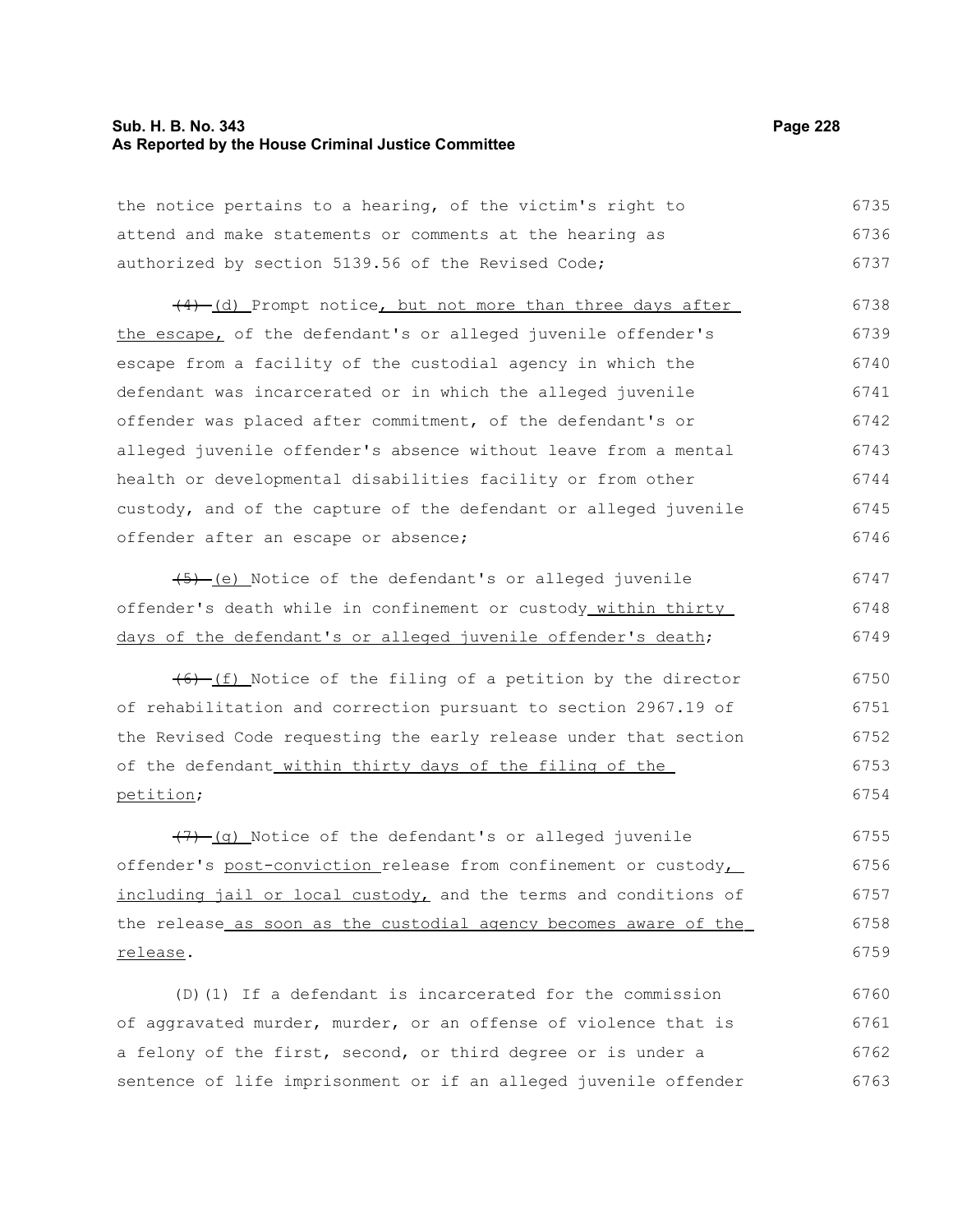## **Sub. H. B. No. 343** Page 229 **As Reported by the House Criminal Justice Committee**

has been charged with the commission of an act that would be aggravated murder, murder, or an offense of violence that is a felony of the first, second, or third degree or be subject to a sentence of life imprisonment if committed by an adult, except as otherwise provided in this division, the notices described in divisions (B) and (C) of this section shall be given regardless of whether the victim or victim's representative has requested the notification. The notices described in divisions (B) and (C) of this section shall not be given under this division to a victim or victim's representative if the victim or victim's representative has requested pursuant to division (B)(2) of section 2930.03 of the Revised Code that the victim or victim's representative not be provided the notice. Regardless of whether the victim or victim's representative has requested that the notices described in division (C) of this section be provided or not be provided, the custodial agency shall give notice similar to those notices to the prosecutor in the case, to the sentencing court, to the law enforcement agency that arrested the defendant or alleged juvenile offender if any officer of that agency was a victim of the offense, and to any member of the victim's immediate family who requests notification. If the notice given under this division to the victim and victim's representative is based on an offense committed prior to March 22, 2013, and if the prosecutor or custodial agency has not previously successfully provided any notice to the victim and victim's representative under this division or division (B) or (C) of this section with respect to that offense and the offender who committed it, the notice also shall inform the victim and victim's representative that the victim or victim's representative may request that the victim or victim's representative not be provided any further notices with respect to that offense and the offender who committed it and shall 6764 6765 6766 6767 6768 6769 6770 6771 6772 6773 6774 6775 6776 6777 6778 6779 6780 6781 6782 6783 6784 6785 6786 6787 6788 6789 6790 6791 6792 6793 6794 6795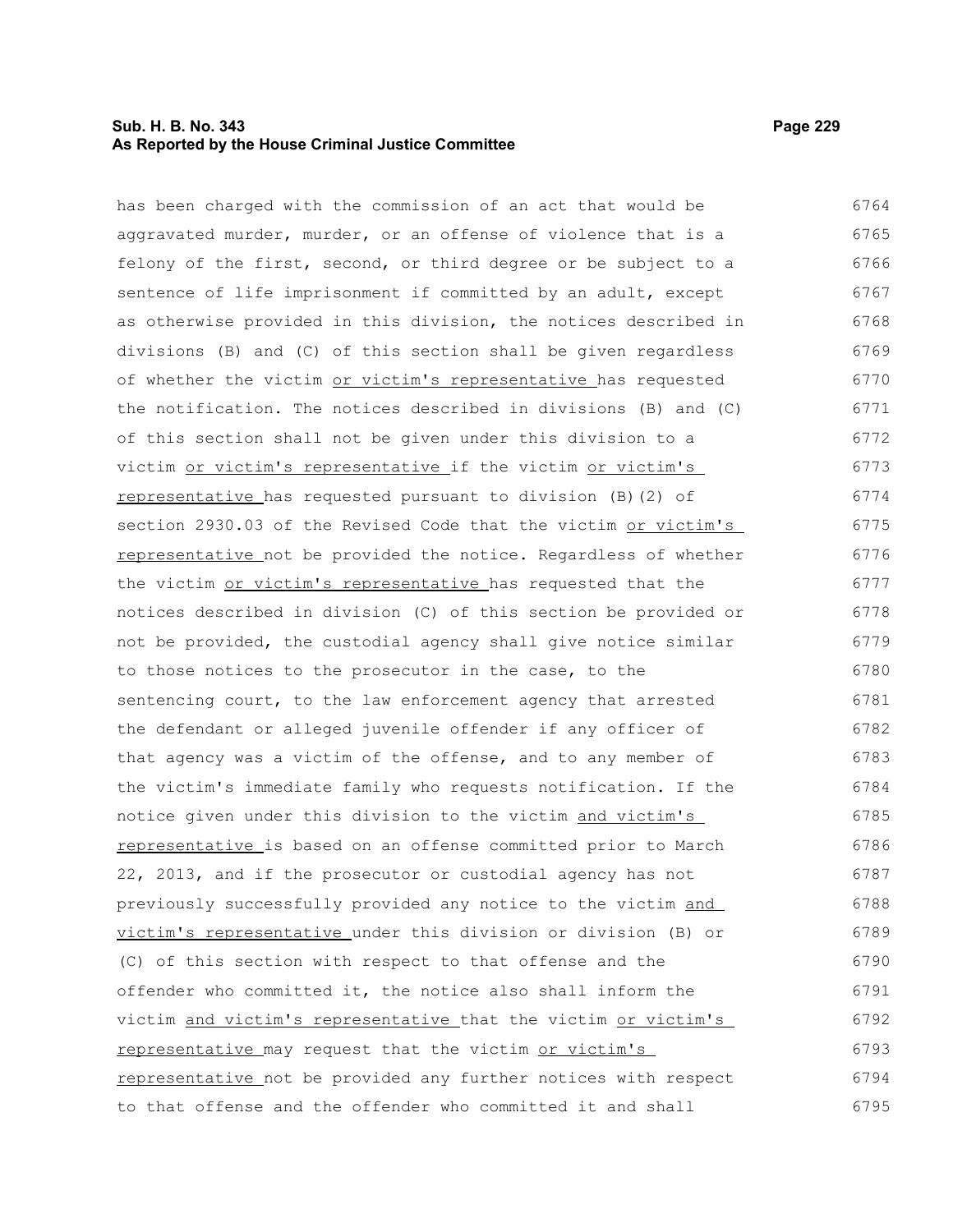## **Sub. H. B. No. 343 Page 230 As Reported by the House Criminal Justice Committee**

describe the procedure for making that request. If the notice given under this division to the victim and victim's representative pertains to a hearing regarding a grant of a parole to the defendant, the notice also shall inform the victim and victim's representative that the victim, a member of the victim's immediate family, or the victim's representative may request a victim conference, as described in division (E) of this section, and shall provide an explanation of a victim conference. 6796 6797 6798 6799 6800 6801 6802 6803 6804

The prosecutor or custodial agency may give the notices to which this division applies by any reasonable means, including, but not limited to, regular mail, telephone, and electronic mail. If the prosecutor or custodial agency attempts to provide notice to a victim or victim's representative under this division but the attempt is unsuccessful because the prosecutor or custodial agency is unable to locate the victim or victim's representative, is unable to provide the notice by its chosen method because it cannot determine the mailing address, telephone number, or electronic mail address at which to provide the notice, or, if the notice is sent by mail, the notice is returned, the prosecutor or custodial agency shall make another attempt to provide the notice to the victim or victim's representative. If the second attempt is unsuccessful, the prosecutor or custodial agency shall make at least one more attempt to provide the notice. If the notice is based on an offense committed prior to March 22, 2013, in each attempt to provide the notice to the victim or victim's representative, the notice shall include the opt-out information described in the preceding paragraph. The prosecutor or custodial agency, in accordance with division (D)(2) of this section, shall keep a record of all attempts to provide the notice, and of all notices 6805 6806 6807 6808 6809 6810 6811 6812 6813 6814 6815 6816 6817 6818 6819 6820 6821 6822 6823 6824 6825 6826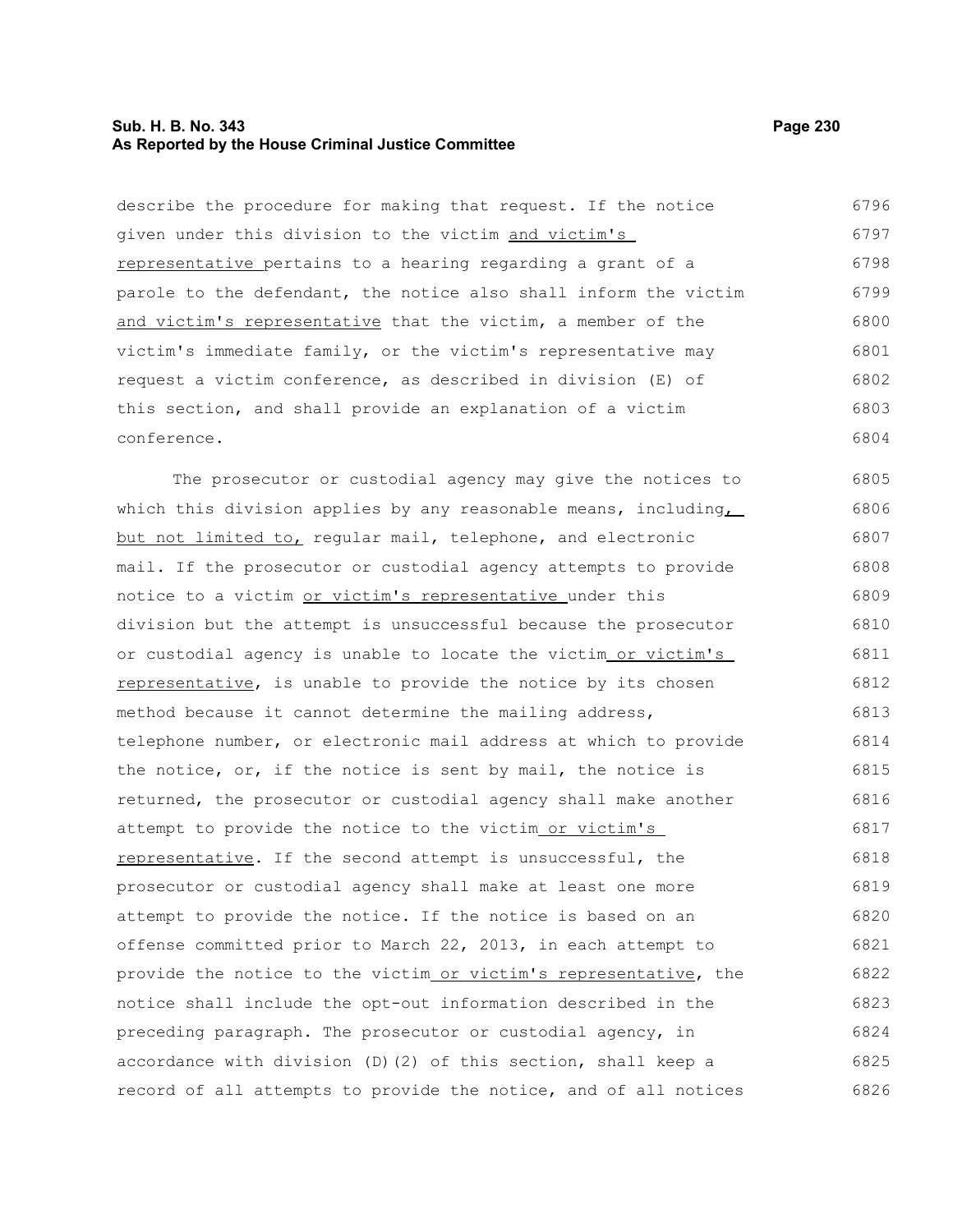## **Sub. H. B. No. 343 Page 231 As Reported by the House Criminal Justice Committee**

provided, under this division.

Division (D)(1) of this section, and the notice-related provisions of divisions (E)(2) and (K) of section 2929.20, division (H) of section 2967.12, division (E)(1)(b) of section 2967.19, division (A)(3)(b) of section 2967.26, division (D)(1) of section 2967.28, and division (A)(2) of section 5149.101 of the Revised Code enacted in the act in which division (D)(1) of this section was enacted, shall be known as "Roberta's Law." 6828 6829 6830 6831 6832 6833 6834

(2) Each prosecutor and custodial agency that attempts to give any notice to which division (D)(1) of this section applies shall keep a record of all attempts to give the notice. The record shall indicate the person who was to be the recipient of the notice, the date on which the attempt was made, the manner in which the attempt was made, and the person who made the attempt. If the attempt is successful and the notice is given, the record shall indicate that fact. The record shall be kept in a manner that allows public inspection of attempts and notices given to persons other than victims or victims' representatives without revealing the names, addresses, or other identifying information relating to victims or victims' representatives. The record of attempts and notices given to victims or victims' representatives is not a public record, but the prosecutor or custodial agency shall provide upon request a copy of that record to a prosecuting attorney, judge, law enforcement agency, or member of the general assembly. The record of attempts and notices given to persons other than victims or victims' representatives is a public record. A record kept under this division may be indexed by offender name, or in any other manner determined by the prosecutor or the custodial agency. Each prosecutor or custodial agency that is required to keep a record under this division shall determine the procedures for keeping 6835 6836 6837 6838 6839 6840 6841 6842 6843 6844 6845 6846 6847 6848 6849 6850 6851 6852 6853 6854 6855 6856 6857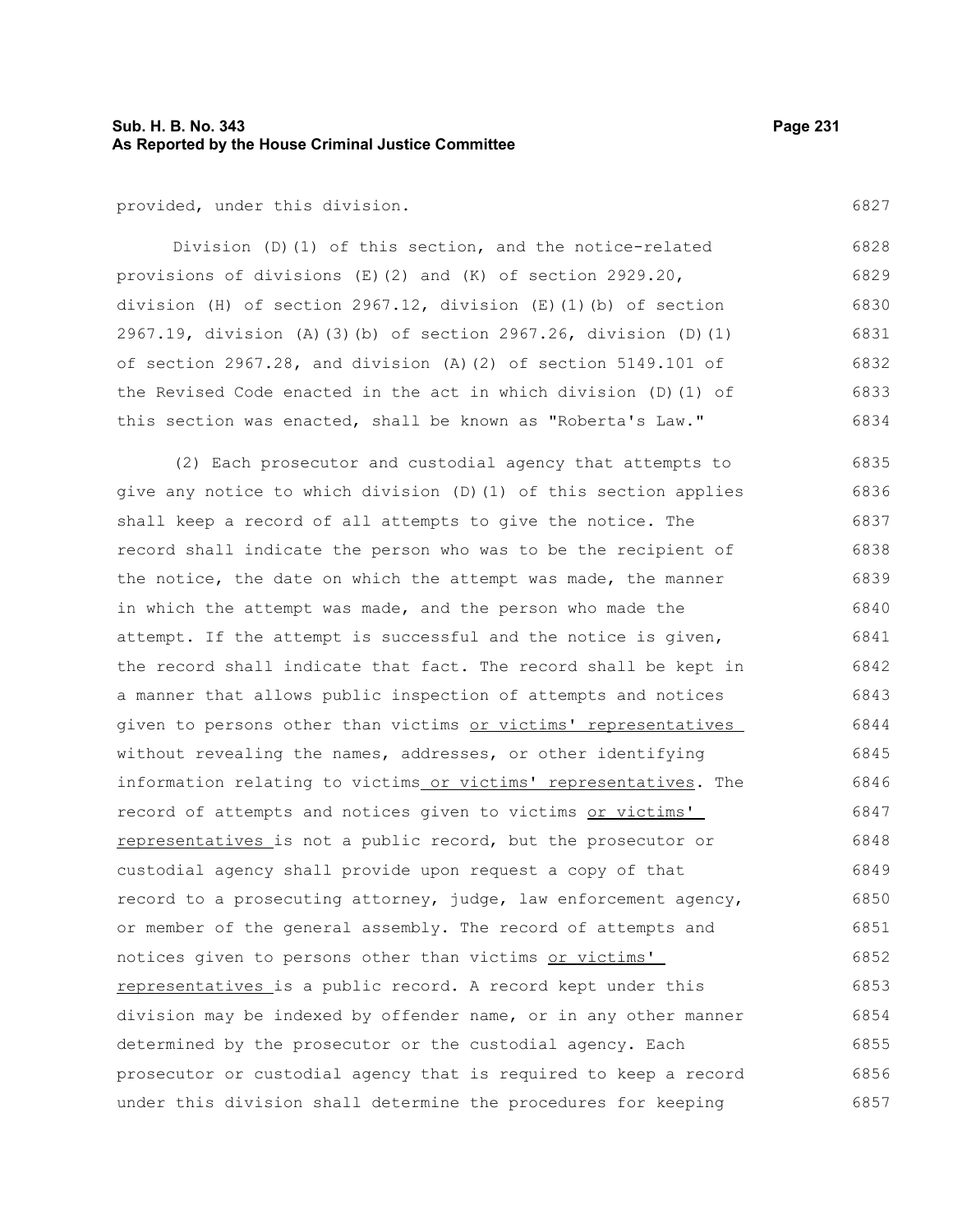# **Sub. H. B. No. 343 Page 232 As Reported by the House Criminal Justice Committee**

| the record and the manner in which it is to be kept, subject to    | 6858 |
|--------------------------------------------------------------------|------|
| the requirements of this division.                                 | 6859 |
| (E) The adult parole authority shall adopt rules under             | 6860 |
| Chapter 119. of the Revised Code providing for a victim            | 6861 |
| conference, upon request of the victim, a member of the victim's   | 6862 |
| immediate family, or the victim's representative, prior to a       | 6863 |
| parole hearing in the case of a prisoner who is incarcerated for   | 6864 |
| the commission of aggravated murder, murder, or an offense of      | 6865 |
| violence that is a felony of the first, second, or third degree    | 6866 |
| or is under a sentence of life imprisonment. The rules shall       | 6867 |
| provide for, but not be limited to, all of the following:          | 6868 |
| (1) Subject to division $(E)(3)$ of this section, attendance       | 6869 |
| by the victim, members of the victim's immediate family, the       | 6870 |
| victim's representative, and, if practicable, other individuals;   | 6871 |
| (2) Allotment of up to one hour for the conference;                | 6872 |
| (3) A specification of the number of persons specified in          | 6873 |
| division (E)(1) of this section who may be present at any single   | 6874 |
| victim conference, if limited by the department pursuant to        | 6875 |
| division (F) of this section.                                      | 6876 |
| (F) The department may limit the number of persons                 | 6877 |
| specified in division $(E)$ (1) of this section who may be present | 6878 |
| at any single victim conference, provided that the department      | 6879 |
| shall not limit the number of persons who may be present at any    | 6880 |
| single conference to fewer than three. If the department limits    | 6881 |
| the number of persons who may be present at any single victim      | 6882 |
| conference, the department shall permit and schedule, upon         | 6883 |
| request of the victim, a member of the victim's immediate          | 6884 |
| family, or the victim's representative, multiple victim            | 6885 |
| conferences for the persons specified in division (E) (1) of this  | 6886 |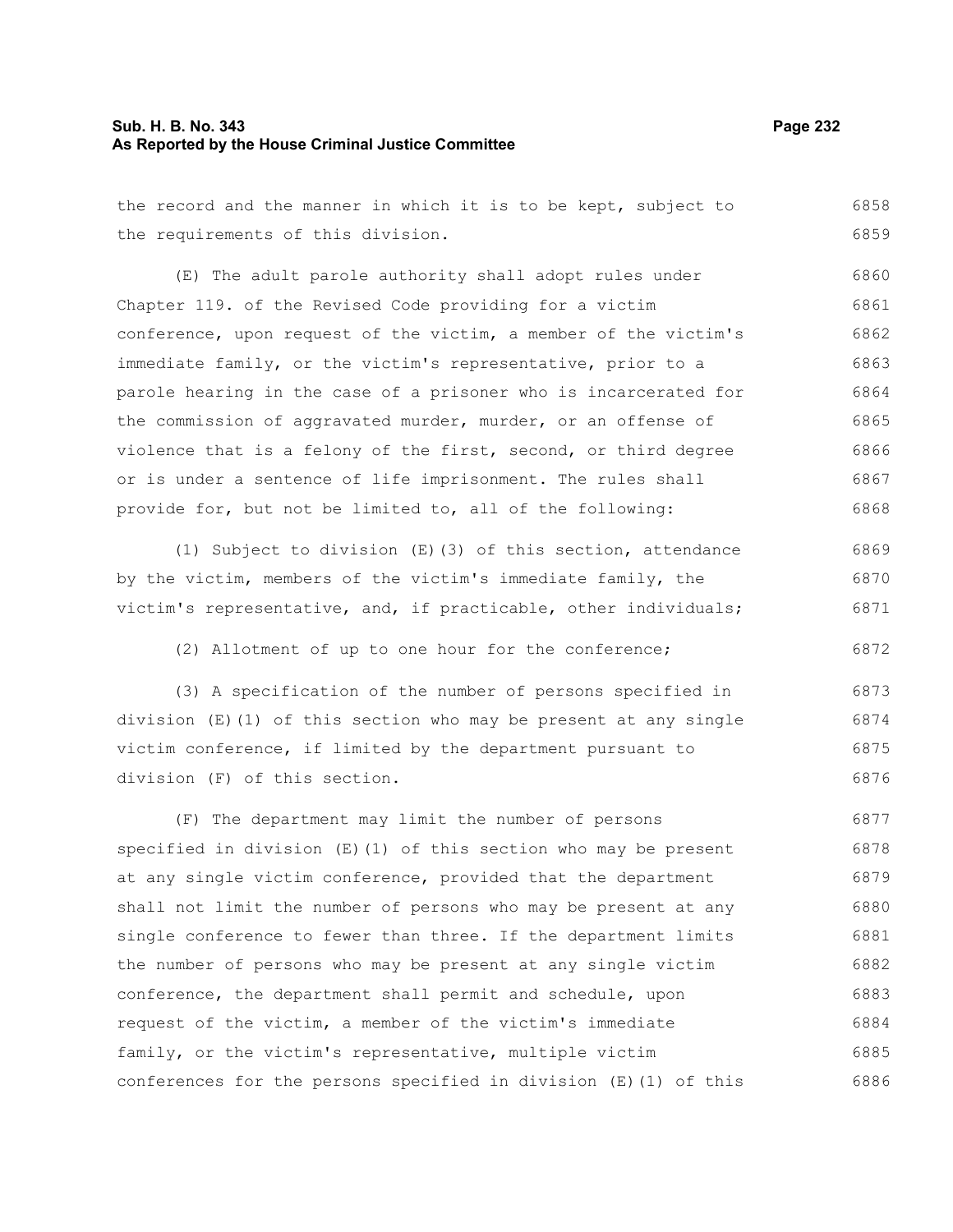# **Sub. H. B. No. 343 Page 233 As Reported by the House Criminal Justice Committee**

| section.                                                        | 6887 |
|-----------------------------------------------------------------|------|
| (G) As used in this section, "victim's immediate family"        | 6888 |
| has the same meaning as in section 2967.12 of the Revised Code. | 6889 |
| Sec. 2930.161. (A) On request of a victim or victim's           | 6890 |
| representative who has provided a current address or other      | 6891 |
| current contact information, the court or the court's designee  | 6892 |
| shall notify the victim and victim's representative, if         | 6893 |
| applicable, of any of the following:                            | 6894 |
| (1) A probation or community control revocation                 | 6895 |
| disposition proceeding or any proceeding in which the court is  | 6896 |
| asked to terminate the probation or community control of a      | 6897 |
| person who was convicted of committing a criminal offense       | 6898 |
| against the victim;                                             | 6899 |
| (2) Any hearing on a proposed modification on the terms of      | 6900 |
| probation or community control;                                 | 6901 |
| (3) If the person is on supervised probation or community       | 6902 |
| control, the arrest of the person pursuant to a warrant issued  | 6903 |
| for a probation or community control violation;                 | 6904 |
| (4) The defendant's or alleged juvenile offender's failure      | 6905 |
| to successfully complete a diversion or substantially similar   | 6906 |
| program.                                                        | 6907 |
| (B) On request of a victim or victim's representative who       | 6908 |
| has provided current contact information, the probation         | 6909 |
| department shall notify the victim and victim's representative, | 6910 |
| if applicable, of the following as soon as it becomes known to  | 6911 |
| the probation department:                                       | 6912 |
| (1) Any proposed modification to any term of probation or       | 6913 |
| community control if the modification affects restitution,      | 6914 |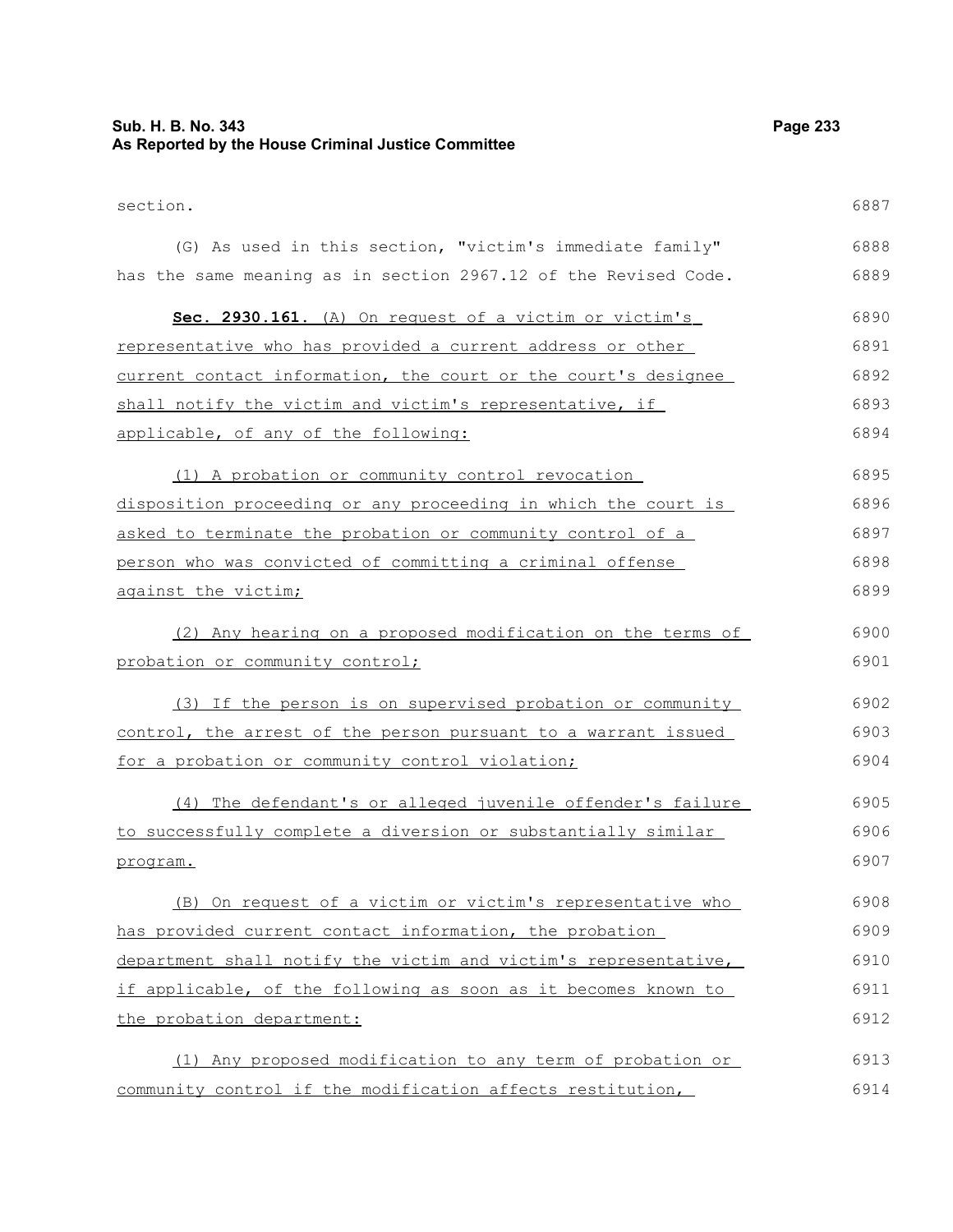| incarceration, or detention status or the defendant's or alleged | 6915 |
|------------------------------------------------------------------|------|
| juvenile offender's contact with or safety of the victim;        | 6916 |
| (2) The victim's and victim's representative's right to be       | 6917 |
| heard at a hearing that is set to consider any modification to   | 6918 |
| be made to any term of probation or community control;           | 6919 |
| (3) Any violation of any term of probation or community          | 6920 |
| control that results in the filing of a petition with the court  | 6921 |
| to revoke probation or community control;                        | 6922 |
| (4) Following a risk assessment of the terms of probation        | 6923 |
| or community control, including the period of supervision and    | 6924 |
| any modifications to the terms of probation or community         | 6925 |
| control, any restricted locations and any other conditions of    | 6926 |
| probation or community control that impact victim safety.        | 6927 |
| Sec. 2930.162. Prior to the governor granting a pardon,          | 6928 |
| commutation of sentence, or reprieve to an offender convicted of | 6929 |
| or found quilty of an offense of violence or adjudicated a       | 6930 |
| delinquent child for a delinquent act that would be an offense   | 6931 |
| of violence if committed by an adult, the governor, or the       | 6932 |
| governor's designee, shall notify the victim, victim's           | 6933 |
| representative, and victim's attorney, if applicable, that the   | 6934 |
| offender or delinquent child has applied for a pardon,           | 6935 |
| commutation of sentence, or reprieve. The governor shall notify  | 6936 |
| the victim, victim's representative, and victim's attorney, if   | 6937 |
| applicable, regarding the application not less than thirty days  | 6938 |
| prior to issuing a decision on the application. The governor     | 6939 |
| shall inform the victim, victim's representative, and victim's   | 6940 |
| attorney, if applicable, that the victim, victim's               | 6941 |
| representative, and victim's attorney, if applicable, may submit | 6942 |
| a written statement concerning the application.                  | 6943 |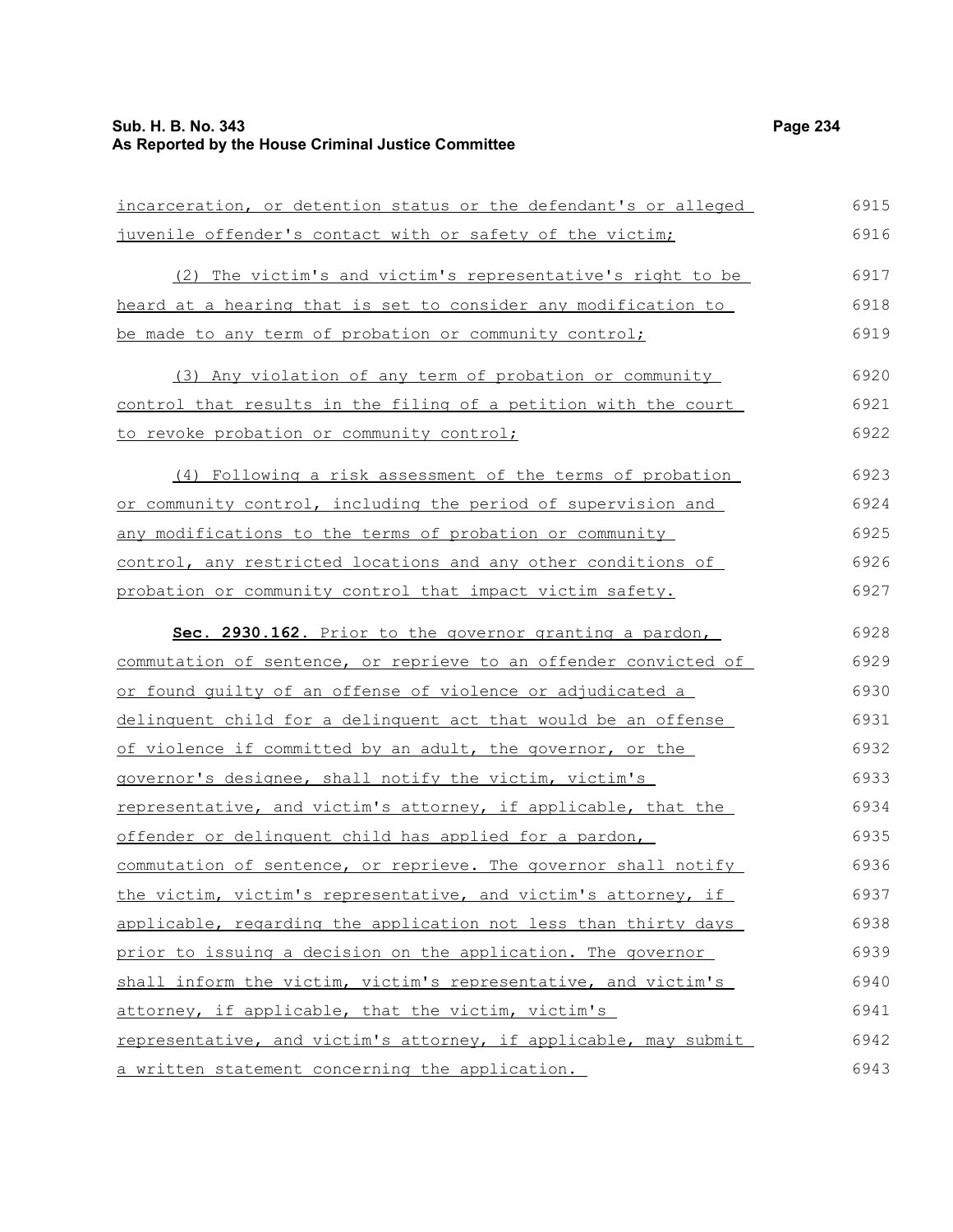## **Sub. H. B. No. 343 Page 235 As Reported by the House Criminal Justice Committee**

**Sec. 2930.17.** (A) In determining whether to grant a judicial release to a defendant from a prison term pursuant to section 2929.20 of the Revised Code at a time before the defendant's stated prison term expires, in determining whether to grant a release to an offender from a prison term pursuant to section 2967.19 of the Revised Code at a time before the offender's stated prison term expires, or in determining whether to grant a judicial release or early release to an alleged juvenile offender from a commitment to the department of youth services pursuant to section 2151.38 of the Revised Code, the court shall permit a victim of a erime-criminal offense or specified delinquent act for which the defendant or alleged juvenile offender was incarcerated or committed, and the victim's representative, if applicable, to make a statement be heard orally, in writing, or both, in addition to any other statement made under this chapter, concerning the effects of that erime criminal offense or specified delinquent act on the victim, the circumstances surrounding the erime-criminal offense or specified-delinquent act, the manner in which the erimecriminal offense or specified delinquent act was perpetrated, and the victim's or victim's representative's opinion whether the defendant or alleged juvenile offender should be released. The victim and victim's representative, if applicable, may make the statement-be heard in writing- $e^{i\phi}$ , orally, or both at the court's victim's or victim's representative's discretion. The court shall  $\frac{div}{div}$ -allow the defendant or alleged juvenile offender to review a copy of any written impact statement made by the victim or victim's representative under this section and shall give either the adult parole authority or the department of youth services, whichever is applicable, a copy of any written impact statement made by the victim or victim's representative under this division. 6944 6945 6946 6947 6948 6949 6950 6951 6952 6953 6954 6955 6956 6957 6958 6959 6960 6961 6962 6963 6964 6965 6966 6967 6968 6969 6970 6971 6972 6973 6974 6975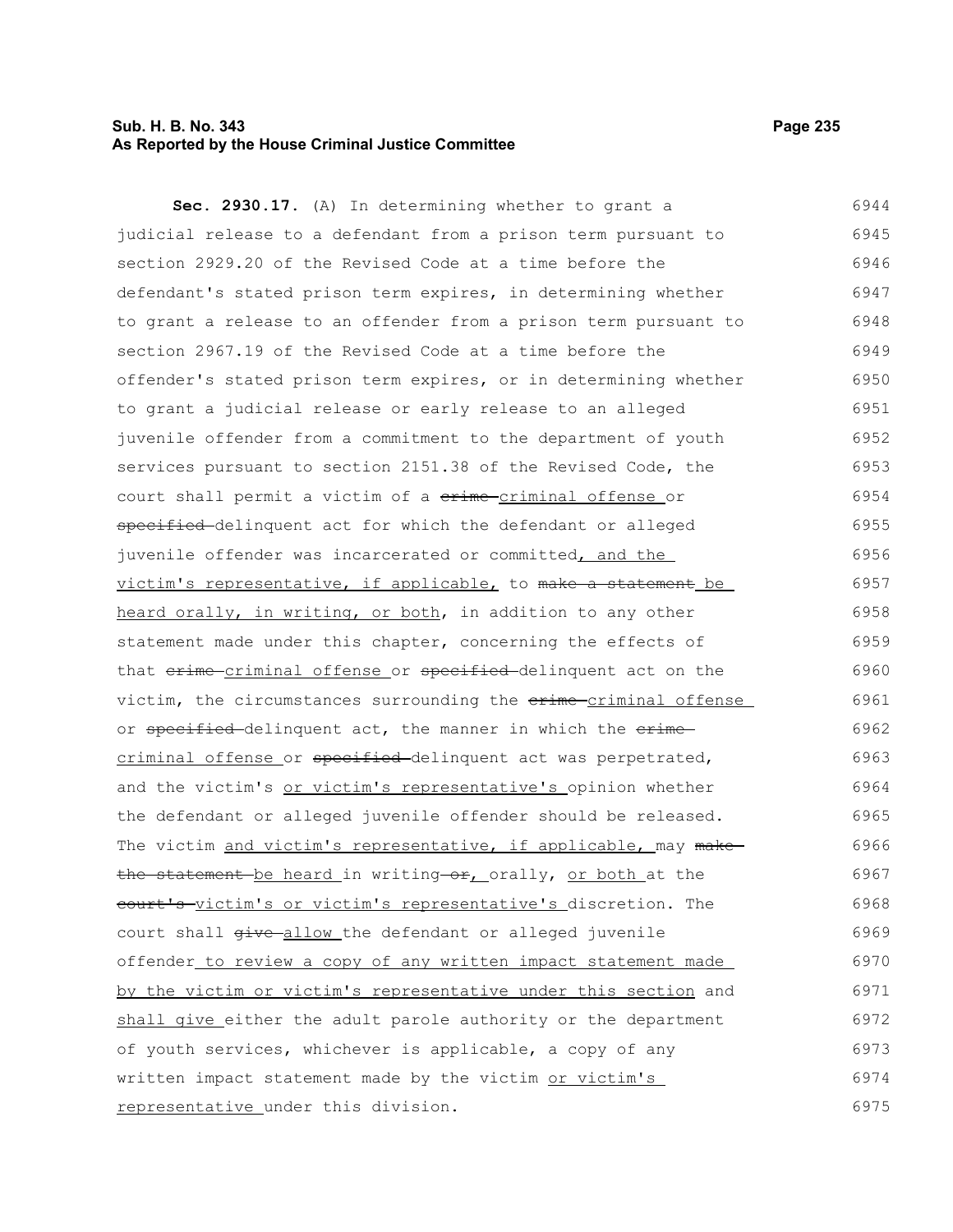## **Sub. H. B. No. 343 Page 236 As Reported by the House Criminal Justice Committee**

(B) In deciding whether to grant a judicial release or early release to the defendant or alleged juvenile offender, the court shall consider a statement made by the victim and the victim's representative, if applicable, under division (A) of this section or section 2930.14 or 2947.051 of the Revised Code. 6976 6977 6978 6979 6980

(C) Upon making a determination whether to grant a judicial release to a defendant from a prison term pursuant to section 2929.20 of the Revised Code, a release to an offender from a prison term pursuant to section 2967.19 of the Revised Code, or a judicial release or early release to an alleged juvenile offender from a commitment to the department of youth services pursuant to section 2151.38 of the Revised Code, the court promptly shall send notice of its determination to the prosecutor of the county in which the criminal or delinquency proceeding was held against the defendant or alleged juvenile offender. Before ordering a defendant or alleged juvenile offender released from custody, the court shall send the custodial agency a copy of its journal entry of the determination. 6981 6982 6983 6984 6985 6986 6987 6988 6989 6990 6991 6992 6993 6994

 **Sec. 2930.171.** (A) In determining whether to grant an application to seal a record of conviction pursuant to section 2953.32 of the Revised Code or an application to seal or expunge a juvenile record pursuant to section 2151.356 or 2151.358 of the Revised Code, the court shall notify the prosecutor regarding the hearing of the matter not less than sixty days before the hearing. The prosecutor shall provide timely notice to a victim of the criminal offense or delinquent act for which the offender or juvenile was incarcerated or committed and the victim's representative, if applicable, if the victim or victim's representative has requested notice and maintains current contact information with the prosecutor. The court shall 6995 6996 6997 6998 6999 7000 7001 7002 7003 7004 7005 7006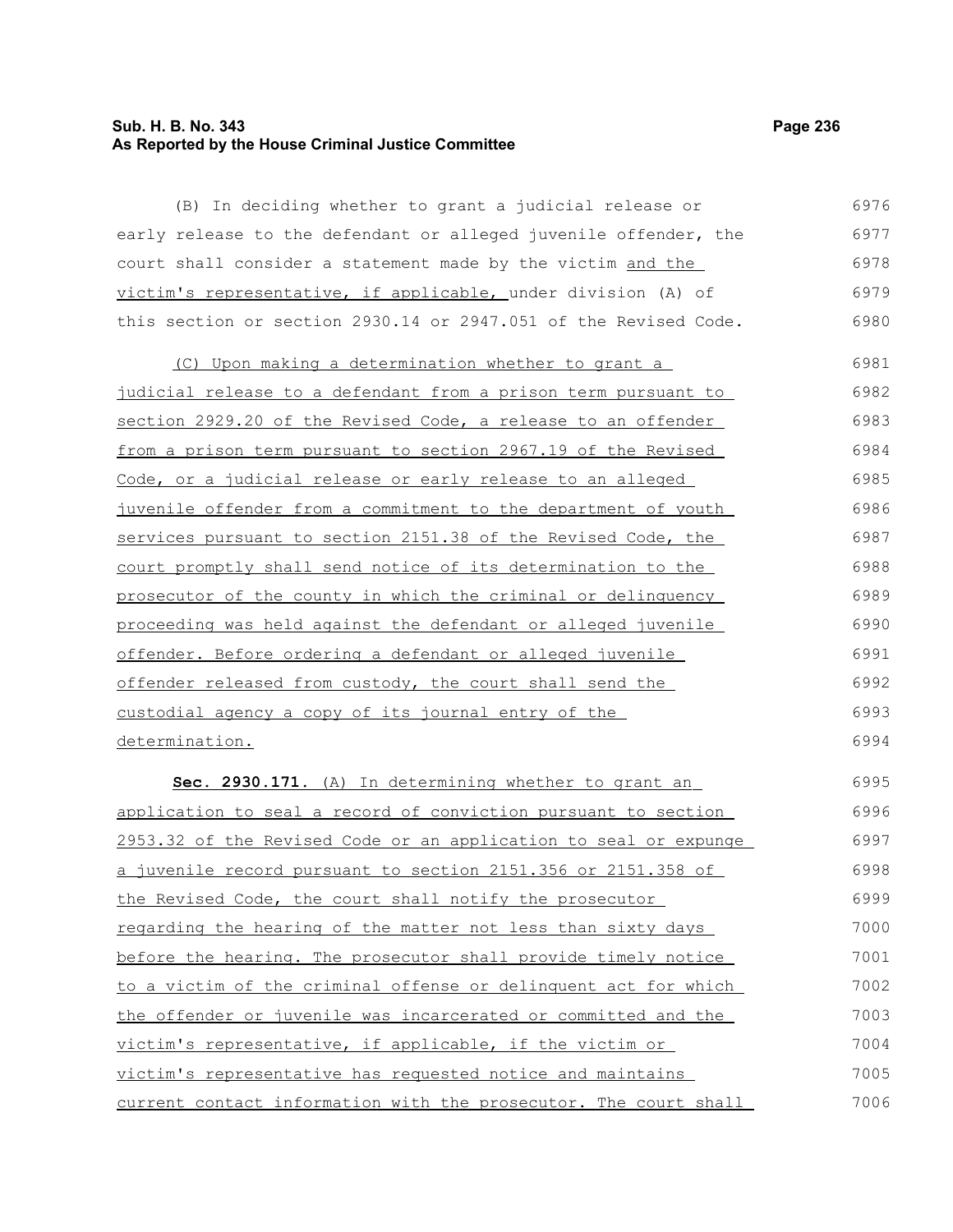## **Sub. H. B. No. 343 Page 237 As Reported by the House Criminal Justice Committee**

| 7007 |
|------|
| 7008 |
| 7009 |
| 7010 |
| 7011 |
| 7012 |
| 7013 |
| 7014 |
| 7015 |
| 7016 |
| 7017 |
| 7018 |
| 7019 |
| 7020 |
| 7021 |
| 7022 |
| 7023 |
| 7024 |
| 7025 |
| 7026 |
| 7027 |
| 7028 |
| 7029 |
| 7030 |
| 7031 |
|      |

(C) Upon making a determination whether to grant an application to seal a record of conviction pursuant to section 2953.32 of the Revised Code or an application to seal or expunge a juvenile record pursuant to section 2151.356 or 2151.358 of the Revised Code, the court promptly shall notify the prosecutor of the determination. The prosecutor shall promptly notify the 7032 7033 7034 7035 7036 7037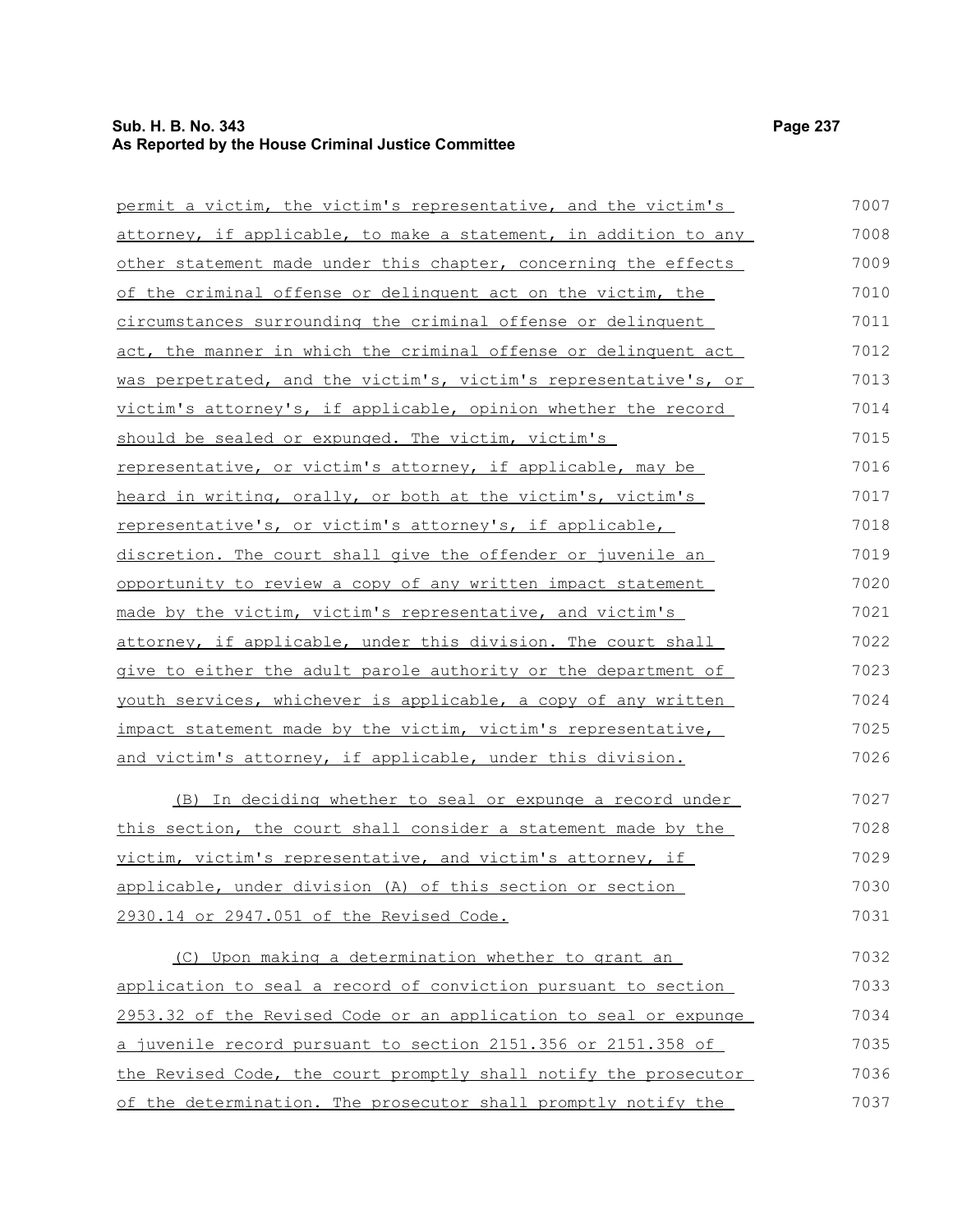# **Sub. H. B. No. 343 Page 238 As Reported by the House Criminal Justice Committee**

| victim and the victim's representative, if applicable, after     | 7038 |
|------------------------------------------------------------------|------|
| receiving the notice from the court.                             | 7039 |
| Sec. 2930.18. (A) No employer of a victim shall discharge,       | 7040 |
| discipline, or otherwise retaliate against the victim, a member  | 7041 |
| of the victim's family, or a victim's representative for         | 7042 |
| participating any of the following:                              | 7043 |
| (1) Participating, at the prosecutor's request, in               | 7044 |
| preparation for a criminal or delinquency proceeding or for      | 7045 |
| attendance, pursuant to a subpoena, i                            | 7046 |
| (2) Attendance at a criminal or delinquency proceeding if        | 7047 |
| the attendance is reasonably necessary to protect the interests  | 7048 |
| of the victim;                                                   | 7049 |
| (3) Attendance at a criminal or delinquency proceeding if        | 7050 |
| the victim's attendance is pursuant to a victim's constitutional | 7051 |
| and statutory rights.                                            | 7052 |
| This section generally does not require an employer to pay-      | 7053 |
| an employee for time lost as a result of attendance at a         | 7054 |
| eriminal or delinquency proceeding.                              | 7055 |
| (B) An employer who knowingly violates this section is in        | 7056 |
| contempt of court. This section does not limit or affect the     | 7057 |
| application to any person of section 2151.211, 2939.121, or      | 7058 |
| 2945.451 of the Revised Code.                                    | 7059 |
| Sec. 2930.19. (A) In a manner consistent with the duty of-       | 7060 |
| a prosecutor to represent the interests of the public as a       | 7061 |
| whole, a prosecutor shall seek compliance with this chapter on-  | 7062 |
| behalf of a victim, a member of the victim's family, or the      | 7063 |
| victim's representative (A) (1) A victim, victim's               | 7064 |
| representative, or victim's attorney, if applicable, or the      | 7065 |
| prosecutor, on request of the victim, has standing as a matter   | 7066 |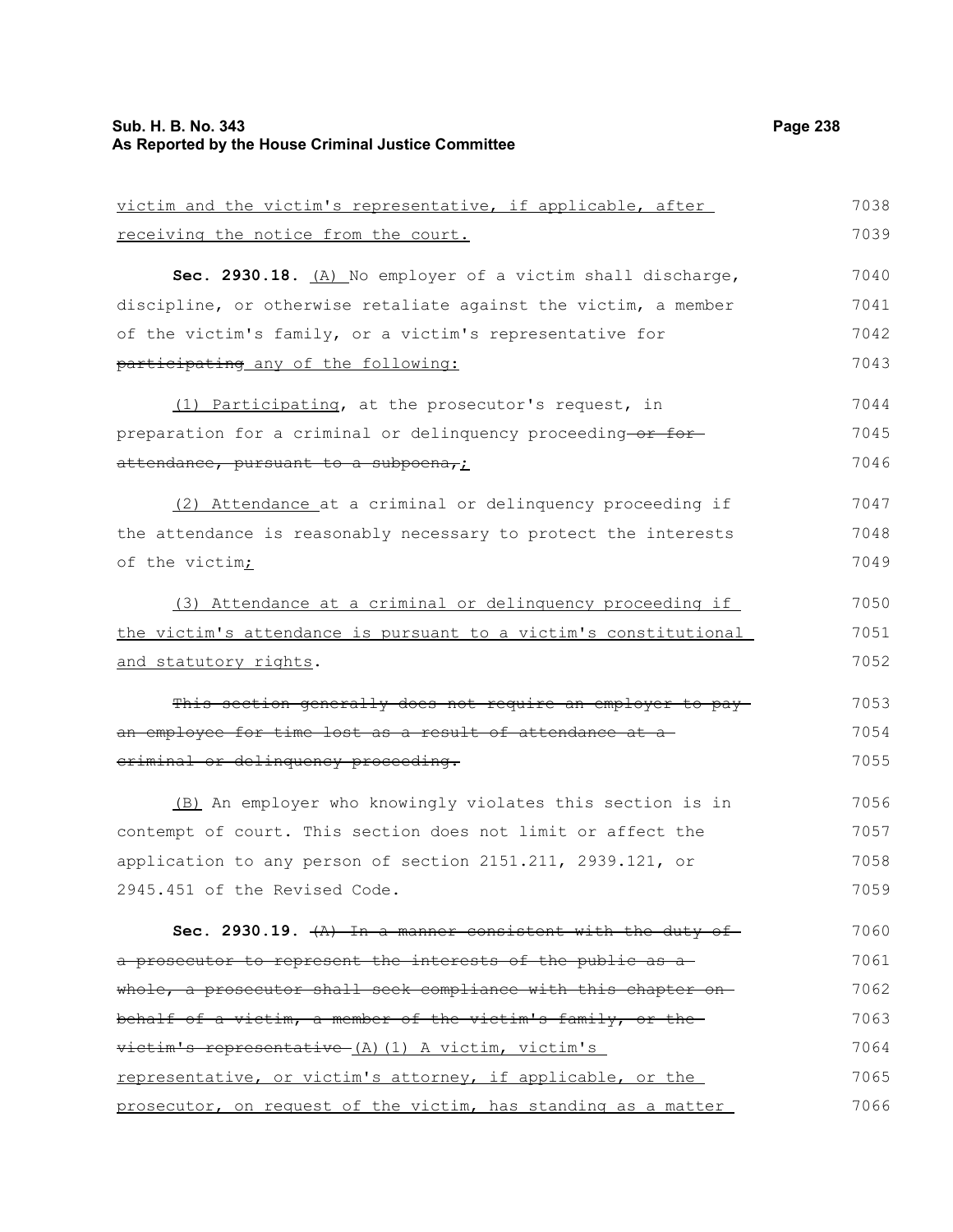# **Sub. H. B. No. 343 Page 239 As Reported by the House Criminal Justice Committee**

| of right to assert, or to challenge an order denying, the rights  | 7067 |
|-------------------------------------------------------------------|------|
| of the victim provided by law in any judicial or administrative   | 7068 |
| proceeding. The trial court shall act promptly on a request to    | 7069 |
| enforce, or on a challenge of an order denying, the rights of     | 7070 |
| the victim. In any case, the trial court shall hear the matter    | 7071 |
| within ten days of the assertion of the victim's rights. The      | 7072 |
| reasons for any decision denying relief under this section shall  | 7073 |
| be clearly stated on the record or in a judgment entry.           | 7074 |
| (2) (a) If the trial court denies the relief sought under         | 7075 |
| division (A) (1) of this section, the trial court shall do all of | 7076 |
| the following:                                                    | 7077 |
| (i) Provide the victim, the victim's representative, if           | 7078 |
| applicable, the victim's attorney, if applicable, and the         | 7079 |
| parties with notice of the decision and a copy of the judgment    | 7080 |
| entry;                                                            | 7081 |
| (ii) Provide the victim, the victim's representative, if          | 7082 |
| applicable, and the victim's attorney, if applicable, with the    | 7083 |
| following statement along with the judgment entry:                | 7084 |
| "NOTICE                                                           | 7085 |
| The victim, the victim's attorney, if applicable, or the          | 7086 |
| prosecutor on request of the victim, may appeal this decision or  | 7087 |
| petition to the court of appeals for an extraordinary writ. If    | 7088 |
| such an interlocutory appeal or extraordinary writ is sought      | 7089 |
| while the case is still pending in the trial court, it shall be   | 7090 |
| initiated no later than fourteen days after notice of the         | 7091 |
| decision was provided to the victim by telephone or electronic    | 7092 |
| mail to the latest telephone number or electronic mail address    | 7093 |
| provided by the victim. The prosecutor or the prosecutor's        | 7094 |
| designee shall provide the notice to the victim and the notice    | 7095 |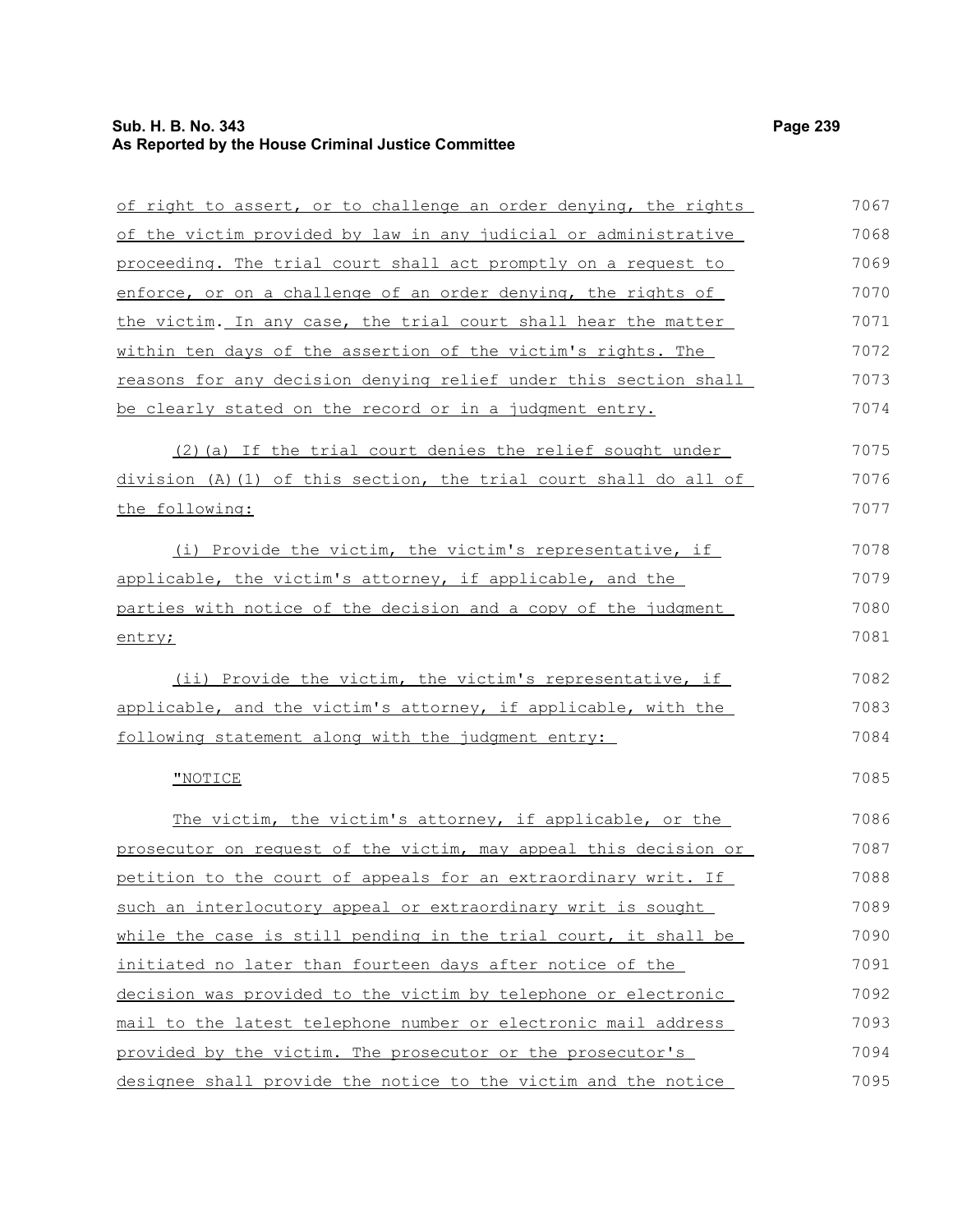# **Sub. H. B. No. 343 Page 240 As Reported by the House Criminal Justice Committee**

| shall be memorialized in a manner sufficient to prove to the          | 7096 |
|-----------------------------------------------------------------------|------|
| court the prosecutor or prosecutor's designee sent the notice.        | 7097 |
| The court shall dismiss any such interlocutory appeal or              | 7098 |
| petition as untimely if it does not comply with this fourteen-        | 7099 |
| day limit."                                                           | 7100 |
| (b) (i) If the court denies the relief sought, the victim             | 7101 |
| or the victim's attorney, if applicable, or the prosecutor on         | 7102 |
| <u>request of the victim, may appeal or, if the victim has no</u>     | 7103 |
| remedy on appeal, petition the court of appeals or supreme court      | 7104 |
| for an extraordinary writ, and the victim has standing to assert      | 7105 |
| a right of limited appeal as it pertains to the decisions             | 7106 |
| impacting the rights of the victim. If the victim or victim's         | 7107 |
| attorney, if applicable, files an appeal, an interlocutory            | 7108 |
| appeal divests the trial court of jurisdiction of the portion of      | 7109 |
| the case implicating the victim's rights until the appeal is          | 7110 |
| <u>resolved by the appellate court.</u>                               | 7111 |
| (ii) Upon the filing of an interlocutory appeal, the trial            | 7112 |
| court shall transmit the relevant transcript to the court of          | 7113 |
| appeals within five business days. Once the transcript is             | 7114 |
| received by the court of appeals, the party that initiated the        | 7115 |
| appeal shall have eight days to file a merit brief. Once the          | 7116 |
| merit brief is filed, the appellee shall have eight days to file      | 7117 |
| <u>a response brief. The court of appeals shall decide the entire</u> | 7118 |
| appeal not later than thirty-five days after the appeal is            | 7119 |
| filed. The court of appeals shall have the remaining time period      | 7120 |
| after all parties have filed to enter judgment. Notwithstanding       | 7121 |
| these limits, the litigants, with the approval of the court, may      | 7122 |
| stipulate to a different period of time for the briefing and          | 7123 |
| issuance of the decision and judgment on the appeal. The victim,      | 7124 |
| the victim's attorney, the prosecutor, or the defendant may           | 7125 |
| notify the supreme court if a court of appeals has failed to          | 7126 |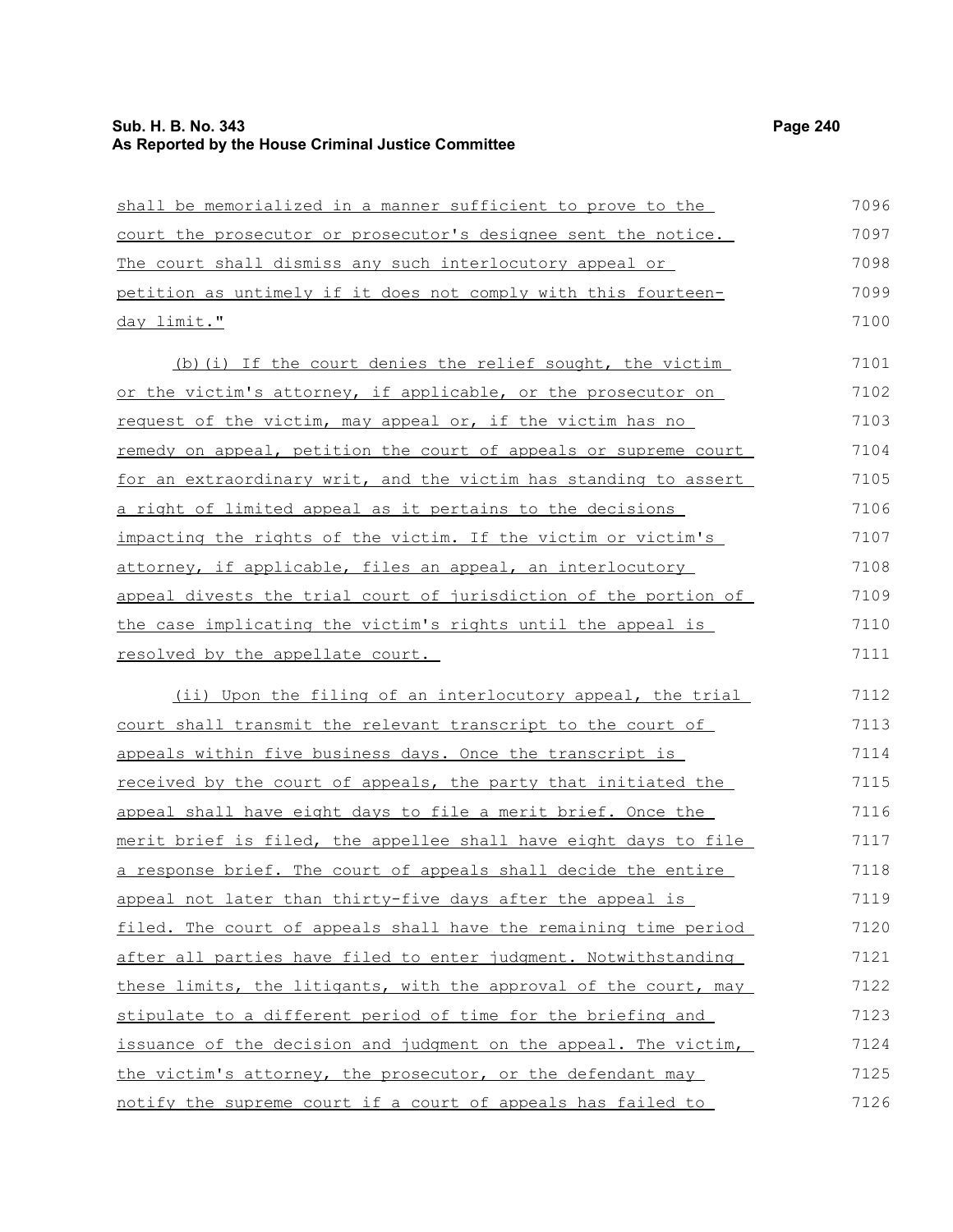| issue a judgment in accordance with the stipulated period of          | 7127 |
|-----------------------------------------------------------------------|------|
| time. Such notifications are public records.                          | 7128 |
| (iii) Nothing in this section shall be interpreted as                 | 7129 |
| applying to a direct appeal that is filed after the court             | 7130 |
| sentences the defendant. A victim who wishes to appeal from an        | 7131 |
| <u>order that is final on its entry after the court sentences the</u> | 7132 |
| defendant shall file the notice of appeal within thirty days of       | 7133 |
| that entry.                                                           | 7134 |
| (c) If the victim or victim's attorney, if applicable,                | 7135 |
| petitions for an extraordinary writ, the court of appeals or the      | 7136 |
| supreme court shall enter an order establishing an expedited          | 7137 |
| schedule for the filing of an answer, the submission of               | 7138 |
| evidence, the filing of briefing by the litigants, and the entry      | 7139 |
| of decision and judgment and shall place the petition on its          | 7140 |
| accelerated calendar. The court of appeals or the supreme court       | 7141 |
| shall immediately notify the trial court of the petition, and         | 7142 |
| the trial court shall transmit to the court of appeals or the         | 7143 |
| supreme court the relevant transcript within five business days       | 7144 |
| of the filing of the appeal or petition. The court shall enter        | 7145 |
| judgment within forty-five days after the petition for an             | 7146 |
| extraordinary writ is filed. Notwithstanding these limits, the        | 7147 |
| litigants, with the approval of the court, may stipulate to a         | 7148 |
| different period of time for the briefing and issuance of the         | 7149 |
| decision and judgment in the action. The victim, the victim's         | 7150 |
| attorney, the prosecutor, or the defendant may notify the             | 7151 |
| supreme court if a court of appeals has failed to issue a             | 7152 |
| judgment in accordance with the stipulated period of time. Such       | 7153 |
| notifications are a public record.                                    | 7154 |
| (d) If any interlocutory appeal is pursued to the supreme             | 7155 |
| court, the supreme court shall enter an order establishing an         | 7156 |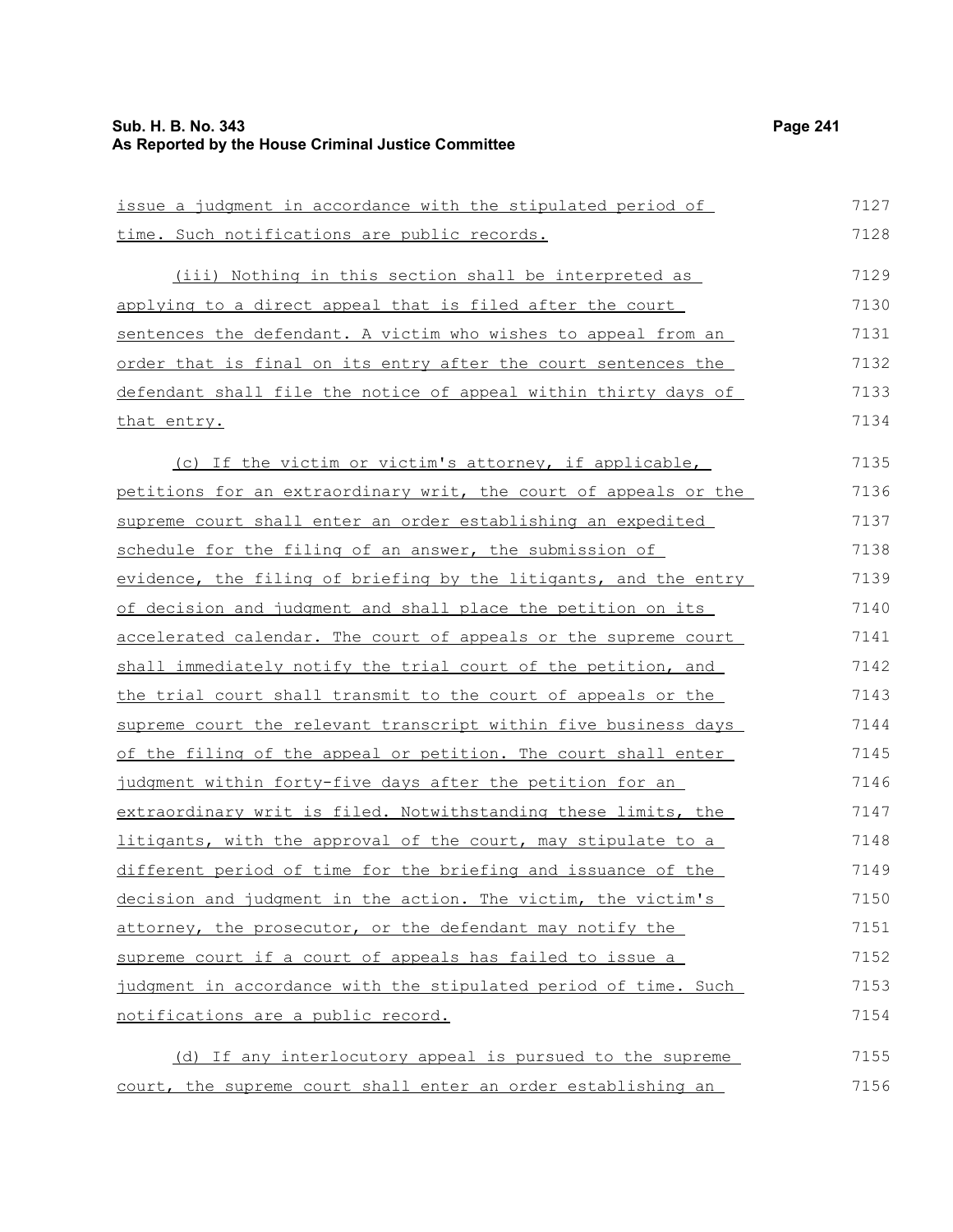## **Sub. H. B. No. 343** Page 242 **As Reported by the House Criminal Justice Committee**

expedited schedule for its proceedings, including, as

| applicable, the filing of jurisdictional memoranda and ruling    | 7158 |
|------------------------------------------------------------------|------|
| thereon, the transmission of the record, the filing of briefing  | 7159 |
| by the litigants, oral argument if permitted, and the entry of   | 7160 |
| decision and judgment and shall place the appeal on its          | 7161 |
| accelerated calendar. The court shall enter judgment within      | 7162 |
| sixty days after the appeal is filed. The supreme court shall    | 7163 |
| immediately notify the trial court of the appeal, and the trial  | 7164 |
| court shall transmit to the court of appeals or the supreme      | 7165 |
| court the relevant transcript within five business days of the   | 7166 |
| filing of the appeal. Notwithstanding these limits, the          | 7167 |
| litigants, with the approval of the court, may stipulate to a    | 7168 |
| different period of time for the supreme court's proceedings and | 7169 |
| for the issuance of the supreme court's decision and judgment in | 7170 |
| the case.                                                        | 7171 |
|                                                                  |      |

(e) Nothing in this division applies to a direct appeal that is filed by the victim after the court sentences the defendant. A victim who wishes to appeal from an appellate entry shall file the appropriate notice of appeal to the supreme court within thirty days of the entry. 7172 7173 7174 7175 7176

(B) (B)(1) A victim of a criminal offense or delinquent act has the right to be represented by an attorney. Nothing in this section creates a right to an attorney at public expense for a victim. If a victim is represented by an attorney, the court shall notify the victim's attorney in the same manner in which the parties are notified under applicable law or rule. The victim's attorney shall be included in all bench conferences, meetings in chambers, and sidebars with the trial court that directly involve a decision implicating that victim's rights as enumerated in Ohio Constitution, Article I, Section 10a. Nothing in this section shall be construed as making a victim a party to 7177 7178 7179 7180 7181 7182 7183 7184 7185 7186 7187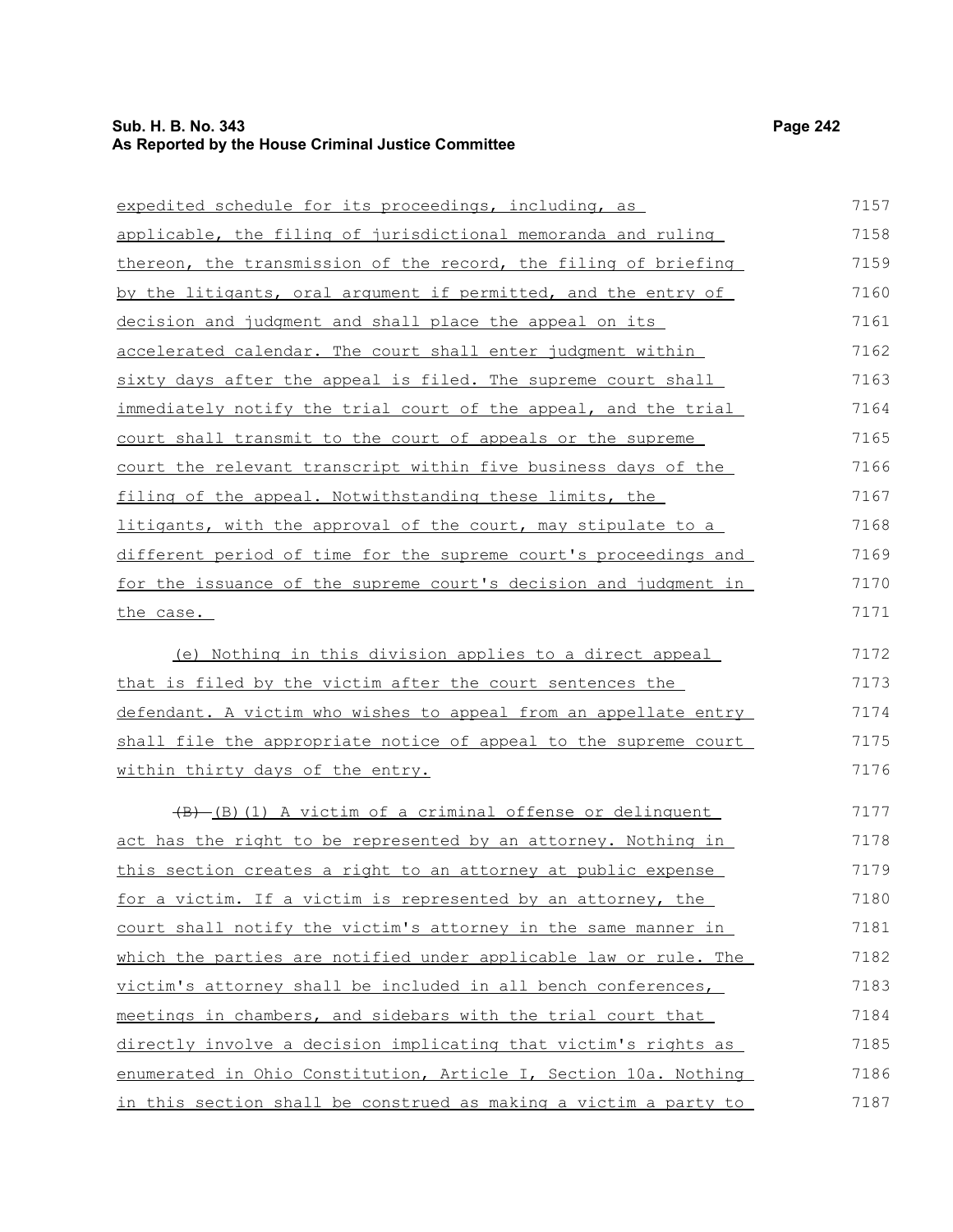## **Sub. H. B. No. 343 Page 243 As Reported by the House Criminal Justice Committee**

## the case.

7188

| (2) A defendant has a right to respond and be represented       | 7189 |
|-----------------------------------------------------------------|------|
| by an attorney for appeals and writs the victim, the victim's   | 7190 |
| attorney, if applicable, or the prosecutor may file pursuant to | 7191 |
| this section. An indigent defendant has the right to appointed  | 7192 |
| counsel for appeals and writs filed pursuant to this section.   | 7193 |
| If, as an indigent person, a defendant is unable to employ      | 7194 |
| counsel, the defendant is entitled to have counsel provided     | 7195 |
| pursuant to Chapter 120. of the Revised Code. The court shall   | 7196 |
| notify the defendant and the defendant's attorney in the same   | 7197 |
| manner that the parties are notified under applicable law or    | 7198 |
| rule.                                                           | 7199 |

(C) The failure of a public official or public agency or the public official's or public agency's designee to comply with the requirements of this chapter does not give rise to a claim for damages against that public official or public agency or that public official's or public agency's designee, except that a public agency as an employer may be held responsible for a violation of section 2930.18 of the Revised Code. 7200 7201 7202 7203 7204 7205 7206

(C) (D) The failure of any person or entity to provide a right, privilege, or notice to a victim under this chapter does not constitute grounds for declaring a mistrial or new trial, for setting-aside a conviction, sentence, adjudication, or disposition, or for granting postconviction release to a defendant or alleged juvenile offender. 7207 7208 7209 7210 7211 7212

 $(D)$   $(E)$  If there is a conflict between a provision in this chapter and a specific statute governing the procedure in a case involving a capital offense, the specific statute supersedes the provision in this chapter. 7213 7214 7215 7216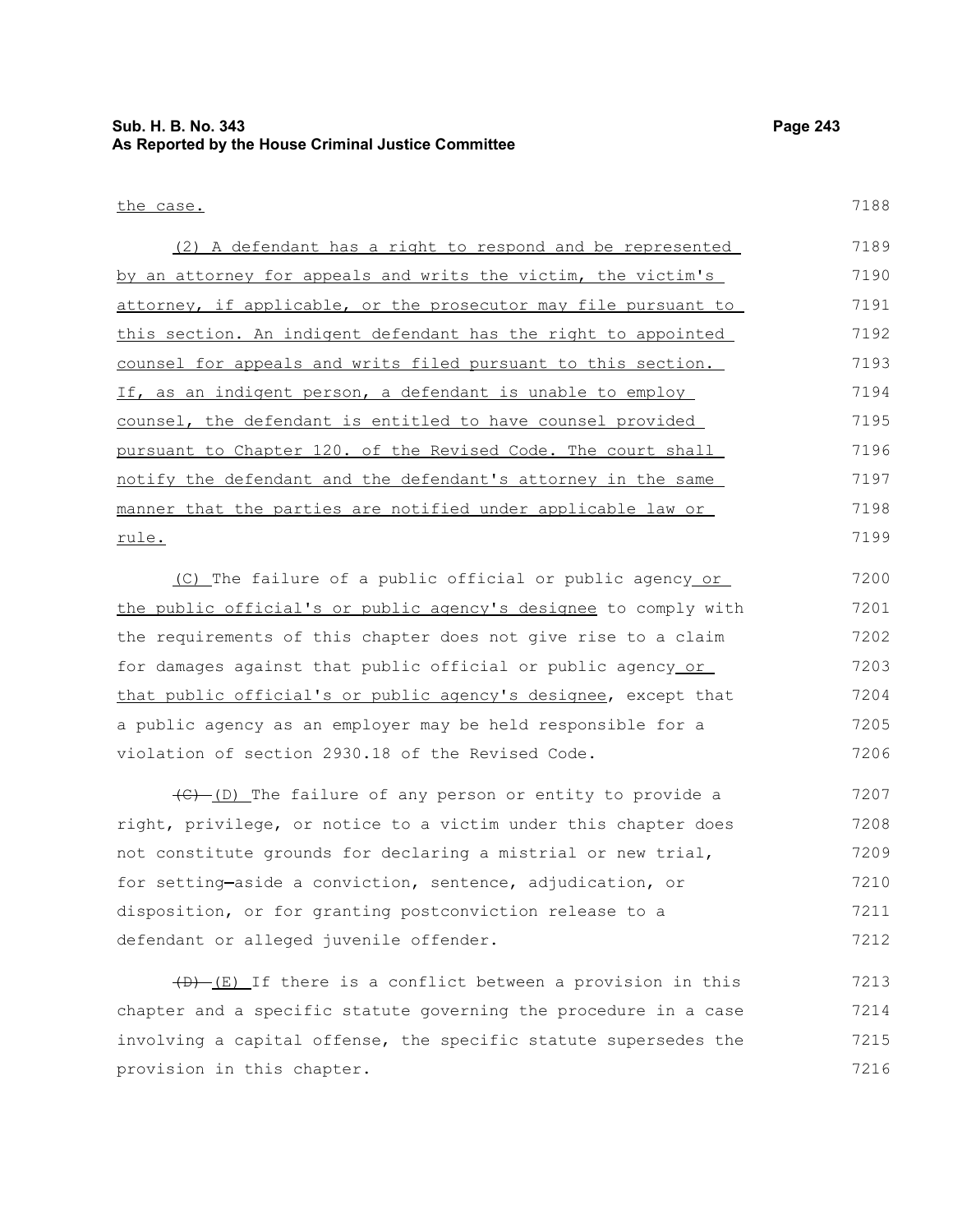## **Sub. H. B. No. 343 Page 244 As Reported by the House Criminal Justice Committee**

(E) (F) A defendant or juvenile offender may not raise the failure to afford a right to a victim as error in any legal argument to provide an advantage to that defendant or juvenile offender in any motion, including a dispositive motion, motion for new trial, or motion to have a conviction, sentence, or disposition set aside, in any petition for post-conviction relief, or in any assignment of error on appeal.

(G) If the victim of a crime criminal offense or delinquent act is incarcerated in a state or local correctional facility or is in the legal custody of the department of youth services, the victim's rights under this chapter may be modified by court order to prevent any security risk, hardship, or undue burden upon a public official or public agency with a duty under this chapter. 7224 7225 7226 7227 7228 7229 7230

(H) As used in this section, "post-conviction release" means judicial release, early release, and parole, but does not mean relief pursuant to a federal petition in habeas corpus. 7231 7232 7233

Sec. 2930.191. Once a pro se victim or victim's attorney, if applicable, files a notice of appearance in a case, the pro se victim or victim's attorney shall be served copies of all notices, motions, and court orders filed thereafter in the case in the same manner as the parties in the case. 7234 7235 7236 7237 7238

**Sec. 2937.11.** (A)(1) As used in divisions (B) and (C) of this section, "victim" includes any person who was a victim of a felony violation identified in division (B) of this section or a felony offense of violence or against whom was directed any conduct that constitutes, or that is an element of, a felony violation identified in division (B) of this section or a felony offense of violence. 7239 7240 7241 7242 7243 7244 7245

7222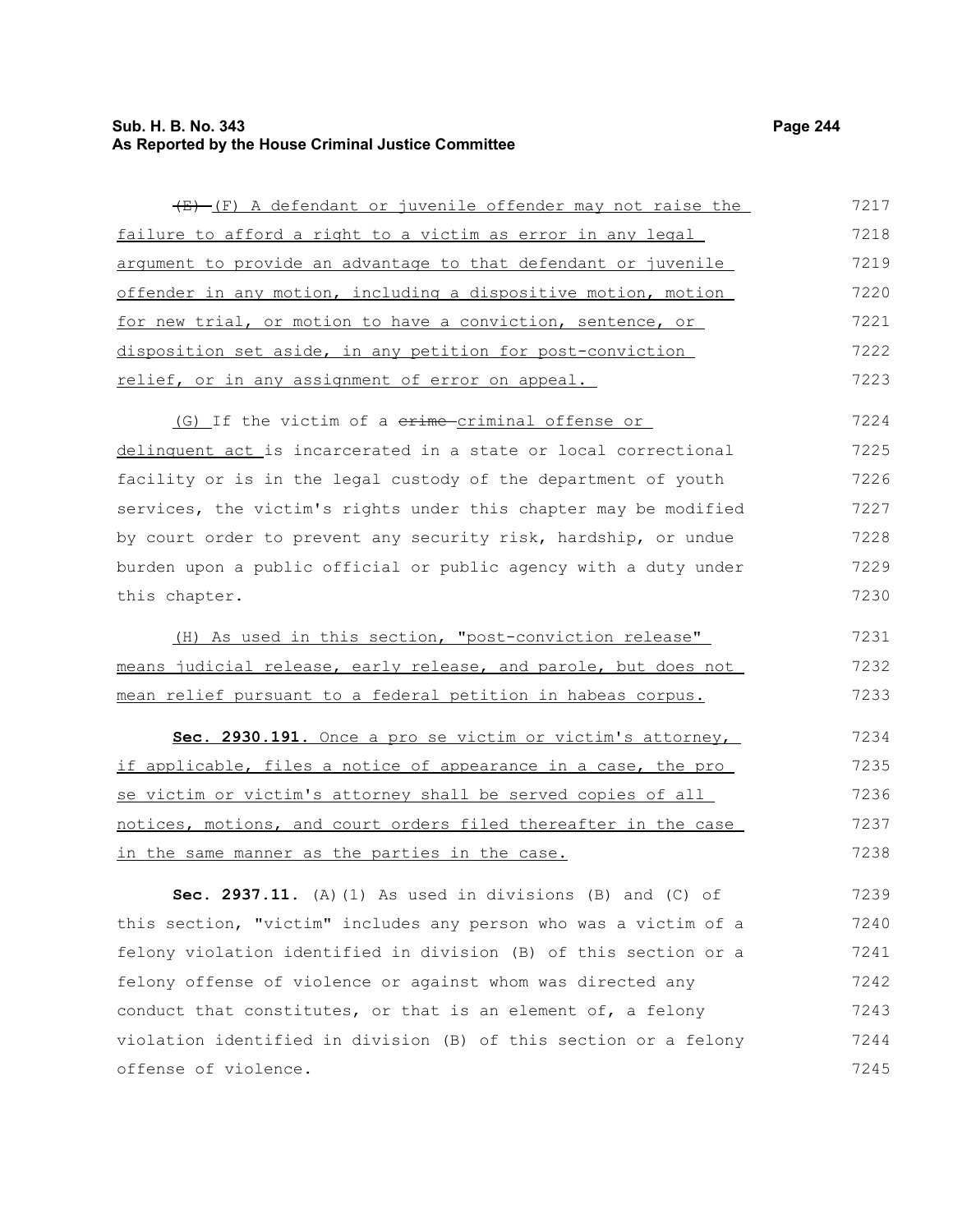## **Sub. H. B. No. 343** Page 245 **As Reported by the House Criminal Justice Committee**

(2) As used in division (D) of this section, "victim" means any person who is less than sixteen years of age and who was a victim of a violation of section 2905.32 of the Revised Code or against whom was directed any conduct that constitutes, or is an element of, a violation of section 2905.32 of the Revised Code. 7246 7247 7248 7249 7250 7251

(3) At the preliminary hearing set pursuant to section 2937.10 of the Revised Code and the Criminal Rules, the prosecutor may state, but is not required to state, orally the case for the state and shall then proceed to examine witnesses and introduce exhibits for the state. The accused and the magistrate have full right of cross examination, and the accused has the right of inspection of exhibits prior to their introduction. The hearing shall be conducted under the rules of evidence prevailing in criminal trials generally. On motion of either the state or the accused, witnesses shall be separated and not permitted in the hearing room except when called to testify. 7252 7253 7254 7255 7256 7257 7258 7259 7260 7261 7262 7263

(B)(B)(1) In a case involving an alleged felony violation of section 2905.05, 2905.32, 2907.02, 2907.03, 2907.04, 2907.05, 2907.21, 2907.24, 2907.31, 2907.32, 2907.321, 2907.322, 2907.323, or 2919.22 of the Revised Code or an alleged felony offense of violence and in which an alleged victim of the alleged violation or offense was less than thirteen years of age when the complaint or information was filed, whichever occurred earlier, upon motion of the prosecution, victim, or victim's attorney, if applicable, the testimony of the child victim at the preliminary hearing may be taken in a room other than the room in which the preliminary hearing is being conducted and be televised, by closed circuit equipment, into the room in which the preliminary hearing is being conducted, in accordance with 7264 7265 7266 7267 7268 7269 7270 7271 7272 7273 7274 7275 7276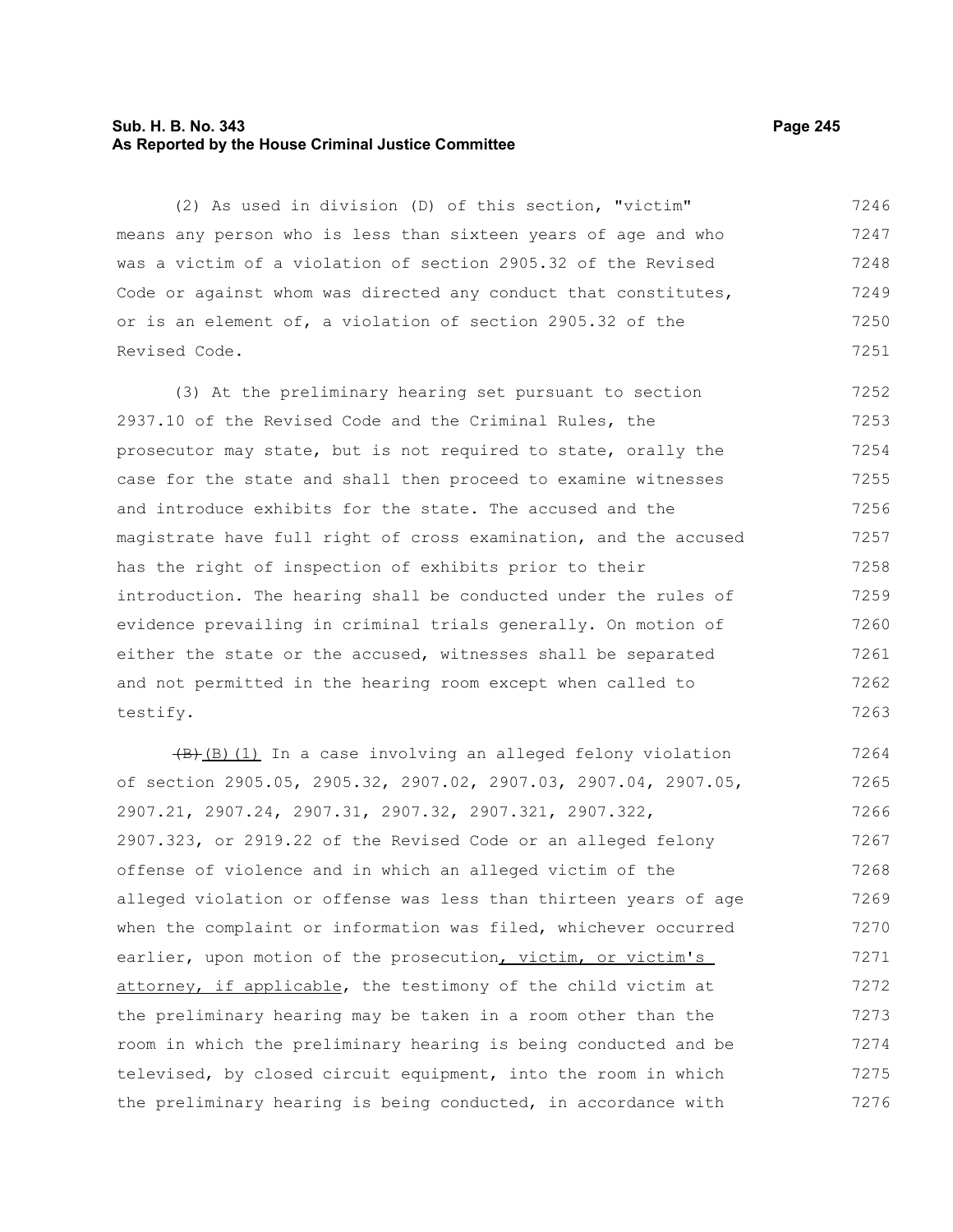| division (C) of section 2945.481 of the Revised Code.             | 7277 |
|-------------------------------------------------------------------|------|
| (2) In a case that is not otherwise eligible for the              | 7278 |
| protections provided for in division (B) (1) of this section, and | 7279 |
| if either of the following apply, upon motion of the              | 7280 |
| prosecution, victim, or victim's attorney, if applicable, the     | 7281 |
| testimony of the alleged victim at the preliminary hearing may    | 7282 |
| be taken in a room other than the room in which the preliminary   | 7283 |
| hearing is being conducted and be televised, by closed circuit    | 7284 |
| equipment, into the room in which the preliminary hearing is      | 7285 |
| being conducted, in accordance with division (C) of section       | 7286 |
| 2945.481 of the Revised Code:                                     | 7287 |
| (a) An alleged victim of the violation was a child who was        | 7288 |
| less than eighteen years of age when the complaint, indictment,   | 7289 |
| or information was filed, whichever occurred earlier, and the     | 7290 |
| alleged victim would be permitted to provide recorded testimony   | 7291 |
| under section 2945.481 of the Revised Code.                       | 7292 |
| (b) An alleged victim of the violation or act was a person        | 7293 |
| with a developmental disability, and the alleged victim would be  | 7294 |
| permitted to provide recorded testimony under section 2945.482    | 7295 |
| of the Revised Code.                                              | 7296 |
| (C) In a case involving an alleged felony violation listed        | 7297 |
| in division (B) of this section or an alleged felony offense of   | 7298 |
| violence and in which an alleged victim of the alleged violation  | 7299 |
| or offense was less than thirteen years of age when the           | 7300 |
| complaint or information was filed, whichever occurred earlier,   | 7301 |
| the court, on written motion of the prosecutor in the case, the   | 7302 |
| victim, or the victim's attorney, if applicable, filed at least   | 7303 |
| three days prior to the hearing, shall order that all testimony   | 7304 |
| of the child victim be recorded and preserved on videotape, in    | 7305 |
| addition to being recorded for purposes of the transcript of the  | 7306 |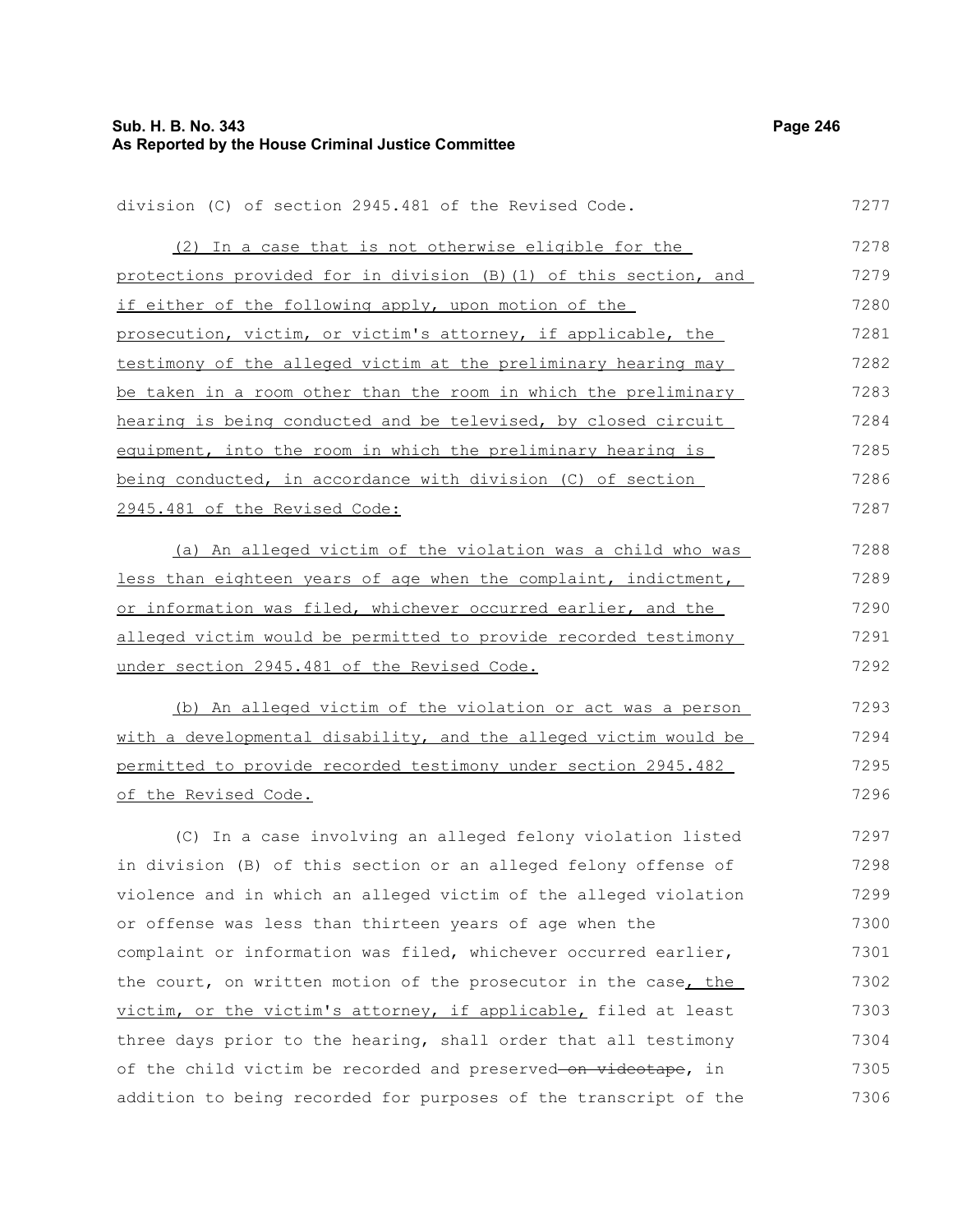## **Sub. H. B. No. 343 Page 247 As Reported by the House Criminal Justice Committee**

proceeding. If such an order is issued, it shall specifically identify the child victim, in a manner consistent with section 2930.07 of the Revised Code, concerning whose testimony it pertains, apply only during the testimony of the child victim it specifically identifies, and apply to all testimony of the child victim presented at the hearing, regardless of whether the child victim is called as a witness by the prosecution or by the defense. 7307 7308 7309 7310 7311 7312 7313 7314

(D)(1)(a) In a case involving an alleged violation of section 2905.32 of the Revised Code, upon motion of the prosecution, victim, or victim's attorney, if applicable, the testimony of the victim at the preliminary hearing may be taken in a place or room other than the room in which the preliminary hearing is being conducted and be televised, by closed circuit equipment, into the room in which the preliminary hearing is being conducted, to be viewed by the accused and any other persons who are not permitted in the room in which the testimony is to be taken but who would have been present during the testimony of the victim had it been given in the room in which the preliminary hearing is being conducted. Except for good cause shown, the prosecution, victim, or victim's attorney, if applicable, shall file a motion under this division at least seven days before the date of the preliminary hearing. 7315 7316 7317 7318 7319 7320 7321 7322 7323 7324 7325 7326 7327 7328 7329

(b) Upon the motion of the prosecution, victim, or victim's attorney, if applicable, filed under division (D)(1)(a) of this section and if the judge or magistrate determines that the victim is unavailable to testify in the room in which the preliminary hearing is being conducted in the physical presence of the accused for one or more of the reasons set forth in division (D)(2) of this section, the judge or magistrate may issue an order for the testimony of the victim to be taken in a 7330 7331 7332 7333 7334 7335 7336 7337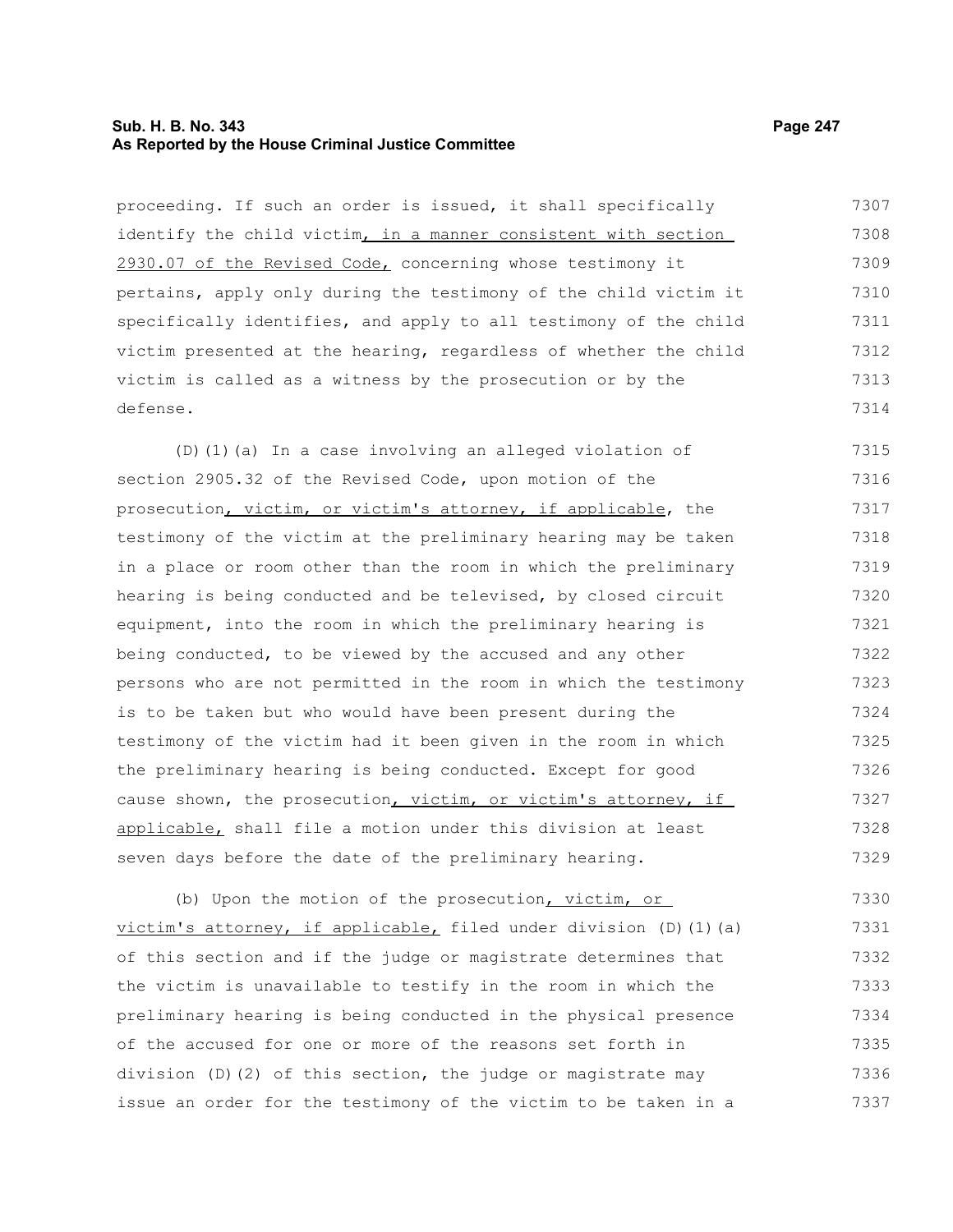## **Sub. H. B. No. 343 Page 248 As Reported by the House Criminal Justice Committee**

place or room other than the room in which the preliminary hearing is being conducted and televised, by closed circuit equipment, into the room in which the preliminary hearing is being conducted. If a judge or magistrate issues an order of that nature, the judge or magistrate shall exclude from the room in which the testimony of the victim is to be taken every person except the following: (i) The victim giving the testimony; (ii) The judge or magistrate; (iii) One or more interpreters if needed; (iv) The attorneys for the prosecution, the victim, if applicable, and the defense; (v) Any person needed to operate the equipment to be used; (vi) One person chosen by the victim giving the testimony; (vii) Any person whose presence the judge or magistrate determines would contribute to the welfare and well-being of the victim giving the testimony. (c) The person chosen by the victim under division (D)(1) (b) (vi) of this section shall not be a witness in thepreliminary hearing and, both before and during the testimony, shall not discuss the testimony of the victim with any other witness in the preliminary hearing. (d) The judge or magistrate, at the judge's or magistrate's discretion, may preside during the giving of the testimony by electronic means from outside the room in which it is being given, subject to the limitations set forth in this division. If the judge or magistrate presides by electronic means, the judge or magistrate shall be provided with monitors 7338 7339 7340 7341 7342 7343 7344 7345 7346 7347 7348 7349 7350 7351 7352 7353 7354 7355 7356 7357 7358 7359 7360 7361 7362 7363 7364 7365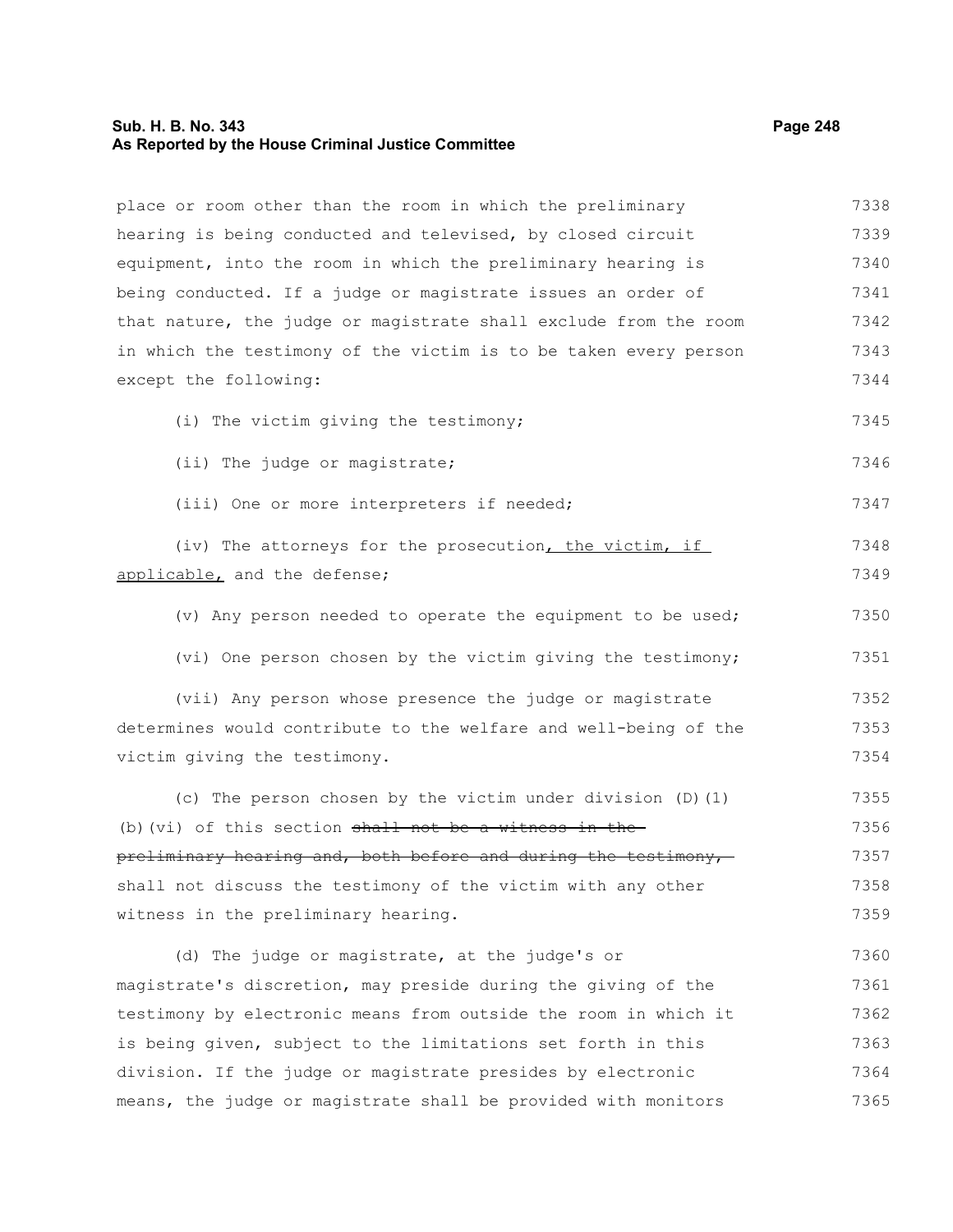## **Sub. H. B. No. 343** Page 249 **As Reported by the House Criminal Justice Committee**

on which the judge or magistrate can see each person in the room in which the testimony is to be taken and with an electronic means of communication with each person, and each person in the room shall be provided with a monitor on which that person can see the judge or magistrate and with an electronic means of communication with the judge or magistrate. To the extent feasible, any person operating the televising equipment shall be restricted to a room adjacent to the room in which the testimony is being taken, or to a location in the room in which the testimony is being taken that is behind a screen or mirror, so that the person operating the televising equipment can see and hear, but cannot be seen or heard by, the victim giving the testimony during the testimony. The accused shall be permitted to observe and hear the testimony of the victim giving the testimony on a monitor, shall be provided with an electronic means of immediate communication with the attorney of the accused during the testimony, and shall be restricted to a location from which the accused cannot be seen or heard by the victim giving the testimony, except on a monitor provided for 7366 7367 7368 7369 7370 7371 7372 7373 7374 7375 7376 7377 7378 7379 7380 7381 7382 7383 7384

that purpose. The accused and the judge or magistrate have full right of cross examination, and the accused has the right of inspection of exhibits prior to their introduction. The victim giving the testimony shall be provided with a monitor on which the victim can observe the accused during the testimony. 7385 7386 7387 7388 7389

(2) For purposes of division (D)(1) of this section, a judge or magistrate may order the testimony of a victim to be taken at a place or room outside the room in which the preliminary hearing is being conducted if the judge or magistrate determines that the victim is unavailable to testify in the room in the physical presence of the accused due to one or more of the following: 7390 7391 7392 7393 7394 7395 7396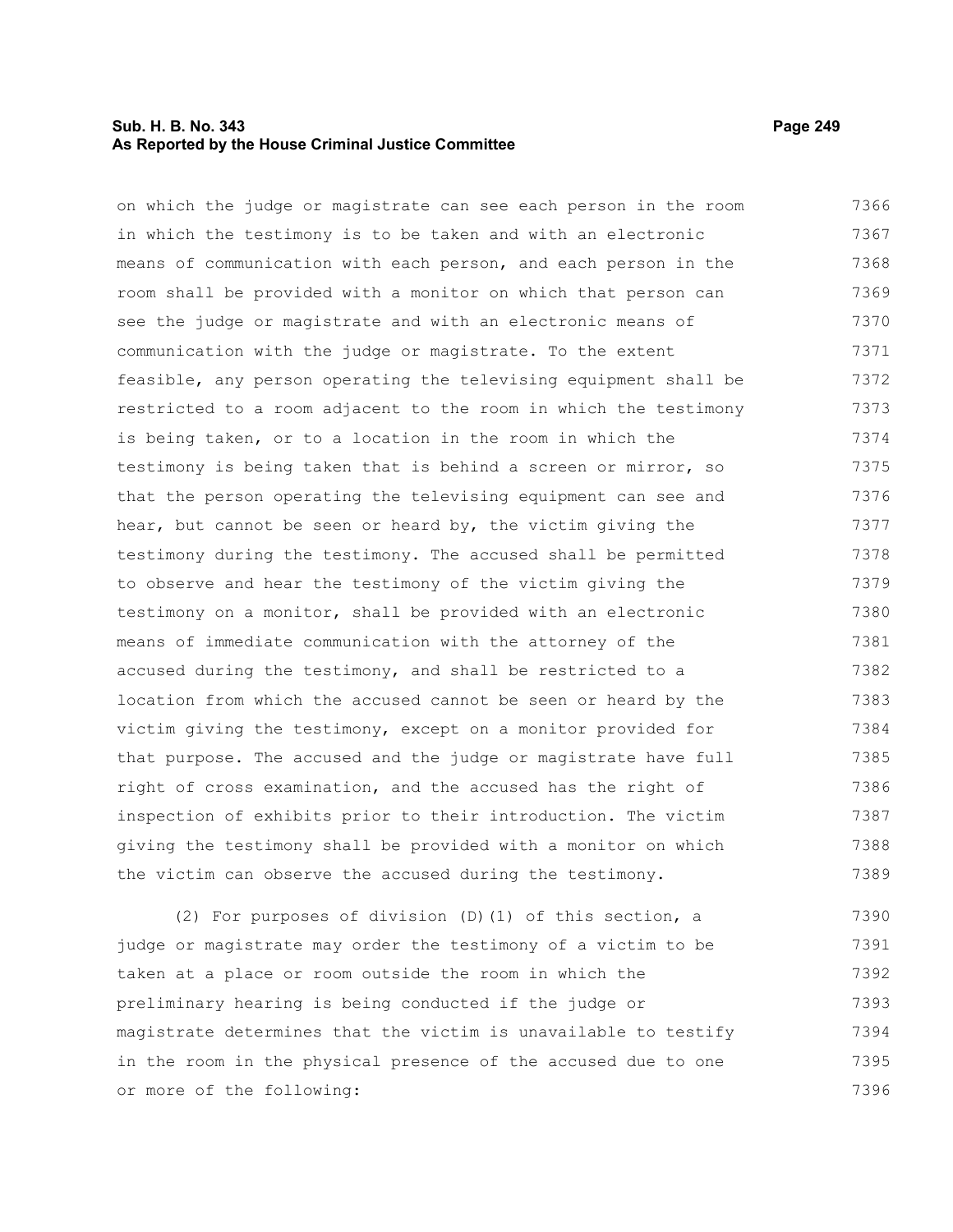## **Sub. H. B. No. 343 Page 250 As Reported by the House Criminal Justice Committee**

(a) The inability of the victim to communicate about the alleged offense because of extreme fear, severe trauma, or another similar reason; 7397 7398 7399

(b) The substantial likelihood that the victim will suffer serious emotional trauma from so testifying; 7400 7401

(c) The victim is at a hospital for care and treatment for any physical, mental, or emotional injury suffered by reason of the alleged offense. 7402 7403 7404

**Sec. 2945.481.** (A)(1) As used in this section, "victim" includes any person who was a victim of a violation identified in division (A)(2) of this section or an offense of violence or against whom was directed any conduct that constitutes, or that is an element of, a violation identified in division (A)(2) of this section or an offense of violence. 7405 7406 7407 7408 7409 7410

 $(2)(a)$  In any proceeding in the prosecution of a charge of a violation of section 2905.03, 2905.05, 2907.02, 2907.03, 2907.04, 2907.05, 2907.06, 2907.07, 2907.09, 2907.21, 2907.23, 2907.24, 2907.31, 2907.32, 2907.321, 2907.322, 2907.323, or 2919.22 of the Revised Code or an offense of violence and in which an alleged victim of the violation or offense was a child who was less than thirteen years of age when the complaint, indictment, or information was filed, whichever occurred earlier, the judge of the court in which the prosecution is being conducted, upon motion of an attorney for the prosecution, shall order that the testimony of the child victim be taken by deposition. The prosecution also may request that the deposition be <del>videotaped</del>-recorded in accordance with division (A)(3) of this section. 7411 7412 7413 7414 7415 7416 7417 7418 7419 7420 7421 7422 7423 7424

(b) In any proceeding that is not otherwise eligible for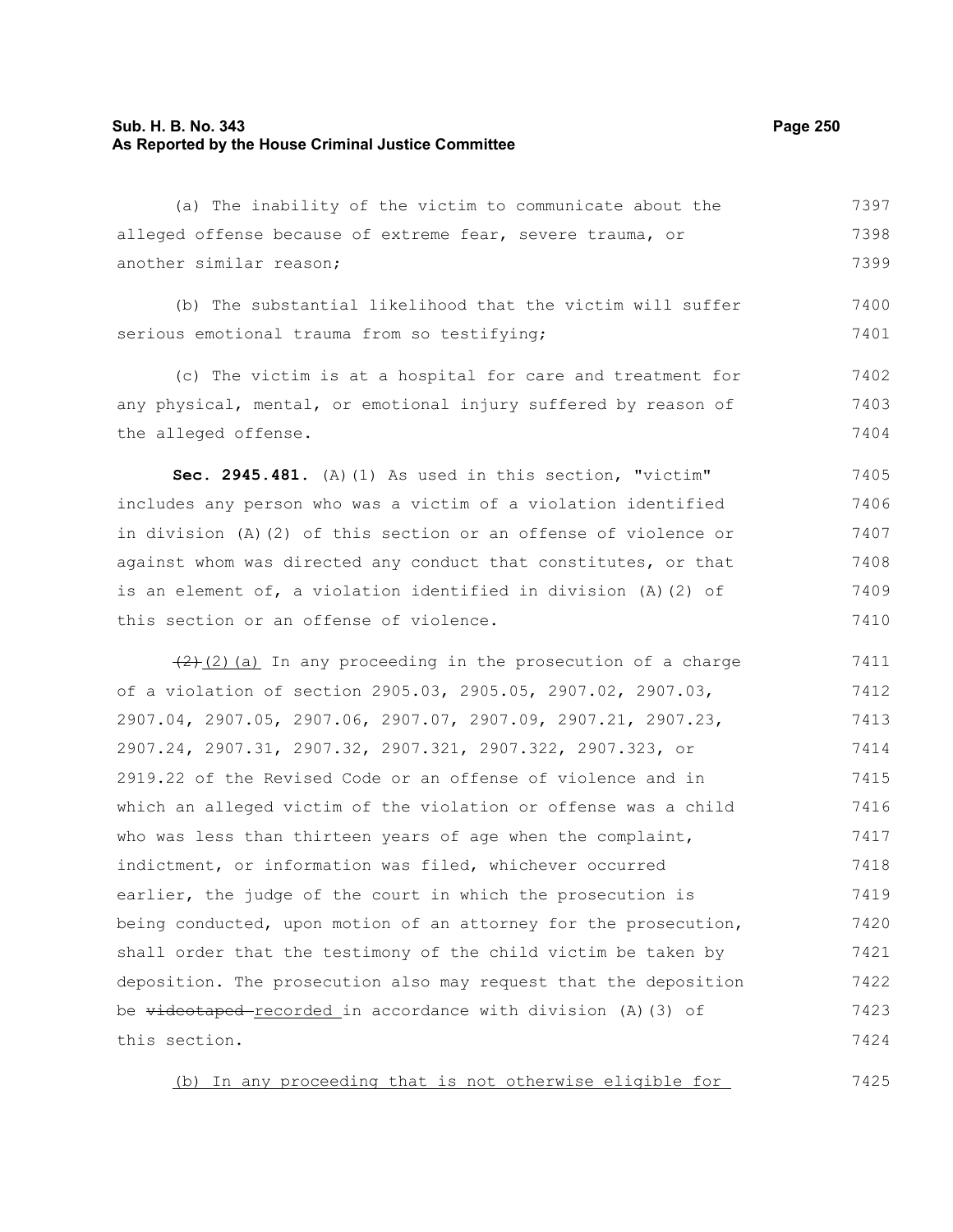### **Sub. H. B. No. 343 Page 251 As Reported by the House Criminal Justice Committee**

| the protections provided for in division (A)(2)(a) of this       | 7426 |
|------------------------------------------------------------------|------|
| section, and in which an alleged victim of the violation was a   | 7427 |
| child who was less than eighteen years of age when the           | 7428 |
| complaint, indictment, or information was filed, whichever       | 7429 |
| occurred earlier, upon motion of the child victim, the child     | 7430 |
| victim's attorney, if applicable, or an attorney for the         | 7431 |
| prosecution, and upon a showing by a preponderance of the        | 7432 |
| evidence that the child will suffer serious emotional trauma if  | 7433 |
| required to provide live trial testimony, the judge of the court | 7434 |
| in which the prosecution is being conducted shall order that the | 7435 |
| testimony of the child victim be taken by deposition. The        | 7436 |
| prosecution may also request that the deposition be recorded in  | 7437 |
| accordance with division (A) (3) of this section.                | 7438 |

(c) The judge shall notify the child victim whose deposition is to be taken, the child victim's attorney, if applicable, the prosecution, and the defense of the date, time, and place for taking the deposition. The notice shall identify the child victim who is to be examined and shall indicate whether a request that the deposition be videotaped-recorded has been made. The defendant shall have the right to attend the deposition and the right to be represented by counsel. Depositions shall be taken in the manner provided in civil cases, except that the judge shall preside at the taking of the deposition and shall rule at that time on any objections of the prosecution or the attorney for the defense. The prosecution and the attorney for the defense shall have the right, as at trial, to full examination and cross-examination of the child victim whose deposition is to be taken. If a deposition taken under this division is intended to be offered as evidence in the proceeding, it shall be filed in the court in which the action is pending and is admissible in the manner described in division 7439 7440 7441 7442 7443 7444 7445 7446 7447 7448 7449 7450 7451 7452 7453 7454 7455 7456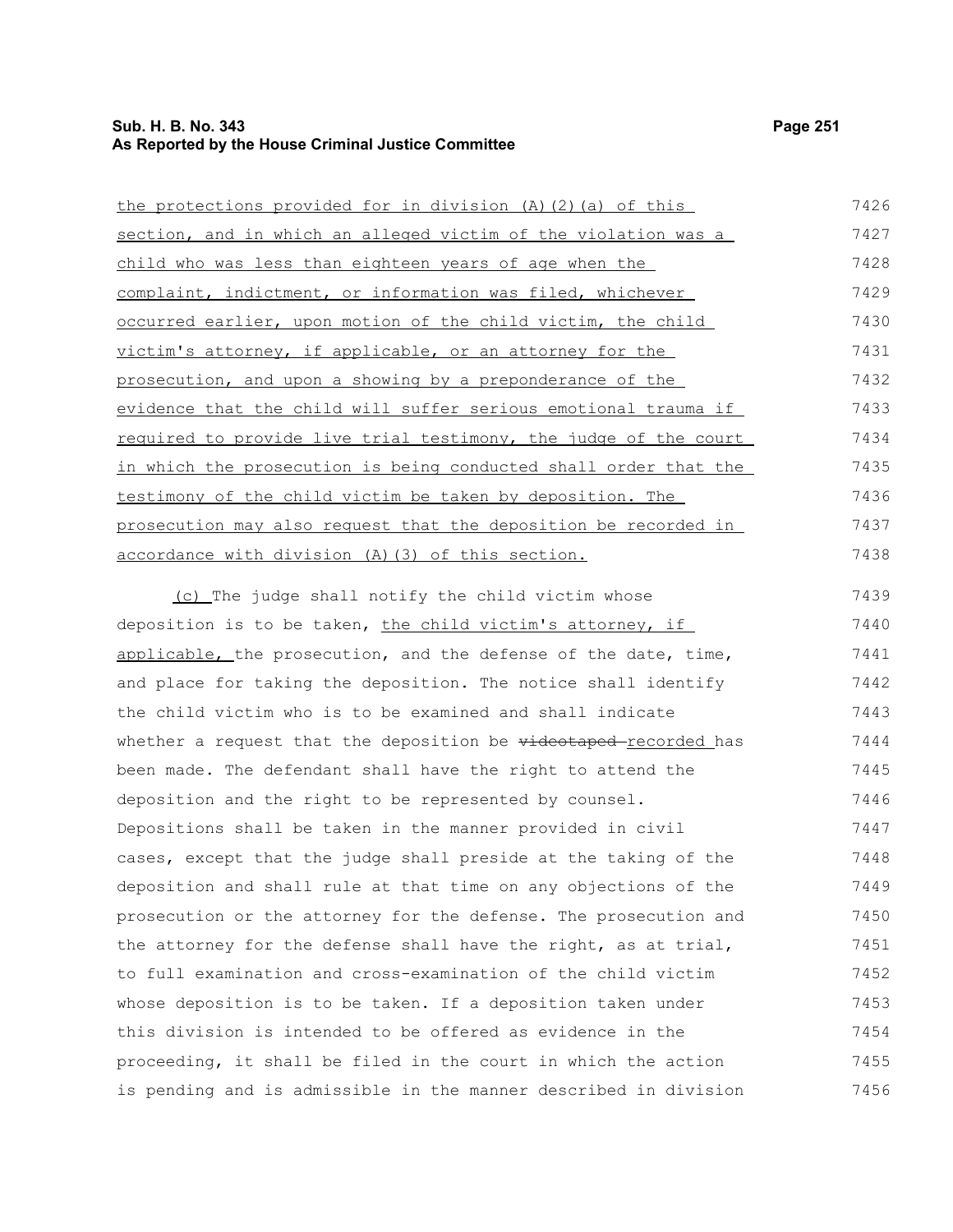## **Sub. H. B. No. 343 Page 252 As Reported by the House Criminal Justice Committee**

(B) of this section. If a deposition of a child victim taken under this division is admitted as evidence at the proceeding under division (B) of this section, the child victim shall not be required to testify in person at the proceeding. However, at any time before the conclusion of the proceeding, the attorney for the defense may file a motion with the judge requesting that another deposition of the child victim be taken because new evidence material to the defense has been discovered that the attorney for the defense could not with reasonable diligence have discovered prior to the taking of the admitted deposition. A motion for another deposition shall be accompanied by supporting affidavits. Upon the filing of a motion for another deposition and affidavits, the court may order that additional testimony of the child victim relative to the new evidence be taken by another deposition. If the court orders the taking of another deposition under this provision, the deposition shall be taken in accordance with this division; if the admitted deposition was a videotaped recorded deposition taken in accordance with division (A)(3) of this section, the new deposition also shall be videotaped recorded in accordance with that division and in other cases, the new deposition may be videotaped recorded in accordance with that division. 7457 7458 7459 7460 7461 7462 7463 7464 7465 7466 7467 7468 7469 7470 7471 7472 7473 7474 7475 7476 7477 7478

(3) If the prosecution requests that a deposition to be taken under division (A)(2) of this section be videotapedrecorded, the judge shall order that the deposition be videotaped recorded in accordance with this division. If a judge issues an order that the deposition be videotapedrecorded, the judge shall exclude from the room in which the deposition is to be taken every person except the child victim giving the testimony, the judge, one or more interpreters if needed, the attorneys for the prosecution and the defense, the child 7479 7480 7481 7482 7483 7484 7485 7486 7487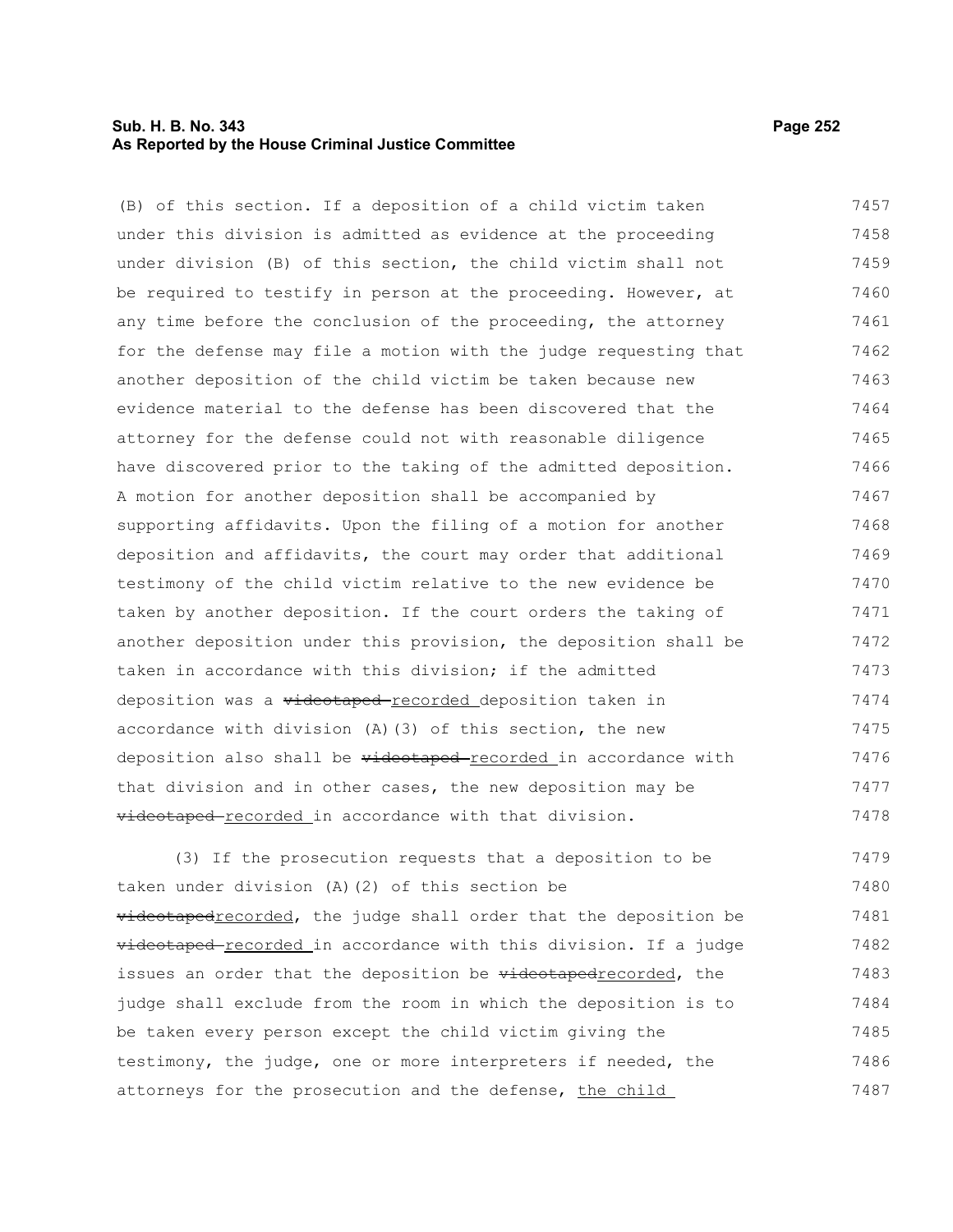### **Sub. H. B. No. 343 Page 253 As Reported by the House Criminal Justice Committee**

victim's attorney, if applicable, the child victim's representative, if applicable, any person needed to operate the equipment to be used, one person chosen by the child victim giving the deposition, and any person whose presence the judge determines would contribute to the welfare and well-being of the child victim giving the deposition. The person chosen by the child victim -shall not be a witness in the proceeding and, both before and during the deposition, shall not discuss the testimony of the child victim with any other witness in the proceeding. To the extent feasible, any person operating the recording equipment shall be restricted to a room adjacent to the room in which the deposition is being taken, or to a location in the room in which the deposition is being taken that is behind a screen or mirror, so that the person operating the recording equipment can see and hear, but cannot be seen or heard by, the child victim giving the deposition during the deposition. The defendant shall be permitted to observe and hear the testimony of the child victim giving the deposition on a monitor, shall be provided with an electronic means of immediate communication with the defendant's attorney during the testimony, and shall be restricted to a location from which the defendant cannot be seen or heard by the child victim giving the deposition, except on a monitor provided for that purpose. The child victim giving the deposition shall be provided with a monitor on which the child victim can observe, during the testimony, the defendant. The judge, at the judge's discretion, may preside at the deposition by electronic means from outside the room in which the deposition is to be taken; if the judge presides by electronic means, the judge shall be provided with monitors on which the judge can see each person in the room in which the deposition is to be taken and with an electronic means of communication with each person, and each person in the room 7488 7489 7490 7491 7492 7493 7494 7495 7496 7497 7498 7499 7500 7501 7502 7503 7504 7505 7506 7507 7508 7509 7510 7511 7512 7513 7514 7515 7516 7517 7518 7519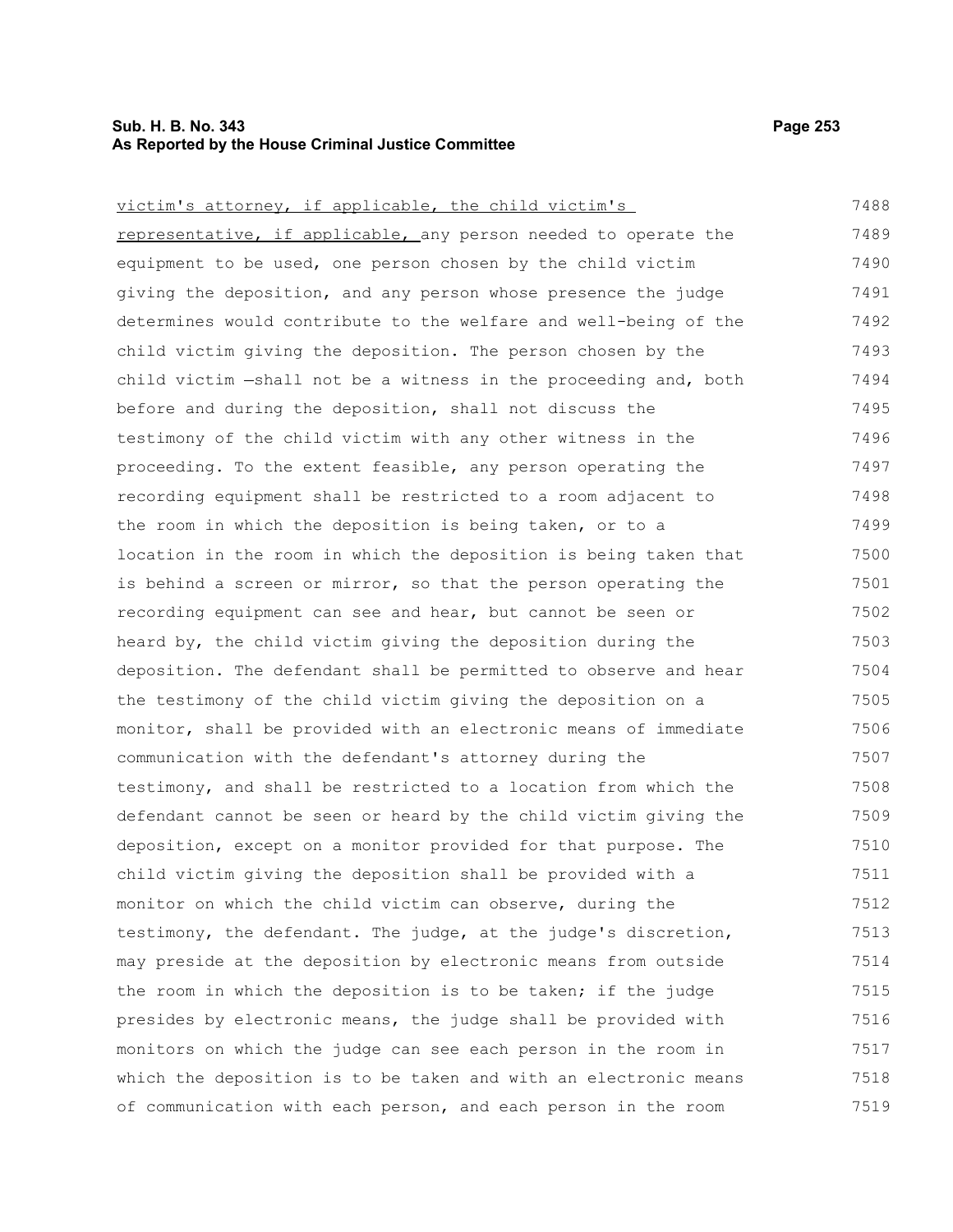### **Sub. H. B. No. 343 Page 254 As Reported by the House Criminal Justice Committee**

shall be provided with a monitor on which that person can see the judge and with an electronic means of communication with the judge. A deposition that is videotaped recorded under this division shall be taken and filed in the manner described in division (A)(2) of this section and is admissible in the manner described in this division and division (B) of this section, and, if a deposition that is videotaped-recorded under this division is admitted as evidence at the proceeding, the child victim shall not be required to testify in person at the proceeding. No deposition videotaped-recorded under this division shall be admitted as evidence at any proceeding unless division (B) of this section is satisfied relative to the deposition and all of the following apply relative to the recording: 7520 7521 7522 7523 7524 7525 7526 7527 7528 7529 7530 7531 7532 7533

(a) The recording is both aural and visual and is recorded on film or videotape, or by other electronic means.

(b) The recording is authenticated under the Rules of Evidence and the Rules of Criminal Procedure as a fair and accurate representation of what occurred, and the recording is not altered other than at the direction and under the supervision of the judge in the proceeding. 7536 7537 7538 7539 7540

(c) Each voice on the recording that is material to the testimony on the recording or the making of the recording, as determined by the judge, is identified. 7541 7542 7543

(d) Both the prosecution and the defendant are afforded an opportunity to view the recording before it is shown in the proceeding. 7544 7545 7546

(B)(1) At any proceeding in a prosecution in relation to which a deposition was taken under division (A) of this section, 7547 7548

7534 7535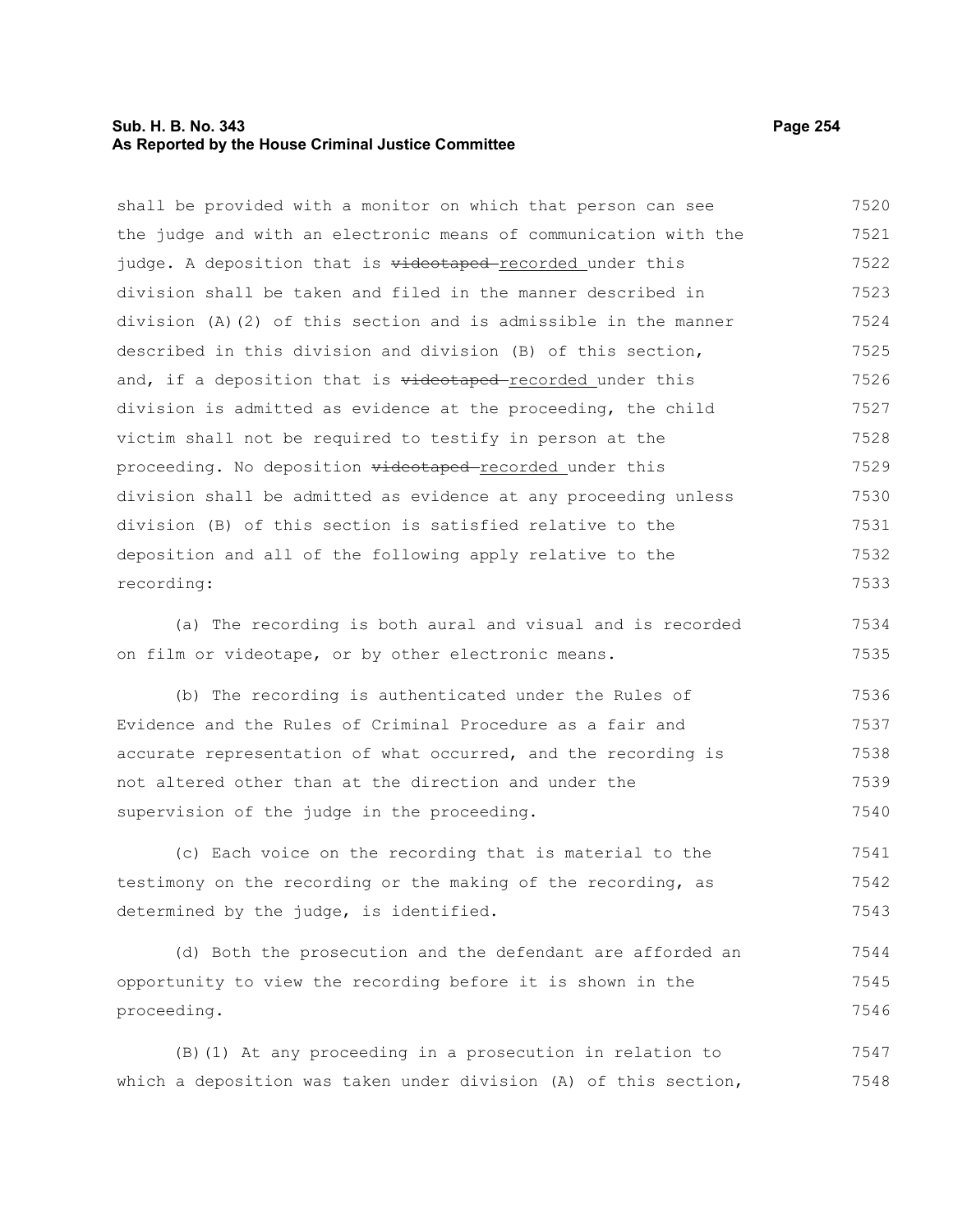### **Sub. H. B. No. 343 Page 255 As Reported by the House Criminal Justice Committee**

the deposition or a part of it is admissible in evidence upon motion of the prosecution if the testimony in the deposition or the part to be admitted is not excluded by the hearsay rule and if the deposition or the part to be admitted otherwise is admissible under the Rules of Evidence. For purposes of this division, testimony is not excluded by the hearsay rule if the testimony is not hearsay under Evidence Rule 801; if the testimony is within an exception to the hearsay rule set forth in Evidence Rule 803; if the child victim who gave the testimony is unavailable as a witness, as defined in Evidence Rule 804, and the testimony is admissible under that rule; or if both of the following apply: 7549 7550 7551 7552 7553 7554 7555 7556 7557 7558 7559 7560

(a) The defendant had an opportunity and similar motive at the time of the taking of the deposition to develop the testimony by direct, cross, or redirect examination. 7561 7562 7563

(b) The judge determines that there is reasonable cause to believe that, if the child victim who gave the testimony in the deposition were to testify in person at the proceeding, the child victim would experience serious emotional trauma as a result of the child victim's participation at the proceeding. 7564 7565 7566 7567 7568

(2) Objections to receiving in evidence a deposition or a part of it under division (B) of this section shall be made as provided in civil actions. 7569 7570 7571

(3) The provisions of divisions (A) and (B) of this section are in addition to any other provisions of the Revised Code, the Rules of Criminal Procedure, or the Rules of Evidence that pertain to the taking or admission of depositions in a criminal proceeding and do not limit the admissibility under any of those other provisions of any deposition taken under division (A) of this section or otherwise taken. 7572 7573 7574 7575 7576 7577 7578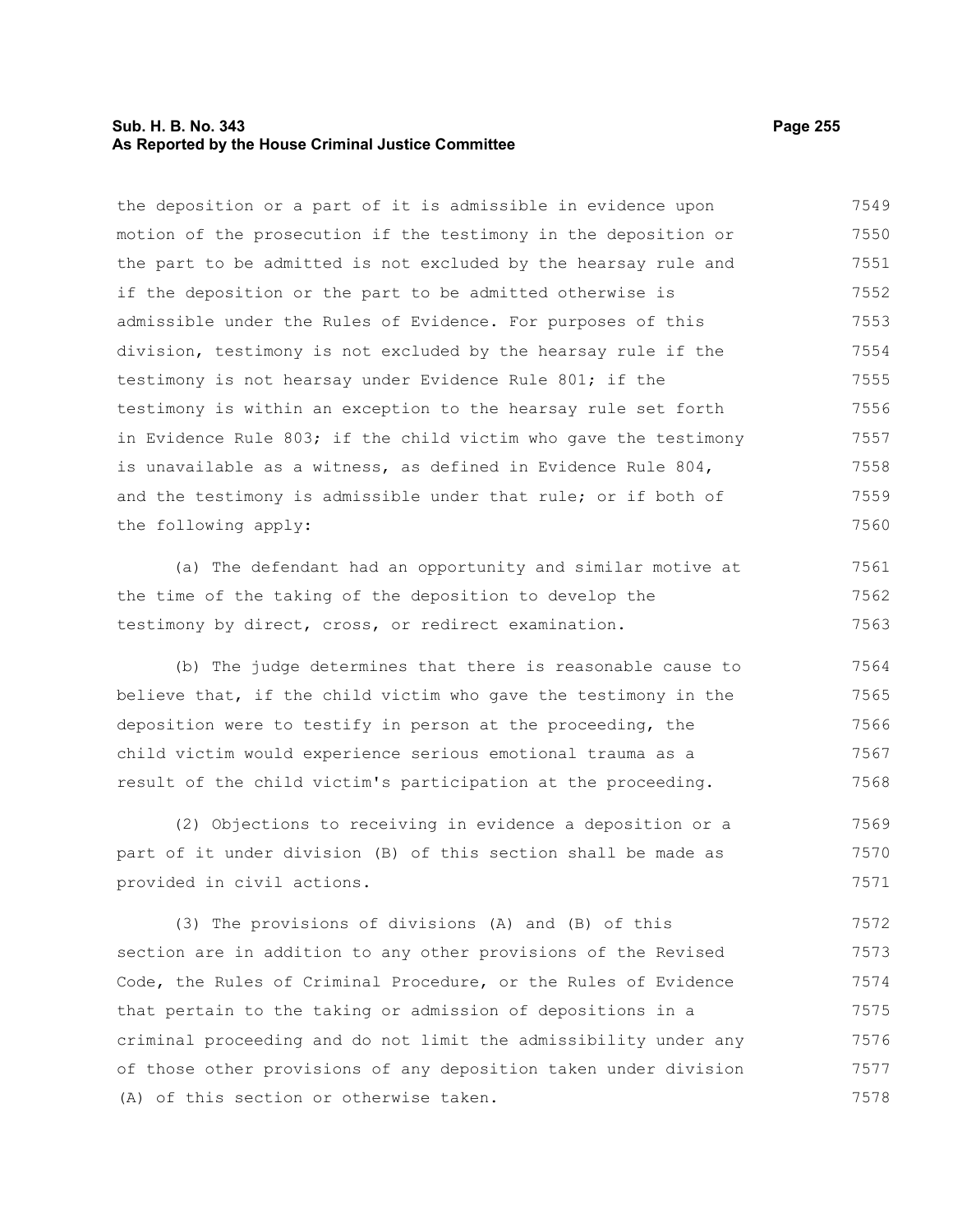### **Sub. H. B. No. 343 Page 256 As Reported by the House Criminal Justice Committee**

(C) In any proceeding in the prosecution of any charge of a violation listed in division (A)(2) of this section or an offense of violence and in which an alleged victim of the violation or offense was a child who was less than thirteen years of age when the complaint, indictment, or information was filed, whichever occurred earlier, the prosecution, the child victim, or the child victim's attorney, if applicable, may file a motion with the judge requesting the judge to order the testimony of the child victim to be taken in a room other than the room in which the proceeding is being conducted and be televised, by closed circuit equipment, into the room in which the proceeding is being conducted to be viewed by the jury, if applicable, the defendant, and any other persons who are not permitted in the room in which the testimony is to be taken but who would have been present during the testimony of the child victim had it been given in the room in which the proceeding is being conducted. Except for good cause shown, the prosecution, child victim, or child victim's attorney, if applicable, shall file a motion under this division at least seven days before the date of the proceeding. The judge may issue the order upon the motion of the prosecution, child victim, or child victim's attorney, if applicable, filed under this section, if the judge determines that the child victim is unavailable to testify in the room in which the proceeding is being conducted in the physical presence of the defendant, for one or more of the reasons set forth in division (E) of this section. If a judge issues an order of that nature, the judge shall exclude from the room in which the testimony is to be taken every person except a person described in division (A)(3) of this section. The judge, at the judge's discretion, may preside during the giving of the 7579 7580 7581 7582 7583 7584 7585 7586 7587 7588 7589 7590 7591 7592 7593 7594 7595 7596 7597 7598 7599 7600 7601 7602 7603 7604 7605 7606 7607 7608

testimony by electronic means from outside the room in which it is being given, subject to the limitations set forth in division 7609 7610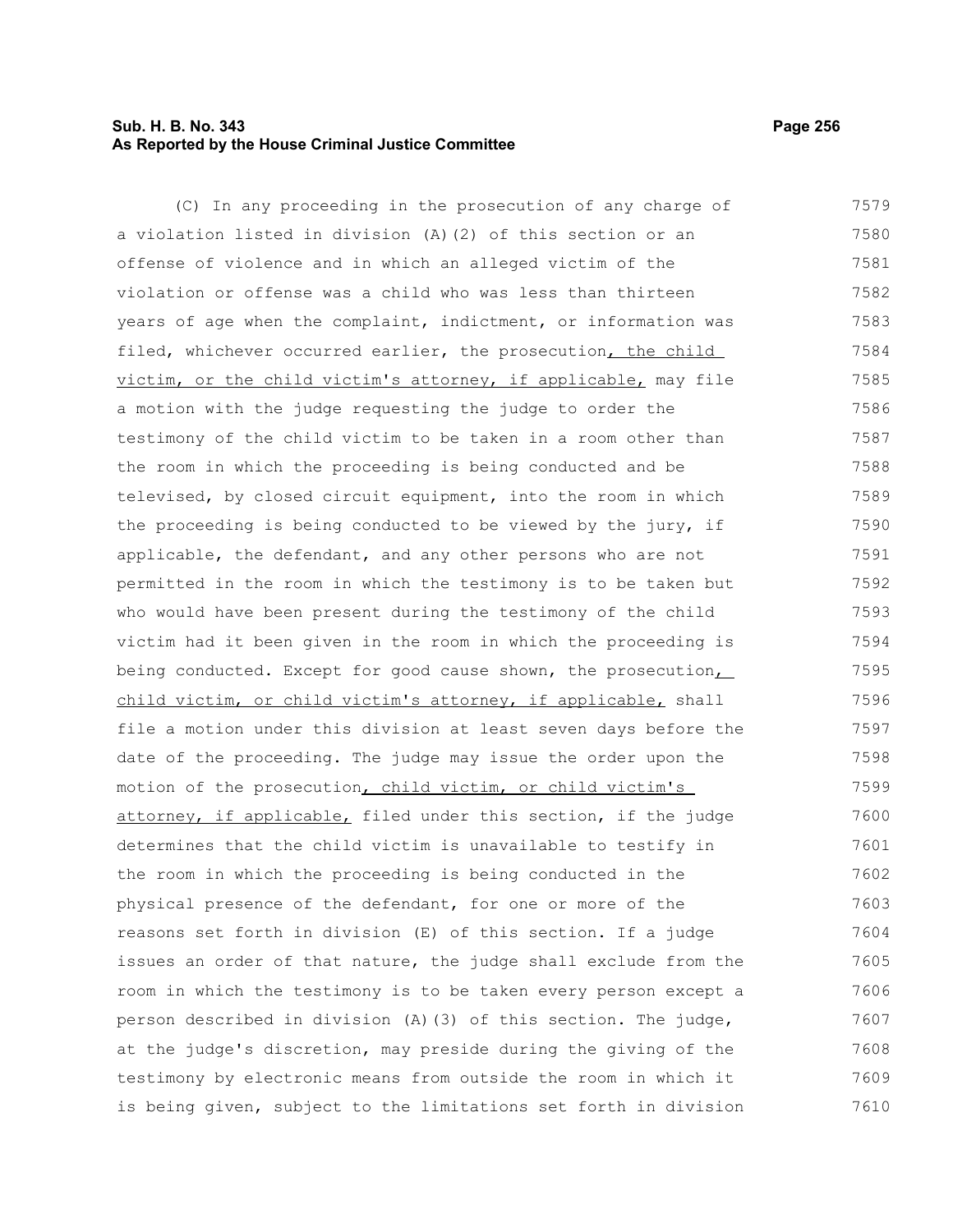### **Sub. H. B. No. 343 Page 257 As Reported by the House Criminal Justice Committee**

(A)(3) of this section. To the extent feasible, any person operating the televising equipment shall be hidden from the sight and hearing of the child victim giving the testimony, in a manner similar to that described in division (A)(3) of this section. The defendant shall be permitted to observe and hear the testimony of the child victim giving the testimony on a monitor, shall be provided with an electronic means of immediate communication with the defendant's attorney during the testimony, and shall be restricted to a location from which the defendant cannot be seen or heard by the child victim giving the testimony, except on a monitor provided for that purpose. The child victim giving the testimony shall be provided with a monitor on which the child victim can observe, during the testimony, the defendant. 7611 7612 7613 7614 7615 7616 7617 7618 7619 7620 7621 7622 7623 7624

(D) In any proceeding in the prosecution of any charge of a violation listed in division (A)(2) of this section or an offense of violence and in which an alleged victim of the violation or offense was a child who was less than thirteen years of age when the complaint, indictment, or information was filed, whichever occurred earlier, the prosecution, child victim, or child victim's attorney, if applicable, may file a motion with the judge requesting the judge to order the testimony of the child victim to be taken outside of the room in which the proceeding is being conducted and be recorded for showing in the room in which the proceeding is being conducted before the judge, the jury, if applicable, the defendant, and any other persons who would have been present during the testimony of the child victim had it been given in the room in which the proceeding is being conducted. Except for good cause shown, the prosecution, child victim, or child victim's attorney, if applicable, shall file a motion under this division 7625 7626 7627 7628 7629 7630 7631 7632 7633 7634 7635 7636 7637 7638 7639 7640 7641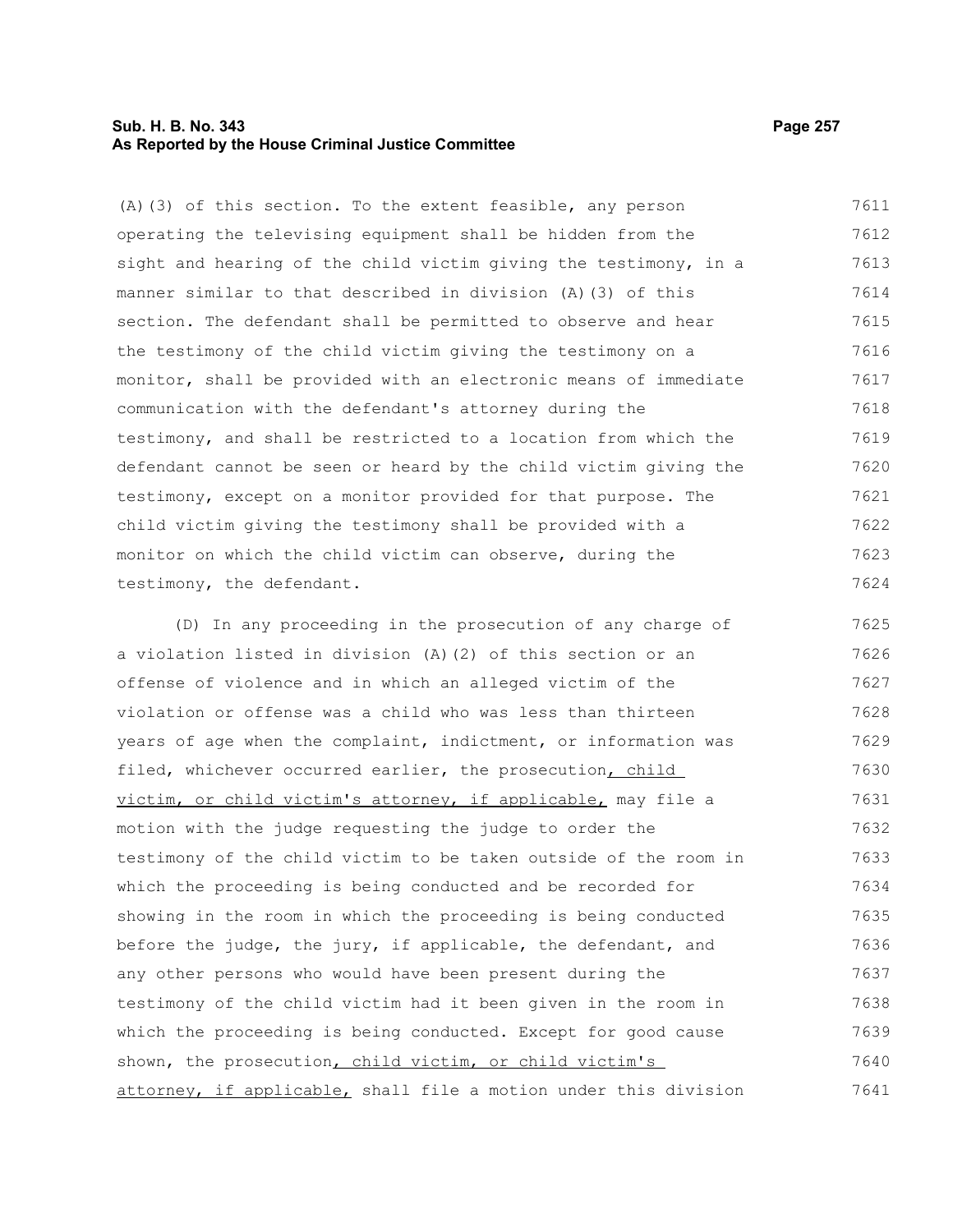### **Sub. H. B. No. 343 Page 258 As Reported by the House Criminal Justice Committee**

at least seven days before the date of the proceeding. The judge may issue the order upon the motion of the prosecution, child victim, or child victim's attorney, if applicable, filed under this division, if the judge determines that the child victim is unavailable to testify in the room in which the proceeding is being conducted in the physical presence of the defendant, for one or more of the reasons set forth in division (E) of this section. If a judge issues an order of that nature, the judge shall exclude from the room in which the testimony is to be taken every person except a person described in division (A)(3) of this section. To the extent feasible, any person operating the recording equipment shall be hidden from the sight and hearing of the child victim giving the testimony, in a manner similar to that described in division (A)(3) of this section. The defendant shall be permitted to observe and hear the testimony of the child victim who is giving the testimony on a monitor, shall be provided with an electronic means of immediate communication with the defendant's attorney during the testimony, and shall be restricted to a location from which the defendant cannot be seen or heard by the child victim giving the testimony, except on a monitor provided for that purpose. The child victim giving the testimony shall be provided with a monitor on which the child victim can observe, during the testimony, the defendant. No order for the taking of testimony by recording shall be issued under this division unless the provisions set forth in divisions  $(A)$   $(3)$   $(a)$ ,  $(b)$ ,  $(c)$ , and  $(d)$ of this section apply to the recording of the testimony. 7642 7643 7644 7645 7646 7647 7648 7649 7650 7651 7652 7653 7654 7655 7656 7657 7658 7659 7660 7661 7662 7663 7664 7665 7666 7667 7668

(E) For purposes of divisions (C) and (D) of this section, a judge may order the testimony of a child victim to be taken outside the room in which the proceeding is being conducted if the judge determines that the child victim is unavailable to 7669 7670 7671 7672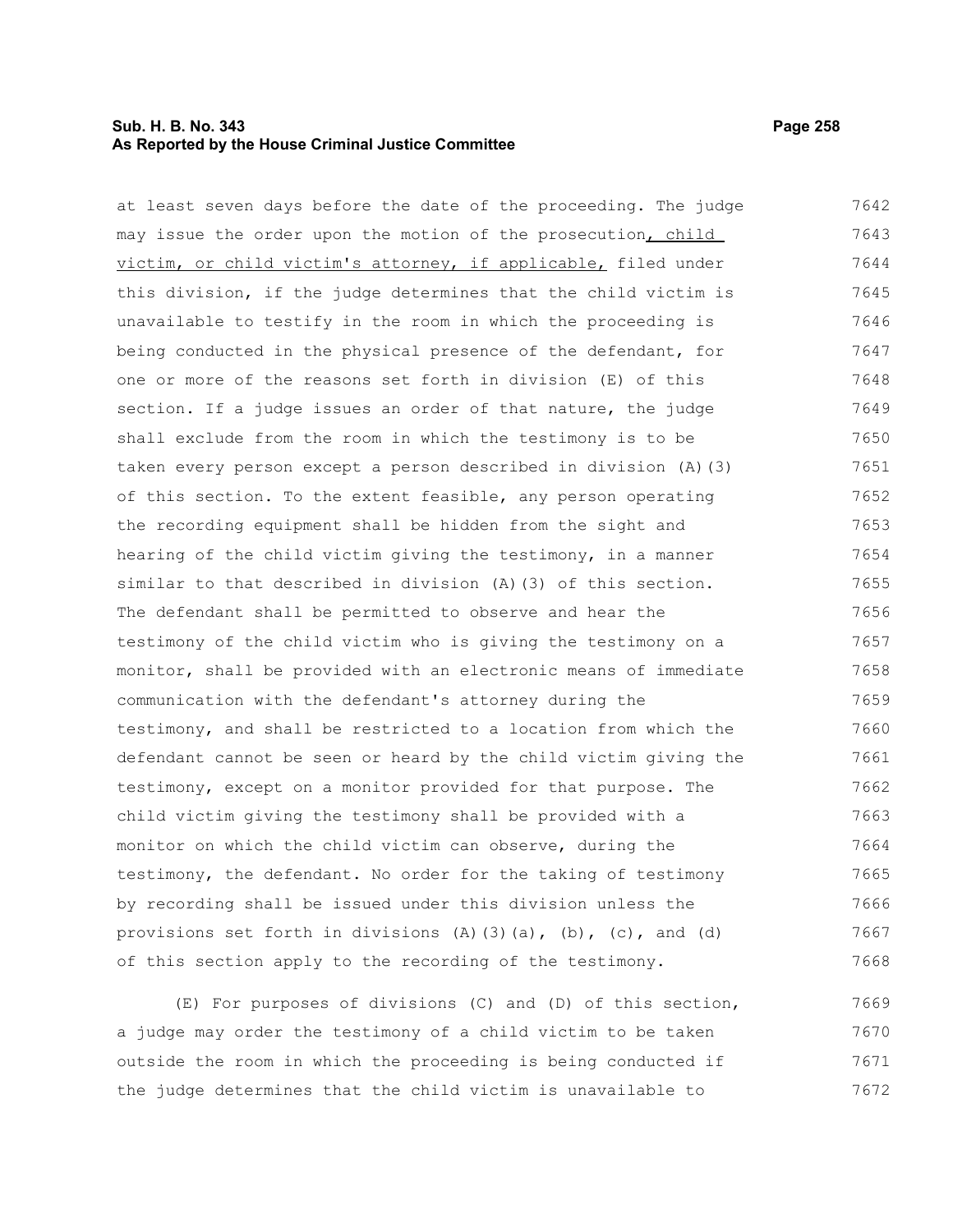### **Sub. H. B. No. 343** Page 259 **As Reported by the House Criminal Justice Committee**

testify in the room in the physical presence of the defendant due to one or more of the following: 7673 7674

(1) The persistent refusal of the child victim to testify despite judicial requests to do so; 7675 7676

(2) The inability of the child victim to communicate about the alleged violation or offense because of extreme fear, failure of memory, or another similar reason; 7677 7678 7679

(3) The substantial likelihood that the child victim will suffer serious emotional trauma from so testifying. 7680 7681

(F)(1) If a judge issues an order pursuant to division (C) or (D) of this section that requires the testimony of a child victim in a criminal proceeding to be taken outside of the room in which the proceeding is being conducted, the order shall specifically identify the child victim, in a manner consistent with section 2930.07 of the Revised Code, to whose testimony it applies, the order applies only during the testimony of the specified child victim, and the child victim giving the testimony shall not be required to testify at the proceeding other than in accordance with the order. 7682 7683 7684 7685 7686 7687 7688 7689 7690 7691

(2) A judge who makes any determination regarding the admissibility of a deposition under divisions (A) and (B) of this section, the videotaping recording of a deposition under division (A)(3) of this section, or the taking of testimony outside of the room in which a proceeding is being conducted under division (C) or (D) of this section, shall enter the determination and findings on the record in the proceeding. 7692 7693 7694 7695 7696 7697 7698

**Sec. 2945.482.** (A) As used in this section: 7699

(1) "Developmental disability" has the same meaning as in section 5123.01 of the Revised Code. 7700 7701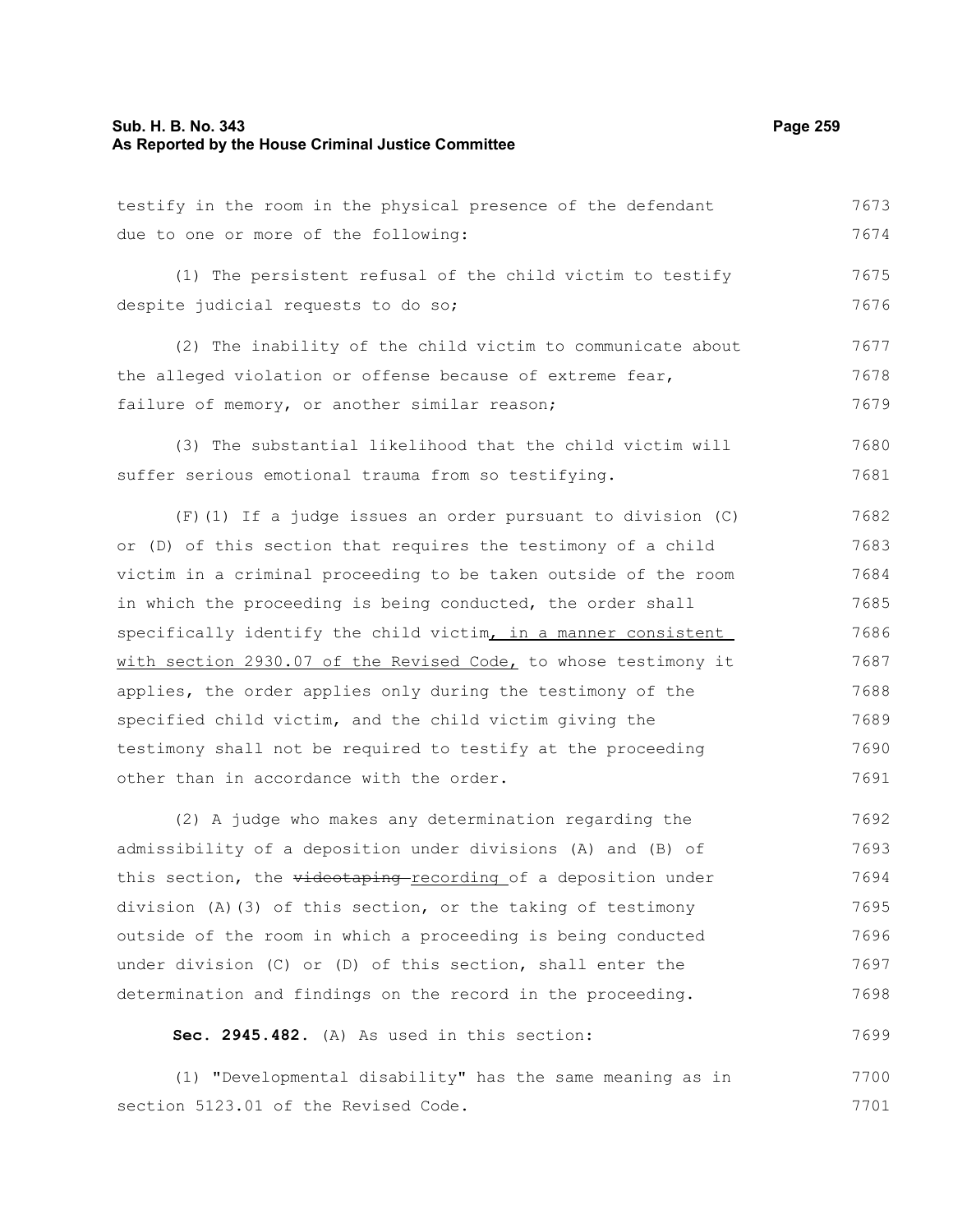### **Sub. H. B. No. 343 Page 260 As Reported by the House Criminal Justice Committee**

(2) "Victim with a developmental disability" includes a person with a developmental disability who was a victim of a violation identified in division (B)(1) of this section or an offense of violence or against whom was directed any conduct that constitutes, or that is an element of, a violation identified in division (B)(1) of this section or an offense of violence. 7702 7703 7704 7705 7706 7707 7708

 $(H+(B)(1)(a))$  In any proceeding in the prosecution of a charge of a violation of section 2903.16, 2903.34, 2903.341, 2905.03, 2907.02, 2907.03, 2907.05, 2907.06, 2907.09, 2907.21, 2907.23, 2907.24, 2907.32, 2907.321, 2907.322, or 2907.323 of the Revised Code or an offense of violence and in which an alleged victim of the violation or offense was a person with a developmental disability, the judge of the court in which the prosecution is being conducted, upon motion of an attorney for the prosecution,-shall order that the testimony of the victim with a developmental disability be taken by deposition. The prosecution-also may request that the deposition be videotapedrecorded in accordance with division (B)(2) of this section. 7709 7710 7711 7712 7713 7714 7715 7716 7717 7718 7719 7720

(b) In any proceeding that is not otherwise eligible for the protections provided for in division (B)(1)(a) of this section and in which an alleged victim of the violation or act was a person with a developmental disability, upon motion of the prosecution, the victim, or the victim's attorney, if applicable, and a showing by a preponderance of the evidence that the victim will suffer serious emotional trauma if required to provide live trial testimony, the judge of the court in which the prosecution is being conducted shall order that the testimony of the victim with a developmental disability be taken by deposition. The prosecution, the victim, or the victim's attorney, if applicable, also may request that the deposition be 7721 7722 7723 7724 7725 7726 7727 7728 7729 7730 7731 7732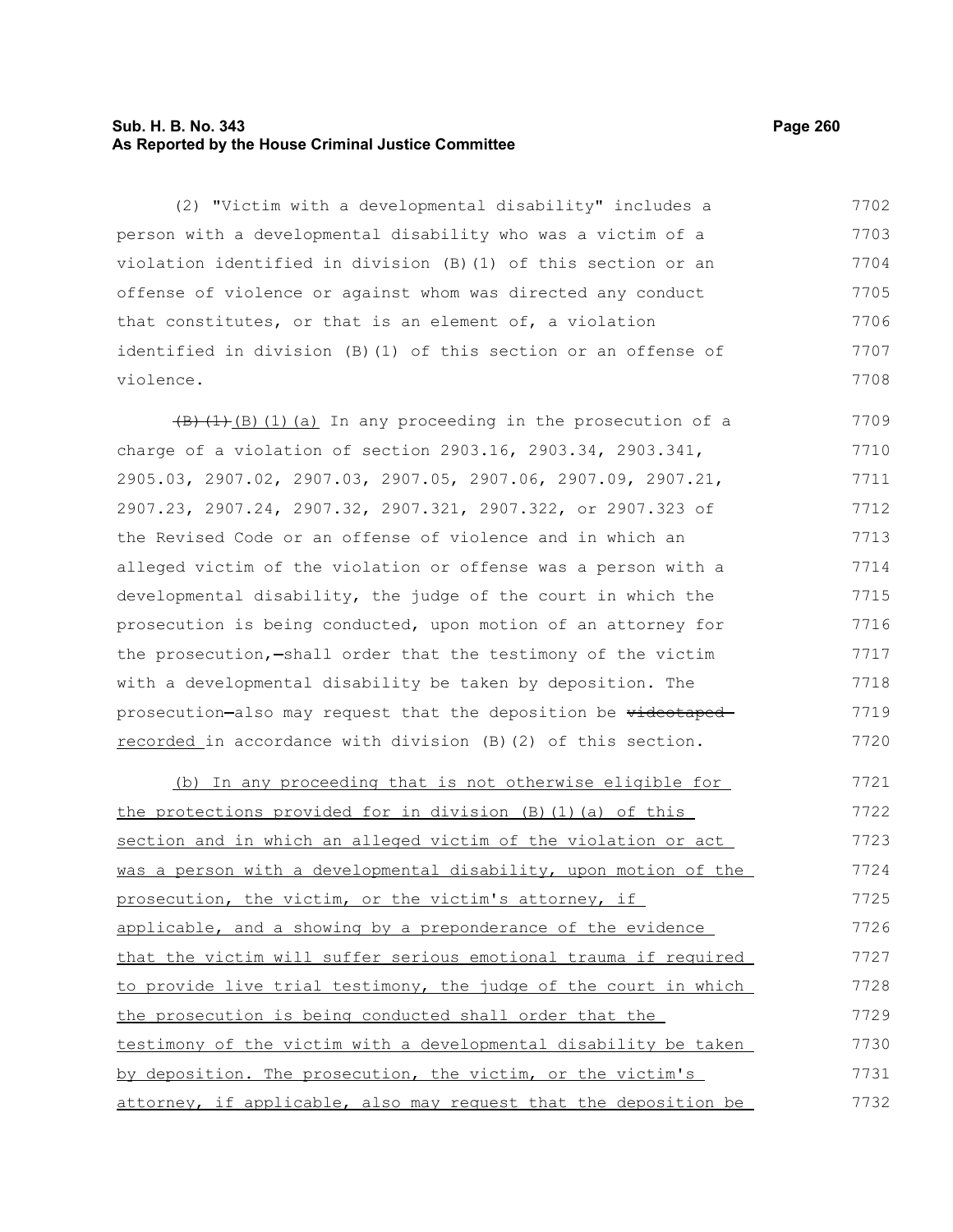### **Sub. H. B. No. 343 Page 261 As Reported by the House Criminal Justice Committee**

recorded in accordance with division (B)(2) of this section. (c) The judge shall notify the victim with a developmental disability whose deposition is to be taken, the victim's attorney, if applicable, the prosecution, and the defense of the date, time, and place for taking the deposition. The notice shall identify the victim with a developmental disability, in a manner consistent with section 2930.07 of the Revised Code, who is to be examined and shall indicate whether a request that the deposition be videotaped recorded has been made. The defendant shall have the right to attend the deposition and the right to be represented by counsel. Depositions shall be taken in the manner provided in civil cases, except that the judge shall preside at the taking of the deposition and shall rule at the time on any objections of the prosecution or the attorney for the defense. The prosecution and the attorney for the defense shall have the right, as at trial, to full examination and cross-examination of the victim with a developmental disability whose deposition is to be taken. If a deposition taken under this division is intended to be offered as evidence in the proceeding, it shall be filed in the court in which the action is pending and is admissible in the manner described in division (C) of this section. If a deposition of a victim with a developmental 7733 7734 7735 7736 7737 7738 7739 7740 7741 7742 7743 7744 7745 7746 7747 7748 7749 7750 7751 7752 7753 7754 7755

disability taken under this division is admitted as evidence at the proceeding under division (C) of this section, the victim with a developmental disability shall not be required to testify in person at the proceeding. 7756 7757 7758 7759

At any time before the conclusion of the proceeding, the attorney for the defense may file a motion with the judge requesting that another deposition of the victim with a 7760 7761 7762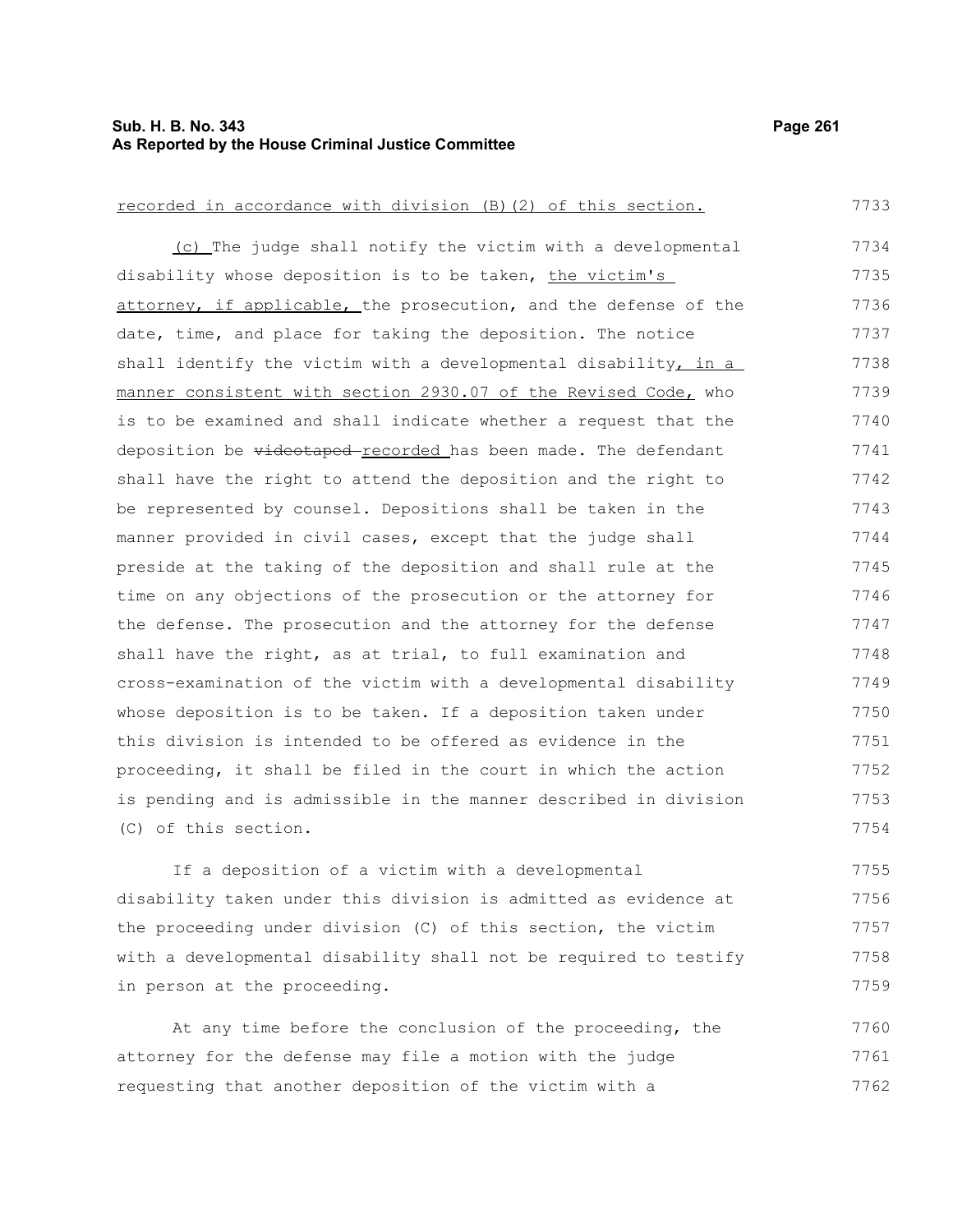### **Sub. H. B. No. 343 Page 262 As Reported by the House Criminal Justice Committee**

developmental disability be taken because new evidence material to the defense has been discovered that the attorney for the defense could not with reasonable diligence have discovered prior to the taking of the admitted deposition. If the court orders the taking of another deposition under this provision, the deposition shall be taken in accordance with this division. If the admitted deposition was a videotaped-recorded deposition taken in accordance with division (B)(2) of this section, the new deposition shall be videotaped recorded in accordance with that division. In other cases, the new deposition may be videotaped recorded in accordance with that division. 7763 7764 7765 7766 7767 7768 7769 7770 7771 7772 7773

(2) If the prosecution, victim, or victim's attorney, if applicable, requests that a deposition to be taken under division (B)(2) of this section be videotapedrecorded, the judge shall order that the deposition be videotaped-recorded in accordance with this division. If a judge issues an order that the deposition be-videotapedrecorded, the judge shall exclude from the room in which the deposition is to be taken every person except the victim with a developmental disability giving the testimony, the judge, one or more interpreters if needed, the attorneys for the prosecution and the defense, the victim's attorney, if applicable, the victim's representative, if applicable, any person needed to operate the equipment to be used, one person chosen by the victim with a developmental disability giving the deposition, and any person whose presence the judge determines would contribute to the welfare and wellbeing of the victim with a developmental disability giving the deposition. The person chosen by the victim with a developmental disability shall not be a witness in the proceeding and, both before and during the deposition, shall not discuss the testimony of the victim with a developmental disability with any 7774 7775 7776 7777 7778 7779 7780 7781 7782 7783 7784 7785 7786 7787 7788 7789 7790 7791 7792 7793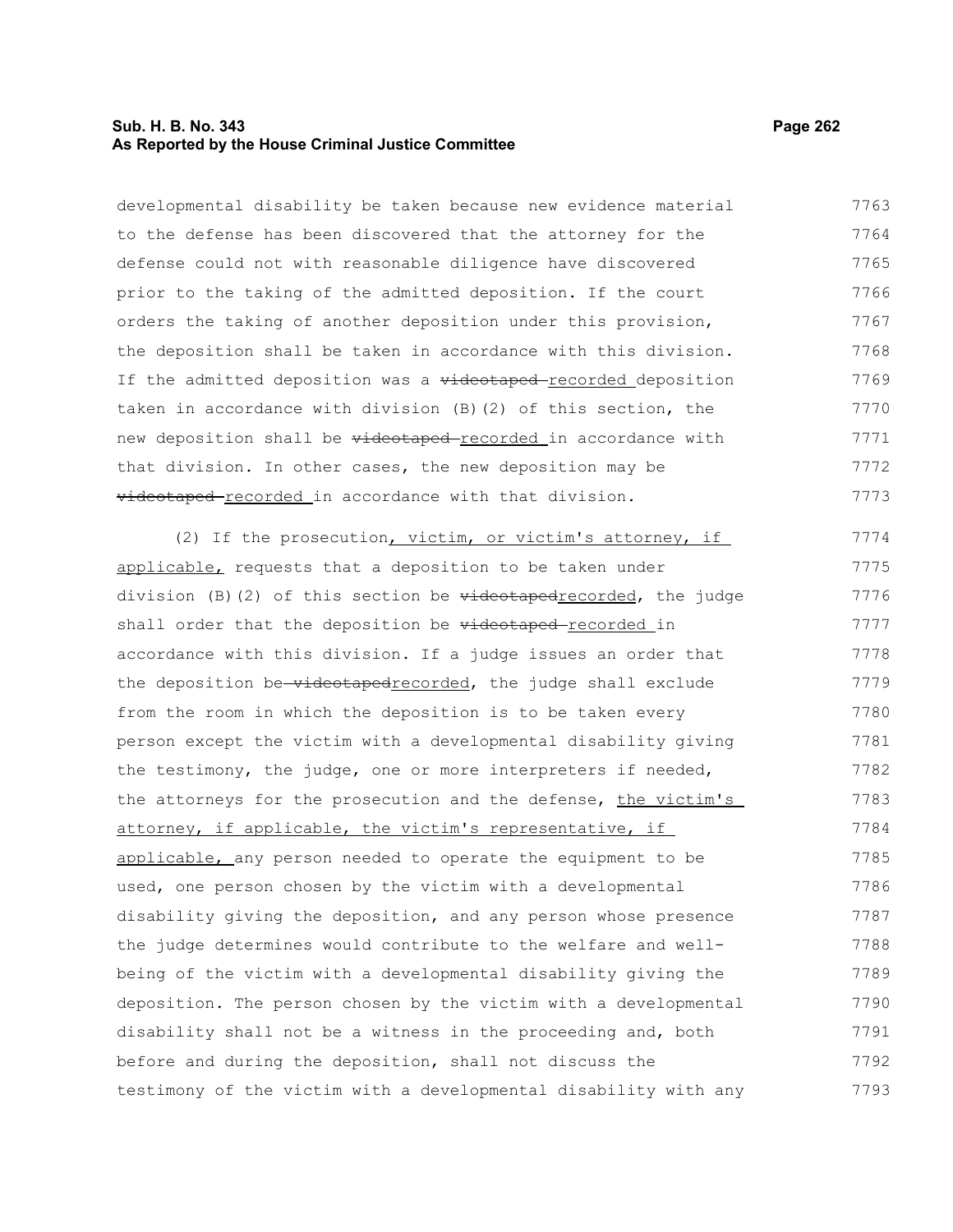### **Sub. H. B. No. 343 Page 263 As Reported by the House Criminal Justice Committee**

other witness in the proceeding. To the extent feasible, any person operating the recording equipment shall be restricted to a room adjacent to the room in which the deposition is being taken, or to a location in the room in which the deposition is being taken that is behind a screen or mirror, so that the person operating the recording equipment can see and hear, but cannot be seen or heard by, the victim with a developmental disability giving the deposition during the deposition. 7794 7795 7796 7797 7798 7799 7800 7801

The defendant shall be permitted to observe and hear the testimony of the victim with a developmental disability giving the deposition on a monitor, shall be provided with an electronic means of immediate communication with the defendant's attorney during the testimony, and shall be restricted to a location from which the defendant cannot be seen or heard by the victim with a developmental disability giving the deposition, except on a monitor provided for that purpose. The victim with a developmental disability giving the deposition shall be provided with a monitor on which the victim can observe, during the testimony, the defendant. The judge, at the judge's discretion, may preside at the deposition by electronic means from outside the room in which the deposition is to be taken. If the judge presides by electronic means, the judge shall be provided with monitors on which the judge can see each person in the room in which the deposition is to be taken and with an electronic means of communication with each person, and each person in the room shall be provided with a monitor on which that person can see the judge and with an electronic means of communication with the judge. A deposition that is videotaped recorded under this division shall be taken and filed in the manner described in division (B)(1) of this section and is admissible in the manner described in this division and division (C) of this section, 7802 7803 7804 7805 7806 7807 7808 7809 7810 7811 7812 7813 7814 7815 7816 7817 7818 7819 7820 7821 7822 7823 7824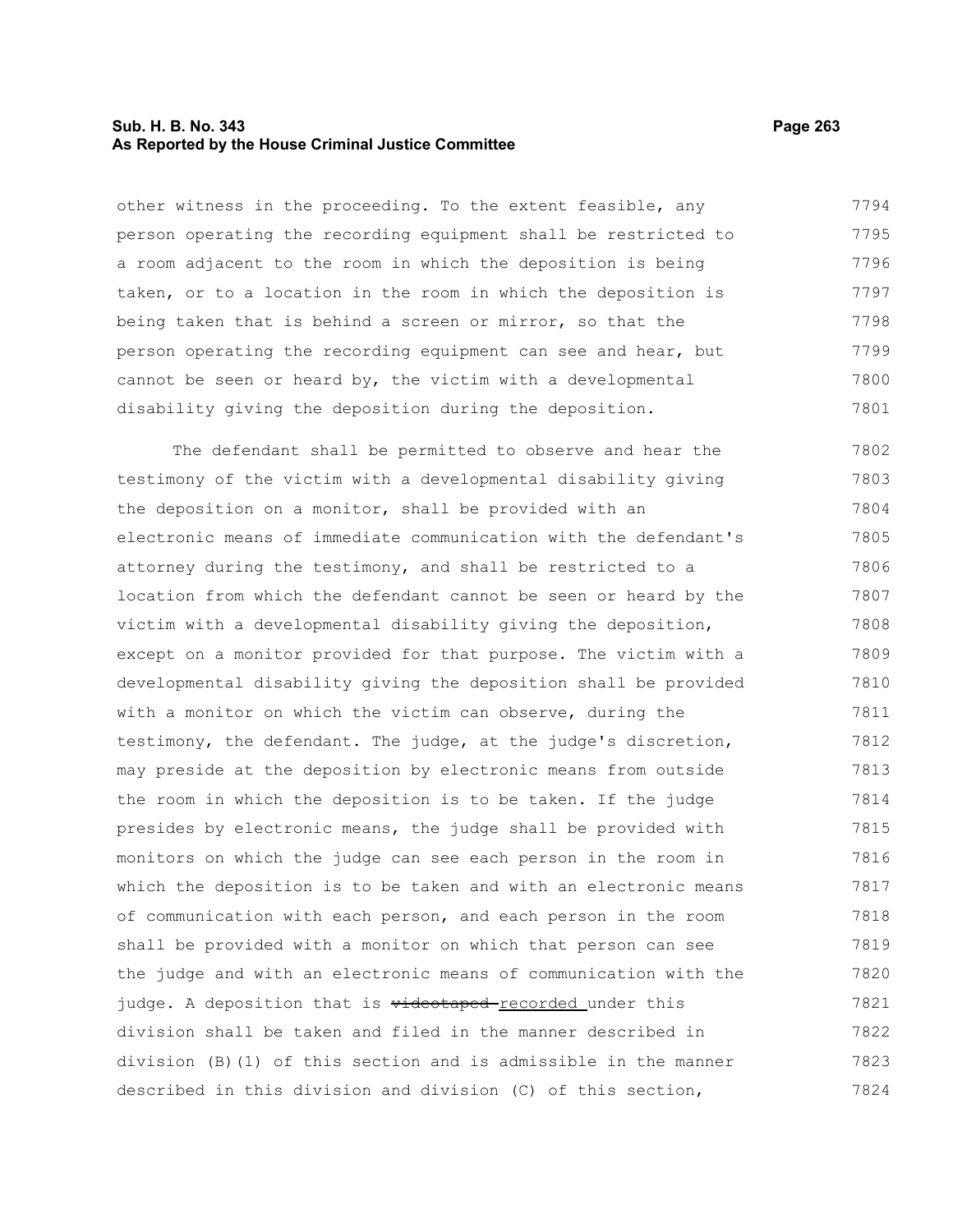### **Sub. H. B. No. 343 Page 264 As Reported by the House Criminal Justice Committee**

and, if a deposition that is videotaped-recorded under this division is admitted as evidence at the proceeding, the victim with a developmental disability shall not be required to testify in person at the proceeding. No deposition videotaped-recorded under this division shall be admitted as evidence at any proceeding unless division (C) of this section is satisfied relative to the deposition and all of the following apply relative to the recording: 7825 7826 7827 7828 7829 7830 7831 7832

(a) The recording is both aural and visual and is recorded on film or videotape, or by other electronic means. 7833 7834

(b) The recording is authenticated under the Rules of Evidence and the Rules of Criminal Procedure as a fair and accurate representation of what occurred, and the recording is not altered other than at the direction and under the supervision of the judge in the proceeding. 7835 7836 7837 7838 7839

(c) Each voice on the recording that is material to the testimony on the recording or the making of the recording, as determined by the judge, is identified. 7840 7841 7842

(d) Both the prosecution and the defendant are afforded an opportunity to view the recording before it is shown in the proceeding. 7843 7844 7845

(C)(1) At any proceeding in a prosecution in relation to which a deposition was taken under division (B) of this section, the deposition or a part of it is admissible in evidence upon motion of the prosecution, victim, or victim's attorney, if applicable, if the testimony in the deposition or the part to be admitted is not excluded by the hearsay rule and if the deposition or the part to be admitted otherwise is admissible under the Rules of Evidence. For purposes of this division, 7846 7847 7848 7849 7850 7851 7852 7853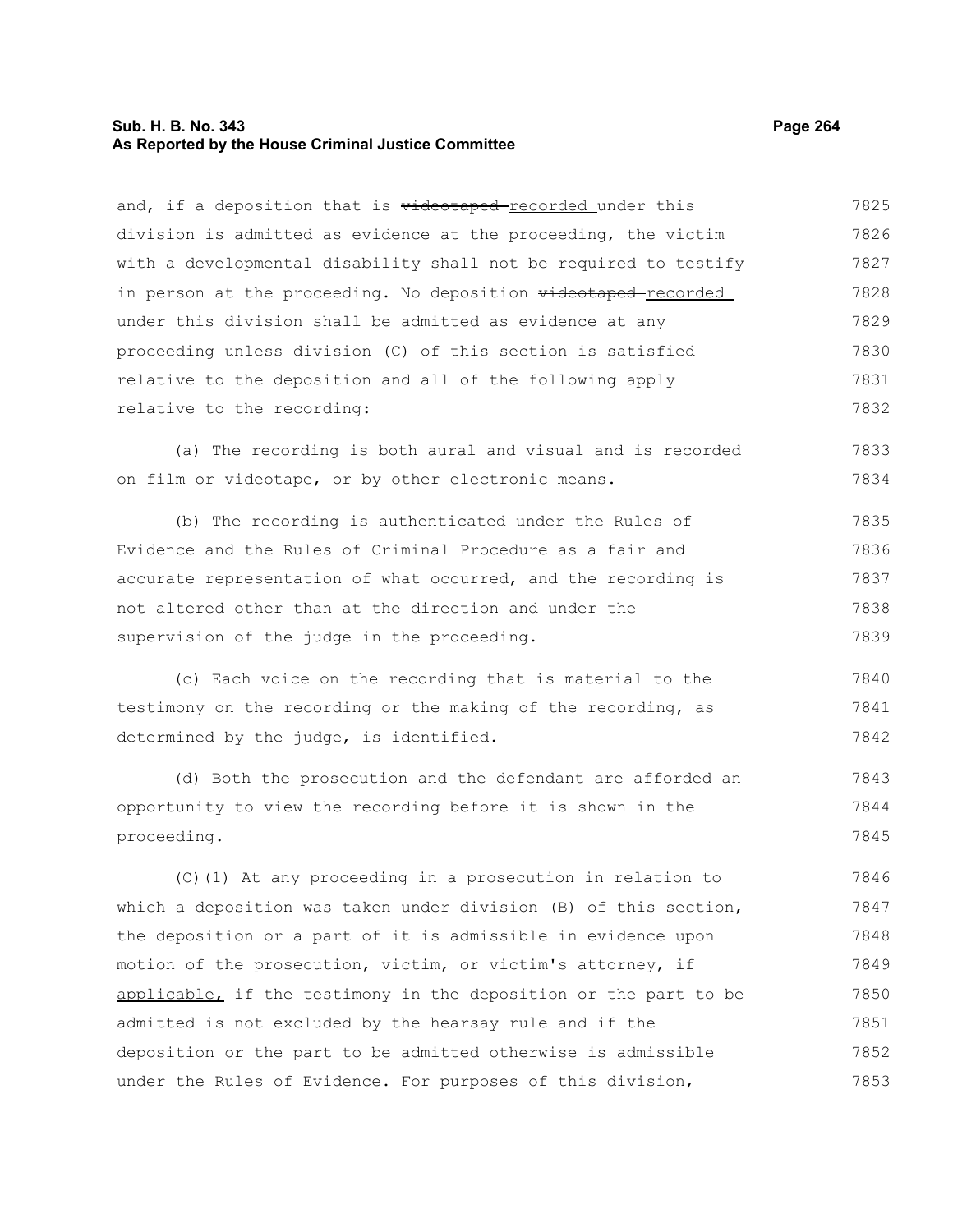### **Sub. H. B. No. 343 Page 265 As Reported by the House Criminal Justice Committee**

testimony is not excluded by the hearsay rule if the testimony is not hearsay under Evidence Rule 801; the testimony is within an exception to the hearsay rule set forth in Evidence Rule 803; the victim with a developmental disability who gave the testimony is unavailable as a witness, as defined in Evidence Rule 804, and the testimony is admissible under that rule; or both of the following apply: 7854 7855 7856 7857 7858 7859 7860

(a) The defendant had an opportunity and similar motive at the time of the taking of the deposition to develop the testimony by direct, cross, or redirect examination. 7861 7862 7863

(b) The judge determines that there is reasonable cause to believe that, if the victim with a developmental disability who gave the testimony in the deposition were to testify in person at the proceeding, the victim with a developmental disability would experience serious emotional trauma as a result of the participation of the victim with a developmental disability at the proceeding. 7864 7865 7866 7867 7868 7869 7870

(2) Objections to receiving in evidence a deposition or a part of it under division (C) of this section shall be made as provided in civil actions. 7871 7872 7873

(3) The provisions of divisions (B) and (C) of this section are in addition to any other provisions of the Revised Code, the Rules of Criminal Procedure, or the Rules of Evidence that pertain to the taking or admission of depositions in a criminal proceeding and do not limit the admissibility under any of those other provisions of any deposition taken under division (B) of this section or otherwise taken. 7874 7875 7876 7877 7878 7879 7880

(D) In any proceeding in the prosecution of any charge of a violation listed in division (B)(1) of this section or an 7881 7882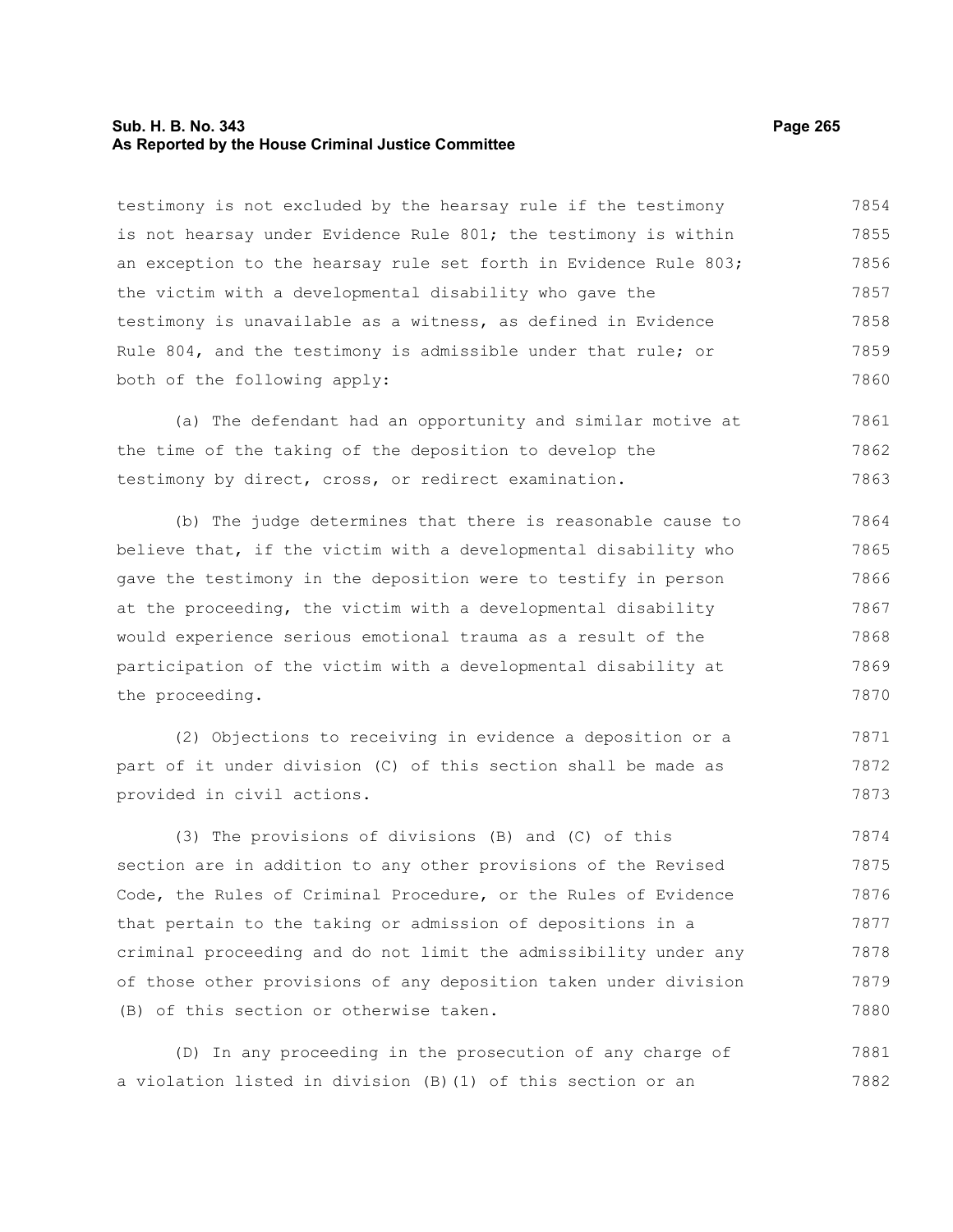### **Sub. H. B. No. 343 Page 266 As Reported by the House Criminal Justice Committee**

offense of violence and in which an alleged victim of the violation or offense was a person with a developmental disability, the prosecution, victim, or victim's attorney, if applicable, may file a motion with the judge requesting the judge to order the testimony of the victim with a developmental disability to be taken in a room other than the room in which the proceeding is being conducted and be televised, by closed circuit equipment, into the room in which the proceeding is being conducted to be viewed by the jury, if applicable, the defendant, and any other persons who are not permitted in the room in which the testimony is to be taken but who would have been present during the testimony of the victim with a developmental disability had it been given in the room in which the proceeding is being conducted. Except for good cause shown, the prosecution, victim, or victim's attorney, if applicable, shall file a motion under this division at least seven days before the date of the proceeding. The judge may issue the order upon the motion of the prosecution filed under this section, if the judge determines that the victim with a developmental disability is unavailable to testify in the room in which the proceeding is being conducted in the physical presence of the defendant for one or more of the reasons set forth in division (F) of this section. If a judge issues an order of that nature, the judge shall exclude from the room in which the testimony is to be taken every person except a person described in division (B)(2) of this section. The judge, at the judge's discretion, may preside during the giving of the testimony by electronic means from outside the room in which it is being given, subject to the limitations set forth in division (B)(2) of this section. To the extent feasible, any person operating the televising equipment shall be hidden from the sight and hearing of the victim with a developmental disability giving the testimony, in 7883 7884 7885 7886 7887 7888 7889 7890 7891 7892 7893 7894 7895 7896 7897 7898 7899 7900 7901 7902 7903 7904 7905 7906 7907 7908 7909 7910 7911 7912 7913 7914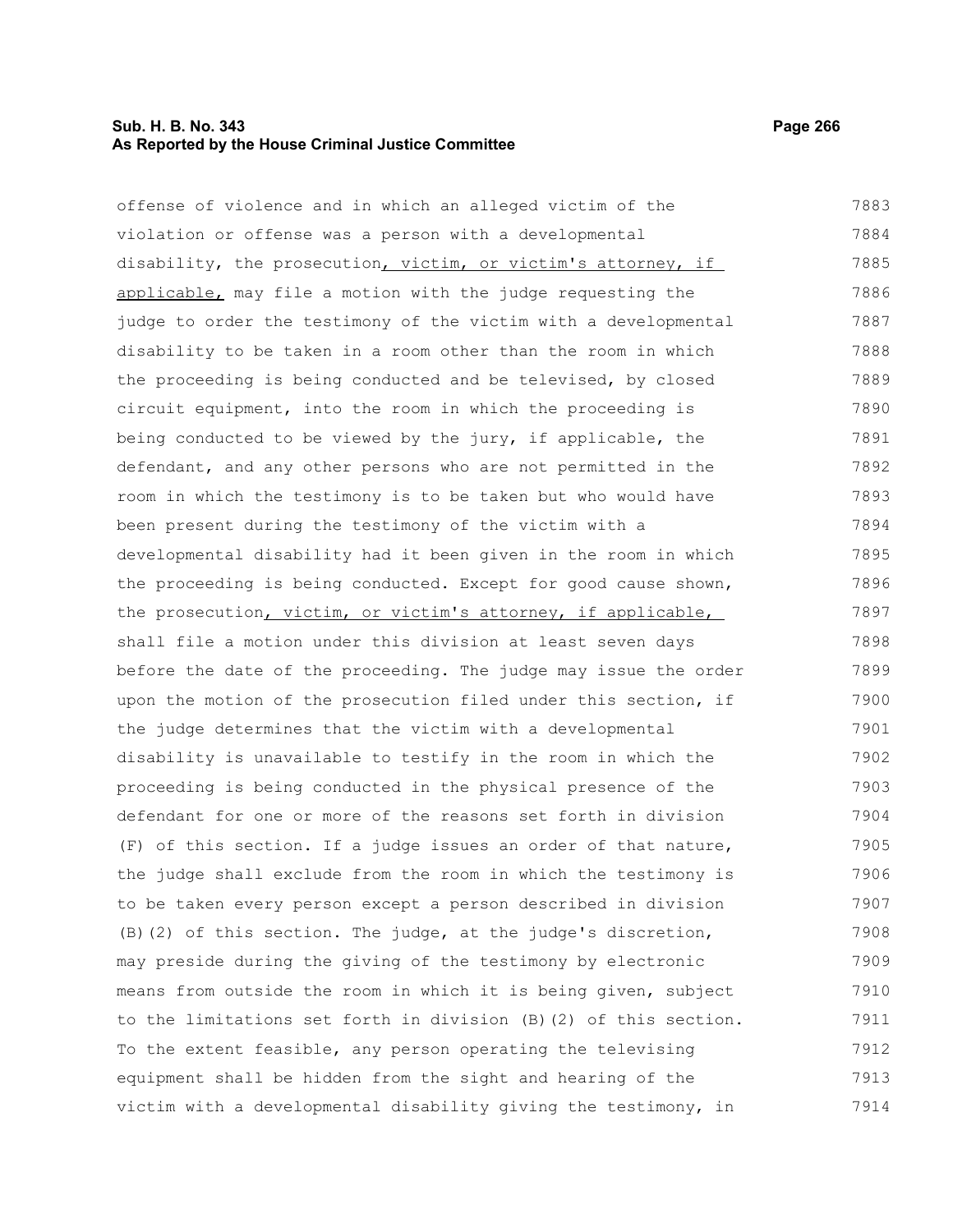### **Sub. H. B. No. 343 Page 267 As Reported by the House Criminal Justice Committee**

a manner similar to that described in division (B)(2) of this section. The defendant shall be permitted to observe and hear the testimony of the victim with a developmental disability giving the testimony on a monitor, shall be provided with an electronic means of immediate communication with the defendant's attorney during the testimony, and shall be restricted to a location from which the defendant cannot be seen or heard by the victim with a developmental disability giving the testimony, except on a monitor provided for that purpose. The victim with a developmental disability giving the testimony shall be provided with a monitor on which the victim with a developmental disability can observe, during the testimony, the defendant. 7915 7916 7917 7918 7919 7920 7921 7922 7923 7924 7925 7926

(E) In any proceeding in the prosecution of any charge of a violation listed in division (B)(1) of this section or an offense of violence and in which an alleged victim of the violation or offense was a victim with a developmental disability, the prosecution, victim, or victim's attorney, if applicable, may file a motion with the judge requesting the judge to order the testimony of the victim with a developmental disability to be taken outside of the room in which the proceeding is being conducted and be recorded for showing in the room in which the proceeding is being conducted before the judge, the jury, if applicable, the defendant, and any other persons who would have been present during the testimony of the victim with a developmental disability had it been given in the room in which the proceeding is being conducted. Except for good cause shown, the prosecution, victim, or victim's attorney, if applicable, shall file a motion under this division at least seven days before the date of the proceeding. The judge may issue the order upon the motion of the prosecution filed under this division, if the judge determines that the victim with a 7927 7928 7929 7930 7931 7932 7933 7934 7935 7936 7937 7938 7939 7940 7941 7942 7943 7944 7945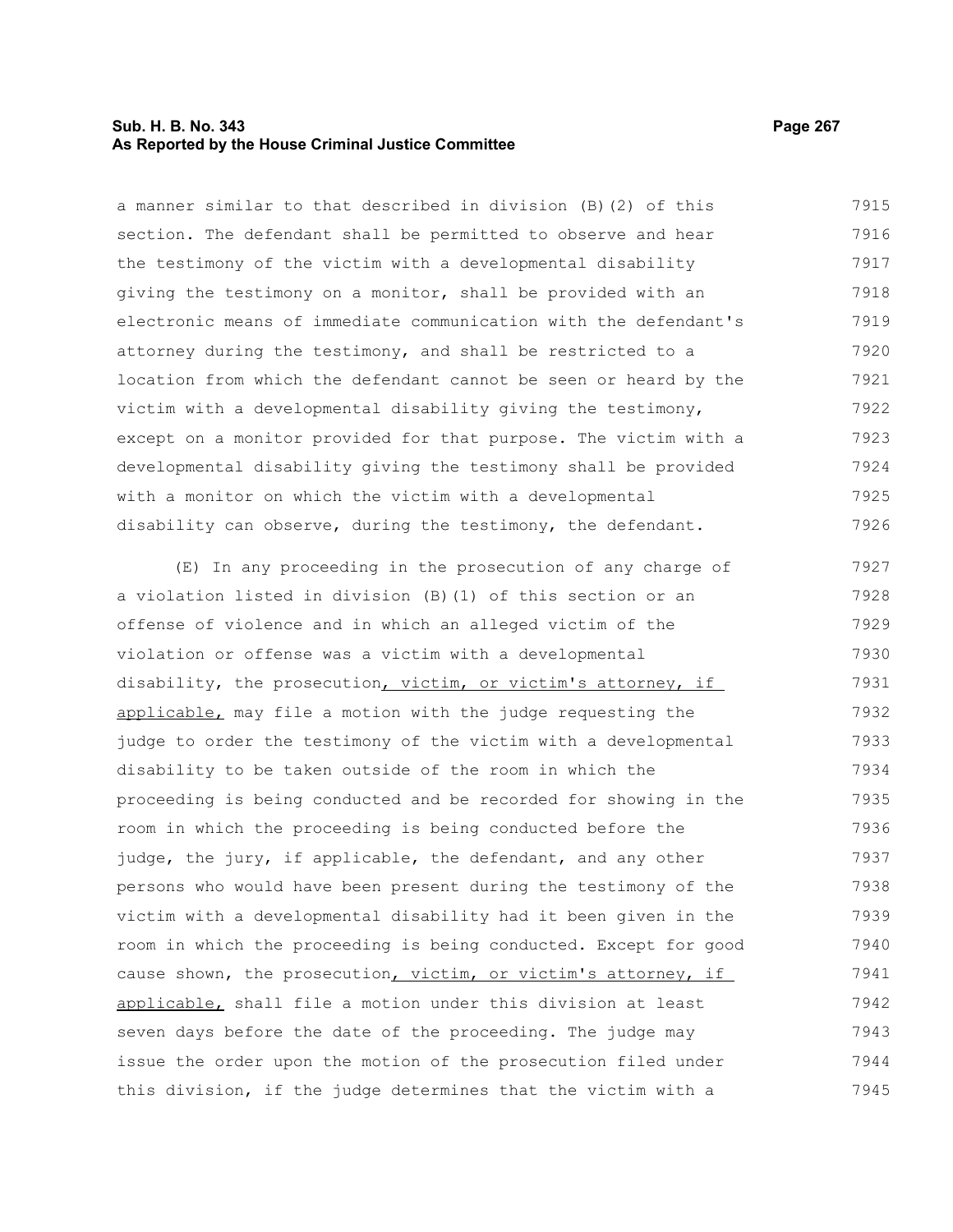### **Sub. H. B. No. 343 Page 268 As Reported by the House Criminal Justice Committee**

developmental disability is unavailable to testify in the room in which the proceeding is being conducted in the physical presence of the defendant, for one or more of the reasons set forth in division (F) of this section. If a judge issues an order of that nature, the judge shall exclude from the room in which the testimony is to be taken every person except a person described in division (B)(2) of this section. To the extent feasible, any person operating the recording equipment shall be hidden from the sight and hearing of the victim with a developmental disability giving the testimony, in a manner similar to that described in division (B)(2) of this section. The defendant shall be permitted to observe and hear the testimony of the victim with a developmental disability who is giving the testimony on a monitor, shall be provided with an electronic means of immediate communication with the defendant's attorney during the testimony, and shall be restricted to a location from which the defendant cannot be seen or heard by the victim with a developmental disability giving the testimony, except on a monitor provided for that purpose. The victim with a developmental disability giving the testimony shall be provided with a monitor on which the victim can observe, during the testimony, the defendant. No order for the taking of testimony by recording shall be issued under this division unless the provisions set forth in divisions  $(B)(2)(a)$ ,  $(b)$ ,  $(c)$ , and  $(d)$ of this section apply to the recording of the testimony. 7946 7947 7948 7949 7950 7951 7952 7953 7954 7955 7956 7957 7958 7959 7960 7961 7962 7963 7964 7965 7966 7967 7968 7969 7970

(F) For purposes of divisions (D) and (E) of this section, a judge may order the testimony of a victim with a developmental disability to be taken outside the room in which the proceeding is being conducted if the judge determines that the victim with a developmental disability is unavailable to testify in the room in the physical presence of the defendant due to one or more of 7971 7972 7973 7974 7975 7976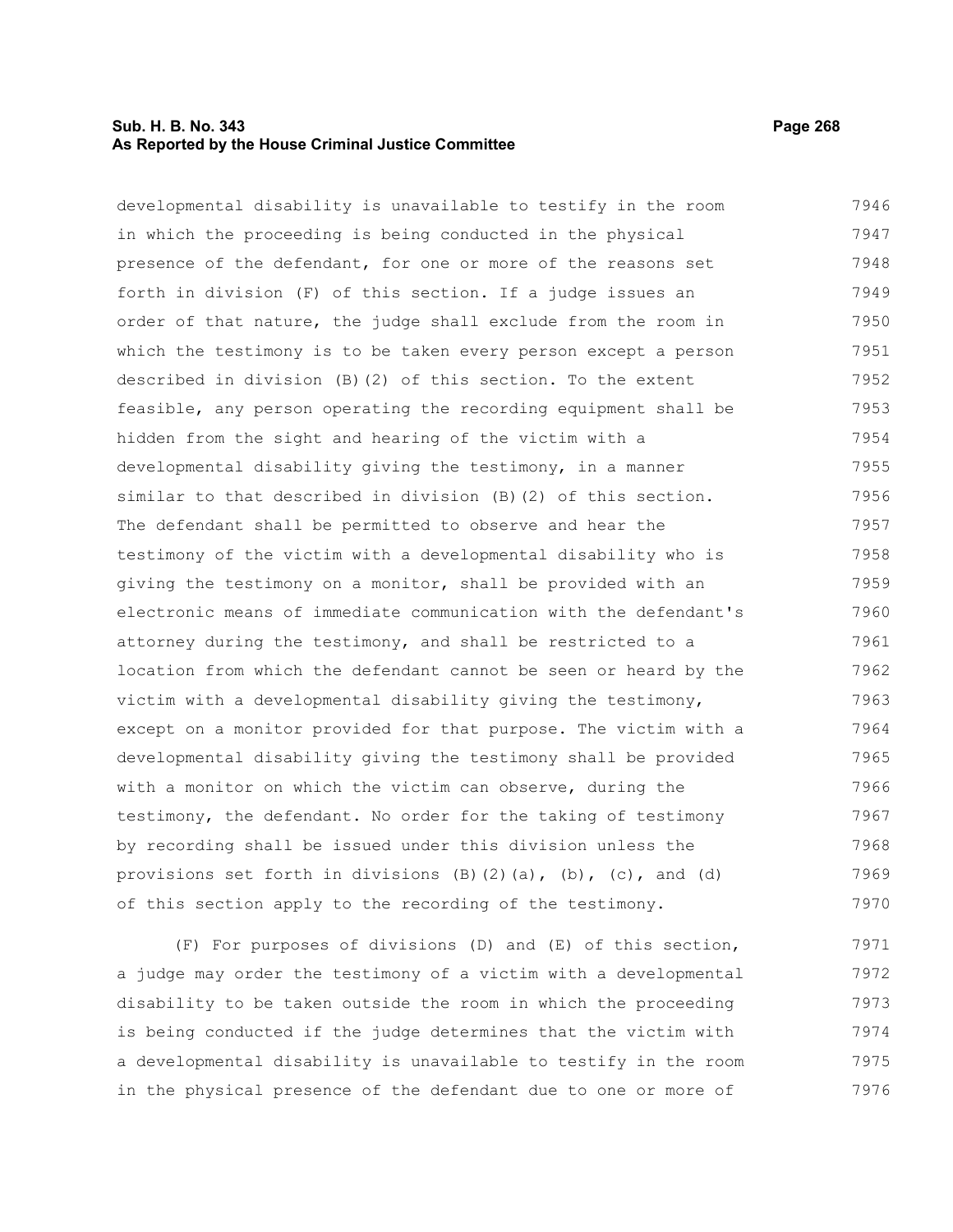## **Sub. H. B. No. 343 Page 269 As Reported by the House Criminal Justice Committee**

| the following:                                                   | 7977 |
|------------------------------------------------------------------|------|
| (1) The persistent refusal of the victim with a                  | 7978 |
| developmental disability to testify despite judicial requests to | 7979 |
| do so;                                                           | 7980 |
| (2) The inability of the victim with a developmental             | 7981 |
| disability to communicate about the alleged violation or offense | 7982 |
| because of extreme fear, failure of memory, or another similar   | 7983 |
| reason;                                                          | 7984 |
| (3) The substantial likelihood that the victim with a            | 7985 |
| developmental disability will suffer serious emotional trauma    | 7986 |
| from so testifying.                                              | 7987 |
| (G) (1) If a judge issues an order pursuant to division (D)      | 7988 |
| or (E) of this section that requires the testimony of a victim   | 7989 |
| with a developmental disability in a criminal proceeding to be   | 7990 |
| taken outside of the room in which the proceeding is being       | 7991 |
| conducted, the order shall specifically identify the victim with | 7992 |
| a developmental disability, in a manner consistent with section  | 7993 |
| 2930.07 of the Revised Code, to whose testimony it applies, the  | 7994 |
| order applies only during the testimony of the specified victim  | 7995 |
| with a developmental disability, and the victim with a           | 7996 |
| developmental disability giving the testimony shall not be       | 7997 |
| required to testify at the proceeding other than in accordance   | 7998 |
| with the order.                                                  | 7999 |
| (2) A judge who makes any determination regarding the            | 8000 |
| admissibility of a deposition under divisions (B) and (C) of     | 8001 |

this section, the videotaping-recording of a deposition under division (B)(2) of this section, or the taking of testimony outside of the room in which a proceeding is being conducted under division (D) or (E) of this section shall enter the 8002 8003 8004 8005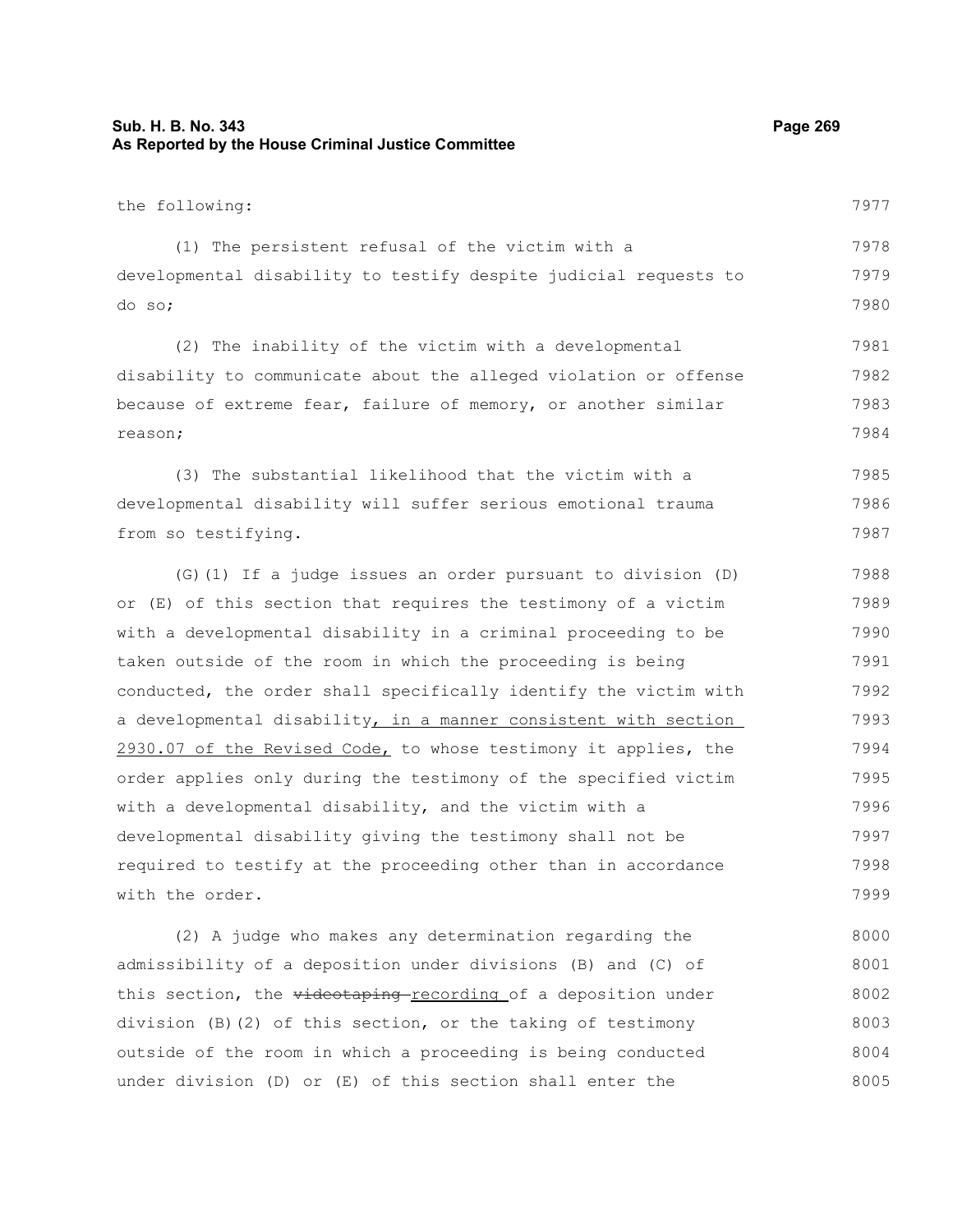# **Sub. H. B. No. 343 Page 270 As Reported by the House Criminal Justice Committee**

| determination and findings on the record in the proceeding.      | 8006 |
|------------------------------------------------------------------|------|
| Sec. 2945.483. (A) As used in this section:                      | 8007 |
| (1) "Child" means any individual under eighteen years of         | 8008 |
| age.                                                             | 8009 |
| (2) "Developmental disability" has the same meaning as in        | 8010 |
| section 5123.01 of the Revised Code.                             | 8011 |
| (B) In any proceeding in which a child or person with a          | 8012 |
| developmental disability testifies in open court, the child or   | 8013 |
| person with a developmental disability shall have the following  | 8014 |
| rights to be enforced sua sponte by the court or upon motion or  | 8015 |
| notice of any attorney involved in the proceeding:               | 8016 |
| (1) To be asked questions in a manner the child or person        | 8017 |
| with a developmental disability can reasonably understand,       | 8018 |
| including, but not limited to, a child-friendly oath;            | 8019 |
| (2) To be free of harassment or intimidation tactics in          | 8020 |
| the proceeding;                                                  | 8021 |
| (3) (a) To have an advocate or victim's representative of        | 8022 |
| the child's or person with a developmental disability's choosing | 8023 |
| present in the courtroom and in a position clearly visible in    | 8024 |
| close proximity to the child or person with a developmental      | 8025 |
| disability, subject to division (B) (3) (b) of this section;     | 8026 |
| (b) That if the prosecutor in the case or the court has a        | 8027 |
| reasonable basis to believe that the victim's representative is  | 8028 |
| not acting in the interests of the victim who is a child or a    | 8029 |
| person with a developmental disability, the prosecutor shall     | 8030 |
| file a motion setting forth the reasonable basis for this belief | 8031 |
| and the court shall hold a hearing to determine whether the      | 8032 |
| victim's representative is acting in the interests of the        | 8033 |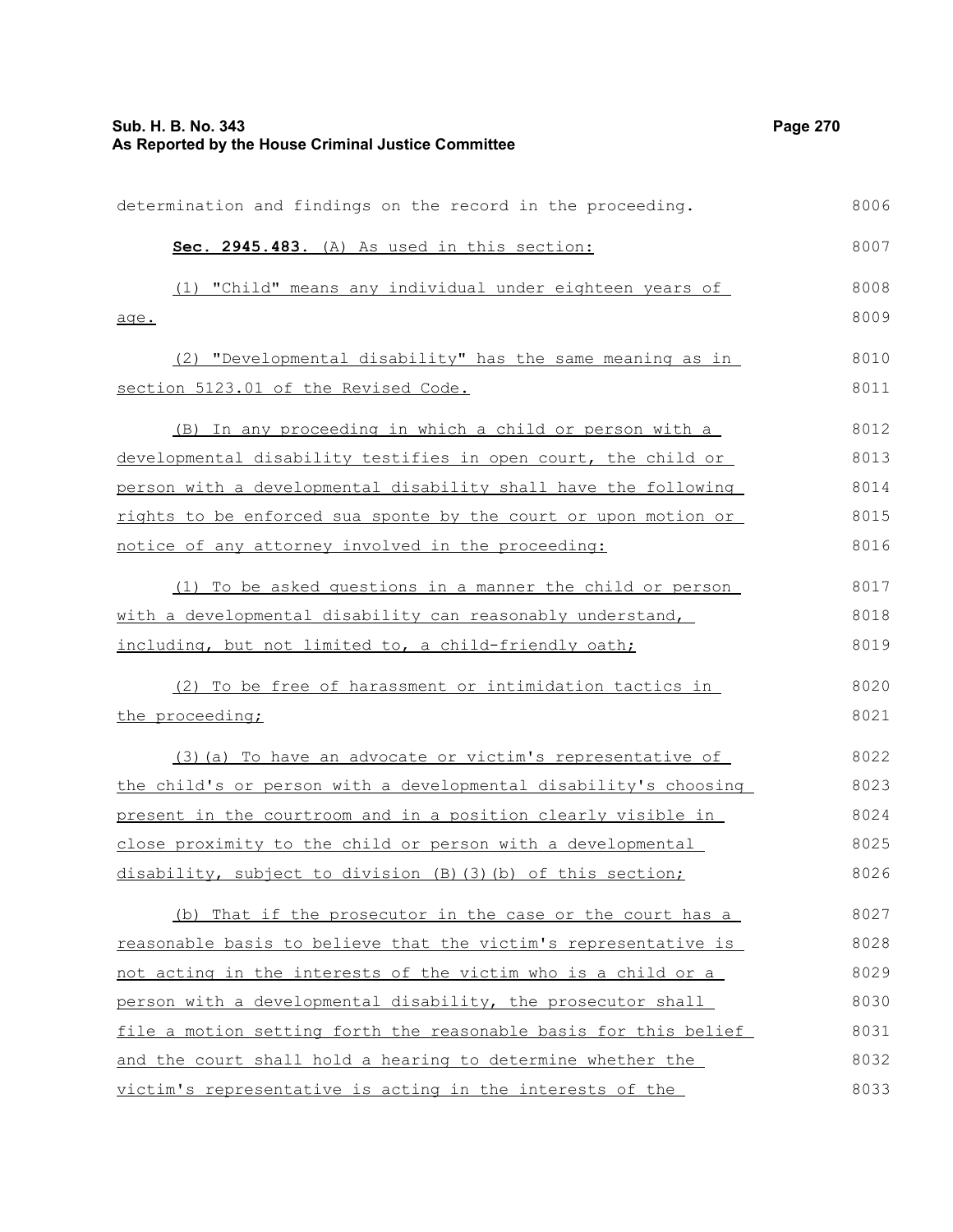# **Sub. H. B. No. 343 Page 271 As Reported by the House Criminal Justice Committee**

| victim. The court shall make this determination by a                  | 8034 |
|-----------------------------------------------------------------------|------|
| preponderance of the evidence. If the court finds that the            | 8035 |
| <u>victim's representative is not acting in the interests of the </u> | 8036 |
| victim, the court shall appoint a court-appointed special             | 8037 |
| advocate, quardian ad litem, or a victim advocate to act as the       | 8038 |
| victim's representative in lieu of the previously appointed           | 8039 |
| victim's representative.                                              | 8040 |
| (4) To have the courtroom or hearing room adjusted to                 | 8041 |
| ensure the comfort and protection of the child or person with a       | 8042 |
| developmental disability;                                             | 8043 |
| (5) To have flexibility in the formalities of the                     | 8044 |
| proceedings in an effort to ensure the comfort of the child or        | 8045 |
| person with a developmental disability;                               | 8046 |
| (6) To permit a comfort item to be present inside the                 | 8047 |
| courtroom or hearing room and to accompany the child or person        | 8048 |
| with a developmental disability throughout the hearing;               | 8049 |
| (7) To permit the use of a properly constructed screen                | 8050 |
| that would allow the judge and jury in the courtroom or hearing       | 8051 |
| room to see the child or person with a developmental disability       | 8052 |
| but would obscure the child's or person with a developmental          | 8053 |
| disability's view of the defendant or alleged juvenile offender       | 8054 |
| or the public or both;                                                | 8055 |
| (8) To have a secure and comfortable waiting area provided            | 8056 |
| for the child or person with a developmental disability during        | 8057 |
| the court proceedings and to have a support person of the             | 8058 |
| child's or person with a developmental disability's choosing          | 8059 |
| stay with the child or person with a developmental disability         | 8060 |
| while waiting, subject to division (B) (3) (b) of this section;       | 8061 |
| (9) To have an advocate or victim's representative inform             | 8062 |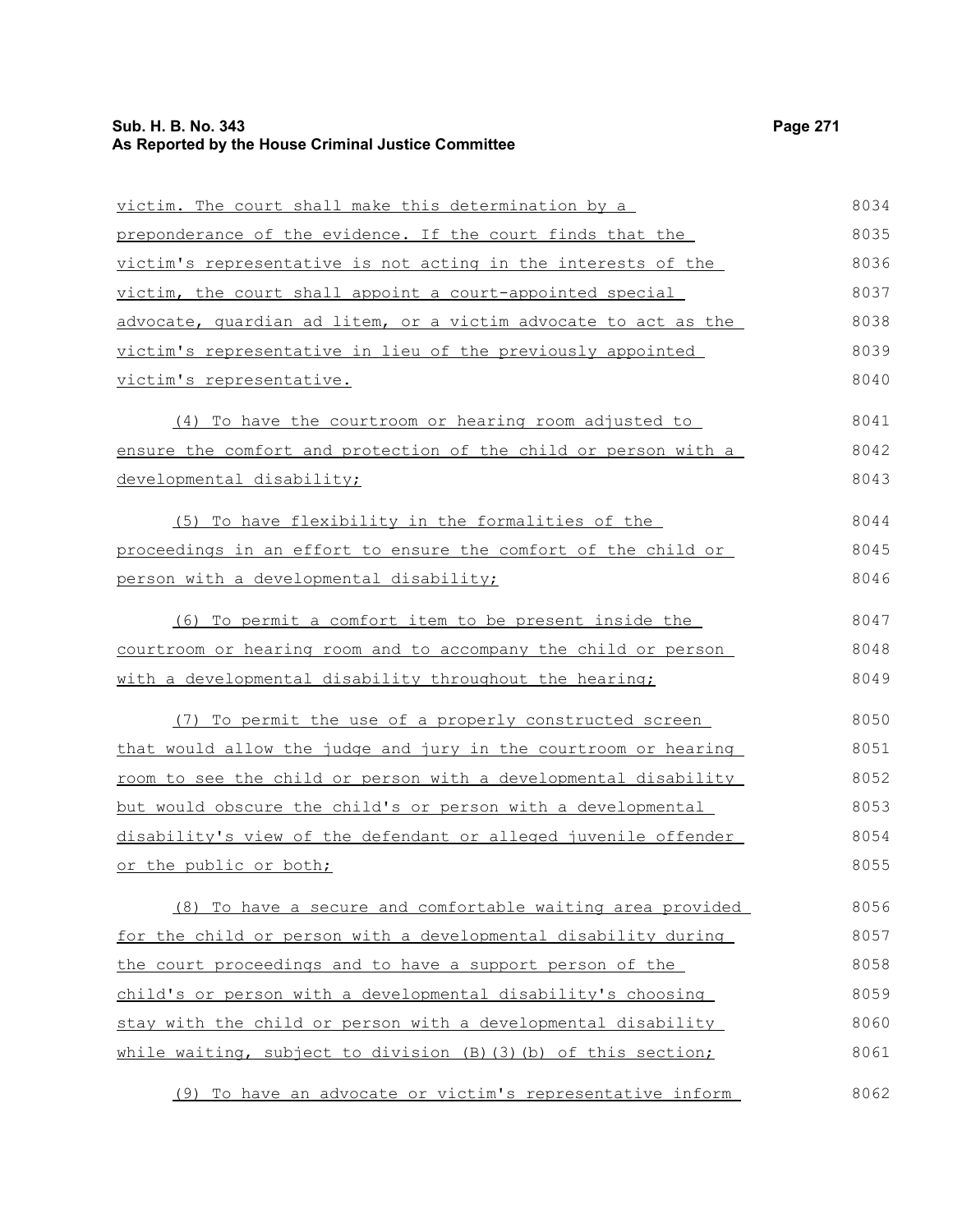# **Sub. H. B. No. 343 Page 272 As Reported by the House Criminal Justice Committee**

| the court about the child's or person with a developmental            | 8063 |
|-----------------------------------------------------------------------|------|
| disability's ability to understand the nature of the                  | 8064 |
| proceedings, special accommodations that may be needed for the        | 8065 |
| child's or person with a developmental disability's testimony,        | 8066 |
| and any other information relevant to any of the rights set           | 8067 |
| forth in this section.                                                | 8068 |
| (C) In circumstances where the accused in a proceeding has            | 8069 |
| chosen to proceed without counsel, the court may appoint standby      | 8070 |
| counsel for that party and may order standby counsel to question      | 8071 |
| <u>a child or person with a developmental disability on behalf of</u> | 8072 |
| the pro se party if the court finds that there is a substantial       | 8073 |
| likelihood that serious emotional trauma would come to the child      | 8074 |
| or person with a developmental disability if the pro se party         | 8075 |
| were allowed to question the child or person with a                   | 8076 |
| developmental disability directly.                                    | 8077 |
| (D) (1) If the child or person with a developmental                   | 8078 |
| <u>disability is the victim of a criminal offense or delinquent</u>   | 8079 |
| act, the court shall ensure that all steps necessary to secure        | 8080 |
| the physical safety of the child or person with a developmental       | 8081 |
| disability, both in the courtroom and during periods of time          | 8082 |
| that the child or person with a developmental disability may          | 8083 |
| spend waiting for court, have been taken.                             | 8084 |
| (2) The court and all attorneys involved in a court                   | 8085 |
| proceeding involving a child or person with a developmental           | 8086 |
| disability shall not disclose to any third party any discovery,       | 8087 |
| including, but not limited to, the child's or person with a           | 8088 |
| developmental disability's name, address, and date of birth, any      | 8089 |
| and all interviews of the child or person with a developmental        | 8090 |
| disability, and any other identifying information of the child        | 8091 |
| or person with a developmental disability in a manner consistent      | 8092 |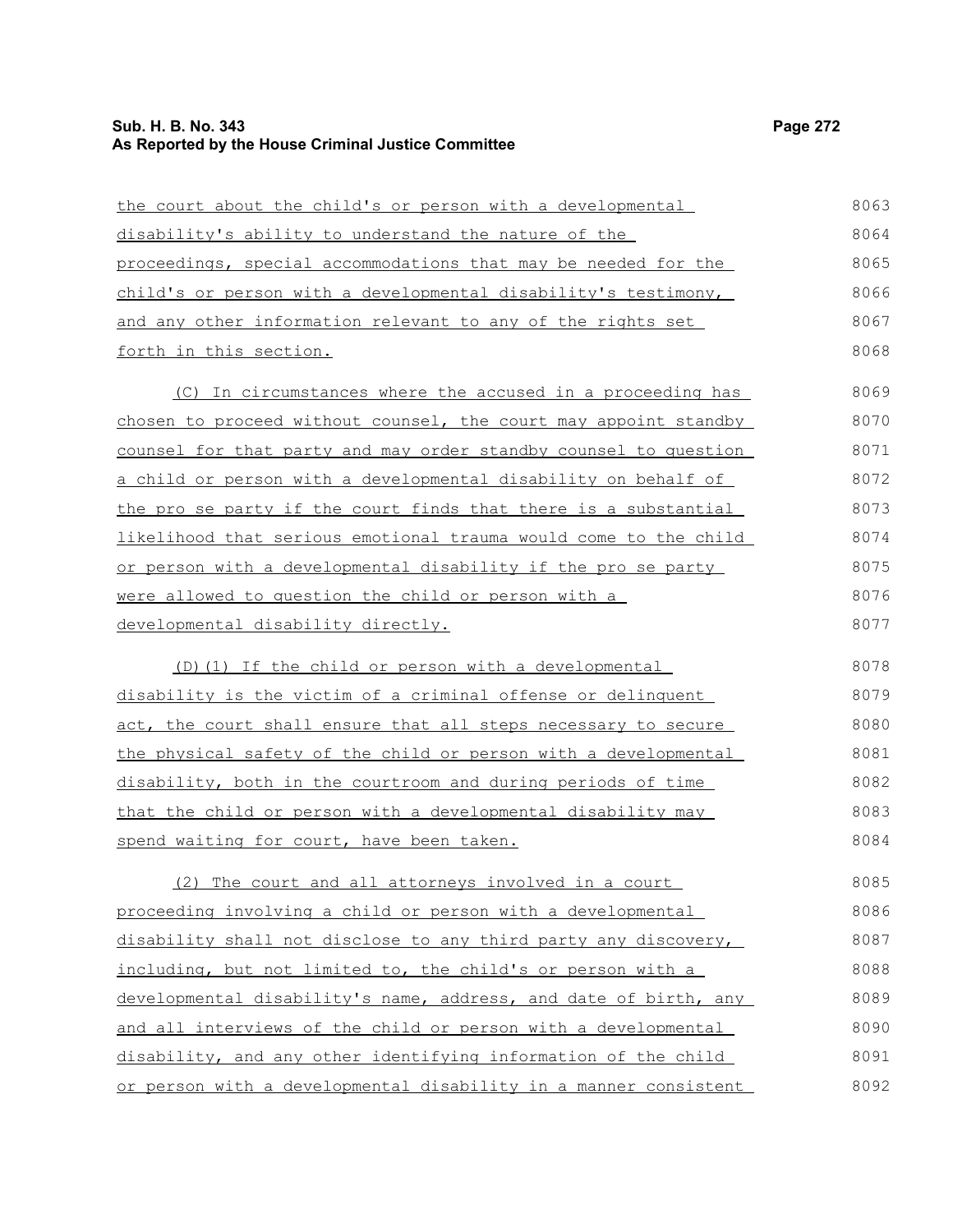| with section 2930.07 of the Revised Code. The court shall        | 8093 |
|------------------------------------------------------------------|------|
| enforce any violations of this section through the court's       | 8094 |
| contempt powers.                                                 | 8095 |
| (E) In any post-conviction proceeding or in regards to           | 8096 |
| post-conviction relief, if the prosecutor in the case or the     | 8097 |
| court has a reasonable basis to believe that the victim's        | 8098 |
| representative is not acting in the interests of the victim who  | 8099 |
| is a child or a person with a developmental disability, the      | 8100 |
| prosecutor shall file a motion setting forth the reasonable      | 8101 |
| basis for this belief and the court shall hold a hearing to      | 8102 |
| determine whether the victim's representative is acting in the   | 8103 |
| interests of the victim. The court shall make this determination | 8104 |
| by a preponderance of the evidence. If the court finds that the  | 8105 |
| victim's representative is not acting in the interests of the    | 8106 |
| victim, the court shall appoint a court-appointed special        | 8107 |
| advocate, quardian ad litem, or a victim advocate to act as the  | 8108 |
| victim's representative in lieu of the previously appointed      | 8109 |
| victim's representative.                                         | 8110 |
| Sec. 2945.72. The time within which an accused must be           | 8111 |
| brought to trial, or, in the case of felony, to preliminary      | 8112 |
| hearing and trial, may be extended only by the following:        | 8113 |
| (A) Any period during which the accused is unavailable for       | 8114 |
| hearing or trial, by reason of other criminal proceedings        | 8115 |
| against-him the accused, within or outside the state, by reason  | 8116 |
| of-his confinement in another state, or by reason of the         | 8117 |
| pendency of extradition proceedings, provided that the           | 8118 |
| prosecution exercises reasonable diligence to secure-his-        | 8119 |
| availability of the accused;                                     | 8120 |
| (B) Any period during which the accused is mentally              | 8121 |
| incompetent to stand trial or during which -his the accused's    | 8122 |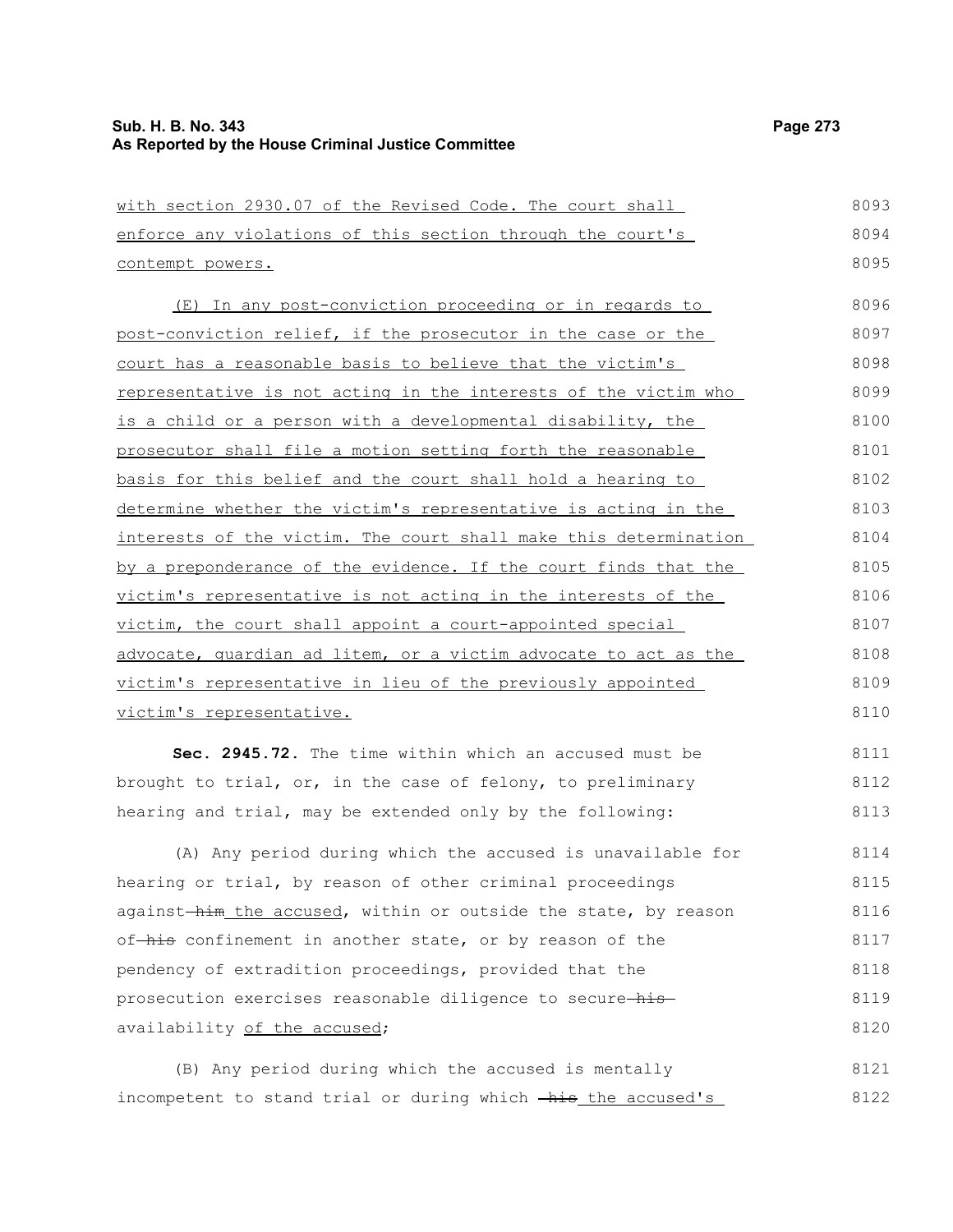### **Sub. H. B. No. 343 Page 274 As Reported by the House Criminal Justice Committee**

pending.

mental competence to stand trial is being determined, or any period during which the accused is physically incapable of standing trial; (C) Any period of delay necessitated by the accused's lack of counsel, provided that such delay is not occasioned by any lack of diligence in providing counsel to an indigent accused upon-his the accused's request as required by law; (D) Any period of delay occasioned by the neglect or improper act of the accused; (E) Any period of delay necessitated by reason of a plea in bar or abatement, motion, proceeding, or action made or instituted by the accused; (F) Any period of delay necessitated by a removal or change of venue pursuant to law; (G) Any period during which trial is stayed pursuant to an express statutory requirement, or pursuant to an order of another court competent to issue such order; (H) The period of any continuance granted on the accused's own motion, and the period of any reasonable continuance granted other than upon the accused's own motion; (I) Any period during which an appeal filed pursuant to 8123 8124 8125 8126 8127 8128 8129 8130 8131 8132 8133 8134 8135 8136 8137 8138 8139 8140 8141 8142 8143

section 2945.67 of the Revised Code is pending; (J) Any period during which an appeal or petition for a writ filed pursuant to section 2930.19 of the Revised Code is 8144 8145 8146

**Sec. 2947.051.** (A) In all criminal cases in which a person is convicted of or pleads guilty to a felony, if the offender, in committing the offense, caused, attempted to cause, 8148 8149 8150

8147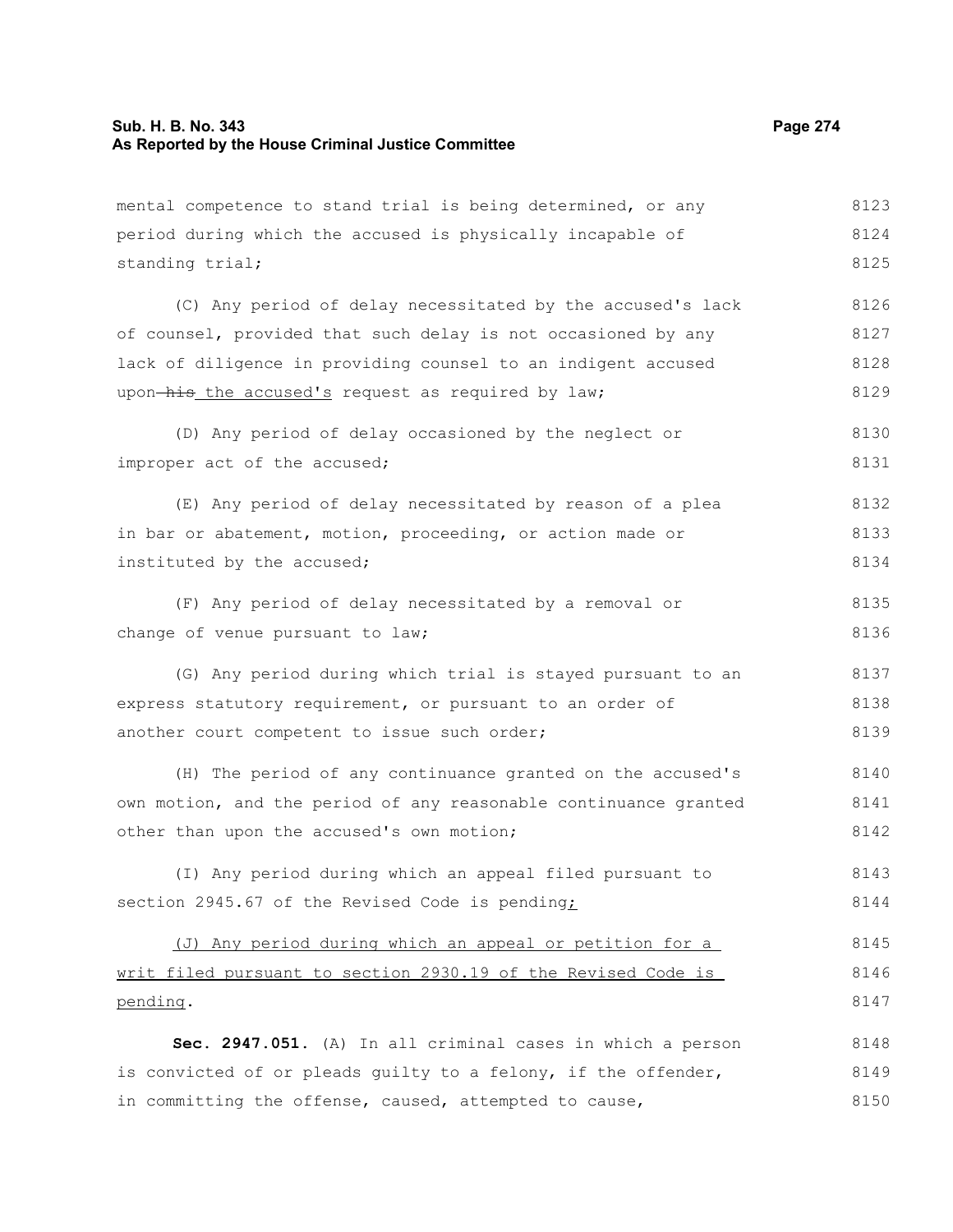### **Sub. H. B. No. 343 Page 275 As Reported by the House Criminal Justice Committee**

threatened to cause, or created a risk of physical harm to the victim of the offense, the court, prior to sentencing the offender, shall order the preparation of a victim impact statement by the department of probation of the county in which the victim of the offense resides, by the court's own regular probation officer, or by a victim assistance program that is operated by the state, any county or municipal corporation, or any other governmental entity. The court, in accordance with sections 2929.13 and 2929.19 of the Revised Code, shall consider the victim impact statement in determining the sentence to be imposed upon the offender. 8151 8152 8153 8154 8155 8156 8157 8158 8159 8160 8161

(B) Each victim impact statement prepared under this section shall identify the victim of the offense, itemize any economic loss suffered by the victim as a result of the offense, identify any physical injury suffered by the victim as a result of the offense and the seriousness and permanence of the injury, identify any change in the victim's personal welfare or familial relationships as a result of the offense and any psychological impact experienced by the victim or the victim's family as a result of the offense, and contain any other information related to the impact of the offense upon the victim that the court requires. Each victim impact statement prepared under this section shall include any statement made by the victim or the victim's representative pursuant to section 2930.13 of the Revised Code. 8162 8163 8164 8165 8166 8167 8168 8169 8170 8171 8172 8173 8174 8175

(C) A victim impact statement prepared under this section shall be kept confidential and is not a public record as defined in section 149.43 of the Revised Code. However, the court may furnish copies of the statement to both the defendant or the defendant's counsel and the prosecuting attorney. Immediately following the imposition of sentence upon the defendant, the 8176 8177 8178 8179 8180 8181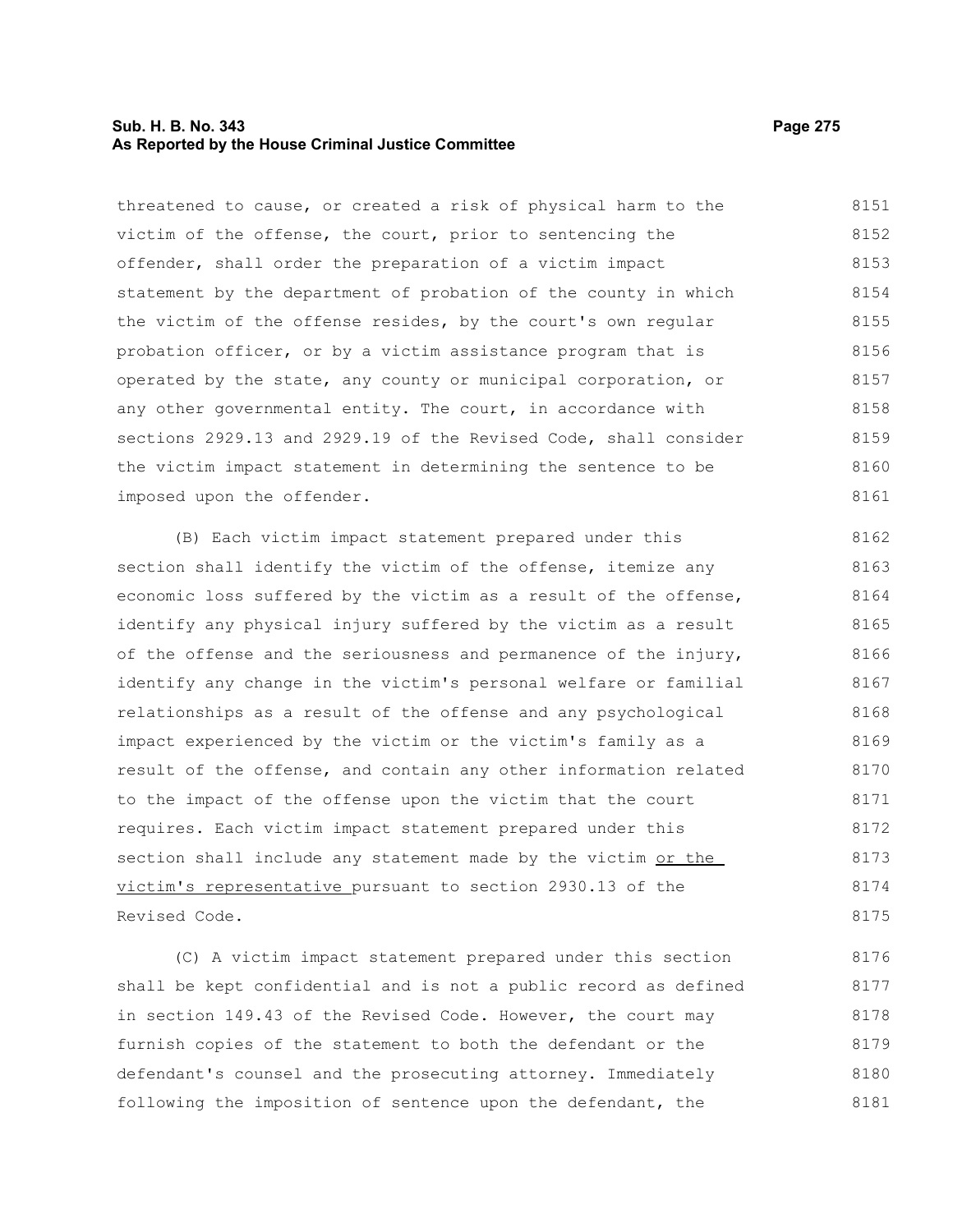### **Sub. H. B. No. 343 Page 276 As Reported by the House Criminal Justice Committee**

defendant, the defendant's counsel, and the prosecuting attorney shall return to the court the copies of the victim impact statement that were made available to the defendant, the counsel, or the prosecuting attorney. 8182 8183 8184 8185

**Sec. 2951.041.** (A)(1) If an offender is charged with a criminal offense, including but not limited to a violation of section 2913.02, 2913.03, 2913.11, 2913.21, 2913.31, or 2919.21 of the Revised Code, and the court has reason to believe that drug or alcohol usage by the offender was a factor leading to the criminal offense with which the offender is charged or that, at the time of committing that offense, the offender had a mental illness, was a person with an intellectual disability, or was a victim of a violation of section 2905.32 or 2907.21 of the Revised Code and that the mental illness, status as a person with an intellectual disability, or fact that the offender was a victim of a violation of section 2905.32 or 2907.21 of the Revised Code was a factor leading to the offender's criminal behavior, the court may accept, prior to the entry of a guilty plea, the offender's request for intervention in lieu of conviction. The request shall include a statement from the offender as to whether the offender is alleging that drug or alcohol usage by the offender was a factor leading to the criminal offense with which the offender is charged or is alleging that, at the time of committing that offense, the offender had a mental illness, was a person with an intellectual disability, or was a victim of a violation of section 2905.32 or 2907.21 of the Revised Code and that the mental illness, status as a person with an intellectual disability, or fact that the offender was a victim of a violation of section 2905.32 or 2907.21 of the Revised Code was a factor leading to the criminal offense with which the offender is charged. The request also 8186 8187 8188 8189 8190 8191 8192 8193 8194 8195 8196 8197 8198 8199 8200 8201 8202 8203 8204 8205 8206 8207 8208 8209 8210 8211 8212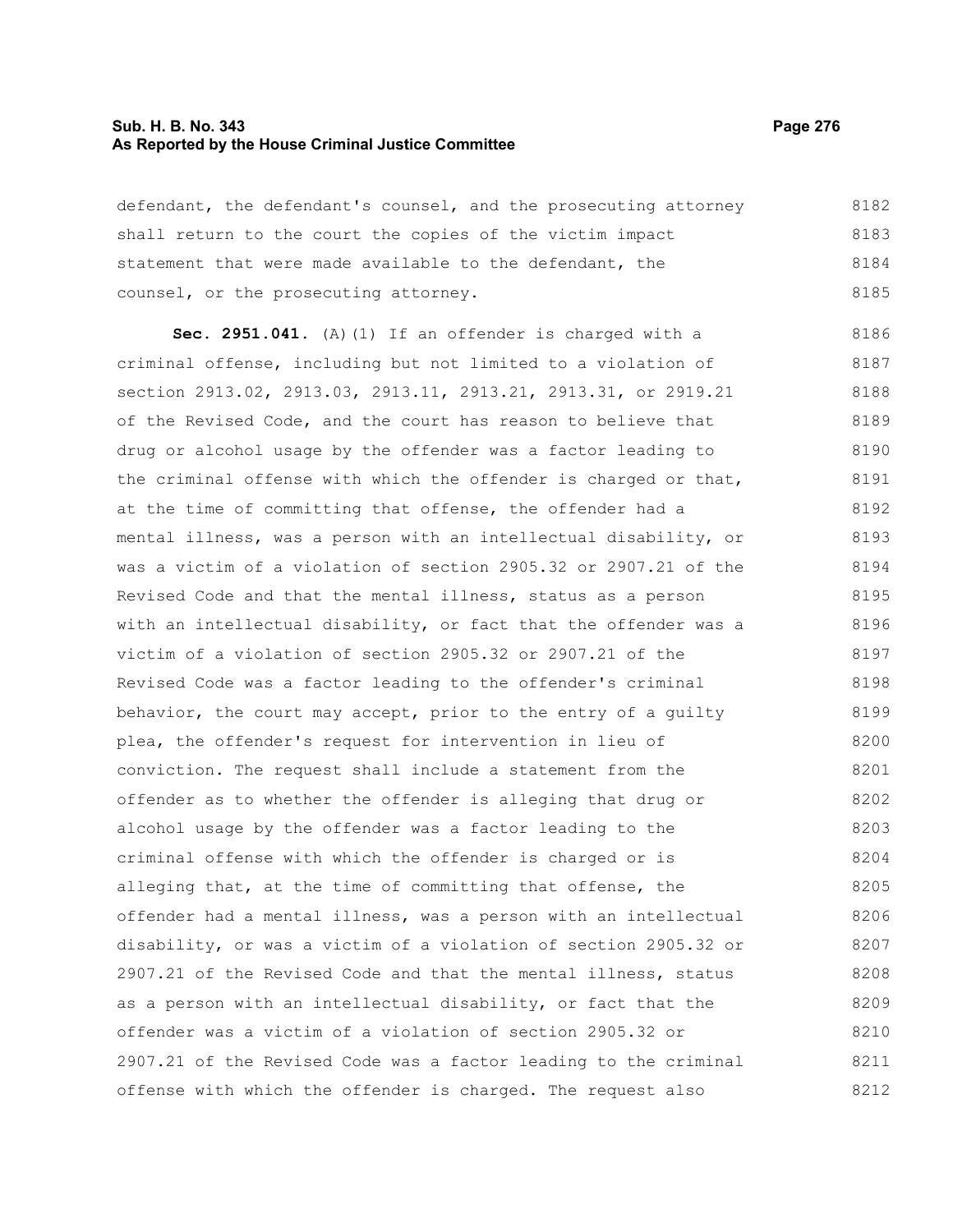### **Sub. H. B. No. 343 Page 277 As Reported by the House Criminal Justice Committee**

shall include a waiver of the defendant's right to a speedy trial, the preliminary hearing, the time period within which the grand jury may consider an indictment against the offender, and arraignment, unless the hearing, indictment, or arraignment has already occurred. Unless an offender alleges that drug or alcohol usage by the offender was a factor leading to the criminal offense with which the offender is charged, the court may reject an offender's request without a hearing. If the court elects to consider an offender's request or the offender alleges that drug or alcohol usage by the offender was a factor leading to the criminal offense with which the offender is charged, the court shall conduct a hearing to determine whether the offender is eligible under this section for intervention in lieu of conviction and shall stay all criminal proceedings pending the outcome of the hearing. If the court schedules a hearing, the court shall order an assessment of the offender for the purpose of determining the offender's program eligibility for intervention in lieu of conviction and recommending an appropriate intervention plan. 8213 8214 8215 8216 8217 8218 8219 8220 8221 8222 8223 8224 8225 8226 8227 8228 8229 8230 8231

If the offender alleges that drug or alcohol usage by the offender was a factor leading to the criminal offense with which the offender is charged, the court may order that the offender be assessed by a community addiction services provider or a properly credentialed professional for the purpose of determining the offender's program eligibility for intervention in lieu of conviction and recommending an appropriate intervention plan. The community addiction services provider or the properly credentialed professional shall provide a written assessment of the offender to the court. 8232 8233 8234 8235 8236 8237 8238 8239 8240 8241

(2) The victim notification provisions of division  $\left(\frac{E}{E}\right)$ of section 2930.06 of the Revised Code apply in relation to any 8242 8243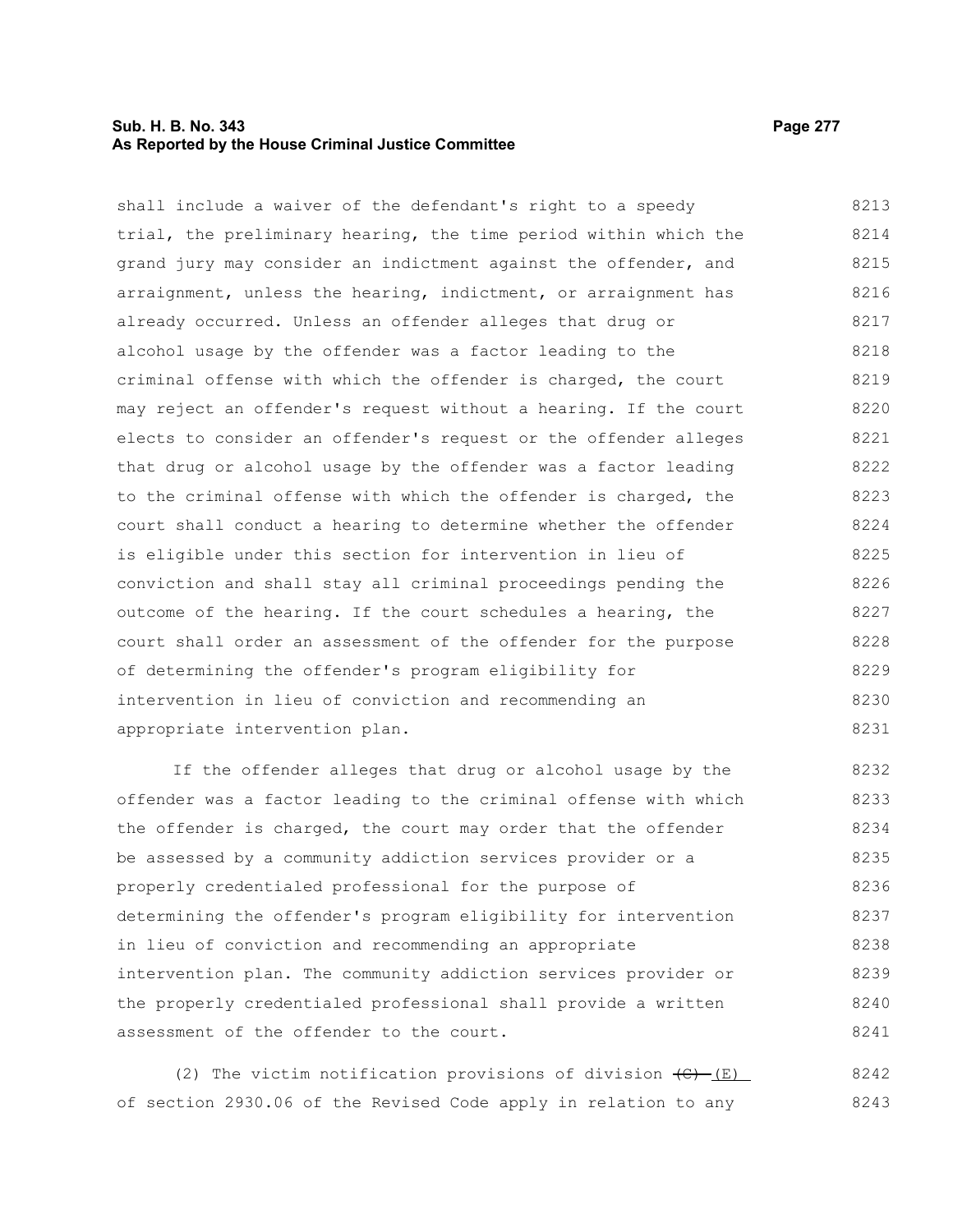### **Sub. H. B. No. 343 Page 278 As Reported by the House Criminal Justice Committee**

8244

hearing held under division (A)(1) of this section.

(B) An offender is eligible for intervention in lieu of conviction if the court finds all of the following: 8245 8246

(1) The offender previously has not been convicted of or pleaded guilty to any felony offense of violence. 8247 8248

(2) The offense is not a felony of the first, second, or third degree, is not an offense of violence, is not a felony sex offense, is not a violation of division (A)(1) or (2) of section 2903.06 of the Revised Code, is not a violation of division (A) (1) of section 2903.08 of the Revised Code, is not a violation of division (A) of section 4511.19 of the Revised Code or a municipal ordinance that is substantially similar to that division, and is not an offense for which a sentencing court is required to impose a mandatory prison term. 8249 8250 8251 8252 8253 8254 8255 8256 8257

(3) The offender is not charged with a violation of section 2925.02, 2925.04, or 2925.06 of the Revised Code, is not charged with a violation of section 2925.03 of the Revised Code that is a felony of the first, second, third, or fourth degree, and is not charged with a violation of section 2925.11 of the Revised Code that is a felony of the first or second degree. 8258 8259 8260 8261 8262 8263

(4) If an offender alleges that drug or alcohol usage by the offender was a factor leading to the criminal offense with which the offender is charged, the court has ordered that the offender be assessed by a community addiction services provider or a properly credentialed professional for the purpose of determining the offender's program eligibility for intervention in lieu of conviction and recommending an appropriate intervention plan, the offender has been assessed by a community addiction services provider of that nature or a properly 8264 8265 8266 8267 8268 8269 8270 8271 8272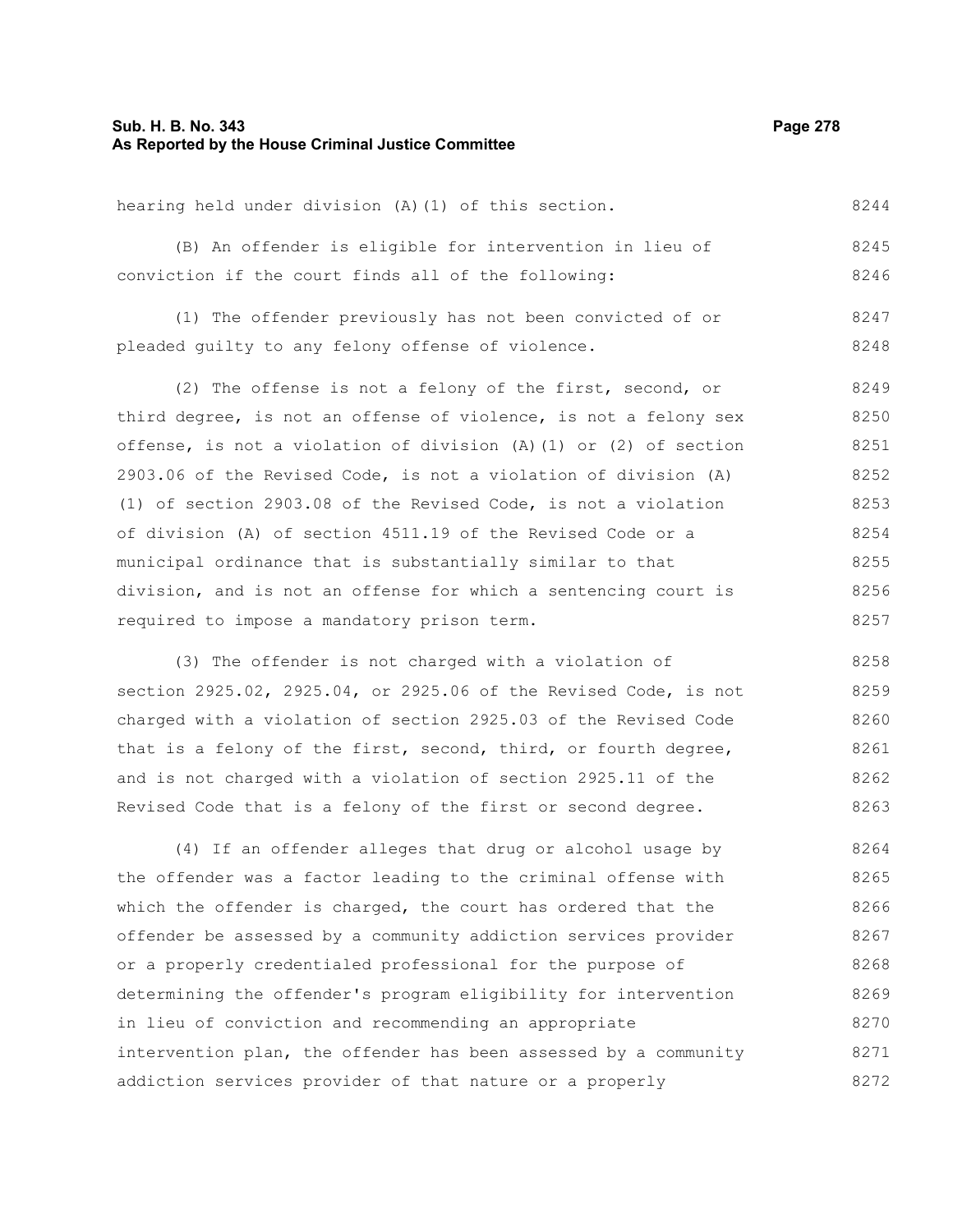### **Sub. H. B. No. 343** Page 279 **As Reported by the House Criminal Justice Committee**

credentialed professional in accordance with the court's order, and the community addiction services provider or properly credentialed professional has filed the written assessment of the offender with the court. 8273 8274 8275 8276

(5) If an offender alleges that, at the time of committing the criminal offense with which the offender is charged, the offender had a mental illness, was a person with an intellectual disability, or was a victim of a violation of section 2905.32 or 2907.21 of the Revised Code and that the mental illness, status as a person with an intellectual disability, or fact that the offender was a victim of a violation of section 2905.32 or 2907.21 of the Revised Code was a factor leading to that offense, the offender has been assessed by a psychiatrist, psychologist, independent social worker, licensed professional clinical counselor, or independent marriage and family therapist for the purpose of determining the offender's program eligibility for intervention in lieu of conviction and recommending an appropriate intervention plan. 8277 8278 8279 8280 8281 8282 8283 8284 8285 8286 8287 8288 8289 8290

(6) The offender's drug usage, alcohol usage, mental illness, or intellectual disability, or the fact that the offender was a victim of a violation of section 2905.32 or 2907.21 of the Revised Code, whichever is applicable, was a factor leading to the criminal offense with which the offender is charged, intervention in lieu of conviction would not demean the seriousness of the offense, and intervention would substantially reduce the likelihood of any future criminal activity. 8291 8292 8293 8294 8295 8296 8297 8298 8299

(7) The alleged victim of the offense was not sixty-five years of age or older, permanently and totally disabled, under thirteen years of age, or a peace officer engaged in the 8300 8301 8302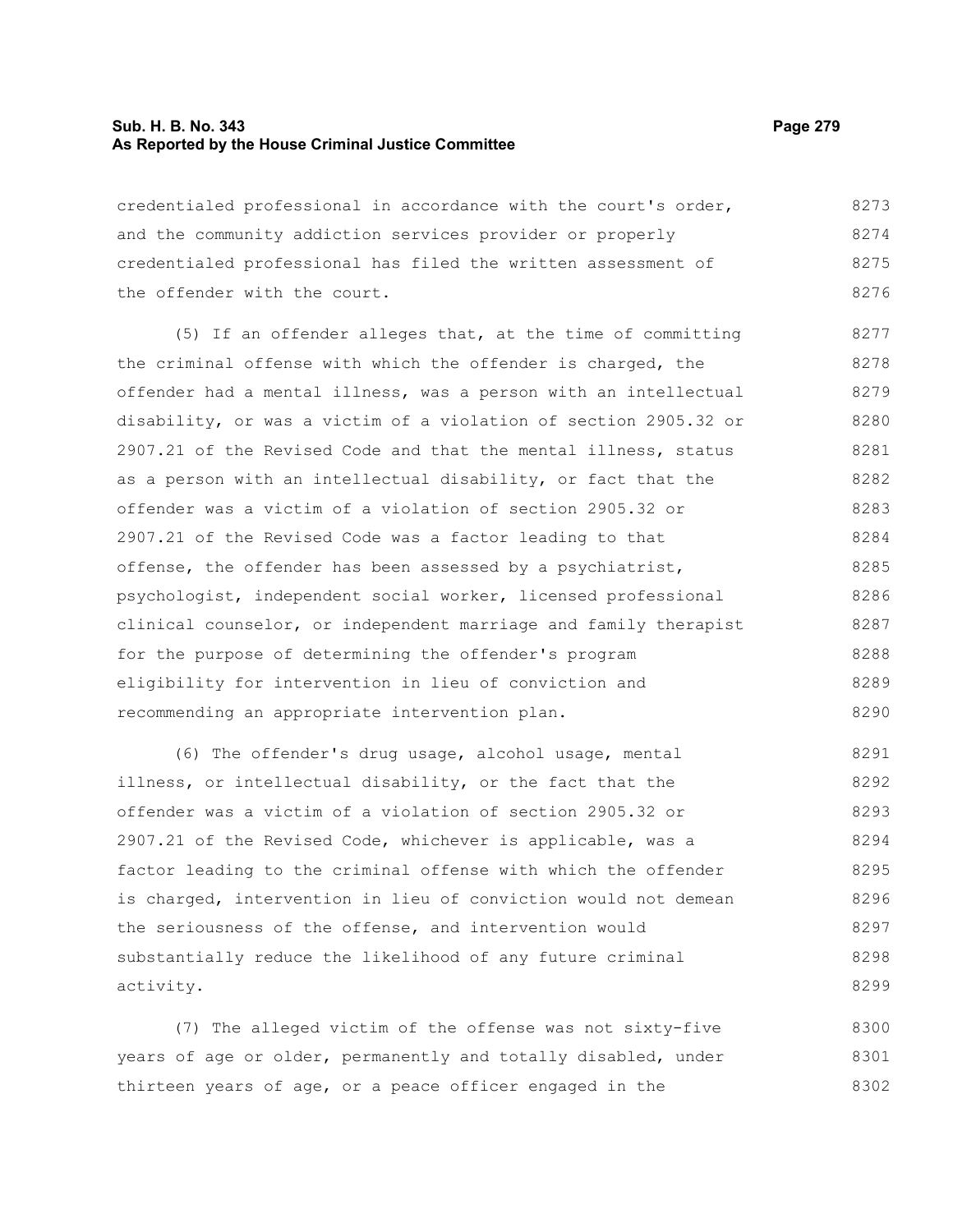# **Sub. H. B. No. 343 Page 280 As Reported by the House Criminal Justice Committee**

| officer's official duties at the time of the alleged offense.    | 8303 |
|------------------------------------------------------------------|------|
| (8) If the offender is charged with a violation of section       | 8304 |
| 2925.24 of the Revised Code, the alleged violation did not       | 8305 |
| result in physical harm to any person.                           | 8306 |
| (9) The offender is willing to comply with all terms and         | 8307 |
| conditions imposed by the court pursuant to division (D) of this | 8308 |
| section.                                                         | 8309 |
| (10) The offender is not charged with an offense that            | 8310 |
| would result in the offender being disqualified under Chapter    | 8311 |
| 4506. of the Revised Code from operating a commercial motor      | 8312 |
| vehicle or would subject the offender to any other sanction      | 8313 |
| under that chapter.                                              | 8314 |
| (C) At the conclusion of a hearing held pursuant to              | 8315 |
| division (A) of this section, the court shall determine whether  | 8316 |
| the offender will be granted intervention in lieu of conviction. | 8317 |
| In making this determination, the court shall presume that       | 8318 |
| intervention in lieu of conviction is appropriate. If the court  | 8319 |
| finds under this division and division (B) of this section that  | 8320 |
| the offender is eligible for intervention in lieu of conviction, | 8321 |
| the court shall grant the offender's request unless the court    | 8322 |
| finds specific reasons to believe that the candidate's           | 8323 |
| participation in intervention in lieu of conviction would be     | 8324 |
| inappropriate.                                                   | 8325 |
| If the court denies an eligible offender's request for           | 8326 |
| intervention in lieu of conviction, the court shall state the    | 8327 |
| reasons for the denial, with particularity, in a written entry.  | 8328 |
| If the court grants the offender's request, the court            | 8329 |
| shall accept the offender's plea of guilty and waiver of the     | 8330 |

defendant's right to a speedy trial, the preliminary hearing, 8331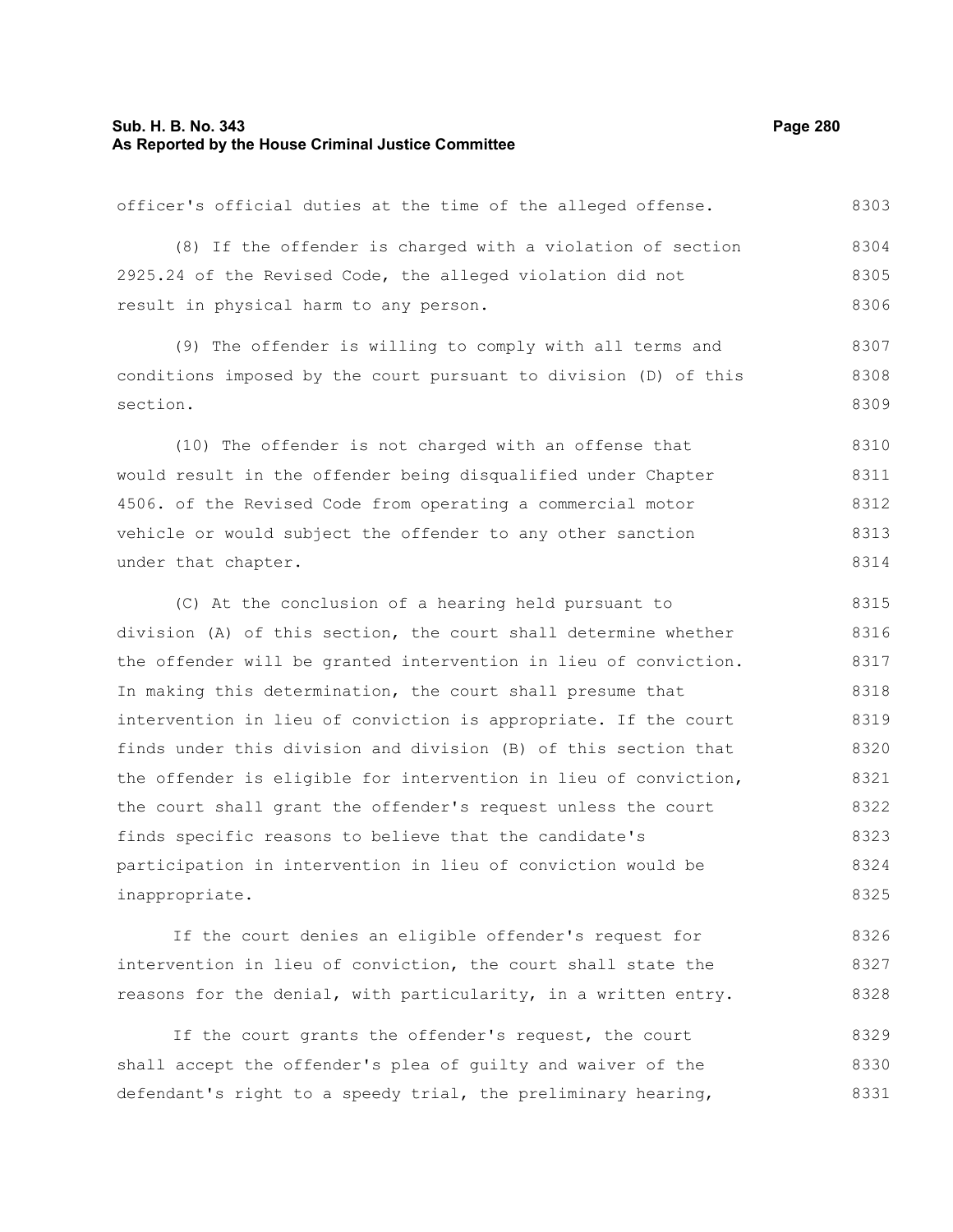### **Sub. H. B. No. 343** Page 281 **As Reported by the House Criminal Justice Committee**

the time period within which the grand jury may consider an indictment against the offender, and arraignment, unless the hearing, indictment, or arraignment has already occurred. In addition, the court then may stay all criminal proceedings and order the offender to comply with all terms and conditions imposed by the court pursuant to division (D) of this section. If the court finds that the offender is not eligible or does not grant the offender's request, the criminal proceedings against the offender shall proceed as if the offender's request for intervention in lieu of conviction had not been made. 8332 8333 8334 8335 8336 8337 8338 8339 8340 8341

(D) If the court grants an offender's request for intervention in lieu of conviction, the court shall place the offender under the general control and supervision of the county probation department, the adult parole authority, or another appropriate local probation or court services agency, if one exists, as if the offender was subject to a community control sanction imposed under section 2929.15, 2929.18, or 2929.25 of the Revised Code. The court shall establish an intervention plan for the offender. The terms and conditions of the intervention plan shall require the offender, for at least one year, but not more than five years, from the date on which the court grants the order of intervention in lieu of conviction, to abstain from the use of illegal drugs and alcohol, to participate in treatment and recovery support services, and to submit to regular random testing for drug and alcohol use and may include any other treatment terms and conditions, or terms and conditions similar to community control sanctions, which may include community service or restitution, that are ordered by the court. 8342 8343 8344 8345 8346 8347 8348 8349 8350 8351 8352 8353 8354 8355 8356 8357 8358 8359 8360

(E) If the court grants an offender's request for intervention in lieu of conviction and the court finds that the 8361 8362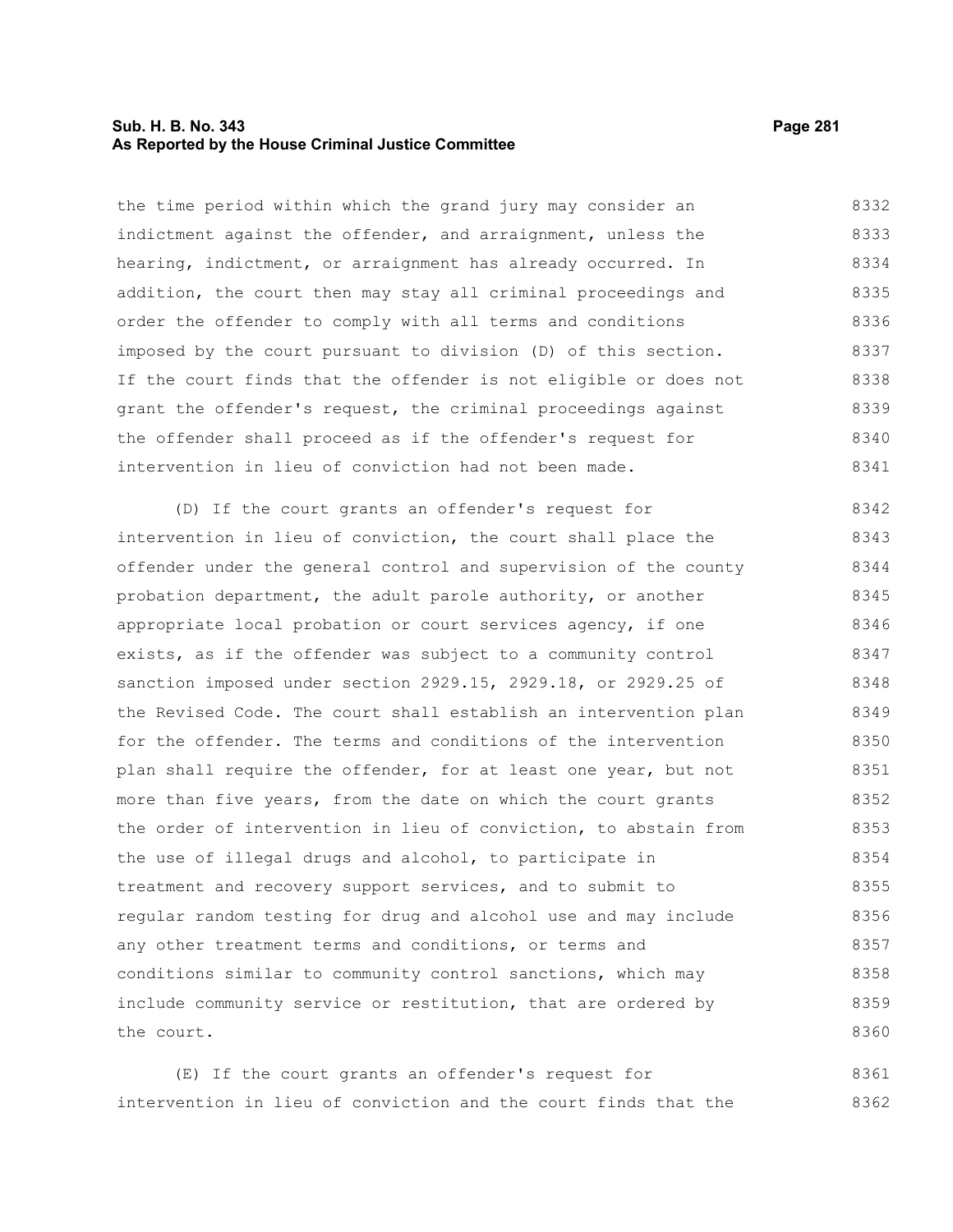### **Sub. H. B. No. 343 Page 282 As Reported by the House Criminal Justice Committee**

offender has successfully completed the intervention plan for the offender, including the requirement that the offender abstain from using illegal drugs and alcohol for a period of at least one year, but not more than five years, from the date on which the court granted the order of intervention in lieu of conviction, the requirement that the offender participate in treatment and recovery support services, and all other terms and conditions ordered by the court, the court shall dismiss the proceedings against the offender. Successful completion of the intervention plan and period of abstinence under this section shall be without adjudication of guilt and is not a criminal conviction for purposes of any disqualification or disability imposed by law and upon conviction of a crime, and the court may order the sealing of records related to the offense in question, as a dismissal of the charges, in the manner provided in sections 2953.51 to 2953.56 of the Revised Code. 8363 8364 8365 8366 8367 8368 8369 8370 8371 8372 8373 8374 8375 8376 8377 8378

(F) If the court grants an offender's request for intervention in lieu of conviction and the offender fails to comply with any term or condition imposed as part of the intervention plan for the offender, the supervising authority for the offender promptly shall advise the court of this failure, and the court shall hold a hearing to determine whether the offender failed to comply with any term or condition imposed as part of the plan. If the court determines that the offender has failed to comply with any of those terms and conditions, it may continue the offender on intervention in lieu of conviction, continue the offender on intervention in lieu of conviction with additional terms, conditions, and sanctions, or enter a finding of guilty and impose an appropriate sanction under Chapter 2929. of the Revised Code. If the court sentences the offender to a prison term, the court, after consulting with the department of 8379 8380 8381 8382 8383 8384 8385 8386 8387 8388 8389 8390 8391 8392 8393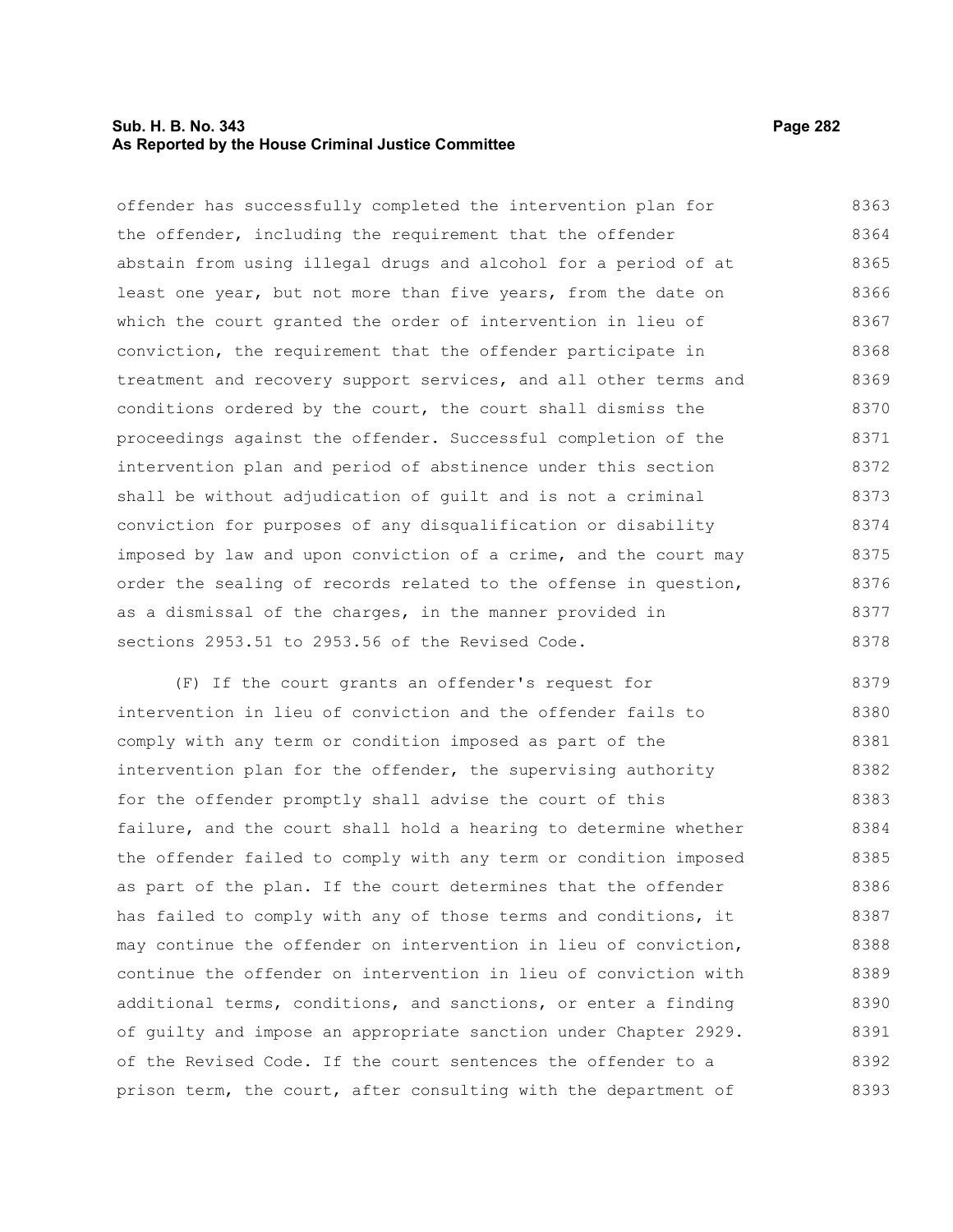### **Sub. H. B. No. 343 Page 283 As Reported by the House Criminal Justice Committee**

rehabilitation and correction regarding the availability of services, may order continued court-supervised activity and treatment of the offender during the prison term and, upon consideration of reports received from the department concerning the offender's progress in the program of activity and treatment, may consider judicial release under section 2929.20 of the Revised Code. (G) As used in this section: (1) "Community addiction services provider" has the same meaning as in section 5119.01 of the Revised Code. (2) "Community control sanction" has the same meaning as in section 2929.01 of the Revised Code. (3) "Intervention in lieu of conviction" means any courtsupervised activity that complies with this section. (4) "Intellectual disability" has the same meaning as in section 5123.01 of the Revised Code. (5) "Peace officer" has the same meaning as in section 2935.01 of the Revised Code. (6) "Mental illness" and "psychiatrist" have the same meanings as in section 5122.01 of the Revised Code. (7) "Psychologist" has the same meaning as in section 4732.01 of the Revised Code. (8) "Felony sex offense" means a violation of a section contained in Chapter 2907. of the Revised Code that is a felony. **Sec. 2953.32.** (A)(1) Except as provided in section 2953.61 of the Revised Code or as otherwise provided in division  $+A$ )  $(1)$  $(d)$  (A)(1)(c) of this section, an eligible offender may apply to 8394 8395 8396 8397 8398 8399 8400 8401 8402 8403 8404 8405 8406 8407 8408 8409 8410 8411 8412 8413 8414 8415 8416 8417 8418 8419 8420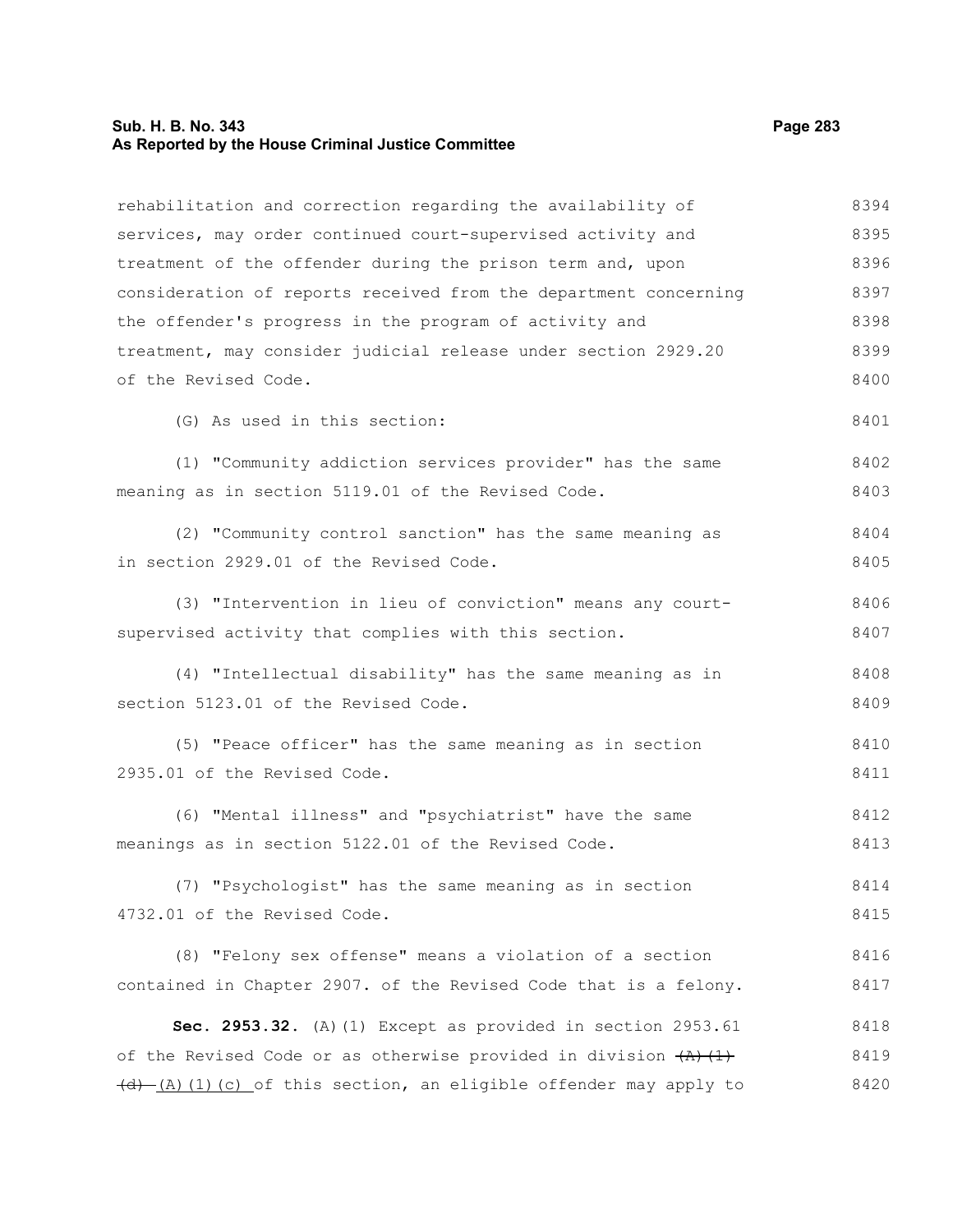#### **Sub. H. B. No. 343 Page 284 As Reported by the House Criminal Justice Committee**

the sentencing court if convicted in this state, or to a court of common pleas if convicted in another state or in a federal court, for the sealing of the record of the case that pertains to the conviction, except for convictions listed under section 2953.36 of the Revised Code. Application may be made at one of the following times: 8421 8422 8423 8424 8425 8426

(a) At the expiration of three years after the offender's final discharge if convicted of a felony of the third degree, so long as none of the offenses is a violation of section 2921.43 of the Revised Code; 8427 8428 8429 8430

(b) At the expiration of one year after the offender's final discharge if convicted of a felony of the fourth or fifth degree or a misdemeanor, so long as none of the offenses is a violation of section 2921.43 of the Revised Code- $\dot{z}$ 8431 8432 8433 8434

(c) At the expiration of seven years after the offender's final discharge if the record includes a conviction of soliciting improper compensation in violation of section 2921.43 of the Revised Code. 8435 8436 8437 8438

(2) Any person who has been arrested for any misdemeanor offense and who has effected a bail forfeiture for the offense charged may apply to the court in which the misdemeanor criminal case was pending when bail was forfeited for the sealing of the record of the case that pertains to the charge. Except as provided in section 2953.61 of the Revised Code, the application may be filed at any time after the expiration of one year from the date on which the bail forfeiture was entered upon the minutes of the court or the journal, whichever entry occurs first. 8439 8440 8441 8442 8443 8444 8445 8446 8447 8448

(B) Upon the filing of an application under this section, 8449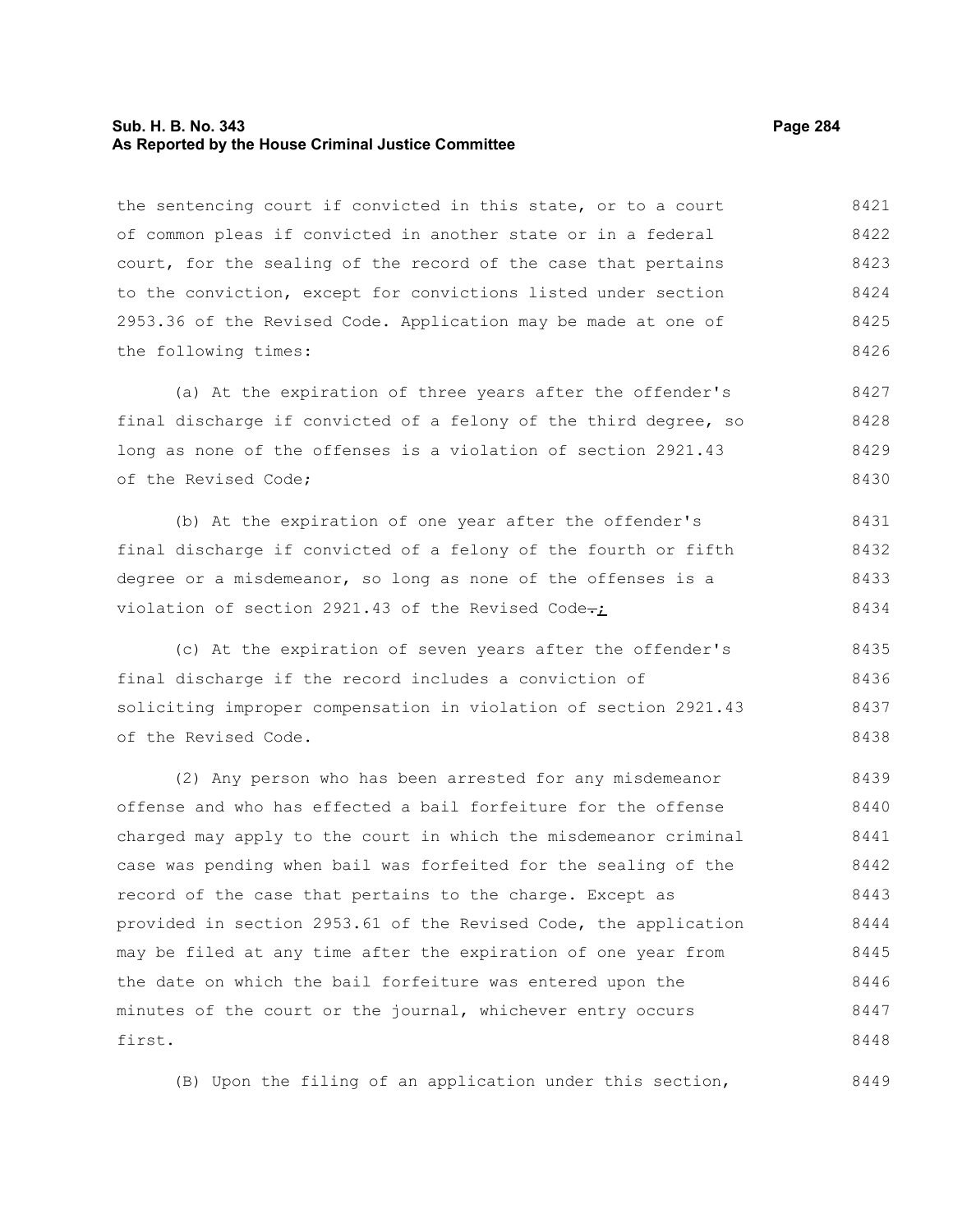### **Sub. H. B. No. 343 Page 285 As Reported by the House Criminal Justice Committee**

the court shall set a date for a hearing and shall notify the

prosecutor for the case of the hearing on the application not less than sixty days prior to the hearing. The prosecutor shall provide timely notice to a victim and victim's representative, if applicable, if the victim or victim's representative requested notice of the proceedings in the underlying case. The prosecutor may object to the granting of the application by filing an objection with the court prior to the date set for the hearing. The prosecutor shall specify in the objection the reasons for believing a denial of the application is justified. The victim, victim's representative, and victim's attorney, if applicable, may be present and heard orally, in writing, or both at any hearing under this section. The court shall direct its regular probation officer, a state probation officer, or the department of probation of the county in which the applicant resides to make inquiries and written reports as the court requires concerning the applicant. The probation officer or county department of probation that the court directs to make inquiries concerning the applicant shall determine whether or not the applicant was fingerprinted at the time of arrest or under section 109.60 of the Revised Code. If the applicant was so fingerprinted, the probation officer or county department of probation shall include with the written report a record of the applicant's fingerprints. If the applicant was convicted of or pleaded guilty to a violation of division (A)(2) or (B) of section 2919.21 of the Revised Code, the probation officer or county department of probation that the court directed to make inquiries concerning the applicant shall contact the child support enforcement agency enforcing the applicant's obligations under the child support order to inquire about the offender's compliance with the child support order. 8451 8452 8453 8454 8455 8456 8457 8458 8459 8460 8461 8462 8463 8464 8465 8466 8467 8468 8469 8470 8471 8472 8473 8474 8475 8476 8477 8478 8479 8480

8450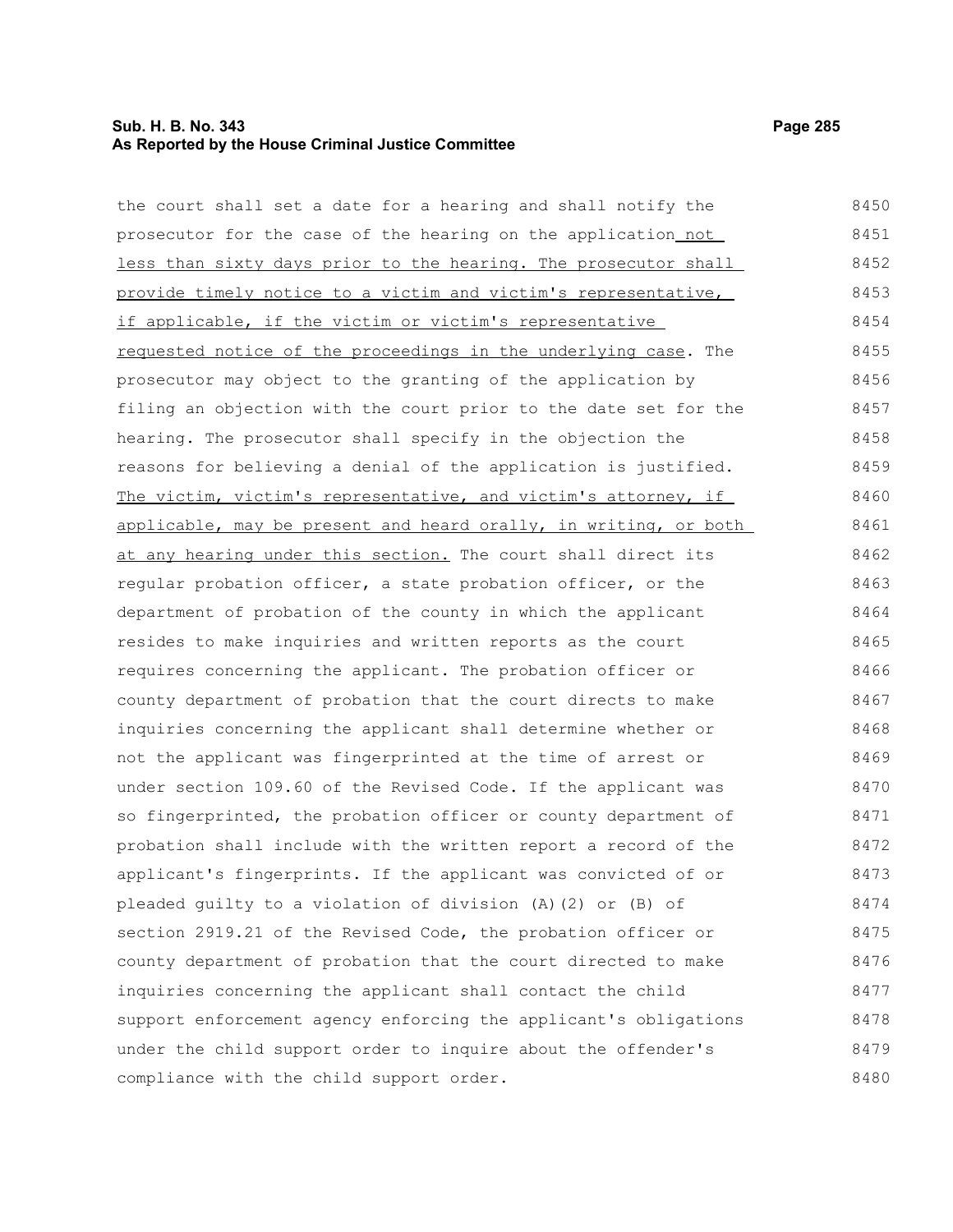### **Sub. H. B. No. 343 Page 286 As Reported by the House Criminal Justice Committee**

8481

(C)(1) The court shall do each of the following:

(a) Determine whether the applicant is an eligible offender or whether the forfeiture of bail was agreed to by the applicant and the prosecutor in the case. If the applicant applies as an eligible offender pursuant to division (A)(1) of this section and has two or three convictions that result from the same indictment, information, or complaint, from the same plea of guilty, or from the same official proceeding, and result from related criminal acts that were committed within a threemonth period but do not result from the same act or from offenses committed at the same time, in making its determination under this division, the court initially shall determine whether it is not in the public interest for the two or three convictions to be counted as one conviction. If the court determines that it is not in the public interest for the two or three convictions to be counted as one conviction, the court shall determine that the applicant is not an eligible offender; if the court does not make that determination, the court shall determine that the offender is an eligible offender. 8482 8483 8484 8485 8486 8487 8488 8489 8490 8491 8492 8493 8494 8495 8496 8497 8498 8499

(b) Determine whether criminal proceedings are pending against the applicant; 8500 8501

(c) If the applicant is an eligible offender who applies pursuant to division (A)(1) of this section, determine whether the applicant has been rehabilitated to the satisfaction of the court; 8502 8503 8504 8505

(d) If the prosecutor has filed an objection in accordance with division (B) of this section, consider the reasons against granting the application specified by the prosecutor in the objection; 8506 8507 8508 8509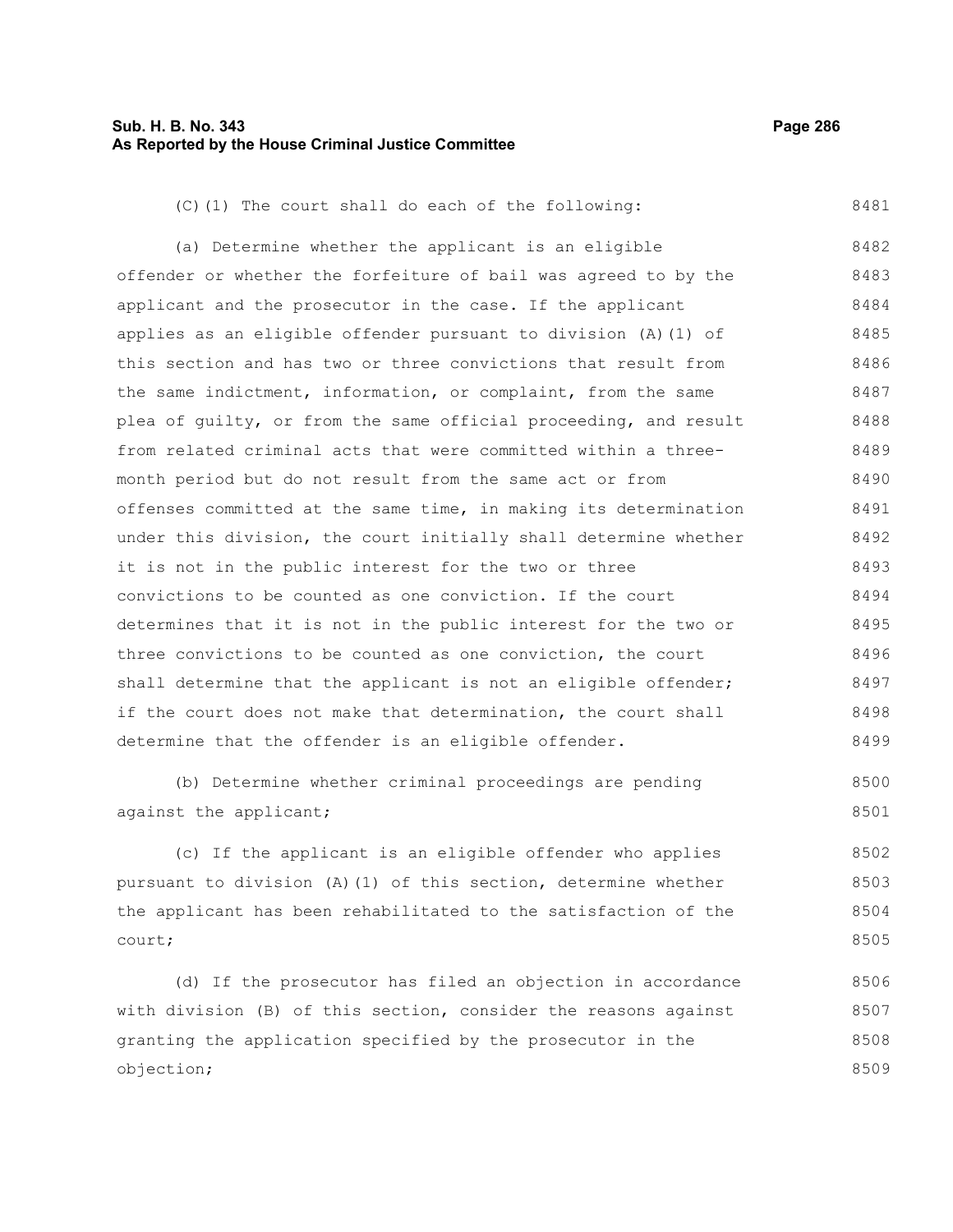### **Sub. H. B. No. 343 Page 287 As Reported by the House Criminal Justice Committee**

(e) Weigh the interests of the applicant in having the records pertaining to the applicant's conviction or bail forfeiture sealed against the legitimate needs, if any, of the government to maintain those records; (f) Consider the oral or written statement of any victim, victim's representative, and victim's attorney, if applicable; (g) If the applicant is an eligible offender of the type described in division (A)(3) of section 2953.36 of the Revised Code, determine whether the offender has been rehabilitated to a satisfactory degree. In making the determination, the court may consider all of the following: (i) The age of the offender; (ii) The facts and circumstances of the offense; (iii) The cessation or continuation of criminal behavior; (iv) The education and employment of the offender; (v) Any other circumstances that may relate to the offender's rehabilitation. (2) If the court determines, after complying with division (C)(1) of this section, that the applicant is an eligible offender or the subject of a bail forfeiture, that no criminal proceeding is pending against the applicant, that the interests of the applicant in having the records pertaining to the applicant's conviction or bail forfeiture sealed are not outweighed by any legitimate governmental needs to maintain those records, and that the rehabilitation of an applicant who is an eligible offender applying pursuant to division (A)(1) of this section has been attained to the satisfaction of the court, 8510 8511 8512 8513 8514 8515 8516 8517 8518 8519 8520 8521 8522 8523 8524 8525 8526 8527 8528 8529 8530 8531 8532 8533 8534 8535 8536

the court, except as provided in division  $(C)$  (4),  $(G)$ ,  $(H)$ , or

8537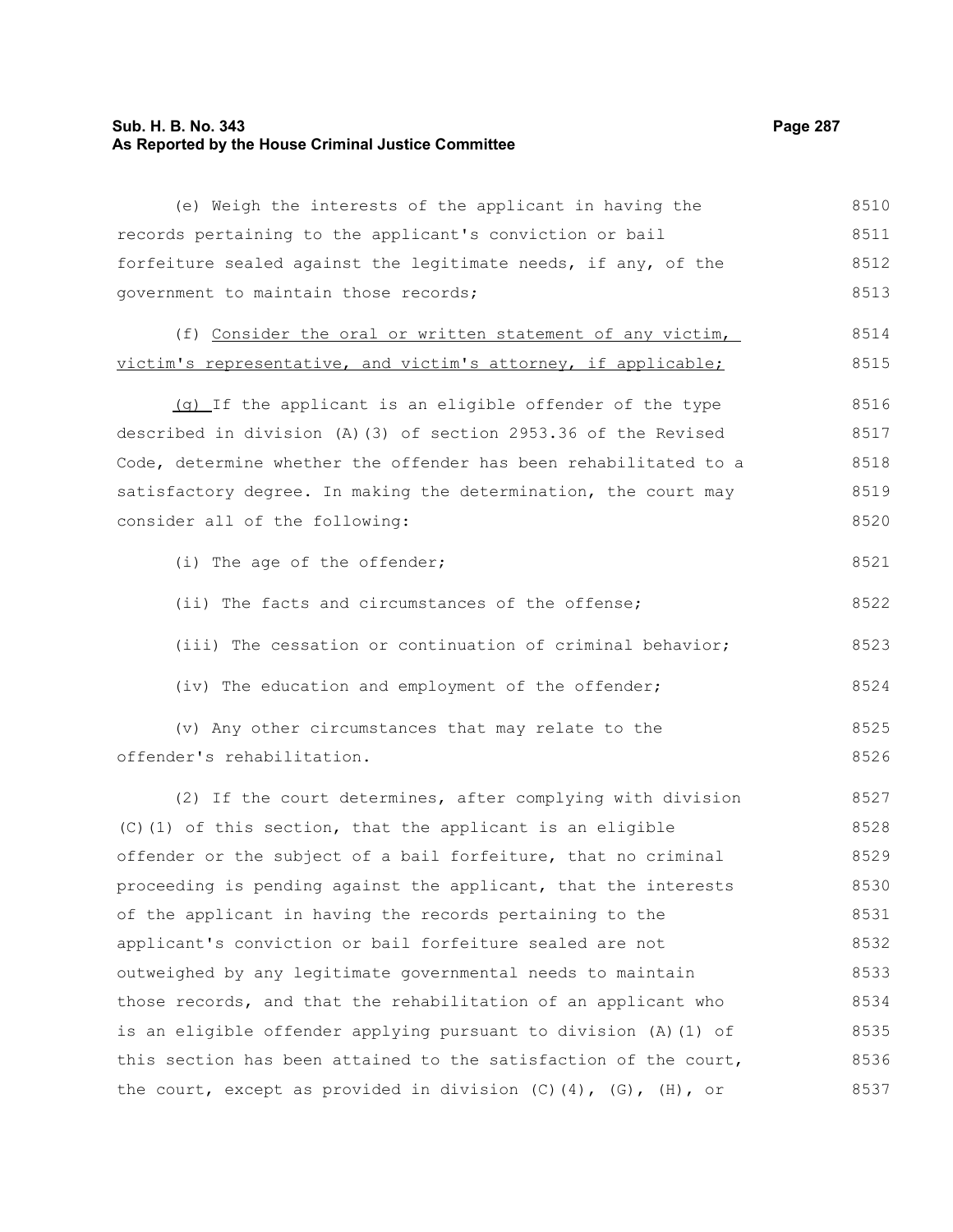### **Sub. H. B. No. 343 Page 288 As Reported by the House Criminal Justice Committee**

(I) of this section, shall order all official records of the case that pertain to the conviction or bail forfeiture sealed and, except as provided in division (F) of this section, all index references to the case that pertain to the conviction or bail forfeiture deleted and, in the case of bail forfeitures, shall dismiss the charges in the case. The proceedings in the case that pertain to the conviction or bail forfeiture shall be considered not to have occurred and the conviction or bail forfeiture of the person who is the subject of the proceedings shall be sealed, except that upon conviction of a subsequent offense, the sealed record of prior conviction or bail forfeiture may be considered by the court in determining the sentence or other appropriate disposition, including the relief provided for in sections 2953.31 to 2953.33 of the Revised Code. 8538 8539 8540 8541 8542 8543 8544 8545 8546 8547 8548 8549 8550 8551

(3) An applicant may request the sealing of the records of more than one case in a single application under this section. Upon the filing of an application under this section, the applicant, unless indigent, shall pay a fee of fifty dollars, regardless of the number of records the application requests to have sealed. The court shall pay thirty dollars of the fee into the state treasury, with fifteen dollars of that amount credited to the attorney general reimbursement fund created by section 109.11 of the Revised Code. It shall pay twenty dollars of the fee into the county general revenue fund if the sealed conviction or bail forfeiture was pursuant to a state statute, or into the general revenue fund of the municipal corporation involved if the sealed conviction or bail forfeiture was pursuant to a municipal ordinance. 8552 8553 8554 8555 8556 8557 8558 8559 8560 8561 8562 8563 8564 8565

(4) If the court orders the official records pertaining to the case sealed, the court shall do one of the following: 8566 8567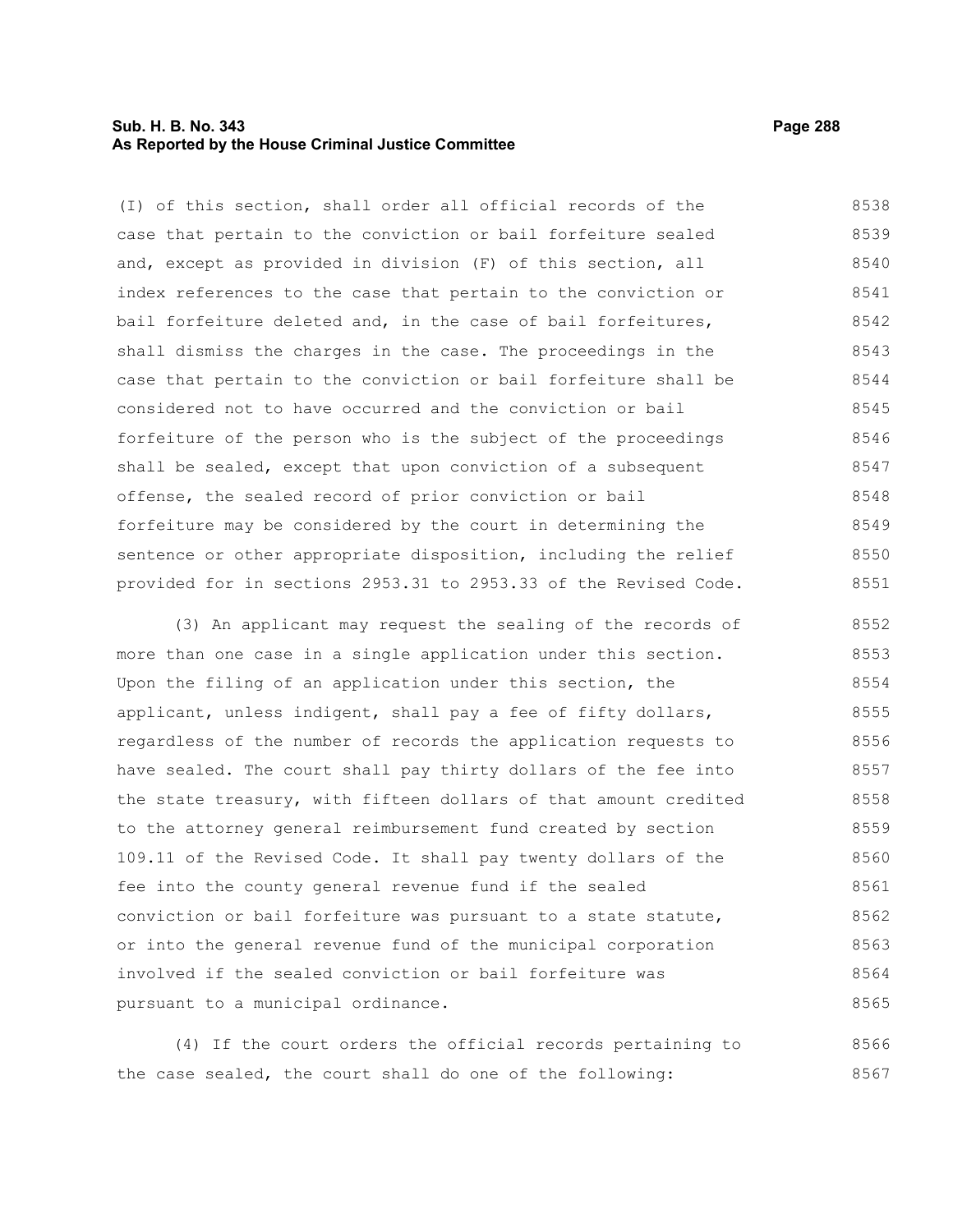### **Sub. H. B. No. 343 Page 289 As Reported by the House Criminal Justice Committee**

(a) If the applicant was fingerprinted at the time of arrest or under section 109.60 of the Revised Code and the record of the applicant's fingerprints was provided to the court under division (B) of this section, forward a copy of the sealing order and the record of the applicant's fingerprints to the bureau of criminal identification and investigation. 8568 8569 8570 8571 8572 8573

(b) If the applicant was not fingerprinted at the time of arrest or under section 109.60 of the Revised Code, or the record of the applicant's fingerprints was not provided to the court under division (B) of this section, but fingerprinting was required for the offense, order the applicant to appear before a sheriff to have the applicant's fingerprints taken according to the fingerprint system of identification on the forms furnished by the superintendent of the bureau of criminal identification and investigation. The sheriff shall forward the applicant's fingerprints to the court. The court shall forward the applicant's fingerprints and a copy of the sealing order to the bureau of criminal identification and investigation. 8574 8575 8576 8577 8578 8579 8580 8581 8582 8583 8584 8585

Failure of the court to order fingerprints at the time of sealing does not constitute a reversible error. 8586 8587

(D) Inspection of the sealed records included in the order may be made only by the following persons or for the following purposes: 8588 8589 8590

(1) By a law enforcement officer or prosecutor, or the assistants of either, to determine whether the nature and character of the offense with which a person is to be charged would be affected by virtue of the person's previously having been convicted of a crime; 8591 8592 8593 8594 8595

(2) By the parole or probation officer of the person who

8596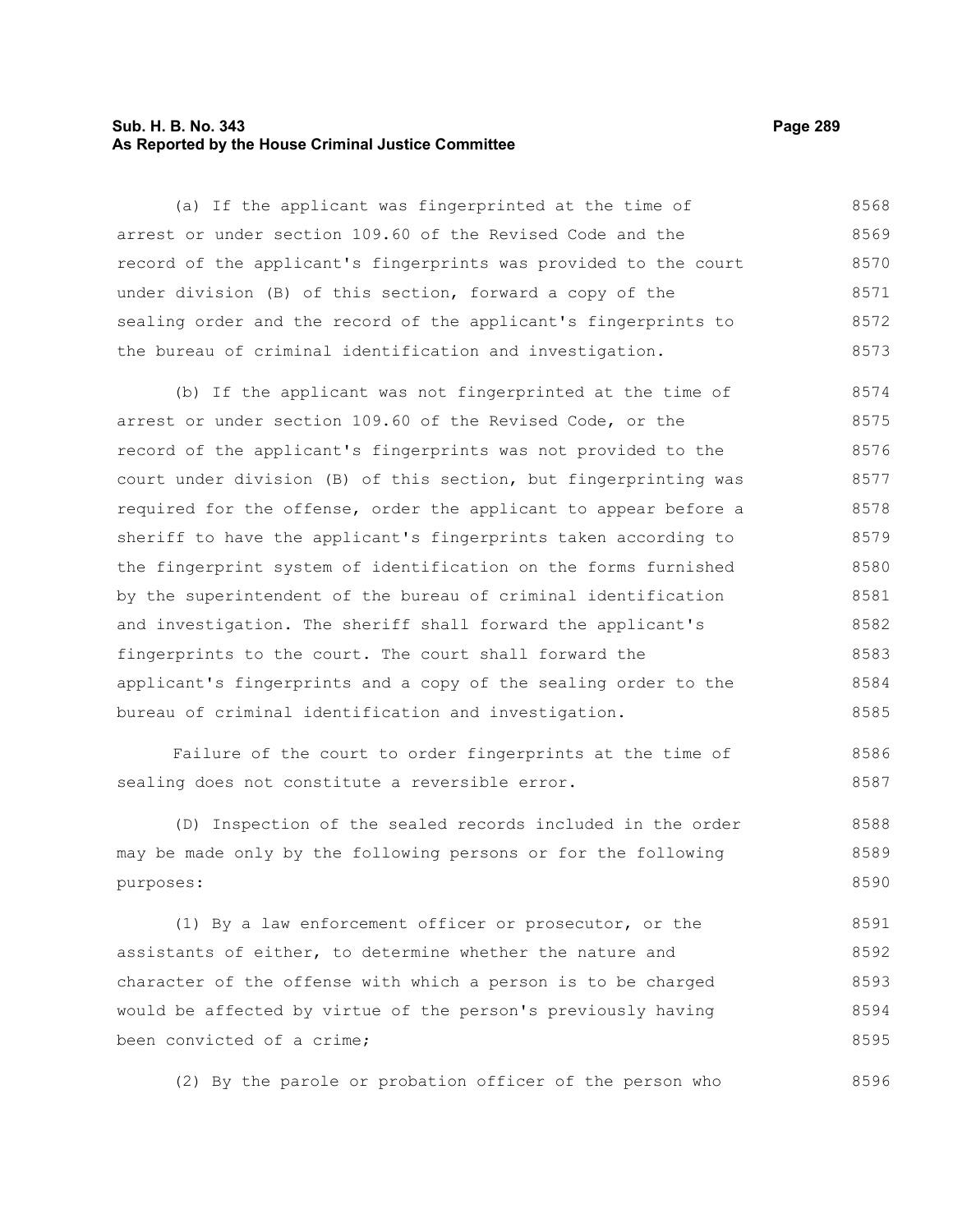### **Sub. H. B. No. 343 Page 290 As Reported by the House Criminal Justice Committee**

is the subject of the records, for the exclusive use of the officer in supervising the person while on parole or under a community control sanction or a post-release control sanction, and in making inquiries and written reports as requested by the court or adult parole authority; 8597 8598 8599 8600 8601

(3) Upon application by the person who is the subject of the records, by the persons named in the application; 8602 8603

(4) By a law enforcement officer who was involved in the case, for use in the officer's defense of a civil action arising out of the officer's involvement in that case; 8604 8605 8606

(5) By a prosecuting attorney or the prosecuting attorney's assistants, to determine a defendant's eligibility to enter a pre-trial diversion program established pursuant to section 2935.36 of the Revised Code; 8607 8608 8609 8610

(6) By any law enforcement agency or any authorized employee of a law enforcement agency or by the department of rehabilitation and correction or department of youth services as part of a background investigation of a person who applies for employment with the agency or with the department; 8611 8612 8613 8614 8615

(7) By any law enforcement agency or any authorized employee of a law enforcement agency, for the purposes set forth in, and in the manner provided in, section 2953.321 of the Revised Code; 8616 8617 8618 8619

(8) By the bureau of criminal identification and investigation or any authorized employee of the bureau for the purpose of providing information to a board or person pursuant to division (F) or (G) of section 109.57 of the Revised Code; 8620 8621 8622 8623

(9) By the bureau of criminal identification and investigation or any authorized employee of the bureau for the 8624 8625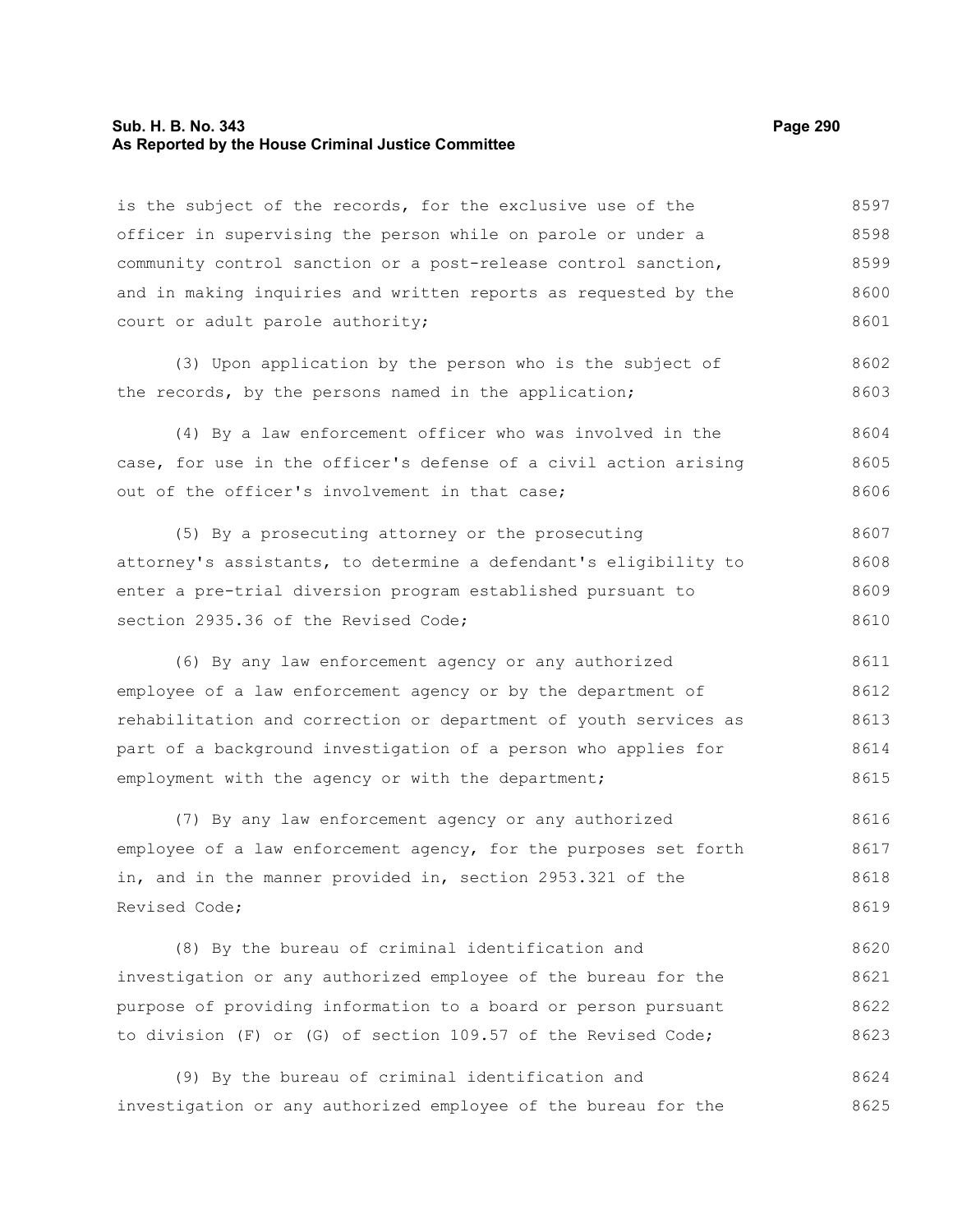## **Sub. H. B. No. 343** Page 291 **As Reported by the House Criminal Justice Committee**

purpose of performing a criminal history records check on a person to whom a certificate as prescribed in section 109.77 of the Revised Code is to be awarded; 8626 8627 8628

(10) By the bureau of criminal identification and investigation or any authorized employee of the bureau for the purpose of conducting a criminal records check of an individual pursuant to division (B) of section 109.572 of the Revised Code that was requested pursuant to any of the sections identified in division (B)(1) of that section; 8629 8630 8631 8632 8633 8634

(11) By the bureau of criminal identification and investigation, an authorized employee of the bureau, a sheriff, or an authorized employee of a sheriff in connection with a criminal records check described in section 311.41 of the Revised Code; 8635 8636 8637 8638 8639

(12) By the attorney general or an authorized employee of the attorney general or a court for purposes of determining a person's classification pursuant to Chapter 2950. of the Revised Code; 8640 8641 8642 8643

(13) By a court, the registrar of motor vehicles, a prosecuting attorney or the prosecuting attorney's assistants, or a law enforcement officer for the purpose of assessing points against a person under section 4510.036 of the Revised Code or for taking action with regard to points assessed. 8644 8645 8646 8647 8648

When the nature and character of the offense with which a person is to be charged would be affected by the information, it may be used for the purpose of charging the person with an offense. 8649 8650 8651 8652

(E) In any criminal proceeding, proof of any otherwise admissible prior conviction may be introduced and proved, 8653 8654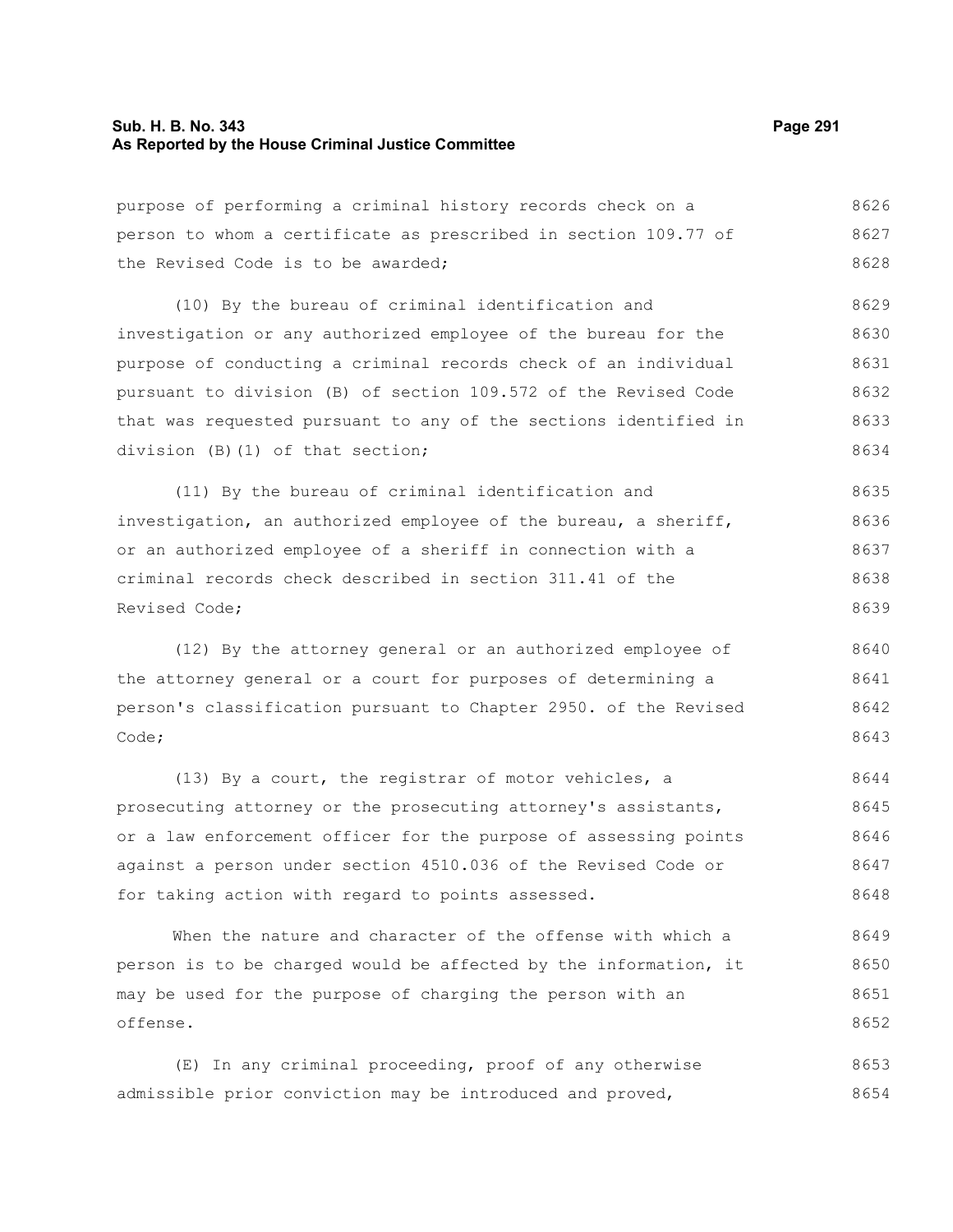## **Sub. H. B. No. 343 Page 292 As Reported by the House Criminal Justice Committee**

notwithstanding the fact that for any such prior conviction an order of sealing previously was issued pursuant to sections 2953.31 to 2953.36 of the Revised Code. 8655 8656 8657

(F) The person or governmental agency, office, or department that maintains sealed records pertaining to convictions or bail forfeitures that have been sealed pursuant to this section may maintain a manual or computerized index to the sealed records. The index shall contain only the name of, and alphanumeric identifiers that relate to, the persons who are the subject of the sealed records, the word "sealed," and the name of the person, agency, office, or department that has custody of the sealed records, and shall not contain the name of the crime committed. The index shall be made available by the person who has custody of the sealed records only for the purposes set forth in divisions (C), (D), and (E) of this section. 8658 8659 8660 8661 8662 8663 8664 8665 8666 8667 8668 8669 8670

(G) Notwithstanding any provision of this section or section 2953.33 of the Revised Code that requires otherwise, a board of education of a city, local, exempted village, or joint vocational school district that maintains records of an individual who has been permanently excluded under sections 3301.121 and 3313.662 of the Revised Code is permitted to maintain records regarding a conviction that was used as the basis for the individual's permanent exclusion, regardless of a court order to seal the record. An order issued under this section to seal the record of a conviction does not revoke the adjudication order of the superintendent of public instruction to permanently exclude the individual who is the subject of the sealing order. An order issued under this section to seal the record of a conviction of an individual may be presented to a district superintendent as evidence to support the contention 8671 8672 8673 8674 8675 8676 8677 8678 8679 8680 8681 8682 8683 8684 8685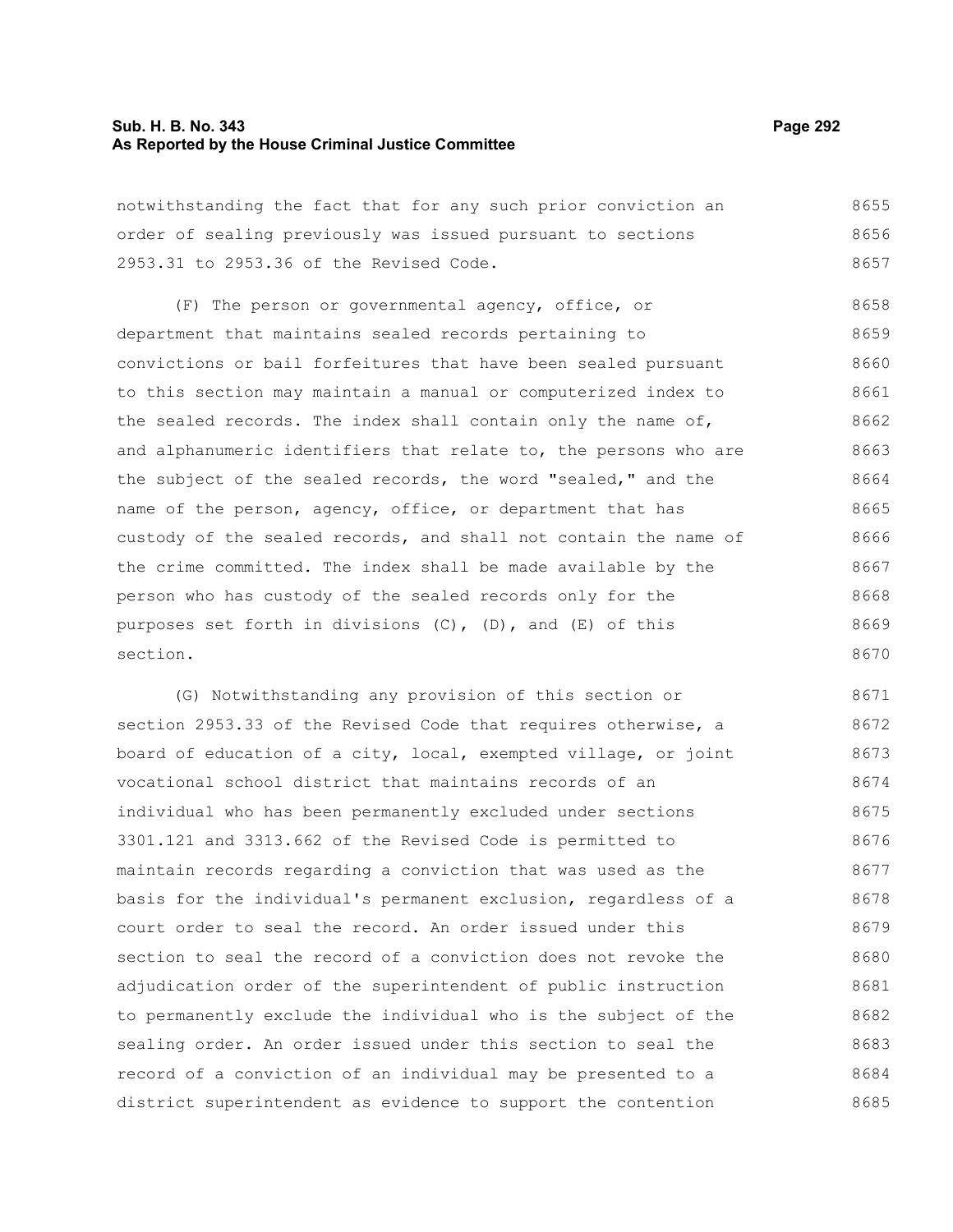### **Sub. H. B. No. 343 Page 293 As Reported by the House Criminal Justice Committee**

that the superintendent should recommend that the permanent exclusion of the individual who is the subject of the sealing order be revoked. Except as otherwise authorized by this division and sections 3301.121 and 3313.662 of the Revised Code, any school employee in possession of or having access to the sealed conviction records of an individual that were the basis of a permanent exclusion of the individual is subject to section 2953.35 of the Revised Code. 8686 8687 8688 8689 8690 8691 8692 8693

(H) Notwithstanding any provision of this section or section 2953.33 of the Revised Code that requires otherwise, if the auditor of state or a prosecutor maintains records, reports, or audits of an individual who has been forever disqualified from holding public office, employment, or position of trust in this state under sections 2921.41 and 2921.43 of the Revised Code, or has otherwise been convicted of an offense based upon the records, reports, or audits of the auditor of state, the auditor of state or prosecutor is permitted to maintain those records to the extent they were used as the basis for the individual's disqualification or conviction, and shall not be compelled by court order to seal those records. 8694 8695 8696 8697 8698 8699 8700 8701 8702 8703 8704 8705

(I) For purposes of sections 2953.31 to 2953.36 of the Revised Code, DNA records collected in the DNA database and fingerprints filed for record by the superintendent of the bureau of criminal identification and investigation shall not be sealed unless the superintendent receives a certified copy of a final court order establishing that the offender's conviction has been overturned. For purposes of this section, a court order is not "final" if time remains for an appeal or application for discretionary review with respect to the order. 8706 8707 8708 8709 8710 8711 8712 8713 8714

(J) The sealing of a record under this section does not

8715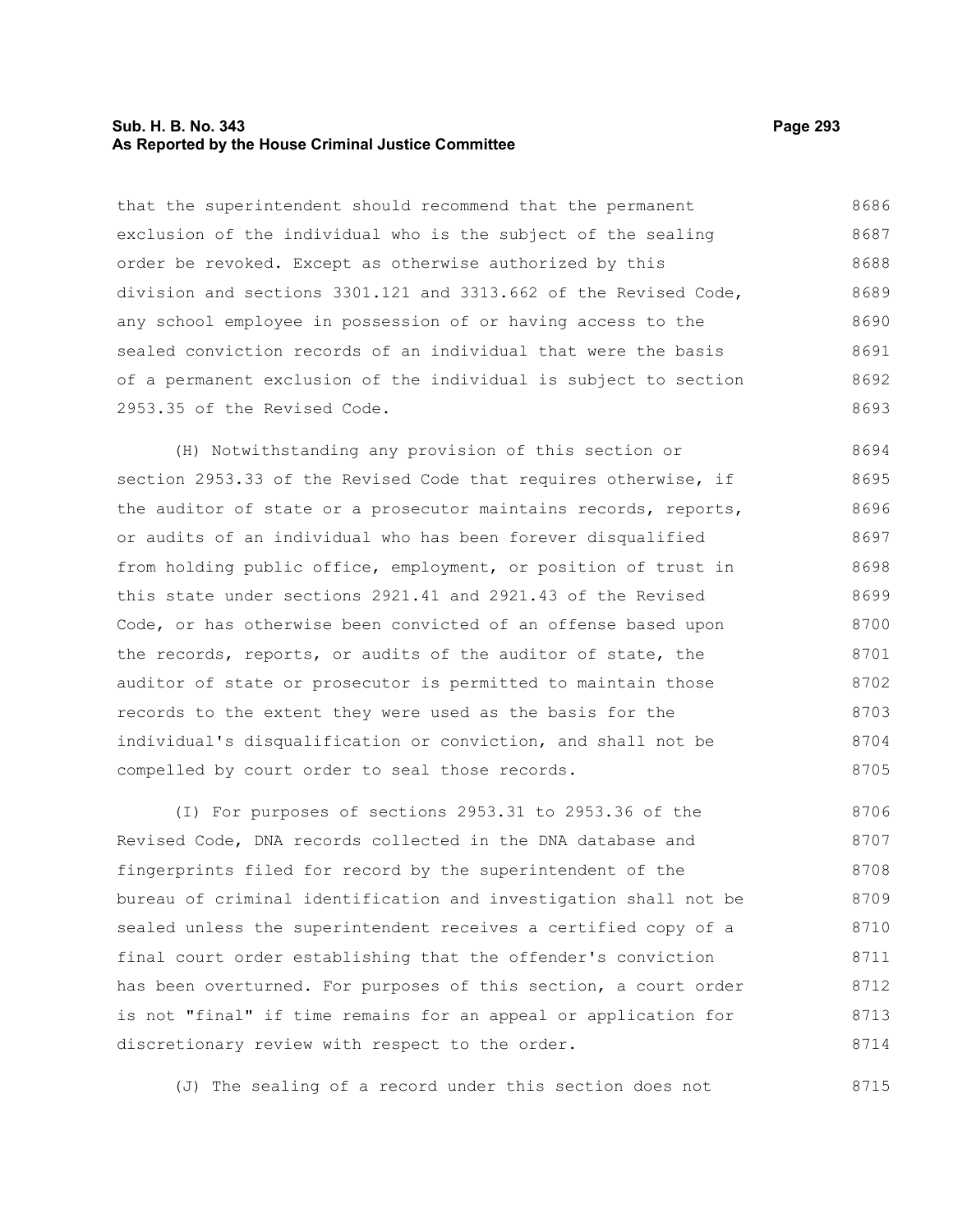# **Sub. H. B. No. 343 Page 294 As Reported by the House Criminal Justice Committee**

| affect the assessment of points under section 4510.036 of the    | 8716 |
|------------------------------------------------------------------|------|
| Revised Code and does not erase points assessed against a person | 8717 |
| as a result of the sealed record.                                | 8718 |
| Section 2. That existing sections 9.39, 109.42, 109.91,          | 8719 |
| 149.43, 1901.31, 1907.20, 2151.356, 2151.358, 2152.20, 2152.81,  | 8720 |
| 2152.811, 2335.35, 2743.191, 2743.70, 2907.02, 2907.05, 2907.10, | 8721 |
| 2929.18, 2929.20, 2929.22, 2929.28, 2930.01, 2930.02, 2930.03,   | 8722 |
| 2930.04, 2930.05, 2930.06, 2930.062, 2930.08, 2930.09, 2930.11,  | 8723 |
| 2930.12, 2930.13, 2930.14, 2930.15, 2930.16, 2930.17, 2930.18,   | 8724 |
| 2930.19, 2937.11, 2945.481, 2945.482, 2945.72, 2947.051,         | 8725 |
| 2951.041, and 2953.32 of the Revised Code are hereby repealed.   | 8726 |
| Section 3. That section 2930.07 of the Revised Code is           | 8727 |
| hereby repealed.                                                 | 8728 |
| Section 4. The General Assembly, applying the principle          | 8729 |
| stated in division (B) of section 1.52 of the Revised Code that  | 8730 |
| amendments are to be harmonized if reasonably capable of         | 8731 |
| simultaneous operation, finds that the following sections,       | 8732 |
| presented in this act as composites of the sections as amended   | 8733 |
| by the acts indicated, are the resulting versions of the         | 8734 |
| sections in effect prior to the effective date of the sections   | 8735 |
| as presented in this act:                                        | 8736 |
| Section 109.42 of the Revised Code as amended by both H.B.       | 8737 |
| 1 and S.B. 201 of the 132nd General Assembly.                    | 8738 |
| Section 149.43 of the Revised Code as amended by H.B. 93,        | 8739 |
| H.B 110, and S.B. 4 of the 134th General Assembly and S.B. 284   | 8740 |
| of the 133rd General Assembly.                                   | 8741 |
| Section 2907.05 of the Revised Code as amended by both           | 8742 |
| S.B. 201 and S.B. 229 of the 132nd General Assembly.             | 8743 |
| Section 2953.32 of the Revised Code as amended by H.B. 1,        | 8744 |